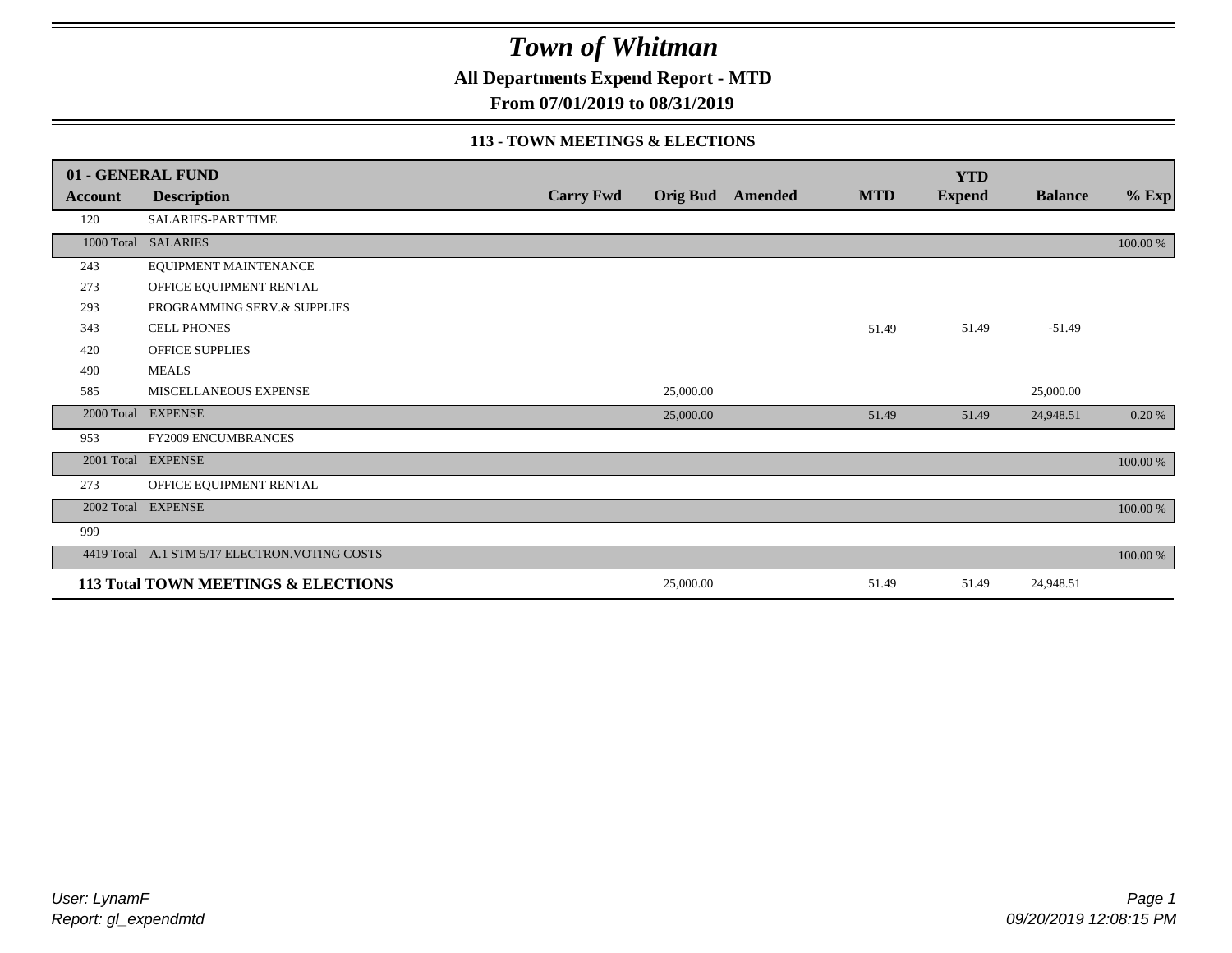### **All Departments Expend Report - MTD**

### **From 07/01/2019 to 08/31/2019**

### **114 - MODERATOR**

|         | 01 - GENERAL FUND          |                  |                  |            | <b>YTD</b>    |                |          |
|---------|----------------------------|------------------|------------------|------------|---------------|----------------|----------|
| Account | <b>Description</b>         | <b>Carry Fwd</b> | Orig Bud Amended | <b>MTD</b> | <b>Expend</b> | <b>Balance</b> | $%$ Exp  |
| 120     | <b>SALARIES-PART TIME</b>  |                  |                  |            |               |                |          |
|         | 1000 Total SALARIES        |                  |                  |            |               |                | 100.00 % |
|         | <b>114 Total MODERATOR</b> |                  |                  |            |               |                |          |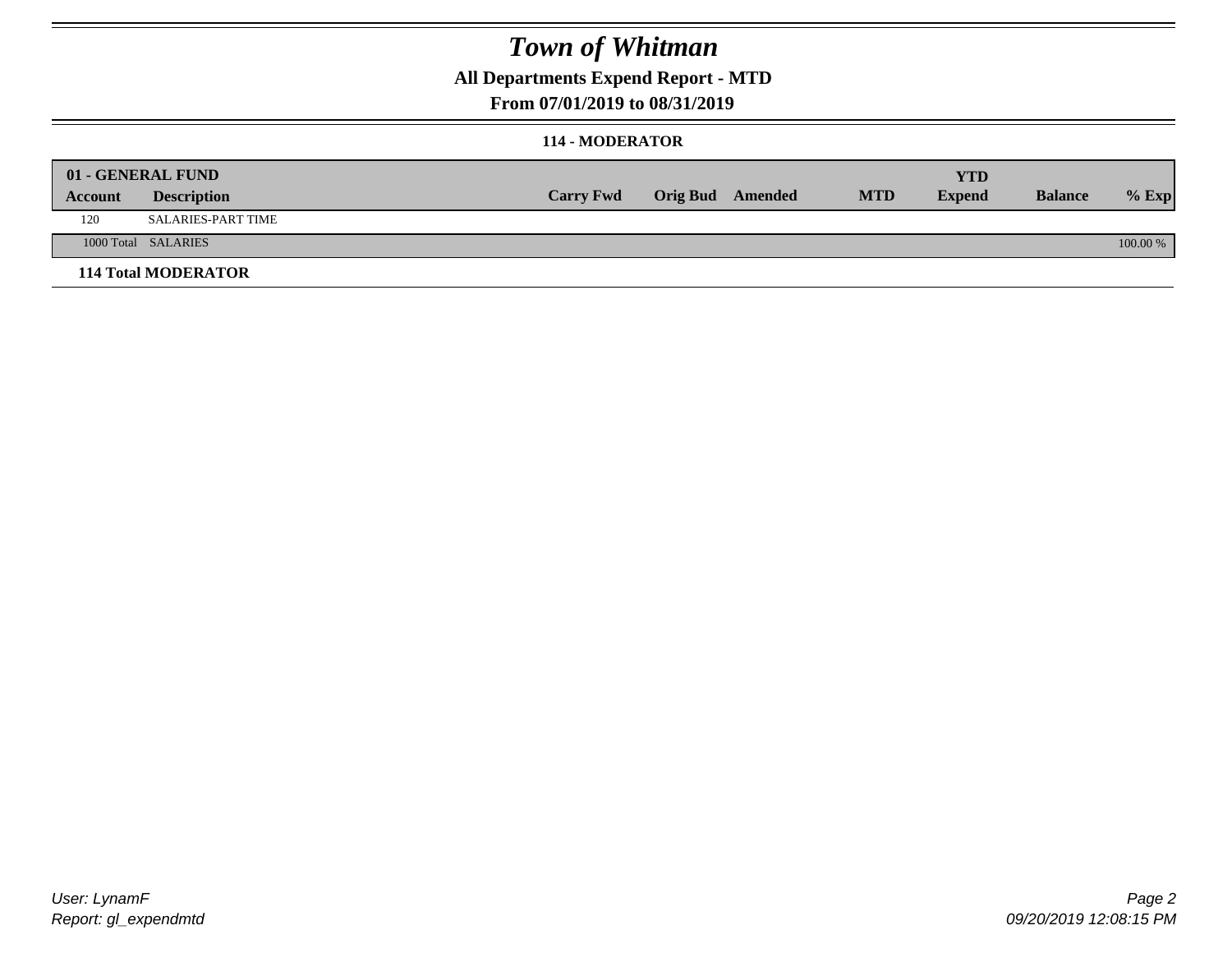## **All Departments Expend Report - MTD**

### **From 07/01/2019 to 08/31/2019**

#### **122 - SELECTMEN**

|                | 01 - GENERAL FUND            |                  |                                | <b>YTD</b>    |                |          |
|----------------|------------------------------|------------------|--------------------------------|---------------|----------------|----------|
| <b>Account</b> | <b>Description</b>           | <b>Carry Fwd</b> | Orig Bud Amended<br><b>MTD</b> | <b>Expend</b> | <b>Balance</b> | $%$ Exp  |
| 110            | SALARIES-BOARD MEMBERS       |                  |                                |               |                |          |
| 111            | SALARIES-ADMINSTRATIVE       |                  |                                |               |                |          |
|                | 1000 Total SALARIES          |                  |                                |               |                | 100.00 % |
| 115            | SECRETARIAL                  | 50,490.00        | 3,917.10                       | 7,788.00      | 42,702.00      |          |
|                | 1001 Total SALARIES          | 50,490.00        | 3,917.10                       | 7,788.00      | 42,702.00      | 15.42 %  |
| 121            | <b>CLERICAL I</b>            |                  |                                |               |                |          |
| 123            | RECORDING SECRETARY          | 1,681.00         | 79.20                          | 198.00        | 1,483.00       |          |
|                | 1003 Total SALARIES          | 1,681.00         | 79.20                          | 198.00        | 1,483.00       | 11.77 %  |
| 211            | MUNICIPAL HEARINGS OFFICER   | 2,500.00         | 416.66                         | 416.66        | 2,083.34       |          |
|                | 1004 Total SALARIES          | 2,500.00         | 416.66                         | 416.66        | 2,083.34       | 16.66 %  |
| 121            | <b>CLERICAL I</b>            |                  |                                |               |                |          |
|                | 1005 Total SALARIES          |                  |                                |               |                | 100.00 % |
| 244            | OFFICE EQUIPMENT MAINTENANCE |                  |                                |               |                |          |
| 304            | <b>ADVERTISING</b>           |                  |                                |               |                |          |
| 340            | <b>TELEPHONE</b>             |                  |                                |               |                |          |
| 593            | EMPLOYEE RECRUITMENT COSTS   |                  |                                |               |                |          |
| 605            | CONSULTING SERVICES          |                  |                                |               |                |          |
| 420            | <b>OFFICE SUPPLIES</b>       |                  | 39.10                          | 39.10         | $-39.10$       |          |
| 585            | MISCELLANEOUS EXPENSE        | 9,000.00         |                                |               | 9,000.00       |          |
| 710            | IN STATE TRAVEL              |                  |                                |               |                |          |
| 730            | <b>ASSOCIATION DUES</b>      |                  |                                | 3,112.00      | $-3,112.00$    |          |
| 731            | <b>MEETINGS</b>              |                  |                                |               |                |          |
| 870            | OFFICE EQUIPMENT             |                  |                                |               |                |          |
|                | 2000 Total EXPENSE           | 9,000.00         | 39.10                          | 3,151.10      | 5,848.90       | 35.01 %  |
| 304            | <b>ADVERTISING</b>           |                  |                                |               |                |          |
| 959            | FY 2019 ENCUMBRANCES         | 54.66            |                                | 54.66         |                |          |
|                | 2001 Total EXPENSE           | 54.66            |                                | 54.66         |                | 100.00 % |
| 306            | <b>BOOKBINDING</b>           |                  |                                |               |                |          |
| 946            | FY2010 ENCUMBRANCES          |                  |                                |               |                |          |
|                | 2002 Total EXPENSE           |                  |                                |               |                | 100.00 % |
|                |                              |                  |                                |               |                |          |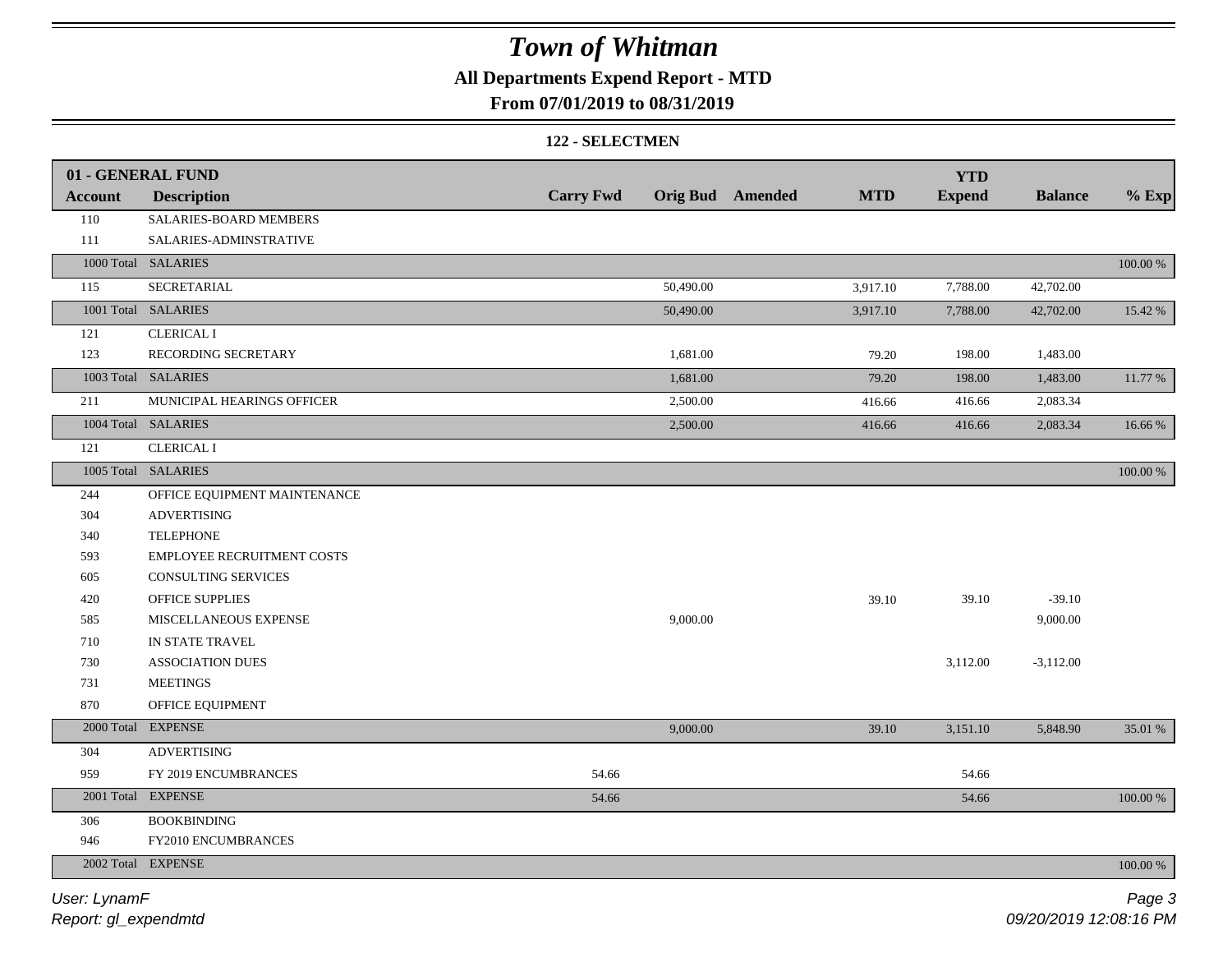## **All Departments Expend Report - MTD**

### **From 07/01/2019 to 08/31/2019**

#### **122 - SELECTMEN**

|         | 01 - GENERAL FUND                                   |                  |           |                         |            | <b>YTD</b>    |                |             |
|---------|-----------------------------------------------------|------------------|-----------|-------------------------|------------|---------------|----------------|-------------|
| Account | <b>Description</b>                                  | <b>Carry Fwd</b> |           | <b>Orig Bud</b> Amended | <b>MTD</b> | <b>Expend</b> | <b>Balance</b> | $%$ Exp     |
| 711     | EDUC.EXP.-SELECTMEN'S OFFICE                        |                  |           |                         |            |               |                |             |
|         | 2003 Total EXPENSE                                  |                  |           |                         |            |               |                | 100.00 %    |
| 713     | SICK LEAVE BUY-BACK-ALL DEPTS                       |                  | 11,000.00 |                         |            |               | 11,000.00      |             |
| 714     | SICK LEAVE BUY BACK -NON UNION                      |                  |           |                         |            |               |                |             |
| 715     | LONGEVITY-TOWN HALL & NON-UNIO                      |                  | 6,675.00  |                         | 175.00     | 2,050.00      | 4,625.00       |             |
| 716     | ASST.DEPT.HEADS - STIPEND                           |                  | 2,500.00  |                         |            | 2,500.00      |                |             |
| 712     | EDUCATION EXPENSE - ALL DEPTS                       |                  | 7,000.00  |                         | 758.18     | 820.36        | 6,179.64       |             |
| 949     | FY2014 ENCUMBRANCES                                 |                  |           |                         |            |               |                |             |
|         | 2004 Total EXPENSE                                  |                  | 27,175.00 |                         | 933.18     | 5,370.36      | 21,804.64      | 19.76 %     |
| 959     | FY 2019 ENCUMBRANCES                                | 975.00           |           |                         | 975.00     | 975.00        |                |             |
|         | 2005 Total EXPENSE                                  | 975.00           |           |                         | 975.00     | 975.00        |                | 100.00 %    |
| 940     | FY2016 ENCUMBRANCES                                 |                  |           |                         |            |               |                |             |
| 945     | FY2013 ENCUMBRANCES                                 |                  |           |                         |            |               |                |             |
| 948     | <b>FY07 ENCUMBRANCES</b>                            |                  |           |                         |            |               |                |             |
|         | 2006 Total EXPENSE                                  |                  |           |                         |            |               |                | 100.00 %    |
| 999     |                                                     |                  |           |                         |            |               |                |             |
|         | 4403 Total A.14STM.5/16 DEMOLISH 215 SO.AVE.        |                  |           |                         |            |               |                | $100.00~\%$ |
| 999     |                                                     |                  |           |                         |            |               |                |             |
|         | 4409 Total A.7 STM 1/12/15 DEMOLISH 36 EAST AVENUE  |                  |           |                         |            |               |                | 100.00 %    |
| 123     | RECORDING SECRETARY                                 |                  |           |                         |            |               |                |             |
|         | 4424 Total ESTABLISH PETTY CASH - TOWN CLERK        |                  |           |                         |            |               |                | $100.00~\%$ |
| 999     |                                                     |                  |           |                         |            |               |                |             |
|         | 4434 Total ART19 ATM5/18 LEASE/PCH 2016 FORD INTER  |                  |           |                         |            |               |                | 100.00 %    |
| 999     |                                                     |                  |           |                         |            |               |                |             |
|         | 4454 Total S1ATM5/18SECURITYIMPDUVALSCHOOL          |                  |           |                         |            |               |                | 100.00 %    |
| 999     |                                                     |                  |           | 10,000.00               |            |               | 10,000.00      |             |
|         | 4481 Total CONSULT FEES FOR FIN MGMT                |                  |           | 10,000.00               |            |               | 10,000.00      | $0.00~\%$   |
| 999     |                                                     | 20,000.00        |           |                         |            |               | 20,000.00      |             |
|         | 4549 Total A.22 ATM 5/16 cons.fees-solar ener.proj. | 20,000.00        |           |                         |            |               | 20,000.00      | $0.00\%$    |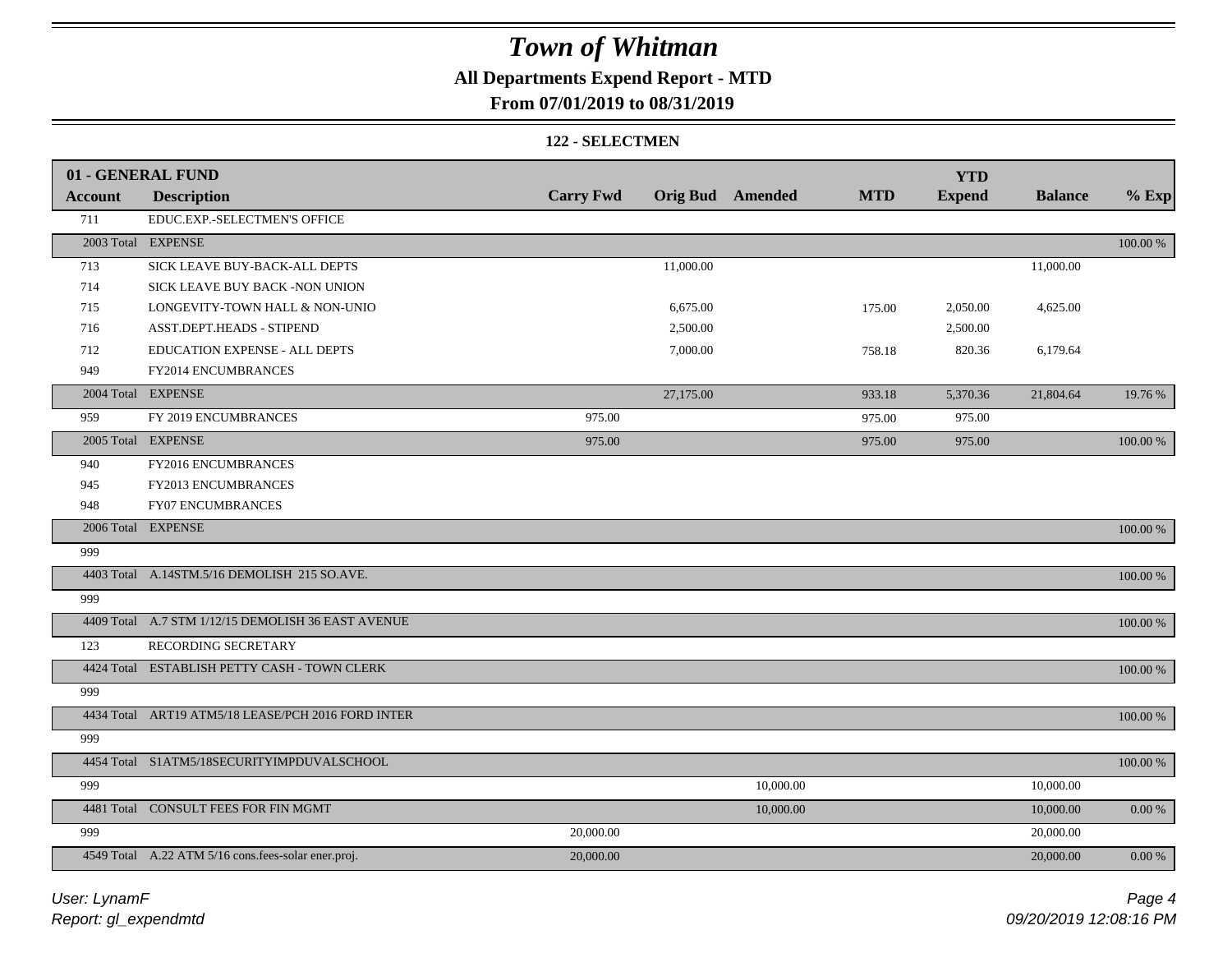## **All Departments Expend Report - MTD**

**From 07/01/2019 to 08/31/2019**

#### **122 - SELECTMEN**

| 01 - GENERAL FUND             |                  |                 |           |            | YTD           |                |         |
|-------------------------------|------------------|-----------------|-----------|------------|---------------|----------------|---------|
| <b>Description</b><br>Account | <b>Carry Fwd</b> | <b>Orig Bud</b> | Amended   | <b>MTD</b> | <b>Expend</b> | <b>Balance</b> | $%$ Exp |
| <b>122 Total SELECTMEN</b>    | 21,029.66        | 90.846.00       | 10,000.00 | 6.360.24   | 17,953.78     | 103,921.88     |         |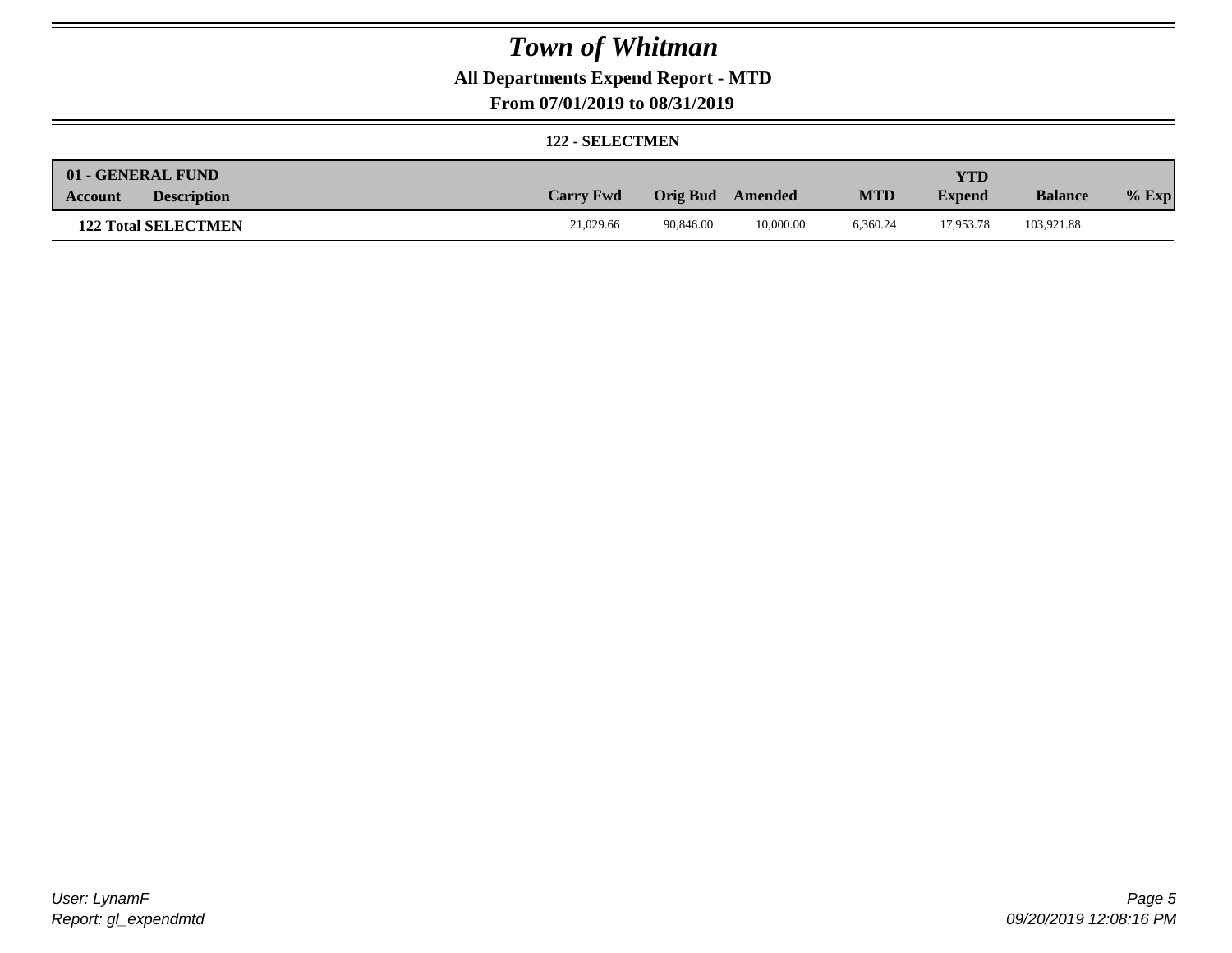**All Departments Expend Report - MTD**

**From 07/01/2019 to 08/31/2019**

#### **123 - TOWN ADMINISTRATOR**

|                | 01 - GENERAL FUND                                   |                  |            | <b>Orig Bud</b> Amended | <b>MTD</b> | <b>YTD</b>    | <b>Balance</b> |             |
|----------------|-----------------------------------------------------|------------------|------------|-------------------------|------------|---------------|----------------|-------------|
| <b>Account</b> | <b>Description</b>                                  | <b>Carry Fwd</b> |            |                         |            | <b>Expend</b> |                | $%$ Exp     |
| 111            | SALARIES-ADMINSTRATIVE                              |                  | 128,169.00 |                         | 9,783.32   | 19,566.64     | 108,602.36     |             |
|                | 1000 Total SALARIES                                 |                  | 128,169.00 |                         | 9,783.32   | 19,566.64     | 108,602.36     | 15.26 %     |
| 133            | <b>ASSISTANT</b>                                    |                  | 88,678.00  |                         | 6,768.92   | 13,537.84     | 75,140.16      |             |
|                | 1001 Total SALARIES                                 |                  | 88,678.00  |                         | 6,768.92   | 13,537.84     | 75,140.16      | 15.26 %     |
| 420            | OFFICE SUPPLIES                                     |                  |            |                         |            |               |                |             |
| 585            | MISCELLANEOUS EXPENSE                               |                  |            |                         |            |               |                |             |
| 710            | IN STATE TRAVEL                                     |                  |            |                         |            |               |                |             |
| 730            | <b>ASSOCIATION DUES</b>                             |                  |            |                         |            |               |                |             |
| 731            | <b>MEETINGS</b>                                     |                  |            |                         |            |               |                |             |
|                | 2000 Total EXPENSE                                  |                  |            |                         |            |               |                | 100.00 %    |
| 945            | FY2013 ENCUMBRANCES                                 |                  |            |                         |            |               |                |             |
|                | 2001 Total EXPENSE                                  |                  |            |                         |            |               |                | 100.00 %    |
| 999            |                                                     |                  |            |                         |            |               |                |             |
|                | 4404 Total Res.Fnd. Board up Park Ave. School       |                  |            |                         |            |               |                | $100.00~\%$ |
| 999            |                                                     |                  |            |                         |            |               |                |             |
|                | 4405 Total RES.FND.TR-UPDATE STDY DPW BARN/GAR.     |                  |            |                         |            |               |                | $100.00~\%$ |
| 999            |                                                     | 9,707.50         |            |                         |            |               | 9,707.50       |             |
|                | 4406 Total A.37ATM5/17MAINTAIN T.T/FORECL.PROPERTIE | 9,707.50         |            |                         |            |               | 9,707.50       | $0.00\ \%$  |
| 999            |                                                     |                  | 6,100.00   |                         |            |               | 6,100.00       |             |
|                | 4407 Total PILOT PMT.TO ROCKLAND                    |                  | 6,100.00   |                         |            |               | 6,100.00       | $0.00\ \%$  |
| 999            |                                                     | 10,000.00        |            |                         |            |               | 10,000.00      |             |
|                | 4408 Total A.26ATM5/14SFTY.&COND.ASSESS.TN.BLDGS.   | 10,000.00        |            |                         |            |               | 10,000.00      | $0.00 \%$   |
| 999            |                                                     |                  |            |                         |            |               |                |             |
|                | 4414 Total A.2 ATM WHITMAN COUNSELING               |                  |            |                         |            |               |                | 100.00 %    |
| 999            |                                                     |                  |            |                         |            |               |                |             |
|                | 4575 Total A35ATM5/17INSTL.CARD ACCESS TN.BLDGS     |                  |            |                         |            |               |                | 100.00 %    |
| 999            |                                                     | 8,454.50         |            |                         |            |               | 8,454.50       |             |
|                | 5620 Total A.26 ATM5/18 CODIFY/DIGITIZE BYLAWS      | 8,454.50         |            |                         |            |               | 8,454.50       | $0.00 \%$   |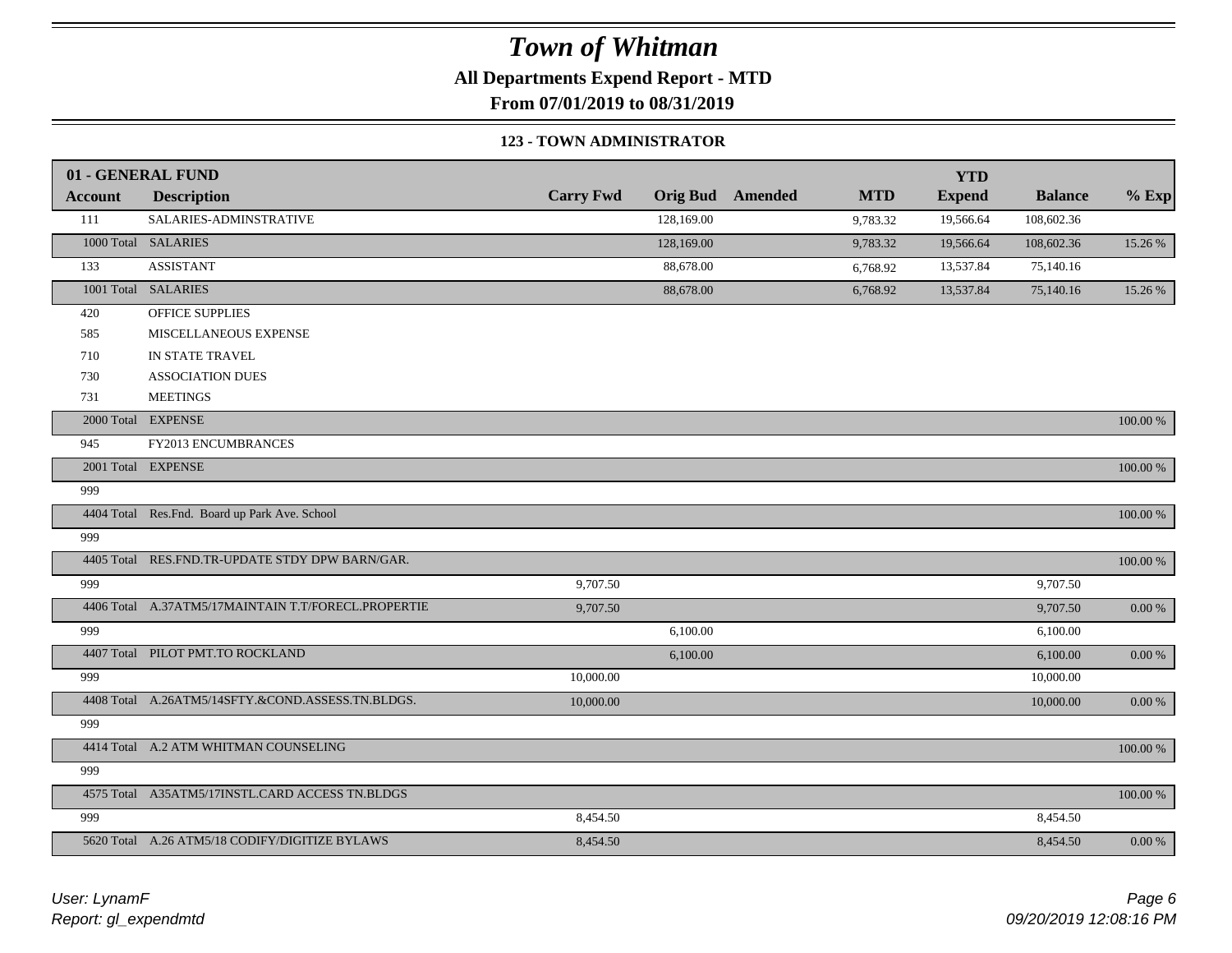**All Departments Expend Report - MTD**

**From 07/01/2019 to 08/31/2019**

#### **123 - TOWN ADMINISTRATOR**

|         | 01 - GENERAL FUND                   |                  |                     |            | <b>YTD</b>    |                |         |
|---------|-------------------------------------|------------------|---------------------|------------|---------------|----------------|---------|
| Account | <b>Description</b>                  | <b>Carry Fwd</b> | Orig Bud<br>Amended | <b>MTD</b> | <b>Expend</b> | <b>Balance</b> | $%$ Exp |
|         | <b>123 Total TOWN ADMINISTRATOR</b> | 28,162.00        | 222,947.00          | 16.552.24  | 33.104.48     | 218,004.52     |         |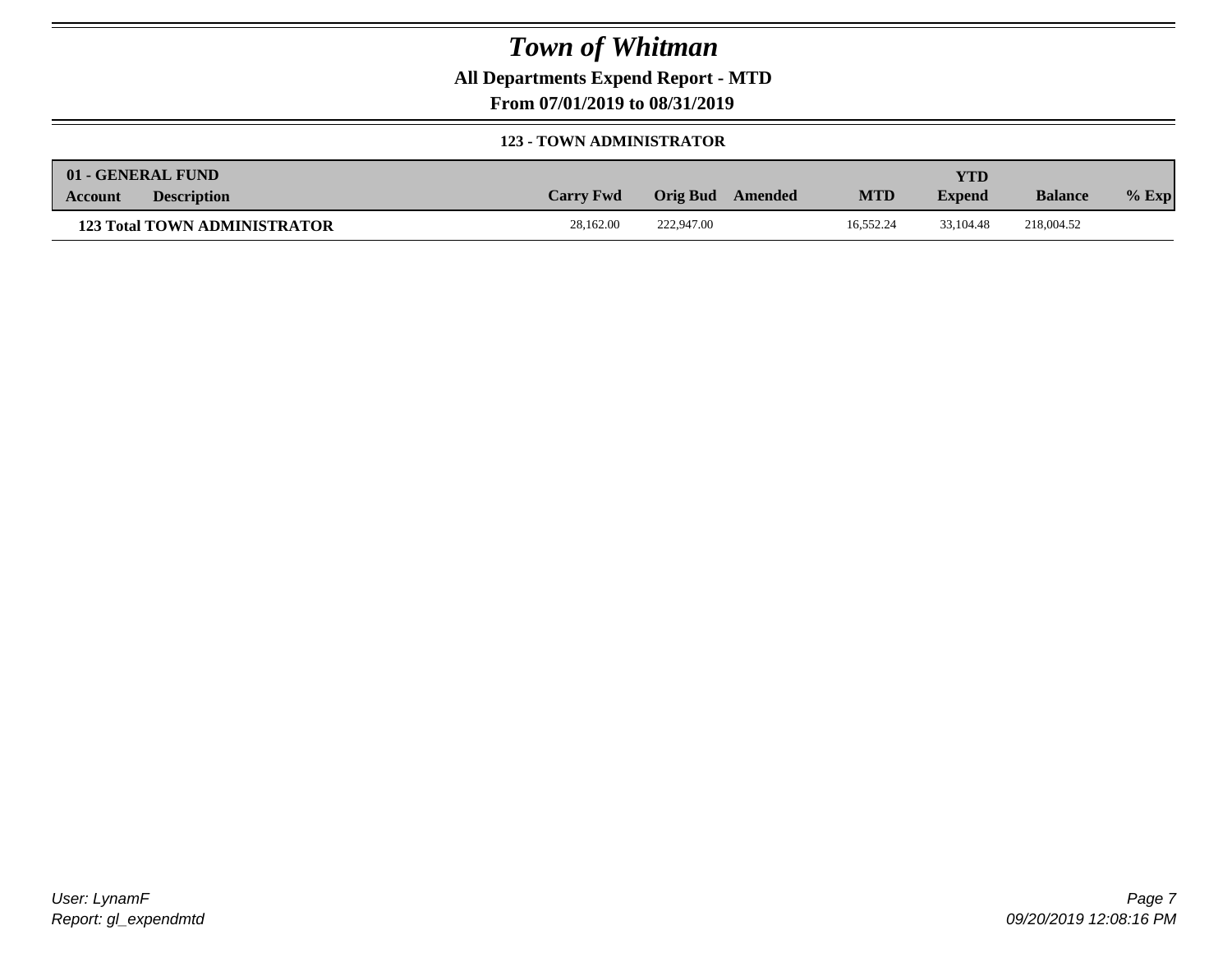**All Departments Expend Report - MTD**

### **From 07/01/2019 to 08/31/2019**

### **129 - BUSINESS MANAGER**

|            | 01 - GENERAL FUND                 |                  |                 |         |            | <b>YTD</b>    |                |          |
|------------|-----------------------------------|------------------|-----------------|---------|------------|---------------|----------------|----------|
| Account    | <b>Description</b>                | <b>Carry Fwd</b> | <b>Orig Bud</b> | Amended | <b>MTD</b> | <b>Expend</b> | <b>Balance</b> | $%$ Exp  |
| 111        | SALARIES-ADMINSTRATIVE            |                  |                 |         |            |               |                |          |
|            | 1000 Total SALARIES               |                  |                 |         |            |               |                | 100.00 % |
| 420        | OFFICE SUPPLIES                   |                  |                 |         |            |               |                |          |
| 585        | MISCELLANEOUS EXPENSE             |                  |                 |         |            |               |                |          |
| 710        | IN STATE TRAVEL                   |                  |                 |         |            |               |                |          |
| 730        | <b>ASSOCIATION DUES</b>           |                  |                 |         |            |               |                |          |
| 731        | <b>MEETINGS</b>                   |                  |                 |         |            |               |                |          |
| 2000 Total | <b>EXPENSE</b>                    |                  |                 |         |            |               |                | 100.00 % |
| 304        | <b>ADVERTISING</b>                |                  |                 |         |            |               |                |          |
| 2001 Total | <b>EXPENSE</b>                    |                  |                 |         |            |               |                | 100.00 % |
| 593        | <b>EMPLOYEE RECRUITMENT COSTS</b> |                  |                 |         |            |               |                |          |
|            | 2002 Total EXPENSE                |                  |                 |         |            |               |                | 100.00 % |
| 948        | <b>FY07 ENCUMBRANCES</b>          |                  |                 |         |            |               |                |          |
|            | 2003 Total EXPENSE                |                  |                 |         |            |               |                | 100.00 % |
|            | <b>129 Total BUSINESS MANAGER</b> |                  |                 |         |            |               |                |          |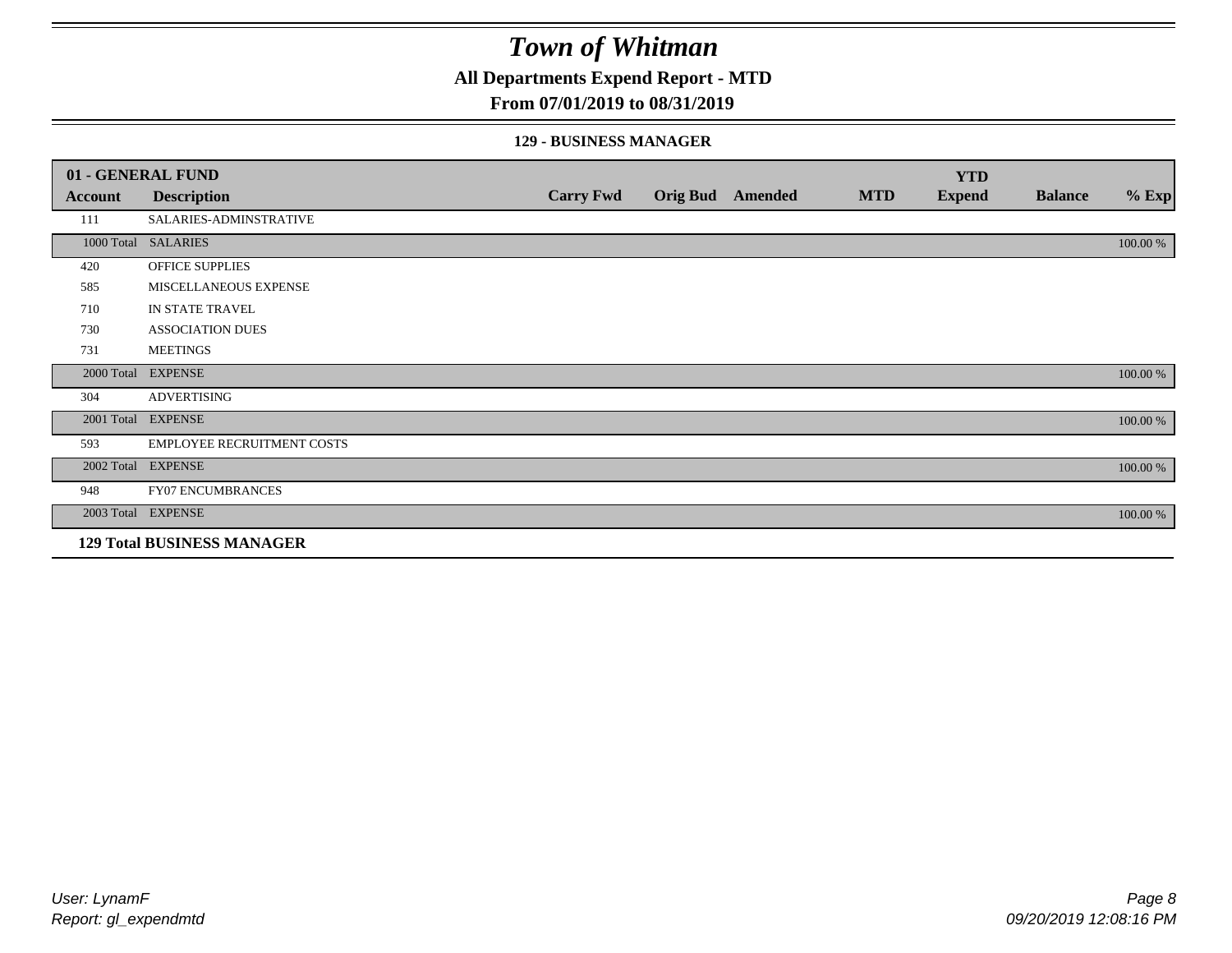**All Departments Expend Report - MTD**

**From 07/01/2019 to 08/31/2019**

### **131 - FINANCE COMMITTEE**

| 01 - GENERAL FUND |                                    |                                     |         |            | <b>YTD</b>    |                |          |
|-------------------|------------------------------------|-------------------------------------|---------|------------|---------------|----------------|----------|
| Account           | <b>Description</b>                 | <b>Carry Fwd</b><br><b>Orig Bud</b> | Amended | <b>MTD</b> | <b>Expend</b> | <b>Balance</b> | $%$ Exp  |
| 116               | <b>CLERICAL</b>                    | 3,447.00                            |         |            |               | 3,447.00       |          |
|                   | 1000 Total SALARIES                | 3,447.00                            |         |            |               | 3,447.00       | 0.00 %   |
| 949               | <b>FY2014 ENCUMBRANCES</b>         |                                     |         |            |               |                |          |
|                   | 1001 Total SALARIES                |                                     |         |            |               |                | 100.00 % |
| 420               | <b>OFFICE SUPPLIES</b>             |                                     |         |            |               |                |          |
| 585               | MISCELLANEOUS EXPENSE              | 695.00                              |         |            |               | 695.00         |          |
| 730               | <b>ASSOCIATION DUES</b>            |                                     |         |            |               |                |          |
| 731               | <b>MEETINGS</b>                    |                                     |         |            |               |                |          |
|                   | 2000 Total EXPENSE                 | 695.00                              |         |            |               | 695.00         | 0.00 %   |
|                   | <b>131 Total FINANCE COMMITTEE</b> | 4,142.00                            |         |            |               | 4,142.00       |          |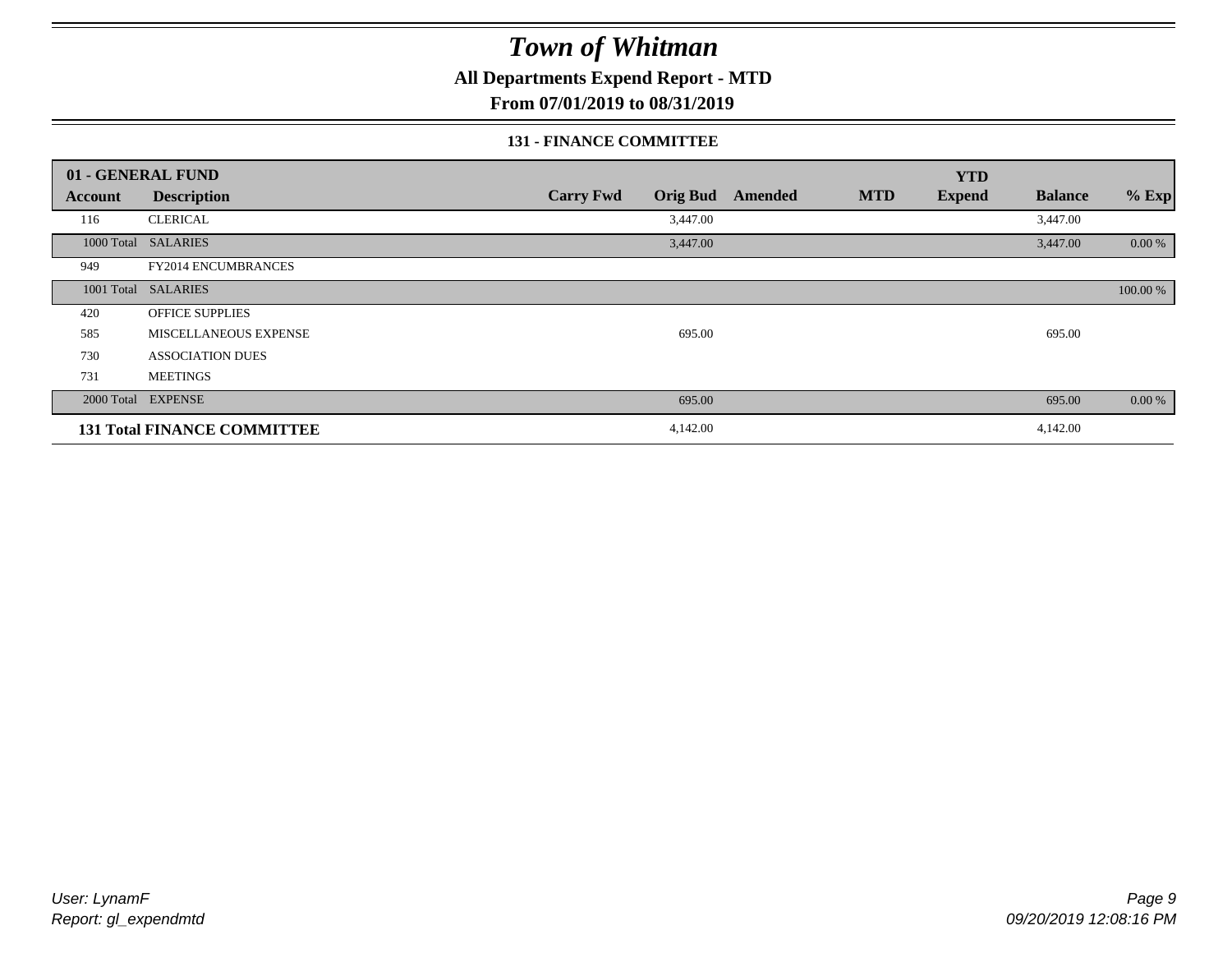## **All Departments Expend Report - MTD**

**From 07/01/2019 to 08/31/2019**

#### **132 - RESERVE FUND**

| 01 - GENERAL FUND                 |                  |           |              |            | <b>YTD</b>    |                |           |
|-----------------------------------|------------------|-----------|--------------|------------|---------------|----------------|-----------|
| <b>Description</b><br>Account     | <b>Carry Fwd</b> | Orig Bud  | Amended      | <b>MTD</b> | <b>Expend</b> | <b>Balance</b> | $%$ Exp   |
| 999                               |                  | 50,000.00 | $-10,000,00$ |            |               | 40,000.00      |           |
| 4301 Total RESERVE FUND TRANSFERS |                  | 50,000.00 | $-10,000,00$ |            |               | 40,000,00      | $0.00 \%$ |
| <b>132 Total RESERVE FUND</b>     |                  | 50,000.00 | $-10,000.00$ |            |               | 40,000.00      |           |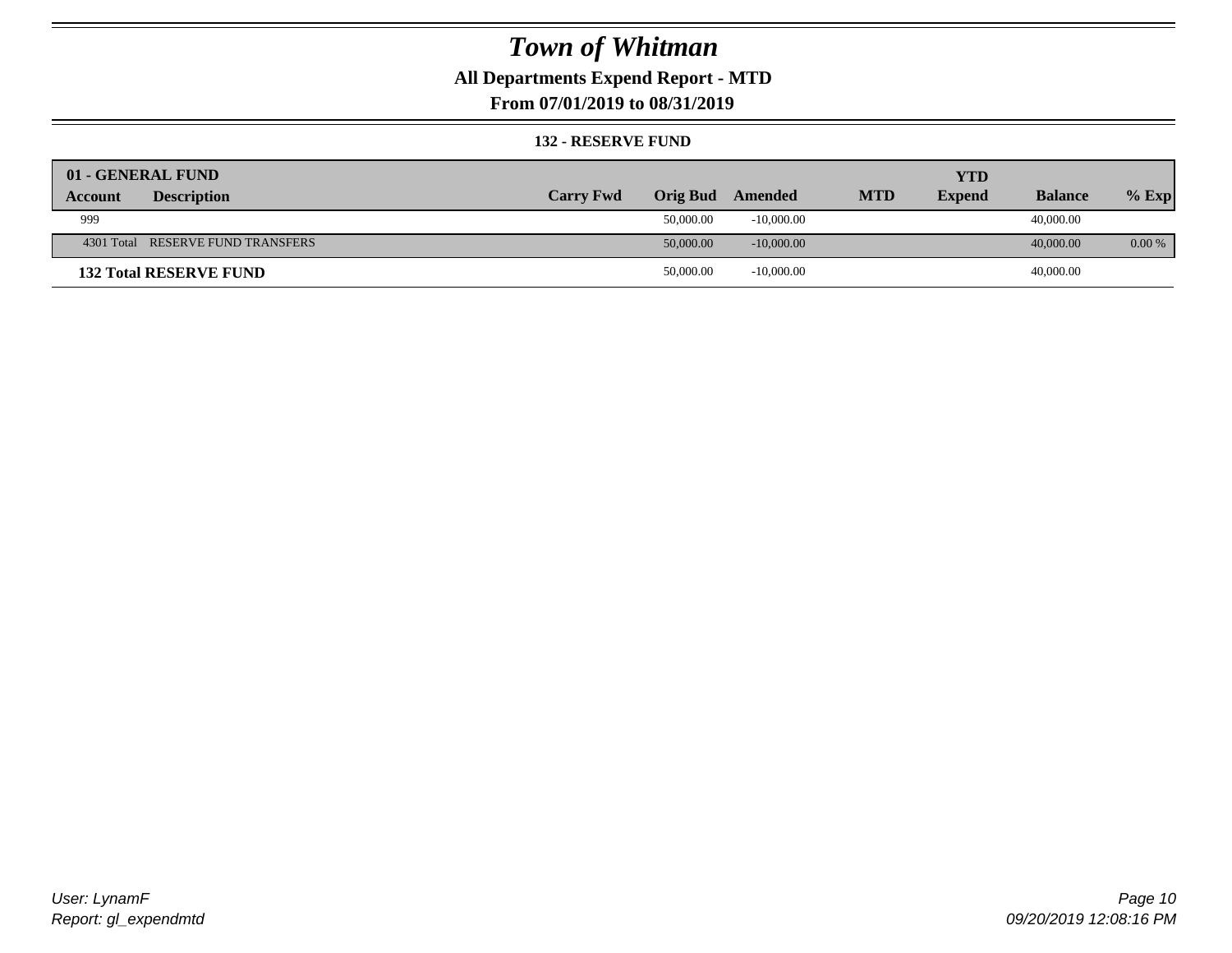### **All Departments Expend Report - MTD**

**From 07/01/2019 to 08/31/2019**

### **135 - ACCOUNTANT**

|                | 01 - GENERAL FUND            |                  |                                       | <b>YTD</b>    |                |          |
|----------------|------------------------------|------------------|---------------------------------------|---------------|----------------|----------|
| <b>Account</b> | <b>Description</b>           | <b>Carry Fwd</b> | <b>MTD</b><br><b>Orig Bud</b> Amended | <b>Expend</b> | <b>Balance</b> | $%$ Exp  |
| 112            | <b>SALARIES</b>              | 68,125.00        | 5,190.00                              | 10,380.00     | 57,745.00      |          |
| 146            | SALARIES-LONGEVITY           |                  |                                       |               |                |          |
|                | 1000 Total SALARIES          | 68,125.00        | 5,190.00                              | 10,380.00     | 57,745.00      | 15.23 %  |
| 121            | <b>CLERICAL I</b>            |                  |                                       |               |                |          |
|                | 1001 Total SALARIES          |                  |                                       |               |                | 100.00 % |
| 116            | <b>CLERICAL</b>              | 42,508.00        | 3,197.08                              | 6,431.48      | 36,076.52      |          |
|                | 1002 Total SALARIES          | 42,508.00        | 3,197.08                              | 6,431.48      | 36,076.52      | 15.13 %  |
| 130            | SALARIES-OVERTIME            |                  |                                       |               |                |          |
|                | 1004 Total SALARIES          |                  |                                       |               |                | 100.00 % |
| 143            | SALARIES-COLLEGE INCENTIVE   |                  |                                       |               |                |          |
| 186            | <b>CERTIFICATION STIPEND</b> |                  |                                       |               |                |          |
|                | 1005 Total SALARIES          |                  |                                       |               |                | 100.00 % |
| 244            | OFFICE EQUIPMENT MAINTENANCE |                  |                                       |               |                |          |
| 304            | <b>ADVERTISING</b>           |                  |                                       |               |                |          |
| 340            | <b>TELEPHONE</b>             |                  |                                       |               |                |          |
| 420            | <b>OFFICE SUPPLIES</b>       |                  | 52.50                                 | 52.50         | $-52.50$       |          |
| 585            | MISCELLANEOUS EXPENSE        | 1,100.00         | 3.89                                  | 3.89          | 1,096.11       |          |
| 710            | IN STATE TRAVEL              |                  |                                       |               |                |          |
| 730            | <b>ASSOCIATION DUES</b>      |                  |                                       | 125.00        | $-125.00$      |          |
| 731            | <b>MEETINGS</b>              |                  |                                       |               |                |          |
| 870            | OFFICE EQUIPMENT             |                  |                                       |               |                |          |
|                | 2000 Total EXPENSE           | 1,100.00         | 56.39                                 | 181.39        | 918.61         | 16.49 %  |
|                | <b>135 Total ACCOUNTANT</b>  | 111,733.00       | 8,443.47                              | 16,992.87     | 94,740.13      |          |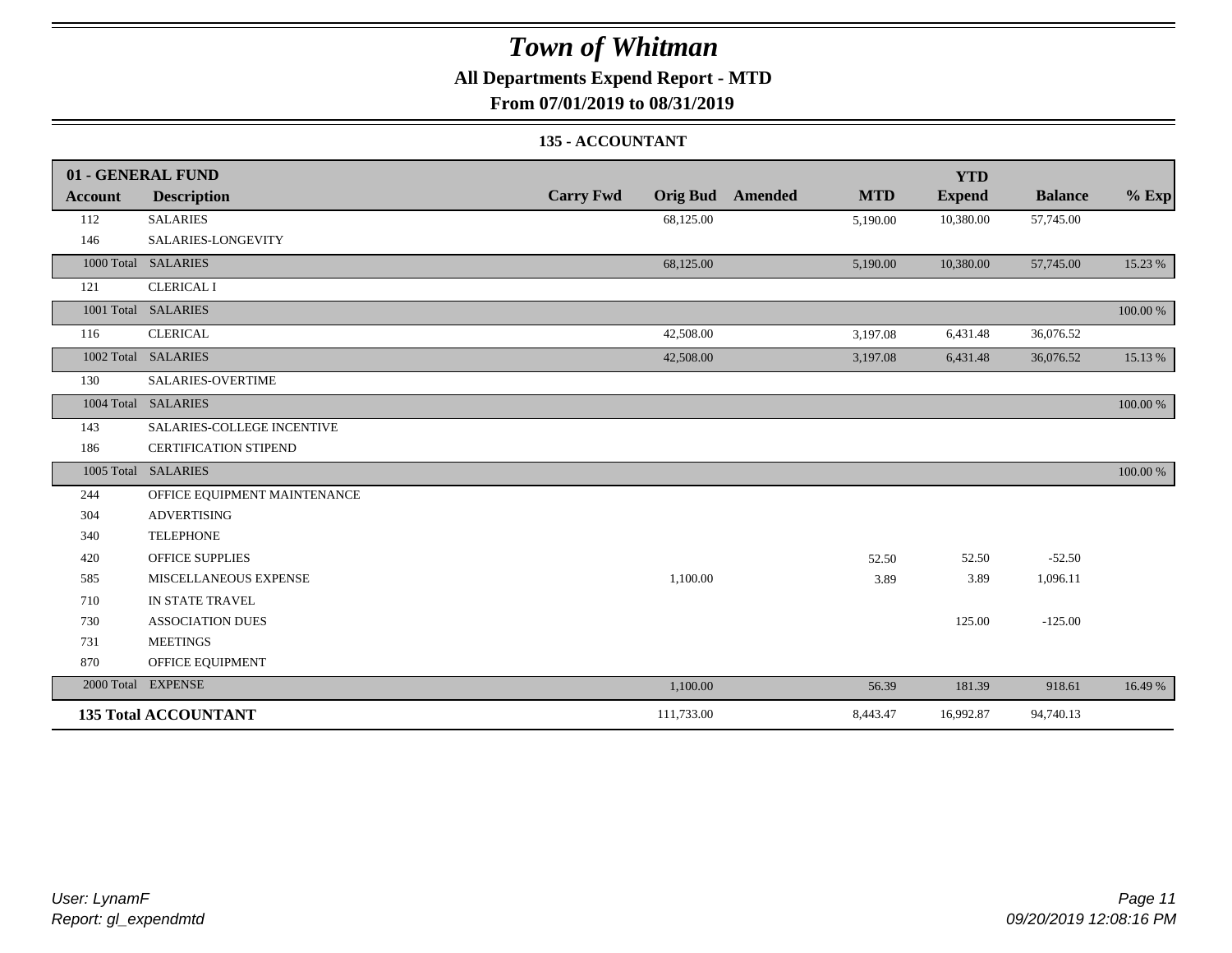**All Departments Expend Report - MTD**

**From 07/01/2019 to 08/31/2019**

### **136 - AUDIT MUNICIPAL ACCOUNTS**

|            | 01 - GENERAL FUND                         |                  |                 |         |            | <b>YTD</b>    |                |          |
|------------|-------------------------------------------|------------------|-----------------|---------|------------|---------------|----------------|----------|
| Account    | <b>Description</b>                        | <b>Carry Fwd</b> | <b>Orig Bud</b> | Amended | <b>MTD</b> | <b>Expend</b> | <b>Balance</b> | $%$ Exp  |
| 252        | <b>SERVICES</b>                           |                  | 45,000.00       |         | 8,000.00   | 10,000.00     | 35,000.00      |          |
| 2000 Total | <b>EXPENSE</b>                            |                  | 45,000.00       |         | 8,000.00   | 10,000.00     | 35,000.00      | 22.22 %  |
| 938        | FY 2018 ENCUMBRANCES                      | 5,000.00         |                 |         |            |               | 5,000.00       |          |
| 939        | <b>FY2015 ENCUMBRANCES</b>                |                  |                 |         |            |               |                |          |
| 940        | <b>FY2016 ENCUMBRANCES</b>                |                  |                 |         |            |               |                |          |
| 945        | FY2013 ENCUMBRANCES                       |                  |                 |         |            |               |                |          |
| 948        | <b>FY07 ENCUMBRANCES</b>                  |                  |                 |         |            |               |                |          |
| 949        | FY2014 ENCUMBRANCES                       |                  |                 |         |            |               |                |          |
| 953        | <b>FY2009 ENCUMBRANCES</b>                |                  |                 |         |            |               |                |          |
| 958        | <b>FY2005 ENCUMBRANCES</b>                |                  |                 |         |            |               |                |          |
| 959        | FY 2019 ENCUMBRANCES                      |                  |                 |         |            |               |                |          |
|            | 2001 Total EXPENSE                        | 5,000.00         |                 |         |            |               | 5,000.00       | 0.00 %   |
| 999        |                                           |                  |                 |         |            |               |                |          |
| 4421 Total | A.39ATM5/02GASB34FIX.ASSET SYS            |                  |                 |         |            |               |                | 100.00 % |
| 999        |                                           |                  |                 |         |            |               |                |          |
| 4552 Total | A.11 STM 5/05 GASB34 FIX.ASSET            |                  |                 |         |            |               |                | 100.00 % |
|            | <b>136 Total AUDIT MUNICIPAL ACCOUNTS</b> | 5,000.00         | 45,000.00       |         | 8,000.00   | 10,000.00     | 40,000.00      |          |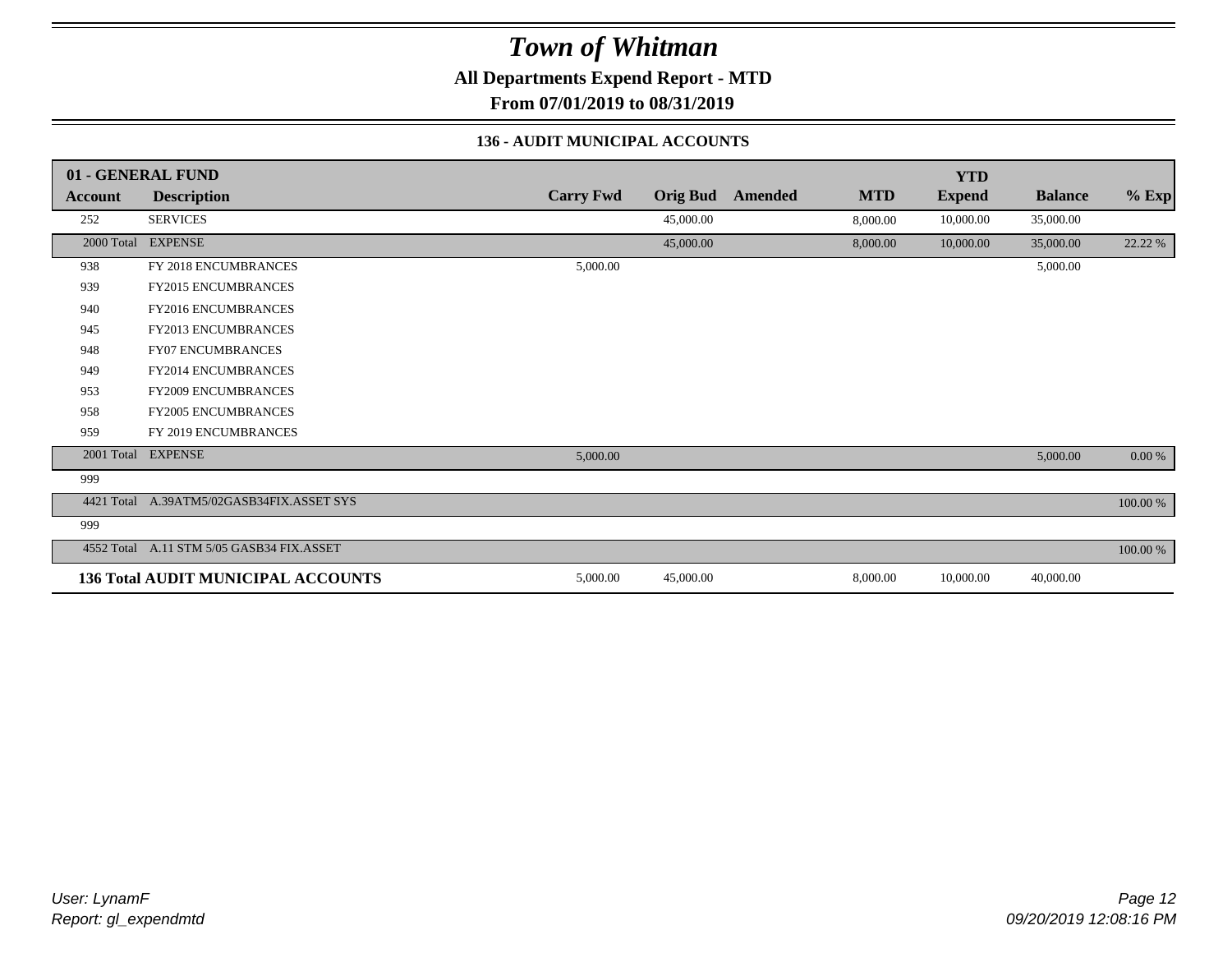**All Departments Expend Report - MTD**

**From 07/01/2019 to 08/31/2019**

### **137 - CAPITAL IMPROV.ADVISORY COMM.**

|         | 01 - GENERAL FUND                       |                                     |         |            | <b>YTD</b>    |                |          |
|---------|-----------------------------------------|-------------------------------------|---------|------------|---------------|----------------|----------|
| Account | <b>Description</b>                      | <b>Orig Bud</b><br><b>Carry Fwd</b> | Amended | <b>MTD</b> | <b>Expend</b> | <b>Balance</b> | $%$ Exp  |
| 123     | <b>RECORDING SECRETARY</b>              | 1,500.00                            |         |            |               | 1,500.00       |          |
| 959     | FY 2019 ENCUMBRANCES                    |                                     |         |            |               |                |          |
|         | 1001 Total SALARIES                     | 1,500.00                            |         |            |               | 1,500.00       | 0.00 %   |
| 585     | MISCELLANEOUS EXPENSE                   | 200.00                              |         |            |               | 200.00         |          |
|         | 2000 Total EXPENSE                      | 200.00                              |         |            |               | 200.00         | 0.00 %   |
| 940     | <b>FY2016 ENCUMBRANCES</b>              |                                     |         |            |               |                |          |
|         | 2001 Total EXPENSE                      |                                     |         |            |               |                | 100.00 % |
|         | 137 Total CAPITAL IMPROV.ADVISORY COMM. | 1,700.00                            |         |            |               | 1,700.00       |          |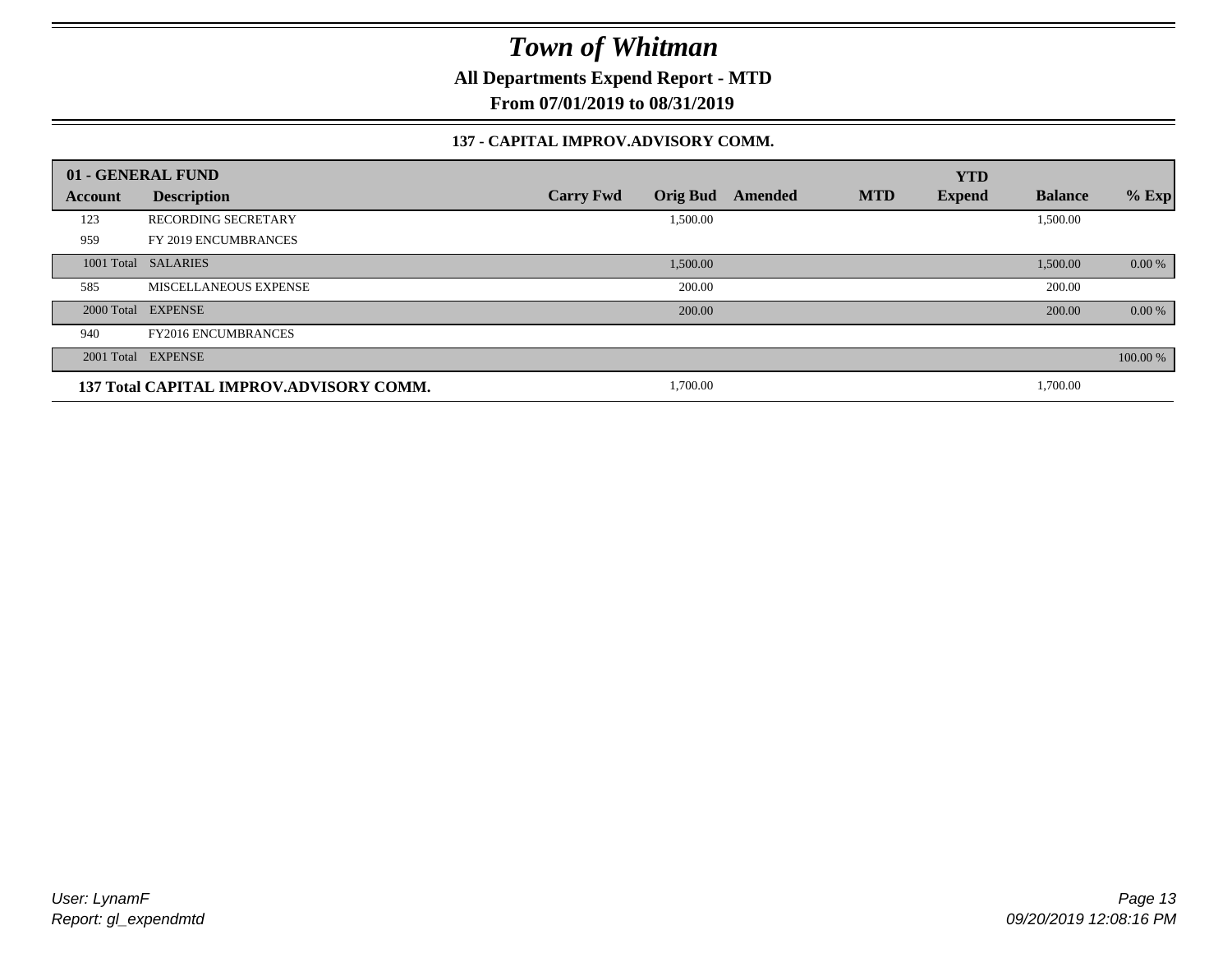**All Departments Expend Report - MTD**

**From 07/01/2019 to 08/31/2019**

### **138 - BY-LAW STUDY COMMITTEE**

|         | 01 - GENERAL FUND                                   |                  |        |                  |            | <b>YTD</b>    |                |          |
|---------|-----------------------------------------------------|------------------|--------|------------------|------------|---------------|----------------|----------|
| Account | <b>Description</b>                                  | <b>Carry Fwd</b> |        | Orig Bud Amended | <b>MTD</b> | <b>Expend</b> | <b>Balance</b> | $%$ Exp  |
| 585     | MISCELLANEOUS EXPENSE                               |                  | 800.00 |                  |            |               | 800.00         |          |
|         | 2000 Total EXPENSE                                  |                  | 800.00 |                  |            |               | 800.00         | $0.00\%$ |
| 999     |                                                     |                  |        |                  |            |               |                |          |
|         | 4516 Total ART24 ATM5/18 PCH 100 REMOTE DESKTOP USE |                  |        |                  |            |               |                | 100.00 % |
|         | <b>138 Total BY-LAW STUDY COMMITTEE</b>             |                  | 800.00 |                  |            |               | 800.00         |          |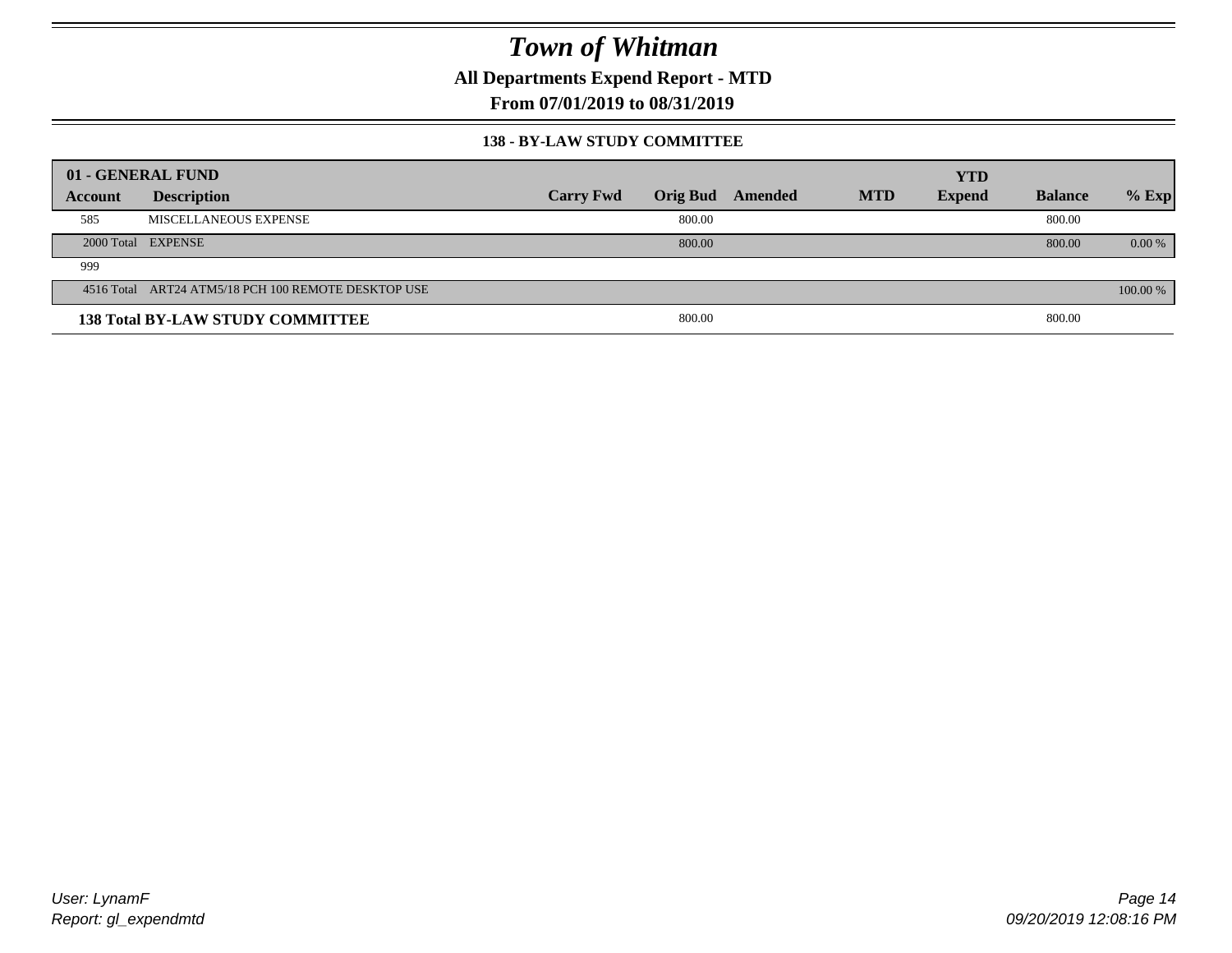### **All Departments Expend Report - MTD**

### **From 07/01/2019 to 08/31/2019**

#### **141 - ASSESSORS**

|                | 01 - GENERAL FUND            |                  |                                       | <b>YTD</b>    |                |             |
|----------------|------------------------------|------------------|---------------------------------------|---------------|----------------|-------------|
| <b>Account</b> | <b>Description</b>           | <b>Carry Fwd</b> | <b>Orig Bud</b> Amended<br><b>MTD</b> | <b>Expend</b> | <b>Balance</b> | $%$ Exp     |
| 110            | SALARIES-BOARD MEMBERS       |                  |                                       |               |                |             |
|                | 1000 Total SALARIES          |                  |                                       |               |                | 100.00 %    |
| 112            | <b>SALARIES</b>              | 68,125.00        | 5,190.00                              | 10,380.00     | 57,745.00      |             |
| 146            | SALARIES-LONGEVITY           |                  |                                       |               |                |             |
|                | 1001 Total SALARIES          | 68,125.00        | 5,190.00                              | 10,380.00     | 57,745.00      | 15.23 %     |
| 116            | <b>CLERICAL</b>              | 43,790.00        | 3,331.96                              | 6,625.46      | 37,164.54      |             |
|                | 1002 Total SALARIES          | 43,790.00        | 3,331.96                              | 6,625.46      | 37,164.54      | 15.13 %     |
| 121            | <b>CLERICAL I</b>            | 40,066.00        | 3,048.56                              | 6,097.12      | 33,968.88      |             |
|                | 1003 Total SALARIES          | 40,066.00        | 3,048.56                              | 6,097.12      | 33,968.88      | 15.21 %     |
| 123            | RECORDING SECRETARY          |                  |                                       |               |                |             |
| 126            | <b>CLERICAL II</b>           |                  |                                       |               |                |             |
|                | 1004 Total SALARIES          |                  |                                       |               |                | 100.00 %    |
| 123            | RECORDING SECRETARY          |                  |                                       |               |                |             |
|                | 1005 Total SALARIES          |                  |                                       |               |                | $100.00~\%$ |
| 186            | <b>CERTIFICATION STIPEND</b> | 1,000.00         |                                       | 1,000.00      |                |             |
|                | 1006 Total SALARIES          | 1,000.00         |                                       | 1,000.00      |                | 100.00 %    |
| 244            | OFFICE EQUIPMENT MAINTENANCE |                  |                                       |               |                |             |
| 306            | <b>BOOKBINDING</b>           |                  |                                       |               |                |             |
| 311            | <b>COMPUTER SERVICES</b>     |                  |                                       |               |                |             |
| 313            | <b>DEEDS &amp; PROBATE</b>   |                  | 4.00                                  | 4.00          | $-4.00$        |             |
| 340            | <b>TELEPHONE</b>             |                  |                                       |               |                |             |
| 420            | OFFICE SUPPLIES              |                  |                                       |               |                |             |
| 585            | MISCELLANEOUS EXPENSE        | 3,000.00         | 11.97                                 | 24.27         | 2,975.73       |             |
| 710            | IN STATE TRAVEL              |                  |                                       |               |                |             |
| 730            | <b>ASSOCIATION DUES</b>      |                  |                                       | 300.00        | $-300.00$      |             |
| 731            | <b>MEETINGS</b>              |                  | 195.00                                | 195.00        | $-195.00$      |             |
| 2000 Total     | <b>EXPENSE</b>               | 3,000.00         | 210.97                                | 523.27        | 2,476.73       | 17.44 %     |
| 312            | <b>REVALUATION</b>           | 24,700.00        | 6,792.50                              | 6,792.50      | 17,907.50      |             |
|                | 2001 Total EXPENSE           | 24,700.00        | 6,792.50                              | 6,792.50      | 17,907.50      | 27.50 %     |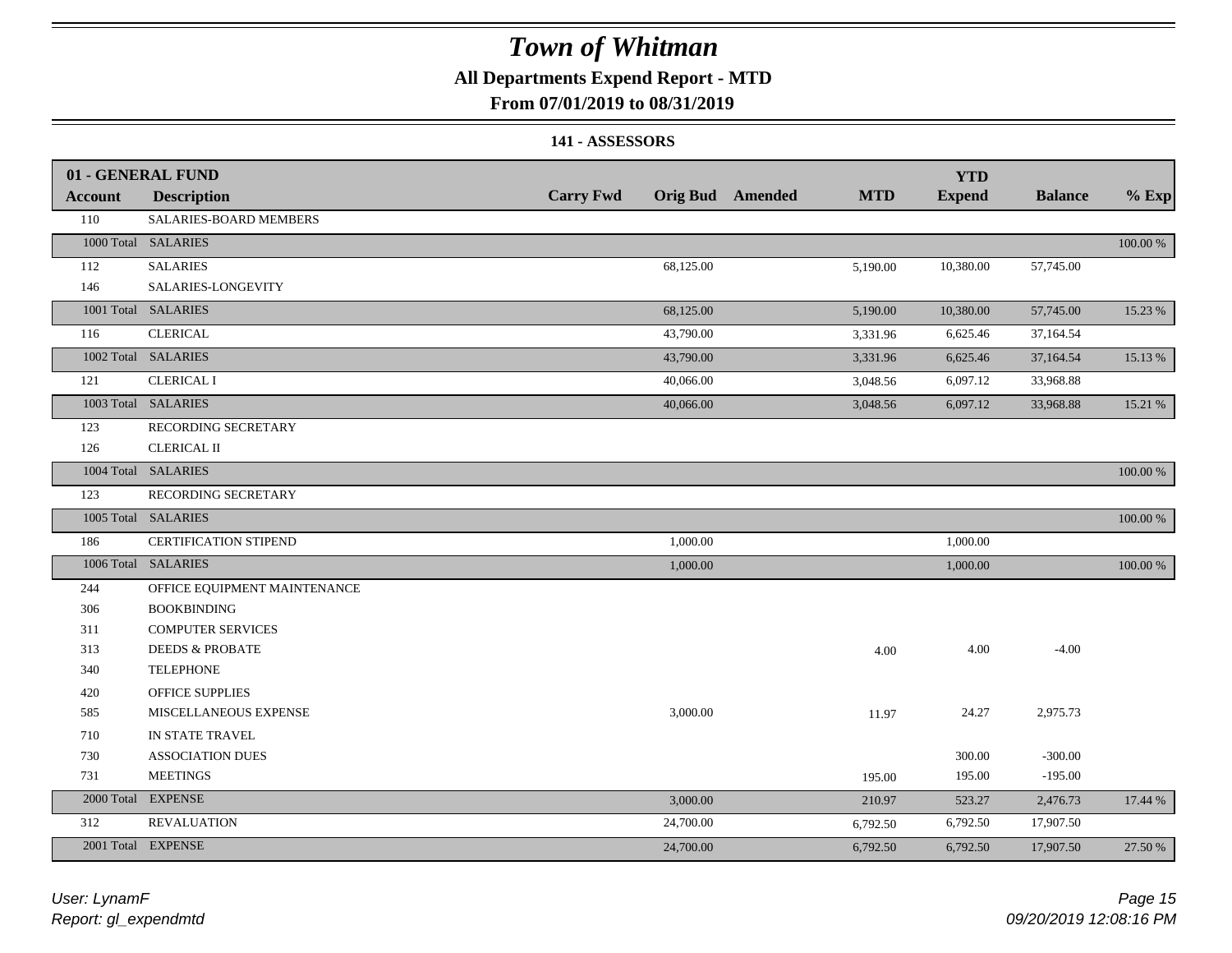### **All Departments Expend Report - MTD**

### **From 07/01/2019 to 08/31/2019**

### **141 - ASSESSORS**

|         | 01 - GENERAL FUND                                  |                  |                 |         |            | <b>YTD</b>    |                |          |
|---------|----------------------------------------------------|------------------|-----------------|---------|------------|---------------|----------------|----------|
| Account | <b>Description</b>                                 | <b>Carry Fwd</b> | <b>Orig Bud</b> | Amended | <b>MTD</b> | <b>Expend</b> | <b>Balance</b> | $%$ Exp  |
| 939     | <b>FY2015 ENCUMBRANCES</b>                         |                  |                 |         |            |               |                |          |
| 943     | <b>FY2012 ENCUMBRANCES</b>                         |                  |                 |         |            |               |                |          |
| 946     | <b>FY2010 ENCUMBRANCES</b>                         |                  |                 |         |            |               |                |          |
| 949     | <b>FY2014 ENCUMBRANCES</b>                         |                  |                 |         |            |               |                |          |
|         | 2002 Total EXPENSE                                 |                  |                 |         |            |               |                | 100.00 % |
| 999     |                                                    |                  |                 |         |            |               |                |          |
|         | 4410 Total A.15 ATM 5/16 PUR.COPIER-ASSESSORS OFF. |                  |                 |         |            |               |                | 100.00 % |
|         | 141 Total ASSESSORS                                |                  | 180,681.00      |         | 18,573.99  | 31,418.35     | 149,262.65     |          |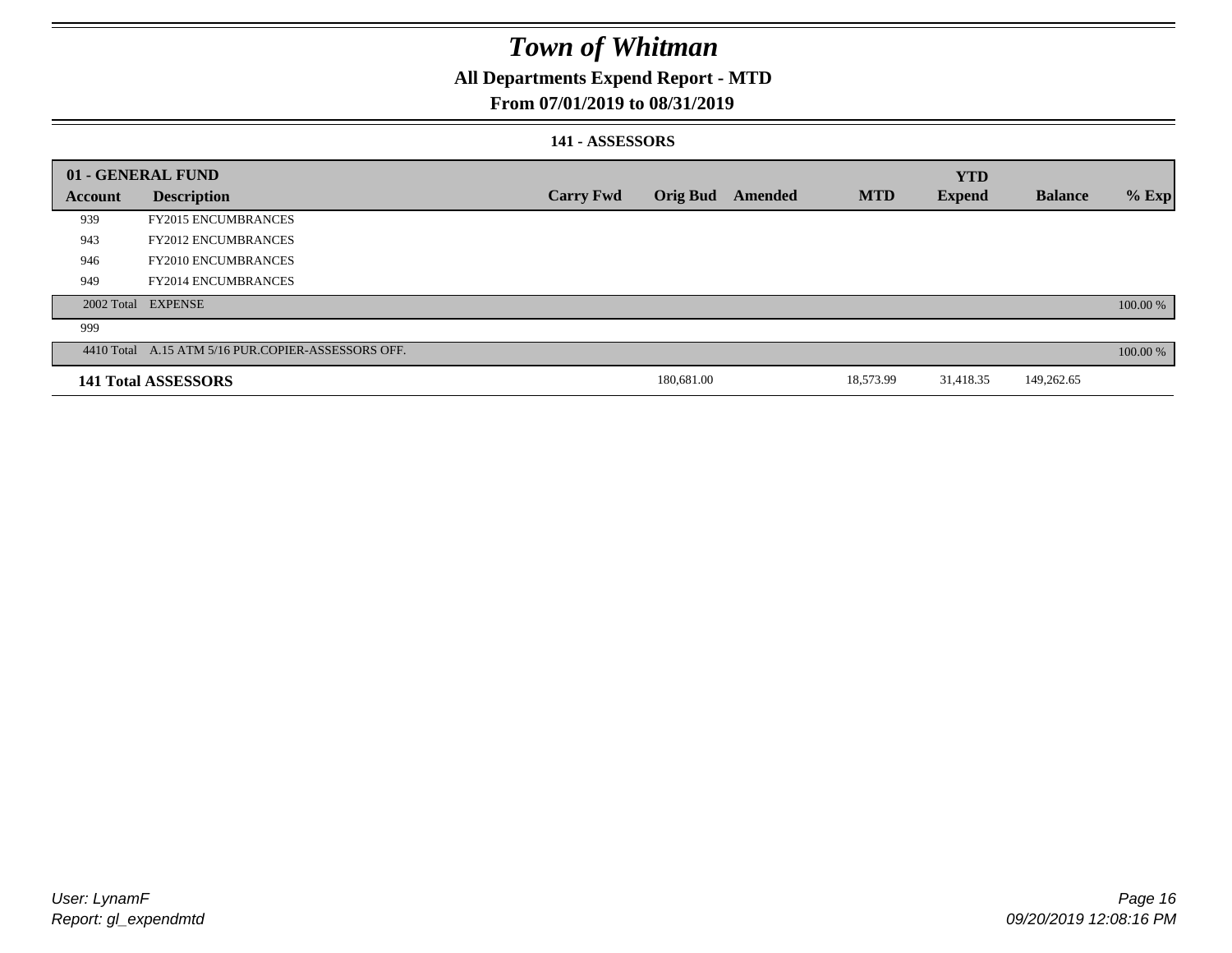## **All Departments Expend Report - MTD**

**From 07/01/2019 to 08/31/2019**

#### **145 - TREASURER**

|                | 01 - GENERAL FUND            |                  |                                | <b>YTD</b>    |                |            |
|----------------|------------------------------|------------------|--------------------------------|---------------|----------------|------------|
| <b>Account</b> | <b>Description</b>           | <b>Carry Fwd</b> | Orig Bud Amended<br><b>MTD</b> | <b>Expend</b> | <b>Balance</b> | $%$ Exp    |
| 112            | <b>SALARIES</b>              | 91,397.00        | 6,976.44                       | 13,952.88     | 77,444.12      |            |
| 146            | SALARIES-LONGEVITY           |                  |                                |               |                |            |
|                | 1000 Total SALARIES          | 91,397.00        | 6,976.44                       | 13,952.88     | 77,444.12      | 15.26 %    |
| 116            | <b>CLERICAL</b>              | 39,867.00        | 2,960.16                       | 5,886.15      | 33,980.85      |            |
|                | 1001 Total SALARIES          | 39,867.00        | 2,960.16                       | 5,886.15      | 33,980.85      | 14.76 %    |
| 121            | <b>CLERICAL I</b>            | 33,340.00        | 2,239.20                       | 5,000.88      | 28,339.12      |            |
|                | 1002 Total SALARIES          | 33,340.00        | 2,239.20                       | 5,000.88      | 28,339.12      | 14.99 %    |
| 126            | <b>CLERICAL II</b>           | 42,508.00        | 3,234.40                       | 6,468.80      | 36,039.20      |            |
|                | 1003 Total SALARIES          | 42,508.00        | 3,234.40                       | 6,468.80      | 36,039.20      | 15.21 %    |
| 139            | CERTIFICATION STIPEND        | 2,000.00         |                                |               | 2,000.00       |            |
|                | 1004 Total SALARIES          | 2,000.00         |                                |               | 2,000.00       | $0.00\ \%$ |
| 244            | OFFICE EQUIPMENT MAINTENANCE |                  |                                |               |                |            |
| 310            | NOTE CERTIFICATION           |                  |                                |               |                |            |
| 311            | <b>COMPUTER SERVICES</b>     |                  |                                |               |                |            |
| 340            | <b>TELEPHONE</b>             |                  |                                |               |                |            |
| 343            | <b>CELL PHONES</b>           |                  | 102.98                         | 102.98        | $-102.98$      |            |
| 420            | <b>OFFICE SUPPLIES</b>       |                  | 79.99                          | 79.99         | $-79.99$       |            |
| 585            | MISCELLANEOUS EXPENSE        | 14,200.00        | 149.55                         | 149.55        | 14,050.45      |            |
| 710            | IN STATE TRAVEL              |                  | 288.20                         | 288.20        | $-288.20$      |            |
| 730            | <b>ASSOCIATION DUES</b>      |                  | 75.00                          | 75.00         | $-75.00$       |            |
| 731            | <b>MEETINGS</b>              |                  | 95.00                          | 95.00         | $-95.00$       |            |
| 741            | <b>SURETY BONDS</b>          |                  |                                |               |                |            |
| 870            | OFFICE EQUIPMENT             |                  |                                |               |                |            |
|                | 2000 Total EXPENSE           | 14,200.00        | 790.72                         | 790.72        | 13,409.28      | 5.56 %     |
| 308            | <b>BANK CHARGES</b>          | 500.00           |                                |               | 500.00         |            |
| 953            | FY2009 ENCUMBRANCES          |                  |                                |               |                |            |
| 959            | FY 2019 ENCUMBRANCES         | 131.52           | 131.52                         | 131.52        |                |            |
|                | 2001 Total EXPENSE           | 131.52<br>500.00 | 131.52                         | 131.52        | 500.00         | 20.82 %    |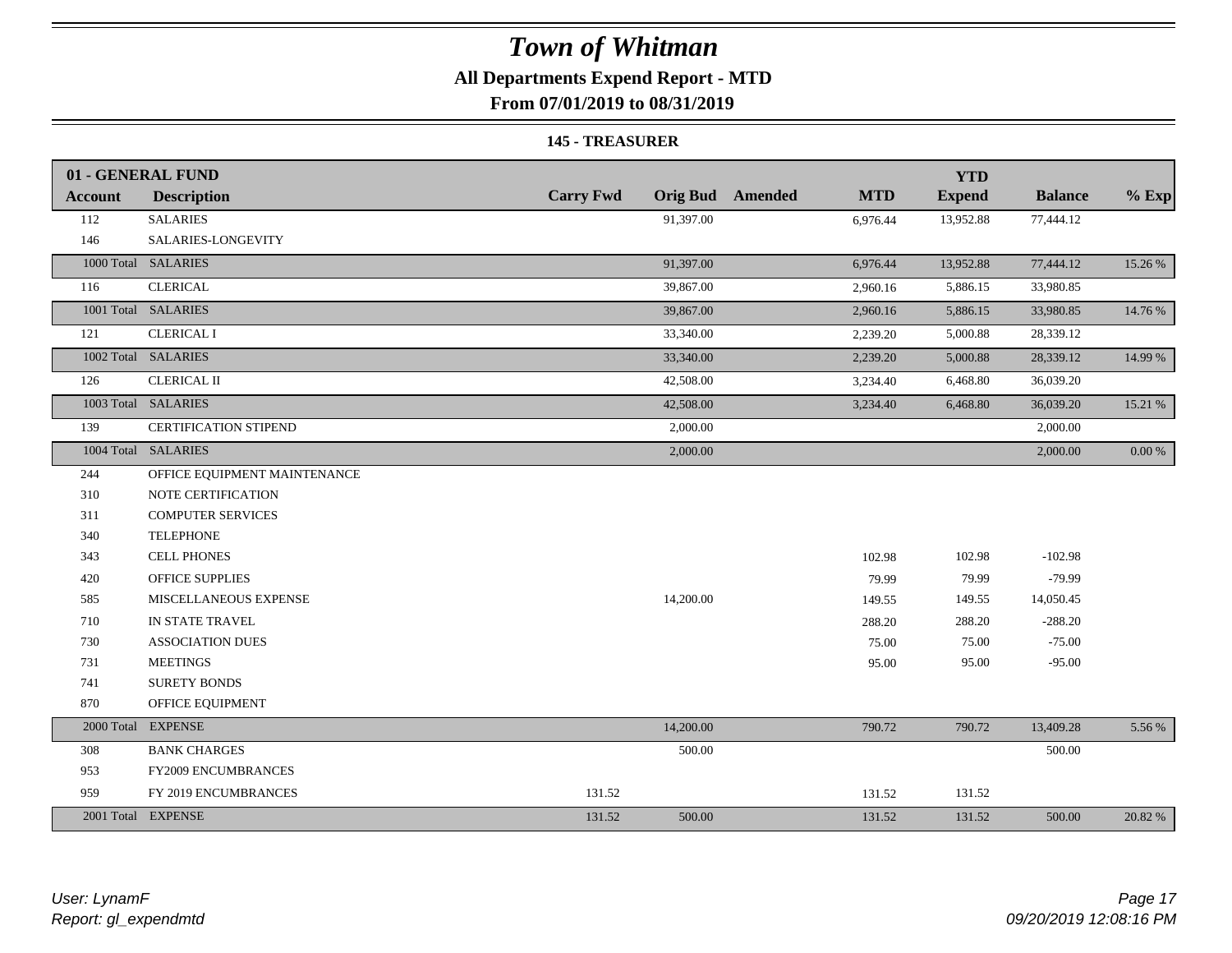## **All Departments Expend Report - MTD**

### **From 07/01/2019 to 08/31/2019**

#### **145 - TREASURER**

|         | 01 - GENERAL FUND                           |                  |                 |         |            | <b>YTD</b>    |                |           |
|---------|---------------------------------------------|------------------|-----------------|---------|------------|---------------|----------------|-----------|
| Account | <b>Description</b>                          | <b>Carry Fwd</b> | <b>Orig Bud</b> | Amended | <b>MTD</b> | <b>Expend</b> | <b>Balance</b> | $%$ Exp   |
| 946     | <b>FY2010 ENCUMBRANCES</b>                  |                  |                 |         |            |               |                |           |
| 959     | FY 2019 ENCUMBRANCES                        |                  |                 |         |            |               |                |           |
|         | 2002 Total EXPENSE                          |                  |                 |         |            |               |                | 100.00 %  |
| 744     | PENALTY & INTEREST ON PR TAXES              |                  |                 |         |            |               |                |           |
|         | 2003 Total EXPENSE                          |                  |                 |         |            |               |                | 100.00 %  |
| 999     |                                             |                  | 7,500.00        |         |            |               | 7,500.00       |           |
|         | 4572 Total A.4 ATM5/19 GASB45 ACTUARY SERV. |                  | 7,500.00        |         |            |               | 7,500.00       | $0.00 \%$ |
|         | <b>145 Total TREASURER</b>                  | 131.52           | 231,312.00      |         | 16,332.44  | 32,230.95     | 199,212.57     |           |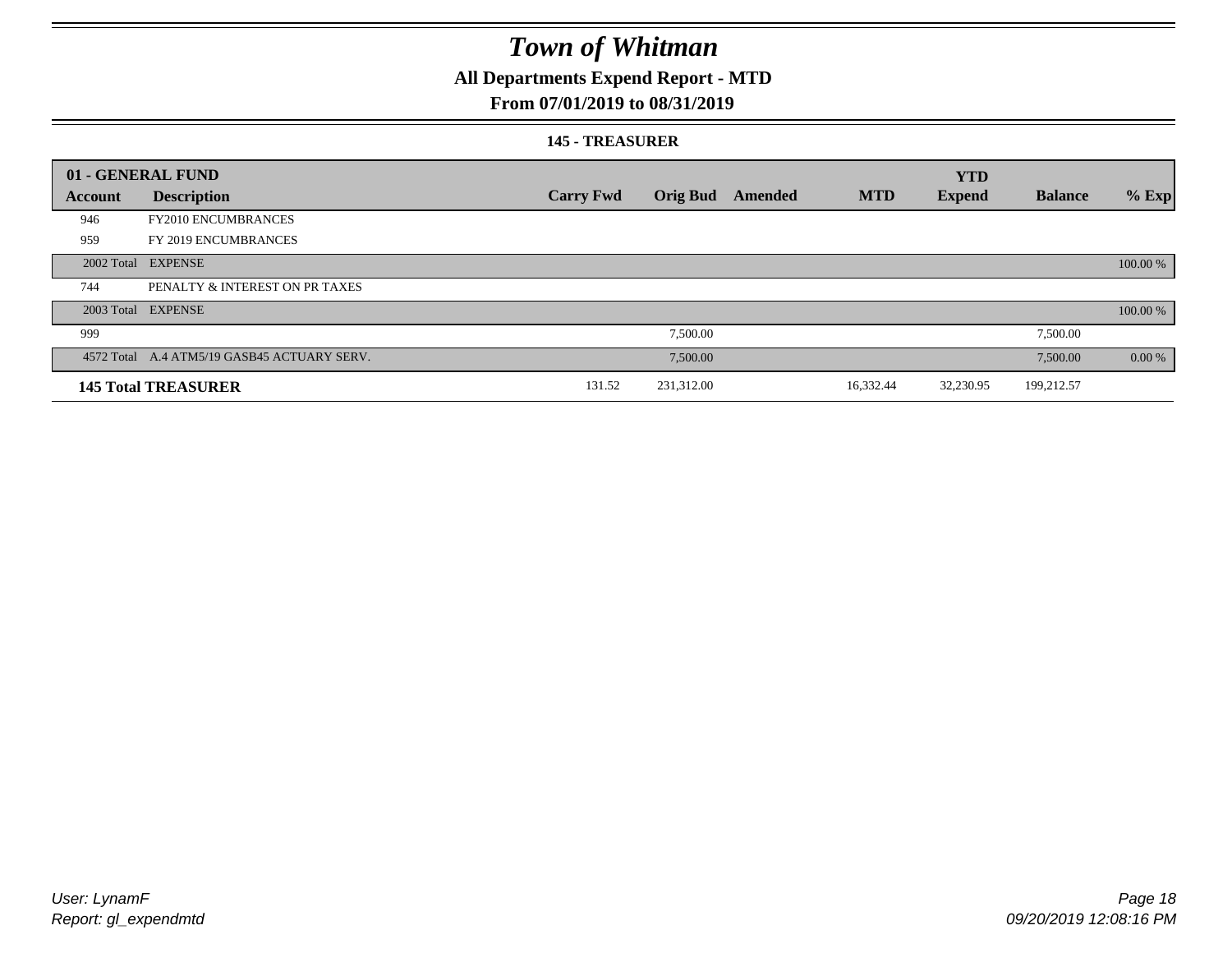## **All Departments Expend Report - MTD**

### **From 07/01/2019 to 08/31/2019**

### **146 - COLLECTOR**

|                | 01 - GENERAL FUND<br><b>Description</b> | <b>Carry Fwd</b> |           | <b>Orig Bud</b> Amended | <b>MTD</b> | <b>YTD</b><br><b>Expend</b> | <b>Balance</b> | $%$ Exp     |
|----------------|-----------------------------------------|------------------|-----------|-------------------------|------------|-----------------------------|----------------|-------------|
| <b>Account</b> |                                         |                  |           |                         |            |                             |                |             |
| 112<br>146     | <b>SALARIES</b><br>SALARIES-LONGEVITY   |                  |           |                         |            |                             |                |             |
|                | 1000 Total SALARIES                     |                  |           |                         |            |                             |                |             |
|                |                                         |                  |           |                         |            |                             |                | $100.00~\%$ |
| 116            | <b>CLERICAL</b>                         |                  | 45,105.00 |                         | 3,432.00   | 6,877.20                    | 38,227.80      |             |
|                | 1001 Total SALARIES                     |                  | 45,105.00 |                         | 3,432.00   | 6,877.20                    | 38,227.80      | 15.24 %     |
| 121            | <b>CLERICAL I</b>                       |                  | 43,302.00 |                         | 3,234.40   | 6,431.48                    | 36,870.52      |             |
|                | 1002 Total SALARIES                     |                  | 43,302.00 |                         | 3,234.40   | 6,431.48                    | 36,870.52      | 14.85 %     |
| 126            | <b>CLERICAL II</b>                      |                  |           |                         |            |                             |                |             |
|                | 1003 Total SALARIES                     |                  |           |                         |            |                             |                | 100.00 %    |
| 130            | SALARIES-OVERTIME                       |                  | 2,000.00  |                         | 13.20      | 13.20                       | 1,986.80       |             |
|                | 1004 Total SALARIES                     |                  | 2,000.00  |                         | 13.20      | 13.20                       | 1,986.80       | $0.66~\%$   |
| 186            | <b>CERTIFICATION STIPEND</b>            |                  |           |                         |            |                             |                |             |
|                | 1005 Total SALARIES                     |                  |           |                         |            |                             |                | 100.00 %    |
| 244            | OFFICE EQUIPMENT MAINTENANCE            |                  |           |                         |            |                             |                |             |
| 340            | <b>TELEPHONE</b>                        |                  |           |                         |            |                             |                |             |
| 343            | <b>CELL PHONES</b>                      |                  |           |                         |            |                             |                |             |
| 420            | OFFICE SUPPLIES                         |                  |           |                         |            |                             |                |             |
| 585            | MISCELLANEOUS EXPENSE                   |                  |           |                         |            |                             |                |             |
| 710            | IN STATE TRAVEL                         |                  |           |                         |            |                             |                |             |
| 730            | <b>ASSOCIATION DUES</b>                 |                  |           |                         |            |                             |                |             |
| 731            | <b>MEETINGS</b>                         |                  |           |                         |            |                             |                |             |
| 741            | <b>SURETY BONDS</b>                     |                  |           |                         |            |                             |                |             |
| 870            | OFFICE EQUIPMENT                        |                  |           |                         |            |                             |                |             |
|                | 2000 Total EXPENSE                      |                  |           |                         |            |                             |                | 100.00 %    |
| 311            | <b>COMPUTER SERVICES</b>                |                  |           |                         |            |                             |                |             |
|                | 2001 Total EXPENSE                      |                  |           |                         |            |                             |                | $100.00~\%$ |
| 958            | FY2005 ENCUMBRANCES                     |                  |           |                         |            |                             |                |             |
| 939            | FY2015 ENCUMBRANCES                     |                  |           |                         |            |                             |                |             |
| 943            | FY2012 ENCUMBRANCES                     |                  |           |                         |            |                             |                |             |
| 948            | FY07 ENCUMBRANCES                       |                  |           |                         |            |                             |                |             |
|                |                                         |                  |           |                         |            |                             |                |             |

*Report: gl\_expendmtd User: LynamF*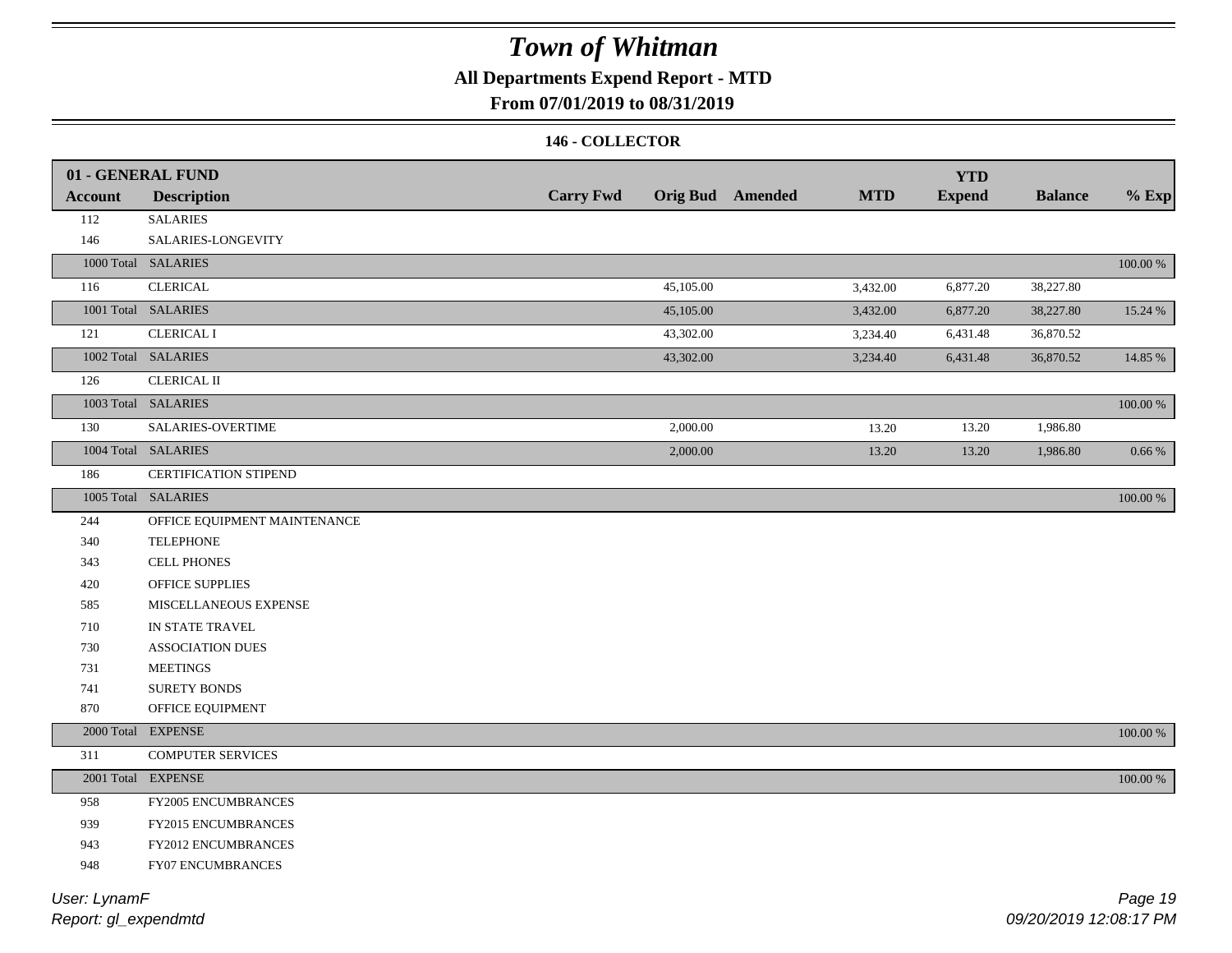### **All Departments Expend Report - MTD**

### **From 07/01/2019 to 08/31/2019**

### **146 - COLLECTOR**

|         | 01 - GENERAL FUND                     |                  |           |                  |            | <b>YTD</b>    |                |          |
|---------|---------------------------------------|------------------|-----------|------------------|------------|---------------|----------------|----------|
| Account | <b>Description</b>                    | <b>Carry Fwd</b> |           | Orig Bud Amended | <b>MTD</b> | <b>Expend</b> | <b>Balance</b> | $%$ Exp  |
| 959     | FY 2019 ENCUMBRANCES                  |                  |           |                  |            |               |                |          |
|         | 2002 Total EXPENSE                    |                  |           |                  |            |               |                | 100.00 % |
| 999     |                                       |                  |           |                  |            |               |                |          |
|         | 4570 Total A.1 STM 5/07 THEFT REFUNDS |                  |           |                  |            |               |                | 100.00 % |
|         | <b>146 Total COLLECTOR</b>            |                  | 90,407.00 |                  | 6,679.60   | 13,321.88     | 77,085.12      |          |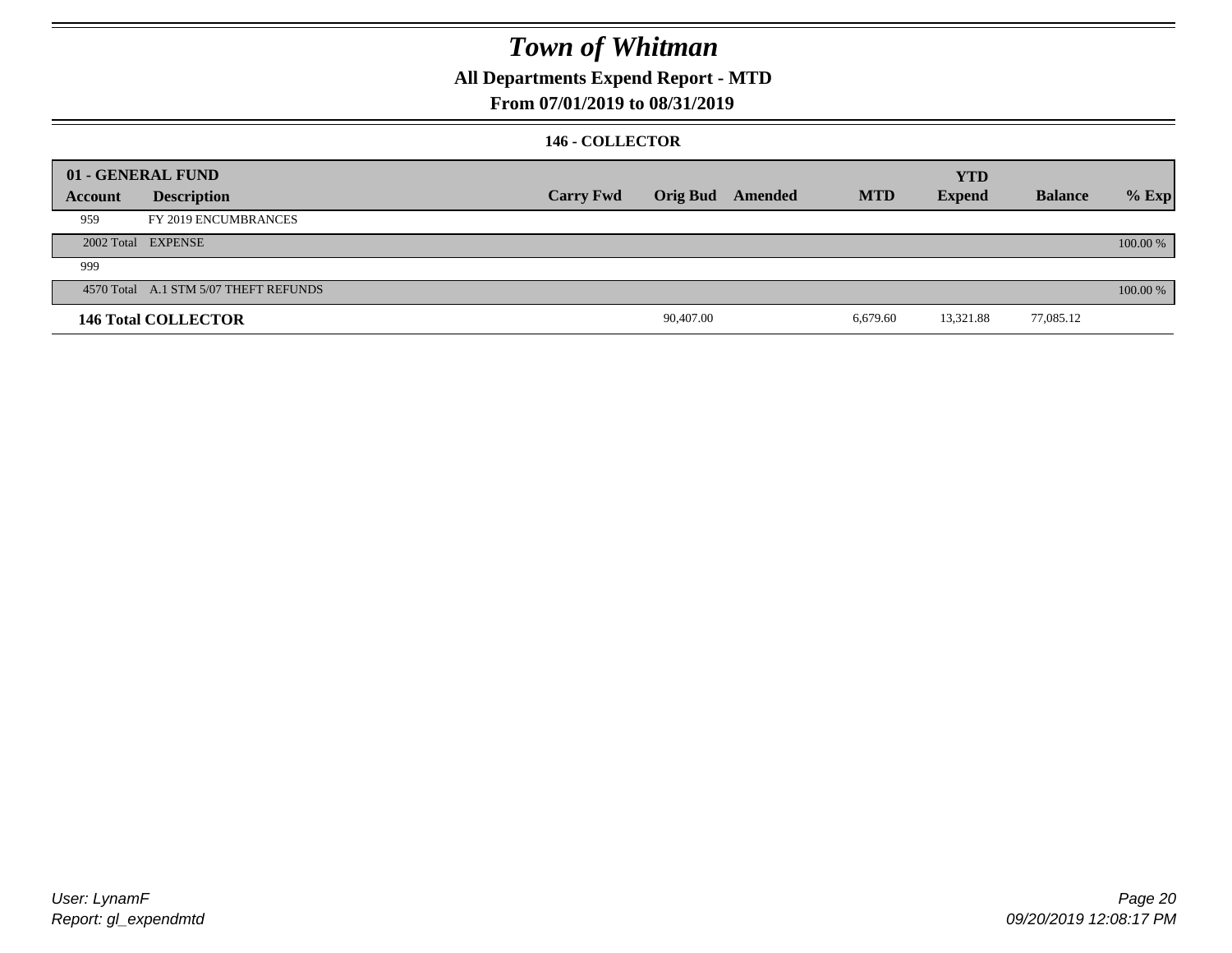### **All Departments Expend Report - MTD**

**From 07/01/2019 to 08/31/2019**

### **151 - LAW DEPARTMENT**

|            | 01 - GENERAL FUND               |                  |                 |         |            | <b>YTD</b>    |                |          |
|------------|---------------------------------|------------------|-----------------|---------|------------|---------------|----------------|----------|
| Account    | <b>Description</b>              | <b>Carry Fwd</b> | <b>Orig Bud</b> | Amended | <b>MTD</b> | <b>Expend</b> | <b>Balance</b> | $%$ Exp  |
| 301        | <b>LEGAL SERVICES</b>           |                  | 185,000.00      |         | 6,987.00   | 6,987.00      | 178,013.00     |          |
| 585        | <b>MISCELLANEOUS EXPENSE</b>    |                  | 15,000.00       |         | 239.41     | 239.41        | 14,760.59      |          |
| 2000 Total | <b>EXPENSE</b>                  |                  | 200,000.00      |         | 7,226.41   | 7,226.41      | 192,773.59     | 3.61 %   |
| 302        | <b>CLAIMS SETTLEMENT</b>        |                  | 5,000.00        |         |            |               | 5,000.00       |          |
| 959        | FY 2019 ENCUMBRANCES            | 5,000.00         |                 |         |            |               | 5,000.00       |          |
| 2001 Total | <b>EXPENSE</b>                  | 5,000.00         | 5,000.00        |         |            |               | 10,000.00      | 0.00 %   |
| 943        | <b>FY2012 ENCUMBRANCES</b>      |                  |                 |         |            |               |                |          |
| 940        | <b>FY2016 ENCUMBRANCES</b>      |                  |                 |         |            |               |                |          |
| 945        | <b>FY2013 ENCUMBRANCES</b>      |                  |                 |         |            |               |                |          |
| 2002 Total | <b>EXPENSE</b>                  |                  |                 |         |            |               |                | 100.00 % |
|            | <b>151 Total LAW DEPARTMENT</b> | 5,000.00         | 205,000.00      |         | 7,226.41   | 7,226.41      | 202,773.59     |          |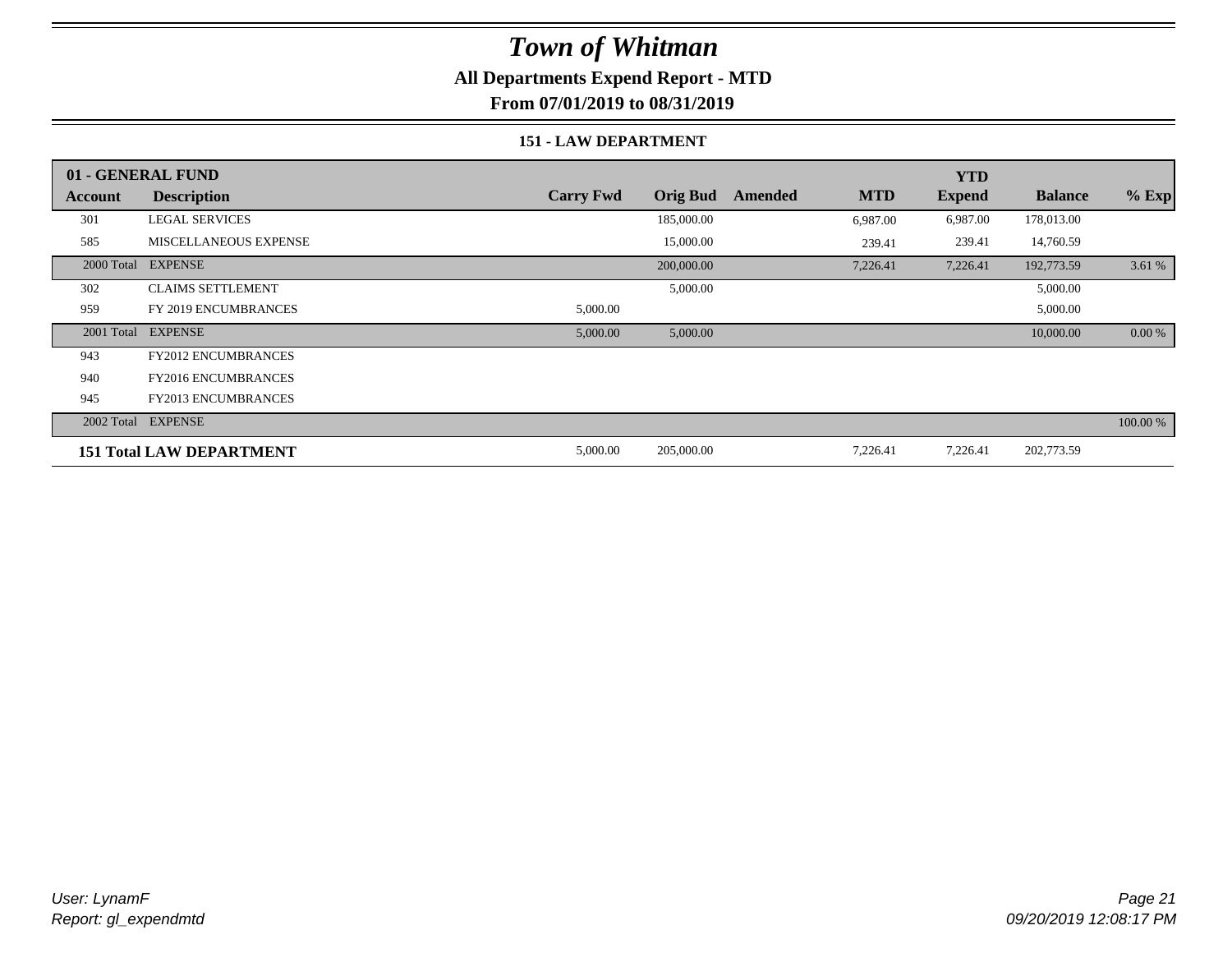### **All Departments Expend Report - MTD**

**From 07/01/2019 to 08/31/2019**

#### **155 - TECHNOLOGY**

|         | 01 - GENERAL FUND             |                  |                 |         |            | <b>YTD</b>    |                |            |
|---------|-------------------------------|------------------|-----------------|---------|------------|---------------|----------------|------------|
| Account | <b>Description</b>            | <b>Carry Fwd</b> | <b>Orig Bud</b> | Amended | <b>MTD</b> | <b>Expend</b> | <b>Balance</b> | $%$ Exp    |
| 112     | <b>SALARIES</b>               |                  | 127,590.00      |         | 9,739.12   | 19,478.24     | 108,111.76     |            |
|         | 1000 Total SALARIES           |                  | 127,590.00      |         | 9,739.12   | 19,478.24     | 108,111.76     | 15.26 %    |
| 116     | <b>CLERICAL</b>               |                  |                 |         |            |               |                |            |
|         | 1001 Total SALARIES           |                  |                 |         |            |               |                | 100.00 %   |
| 243     | EQUIPMENT MAINTENANCE         |                  |                 |         | 6,957.47   | 16,015.74     | $-16,015.74$   |            |
| 280     | SUPPORT SERVICES              |                  |                 |         |            |               |                |            |
| 311     | <b>COMPUTER SERVICES</b>      |                  |                 |         | 26,349.90  | 27,361.40     | $-27,361.40$   |            |
| 340     | <b>TELEPHONE</b>              |                  |                 |         |            |               |                |            |
| 343     | CELL PHONES                   |                  |                 |         | 182.96     | 182.96        | $-182.96$      |            |
| 420     | OFFICE SUPPLIES               |                  |                 |         |            |               |                |            |
| 585     | MISCELLANEOUS EXPENSE         |                  | 175,128.00      |         |            |               | 175,128.00     |            |
| 269     | DATA PROCESSING SOFTWARE      |                  |                 |         | 6,938.00   | 42,390.09     | $-42,390.09$   |            |
| 276     | DATA PROCESSING EQUIP.        |                  |                 |         | 2,335.56   | 2,525.46      | $-2,525.46$    |            |
|         | 2000 Total EXPENSE            |                  | 175,128.00      |         | 42,763.89  | 88,475.65     | 86,652.35      | 50.52 %    |
| 938     | FY 2018 ENCUMBRANCES          |                  |                 |         |            |               |                |            |
| 940     | FY2016 ENCUMBRANCES           |                  |                 |         |            |               |                |            |
| 941     | FY 2017 ENCUMBRANCES          |                  |                 |         |            |               |                |            |
| 943     | FY2012 ENCUMBRANCES           |                  |                 |         |            |               |                |            |
| 948     | <b>FY07 ENCUMBRANCES</b>      |                  |                 |         |            |               |                |            |
| 949     | FY2014 ENCUMBRANCES           |                  |                 |         |            |               |                |            |
| 953     | FY2009 ENCUMBRANCES           |                  |                 |         |            |               |                |            |
| 958     | <b>FY2005 ENCUMBRANCES</b>    |                  |                 |         |            |               |                |            |
| 959     | FY 2019 ENCUMBRANCES          | 518.88           |                 |         |            | 518.88        |                |            |
| 945     | FY2013 ENCUMBRANCES           |                  |                 |         |            |               |                |            |
| 946     | FY2010 ENCUMBRANCES           |                  |                 |         |            |               |                |            |
|         | 2001 Total EXPENSE            | 518.88           |                 |         |            | 518.88        |                | 100.00 %   |
| 281     | <b>GIS SYSTEM MAINTENANCE</b> |                  | 15,000.00       |         |            |               | 15,000.00      |            |
| 941     | FY 2017 ENCUMBRANCES          |                  |                 |         |            |               |                |            |
|         | 2002 Total EXPENSE            |                  | 15,000.00       |         |            |               | 15,000.00      | $0.00\ \%$ |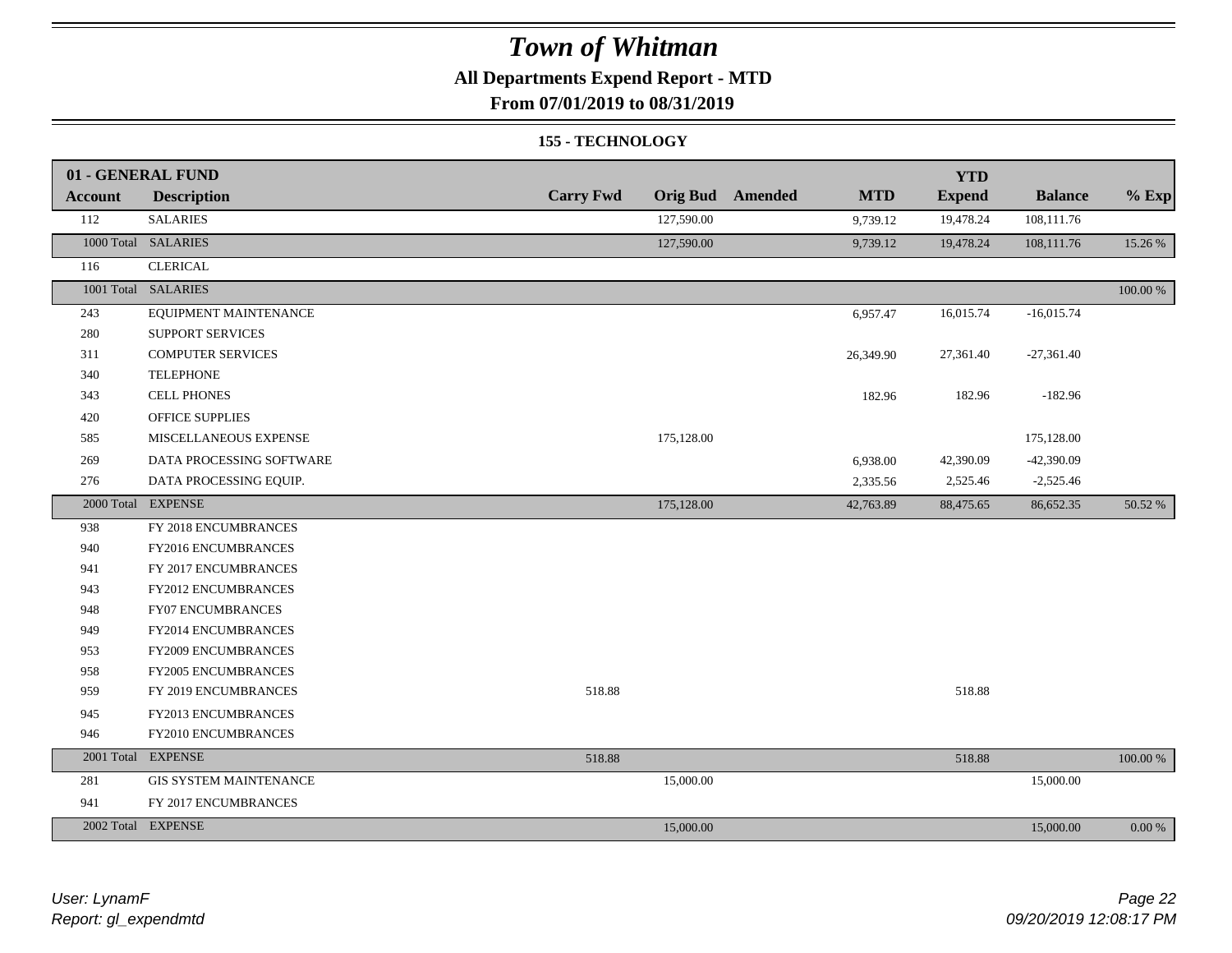**All Departments Expend Report - MTD**

### **From 07/01/2019 to 08/31/2019**

#### **155 - TECHNOLOGY**

| 01 - GENERAL FUND |                                                     |                  |                         |            | <b>YTD</b>    |                |             |
|-------------------|-----------------------------------------------------|------------------|-------------------------|------------|---------------|----------------|-------------|
| <b>Account</b>    | <b>Description</b>                                  | <b>Carry Fwd</b> | <b>Orig Bud</b> Amended | <b>MTD</b> | <b>Expend</b> | <b>Balance</b> | $%$ Exp     |
| 999               |                                                     |                  |                         |            |               |                |             |
|                   | 4402 Total A.16ATM5/16 PUR.WIRELESS NTWK CNTRLR     |                  |                         |            |               |                | 100.00 %    |
| 999               |                                                     | 454.08           |                         |            |               | 454.08         |             |
|                   | 4411 Total A.17ATM5/16 PUR.BATT.-POLICE NTWRK       | 454.08           |                         |            |               | 454.08         | 0.00 %      |
| 999               |                                                     |                  |                         |            |               |                |             |
|                   | 4500 Total ART21ATM5/1830MSOFFICE2016LICENSES       |                  |                         |            |               |                | 100.00 %    |
| 999               |                                                     |                  |                         |            |               |                |             |
|                   | 4509 Total ART22ATM5/18PCHMLTIFUNCPRTFORTWNNTWK     |                  |                         |            |               |                | 100.00 %    |
| 999               |                                                     | 4,700.00         |                         |            |               | 4,700.00       |             |
|                   | 4510 Total A.23 ATM 5/18 DEPT HDR PKGS FOR P&F SITE | 4,700.00         |                         |            |               | 4,700.00       | 0.00 %      |
| 999               |                                                     |                  |                         |            |               |                |             |
|                   | 4512 Total A.37ATM 5/15 PUR.2 COPIERS/TOWN OFFICES  |                  |                         |            |               |                | $100.00~\%$ |
| 999               |                                                     | 8,500.00         |                         |            |               | 8,500.00       |             |
|                   | 4516 Total ART24 ATM5/18 PCH 100 REMOTE DESKTOP USE | 8,500.00         |                         |            |               | 8,500.00       | 0.00 %      |
| 999               |                                                     |                  |                         |            |               |                |             |
|                   | 4519 Total A.34ATM 5/17 PUR.MULTI-FUNCTION PRINTER  |                  |                         |            |               |                | 100.00 %    |
| 999               |                                                     |                  |                         |            |               |                |             |
|                   | 4520 Total A33ATM 5/17 PUR.FIREWALLS                |                  |                         |            |               |                | 100.00 %    |
| 999               |                                                     | 2,400.00         |                         | 1,195.00   | 1,195.00      | 1,205.00       |             |
|                   | 4523 Total ART25 ATM5/18 PCH & INSTALL 6 SURVEILL C | 2,400.00         |                         | 1,195.00   | 1,195.00      | 1,205.00       | 49.79 %     |
| 999               |                                                     | 3,413.38         |                         |            |               | 3,413.38       |             |
|                   | 4526 Total A.36 ATM5/15PUR.POW.SUPPLY/NETWK.EQ.     | 3,413.38         |                         |            |               | 3,413.38       | $0.00 \%$   |
| 999               |                                                     | 1,018.65         |                         |            |               | 1,018.65       |             |
|                   | 4527 Total A.14ATM5/16 PUR.SFTWR NET.SECURITY       | 1,018.65         |                         |            |               | 1,018.65       | 0.00 %      |
| 999               |                                                     |                  |                         |            |               |                |             |
|                   | 4564 Total A36ATM5/17PUR.COMP.EQ.TN.BLDGS           |                  |                         |            |               |                | 100.00 %    |
| 999               |                                                     |                  |                         |            |               |                |             |
|                   | 4585 Total A.23 ATM5/18 HEADER PKGS P&F WEBSITES    |                  |                         |            |               |                | 100.00 %    |
|                   |                                                     |                  |                         |            |               |                |             |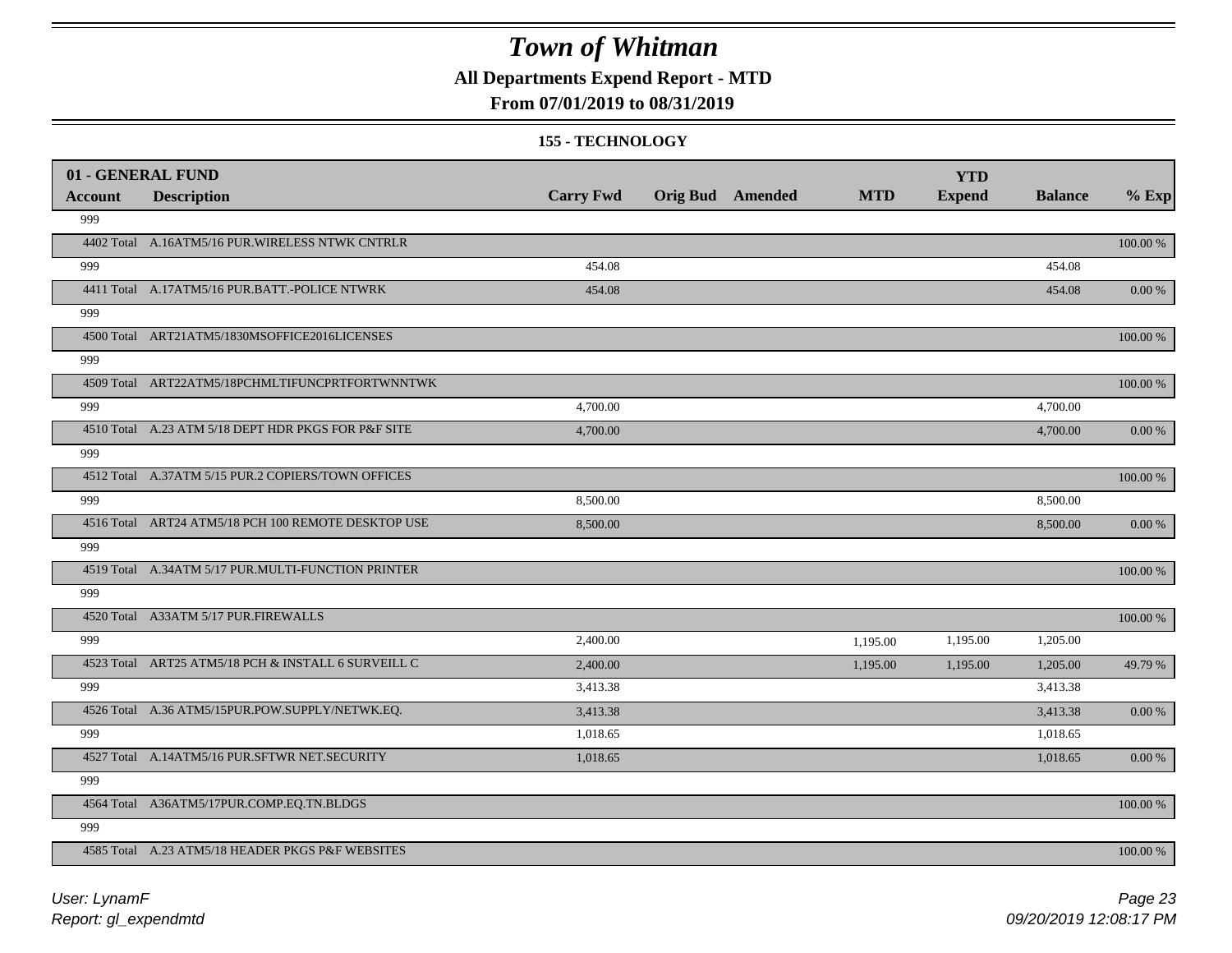## **All Departments Expend Report - MTD**

### **From 07/01/2019 to 08/31/2019**

#### **155 - TECHNOLOGY**

| 01 - GENERAL FUND             |                  |                     |            | <b>YTD</b>    |                |         |
|-------------------------------|------------------|---------------------|------------|---------------|----------------|---------|
| <b>Description</b><br>Account | <b>Carry Fwd</b> | Orig Bud<br>Amended | <b>MTD</b> | <b>Expend</b> | <b>Balance</b> | $%$ Exp |
| <b>155 Total TECHNOLOGY</b>   | 21,004.99        | 317.718.00          | 53,698.01  | 109,667.77    | 229,055.22     |         |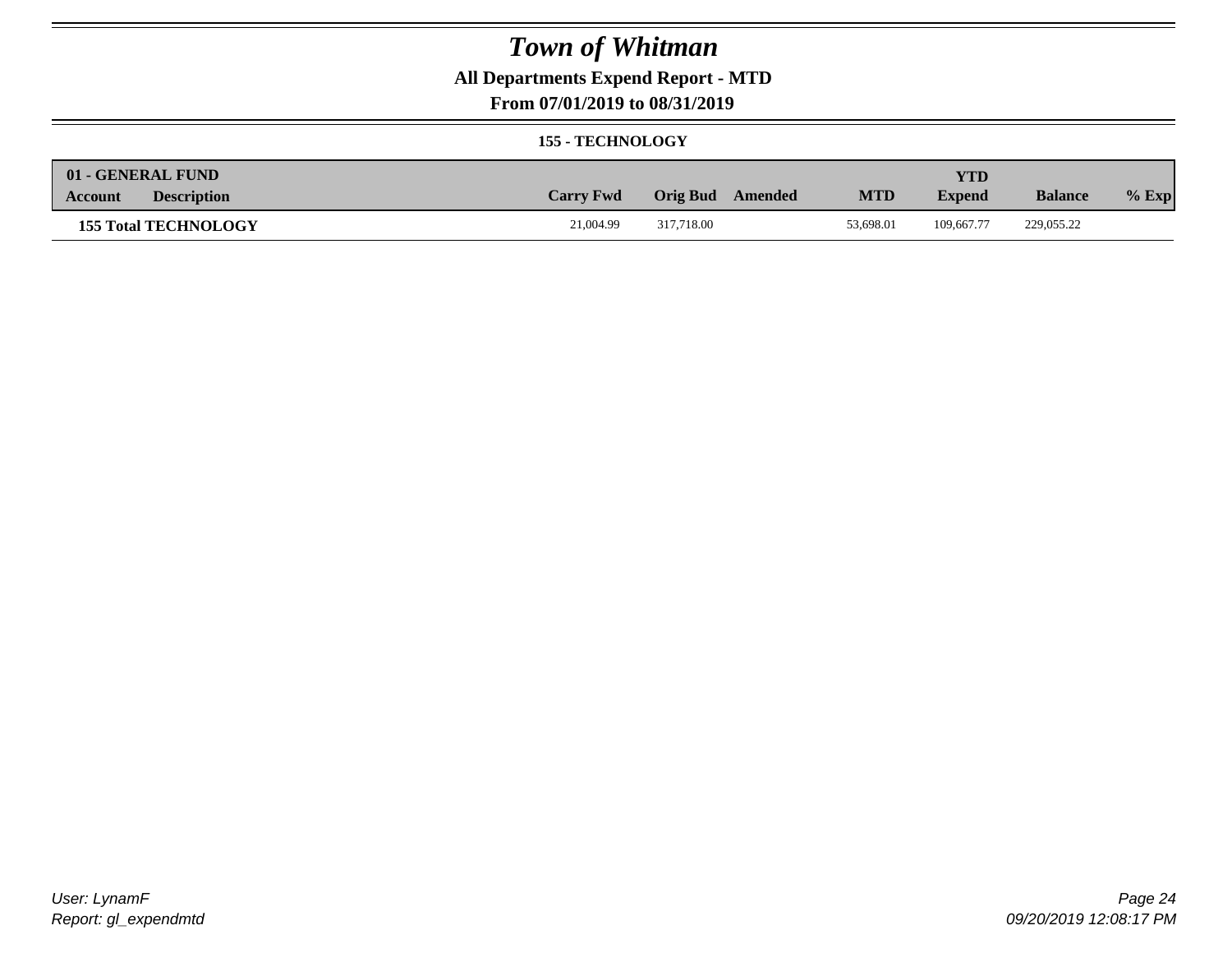**All Departments Expend Report - MTD**

**From 07/01/2019 to 08/31/2019**

### **158 - TAX TITLE FORECLOSURE-TREAS.**

|         | 01 - GENERAL FUND                             |                  |                 |         |            | <b>YTD</b>    |                |          |
|---------|-----------------------------------------------|------------------|-----------------|---------|------------|---------------|----------------|----------|
| Account | <b>Description</b>                            | <b>Carry Fwd</b> | <b>Orig Bud</b> | Amended | <b>MTD</b> | <b>Expend</b> | <b>Balance</b> | $%$ Exp  |
| 252     | <b>SERVICES</b>                               |                  | 35,000.00       |         | 1.712.05   | 1,712.05      | 33,287.95      |          |
|         | 2000 Total EXPENSE                            |                  | 35,000.00       |         | 1.712.05   | 1.712.05      | 33,287.95      | 4.89 %   |
| 948     | <b>FY07 ENCUMBRANCES</b>                      |                  |                 |         |            |               |                |          |
|         | 2001 Total EXPENSE                            |                  |                 |         |            |               |                | 100.00 % |
|         | <b>158 Total TAX TITLE FORECLOSURE-TREAS.</b> |                  | 35,000.00       |         | 1,712.05   | 1,712.05      | 33,287.95      |          |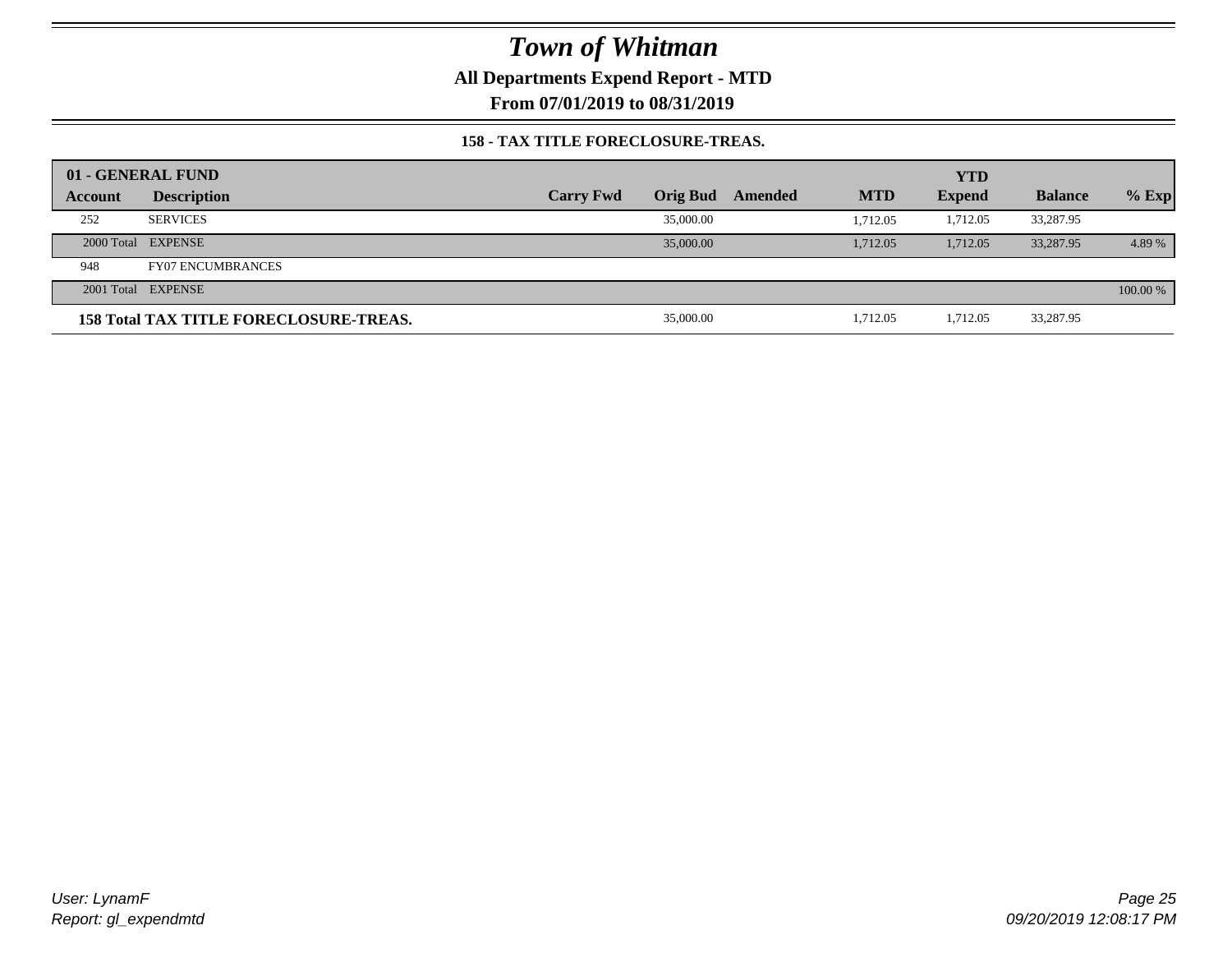**All Departments Expend Report - MTD**

**From 07/01/2019 to 08/31/2019**

### **159 - TAX TITLE EXPENSE-COLLECTOR**

|         | 01 - GENERAL FUND                            |                  |                         |            | YTD           |                |          |
|---------|----------------------------------------------|------------------|-------------------------|------------|---------------|----------------|----------|
| Account | <b>Description</b>                           | <b>Carry Fwd</b> | <b>Orig Bud</b> Amended | <b>MTD</b> | <b>Expend</b> | <b>Balance</b> | $%$ Exp  |
| 252     | <b>SERVICES</b>                              |                  |                         |            |               |                |          |
|         | 2000 Total EXPENSE                           |                  |                         |            |               |                | 100.00 % |
|         | <b>159 Total TAX TITLE EXPENSE-COLLECTOR</b> |                  |                         |            |               |                |          |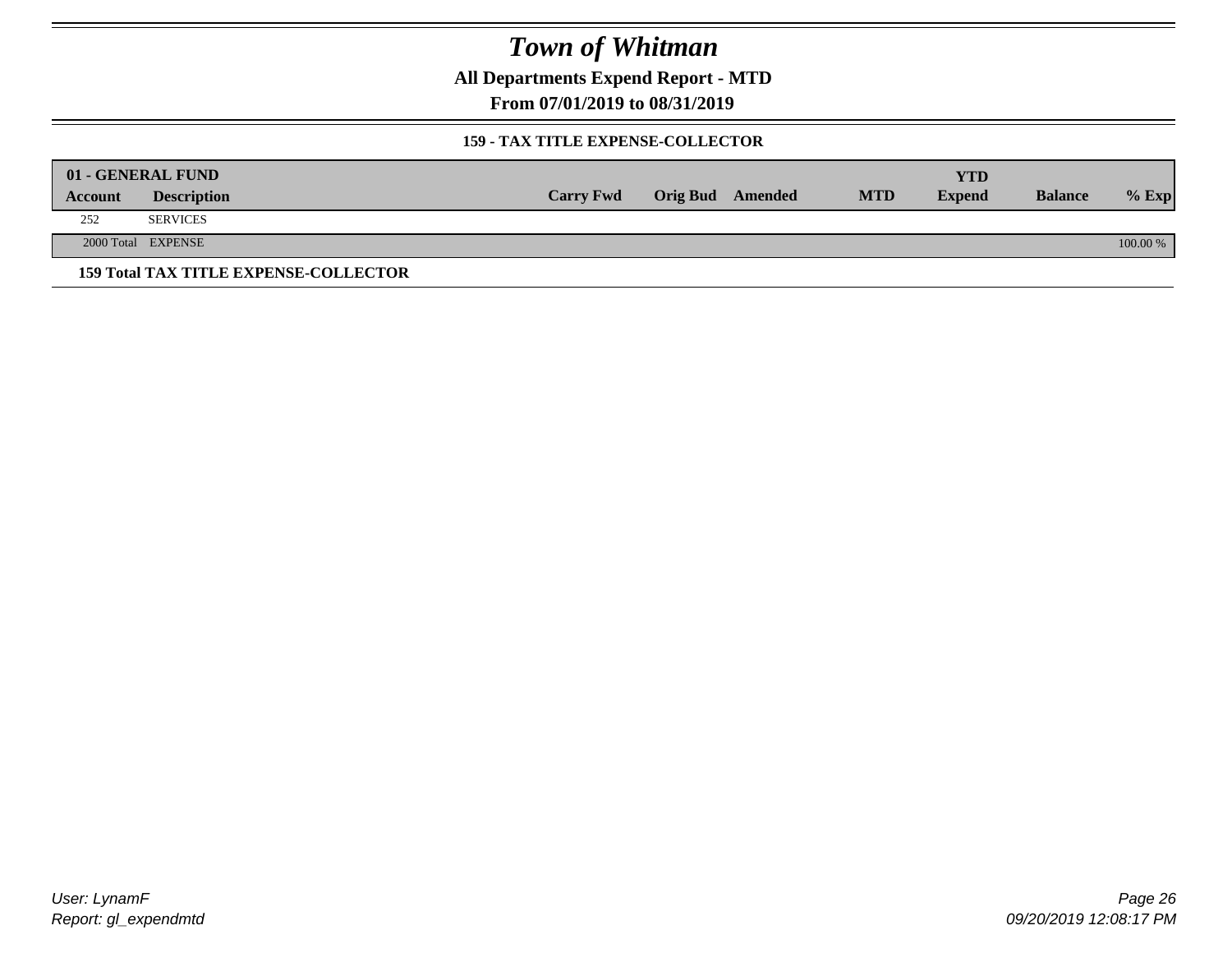## **All Departments Expend Report - MTD**

**From 07/01/2019 to 08/31/2019**

#### **161 - TOWN CLERK**

|                | 01 - GENERAL FUND            |                  |                                       | <b>YTD</b>    |                |          |
|----------------|------------------------------|------------------|---------------------------------------|---------------|----------------|----------|
| <b>Account</b> | <b>Description</b>           | <b>Carry Fwd</b> | <b>Orig Bud</b> Amended<br><b>MTD</b> | <b>Expend</b> | <b>Balance</b> | $%$ Exp  |
| 112            | <b>SALARIES</b>              | 68,125.00        | 5,190.00                              | 10,380.00     | 57,745.00      |          |
| 146            | SALARIES-LONGEVITY           |                  |                                       |               |                |          |
|                | 1000 Total SALARIES          | 68,125.00        | 5,190.00                              | 10,380.00     | 57,745.00      | 15.23 %  |
| 116            | <b>CLERICAL</b>              | 42,508.00        | 3,172.20                              | 6,369.28      | 36,138.72      |          |
|                | 1001 Total SALARIES          | 42,508.00        | 3,172.20                              | 6,369.28      | 36,138.72      | 14.98 %  |
| 126            | <b>CLERICAL II</b>           | 41,278.00        | 3,140.80                              | 6,281.60      | 34,996.40      |          |
|                | 1002 Total SALARIES          | 41,278.00        | 3,140.80                              | 6,281.60      | 34,996.40      | 15.21 %  |
| 130            | <b>SALARIES-OVERTIME</b>     | 1,000.00         |                                       |               | 1,000.00       |          |
|                | 1004 Total SALARIES          | 1,000.00         |                                       |               | 1,000.00       | 0.00 %   |
| 142            | <b>CERTIFICATION STIPEND</b> | 1,000.00         |                                       | 1,000.00      |                |          |
|                | 1005 Total SALARIES          | 1,000.00         |                                       | 1,000.00      |                | 100.00 % |
| 244            | OFFICE EQUIPMENT MAINTENANCE |                  |                                       |               |                |          |
| 306            | <b>BOOKBINDING</b>           |                  |                                       |               |                |          |
| 314            | MICRO FILM STORAGE           |                  |                                       |               |                |          |
| 340            | <b>TELEPHONE</b>             |                  |                                       |               |                |          |
| 343            | <b>CELL PHONES</b>           |                  | 51.49                                 | 51.49         | $-51.49$       |          |
| 736            | TOWN RECORDS RESTORATION     |                  |                                       |               |                |          |
| 420            | <b>OFFICE SUPPLIES</b>       |                  | 60.92                                 | 60.92         | $-60.92$       |          |
| 585            | MISCELLANEOUS EXPENSE        | 3,950.00         |                                       |               | 3,950.00       |          |
| 732            | DOG LICENSES & SUPPLIES      |                  |                                       |               |                |          |
| 710            | IN STATE TRAVEL              |                  |                                       |               |                |          |
| 730            | <b>ASSOCIATION DUES</b>      |                  | 405.00                                | 405.00        | $-405.00$      |          |
| 731            | <b>MEETINGS</b>              |                  |                                       |               |                |          |
| 741            | <b>SURETY BONDS</b>          |                  |                                       |               |                |          |
| 870            | OFFICE EQUIPMENT             |                  |                                       |               |                |          |
|                | 2000 Total EXPENSE           | 3,950.00         | 517.41                                | 517.41        | 3,432.59       | 13.09 %  |
| 736            | TOWN RECORDS RESTORATION     | 2,500.00         |                                       |               | 2,500.00       |          |
|                | 2001 Total EXPENSE           | 2,500.00         |                                       |               | 2,500.00       | 0.00 %   |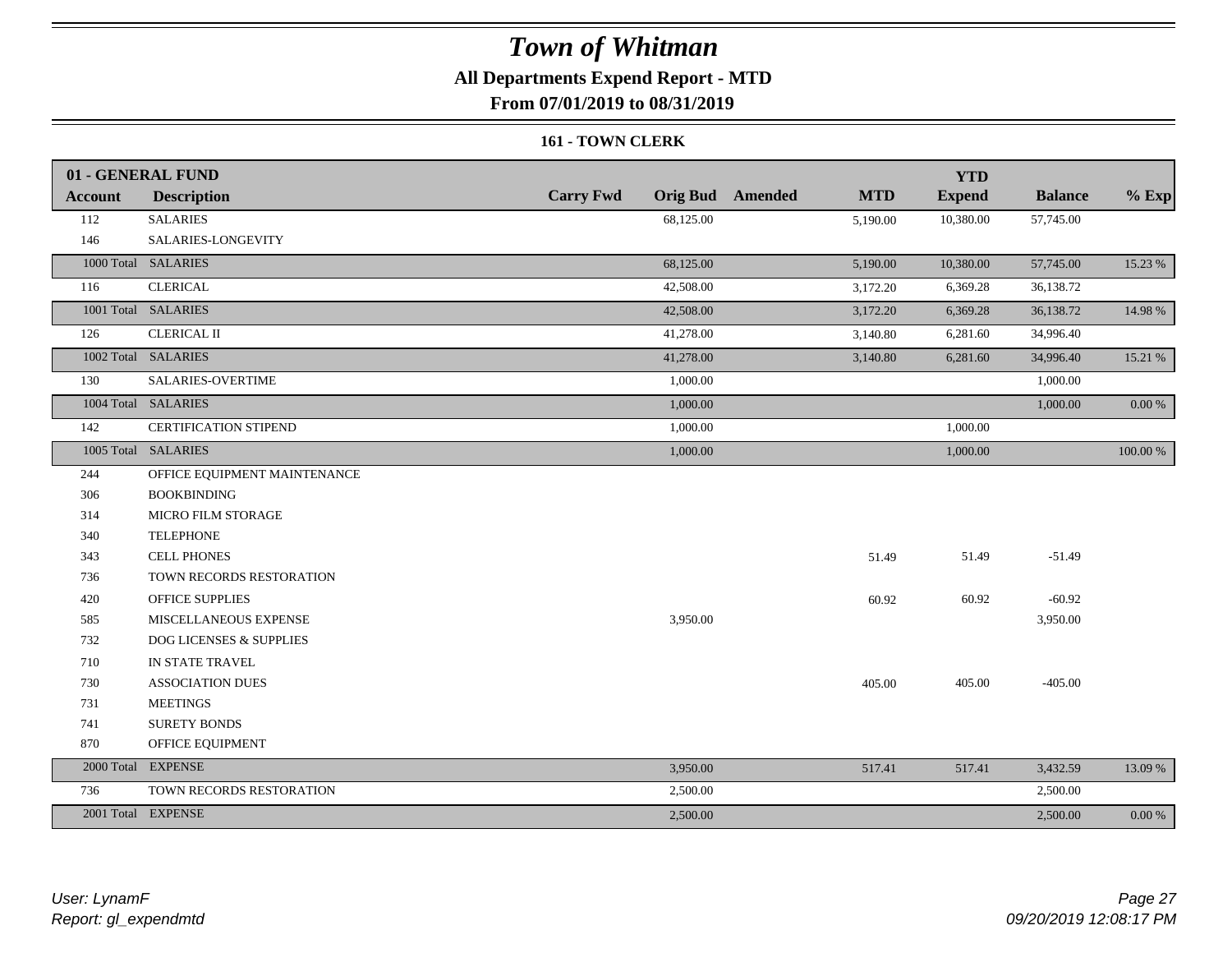## **All Departments Expend Report - MTD**

### **From 07/01/2019 to 08/31/2019**

#### **161 - TOWN CLERK**

|            | 01 - GENERAL FUND                            |                  |            |                         |            | <b>YTD</b>    |                |          |
|------------|----------------------------------------------|------------------|------------|-------------------------|------------|---------------|----------------|----------|
| Account    | <b>Description</b>                           | <b>Carry Fwd</b> |            | <b>Orig Bud</b> Amended | <b>MTD</b> | <b>Expend</b> | <b>Balance</b> | $%$ Exp  |
| 946        | FY2010 ENCUMBRANCES                          |                  |            |                         |            |               |                |          |
| 953        | FY2009 ENCUMBRANCES                          |                  |            |                         |            |               |                |          |
|            | 2002 Total EXPENSE                           |                  |            |                         |            |               |                | 100.00 % |
| 732        | <b>DOG LICENSES &amp; SUPPLIES</b>           |                  |            |                         |            |               |                |          |
|            | 2003 Total EXPENSE                           |                  |            |                         |            |               |                | 100.00 % |
| 999        |                                              |                  |            |                         |            |               |                |          |
| 4422 Total | <b>A30ATM5/07PURCHASE PRINTER</b>            |                  |            |                         |            |               |                | 100.00 % |
| 999        |                                              |                  |            |                         |            |               |                |          |
|            | 4424 Total ESTABLISH PETTY CASH - TOWN CLERK |                  |            |                         |            |               |                | 100.00 % |
| 999        |                                              |                  |            |                         |            |               |                |          |
|            | 4425 Total A.36ATM5/06MICROF.TN.REC.93-05    |                  |            |                         |            |               |                | 100.00 % |
|            | <b>161 Total TOWN CLERK</b>                  |                  | 160,361.00 |                         | 12,020.41  | 24,548.29     | 135,812.71     |          |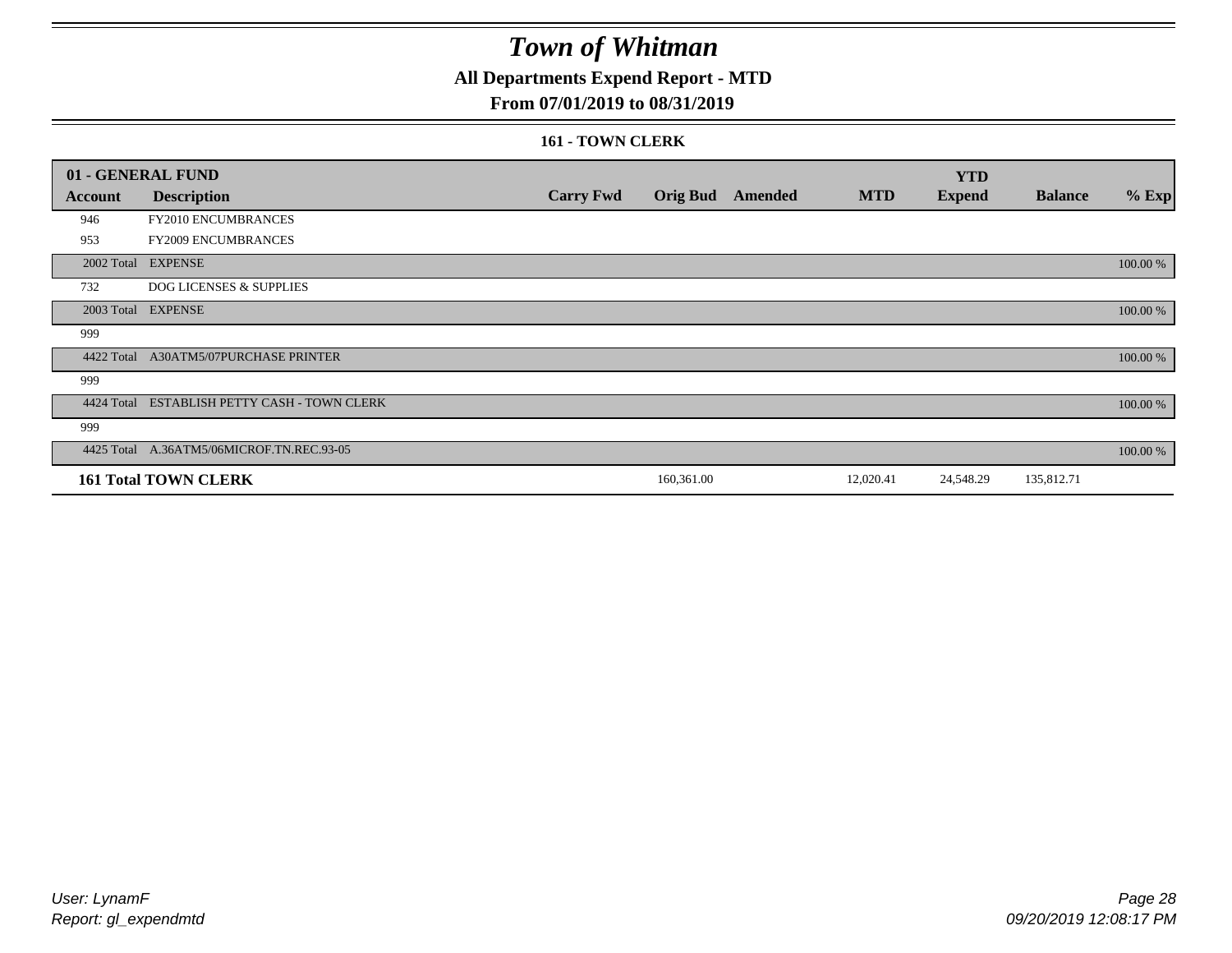## **All Departments Expend Report - MTD**

**From 07/01/2019 to 08/31/2019**

#### **163 - REGISTRARS**

|                | 01 - GENERAL FUND            |                                     |                              | <b>YTD</b>    |                |            |
|----------------|------------------------------|-------------------------------------|------------------------------|---------------|----------------|------------|
| <b>Account</b> | <b>Description</b>           | <b>Carry Fwd</b><br><b>Orig Bud</b> | <b>MTD</b><br><b>Amended</b> | <b>Expend</b> | <b>Balance</b> | $%$ Exp    |
| 110            | SALARIES-BOARD MEMBERS       | 3,858.00                            | 321.48                       | 642.96        | 3,215.04       |            |
| 128            | <b>TOWN CLERK</b>            | 723.00                              | 361.50                       | 361.50        | 361.50         |            |
| 1000 Total     | <b>SALARIES</b>              | 4,581.00                            | 682.98                       | 1,004.46      | 3,576.54       | 21.92 %    |
| 121            | <b>CLERICAL I</b>            |                                     |                              |               |                |            |
|                | 1001 Total SALARIES          |                                     |                              |               |                | 100.00 %   |
| 122            | <b>CANVAS LIST SERVICES</b>  | 4,262.00                            |                              |               | 4,262.00       |            |
| 1002 Total     | <b>SALARIES</b>              | 4,262.00                            |                              |               | 4,262.00       | 0.00 %     |
| 244            | OFFICE EQUIPMENT MAINTENANCE |                                     |                              |               |                |            |
| 340            | <b>TELEPHONE</b>             |                                     |                              |               |                |            |
| 420            | <b>OFFICE SUPPLIES</b>       | 400.00                              |                              |               | 400.00         |            |
| 731            | <b>MEETINGS</b>              |                                     |                              |               |                |            |
| 2000 Total     | <b>EXPENSE</b>               | 400.00                              |                              |               | 400.00         | 0.00 %     |
| 342            | <b>PRINTING</b>              | 1,600.00                            |                              |               | 1,600.00       |            |
|                | 2001 Total EXPENSE           | 1,600.00                            |                              |               | 1,600.00       | 0.00 %     |
| 590            | <b>CENSUS SUPPLIES</b>       | 1,900.00                            |                              |               | 1,900.00       |            |
| 2002 Total     | <b>EXPENSE</b>               | 1,900.00                            |                              |               | 1,900.00       | $0.00\ \%$ |
| 943            | <b>FY2012 ENCUMBRANCES</b>   |                                     |                              |               |                |            |
| 945            | <b>FY2013 ENCUMBRANCES</b>   |                                     |                              |               |                |            |
| 946            | FY2010 ENCUMBRANCES          |                                     |                              |               |                |            |
|                | 2003 Total EXPENSE           |                                     |                              |               |                | 100.00 %   |
|                | <b>163 Total REGISTRARS</b>  | 12,743.00                           | 682.98                       | 1,004.46      | 11,738.54      |            |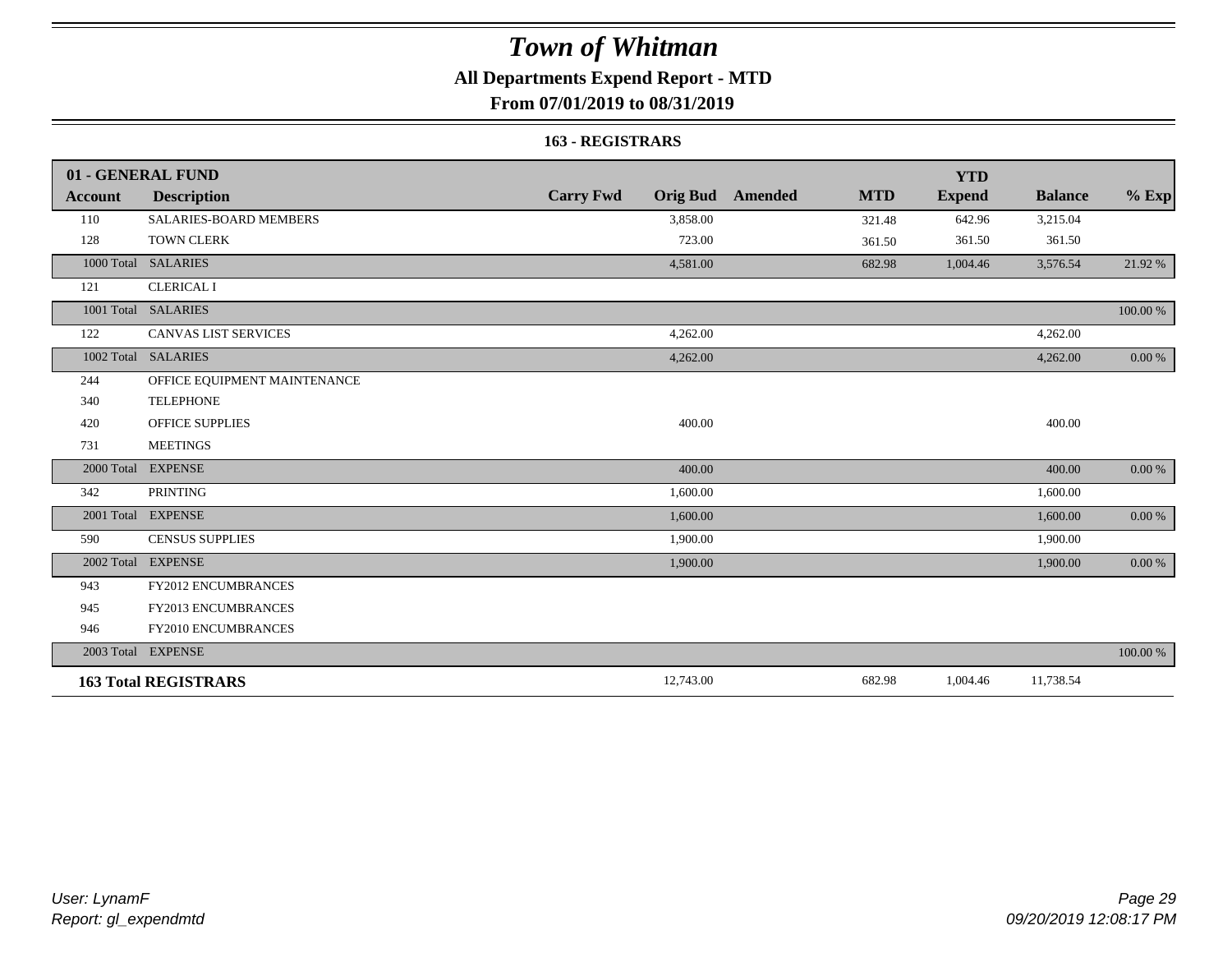**All Departments Expend Report - MTD**

**From 07/01/2019 to 08/31/2019**

### **171 - CONSERVATION COMMISSION**

|            | 01 - GENERAL FUND                              |                  |                 |                |            | <b>YTD</b>    |                |           |
|------------|------------------------------------------------|------------------|-----------------|----------------|------------|---------------|----------------|-----------|
| Account    | <b>Description</b>                             | <b>Carry Fwd</b> | <b>Orig Bud</b> | <b>Amended</b> | <b>MTD</b> | <b>Expend</b> | <b>Balance</b> | $%$ Exp   |
| 121        | <b>CLERICAL I</b>                              |                  | 1,340.00        |                | 97.60      | 97.60         | 1,242.40       |           |
|            | 1000 Total SALARIES                            |                  | 1,340.00        |                | 97.60      | 97.60         | 1,242.40       | 7.28 %    |
| 949        | FY2014 ENCUMBRANCES                            |                  |                 |                |            |               |                |           |
|            | 1001 Total SALARIES                            |                  |                 |                |            |               |                | 100.00 %  |
| 304        | <b>ADVERTISING</b>                             |                  |                 |                |            |               |                |           |
| 307        | ENGINEERING/ARCHITECTURAL                      |                  |                 |                |            |               |                |           |
| 420        | <b>OFFICE SUPPLIES</b>                         |                  |                 |                |            |               |                |           |
| 585        | MISCELLANEOUS EXPENSE                          |                  | 580.00          |                |            |               | 580.00         |           |
| 710        | IN STATE TRAVEL                                |                  |                 |                |            |               |                |           |
| 730        | <b>ASSOCIATION DUES</b>                        |                  |                 |                | 425.00     | 425.00        | $-425.00$      |           |
| 731        | <b>MEETINGS</b>                                |                  |                 |                |            |               |                |           |
| 2000 Total | <b>EXPENSE</b>                                 |                  | 580.00          |                | 425.00     | 425.00        | 155.00         | 73.27 %   |
| 733        | CONS. N.O.I. FEES APPROPRIATED                 |                  |                 |                |            |               |                |           |
|            | 2001 Total EXPENSE                             |                  |                 |                |            |               |                | 100.00 %  |
| 943        | FY2012 ENCUMBRANCES                            |                  |                 |                |            |               |                |           |
|            | 2002 Total EXPENSE                             |                  |                 |                |            |               |                | 100.00 %  |
| 999        |                                                | 2,100.00         |                 |                |            |               | 2,100.00       |           |
|            | 4401 Total A.12STM12/17PHS1 ASSESS.HOBART POND | 2,100.00         |                 |                |            |               | 2,100.00       | $0.00 \%$ |
|            | 171 Total CONSERVATION COMMISSION              | 2,100.00         | 1,920.00        |                | 522.60     | 522.60        | 3,497.40       |           |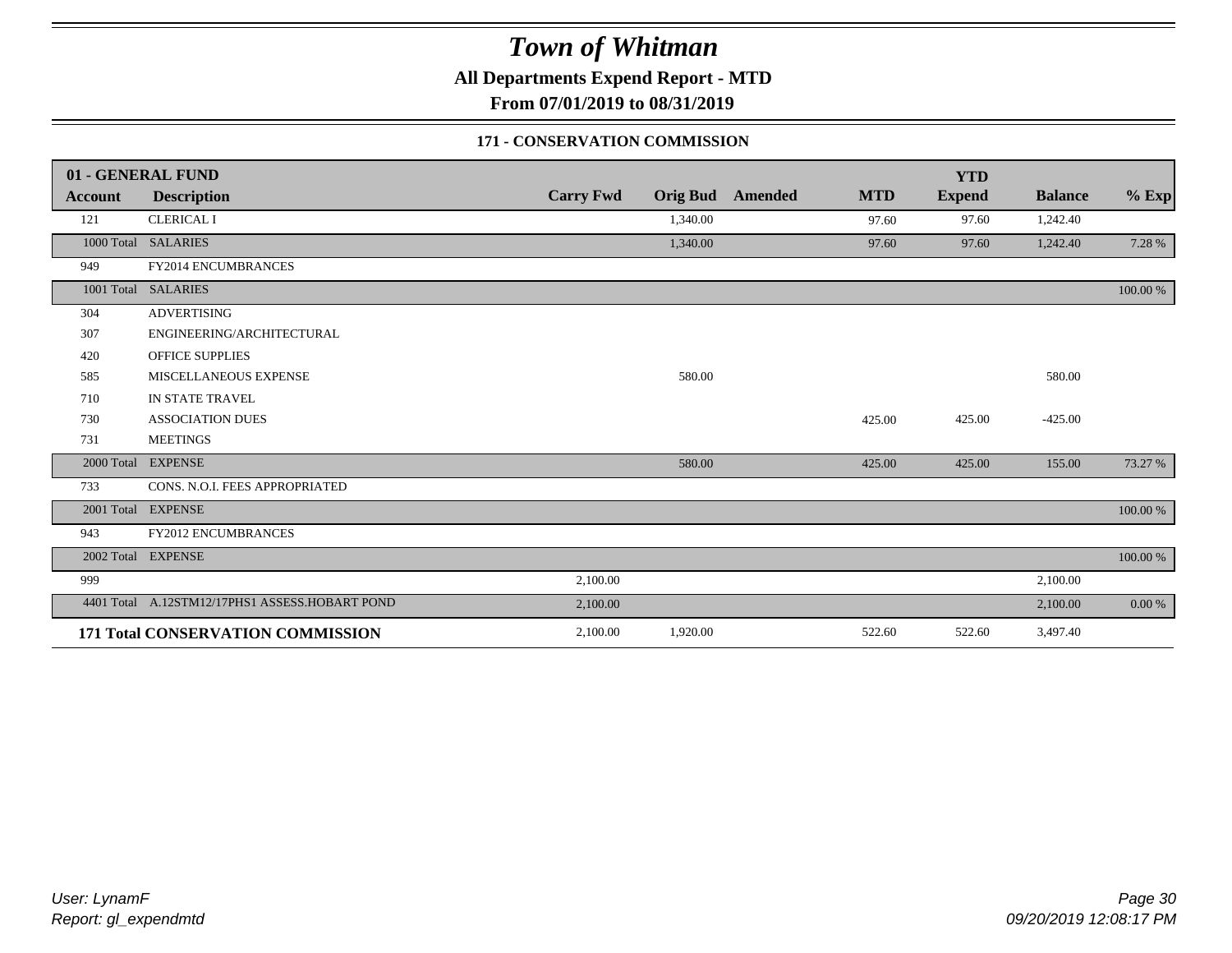**All Departments Expend Report - MTD**

**From 07/01/2019 to 08/31/2019**

#### **175 - PLANNING BOARD**

|            | 01 - GENERAL FUND               |                                     |                       | <b>YTD</b>    |                |          |
|------------|---------------------------------|-------------------------------------|-----------------------|---------------|----------------|----------|
| Account    | <b>Description</b>              | <b>Carry Fwd</b><br><b>Orig Bud</b> | <b>MTD</b><br>Amended | <b>Expend</b> | <b>Balance</b> | $%$ Exp  |
| 121        | <b>CLERICAL I</b>               | 6,805.00                            | 105.30                | 263.25        | 6,541.75       |          |
|            | 1000 Total SALARIES             | 6,805.00                            | 105.30                | 263.25        | 6,541.75       | 3.86 %   |
| 939        | <b>FY2015 ENCUMBRANCES</b>      |                                     |                       |               |                |          |
|            | 1001 Total SALARIES             |                                     |                       |               |                | 100.00 % |
| 304        | <b>ADVERTISING</b>              |                                     |                       |               |                |          |
| 420        | <b>OFFICE SUPPLIES</b>          |                                     |                       |               |                |          |
| 585        | MISCELLANEOUS EXPENSE           | 400.00                              |                       |               | 400.00         |          |
| 730        | <b>ASSOCIATION DUES</b>         |                                     |                       |               |                |          |
| 2000 Total | <b>EXPENSE</b>                  | 400.00                              |                       |               | 400.00         | 0.00 %   |
| 121        | <b>CLERICAL I</b>               |                                     |                       |               |                |          |
| 852        | A.21STM11/00 TOWN MASTER PLAN   |                                     |                       |               |                |          |
|            | 2001 Total EXPENSE              |                                     |                       |               |                | 100.00 % |
|            | <b>175 Total PLANNING BOARD</b> | 7,205.00                            | 105.30                | 263.25        | 6,941.75       |          |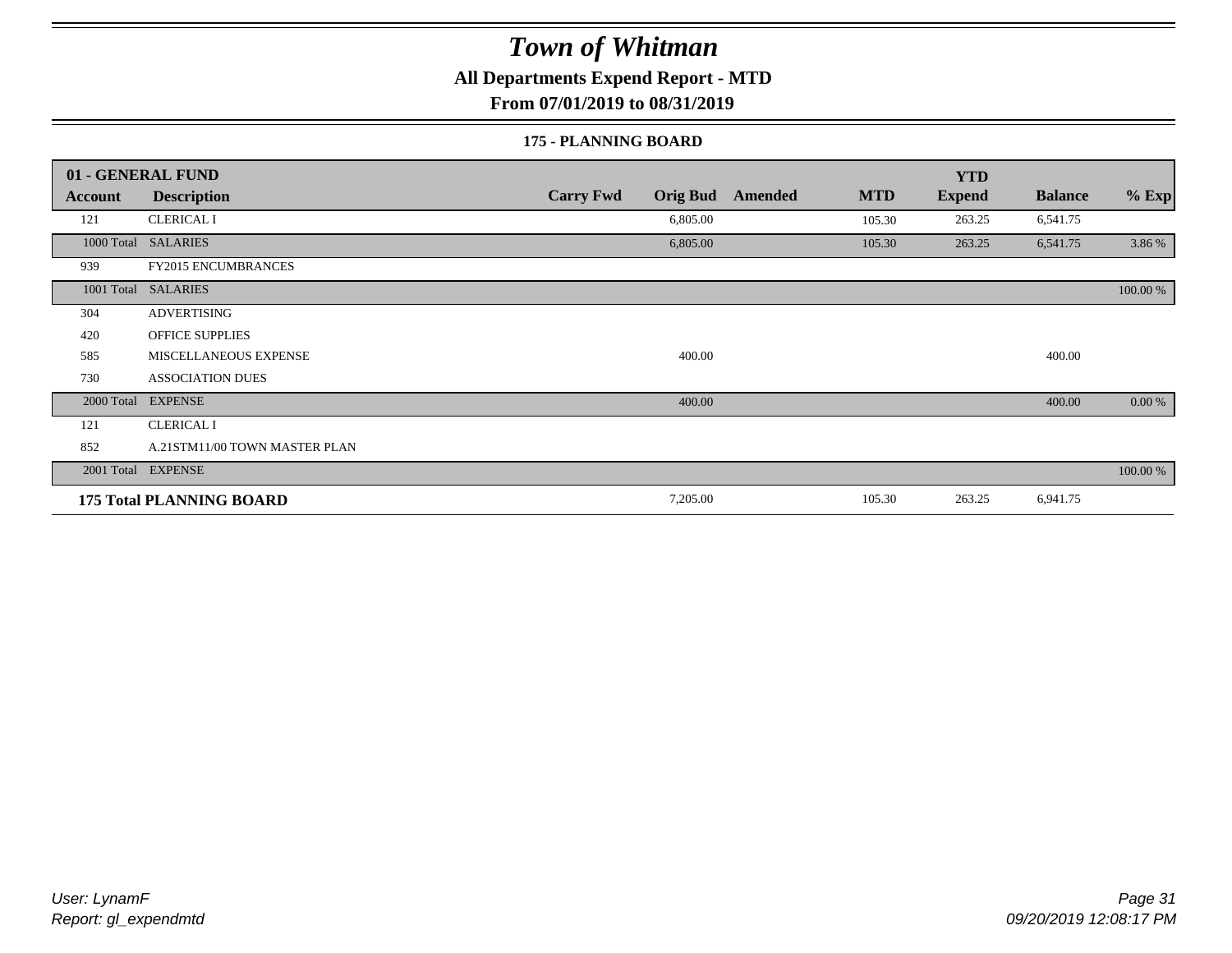**All Departments Expend Report - MTD**

**From 07/01/2019 to 08/31/2019**

### **176 - ZONING BOARD OF APPEALS**

|            | 01 - GENERAL FUND                        |                                     |                              | <b>YTD</b>    |                |          |
|------------|------------------------------------------|-------------------------------------|------------------------------|---------------|----------------|----------|
| Account    | <b>Description</b>                       | <b>Orig Bud</b><br><b>Carry Fwd</b> | <b>MTD</b><br><b>Amended</b> | <b>Expend</b> | <b>Balance</b> | $%$ Exp  |
| 110        | SALARIES-BOARD MEMBERS                   |                                     |                              |               |                |          |
|            | 1000 Total SALARIES                      |                                     |                              |               |                | 100.00 % |
| 121        | <b>CLERICAL I</b>                        | 5,202.00                            | 221.00                       | 595.00        | 4,607.00       |          |
| 1001 Total | <b>SALARIES</b>                          | 5,202.00                            | 221.00                       | 595.00        | 4,607.00       | 11.43 %  |
| 304        | <b>ADVERTISING</b>                       |                                     |                              |               |                |          |
| 420        | <b>OFFICE SUPPLIES</b>                   |                                     | 41.18                        | 41.18         | $-41.18$       |          |
| 585        | <b>MISCELLANEOUS EXPENSE</b>             | 500.00                              |                              |               | 500.00         |          |
| 710        | IN STATE TRAVEL                          |                                     |                              |               |                |          |
| 730        | <b>ASSOCIATION DUES</b>                  |                                     |                              |               |                |          |
| 731        | <b>MEETINGS</b>                          |                                     |                              |               |                |          |
|            | 2000 Total EXPENSE                       | 500.00                              | 41.18                        | 41.18         | 458.82         | 8.23 %   |
|            | <b>176 Total ZONING BOARD OF APPEALS</b> | 5,702.00                            | 262.18                       | 636.18        | 5,065.82       |          |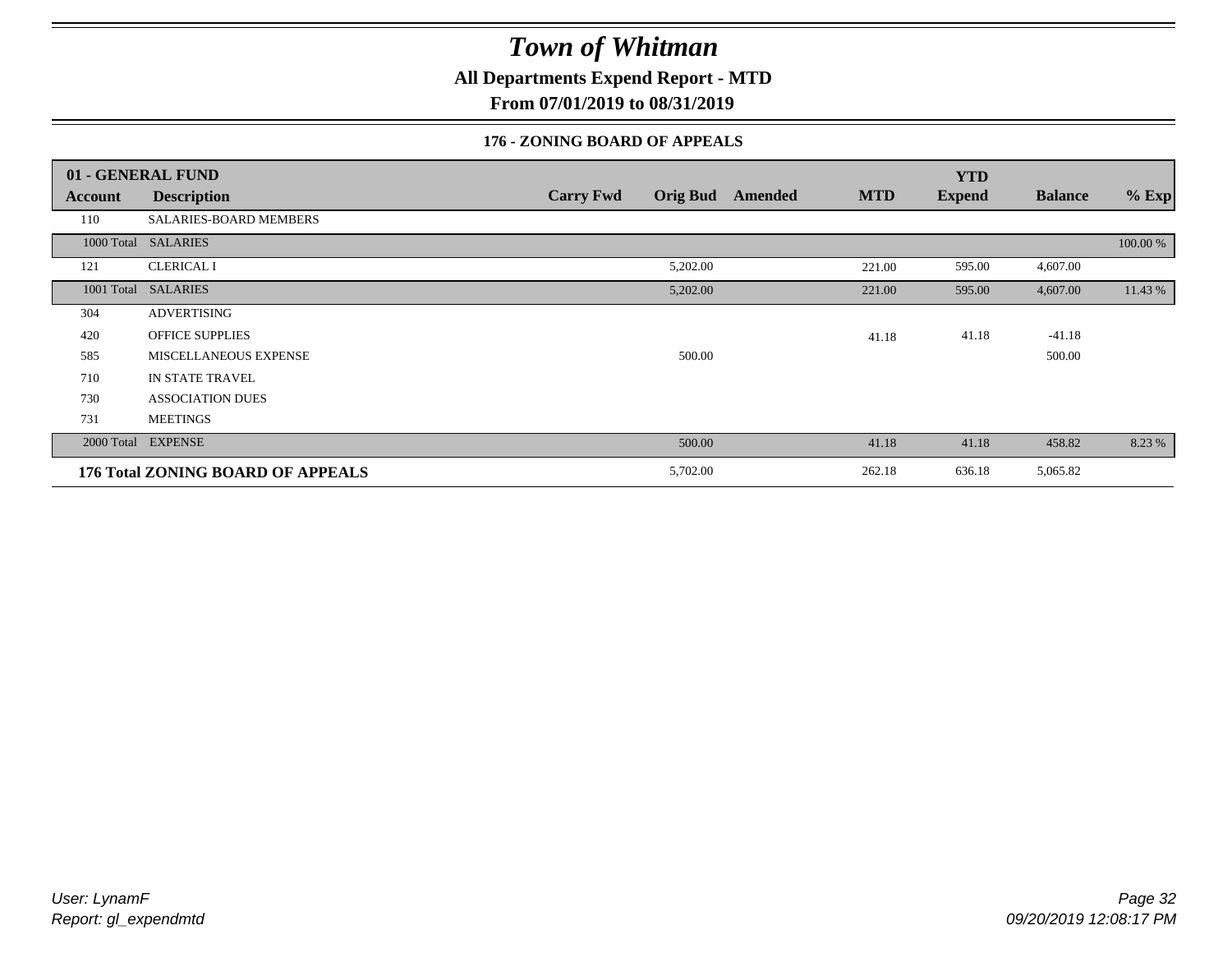**All Departments Expend Report - MTD**

**From 07/01/2019 to 08/31/2019**

### **189 - AFFIRMATIVE ACTION OFFICER**

|         | 01 - GENERAL FUND                           |                  |                 |         |            | <b>YTD</b>    |                |          |
|---------|---------------------------------------------|------------------|-----------------|---------|------------|---------------|----------------|----------|
| Account | <b>Description</b>                          | <b>Carry Fwd</b> | <b>Orig Bud</b> | Amended | <b>MTD</b> | <b>Expend</b> | <b>Balance</b> | $%$ Exp  |
| 112     | <b>SALARIES</b>                             |                  |                 |         |            |               |                |          |
| 167     | <b>INTERPRETIVE SERVICES</b>                |                  |                 |         |            |               |                |          |
|         | 1000 Total SALARIES                         |                  |                 |         |            |               |                | 100.00 % |
| 167     | <b>INTERPRETIVE SERVICES</b>                |                  | 500.00          |         |            |               | 500.00         |          |
|         | 2000 Total EXPENSE                          |                  | 500.00          |         |            |               | 500.00         | 0.00 %   |
|         | <b>189 Total AFFIRMATIVE ACTION OFFICER</b> |                  | 500.00          |         |            |               | 500.00         |          |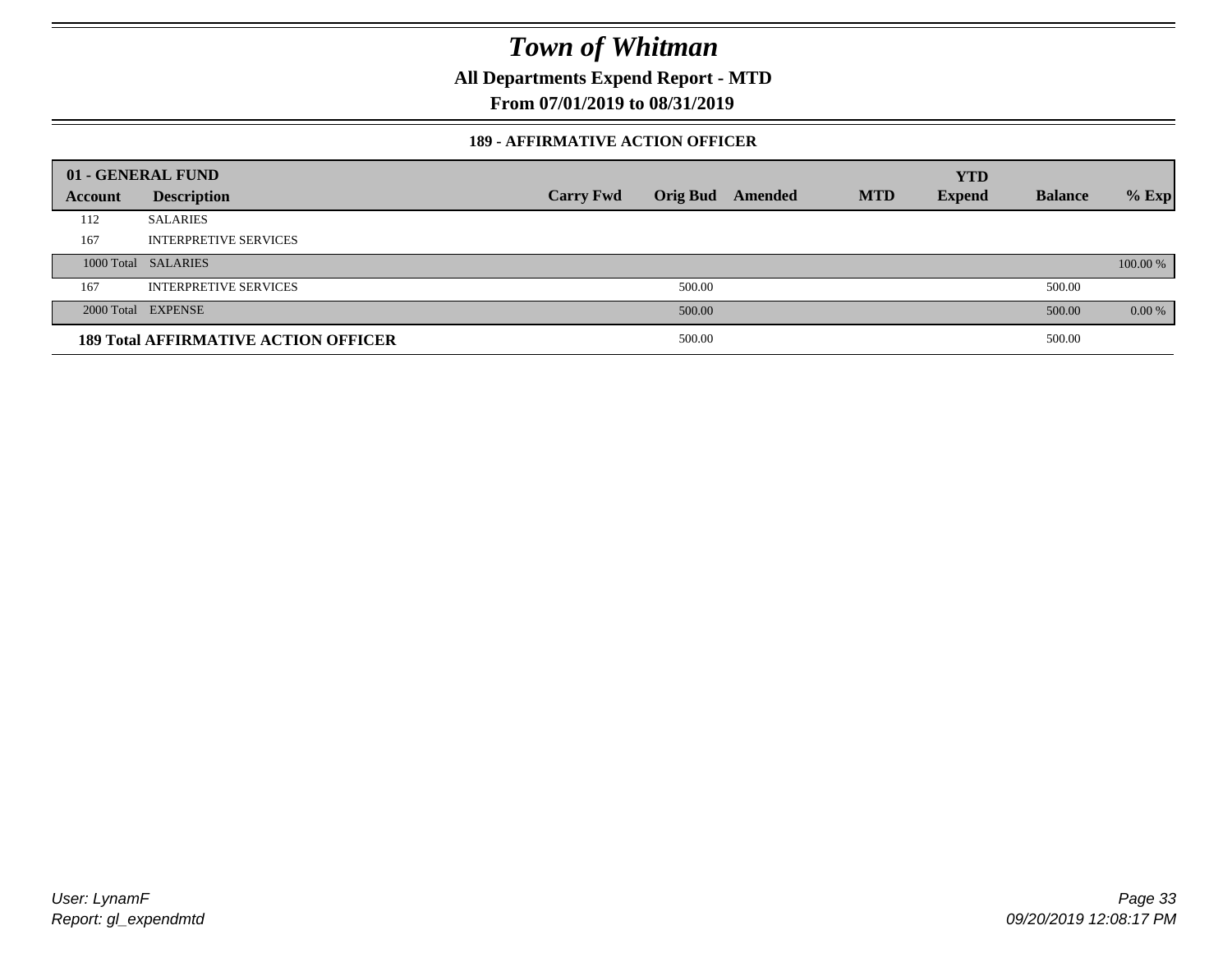**All Departments Expend Report - MTD**

**From 07/01/2019 to 08/31/2019**

### **192 - TOWN HALL MAINTENANCE**

|         | 01 - GENERAL FUND                        |                  |           |                         |             | <b>YTD</b>    |                |          |
|---------|------------------------------------------|------------------|-----------|-------------------------|-------------|---------------|----------------|----------|
| Account | <b>Description</b>                       | <b>Carry Fwd</b> |           | <b>Orig Bud</b> Amended | <b>MTD</b>  | <b>Expend</b> | <b>Balance</b> | $%$ Exp  |
| 112     | <b>SALARIES</b>                          |                  | 53,050.00 |                         | 4,049.60    | 8,099.20      | 44,950.80      |          |
| 117     | CUSTODIAL                                |                  |           |                         |             |               |                |          |
|         | 1000 Total SALARIES                      |                  | 53,050.00 |                         | 4,049.60    | 8,099.20      | 44,950.80      | 15.26 %  |
| 120     | <b>SALARIES-PART TIME</b>                |                  | 24,900.00 |                         | 5,059.50    | 5,420.22      | 19,479.78      |          |
| 130     | <b>SALARIES-OVERTIME</b>                 |                  | 4,000.00  |                         |             | 284.78        | 3,715.22       |          |
| 188     | MAINTENANCE TECHNICIAN                   |                  | 24,246.00 |                         | 1,846.40    | 3,692.80      | 20,553.20      |          |
|         | 1001 Total SALARIES                      |                  | 53,146.00 |                         | 6,905.90    | 9,397.80      | 43,748.20      | 17.68 %  |
| 943     | FY2012 ENCUMBRANCES                      |                  |           |                         |             |               |                |          |
|         | 1002 Total SALARIES                      |                  |           |                         |             |               |                | 100.00 % |
| 130     | <b>SALARIES-OVERTIME</b>                 |                  |           |                         |             |               |                |          |
|         | 1003 Total SALARIES                      |                  |           |                         |             |               |                | 100.00 % |
| 210     | <b>ELECTRICITY</b>                       |                  |           |                         | 4,073.09    | 6,387.38      | $-6,387.38$    |          |
| 212     | <b>GAS (NATURAL)</b>                     |                  |           |                         | 129.27      | 267.98        | $-267.98$      |          |
| 214     | OIL (HEATING)                            |                  |           |                         |             |               |                |          |
| 243     | EQUIPMENT MAINTENANCE                    |                  |           |                         | 77.00       | 77.00         | $-77.00$       |          |
| 340     | <b>TELEPHONE</b>                         |                  |           |                         |             |               |                |          |
| 343     | <b>CELL PHONES</b>                       |                  |           |                         | 102.98      | 102.98        | $-102.98$      |          |
| 430     | <b>BUILDING MAINTENANCE &amp; REPAIR</b> |                  |           |                         | 2,378.20    | 2,378.20      | $-2,378.20$    |          |
| 450     | <b>CUSTODIAL SUPPLIES</b>                |                  |           |                         | 341.18      | 761.45        | $-761.45$      |          |
| 481     | <b>GASOLINE</b>                          |                  |           |                         |             |               |                |          |
| 585     | MISCELLANEOUS EXPENSE                    |                  | 85,000.00 |                         | 283.14      | 342.14        | 84,657.86      |          |
|         | 2000 Total EXPENSE                       |                  | 85,000.00 |                         | 7,384.86    | 10,317.13     | 74,682.87      | 12.13 %  |
| 221     | <b>CUSTODIAL SERVICES</b>                |                  |           |                         | $-2,145.30$ |               |                |          |
| 239     | ELEVATOR MAINTENANCE                     |                  | 7,500.00  |                         | 800.00      | 800.00        | 6,700.00       |          |
| 959     | FY 2019 ENCUMBRANCES                     | 164.64           |           |                         |             | 164.64        |                |          |
|         | 2001 Total EXPENSE                       | 164.64           | 7,500.00  |                         | $-1,345.30$ | 964.64        | 6,700.00       | 12.58 %  |
| 948     | <b>FY07 ENCUMBRANCES</b>                 |                  |           |                         |             |               |                |          |
| 949     | FY2014 ENCUMBRANCES                      |                  |           |                         |             |               |                |          |
| 941     | FY 2017 ENCUMBRANCES                     |                  |           |                         |             |               |                |          |
| 939     | FY2015 ENCUMBRANCES                      |                  |           |                         |             |               |                |          |
|         |                                          |                  |           |                         |             |               |                |          |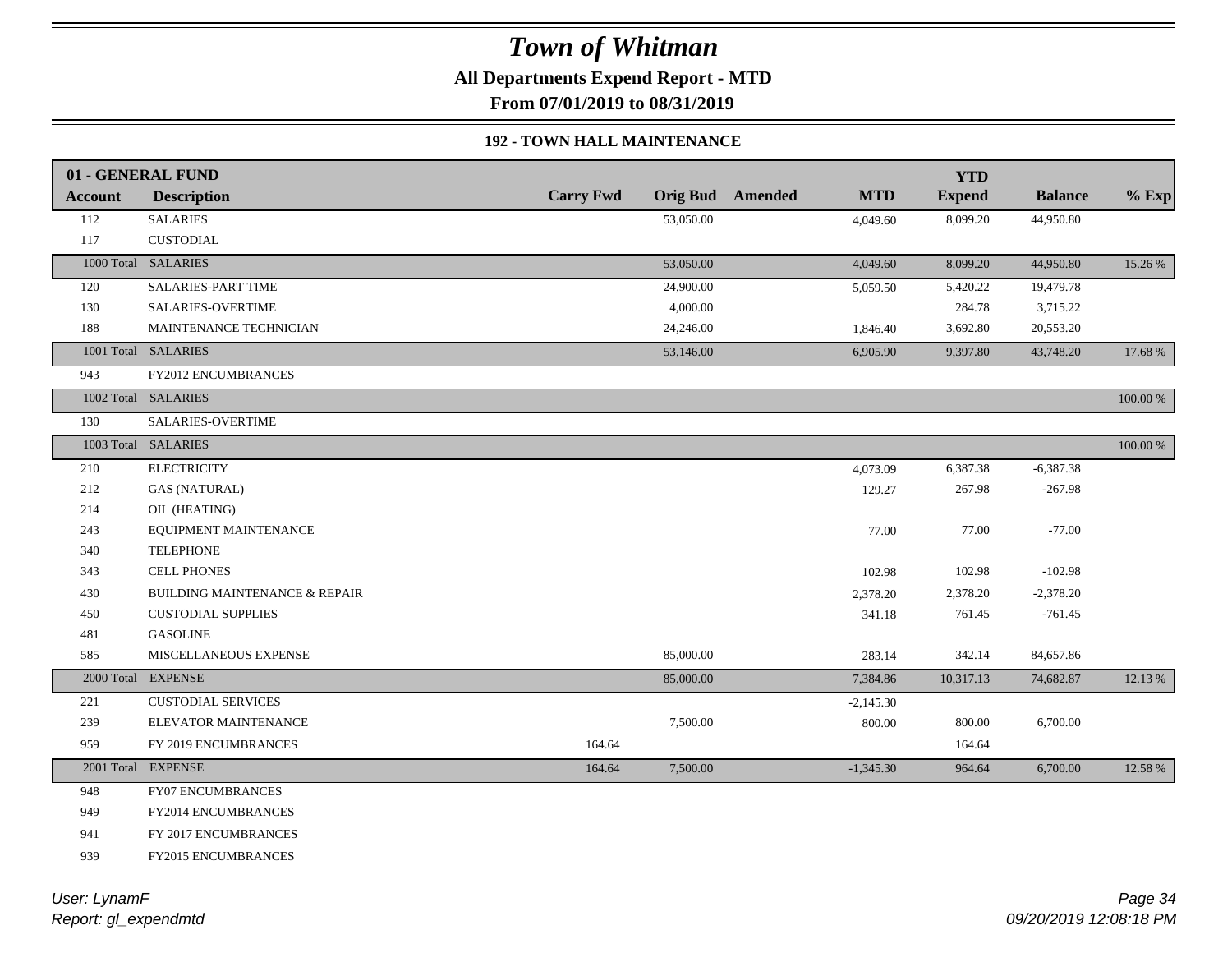**All Departments Expend Report - MTD**

**From 07/01/2019 to 08/31/2019**

#### **192 - TOWN HALL MAINTENANCE**

| 01 - GENERAL FUND |                                                     |                  |            |                         |            | <b>YTD</b>    |                |          |
|-------------------|-----------------------------------------------------|------------------|------------|-------------------------|------------|---------------|----------------|----------|
| <b>Account</b>    | <b>Description</b>                                  | <b>Carry Fwd</b> |            | <b>Orig Bud</b> Amended | <b>MTD</b> | <b>Expend</b> | <b>Balance</b> | $%$ Exp  |
| 940               | FY2016 ENCUMBRANCES                                 |                  |            |                         |            |               |                |          |
| 943               | <b>FY2012 ENCUMBRANCES</b>                          |                  |            |                         |            |               |                |          |
|                   | 2002 Total EXPENSE                                  |                  |            |                         |            |               |                | 100.00 % |
| 999               |                                                     |                  |            |                         |            |               |                |          |
|                   | 4400 Total A.41ATM 5/05T.HALL BRICK REPOI           |                  |            |                         |            |               |                | 100.00 % |
| 999               |                                                     |                  |            |                         |            |               |                |          |
|                   | 4415 Total A.15ATM5/17REPLACE T.HALL FIRE PANEL     |                  |            |                         |            |               |                | 100.00 % |
| 999               |                                                     |                  |            |                         |            |               |                |          |
|                   | 4417 Total A.5 STM 5/19 ROOFTOP UNIT CONLEY         |                  |            |                         |            |               |                | 100.00 % |
| 999               |                                                     |                  |            |                         |            |               |                |          |
| 999               |                                                     |                  |            |                         |            |               |                |          |
|                   | 4418 Total A.2 ATM WHITMAN WILL                     |                  |            |                         |            |               |                | 100.00 % |
| 999               |                                                     |                  |            |                         |            |               |                |          |
|                   | 4420 Total A.6 STM 5/19 BOILER STACK WMS            |                  |            |                         |            |               |                | 100.00 % |
| 999               |                                                     |                  |            |                         |            |               |                |          |
|                   | 4435 Total A27A ATM5/16TN.KEN.-REP.FLR.INST.FENC    |                  |            |                         |            |               |                | 100.00 % |
| 999               |                                                     |                  |            |                         |            |               |                |          |
|                   | 4462 Total S3ATM5/18UPDATEEXISTINGCAMARASDUVALSCHOO |                  |            |                         |            |               |                | 100.00 % |
| 999               |                                                     |                  |            |                         |            |               |                |          |
|                   | 4468 Total A.28ATM5/16PUR.DOCMT.STOR.SYS-TN.HALL    |                  |            |                         |            |               |                | 100.00 % |
| 999               |                                                     |                  |            |                         |            |               |                |          |
|                   | 4553 Total A.9 STM 5/19 MS4 PERMIT REQS             |                  |            |                         |            |               |                | 100.00 % |
|                   | <b>192 Total TOWN HALL MAINTENANCE</b>              | 164.64           | 198,696.00 |                         | 16,995.06  | 28,778.77     | 170,081.87     |          |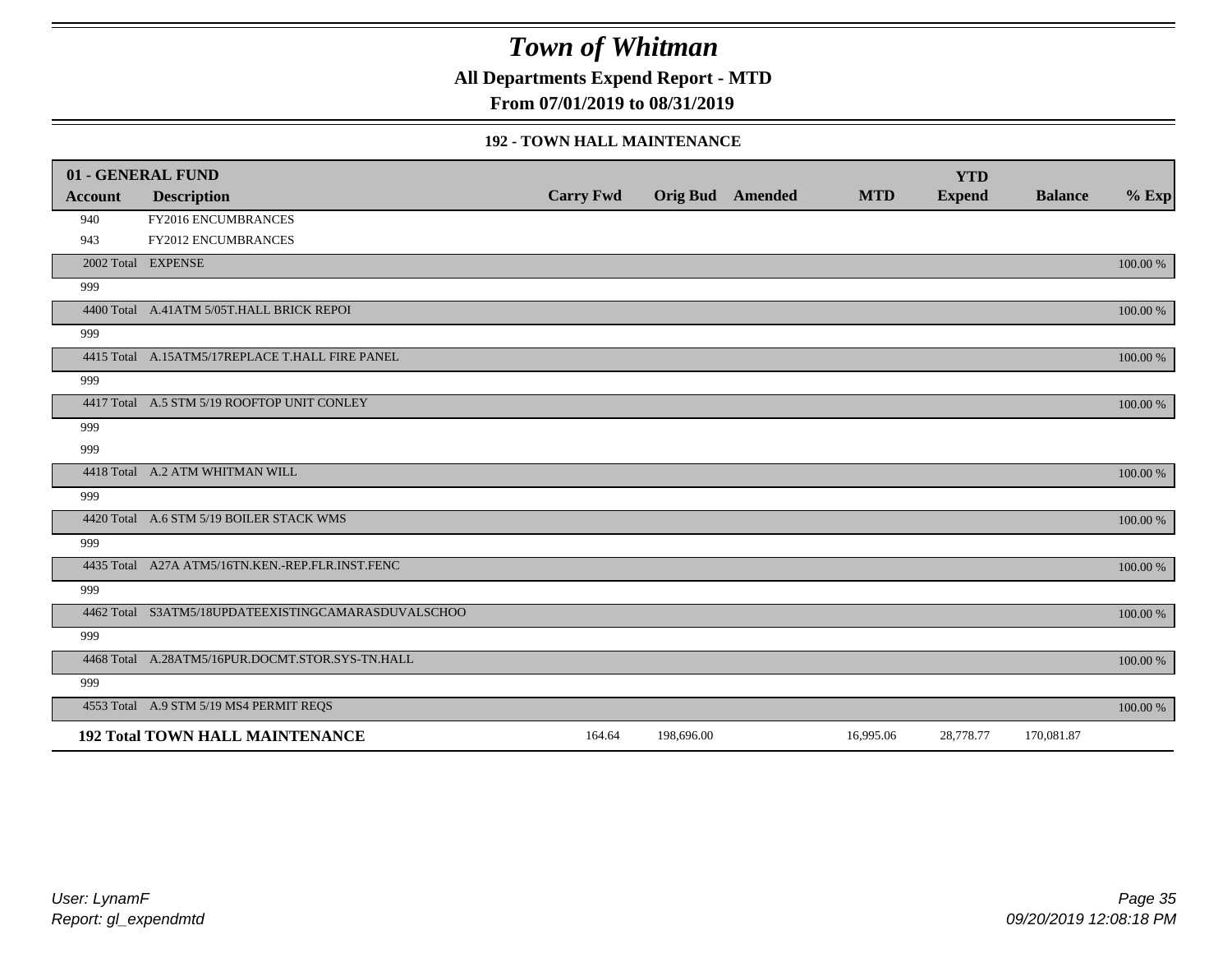**All Departments Expend Report - MTD**

**From 07/01/2019 to 08/31/2019**

#### **193 - FACILITIES MANAGER**

|                | 01 - GENERAL FUND                   |                  |                 |         |            | YTD           |                |         |
|----------------|-------------------------------------|------------------|-----------------|---------|------------|---------------|----------------|---------|
| <b>Account</b> | <b>Description</b>                  | <b>Carry Fwd</b> | <b>Orig Bud</b> | Amended | <b>MTD</b> | <b>Expend</b> | <b>Balance</b> | $%$ Exp |
| 137            | <b>FACILITIES MANAGER</b>           |                  | 13,690.00       |         | 1.044.96   | 2,089.92      | 11,600.08      |         |
|                | 1000 Total SALARIES                 |                  | 13,690.00       |         | 1.044.96   | 2.089.92      | 11,600.08      | 15.26 % |
|                | <b>193 Total FACILITIES MANAGER</b> |                  | 13,690.00       |         | 1,044.96   | 2,089.92      | 11,600.08      |         |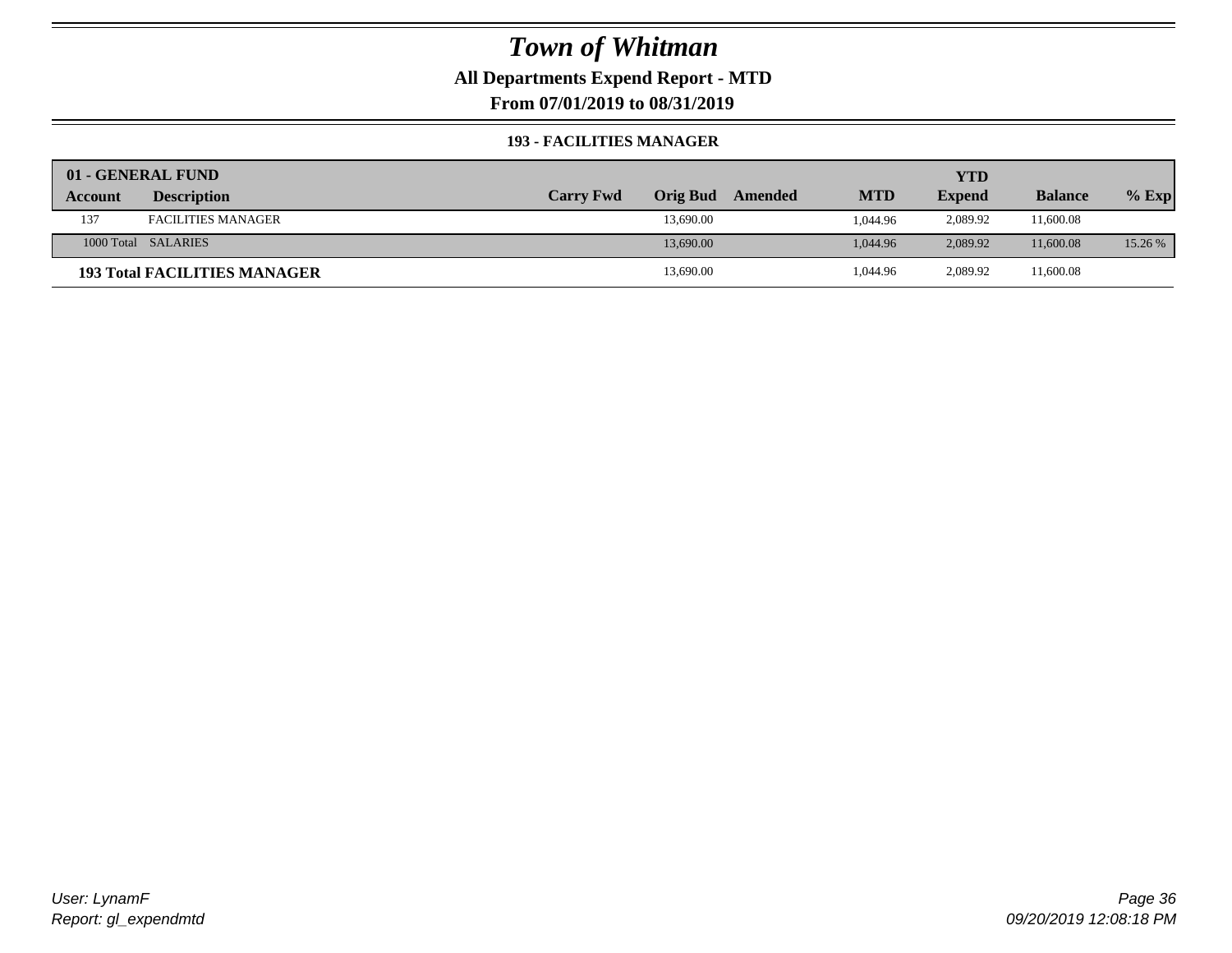### **All Departments Expend Report - MTD**

#### **From 07/01/2019 to 08/31/2019**

#### **195 - TOWN REPORTS**

|         | 01 - GENERAL FUND             |                  |          |                  |            | <b>YTD</b>    |                |          |
|---------|-------------------------------|------------------|----------|------------------|------------|---------------|----------------|----------|
| Account | <b>Description</b>            | <b>Carry Fwd</b> |          | Orig Bud Amended | <b>MTD</b> | <b>Expend</b> | <b>Balance</b> | $%$ Exp  |
| 252     | <b>SERVICES</b>               |                  |          |                  |            |               |                |          |
| 342     | PRINTING                      |                  | 6,000.00 |                  |            |               | 6,000.00       |          |
|         | 2000 Total EXPENSE            |                  | 6,000.00 |                  |            |               | 6,000.00       | 0.00 %   |
| 945     | <b>FY2013 ENCUMBRANCES</b>    |                  |          |                  |            |               |                |          |
| 958     | <b>FY2005 ENCUMBRANCES</b>    |                  |          |                  |            |               |                |          |
|         | 2001 Total EXPENSE            |                  |          |                  |            |               |                | 100.00 % |
|         | <b>195 Total TOWN REPORTS</b> |                  | 6,000.00 |                  |            |               | 6,000.00       |          |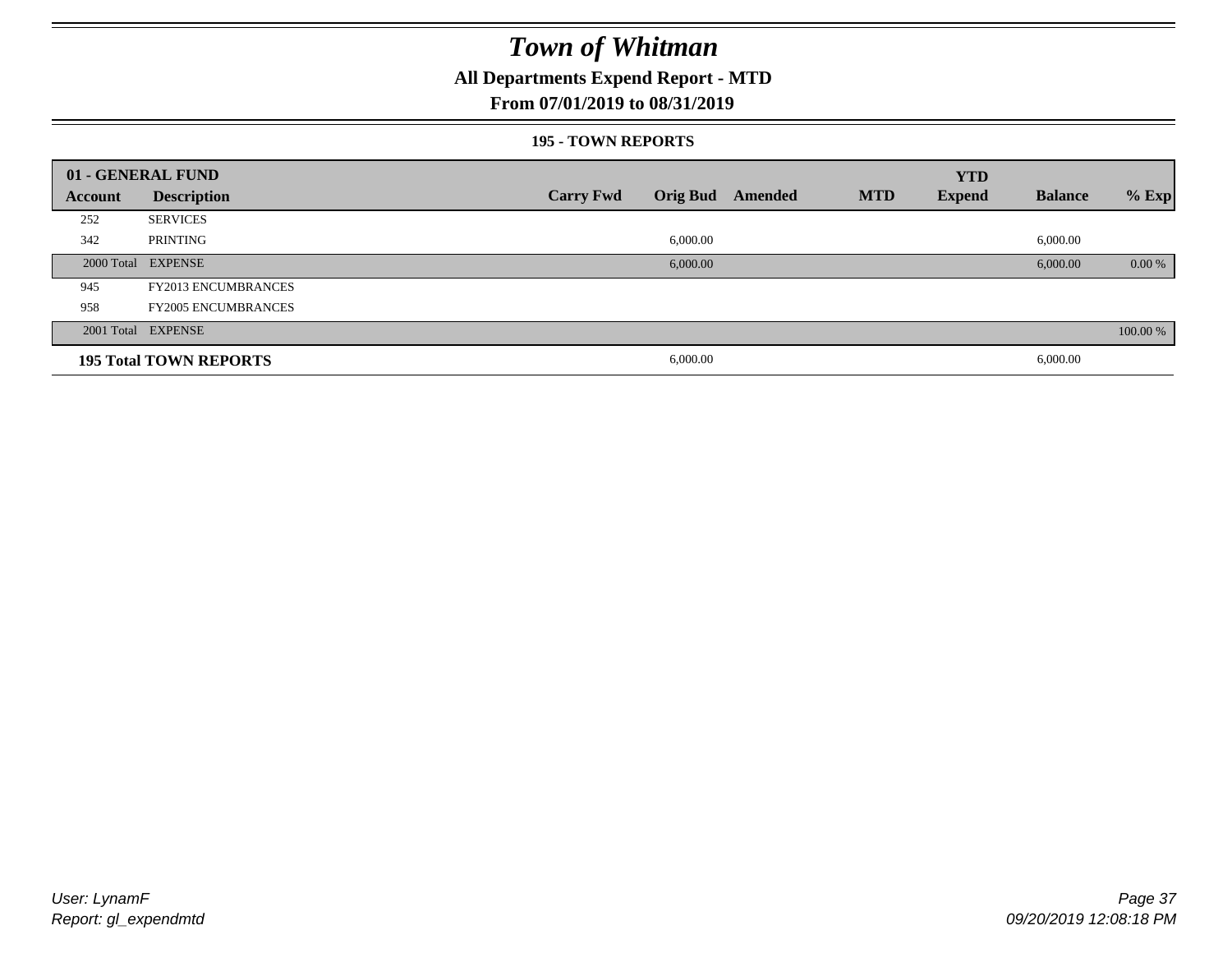### **All Departments Expend Report - MTD**

**From 07/01/2019 to 08/31/2019**

#### **196 - MAILING & DUPLICATING**

|            | 01 - GENERAL FUND               |                  |                 |         |            | <b>YTD</b>    |                |          |
|------------|---------------------------------|------------------|-----------------|---------|------------|---------------|----------------|----------|
| Account    | <b>Description</b>              | <b>Carry Fwd</b> | <b>Orig Bud</b> | Amended | <b>MTD</b> | <b>Expend</b> | <b>Balance</b> | $%$ Exp  |
| 277        | POSTAGE METER RENTAL            |                  |                 |         |            |               |                |          |
| 279        | MAILING EQUIPMENT MAINTENANCE   |                  | 4,272.00        |         |            |               | 4,272.00       |          |
| 344        | <b>POSTAGE</b>                  |                  | 48,960.00       |         |            | 265.35        | 48,694.65      |          |
| 585        | MISCELLANEOUS EXPENSE           |                  |                 |         |            | 235.00        | $-235.00$      |          |
| 2000 Total | <b>EXPENSE</b>                  |                  | 53,232.00       |         |            | 500.35        | 52,731.65      | 0.93%    |
| 278        | LEASE/PUR.MAINT.POSTAL METER    |                  |                 |         |            |               |                |          |
| 2001 Total | <b>EXPENSE</b>                  |                  |                 |         |            |               |                | 100.00 % |
| 275        | PHOTOCOPIER MAINTENANCE         |                  |                 |         |            | 2,830.00      | $-2,830.00$    |          |
| 421        | <b>DUPLICATING SUPPLIES</b>     |                  |                 |         | 119.00     | 119.00        | $-119.00$      |          |
| 2002 Total | <b>EXPENSE</b>                  |                  |                 |         | 119.00     | 2,949.00      | $-2,949.00$    | 100.00 % |
| 940        | <b>FY2016 ENCUMBRANCES</b>      |                  |                 |         |            |               |                |          |
| 941        | FY 2017 ENCUMBRANCES            |                  |                 |         |            |               |                |          |
|            | 2003 Total EXPENSE              |                  |                 |         |            |               |                | 100.00 % |
|            | 196 Total MAILING & DUPLICATING |                  | 53,232.00       |         | 119.00     | 3,449.35      | 49,782.65      |          |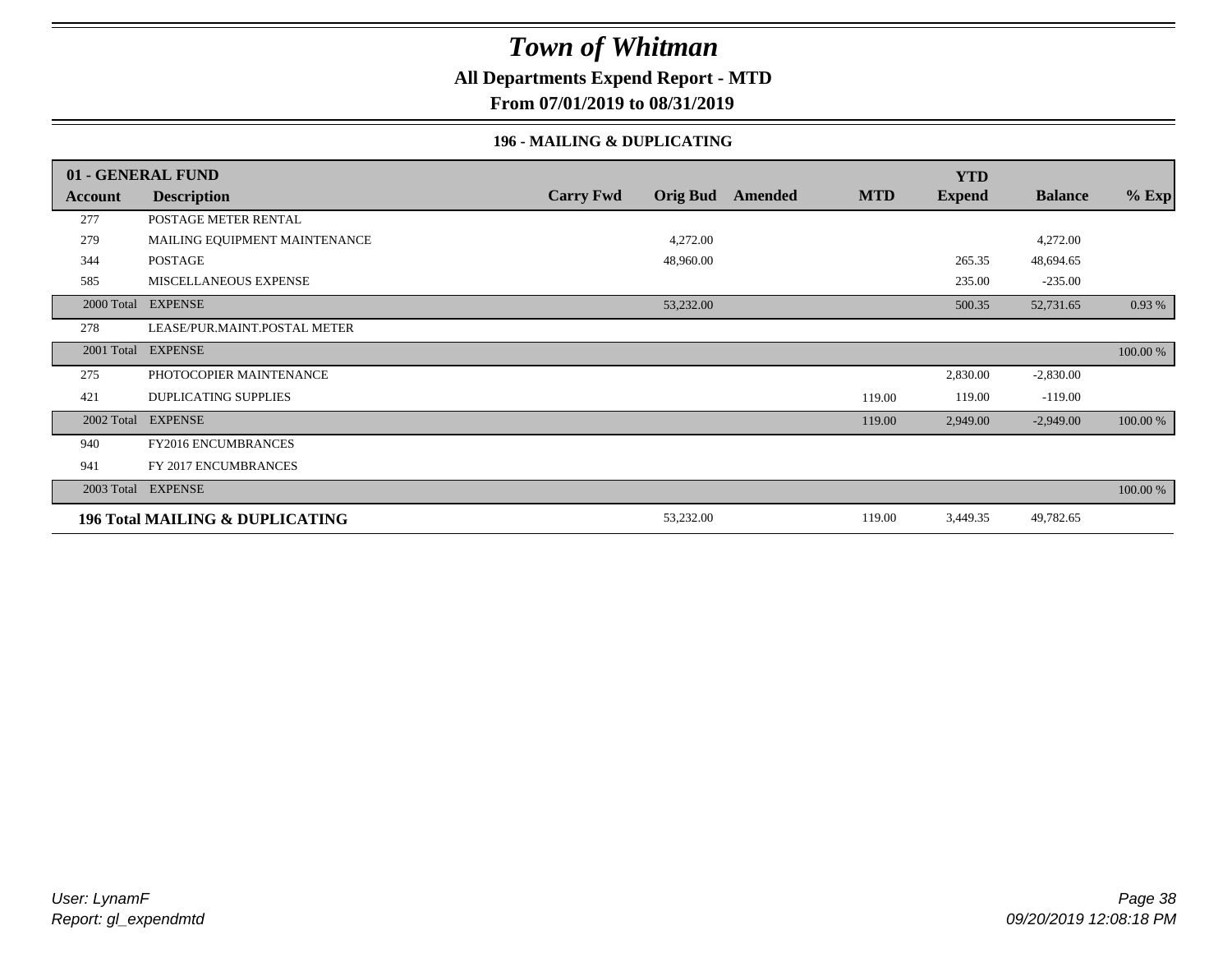**All Departments Expend Report - MTD**

**From 07/01/2019 to 08/31/2019**

#### **197 - CENTRAL TELEPHONE SYSTEM**

|                | 01 - GENERAL FUND                         |                  |                 |         |            | <b>YTD</b>    |                |          |
|----------------|-------------------------------------------|------------------|-----------------|---------|------------|---------------|----------------|----------|
| <b>Account</b> | <b>Description</b>                        | <b>Carry Fwd</b> | <b>Orig Bud</b> | Amended | <b>MTD</b> | <b>Expend</b> | <b>Balance</b> | $%$ Exp  |
| 340            | <b>TELEPHONE</b>                          |                  | 35,000.00       |         | 1,278.27   | 9,198.07      | 25,801.93      |          |
| 343            | <b>CELL PHONES</b>                        |                  |                 |         | 282.94     | 282.94        | $-282.94$      |          |
|                | 2000 Total EXPENSE                        |                  | 35,000.00       |         | 1,561.21   | 9,481.01      | 25,518.99      | 27.08 %  |
| 340            | <b>TELEPHONE</b>                          |                  |                 |         |            |               |                |          |
| 939            | <b>FY2015 ENCUMBRANCES</b>                |                  |                 |         |            |               |                |          |
| 946            | FY2010 ENCUMBRANCES                       |                  |                 |         |            |               |                |          |
| 959            | FY 2019 ENCUMBRANCES                      | 16.06            |                 |         |            | 16.06         |                |          |
|                | 2001 Total EXPENSE                        | 16.06            |                 |         |            | 16.06         |                | 100.00 % |
| 939            | <b>FY2015 ENCUMBRANCES</b>                |                  |                 |         |            |               |                |          |
| 940            | <b>FY2016 ENCUMBRANCES</b>                |                  |                 |         |            |               |                |          |
| 943            | FY2012 ENCUMBRANCES                       |                  |                 |         |            |               |                |          |
| 945            | <b>FY2013 ENCUMBRANCES</b>                |                  |                 |         |            |               |                |          |
| 948            | <b>FY07 ENCUMBRANCES</b>                  |                  |                 |         |            |               |                |          |
| 949            | FY2014 ENCUMBRANCES                       |                  |                 |         |            |               |                |          |
| 953            | FY2009 ENCUMBRANCES                       |                  |                 |         |            |               |                |          |
| 959            | FY 2019 ENCUMBRANCES                      |                  |                 |         |            |               |                |          |
| 941            | FY 2017 ENCUMBRANCES                      |                  |                 |         |            |               |                |          |
|                | 2002 Total EXPENSE                        |                  |                 |         |            |               |                | 100.00 % |
|                | <b>197 Total CENTRAL TELEPHONE SYSTEM</b> | 16.06            | 35,000.00       |         | 1,561.21   | 9,497.07      | 25,518.99      |          |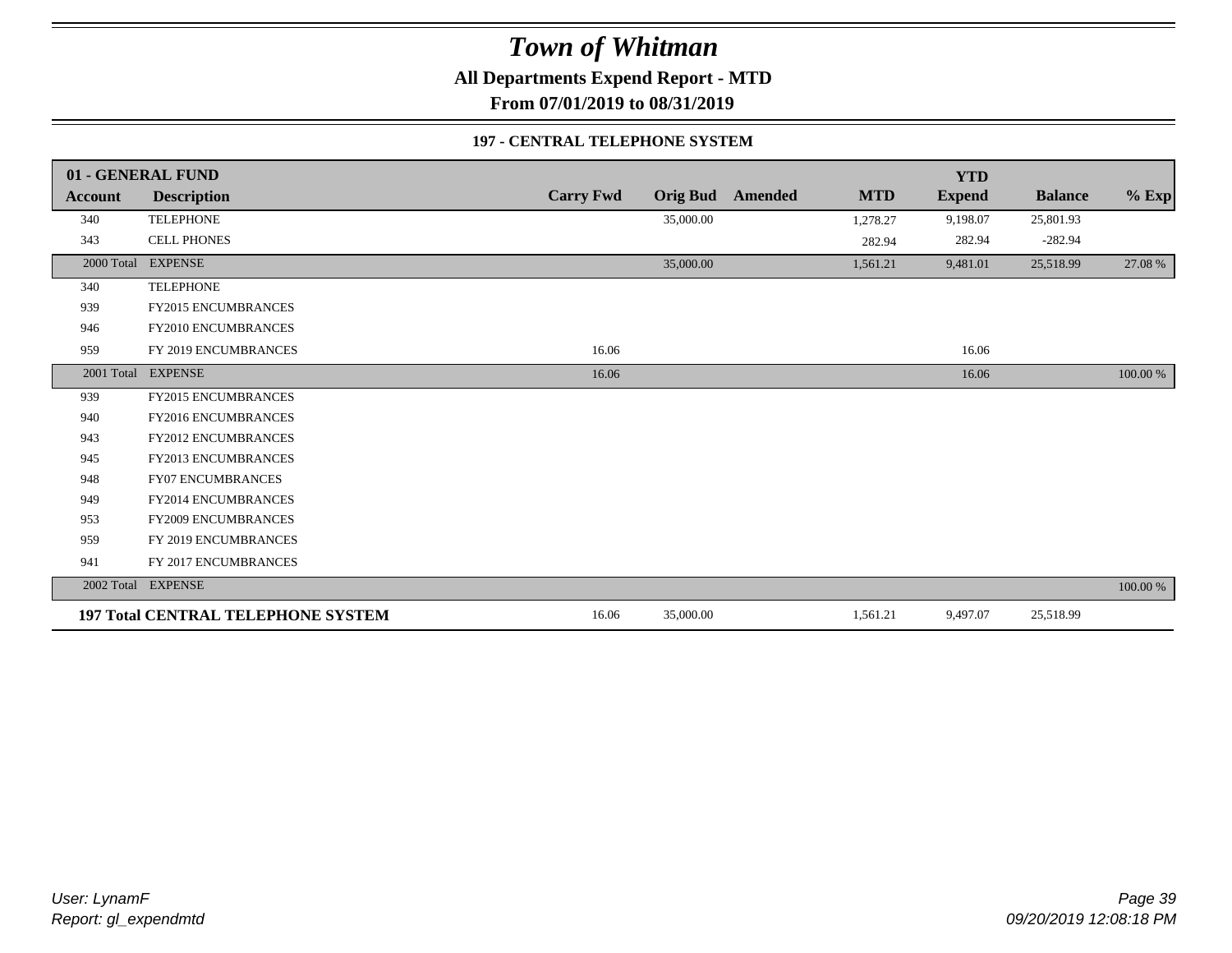**All Departments Expend Report - MTD**

### **From 07/01/2019 to 08/31/2019**

#### **199 - FAIR HOUSING COMMITTEE**

|         | 01 - GENERAL FUND                       |                  |                  |            | <b>YTD</b>    |                |          |
|---------|-----------------------------------------|------------------|------------------|------------|---------------|----------------|----------|
| Account | <b>Description</b>                      | <b>Carry Fwd</b> | Orig Bud Amended | <b>MTD</b> | <b>Expend</b> | <b>Balance</b> | $%$ Exp  |
| 111     | <b>SALARIES-ADMINSTRATIVE</b>           |                  |                  |            |               |                |          |
|         | 1000 Total SALARIES                     |                  |                  |            |               |                | 100.00 % |
| 121     | <b>CLERICAL I</b>                       |                  |                  |            |               |                |          |
|         | 1001 Total SALARIES                     |                  |                  |            |               |                | 100.00 % |
| 420     | <b>OFFICE SUPPLIES</b>                  |                  |                  |            |               |                |          |
| 585     | MISCELLANEOUS EXPENSE                   |                  |                  |            |               |                |          |
|         | 2000 Total EXPENSE                      |                  |                  |            |               |                | 100.00 % |
|         | <b>199 Total FAIR HOUSING COMMITTEE</b> |                  |                  |            |               |                |          |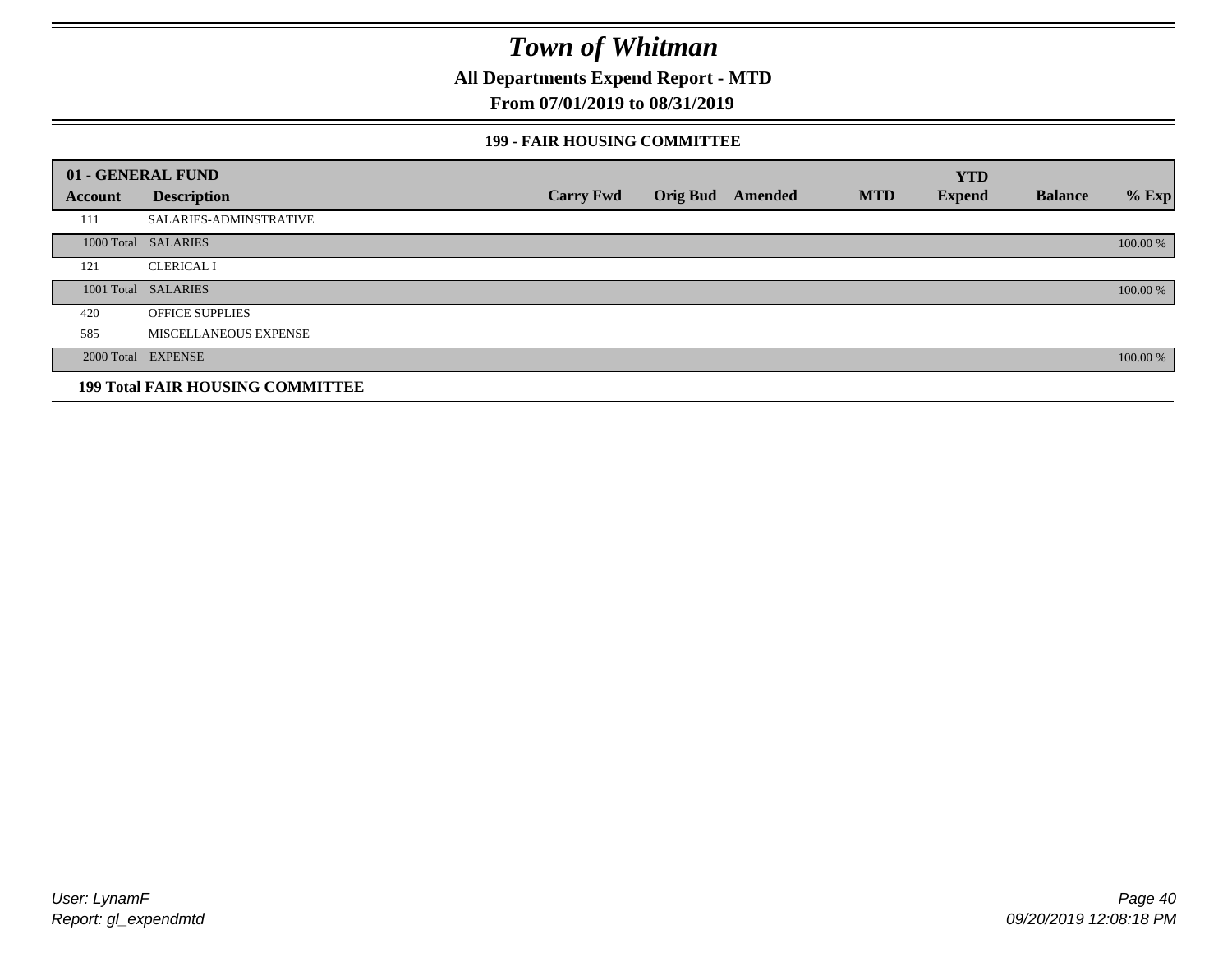### **All Departments Expend Report - MTD**

### **From 07/01/2019 to 08/31/2019**

#### **241 - BUILDING INSPECTOR**

|         | 01 - GENERAL FUND                              |                  |                         |            | <b>YTD</b>    |                |          |
|---------|------------------------------------------------|------------------|-------------------------|------------|---------------|----------------|----------|
| Account | <b>Description</b>                             | <b>Carry Fwd</b> | <b>Orig Bud</b> Amended | <b>MTD</b> | <b>Expend</b> | <b>Balance</b> | $%$ Exp  |
| 999     |                                                |                  |                         |            |               |                |          |
|         | 4586 Total SPEC. PURP. BOARD UP 602 BEDFORD ST |                  |                         |            |               |                | 100.00 % |
|         | <b>241 Total BUILDING INSPECTOR</b>            |                  |                         |            |               |                |          |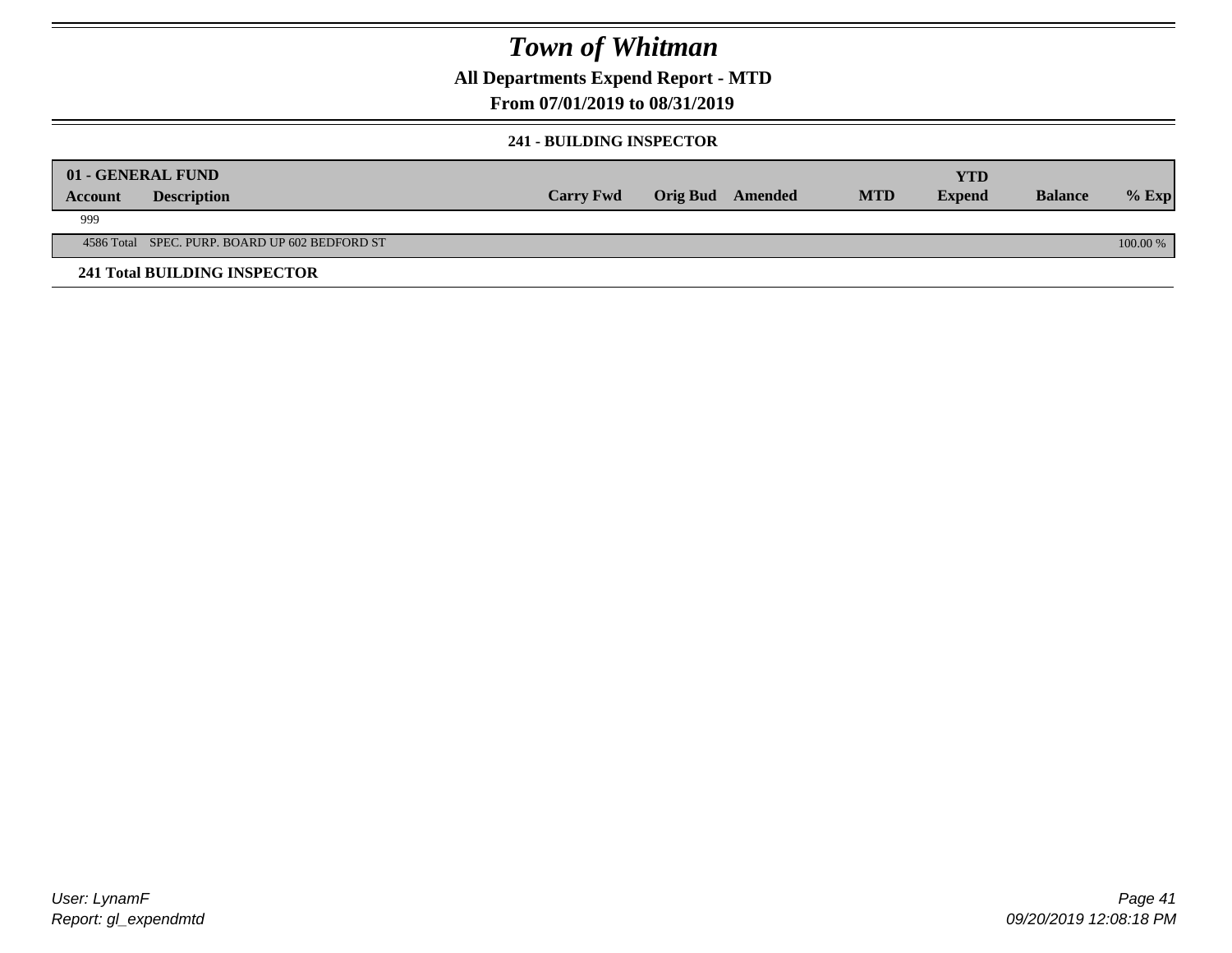# **All Departments Expend Report - MTD**

### **From 07/01/2019 to 08/31/2019**

|                | 01 - GENERAL FUND                     |                  |                 |         |            | <b>YTD</b>    |                |          |
|----------------|---------------------------------------|------------------|-----------------|---------|------------|---------------|----------------|----------|
| <b>Account</b> | <b>Description</b>                    | <b>Carry Fwd</b> | <b>Orig Bud</b> | Amended | <b>MTD</b> | <b>Expend</b> | <b>Balance</b> | $%$ Exp  |
| 111            | SALARIES-ADMINSTRATIVE                |                  | 173,375.00      |         | 13,263.68  | 26,053.64     | 147,321.36     |          |
| 282            | DEPUTY CHIEF-SALARY                   |                  | 137,584.00      |         | 10,525.56  | 20,675.19     | 116,908.81     |          |
| 285            | <b>ACCRUED &amp; UNUSED VACATION</b>  |                  |                 |         |            |               |                |          |
| 959            | FY 2019 ENCUMBRANCES                  | 42,907.28        |                 |         |            |               | 42,907.28      |          |
|                | 1000 Total SALARIES                   | 42,907.28        | 310,959.00      |         | 23,789.24  | 46,728.83     | 307,137.45     | 13.20 %  |
| 112            | <b>SALARIES</b>                       |                  | 2,520,994.00    |         | 124,777.16 | 244,655.16    | 2,276,338.84   |          |
| 130            | SALARIES-OVERTIME                     |                  |                 |         | 37,118.66  | 68,063.04     | $-68,063.04$   |          |
| 132            | SALARIES-RESERVE SERVICES             |                  |                 |         |            |               |                |          |
| 134            | SALARIES-DPW COVERAGE                 |                  |                 |         |            |               |                |          |
| 135            | <b>SALARIES-COURT TIME</b>            |                  |                 |         | 3,147.01   | 6,095.07      | $-6,095.07$    |          |
| 143            | SALARIES-COLLEGE INCENTIVE            |                  |                 |         | 17,006.54  | 33,093.91     | $-33,093.91$   |          |
| 145            | SALARIES-HOLIDAY                      |                  |                 |         |            |               |                |          |
| 146            | SALARIES-LONGEVITY                    |                  |                 |         |            |               |                |          |
| 147            | SALARIES-SHIFT DIFFERENTIAL           |                  |                 |         | 7,199.97   | 13,498.66     | $-13,498.66$   |          |
| 148            | <b>SERVICE TRAINING</b>               |                  |                 |         | 2,228.66   | 6,060.21      | $-6,060.21$    |          |
| 149            | <b>SERVICE TRAINING-COLLEGE INCEN</b> |                  |                 |         |            |               |                |          |
| 188            | MAINTENANCE TECHNICIAN                |                  |                 |         |            |               |                |          |
|                | 1001 Total SALARIES                   |                  | 2,520,994.00    |         | 191,478.00 | 371,466.05    | 2,149,527.95   | 14.73 %  |
| 130            | SALARIES-OVERTIME                     |                  |                 |         |            |               |                |          |
|                | 1002 Total SALARIES                   |                  |                 |         |            |               |                | 100.00 % |
| 132            | SALARIES-RESERVE SERVICES             |                  |                 |         |            |               |                |          |
|                | 1003 Total SALARIES                   |                  |                 |         |            |               |                | 100.00 % |
| 134            | SALARIES-DPW COVERAGE                 |                  |                 |         |            |               |                |          |
|                | 1004 Total SALARIES                   |                  |                 |         |            |               |                | 100.00 % |
| 135            | <b>SALARIES-COURT TIME</b>            |                  |                 |         |            |               |                |          |
|                | 1005 Total SALARIES                   |                  |                 |         |            |               |                | 100.00 % |
| 140            | SALARIES-CHIEF-COLLEGE INCENT.        |                  |                 |         |            |               |                |          |
| 284            | DEPUTY CHIEF-COLLEGE INCENTIVE        |                  |                 |         |            |               |                |          |
|                | 1006 Total SALARIES                   |                  |                 |         |            |               |                | 100.00 % |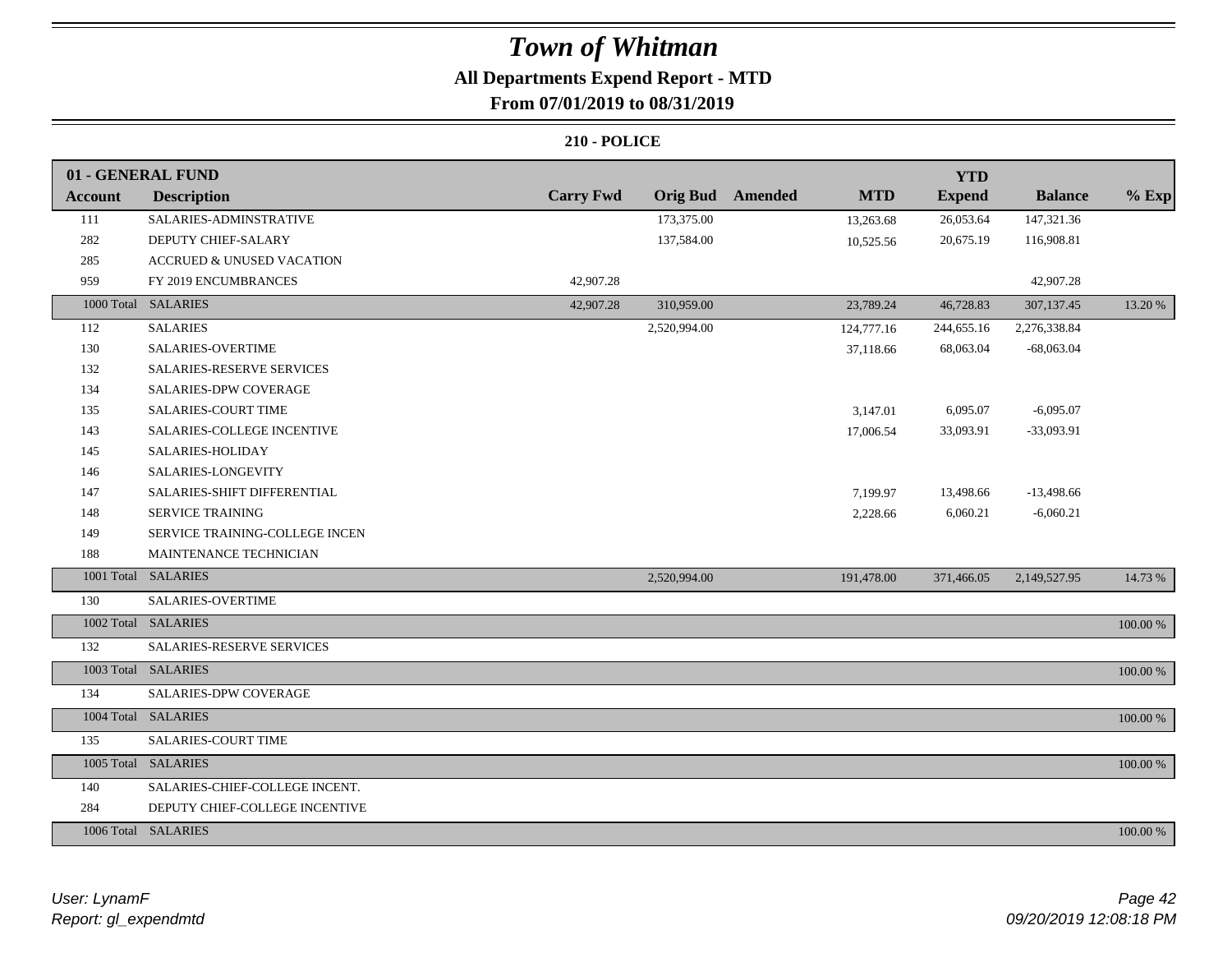## **All Departments Expend Report - MTD**

#### **From 07/01/2019 to 08/31/2019**

|                | 01 - GENERAL FUND              |                  |           |                         |            | <b>YTD</b>    |                |          |
|----------------|--------------------------------|------------------|-----------|-------------------------|------------|---------------|----------------|----------|
| <b>Account</b> | <b>Description</b>             | <b>Carry Fwd</b> |           | <b>Orig Bud</b> Amended | <b>MTD</b> | <b>Expend</b> | <b>Balance</b> | $%$ Exp  |
| 141            | SALARIES-CHIEF-HOLIDAY         |                  |           |                         |            |               |                |          |
| 283            | DEPUTY CHIEF-HOLIDAY PAY       |                  |           |                         |            |               |                |          |
|                | 1007 Total SALARIES            |                  |           |                         |            |               |                | 100.00 % |
| 143            | SALARIES-COLLEGE INCENTIVE     |                  |           |                         |            |               |                |          |
|                | 1008 Total SALARIES            |                  |           |                         |            |               |                | 100.00 % |
| 145            | SALARIES-HOLIDAY               |                  |           |                         |            |               |                |          |
|                | 1009 Total SALARIES            |                  |           |                         |            |               |                | 100.00 % |
| 146            | SALARIES-LONGEVITY             |                  |           |                         |            |               |                |          |
|                | 1010 Total SALARIES            |                  |           |                         |            |               |                | 100.00 % |
| 147            | SALARIES-SHIFT DIFFERENTIAL    |                  |           |                         |            |               |                |          |
|                | 1011 Total SALARIES            |                  |           |                         |            |               |                | 100.00 % |
| 148            | <b>SERVICE TRAINING</b>        |                  |           |                         |            |               |                |          |
|                | 1012 Total SALARIES            |                  |           |                         |            |               |                | 100.00 % |
| 149            | SERVICE TRAINING-COLLEGE INCEN |                  |           |                         |            |               |                |          |
|                | 1013 Total SALARIES            |                  |           |                         |            |               |                | 100.00 % |
| 152            | <b>CELL WATCH</b>              |                  |           |                         |            |               |                |          |
|                | 1014 Total SALARIES            |                  |           |                         |            |               |                | 100.00 % |
| 158            | KEEPER OF THE JAILS            |                  |           |                         |            |               |                |          |
|                | 1015 Total SALARIES            |                  |           |                         |            |               |                | 100.00 % |
| 116            | <b>CLERICAL</b>                |                  | 51,876.00 |                         | 3,960.00   | 7,920.00      | 43,956.00      |          |
| 120            | <b>SALARIES-PART TIME</b>      |                  | 22,771.00 |                         | 1,735.31   | 3,470.63      | 19,300.37      |          |
|                | 1016 Total SALARIES            |                  | 74,647.00 |                         | 5,695.31   | 11,390.63     | 63,256.37      | 15.25 %  |
| 117            | <b>CUSTODIAL</b>               |                  |           |                         |            |               |                |          |
|                | 1017 Total SALARIES            |                  |           |                         |            |               |                | 100.00 % |
| 210            | <b>ELECTRICITY</b>             |                  |           |                         |            |               |                |          |
| 242            | <b>VEHICLE MAINTENANCE</b>     |                  |           |                         | 1,935.69   | 1,935.69      | $-1,935.69$    |          |
| 243            | EQUIPMENT MAINTENANCE          |                  |           |                         | 2,725.90   | 2,725.90      | $-2,725.90$    |          |
| 275            | PHOTOCOPIER MAINTENANCE        |                  |           |                         |            |               |                |          |
| 303            | RESERVE OFFICERS - STIPEND     |                  |           |                         |            |               |                |          |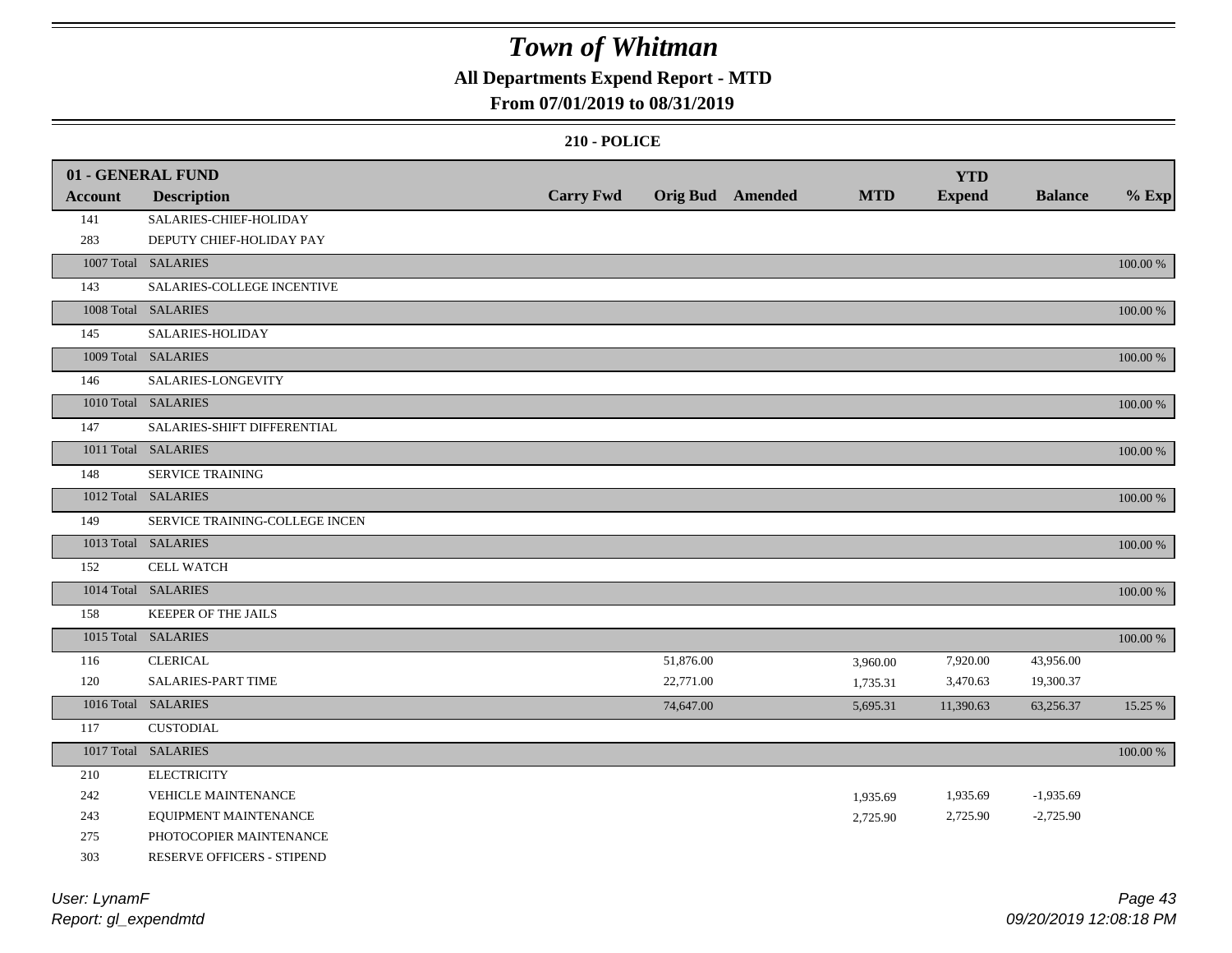### **All Departments Expend Report - MTD**

### **From 07/01/2019 to 08/31/2019**

|                | 01 - GENERAL FUND                        |                  |            |                         |            | <b>YTD</b>    |                |          |
|----------------|------------------------------------------|------------------|------------|-------------------------|------------|---------------|----------------|----------|
| <b>Account</b> | <b>Description</b>                       | <b>Carry Fwd</b> |            | <b>Orig Bud</b> Amended | <b>MTD</b> | <b>Expend</b> | <b>Balance</b> | $%$ Exp  |
| 305            | <b>INSTRUCTIONAL</b>                     |                  |            |                         | 700.00     | 995.00        | $-995.00$      |          |
| 311            | <b>COMPUTER SERVICES</b>                 |                  |            |                         | 2,160.96   | 2,160.96      | $-2,160.96$    |          |
| 340            | <b>TELEPHONE</b>                         |                  |            |                         |            |               |                |          |
| 343            | CELL PHONES                              |                  |            |                         | 1,863.58   | 1,863.58      | $-1,863.58$    |          |
| 420            | <b>OFFICE SUPPLIES</b>                   |                  |            |                         | 340.78     | 780.34        | $-780.34$      |          |
| 430            | <b>BUILDING MAINTENANCE &amp; REPAIR</b> |                  |            |                         | 329.00     | 329.00        | $-329.00$      |          |
| 450            | <b>CUSTODIAL SUPPLIES</b>                |                  |            |                         | 425.34     | 425.34        | $-425.34$      |          |
| 481            | <b>GASOLINE</b>                          |                  |            |                         | 3,082.48   | 6,099.98      | $-6,099.98$    |          |
| 582            | <b>UNIFORMS</b>                          |                  |            |                         | 3,356.75   | 5,028.48      | $-5,028.48$    |          |
| 583            | <b>CRIME PREVENTION</b>                  |                  |            |                         | 7,756.00   | 7,756.00      | $-7,756.00$    |          |
| 585            | MISCELLANEOUS EXPENSE                    |                  | 236,500.00 |                         | 97.79      | 1,278.86      | 235, 221.14    |          |
| 320            | HEALTH CLUB MEMBERSHIPS                  |                  |            |                         |            |               |                |          |
| 596            | OCCUPANCY-UTILITIES                      |                  |            |                         |            |               |                |          |
| 730            | <b>ASSOCIATION DUES</b>                  |                  |            |                         | 2,175.00   | 6,225.00      | $-6,225.00$    |          |
| 731            | <b>MEETINGS</b>                          |                  |            |                         |            |               |                |          |
|                | 2000 Total EXPENSE                       |                  | 236,500.00 |                         | 26,949.27  | 37,604.13     | 198,895.87     | 15.90 %  |
| 596            | OCCUPANCY-UTILITIES                      |                  | 57,200.00  |                         | 4,053.71   | 8,038.02      | 49,161.98      |          |
| 595            | DRUG ENFORCEMENT EXPENSE                 |                  |            |                         |            |               |                |          |
| 959            | FY 2019 ENCUMBRANCES                     | 250.00           |            |                         |            |               | 250.00         |          |
|                | 2001 Total EXPENSE                       | 250.00           | 57,200.00  |                         | 4,053.71   | 8,038.02      | 49,411.98      | 13.99 %  |
| 939            | FY2015 ENCUMBRANCES                      |                  |            |                         |            |               |                |          |
| 953            | <b>FY2009 ENCUMBRANCES</b>               |                  |            |                         |            |               |                |          |
| 958            | FY2005 ENCUMBRANCES                      |                  |            |                         |            |               |                |          |
| 948            | FY07 ENCUMBRANCES                        |                  |            |                         |            |               |                |          |
| 959            | FY 2019 ENCUMBRANCES                     |                  |            |                         |            |               |                |          |
| 949            | FY2014 ENCUMBRANCES                      |                  |            |                         |            |               |                |          |
| 940            | FY2016 ENCUMBRANCES                      |                  |            |                         |            |               |                |          |
| 945            | FY2013 ENCUMBRANCES                      |                  |            |                         |            |               |                |          |
|                | 2002 Total EXPENSE                       |                  |            |                         |            |               |                | 100.00 % |
|                |                                          |                  |            |                         |            |               |                |          |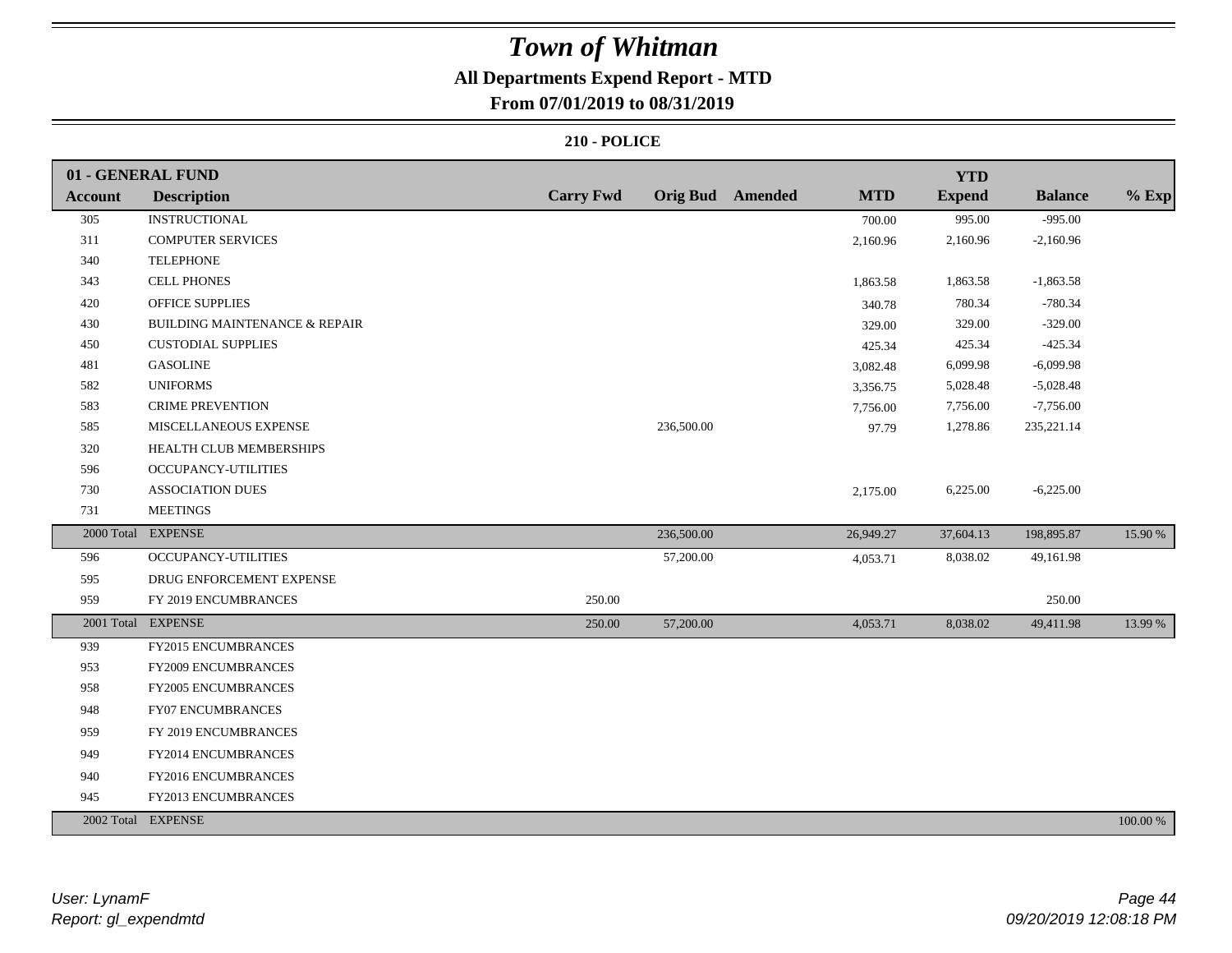### **All Departments Expend Report - MTD**

### **From 07/01/2019 to 08/31/2019**

|                | 01 - GENERAL FUND                                   |                  |                 |                |            | <b>YTD</b>    |                |             |
|----------------|-----------------------------------------------------|------------------|-----------------|----------------|------------|---------------|----------------|-------------|
| <b>Account</b> | <b>Description</b>                                  | <b>Carry Fwd</b> | <b>Orig Bud</b> | <b>Amended</b> | <b>MTD</b> | <b>Expend</b> | <b>Balance</b> | $%$ Exp     |
| 739            | <b>AUXILIARY POLICE</b>                             |                  | 3,833.00        |                | 79.98      | 79.98         | 3,753.02       |             |
|                | 2003 Total EXPENSE                                  |                  | 3,833.00        |                | 79.98      | 79.98         | 3,753.02       | 2.08 %      |
| 352            | MISCELLANEOUS EXPENSE                               |                  |                 |                |            |               |                |             |
|                | 2004 Total EXPENSE                                  |                  |                 |                |            |               |                | 100.00 %    |
| 959            | FY 2019 ENCUMBRANCES                                | 14,909.00        |                 |                | 1,500.00   | 1,500.00      | 13,409.00      |             |
|                | 2005 Total EXPENSE                                  | 14,909.00        |                 |                | 1,500.00   | 1,500.00      | 13,409.00      | 10.06 %     |
| 999            |                                                     |                  |                 |                |            |               |                |             |
|                | 4426 Total A.20ATM5/17PUR26MOTOROLA POLICE RADIOS   |                  |                 |                |            |               |                | 100.00 %    |
| 999            |                                                     |                  |                 |                |            |               |                |             |
|                | 4427 Total A19ATM5/18 LEASE/PCH 2017 FORD EXPLORER  |                  |                 |                |            |               |                | $100.00~\%$ |
| 999            |                                                     |                  |                 |                |            |               |                |             |
|                | 4428 Total A25ATM5/15 LEA/PUR CRUIS.1OF3            |                  |                 |                |            |               |                | $100.00~\%$ |
| 999            |                                                     |                  |                 |                |            |               |                |             |
|                | 4429 Total A34ATM5/16PUR.45 BULLET PROOF VESTS      |                  |                 |                |            |               |                | 100.00 %    |
| 999            |                                                     |                  |                 |                |            |               |                |             |
|                | 4430 Total A22ATM5/17 PUR.BODY ARMOR KITS           |                  |                 |                |            |               |                | 100.00 %    |
| 999            |                                                     |                  | 13,772.42       |                | 13,772.42  | 13,772.42     |                |             |
|                | 4431 Total A.9 ATM5/19 LEA/PUR 2017 FORD EXPLOR (3/ |                  | 13,772.42       |                | 13,772.42  | 13,772.42     |                | 100.00 %    |
| 999            |                                                     |                  |                 |                |            |               |                |             |
|                | 4432 Total A.14ATM5/14PUR.ELECTROSHOCK WEAPONS      |                  |                 |                |            |               |                | $100.00~\%$ |
| 999            |                                                     |                  | 14,655.69       |                |            | 14,655.69     |                |             |
|                | 4433 Total A.9 ATM5/19 LEA/PUR 2017FORDINT(2/3)     |                  | 14,655.69       |                |            | 14,655.69     |                | $100.00~\%$ |
| 999            |                                                     |                  |                 |                |            |               |                |             |
|                | 4434 Total ART19 ATM5/18 LEASE/PCH 2016 FORD INTER  |                  |                 |                |            |               |                | 100.00 %    |
| 999            |                                                     |                  |                 |                |            |               |                |             |
|                | 4444 Total A25 ATM5/14 PUR. VOICE RECORD. SYS.      |                  |                 |                |            |               |                | 100.00 %    |
| 999            |                                                     |                  |                 |                |            |               |                |             |
|                | 4445 Total A.21ATM5/17 PUR.6 TASERS-POLICE          |                  |                 |                |            |               |                | 100.00 %    |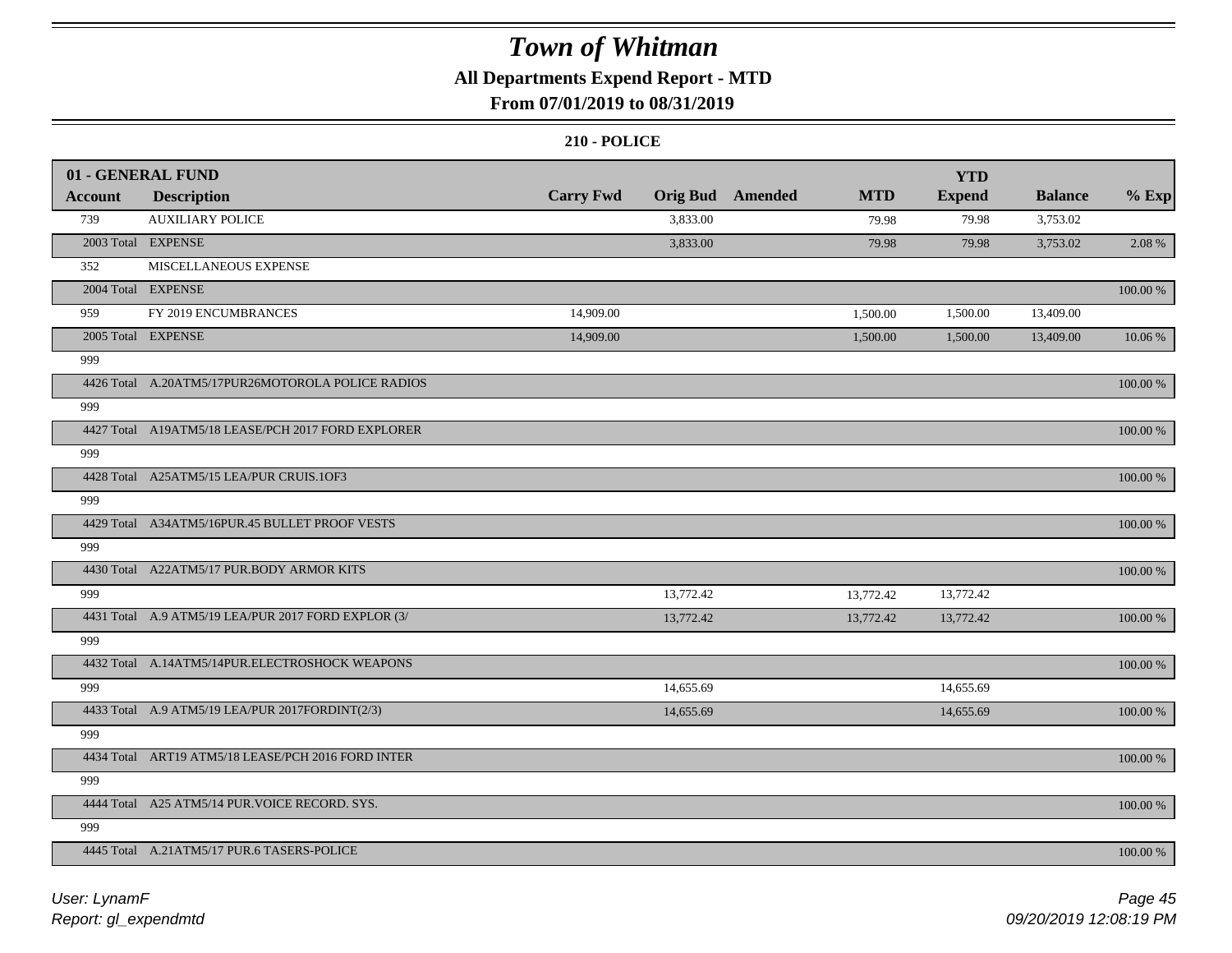### **All Departments Expend Report - MTD**

### **From 07/01/2019 to 08/31/2019**

|         | 01 - GENERAL FUND                                |                  |                         |            | <b>YTD</b>    |                |             |
|---------|--------------------------------------------------|------------------|-------------------------|------------|---------------|----------------|-------------|
| Account | <b>Description</b>                               | <b>Carry Fwd</b> | <b>Orig Bud</b> Amended | <b>MTD</b> | <b>Expend</b> | <b>Balance</b> | $%$ Exp     |
| 999     |                                                  |                  |                         |            |               |                |             |
|         | 4446 Total A12 ATM5/16 PUR.6 POLICE TASERS       |                  |                         |            |               |                | 100.00 %    |
| 999     |                                                  |                  | 4,400.00                |            | 4,400.00      |                |             |
|         | 4513 Total A.9 ATM5/19 LEASE MOTORCYCLE          |                  | 4,400.00                |            | 4,400.00      |                | 100.00 %    |
| 999     |                                                  |                  |                         |            |               |                |             |
|         | 4514 Total A26 ATM 5/15 LEASE MOTORCYCLE         |                  |                         |            |               |                | 100.00 %    |
| 999     |                                                  |                  |                         |            |               |                |             |
|         | 4524 Total A18ATM5/17LEASE / HARLEY-DAV (1YR)    |                  |                         |            |               |                | 100.00 %    |
| 999     |                                                  |                  |                         |            |               |                |             |
|         | 4544 Total A.16ATM 5/17L/P 2016 FORD SUV(2)2ND/3 |                  |                         |            |               |                | 100.00 %    |
| 999     |                                                  |                  |                         |            |               |                |             |
|         | 4545 Total A.33ATM 5/16 L/P 2014CRUIS.3RD/3      |                  |                         |            |               |                | $100.00~\%$ |
| 999     |                                                  |                  |                         |            |               |                |             |
|         | 4546 Total A13ATM5/16PUR 2 MOBILE DATA TERM      |                  |                         |            |               |                | 100.00 %    |
| 999     |                                                  |                  |                         |            |               |                |             |
|         | 4550 Total A.24 ATM 5/15 L/P CRUISER 2ND 0F 3    |                  |                         |            |               |                | 100.00 %    |
| 999     |                                                  |                  |                         |            |               |                |             |
|         | 4551 Total A.19 ATM 5/17 L/P FORD EXPLORER 1/3   |                  |                         |            |               |                | 100.00 %    |
| 999     |                                                  |                  |                         |            |               |                |             |
|         | 4571 Total A.17ATM5/17L/P 2015 CRUIS.3/3         |                  |                         |            |               |                | 100.00 %    |
| 999     |                                                  |                  | 21,957.50               |            |               | 21,957.50      |             |
|         | 4621 Total A.30 ATM 5/19 LEA/PUR CRUISER (1/3)   |                  | 21,957.50               |            |               | 21,957.50      | $0.00\ \%$  |
| 999     |                                                  |                  | 21,957.50               |            |               | 21,957.50      |             |
|         | 4622 Total A.30 ATM 5/19 LEA/PUR CRUISER2 (1/3)  |                  | 21,957.50               |            |               | 21,957.50      | 0.00 %      |
|         | 210 Total POLICE                                 | 58,066.28        | 3,280,876.11            | 267,317.93 | 509,635.75    | 2,829,306.64   |             |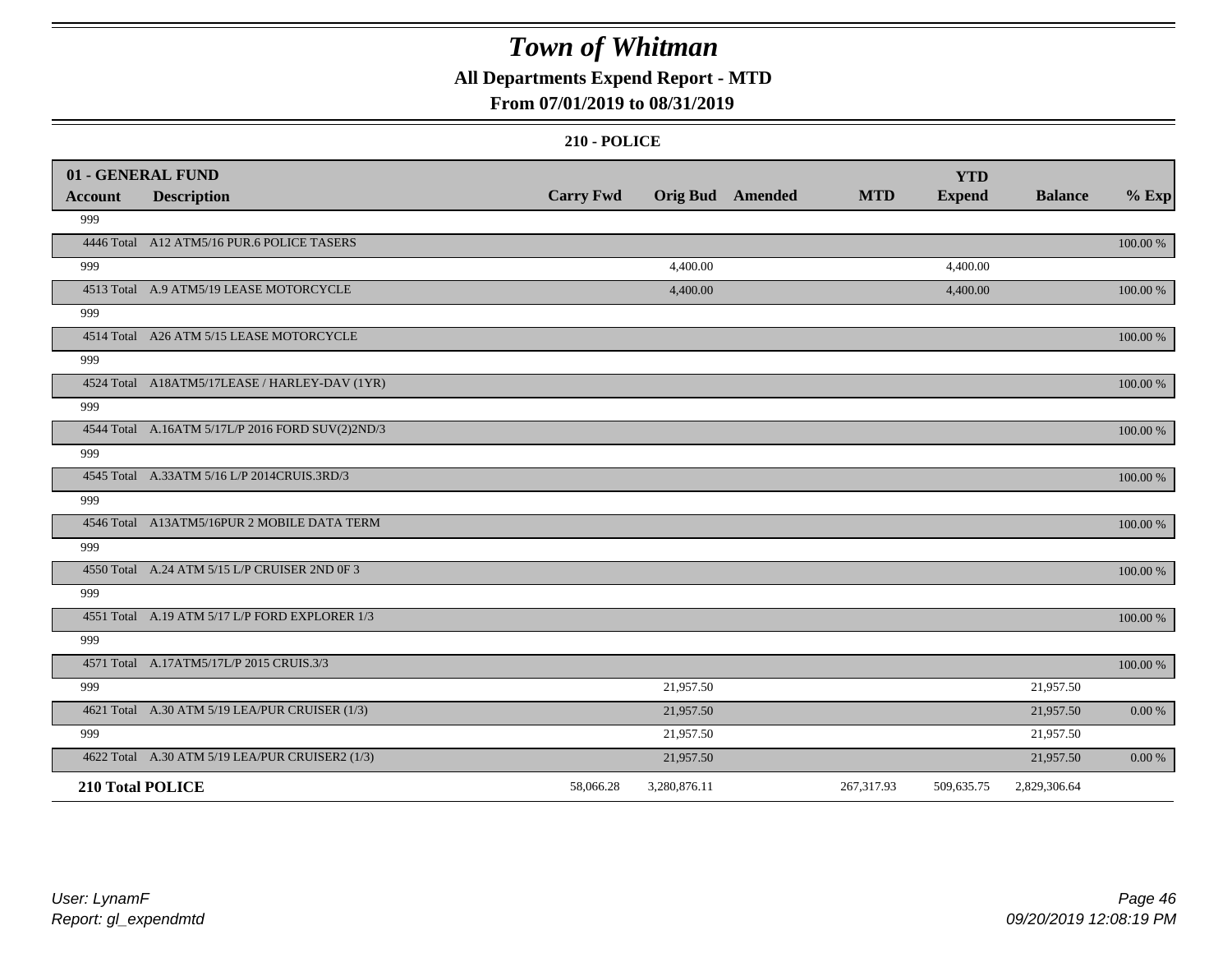## **All Departments Expend Report - MTD**

### **From 07/01/2019 to 08/31/2019**

#### **220 - FIRE**

|                | 01 - GENERAL FUND              |                  |              |                         |            | <b>YTD</b>    |                |          |
|----------------|--------------------------------|------------------|--------------|-------------------------|------------|---------------|----------------|----------|
| <b>Account</b> | <b>Description</b>             | <b>Carry Fwd</b> |              | <b>Orig Bud</b> Amended | <b>MTD</b> | <b>Expend</b> | <b>Balance</b> | $%$ Exp  |
| 111            | SALARIES-ADMINSTRATIVE         |                  | 160,666.00   |                         | 12,291.40  | 24,143.83     | 136,522.17     |          |
|                | 1000 Total SALARIES            |                  | 160,666.00   |                         | 12,291.40  | 24,143.83     | 136,522.17     | 15.02 %  |
| 112            | <b>SALARIES</b>                |                  | 2,989,111.00 |                         | 144,658.01 | 298,500.18    | 2,690,610.82   |          |
| 130            | <b>SALARIES-OVERTIME</b>       |                  |              |                         | 81,448.35  | 149,745.65    | $-149,745.65$  |          |
| 138            | SICK LEAVE BUY-BACK            |                  |              |                         |            |               |                |          |
| 143            | SALARIES-COLLEGE INCENTIVE     |                  |              |                         |            |               |                |          |
| 145            | SALARIES-HOLIDAY               |                  |              |                         |            | 564.48        | $-564.48$      |          |
| 146            | SALARIES-LONGEVITY             |                  |              |                         |            |               |                |          |
| 938            | FY 2018 ENCUMBRANCES           |                  |              |                         |            |               |                |          |
| 940            | <b>FY2016 ENCUMBRANCES</b>     |                  |              |                         |            |               |                |          |
| 941            | FY 2017 ENCUMBRANCES           |                  |              |                         |            |               |                |          |
| 949            | FY2014 ENCUMBRANCES            |                  |              |                         |            |               |                |          |
| 959            | FY 2019 ENCUMBRANCES           | 28,033.79        |              |                         | 5,277.66   | 8,641.84      | 19,391.95      |          |
|                | 1001 Total SALARIES            | 28,033.79        | 2,989,111.00 |                         | 231,384.02 | 457, 452.15   | 2,559,692.64   | 15.16%   |
| 140            | SALARIES-CHIEF-COLLEGE INCENT. |                  |              |                         |            |               |                |          |
|                | 1002 Total SALARIES            |                  |              |                         |            |               |                | 100.00 % |
| 141            | SALARIES-CHIEF-HOLIDAY         |                  |              |                         |            |               |                |          |
|                | 1003 Total SALARIES            |                  |              |                         |            |               |                | 100.00 % |
| 121            | <b>CLERICAL I</b>              |                  | 43,059.00    |                         | 3,280.64   | 6,561.28      | 36,497.72      |          |
|                | 1004 Total SALARIES            |                  | 43,059.00    |                         | 3,280.64   | 6,561.28      | 36,497.72      | 15.23 %  |
| 130            | SALARIES-OVERTIME              |                  |              |                         |            |               |                |          |
|                | 1005 Total SALARIES            |                  |              |                         |            |               |                | 100.00 % |
| 138            | <b>SICK LEAVE BUY-BACK</b>     |                  |              |                         |            |               |                |          |
|                | 1007 Total SALARIES            |                  |              |                         |            |               |                | 100.00 % |
| 210            | <b>ELECTRICITY</b>             |                  |              |                         | 3,631.80   | 3,631.80      | $-3,631.80$    |          |
| 212            | <b>GAS (NATURAL)</b>           |                  |              |                         | 396.14     | 396.14        | $-396.14$      |          |
| 214            | OIL (HEATING)                  |                  |              |                         |            |               |                |          |
| 242            | <b>VEHICLE MAINTENANCE</b>     |                  |              |                         | 11,292.34  | 11,292.34     | $-11,292.34$   |          |
| 243            | EQUIPMENT MAINTENANCE          |                  |              |                         | 306.49     | 306.49        | $-306.49$      |          |
| 271            | VEHICLE RENTAL                 |                  |              |                         |            |               |                |          |

*Report: gl\_expendmtd User: LynamF*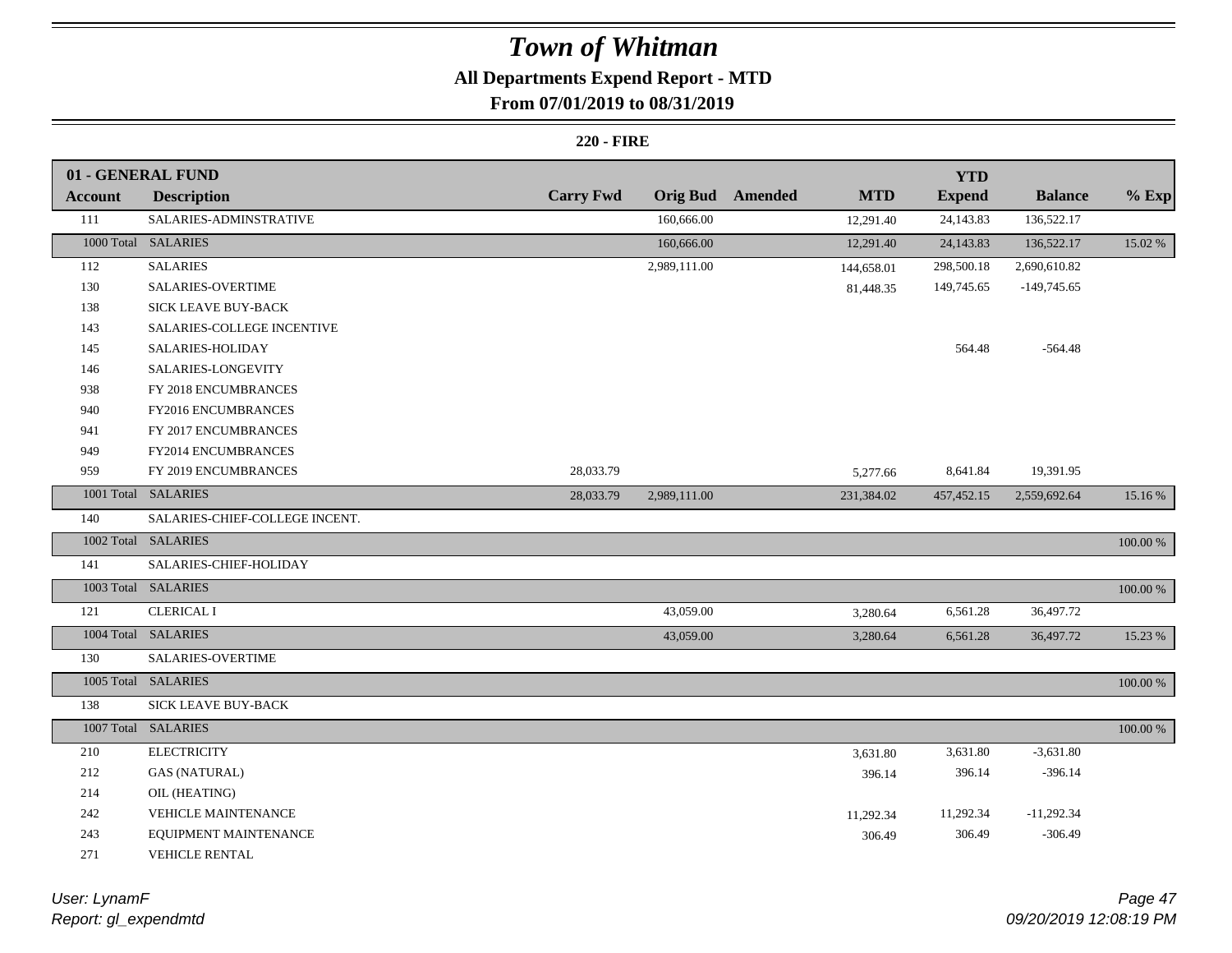### **All Departments Expend Report - MTD**

### **From 07/01/2019 to 08/31/2019**

#### **220 - FIRE**

|                | 01 - GENERAL FUND              |                  |            |                         |            | <b>YTD</b>    |                |          |
|----------------|--------------------------------|------------------|------------|-------------------------|------------|---------------|----------------|----------|
| <b>Account</b> | <b>Description</b>             | <b>Carry Fwd</b> |            | <b>Orig Bud</b> Amended | <b>MTD</b> | <b>Expend</b> | <b>Balance</b> | $%$ Exp  |
| 305            | <b>INSTRUCTIONAL</b>           |                  |            |                         | 1,580.27   | 1,580.27      | $-1,580.27$    |          |
| 340            | <b>TELEPHONE</b>               |                  |            |                         |            |               |                |          |
| 341            | AMBULANCE LICENSES             |                  |            |                         |            | 2,920.00      | $-2,920.00$    |          |
| 343            | <b>CELL PHONES</b>             |                  |            |                         | 731.18     | 731.18        | $-731.18$      |          |
| 420            | OFFICE SUPPLIES                |                  |            |                         | 52.38      | 52.38         | $-52.38$       |          |
| 430            | BUILDING MAINTENANCE & REPAIR  |                  |            |                         | 2,251.14   | 2,251.14      | $-2,251.14$    |          |
| 481            | <b>GASOLINE</b>                |                  |            |                         | 1,687.70   | 2,880.71      | $-2,880.71$    |          |
| 580            | FIRE SUPPLIES/PROTECT GEAR     |                  |            |                         | 2,054.29   | 2,054.29      | $-2,054.29$    |          |
| 581            | AMBULANCE SUPPLIES & EXPENSE   |                  |            |                         | 678.40     | 678.40        | $-678.40$      |          |
| 582            | <b>UNIFORMS</b>                |                  |            |                         | 1,967.91   | 3,067.91      | $-3,067.91$    |          |
| 585            | MISCELLANEOUS EXPENSE          |                  | 220,000.00 |                         | 5,703.03   | 5,703.03      | 214,296.97     |          |
| 320            | HEALTH CLUB MEMBERSHIPS        |                  |            |                         |            |               |                |          |
| 717            | FIRE/SPRINKLER ALARM SYS.MAINT |                  |            |                         |            |               |                |          |
| 730            | <b>ASSOCIATION DUES</b>        |                  |            |                         | 1,570.00   | 1,570.00      | $-1,570.00$    |          |
| 731            | <b>MEETINGS</b>                |                  |            |                         |            |               |                |          |
|                | 2000 Total EXPENSE             |                  | 220,000.00 |                         | 33,903.07  | 39,116.08     | 180,883.92     | 17.78 %  |
| 354            | FIRE / SPRINKLER ALARM SYSTEM  |                  | 12,500.00  |                         | 2,400.00   | 2,400.00      | 10,100.00      |          |
| 959            | FY 2019 ENCUMBRANCES           | 1,729.35         |            |                         | 1,729.35   | 1,729.35      |                |          |
|                | 2001 Total EXPENSE             | 1,729.35         | 12,500.00  |                         | 4,129.35   | 4,129.35      | 10,100.00      | 29.01 %  |
| 948            | FY07 ENCUMBRANCES              |                  |            |                         |            |               |                |          |
| 939            | FY2015 ENCUMBRANCES            |                  |            |                         |            |               |                |          |
| 940            | FY2016 ENCUMBRANCES            |                  |            |                         |            |               |                |          |
| 941            | FY 2017 ENCUMBRANCES           |                  |            |                         |            |               |                |          |
| 943            | FY2012 ENCUMBRANCES            |                  |            |                         |            |               |                |          |
| 945            | FY2013 ENCUMBRANCES            |                  |            |                         |            |               |                |          |
| 946            | FY2010 ENCUMBRANCES            |                  |            |                         |            |               |                |          |
| 949            | <b>FY2014 ENCUMBRANCES</b>     |                  |            |                         |            |               |                |          |
| 953            | FY2009 ENCUMBRANCES            |                  |            |                         |            |               |                |          |
| 958            | FY2005 ENCUMBRANCES            |                  |            |                         |            |               |                |          |
| 959            | FY 2019 ENCUMBRANCES           |                  |            |                         |            |               |                |          |
|                | 2002 Total EXPENSE             |                  |            |                         |            |               |                | 100.00 % |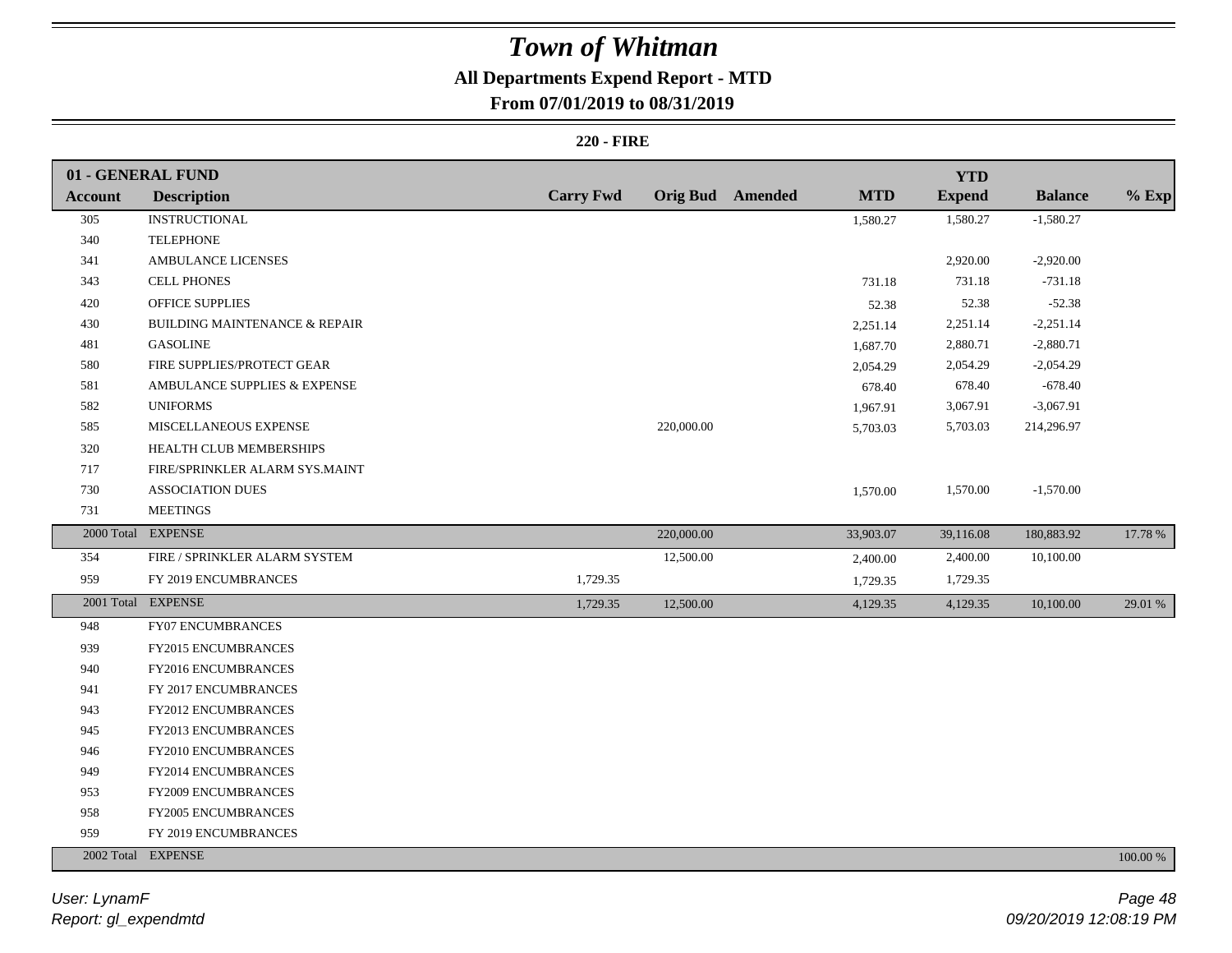## **All Departments Expend Report - MTD**

### **From 07/01/2019 to 08/31/2019**

#### **220 - FIRE**

|         | 01 - GENERAL FUND                                   |                  |                 |         |            | <b>YTD</b>    |                |               |
|---------|-----------------------------------------------------|------------------|-----------------|---------|------------|---------------|----------------|---------------|
| Account | <b>Description</b>                                  | <b>Carry Fwd</b> | <b>Orig Bud</b> | Amended | <b>MTD</b> | <b>Expend</b> | <b>Balance</b> | $%$ Exp       |
| 382     | ARMORY BUILDING MAINTENANCE                         |                  | 10,000.00       |         | 258.33     | 258.33        | 9,741.67       |               |
|         | 2003 Total EXPENSE                                  |                  | 10,000.00       |         | 258.33     | 258.33        | 9,741.67       | 2.58 %        |
| 353     | REGIONAL DISPATCH                                   |                  | 60,000.00       |         | 15,000.00  | 15,000.00     | 45,000.00      |               |
|         | 2004 Total EXPENSE                                  |                  | 60,000.00       |         | 15,000.00  | 15,000.00     | 45,000.00      | 25.00 %       |
| 999     |                                                     |                  |                 |         |            |               |                |               |
|         | 4436 Total A.2 STM 5/4/15 PUR.FIRE/CHF AUTO         |                  |                 |         |            |               |                | 100.00 %      |
| 999     |                                                     |                  |                 |         |            |               |                |               |
|         | 4437 Total A20ATM5/15LEA/PUR2015PUMP.ENG.1/8        |                  |                 |         |            |               |                | 100.00 %      |
| 580     | FIRE SUPPLIES/PROTECT GEAR                          |                  |                 |         |            |               |                |               |
|         | 4438 Total A.23ATM 5/17EQUIP NEW FIREFIGHTERS       |                  |                 |         |            |               |                | 100.00 %      |
| 999     |                                                     |                  |                 |         |            |               |                |               |
|         | 4439 Total A24ATM5/17L/P 2015 PUMP.ENG.3/8          |                  |                 |         |            |               |                | $100.00$ $\%$ |
| 999     |                                                     |                  |                 |         |            |               |                |               |
|         | 4440 Total A21ATM 5/09 PUR.FIRE/CHF AUTO            |                  |                 |         |            |               |                | $100.00\%$    |
| 999     |                                                     |                  |                 |         |            |               |                |               |
|         | 4441 Total A11ATM5/16 FUND REGIONAL DISPATCH        |                  |                 |         |            |               |                | 100.00 %      |
| 999     |                                                     |                  |                 |         |            |               |                |               |
|         | 4442 Total A.42 ATM5/16 PUR.PROT.EQ./FIRE DEPT      |                  |                 |         |            |               |                | $100.00~\%$   |
| 999     |                                                     |                  |                 |         |            |               |                |               |
|         | 4443 Total A27ATM5/17 SELF CONT.BR.APPAR.10%MTCH    |                  |                 |         |            |               |                | 100.00 %      |
| 999     |                                                     |                  |                 |         |            |               |                |               |
|         | 4458 Total A.16STM12/17REPL.ROOFTOP UNITS-FIRE STA. |                  |                 |         |            |               |                | 100.00 %      |
| 999     |                                                     |                  |                 |         |            |               |                |               |
|         | 4502 Total A15ATM5/18 PURCHASE SUV FOR FIRE DEPT    |                  |                 |         |            |               |                | $100.00~\%$   |
| 999     |                                                     |                  | 70,926.90       |         |            | 70,926.90     |                |               |
|         | 4517 Total A.23 ATM 5/19 - LEA/PUR PUMP ENG 5/7     |                  | 70,926.90       |         |            | 70,926.90     |                | 100.00 %      |
| 999     |                                                     |                  | 42,000.00       |         | 1,439.00   | 1,439.00      | 40,561.00      |               |
|         | 4518 Total A.24 ATM5/19 NEW PPE FOR FIREFIGHTERS    |                  | 42,000.00       |         | 1,439.00   | 1,439.00      | 40,561.00      | 3.42 %        |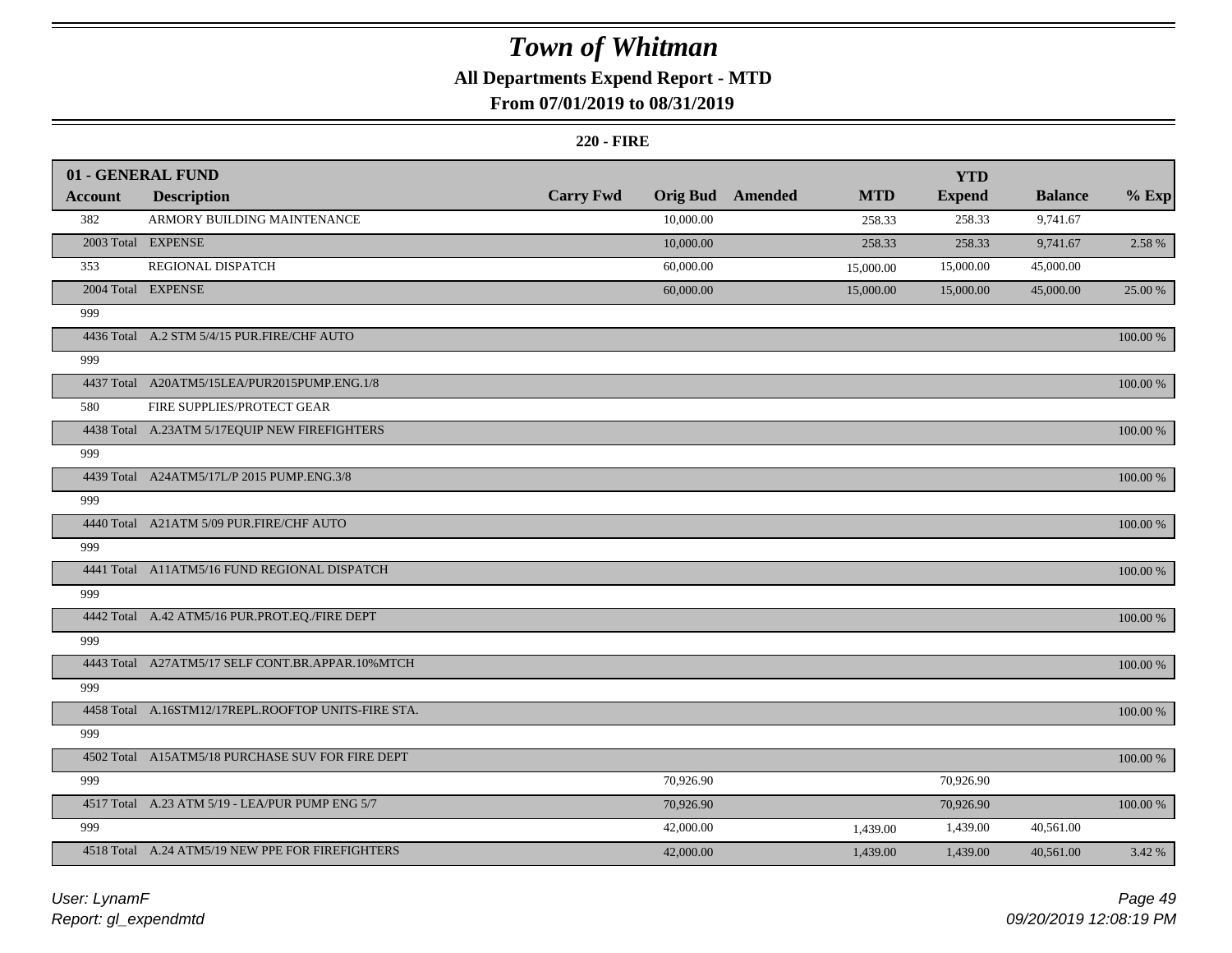### **All Departments Expend Report - MTD**

### **From 07/01/2019 to 08/31/2019**

#### **220 - FIRE**

|                | 01 - GENERAL FUND                                   |                  |                 |                |            | <b>YTD</b>    |                |          |
|----------------|-----------------------------------------------------|------------------|-----------------|----------------|------------|---------------|----------------|----------|
| <b>Account</b> | <b>Description</b>                                  | <b>Carry Fwd</b> | <b>Orig Bud</b> | <b>Amended</b> | <b>MTD</b> | <b>Expend</b> | <b>Balance</b> | $%$ Exp  |
| 999            |                                                     |                  |                 |                |            |               |                |          |
|                | 4528 Total A25ATM5/17&19STM12/17REFURB1990PUMP.ENG  |                  |                 |                |            |               |                | 100.00 % |
| 999            |                                                     |                  |                 |                |            |               |                |          |
|                | 4530 Total A18ATM5/18 5% MATCH - SCBA GEAR          |                  |                 |                |            |               |                | 100.00 % |
| 999            |                                                     |                  | 39,599.50       |                |            | 39,599.50     |                |          |
|                | 4547 Total A.22 ATM 5/19 LEA/PUR. 2017 AMB. 3 OF 5  |                  | 39,599.50       |                |            | 39,599.50     |                | 100.00 % |
| 999            |                                                     |                  |                 |                |            |               |                |          |
|                | 4554 Total A16ATM5/18 LEASE PMT 2 OF 5 2016 AMBULAN |                  |                 |                |            |               |                | 100.00 % |
| 999            |                                                     |                  |                 |                |            |               |                |          |
|                | 4558 Total A19ATM5/14 REPL. FIRE STA.HEAT UNITS     |                  |                 |                |            |               |                | 100.00 % |
| 999            |                                                     |                  |                 |                |            |               |                |          |
|                | 4559 Total A.40ATM5/16LEA/PUR&EQ.2012.AMB.4/4       |                  |                 |                |            |               |                | 100.00 % |
| 999            |                                                     |                  |                 |                |            |               |                |          |
|                | 4566 Total A.18STM12/17RADIO SYSTEM-FIRE DEPT       |                  |                 |                |            |               |                | 100.00 % |
| 999            |                                                     |                  |                 |                |            |               |                |          |
|                | 4567 Total A.37ATM 5/16PUR2.AMB.STRCHS&STRUC.SYS    |                  |                 |                |            |               |                | 100.00 % |
| 999            |                                                     |                  |                 |                |            |               |                |          |
|                | 4568 Total A.18ATM 5/14 PUR/EQ.FIRE COMMAND VEH.    |                  |                 |                |            |               |                | 100.00 % |
| 999            |                                                     |                  | 85,000.00       |                | 42,255.40  | 42,255.40     | 42,744.60      |          |
|                | 4620 Total A.26 ATM 5/19 PUB SAFETY RADIO EQUIP     |                  | 85,000.00       |                | 42,255.40  | 42,255.40     | 42,744.60      | 49.71 %  |
| 220 Total FIRE |                                                     | 29,763.14        | 3,732,862.40    |                | 343,941.21 | 700,881.82    | 3,061,743.72   |          |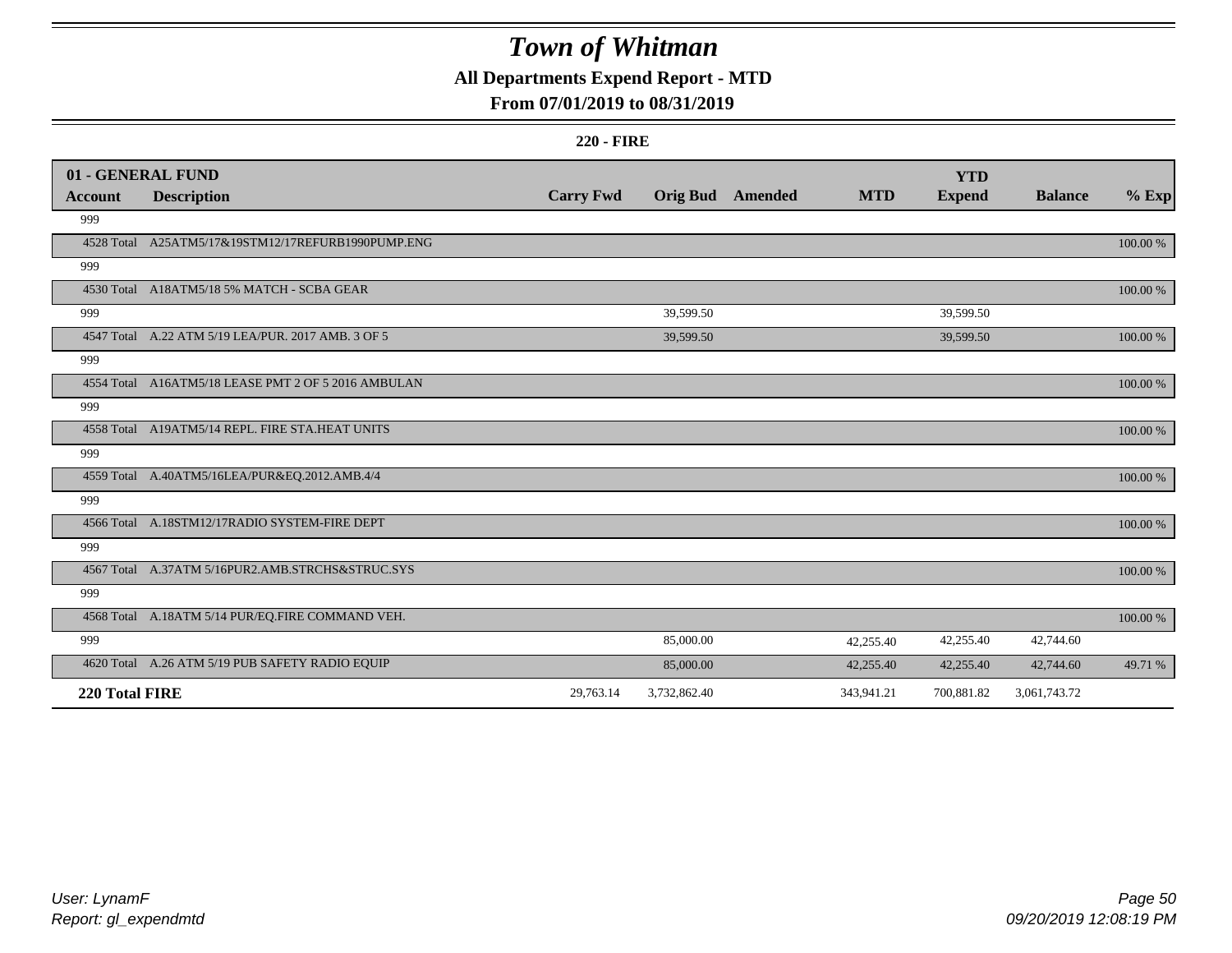**All Departments Expend Report - MTD**

### **From 07/01/2019 to 08/31/2019**

#### **221 - FIRE ALARM MAINTENANCE**

|         | 01 - GENERAL FUND                         |                  |                 |         |            | <b>YTD</b>    |                |          |
|---------|-------------------------------------------|------------------|-----------------|---------|------------|---------------|----------------|----------|
| Account | <b>Description</b>                        | <b>Carry Fwd</b> | <b>Orig Bud</b> | Amended | <b>MTD</b> | <b>Expend</b> | <b>Balance</b> | $%$ Exp  |
| 585     | MISCELLANEOUS EXPENSE                     |                  |                 |         |            |               |                |          |
|         | 2000 Total EXPENSE                        |                  |                 |         |            |               |                | 100.00 % |
| 945     | <b>FY2013 ENCUMBRANCES</b>                |                  |                 |         |            |               |                |          |
| 946     | <b>FY2010 ENCUMBRANCES</b>                |                  |                 |         |            |               |                |          |
| 949     | <b>FY2014 ENCUMBRANCES</b>                |                  |                 |         |            |               |                |          |
|         | 2001 Total EXPENSE                        |                  |                 |         |            |               |                | 100.00 % |
| 999     |                                           |                  |                 |         |            |               |                |          |
|         | 4423 Total A.4STM5/6/02FIRE ALMS.TN.BLDGS |                  |                 |         |            |               |                | 100.00 % |
|         | <b>221 Total FIRE ALARM MAINTENANCE</b>   |                  |                 |         |            |               |                |          |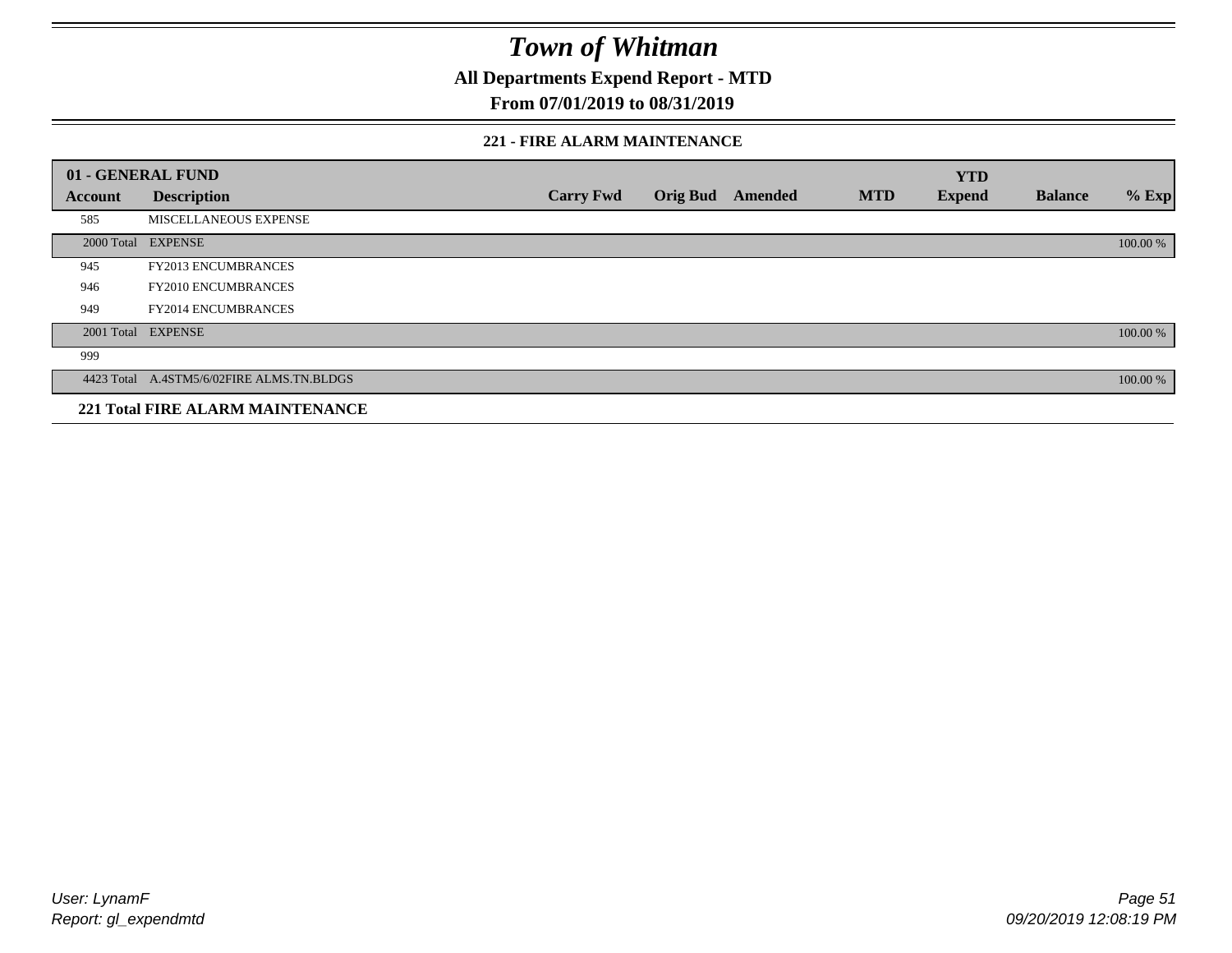## **All Departments Expend Report - MTD**

### **From 07/01/2019 to 08/31/2019**

#### **222 - FOREST FIRES**

|                | 01 - GENERAL FUND             |                  |                 |         |            | <b>YTD</b>    |                |          |
|----------------|-------------------------------|------------------|-----------------|---------|------------|---------------|----------------|----------|
| <b>Account</b> | <b>Description</b>            | <b>Carry Fwd</b> | <b>Orig Bud</b> | Amended | <b>MTD</b> | <b>Expend</b> | <b>Balance</b> | $%$ Exp  |
| 112            | <b>SALARIES</b>               |                  |                 |         |            |               |                |          |
| 1000 Total     | <b>SALARIES</b>               |                  |                 |         |            |               |                | 100.00 % |
| 585            | MISCELLANEOUS EXPENSE         |                  | 2,000.00        |         | 1,751.50   | 1,751.50      | 248.50         |          |
| 2000 Total     | <b>EXPENSE</b>                |                  | 2,000.00        |         | 1,751.50   | 1,751.50      | 248.50         | 87.57 %  |
| 943            | <b>FY2012 ENCUMBRANCES</b>    |                  |                 |         |            |               |                |          |
| 945            | <b>FY2013 ENCUMBRANCES</b>    |                  |                 |         |            |               |                |          |
| 946            | <b>FY2010 ENCUMBRANCES</b>    |                  |                 |         |            |               |                |          |
|                | 2001 Total EXPENSE            |                  |                 |         |            |               |                | 100.00 % |
|                | <b>222 Total FOREST FIRES</b> |                  | 2,000.00        |         | 1,751.50   | 1,751.50      | 248.50         |          |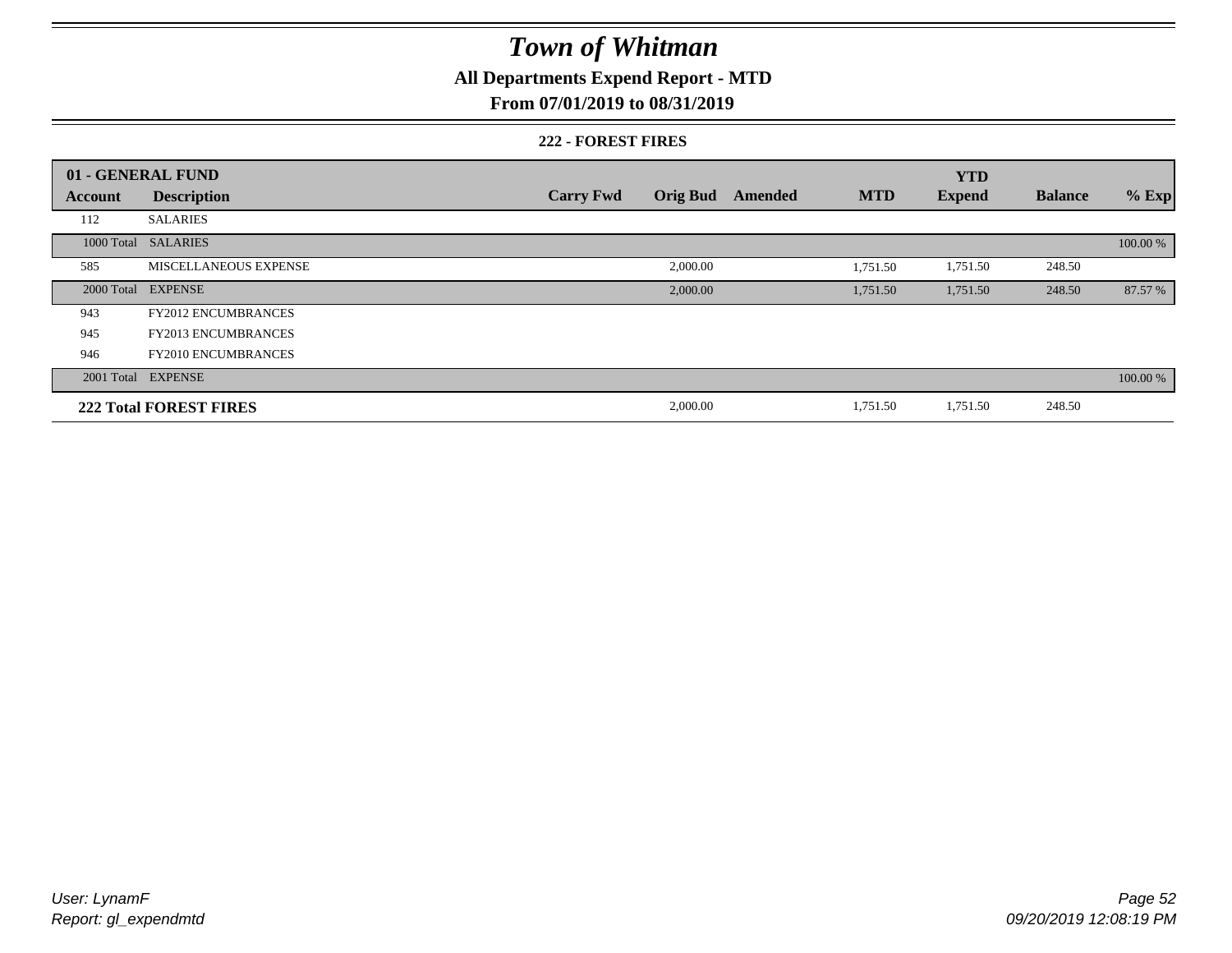**All Departments Expend Report - MTD**

**From 07/01/2019 to 08/31/2019**

### **230 - RIGHT TO KNOW LAW BUDGET**

|         | 01 - GENERAL FUND                  |                  |                         |            | YTD           |                |          |
|---------|------------------------------------|------------------|-------------------------|------------|---------------|----------------|----------|
| Account | <b>Description</b>                 | <b>Carry Fwd</b> | <b>Orig Bud</b> Amended | <b>MTD</b> | <b>Expend</b> | <b>Balance</b> | $%$ Exp  |
| 585     | <b>MISCELLANEOUS EXPENSE</b>       |                  |                         |            |               |                |          |
|         | 2000 Total EXPENSE                 |                  |                         |            |               |                | 100.00 % |
|         | 230 Total RIGHT TO KNOW LAW BUDGET |                  |                         |            |               |                |          |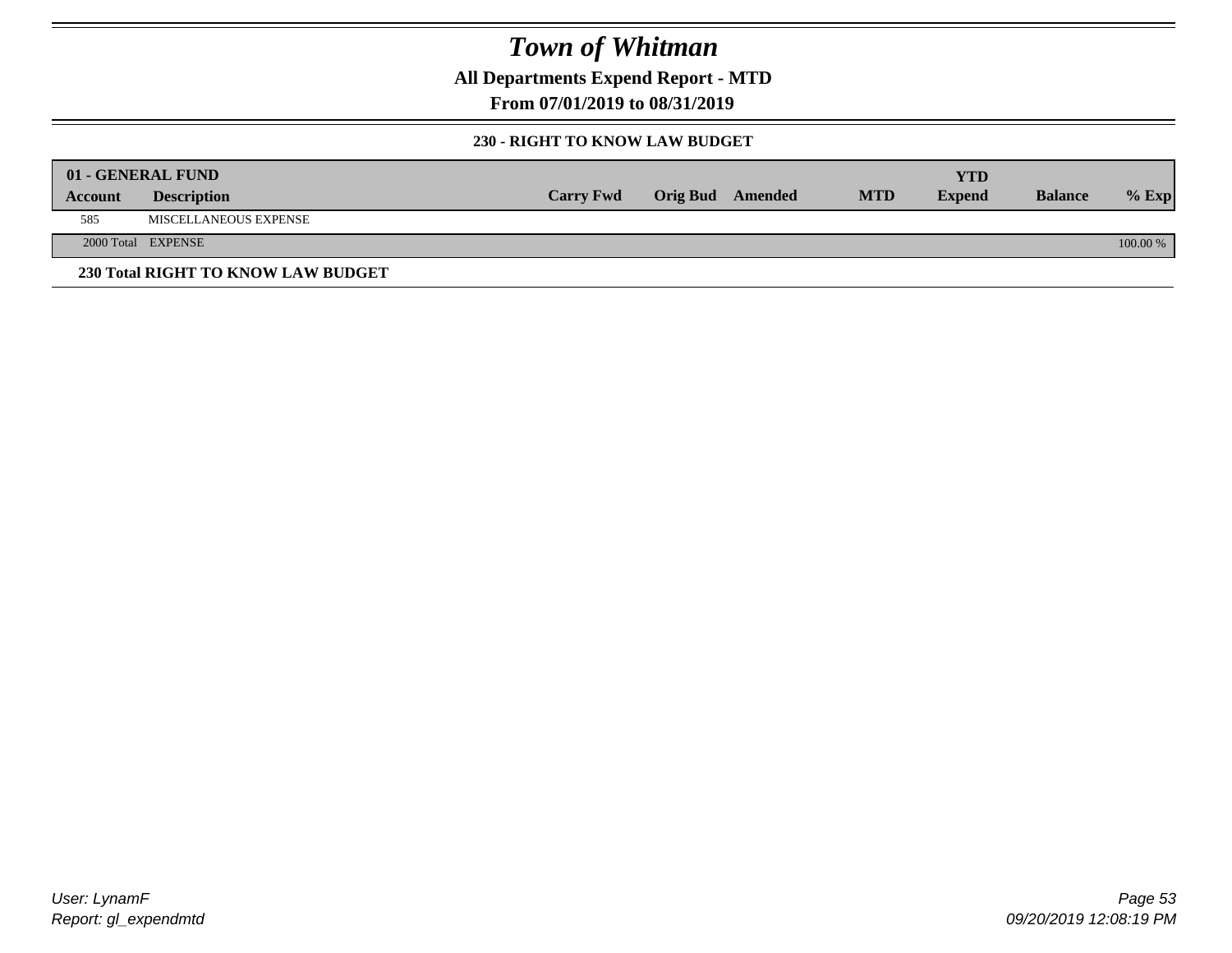**All Departments Expend Report - MTD**

**From 07/01/2019 to 08/31/2019**

#### **231 - AMBULANCE REPAIR**

|         | 01 - GENERAL FUND          |                  |                 |         |            | <b>YTD</b>    |                |          |
|---------|----------------------------|------------------|-----------------|---------|------------|---------------|----------------|----------|
| Account | <b>Description</b>         | <b>Carry Fwd</b> | <b>Orig Bud</b> | Amended | <b>MTD</b> | <b>Expend</b> | <b>Balance</b> | $%$ Exp  |
| 585     | MISCELLANEOUS EXPENSE      |                  | 25,000.00       |         | 15.241.01  | 15.241.01     | 9,758.99       |          |
|         | 2000 Total EXPENSE         |                  | 25,000.00       |         | 15.241.01  | 15,241.01     | 9.758.99       | 60.96 %  |
| 939     | <b>FY2015 ENCUMBRANCES</b> |                  |                 |         |            |               |                |          |
|         | 2001 Total EXPENSE         |                  |                 |         |            |               |                | 100.00 % |
|         | 231 Total AMBULANCE REPAIR |                  | 25,000.00       |         | 15,241.01  | 15,241.01     | 9,758.99       |          |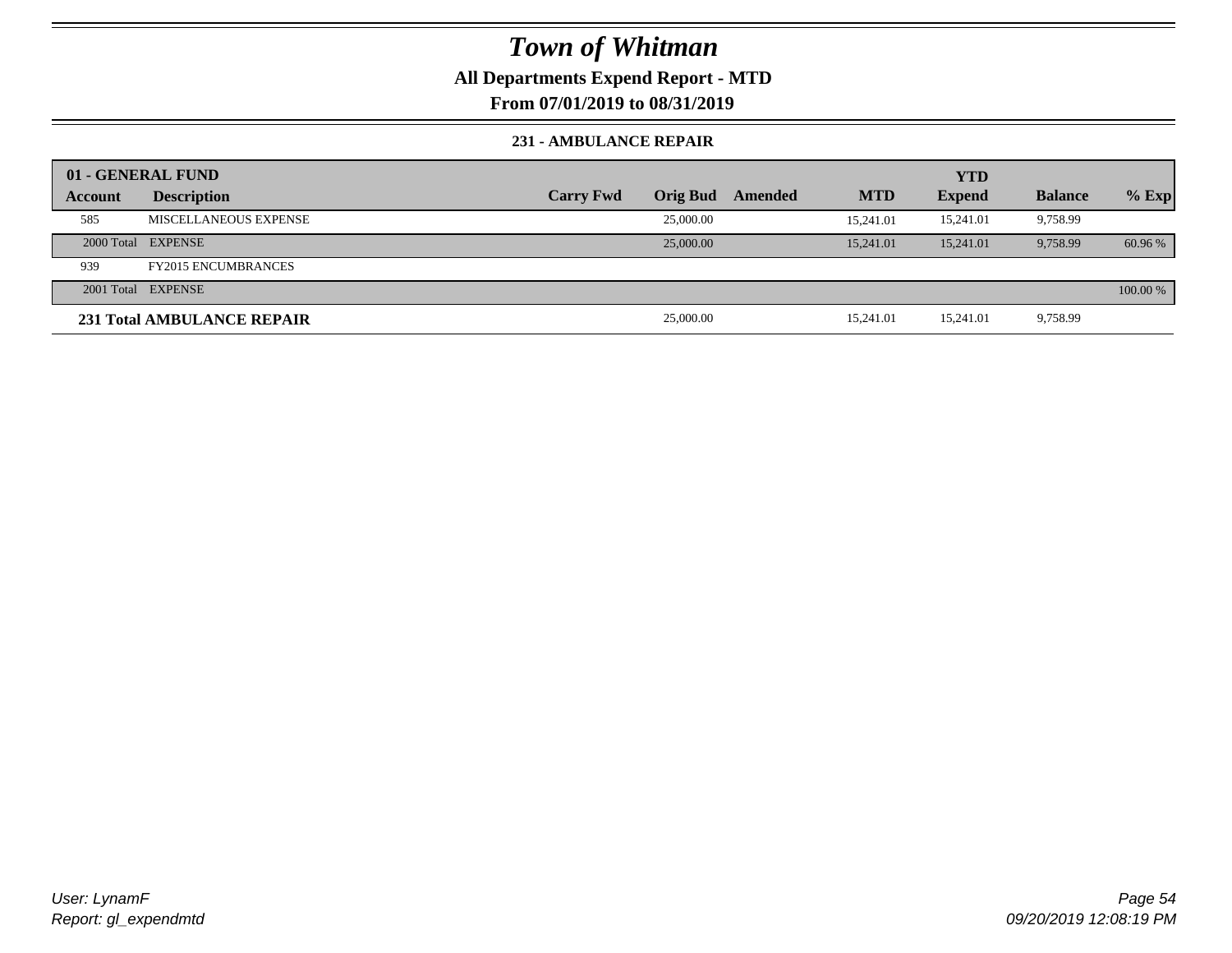**All Departments Expend Report - MTD**

**From 07/01/2019 to 08/31/2019**

#### **233 - AMBULANCE BILLING**

|                | 01 - GENERAL FUND           |                  |                 |         |            | <b>YTD</b>    |                |          |
|----------------|-----------------------------|------------------|-----------------|---------|------------|---------------|----------------|----------|
| <b>Account</b> | <b>Description</b>          | <b>Carry Fwd</b> | <b>Orig Bud</b> | Amended | <b>MTD</b> | <b>Expend</b> | <b>Balance</b> | $%$ Exp  |
| 252            | <b>SERVICES</b>             |                  | 35,000.00       |         | 3,973.25   | 3,973.25      | 31,026.75      |          |
|                | 2000 Total EXPENSE          |                  | 35,000.00       |         | 3,973.25   | 3,973.25      | 31,026.75      | 11.35 %  |
| 941            | FY 2017 ENCUMBRANCES        |                  |                 |         |            |               |                |          |
| 943            | <b>FY2012 ENCUMBRANCES</b>  |                  |                 |         |            |               |                |          |
| 945            | <b>FY2013 ENCUMBRANCES</b>  |                  |                 |         |            |               |                |          |
| 946            | <b>FY2010 ENCUMBRANCES</b>  |                  |                 |         |            |               |                |          |
| 949            | <b>FY2014 ENCUMBRANCES</b>  |                  |                 |         |            |               |                |          |
| 959            | FY 2019 ENCUMBRANCES        |                  |                 |         |            |               |                |          |
| 938            | FY 2018 ENCUMBRANCES        |                  |                 |         |            |               |                |          |
|                | 2001 Total EXPENSE          |                  |                 |         |            |               |                | 100.00 % |
|                | 233 Total AMBULANCE BILLING |                  | 35,000.00       |         | 3,973.25   | 3,973.25      | 31,026.75      |          |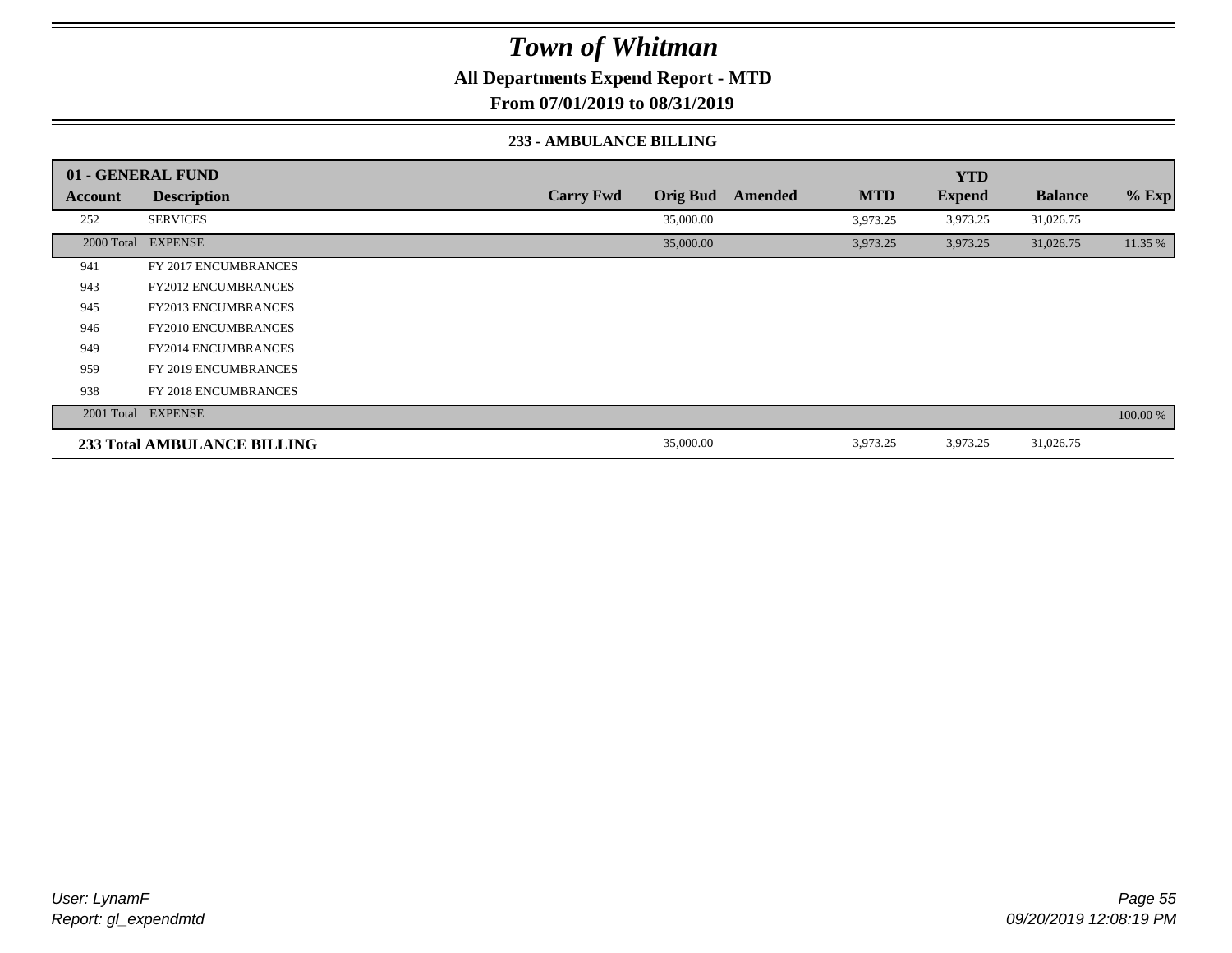### **All Departments Expend Report - MTD**

**From 07/01/2019 to 08/31/2019**

#### **241 - BUILDING INSPECTOR**

|                | 01 - GENERAL FUND                   |                  |                                       | <b>YTD</b>    |                |          |
|----------------|-------------------------------------|------------------|---------------------------------------|---------------|----------------|----------|
| <b>Account</b> | <b>Description</b>                  | <b>Carry Fwd</b> | <b>Orig Bud</b> Amended<br><b>MTD</b> | <b>Expend</b> | <b>Balance</b> | $%$ Exp  |
| 120            | SALARIES-PART TIME                  | 72,886.00        | 5,563.48                              | 11,126.96     | 61,759.04      |          |
|                | 1000 Total SALARIES                 | 72,886.00        | 5,563.48                              | 11,126.96     | 61,759.04      | 15.26 %  |
| 121            | <b>CLERICAL I</b>                   | 38,801.00        | 2,943.33                              | 5,817.69      | 32,983.31      |          |
|                | 1001 Total SALARIES                 | 38,801.00        | 2,943.33                              | 5,817.69      | 32,983.31      | 14.99 %  |
| 126            | <b>CLERICAL II</b>                  |                  |                                       |               |                |          |
|                | 1002 Total SALARIES                 |                  |                                       |               |                | 100.00 % |
| 133            | <b>ASSISTANT</b>                    | 1,700.00         | 200.00                                | 200.00        | 1,500.00       |          |
|                | 1003 Total SALARIES                 | 1,700.00         | 200.00                                | 200.00        | 1,500.00       | 11.76 %  |
| 242            | VEHICLE MAINTENANCE                 |                  |                                       |               |                |          |
| 340            | <b>TELEPHONE</b>                    |                  |                                       |               |                |          |
| 343            | <b>CELL PHONES</b>                  |                  | 102.98                                | 102.98        | $-102.98$      |          |
| 420            | <b>OFFICE SUPPLIES</b>              |                  |                                       |               |                |          |
| 481            | <b>GASOLINE</b>                     |                  |                                       |               |                |          |
| 585            | MISCELLANEOUS EXPENSE               | 5,000.00         |                                       |               | 5,000.00       |          |
| 730            | <b>ASSOCIATION DUES</b>             |                  |                                       | 70.00         | $-70.00$       |          |
| 731            | <b>MEETINGS</b>                     |                  |                                       |               |                |          |
| 746            | <b>AUTO EXPENSE</b>                 |                  | 81.31                                 | 175.39        | $-175.39$      |          |
|                | 2000 Total EXPENSE                  | 5,000.00         | 184.29                                | 348.37        | 4,651.63       | 6.96 %   |
| 710            | IN STATE TRAVEL                     |                  |                                       |               |                |          |
| 746            | <b>AUTO EXPENSE</b>                 | 800.00           |                                       |               | 800.00         |          |
|                | 2001 Total EXPENSE                  | 800.00           |                                       |               | 800.00         | $0.00\%$ |
| 940            | FY2016 ENCUMBRANCES                 |                  |                                       |               |                |          |
| 943            | FY2012 ENCUMBRANCES                 |                  |                                       |               |                |          |
| 939            | FY2015 ENCUMBRANCES                 |                  |                                       |               |                |          |
| 949            | FY2014 ENCUMBRANCES                 |                  |                                       |               |                |          |
|                | 2002 Total EXPENSE                  |                  |                                       |               |                | 100.00 % |
| 750            | RS.FD.-DEMO.BARN-655 WASHINGTON ST. |                  |                                       |               |                |          |
|                | 2003 Total EXPENSE                  |                  |                                       |               |                | 100.00 % |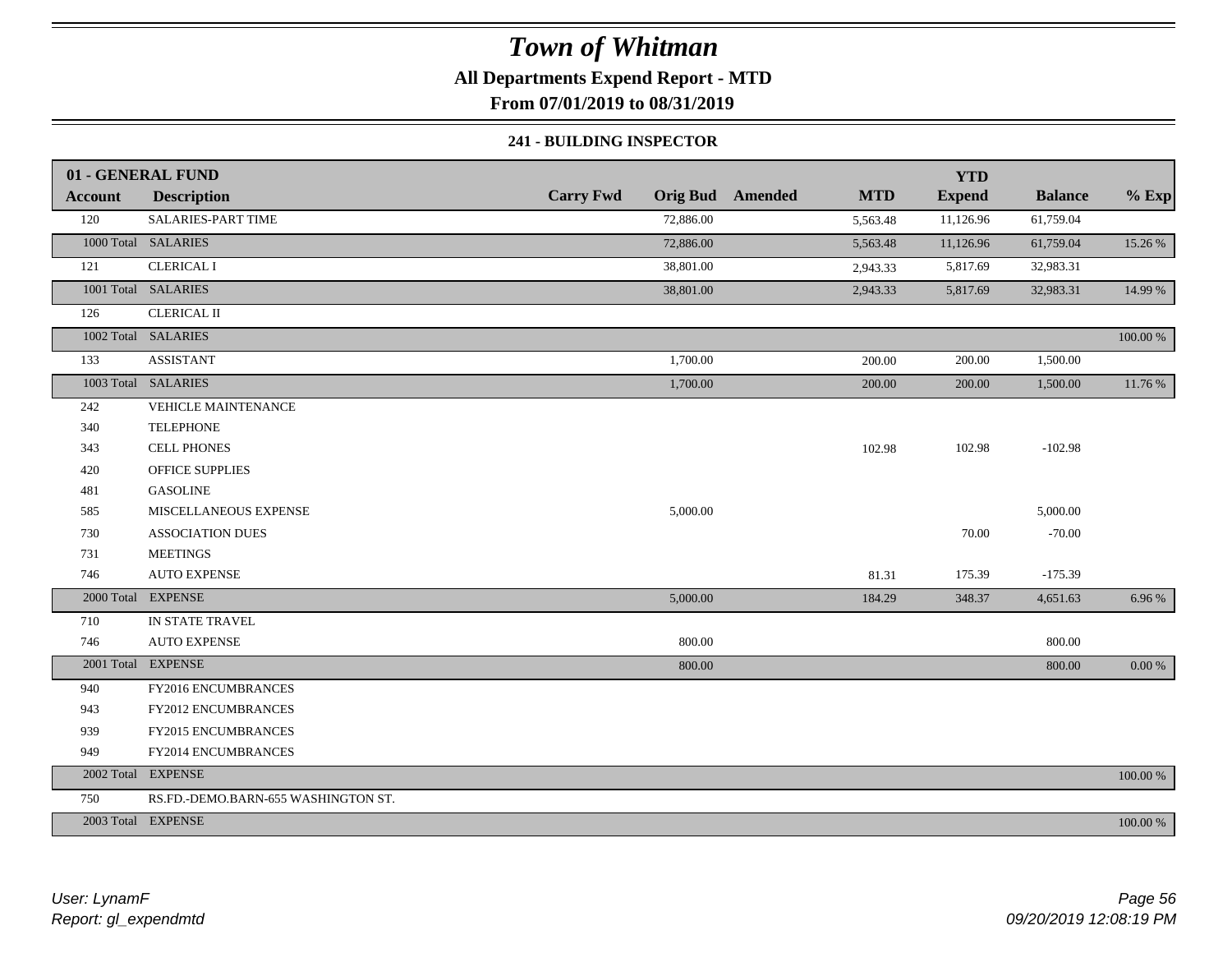### **All Departments Expend Report - MTD**

### **From 07/01/2019 to 08/31/2019**

#### **241 - BUILDING INSPECTOR**

|         | 01 - GENERAL FUND                     |                  |            |                         |            | <b>YTD</b>    |                |            |
|---------|---------------------------------------|------------------|------------|-------------------------|------------|---------------|----------------|------------|
| Account | <b>Description</b>                    | <b>Carry Fwd</b> |            | <b>Orig Bud</b> Amended | <b>MTD</b> | <b>Expend</b> | <b>Balance</b> | $%$ Exp    |
| 753     | RS.FD.-COND.PROP.- 64 STAR ST.        |                  |            |                         |            |               |                |            |
| 754     | RES. FND. TR. - BOARD UP 35 EAST AVE. |                  |            |                         |            |               |                |            |
|         | 2004 Total EXPENSE                    |                  |            |                         |            |               |                | $100.00\%$ |
|         | 241 Total BUILDING INSPECTOR          |                  | 119,187.00 |                         | 8,891.10   | 17,493.02     | 101,693.98     |            |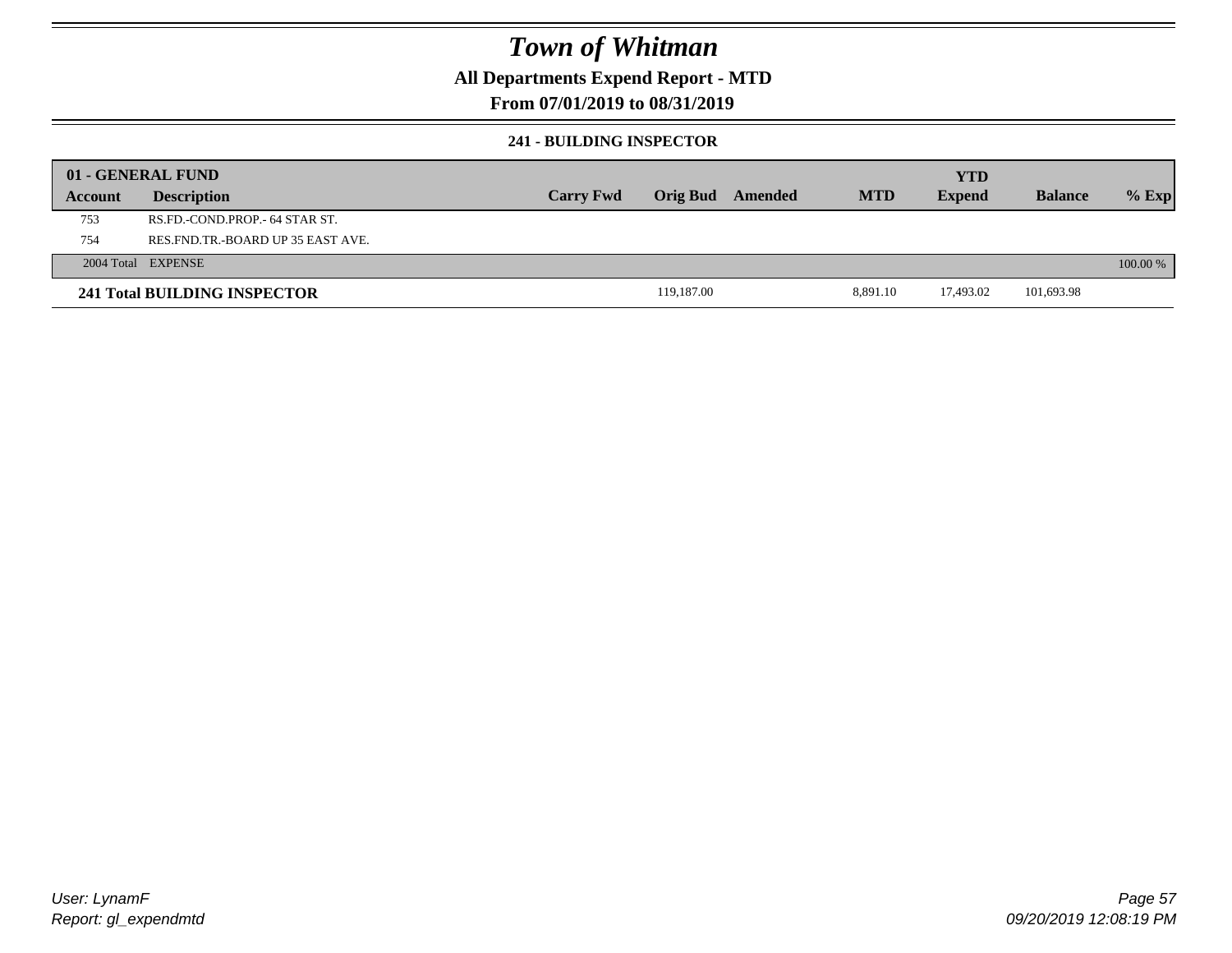### **All Departments Expend Report - MTD**

**From 07/01/2019 to 08/31/2019**

#### **242 - GAS INSPECTOR**

|         | 01 - GENERAL FUND              |                                     |                       | <b>YTD</b>    |                |          |
|---------|--------------------------------|-------------------------------------|-----------------------|---------------|----------------|----------|
| Account | <b>Description</b>             | <b>Orig Bud</b><br><b>Carry Fwd</b> | <b>MTD</b><br>Amended | <b>Expend</b> | <b>Balance</b> | $%$ Exp  |
| 120     | <b>SALARIES-PART TIME</b>      | 4,757.00                            | 396.42                | 792.84        | 3,964.16       |          |
|         | 1000 Total SALARIES            | 4,757.00                            | 396.42                | 792.84        | 3,964.16       | 16.66 %  |
| 420     | <b>OFFICE SUPPLIES</b>         |                                     |                       |               |                |          |
| 585     | MISCELLANEOUS EXPENSE          | 400.00                              |                       |               | 400.00         |          |
| 710     | IN STATE TRAVEL                |                                     |                       |               |                |          |
| 731     | <b>MEETINGS</b>                |                                     |                       |               |                |          |
|         | 2000 Total EXPENSE             | 400.00                              |                       |               | 400.00         | $0.00\%$ |
|         | <b>242 Total GAS INSPECTOR</b> | 5,157.00                            | 396.42                | 792.84        | 4,364.16       |          |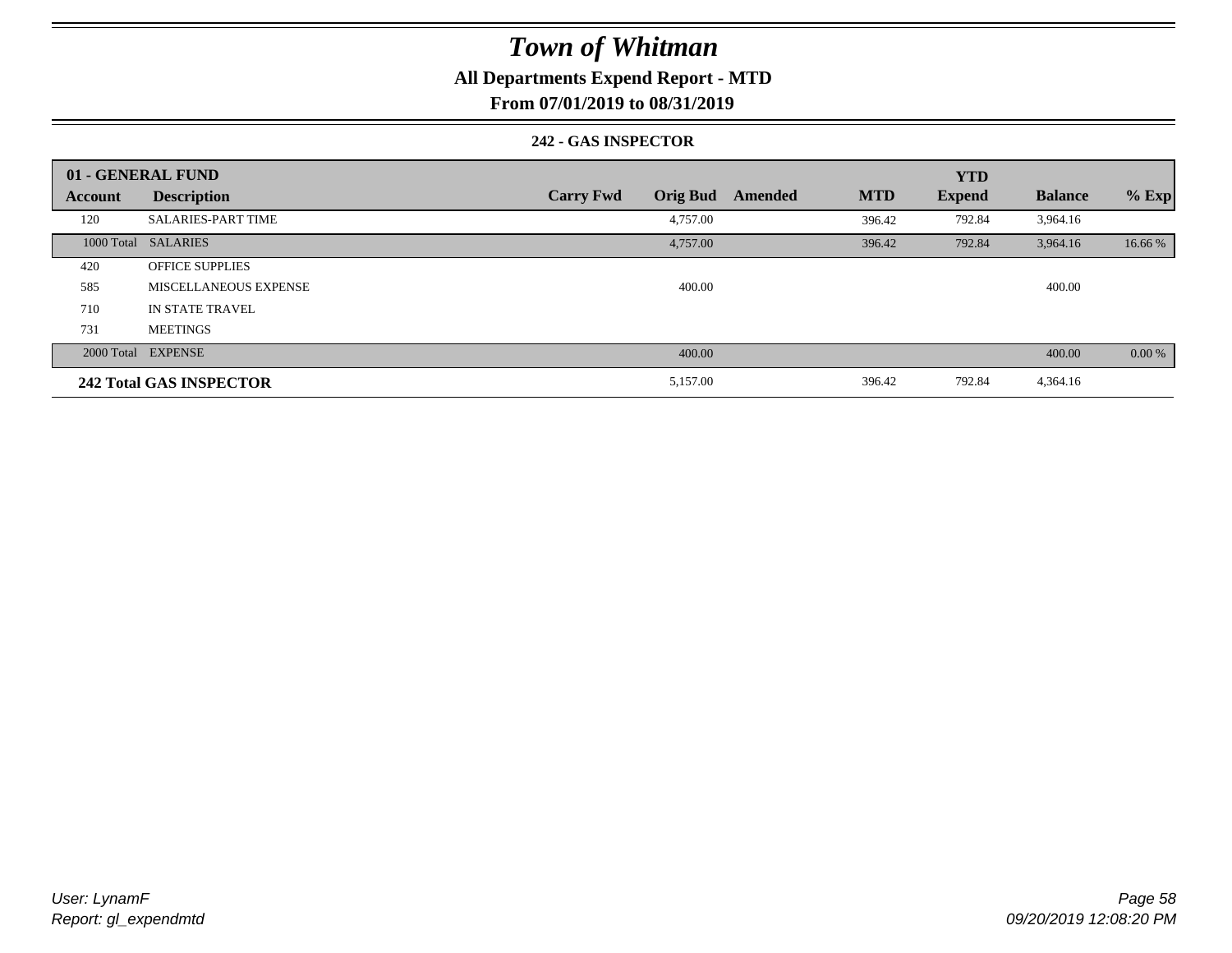### **All Departments Expend Report - MTD**

**From 07/01/2019 to 08/31/2019**

#### **243 - PLUMBING INSPECTOR**

|                | 01 - GENERAL FUND            |                                     |                       | <b>YTD</b>    |                |         |
|----------------|------------------------------|-------------------------------------|-----------------------|---------------|----------------|---------|
| <b>Account</b> | <b>Description</b>           | <b>Orig Bud</b><br><b>Carry Fwd</b> | <b>MTD</b><br>Amended | <b>Expend</b> | <b>Balance</b> | $%$ Exp |
| 120            | <b>SALARIES-PART TIME</b>    | 11,556.00                           | 963.00                | 1,926.00      | 9,630.00       |         |
|                | 1000 Total SALARIES          | 11,556.00                           | 963.00                | 1,926.00      | 9,630.00       | 16.66 % |
| 420            | <b>OFFICE SUPPLIES</b>       |                                     |                       |               |                |         |
| 585            | MISCELLANEOUS EXPENSE        | 500.00                              |                       |               | 500.00         |         |
| 710            | <b>IN STATE TRAVEL</b>       |                                     |                       | 7.54          | $-7.54$        |         |
| 731            | <b>MEETINGS</b>              |                                     |                       |               |                |         |
|                | 2000 Total EXPENSE           | 500.00                              |                       | 7.54          | 492.46         | 1.50 %  |
|                | 243 Total PLUMBING INSPECTOR | 12,056.00                           | 963.00                | 1,933.54      | 10,122.46      |         |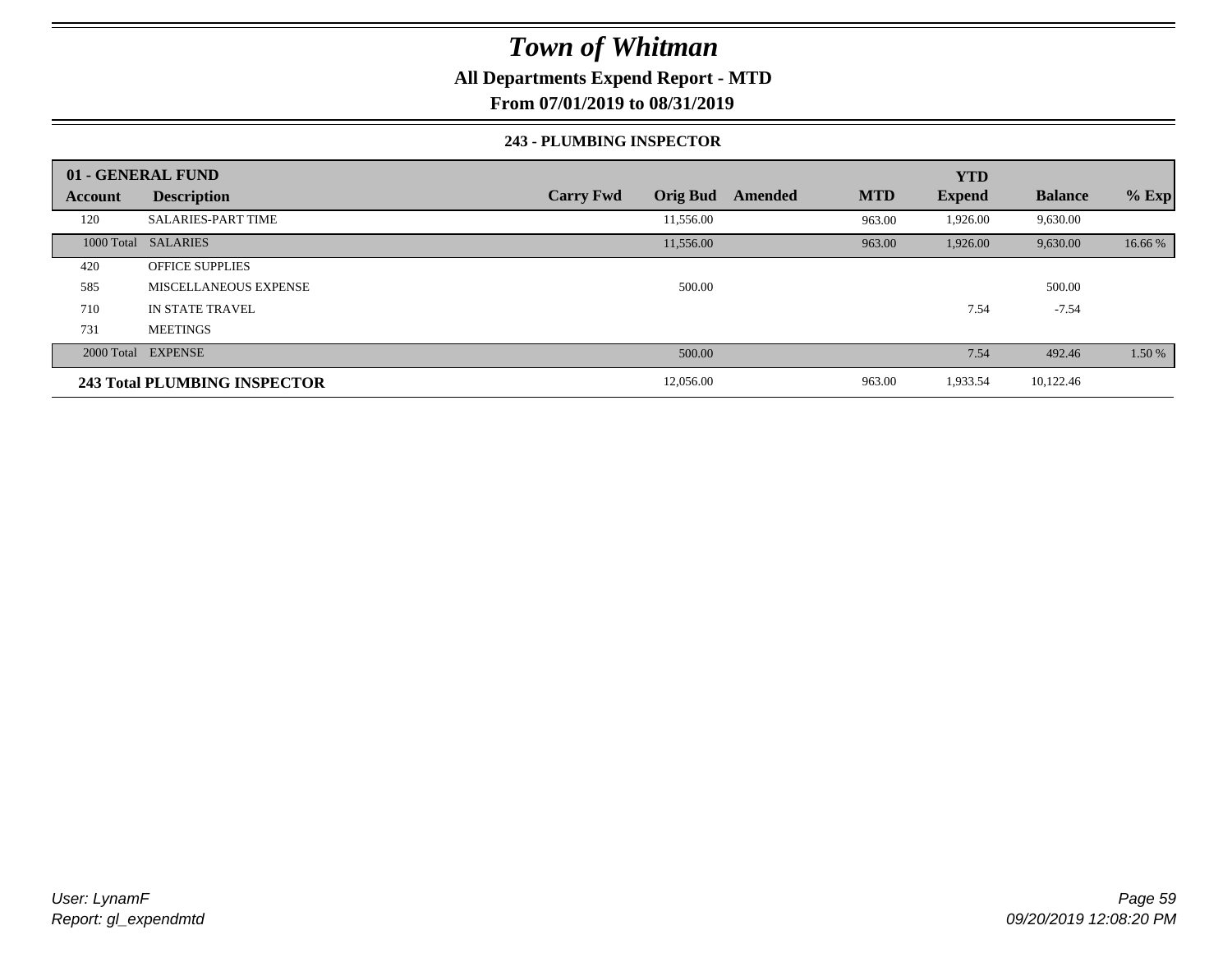**All Departments Expend Report - MTD**

**From 07/01/2019 to 08/31/2019**

#### **244 - SEALER OF WEIGHTS & MEASURES**

|         | 01 - GENERAL FUND                        |                  |                 |         |            | <b>YTD</b>    |                |          |
|---------|------------------------------------------|------------------|-----------------|---------|------------|---------------|----------------|----------|
| Account | <b>Description</b>                       | <b>Carry Fwd</b> | <b>Orig Bud</b> | Amended | <b>MTD</b> | <b>Expend</b> | <b>Balance</b> | $%$ Exp  |
| 120     | <b>SALARIES-PART TIME</b>                |                  | 4,710.00        |         | 392.50     | 785.00        | 3,925.00       |          |
|         | 1000 Total SALARIES                      |                  | 4,710.00        |         | 392.50     | 785.00        | 3,925.00       | 16.66 %  |
| 420     | <b>OFFICE SUPPLIES</b>                   |                  |                 |         |            |               |                |          |
| 585     | MISCELLANEOUS EXPENSE                    |                  | 800.00          |         |            |               | 800.00         |          |
| 710     | IN STATE TRAVEL                          |                  |                 |         |            |               |                |          |
| 730     | <b>ASSOCIATION DUES</b>                  |                  |                 |         |            |               |                |          |
| 731     | <b>MEETINGS</b>                          |                  |                 |         |            |               |                |          |
|         | 2000 Total EXPENSE                       |                  | 800.00          |         |            |               | 800.00         | 0.00 %   |
| 243     | EQUIPMENT MAINTENANCE                    |                  | 125.00          |         |            |               | 125.00         |          |
|         | 2001 Total EXPENSE                       |                  | 125.00          |         |            |               | 125.00         | 0.00 %   |
| 949     | <b>FY2014 ENCUMBRANCES</b>               |                  |                 |         |            |               |                |          |
|         | 2002 Total EXPENSE                       |                  |                 |         |            |               |                | 100.00 % |
| 999     |                                          |                  |                 |         |            |               |                |          |
|         | 3801 Total RESERVE FND.TRAN. - EQUIPMENT |                  |                 |         |            |               |                | 100.00 % |
|         | 244 Total SEALER OF WEIGHTS & MEASURES   |                  | 5,635.00        |         | 392.50     | 785.00        | 4,850.00       |          |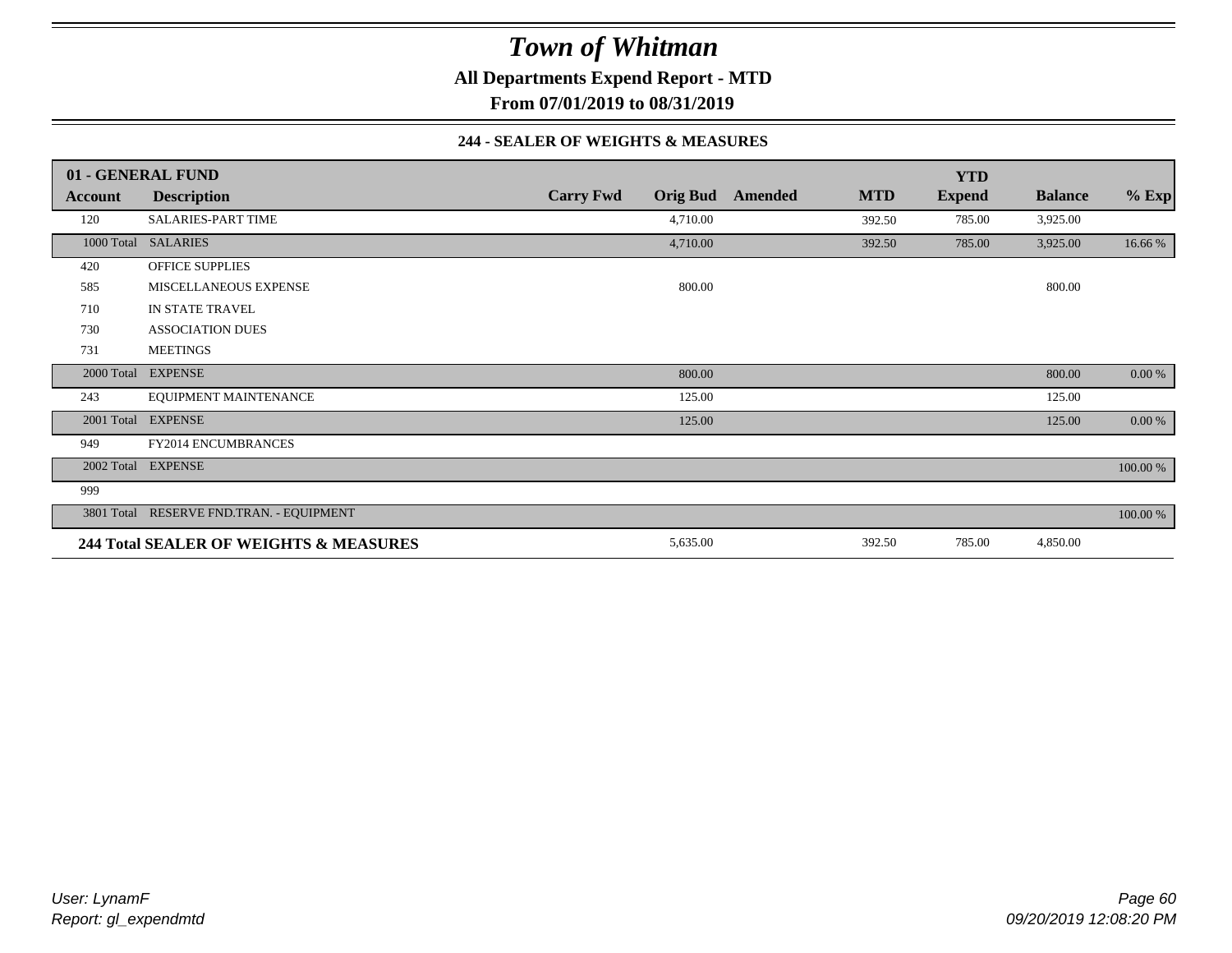**All Departments Expend Report - MTD**

**From 07/01/2019 to 08/31/2019**

#### **245 - ELECTRICAL INSPECTOR**

|         | 01 - GENERAL FUND                     |                  |                 |         |            | <b>YTD</b>    |                |            |
|---------|---------------------------------------|------------------|-----------------|---------|------------|---------------|----------------|------------|
| Account | <b>Description</b>                    | <b>Carry Fwd</b> | <b>Orig Bud</b> | Amended | <b>MTD</b> | <b>Expend</b> | <b>Balance</b> | $%$ Exp    |
| 120     | <b>SALARIES-PART TIME</b>             |                  | 17,120.00       |         | 1,426.67   | 2,853.34      | 14,266.66      |            |
| 219     | <b>EMERGENCY RESPONSE</b>             |                  | 1,200.00        |         |            |               | 1,200.00       |            |
|         | 1000 Total SALARIES                   |                  | 18,320.00       |         | 1,426.67   | 2,853.34      | 15,466.66      | 15.57 %    |
| 340     | <b>TELEPHONE</b>                      |                  |                 |         |            |               |                |            |
| 343     | <b>CELL PHONES</b>                    |                  |                 |         |            |               |                |            |
| 420     | <b>OFFICE SUPPLIES</b>                |                  |                 |         |            |               |                |            |
| 585     | MISCELLANEOUS EXPENSE                 |                  | 2,600.00        |         |            |               | 2,600.00       |            |
| 710     | IN STATE TRAVEL                       |                  |                 |         |            |               |                |            |
| 948     | <b>FY07 ENCUMBRANCES</b>              |                  |                 |         |            |               |                |            |
|         | 2000 Total EXPENSE                    |                  | 2,600.00        |         |            |               | 2,600.00       | $0.00\,\%$ |
| 948     | <b>FY07 ENCUMBRANCES</b>              |                  |                 |         |            |               |                |            |
|         | 2001 Total EXPENSE                    |                  |                 |         |            |               |                | 100.00 %   |
|         | <b>245 Total ELECTRICAL INSPECTOR</b> |                  | 20,920.00       |         | 1,426.67   | 2,853.34      | 18,066.66      |            |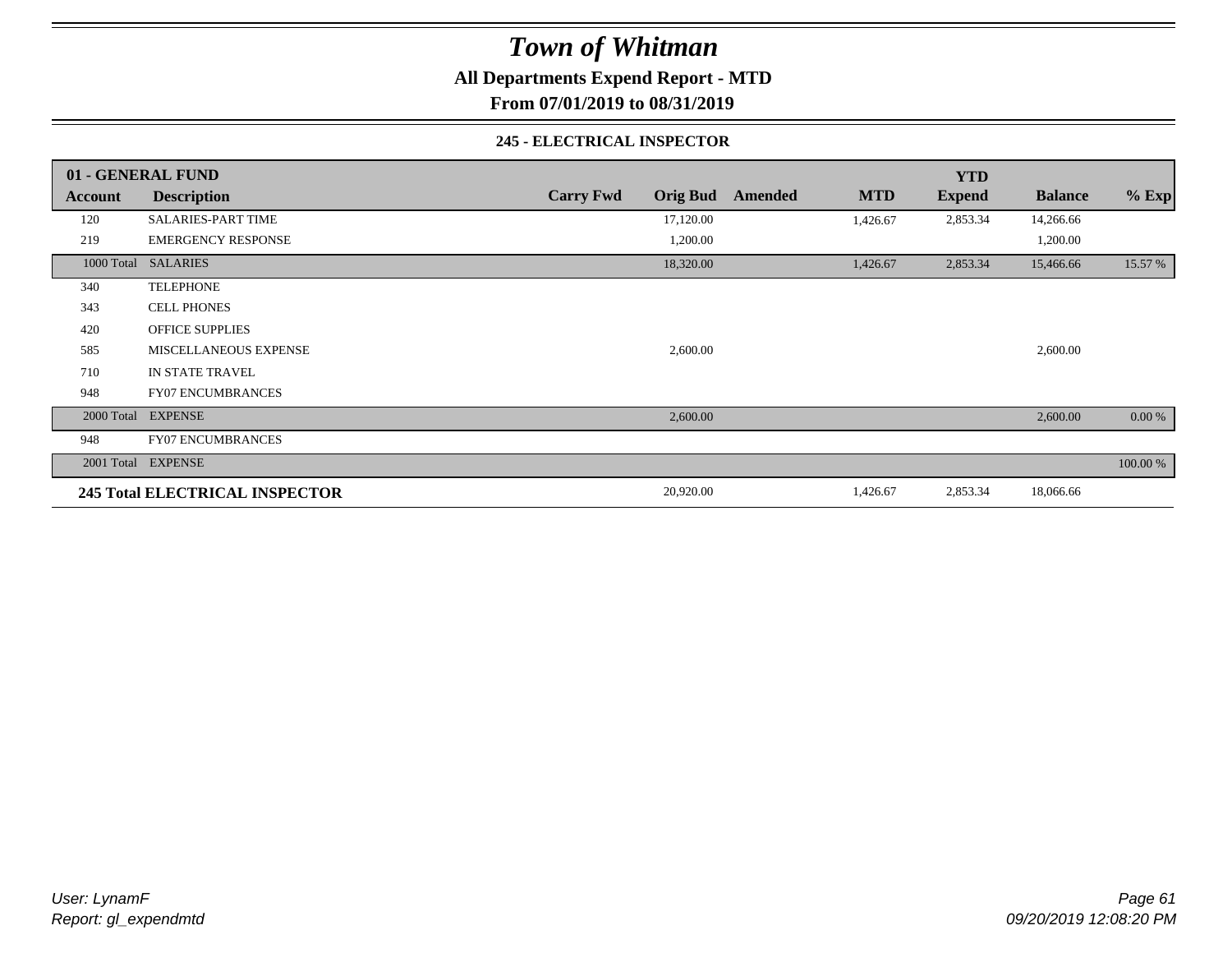**All Departments Expend Report - MTD**

### **From 07/01/2019 to 08/31/2019**

#### **291 - CIVIL DEFENSE**

|         | 01 - GENERAL FUND              |                  |           |                         |            | <b>YTD</b>    |                |            |
|---------|--------------------------------|------------------|-----------|-------------------------|------------|---------------|----------------|------------|
| Account | <b>Description</b>             | <b>Carry Fwd</b> |           | <b>Orig Bud</b> Amended | <b>MTD</b> | <b>Expend</b> | <b>Balance</b> | $%$ Exp    |
| 112     | <b>SALARIES</b>                |                  |           |                         |            |               |                |            |
|         | 1000 Total SALARIES            |                  |           |                         |            |               |                | 100.00 %   |
| 116     | <b>CLERICAL</b>                |                  | 3,817.00  |                         |            |               | 3,817.00       |            |
|         | 1001 Total SALARIES            |                  | 3,817.00  |                         |            |               | 3,817.00       | $0.00\,\%$ |
| 242     | VEHICLE MAINTENANCE            |                  |           |                         |            |               |                |            |
| 243     | EQUIPMENT MAINTENANCE          |                  |           |                         |            |               |                |            |
| 311     | <b>COMPUTER SERVICES</b>       |                  |           |                         |            |               |                |            |
| 340     | <b>TELEPHONE</b>               |                  |           |                         |            |               |                |            |
| 343     | CELL PHONES                    |                  |           |                         | 79.98      | 79.98         | $-79.98$       |            |
| 748     | <b>GENERATOR MAINTENANCE</b>   |                  |           |                         |            |               |                |            |
| 420     | <b>OFFICE SUPPLIES</b>         |                  |           |                         |            |               |                |            |
| 582     | <b>UNIFORMS</b>                |                  |           |                         |            |               |                |            |
| 585     | MISCELLANEOUS EXPENSE          |                  | 3,000.00  |                         |            |               | 3,000.00       |            |
| 730     | <b>ASSOCIATION DUES</b>        |                  |           |                         |            |               |                |            |
| 740     | <b>INSURANCE PREMIUMS</b>      |                  |           |                         |            |               |                |            |
|         | 2000 Total EXPENSE             |                  | 3,000.00  |                         | 79.98      | 79.98         | 2,920.02       | 2.66 %     |
| 311     | <b>COMPUTER SERVICES</b>       |                  |           |                         |            |               |                |            |
| 343     | <b>CELL PHONES</b>             |                  |           |                         |            |               |                |            |
| 739     | <b>AUXILIARY POLICE</b>        |                  |           |                         |            |               |                |            |
|         | 2001 Total EXPENSE             |                  |           |                         |            |               |                | 100.00 %   |
| 943     | FY2012 ENCUMBRANCES            |                  |           |                         |            |               |                |            |
| 946     | FY2010 ENCUMBRANCES            |                  |           |                         |            |               |                |            |
| 949     | FY2014 ENCUMBRANCES            |                  |           |                         |            |               |                |            |
|         | 2002 Total EXPENSE             |                  |           |                         |            |               |                | 100.00 %   |
| 748     | GENERATOR MAINTENANCE          |                  | 7,500.00  |                         |            |               | 7,500.00       |            |
|         | 2003 Total EXPENSE             |                  | 7,500.00  |                         |            |               | 7,500.00       | 0.00 %     |
|         | <b>291 Total CIVIL DEFENSE</b> |                  | 14,317.00 |                         | 79.98      | 79.98         | 14,237.02      |            |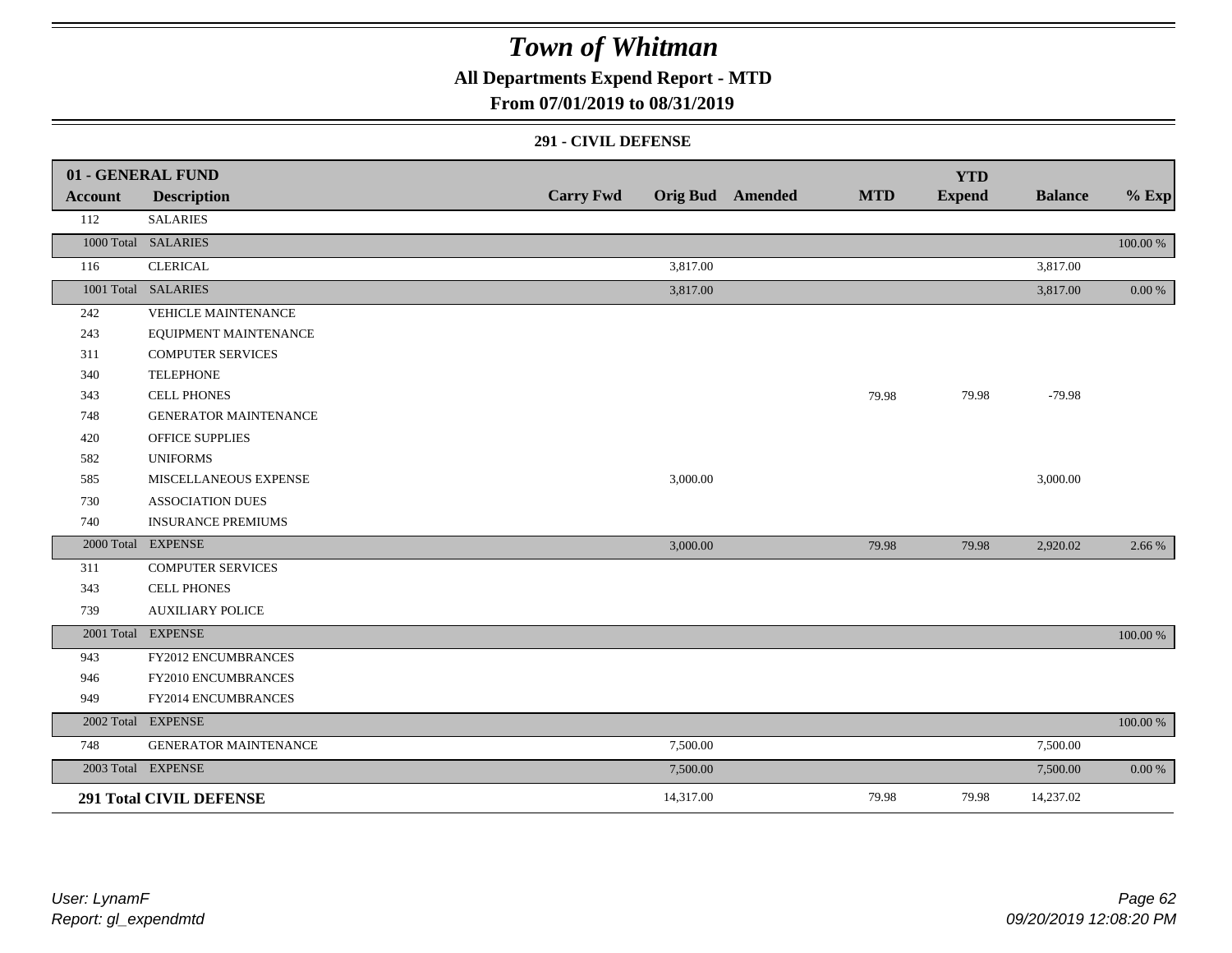**All Departments Expend Report - MTD**

**From 07/01/2019 to 08/31/2019**

### **292 - SMALL ANIMAL CONTROL**

|                | 01 - GENERAL FUND                                |                  |           |                         |            | <b>YTD</b>    |                |             |
|----------------|--------------------------------------------------|------------------|-----------|-------------------------|------------|---------------|----------------|-------------|
| <b>Account</b> | <b>Description</b>                               | <b>Carry Fwd</b> |           | <b>Orig Bud</b> Amended | <b>MTD</b> | <b>Expend</b> | <b>Balance</b> | $%$ Exp     |
| 112            | <b>SALARIES</b>                                  |                  | 46,191.00 |                         | 3,511.48   | 6,772.14      | 39,418.86      |             |
|                | 1000 Total SALARIES                              |                  | 46,191.00 |                         | 3,511.48   | 6,772.14      | 39,418.86      | 14.66 %     |
| 120            | <b>SALARIES-PART TIME</b>                        |                  |           |                         |            |               |                |             |
|                | 1001 Total SALARIES                              |                  |           |                         |            |               |                | 100.00 %    |
| 210            | <b>ELECTRICITY</b>                               |                  |           |                         | 93.52      | 93.52         | $-93.52$       |             |
| 212            | <b>GAS (NATURAL)</b>                             |                  |           |                         | 31.55      | 31.55         | $-31.55$       |             |
| 242            | <b>VEHICLE MAINTENANCE</b>                       |                  |           |                         |            |               |                |             |
| 340            | <b>TELEPHONE</b>                                 |                  |           |                         |            |               |                |             |
| 343            | CELL PHONES                                      |                  |           |                         | 102.98     | 102.98        | $-102.98$      |             |
| 430            | <b>BUILDING MAINTENANCE &amp; REPAIR</b>         |                  |           |                         |            | 541.13        | $-541.13$      |             |
| 481            | <b>GASOLINE</b>                                  |                  |           |                         | 74.82      | 107.30        | $-107.30$      |             |
| 585            | MISCELLANEOUS EXPENSE                            |                  | 10,234.00 |                         |            | 421.14        | 9,812.86       |             |
| 586            | <b>CARE OF ANIMALS</b>                           |                  |           |                         |            |               |                |             |
| 730            | <b>ASSOCIATION DUES</b>                          |                  |           |                         |            |               |                |             |
|                | 2000 Total EXPENSE                               |                  | 10,234.00 |                         | 302.87     | 1,297.62      | 8,936.38       | 12.67 %     |
| 200            | BURIAL OF DEAD ANIMALS                           |                  | 4,088.00  |                         |            |               | 4,088.00       |             |
| 959            | FY 2019 ENCUMBRANCES                             | 909.01           |           |                         |            | 898.60        | 10.41          |             |
|                | 2001 Total EXPENSE                               | 909.01           | 4,088.00  |                         |            | 898.60        | 4,098.41       | 17.98 %     |
| 941            | FY 2017 ENCUMBRANCES                             |                  |           |                         |            |               |                |             |
| 945            | FY2013 ENCUMBRANCES                              |                  |           |                         |            |               |                |             |
| 940            | FY2016 ENCUMBRANCES                              |                  |           |                         |            |               |                |             |
|                | 2002 Total EXPENSE                               |                  |           |                         |            |               |                | 100.00 %    |
| 999            |                                                  |                  |           |                         |            |               |                |             |
|                | 4433 Total A.9 ATM5/19 LEA/PUR 2017FORDINT(2/3)  |                  |           |                         |            |               |                | $100.00~\%$ |
| 999            |                                                  | 3,234.85         |           |                         |            |               | 3,234.85       |             |
|                | 4435 Total A27A ATM5/16TN.KEN.-REP.FLR.INST.FENC | 3,234.85         |           |                         |            |               | 3,234.85       | $0.00 \%$   |
| 999            |                                                  |                  |           |                         |            |               |                |             |
|                | 4463 Total S4ATM5/18INSTALL2ROOF-TOPUNITSWMS     |                  |           |                         |            |               |                | 100.00 %    |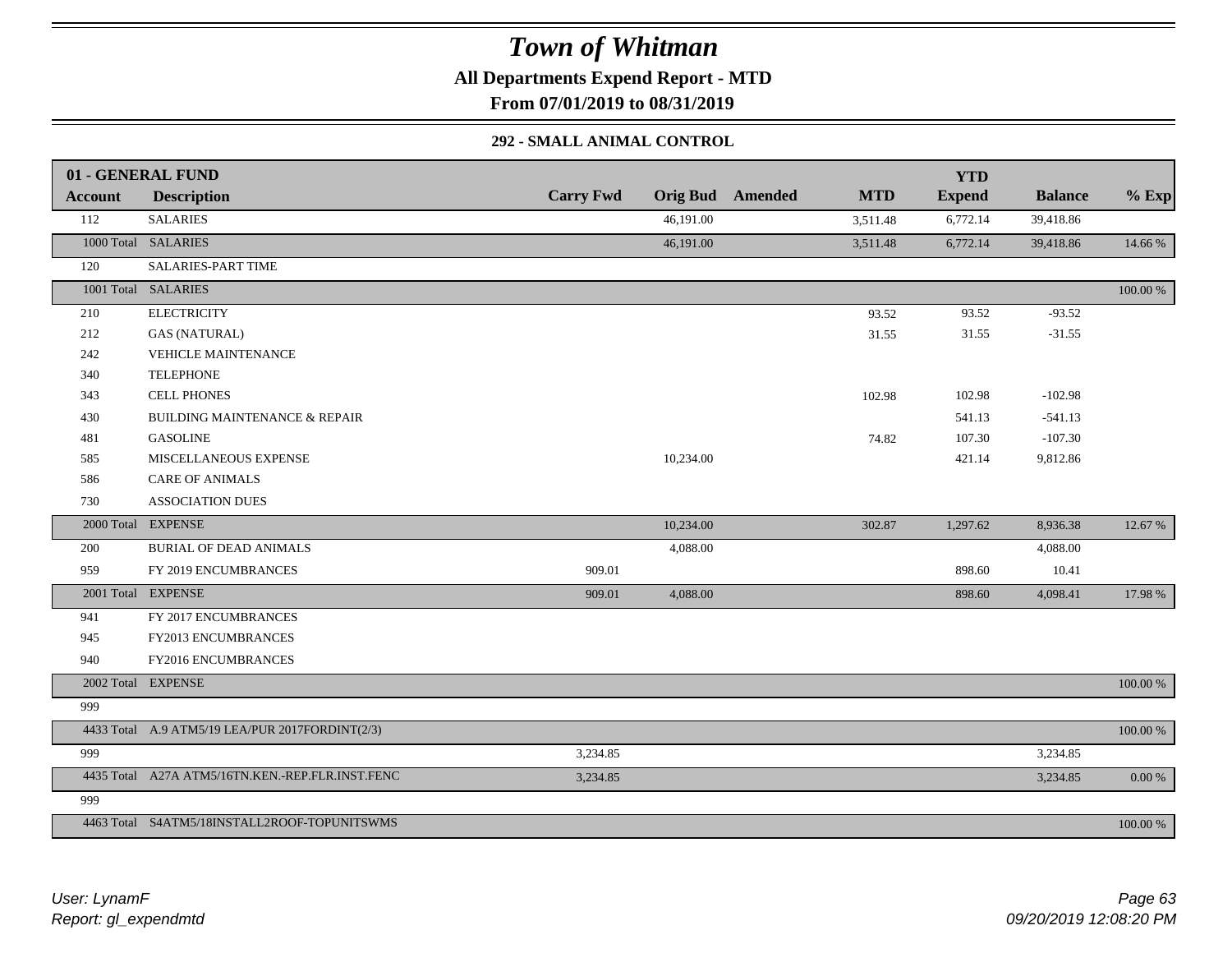**All Departments Expend Report - MTD**

### **From 07/01/2019 to 08/31/2019**

#### **292 - SMALL ANIMAL CONTROL**

| Account | 01 - GENERAL FUND<br><b>Description</b>   | <b>Carry Fwd</b> | <b>Orig Bud</b> | Amended | <b>MTD</b> | <b>YTD</b><br><b>Expend</b> | <b>Balance</b> | $%$ Exp  |
|---------|-------------------------------------------|------------------|-----------------|---------|------------|-----------------------------|----------------|----------|
| 999     |                                           |                  |                 |         |            |                             |                |          |
|         | 4464 Total S5ATM5/18REPLACE2UNIVENTSATWMS |                  |                 |         |            |                             |                | 100.00 % |
|         | <b>292 Total SMALL ANIMAL CONTROL</b>     | 4.143.86         | 60,513.00       |         | 3,814.35   | 8.968.36                    | 55,688.50      |          |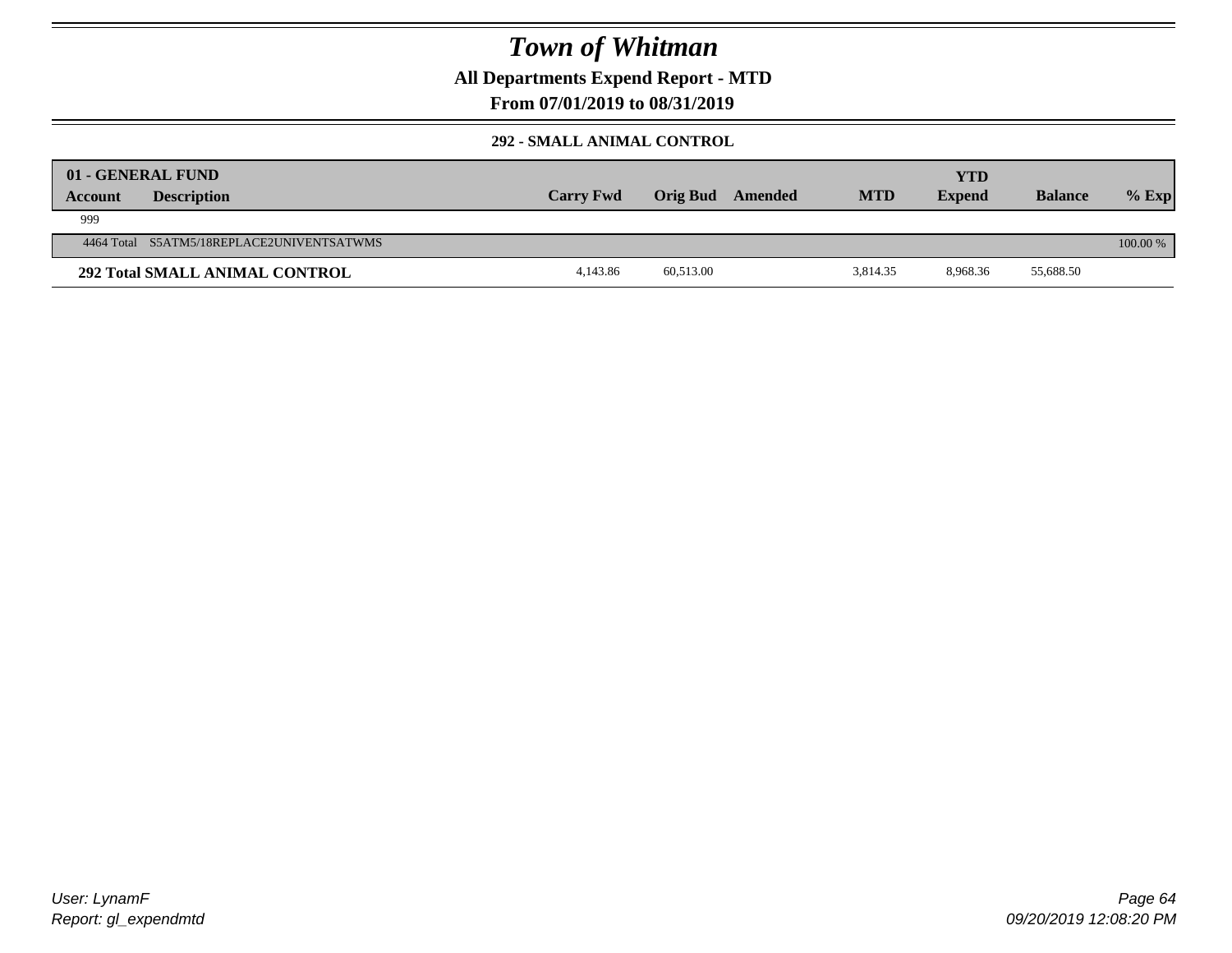**All Departments Expend Report - MTD**

### **From 07/01/2019 to 08/31/2019**

#### **300 - SCHOOL DEPARTMENT**

|         | 01 - GENERAL FUND                                   |                  |                         |            | <b>YTD</b>    |                |             |
|---------|-----------------------------------------------------|------------------|-------------------------|------------|---------------|----------------|-------------|
| Account | <b>Description</b>                                  | <b>Carry Fwd</b> | <b>Orig Bud</b> Amended | <b>MTD</b> | <b>Expend</b> | <b>Balance</b> | $%$ Exp     |
| 718     | HOLT SCHOOL-MAINTENANCE & EXP.                      |                  |                         |            |               |                |             |
|         | 2000 Total EXPENSE                                  |                  |                         |            |               |                | 100.00 %    |
| 940     | FY2016 ENCUMBRANCES                                 |                  |                         |            |               |                |             |
| 945     | FY2013 ENCUMBRANCES                                 |                  |                         |            |               |                |             |
|         | 2001 Total EXPENSE                                  |                  |                         |            |               |                | 100.00 %    |
| 999     |                                                     |                  |                         |            |               |                |             |
|         | 4417 Total A.5 STM 5/19 ROOFTOP UNIT CONLEY         |                  |                         |            |               |                | 100.00 %    |
| 999     |                                                     |                  |                         |            |               |                |             |
|         | 4420 Total A.6 STM 5/19 BOILER STACK WMS            |                  |                         |            |               |                | 100.00 %    |
| 999     |                                                     | 541,858.50       |                         |            |               | 541,858.50     |             |
|         | 4447 Total A46BATM5/16&A15STM12/17REP.DUVAL ROOF    | 541,858.50       |                         |            |               | 541,858.50     | 0.00 %      |
| 999     |                                                     |                  |                         |            |               |                |             |
|         | 4449 Total A46A ATM5/16ENG.&DESIGN DUVAL ROOF       |                  |                         |            |               |                | 100.00 %    |
| 999     |                                                     |                  |                         |            |               |                |             |
|         | 4450 Total A.51ATM5/16 PUR.ACOUST.MAT.CON&DUV       |                  |                         |            |               |                | 100.00 %    |
| 999     |                                                     |                  |                         |            |               |                |             |
|         | 4454 Total S1ATM5/18SECURITYIMPDUVALSCHOOL          |                  |                         |            |               |                | 100.00 %    |
| 999     |                                                     |                  |                         |            |               |                |             |
|         | 4456 Total S2ATM5/18SECURITYIMPCONLEYSCHOOL         |                  |                         |            |               |                | 100.00 %    |
| 999     |                                                     |                  |                         |            |               |                |             |
|         | 4458 Total A.16STM12/17REPL.ROOFTOP UNITS-FIRE STA. |                  |                         |            |               |                | $100.00~\%$ |
| 999     |                                                     |                  |                         |            |               |                |             |
|         | 4461 Total A.13STM12/17REPL2ROOFTOP UNITS-MID.SCH   |                  |                         |            |               |                | 100.00 %    |
| 999     |                                                     | 1,463.09         |                         |            |               | 1,463.09       |             |
|         | 4462 Total S3ATM5/18UPDATEEXISTINGCAMARASDUVALSCHOO | 1,463.09         |                         |            |               | 1,463.09       | 0.00 %      |
| 999     |                                                     | 5,600.00         |                         |            |               | 5,600.00       |             |
|         | 4464 Total S5ATM5/18REPLACE2UNIVENTSATWMS           | 5,600.00         |                         |            |               | 5,600.00       | $0.00\,\%$  |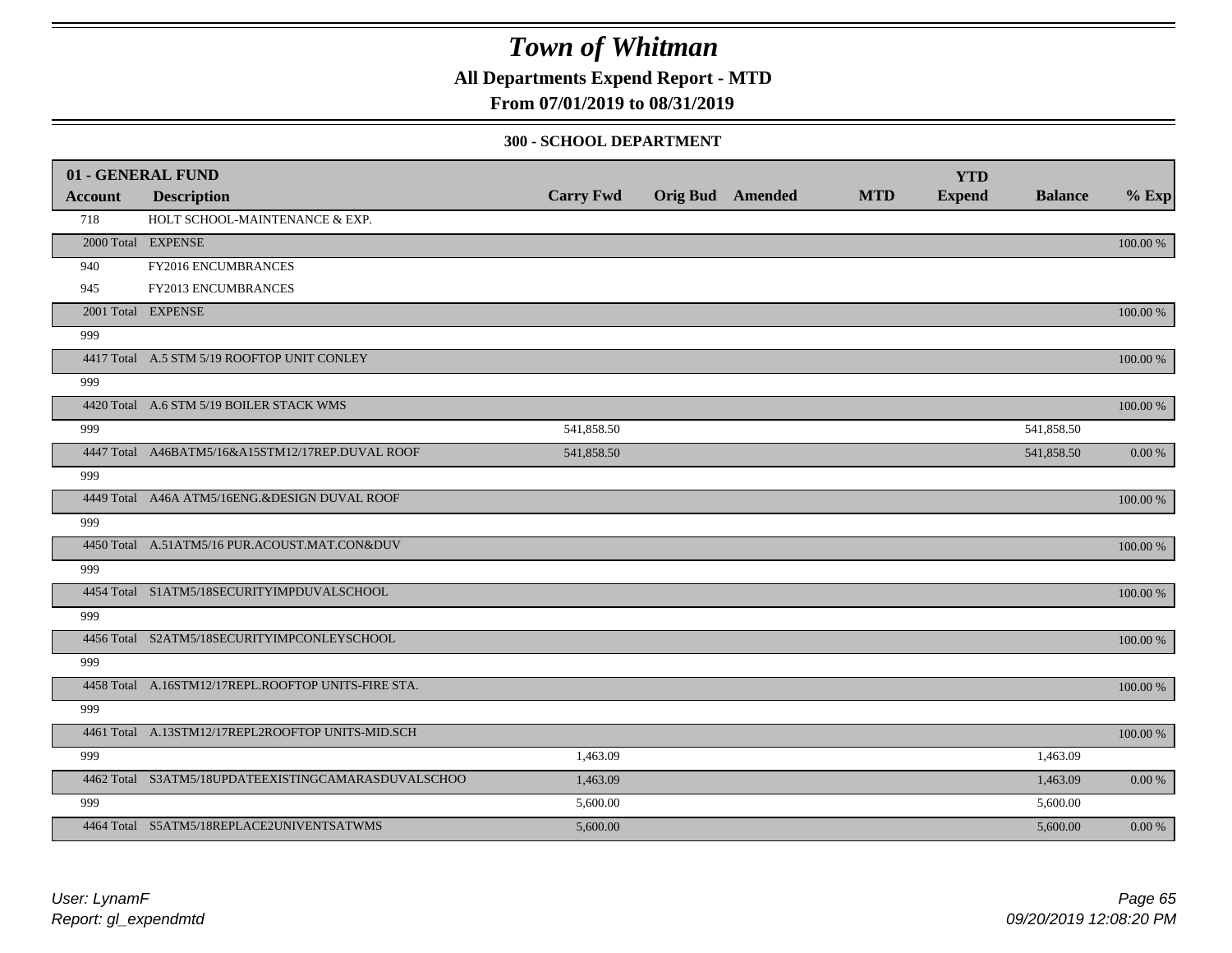**All Departments Expend Report - MTD**

**From 07/01/2019 to 08/31/2019**

#### **300 - SCHOOL DEPARTMENT**

|                | 01 - GENERAL FUND                                     |                  |           |                         |            | <b>YTD</b>    |                |           |
|----------------|-------------------------------------------------------|------------------|-----------|-------------------------|------------|---------------|----------------|-----------|
| <b>Account</b> | <b>Description</b>                                    | <b>Carry Fwd</b> |           | <b>Orig Bud</b> Amended | <b>MTD</b> | <b>Expend</b> | <b>Balance</b> | $%$ Exp   |
| 999            |                                                       | 14,636.80        |           |                         |            |               | 14,636.80      |           |
|                | 4469 Total S4 ATM5/18 INSTALL 2 ROOF-TOP UNITS - WM   | 14,636.80        |           |                         |            |               | 14,636.80      | $0.00 \%$ |
| 999            |                                                       |                  |           |                         |            |               |                |           |
|                | 4470 Total S6ATM5/18INT&EXTSECURITYCAMERAS-H.S.       |                  |           |                         |            |               |                | 100.00 %  |
| 999            |                                                       |                  |           |                         |            |               |                |           |
|                | 4540 Total A.50ATM5/16REPLACE CARPETS CONL&MID.       |                  |           |                         |            |               |                | 100.00 %  |
| 999            |                                                       |                  |           |                         |            |               |                |           |
|                | 4574 Total A.S2 ATM5/17 MIDDLE SCH.GYM FLOOR          |                  |           |                         |            |               |                | 100.00 %  |
| 999            |                                                       | 2,006.00         |           |                         |            |               | 2,006.00       |           |
|                | 4580 Total A.S3ATM5/17PHS.ED.CURT.&PORT.BLCH.MID.SC   | 2,006.00         |           |                         |            |               | 2,006.00       | 0.00 %    |
| 999            |                                                       |                  |           |                         |            |               |                |           |
|                | 4581 Total A.S4ATM5/17EXT.DOORS-DUV,CON.MID.          |                  |           |                         |            |               |                | 100.00 %  |
| 999            |                                                       |                  |           |                         |            |               |                |           |
|                | 4582 Total A.S6ATM5/17 SEAL PLAYGRDS.DUV,CON,MID.     |                  |           |                         |            |               |                | 100.00 %  |
| 999            |                                                       |                  |           |                         |            |               |                |           |
|                | 4583 Total A.S7ATM5/17REPAIR SIDEWALKS-DUVAL          |                  |           |                         |            |               |                | 100.00 %  |
| 999            |                                                       |                  | 14,000.00 |                         |            |               | 14,000.00      |           |
|                | 4640 Total A.35 ATM 5/19 MOTORIZED PE CURTAIN         |                  | 14,000.00 |                         |            |               | 14,000.00      | 0.00 %    |
| 999            |                                                       |                  | 25,000.00 |                         |            |               | 25,000.00      |           |
|                | 4641 Total A.36 ATM 5/19 EXT DOORS (CON, DUV, WMS)    |                  | 25,000.00 |                         |            |               | 25,000.00      | 0.00 %    |
| 999            |                                                       |                  | 45,000.00 |                         |            |               | 45,000.00      |           |
|                | 4642 Total A.37 ATM 5/19 THUMB LATCHES (CON, DUV, WMS |                  | 45,000.00 |                         |            |               | 45,000.00      | $0.00 \%$ |
| 999            |                                                       |                  |           |                         |            |               |                |           |
|                | 4648 Total A.3 STM6/19 LED LIGHTS CON, DUV            |                  |           |                         |            |               |                | 100.00 %  |
|                | <b>300 Total SCHOOL DEPARTMENT</b>                    | 565,564.39       | 84,000.00 |                         |            |               | 649,564.39     |           |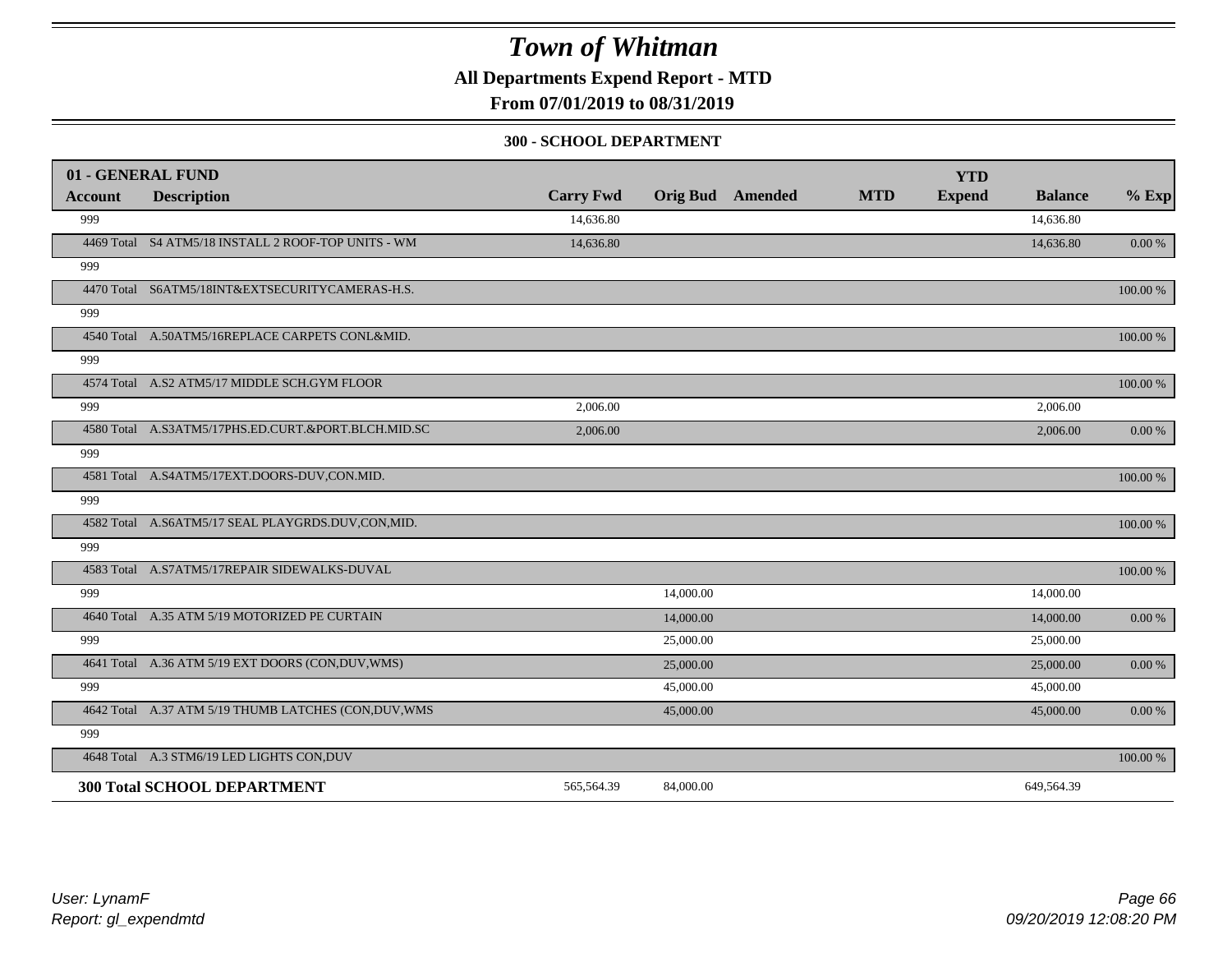### **All Departments Expend Report - MTD**

**From 07/01/2019 to 08/31/2019**

#### **301 - VOCATIONAL TRAINING**

|         | 01 - GENERAL FUND                    |                                     |         |            | <b>YTD</b>    |                |          |
|---------|--------------------------------------|-------------------------------------|---------|------------|---------------|----------------|----------|
| Account | <b>Description</b>                   | <b>Orig Bud</b><br><b>Carry Fwd</b> | Amended | <b>MTD</b> | <b>Expend</b> | <b>Balance</b> | $%$ Exp  |
| 319     | SO.SH.VO.TEC.ADD'L APP.              |                                     |         |            |               |                |          |
| 321     | SOUTH SHORE VOCATIONAL-TECH.         | 1,605,208.00                        |         |            | 401,249.25    | 1,203,958.75   |          |
|         | 2000 Total EXPENSE                   | 1,605,208.00                        |         |            | 401,249.25    | 1,203,958.75   | 24.99 %  |
| 112     | <b>SALARIES</b>                      |                                     |         |            |               |                |          |
| 322     | OTHER VOCATIONAL TUITION             | 294,174.00                          |         |            |               | 294,174.00     |          |
|         | 2001 Total EXPENSE                   | 294,174.00                          |         |            |               | 294,174.00     | 0.00 %   |
| 710     | IN STATE TRAVEL                      | 49,000.00                           |         |            |               | 49,000.00      |          |
|         | 2002 Total EXPENSE                   | 49,000.00                           |         |            |               | 49,000.00      | 0.00 %   |
| 946     | <b>FY2010 ENCUMBRANCES</b>           |                                     |         |            |               |                |          |
|         | 2003 Total EXPENSE                   |                                     |         |            |               |                | 100.00 % |
|         | <b>301 Total VOCATIONAL TRAINING</b> | 1,948,382.00                        |         |            | 401,249.25    | 1,547,132.75   |          |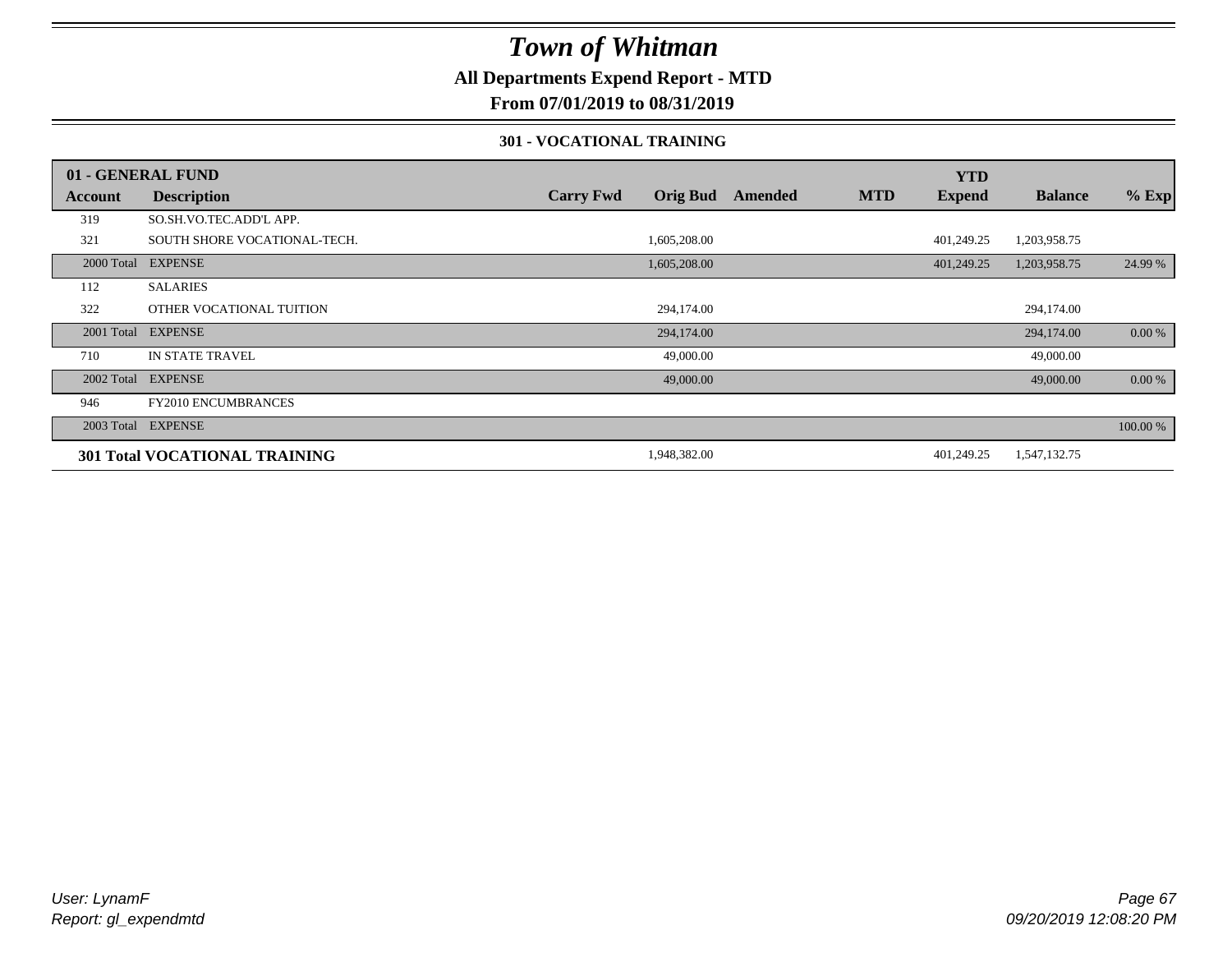**All Departments Expend Report - MTD**

**From 07/01/2019 to 08/31/2019**

#### **320 - WHITMAN-HANSON REGIONAL**

|                | 01 - GENERAL FUND                                |                  |                         |            | <b>YTD</b>    |                |          |
|----------------|--------------------------------------------------|------------------|-------------------------|------------|---------------|----------------|----------|
| <b>Account</b> | <b>Description</b>                               | <b>Carry Fwd</b> | <b>Orig Bud</b> Amended | <b>MTD</b> | <b>Expend</b> | <b>Balance</b> | $%$ Exp  |
| 324            | <b>CROSSING GUARDS</b>                           |                  | 39,808.00               |            |               | 39,808.00      |          |
| 959            | FY 2019 ENCUMBRANCES                             | 250.00           |                         |            |               | 250.00         |          |
|                | 1000 Total SALARIES                              | 250.00           | 39,808.00               |            |               | 40,058.00      | 0.00 %   |
| 305            | <b>INSTRUCTIONAL</b>                             |                  | 14,398,151.00           |            | 3,599,537.75  | 10,798,613.25  |          |
|                | 2000 Total EXPENSE                               |                  | 14,398,151.00           |            | 3,599,537.75  | 10,798,613.25  | 25.00 %  |
| 323            | NON-MANDATED BUSSING                             |                  | 397,604.00              |            | 99,401.00     | 298,203.00     |          |
| 943            | FY2012 ENCUMBRANCES                              |                  |                         |            |               |                |          |
| 959            | FY 2019 ENCUMBRANCES                             |                  |                         |            |               |                |          |
|                | 2001 Total EXPENSE                               |                  | 397,604.00              |            | 99,401.00     | 298,203.00     | 25.00 %  |
| 324            | <b>CROSSING GUARDS</b>                           |                  |                         |            |               |                |          |
|                | 2002 Total EXPENSE                               |                  |                         |            |               |                | 100.00 % |
| 999            |                                                  |                  |                         |            |               |                |          |
|                | 4452 Total A.53ATM5/16REPAIR WALKWAYS -WHRS      |                  |                         |            |               |                | 100.00 % |
| 999            |                                                  |                  |                         |            |               |                |          |
|                | 4453 Total A54ATM5/16REPL.BLCHER CHAIR LIFT WHRS |                  |                         |            |               |                | 100.00 % |
| 999            |                                                  |                  |                         |            |               |                |          |
|                | 4455 Total A7STM 5/16 REPL.HOT WTR. SYS.WHRHS    |                  |                         |            |               |                | 100.00 % |
| 999            |                                                  |                  |                         |            |               |                |          |
|                | 4457 Total A.14STM12/17MOVING P-K PROG.TO W-H    |                  |                         |            |               |                | 100.00 % |
| 999            |                                                  |                  |                         |            |               |                |          |
|                | 4459 Total A.8STM5/17 PUR.W.H.R.SCHL LUNCH VAN   |                  |                         |            |               |                | 100.00 % |
| 999            |                                                  |                  |                         |            |               |                |          |
|                | 4460 Total A.52ATM5/16RECONSTR.TENNIS CTS.WHRS   |                  |                         |            |               |                | 100.00 % |
| 999            |                                                  |                  |                         |            |               |                |          |
|                | 4465 Total ART.5 ATM5/18 DEBT SERV.HIGH SCH.     |                  |                         |            |               |                | 100.00 % |
| 999            |                                                  |                  |                         |            |               |                |          |
|                | 4466 Total A.9 ATM 5/17 DEBT SERV. HIGH SCHOOL   |                  |                         |            |               |                | 100.00 % |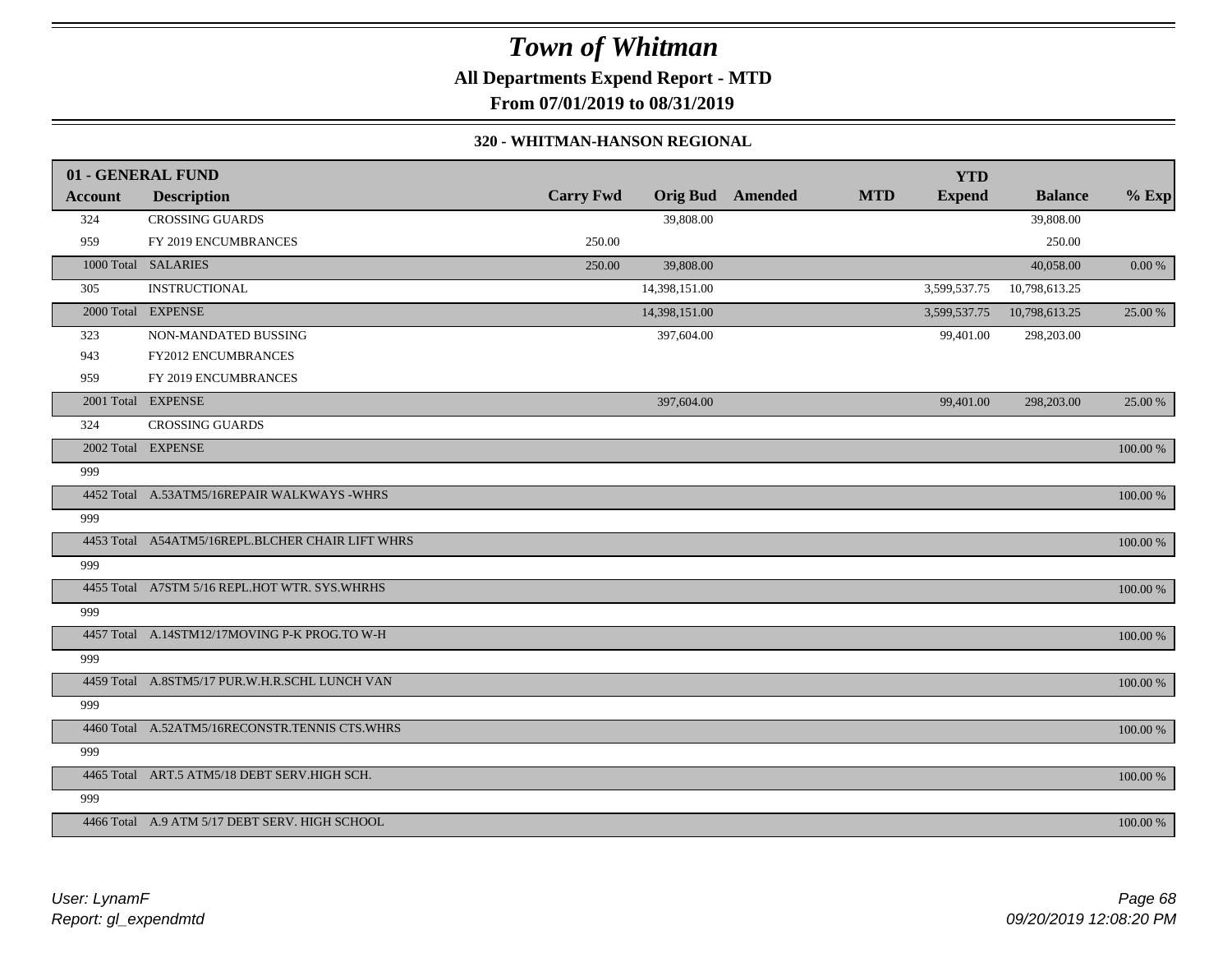**All Departments Expend Report - MTD**

**From 07/01/2019 to 08/31/2019**

#### **320 - WHITMAN-HANSON REGIONAL**

|                | 01 - GENERAL FUND                                |                  |            |                         |            | <b>YTD</b>    |                |            |
|----------------|--------------------------------------------------|------------------|------------|-------------------------|------------|---------------|----------------|------------|
| <b>Account</b> | <b>Description</b>                               | <b>Carry Fwd</b> |            | <b>Orig Bud</b> Amended | <b>MTD</b> | <b>Expend</b> | <b>Balance</b> | $%$ Exp    |
| 999            |                                                  |                  | 451.316.00 |                         |            | 451,316.00    |                |            |
|                | 4467 Total A.5 ATM5/19 DEBT SERV. HIGH SCH       |                  | 451,316.00 |                         |            | 451,316.00    |                | 100.00 %   |
| 999            |                                                  |                  |            |                         |            |               |                |            |
|                | 4470 Total S6ATM5/18INT&EXTSECURITYCAMERAS-H.S.  |                  |            |                         |            |               |                | 100.00 %   |
| 999            |                                                  | 704.19           |            |                         | 62.81      | 62.81         | 641.38         |            |
|                | 4584 Total A1STM3/18 Mov.P-K Fr.Maquan to WHRHS  | 704.19           |            |                         | 62.81      | 62.81         | 641.38         | 8.91 %     |
| 999            |                                                  |                  |            |                         |            |               |                |            |
|                | 4590 Total A.S8ATM5/17 RESTORE TURF-HIGH SCHOOL  |                  |            |                         |            |               |                | 100.00 %   |
| 999            |                                                  |                  |            |                         |            |               |                |            |
|                | 4591 Total A.S10ATM 5/17REP.POTHOLES&CRAKS-H.S.  |                  |            |                         |            |               |                | 100.00 %   |
| 999            |                                                  |                  |            |                         |            |               |                |            |
|                | 4592 Total A.S11ATM5/17CROSSING LIGHTS-H.S.      |                  |            |                         |            |               |                | 100.00 %   |
| 999            |                                                  |                  |            |                         |            |               |                |            |
|                | 4593 Total A.S13ATM5/17ENVELOPE REPAIRS-H.S.     |                  |            |                         |            |               |                | 100.00 %   |
| 999            |                                                  | 14,887.00        |            |                         |            |               | 14,887.00      |            |
|                | 4594 Total A.S14ATM5/17 HOT WATER HEATER -H.S.   | 14,887.00        |            |                         |            |               | 14,887.00      | $0.00\,\%$ |
| 999            |                                                  |                  | 17,946.00  |                         |            |               | 17,946.00      |            |
|                | 4643 Total A.38 ATM 5/19 RESURF HS GYM FLOOR     |                  | 17,946.00  |                         |            |               | 17,946.00      | 0.00 %     |
| 999            |                                                  |                  | 41,874.00  |                         |            |               | 41,874.00      |            |
|                | 4644 Total A.39 ATM 5/19 HC RAMP TO HS PRESS BOX |                  | 41,874.00  |                         |            |               | 41,874.00      | 0.00 %     |
| 999            |                                                  |                  | 20,937.00  |                         |            |               | 20,937.00      |            |
|                | 4645 Total A.40 ATM 5/19 THUMB LATCHES HS        |                  | 20,937.00  |                         |            |               | 20,937.00      | $0.00\,\%$ |
| 999            |                                                  |                  | 14,955.00  |                         |            |               | 14,955.00      |            |
|                | 4646 Total A.41 ATM 5/19 FIRE LANE REPAIR HS     |                  | 14,955.00  |                         |            |               | 14,955.00      | 0.00 %     |
| 999            |                                                  |                  | 134,595.00 |                         |            |               | 134,595.00     |            |
|                | 4647 Total A.46 ATM 5/19 RESURF HS TRACK         |                  | 134,595.00 |                         |            |               | 134,595.00     | 0.00 %     |
| 999            |                                                  |                  | 40,479.00  |                         |            |               | 40,479.00      |            |
|                | 4648 Total A.3 STM6/19 LED LIGHTS CON, DUV       |                  | 40,479.00  |                         |            |               | 40,479.00      | $0.00 \%$  |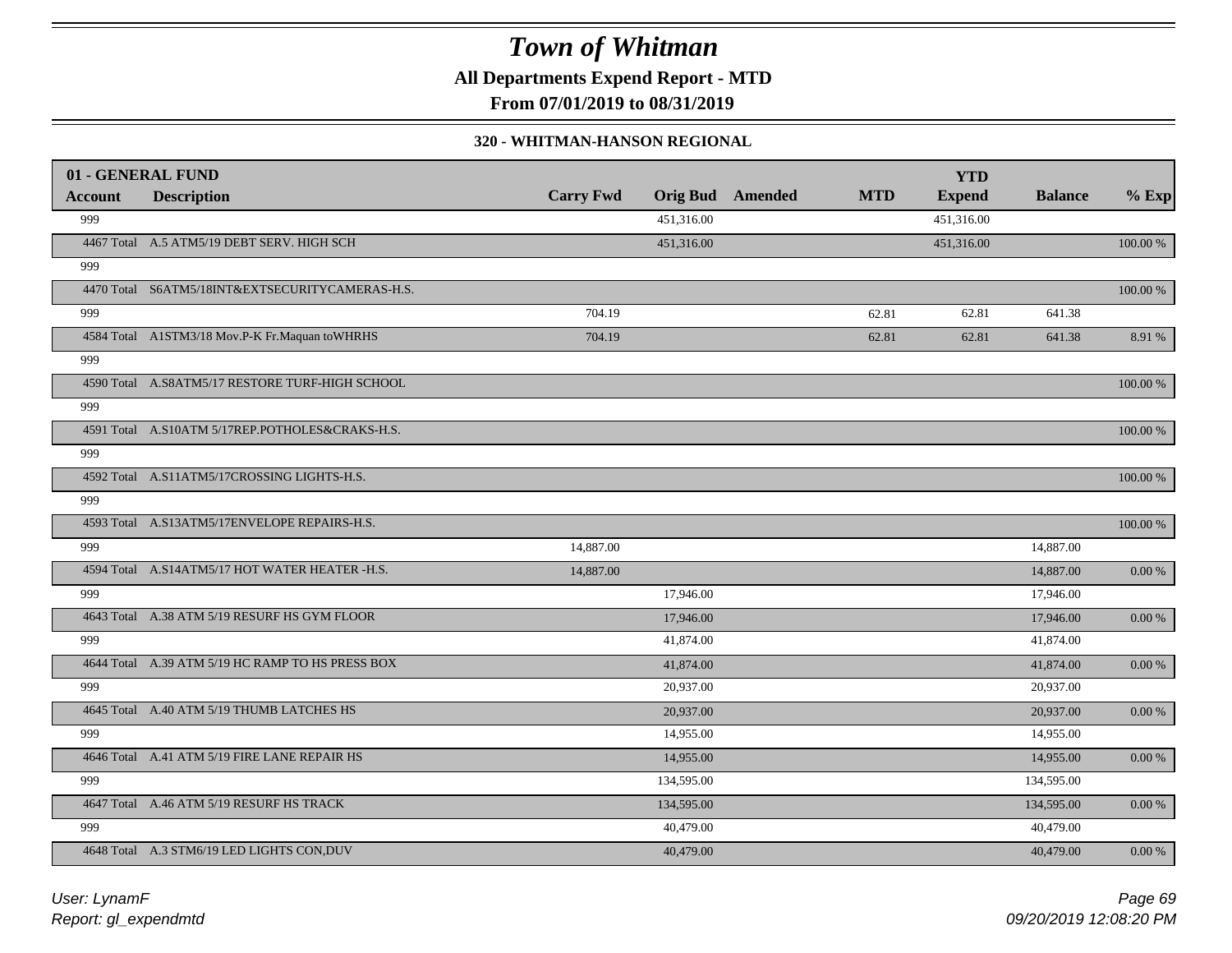**All Departments Expend Report - MTD**

**From 07/01/2019 to 08/31/2019**

#### **320 - WHITMAN-HANSON REGIONAL**

|         | 01 - GENERAL FUND                 |                  |                 |         |            | YTD           |                            |         |
|---------|-----------------------------------|------------------|-----------------|---------|------------|---------------|----------------------------|---------|
| Account | <b>Description</b>                | <b>Carry Fwd</b> | <b>Orig Bud</b> | Amended | <b>MTD</b> | <b>Expend</b> | <b>Balance</b>             | $%$ Exp |
|         | 320 Total WHITMAN-HANSON REGIONAL | 15.841.19        | 15,557,665.00   |         | 62.81      |               | 4,150,317.56 11,423,188.63 |         |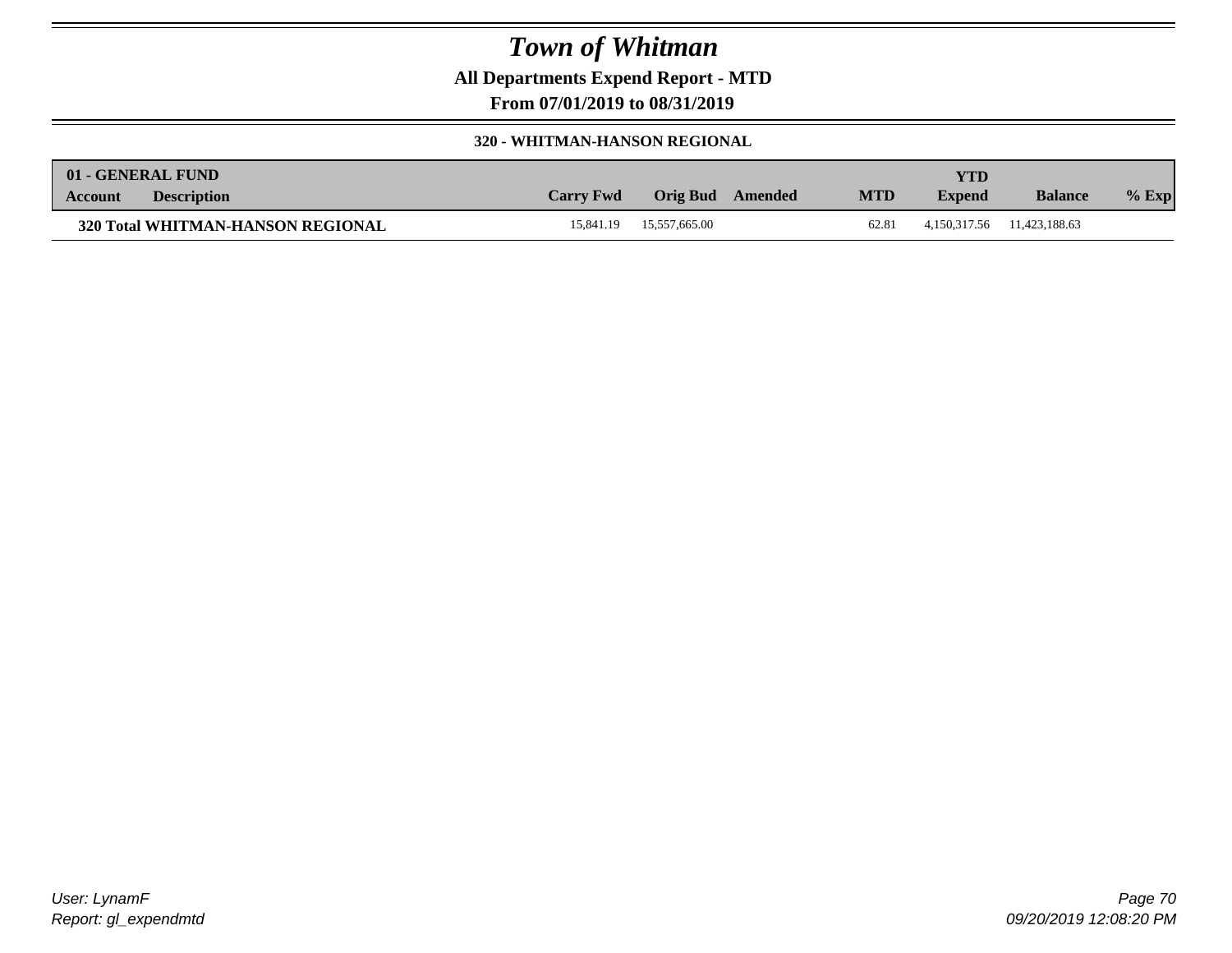### **All Departments Expend Report - MTD**

### **From 07/01/2019 to 08/31/2019**

#### **294 - DPW-TREE DEPARTMENT**

|         | 01 - GENERAL FUND              |                  |                  |            | <b>YTD</b>    |                |          |
|---------|--------------------------------|------------------|------------------|------------|---------------|----------------|----------|
| Account | <b>Description</b>             | <b>Carry Fwd</b> | Orig Bud Amended | <b>MTD</b> | <b>Expend</b> | <b>Balance</b> | $%$ Exp  |
| 247     | <b>INSECT CONTROL</b>          |                  |                  |            |               |                |          |
| 460     | <b>GROUNDSKEEPING SUPPLIES</b> |                  |                  |            |               |                |          |
| 585     | MISCELLANEOUS EXPENSE          |                  |                  |            |               |                |          |
|         | 2000 Total EXPENSE             |                  |                  |            |               |                | 100.00 % |
|         | 294 Total DPW-TREE DEPARTMENT  |                  |                  |            |               |                |          |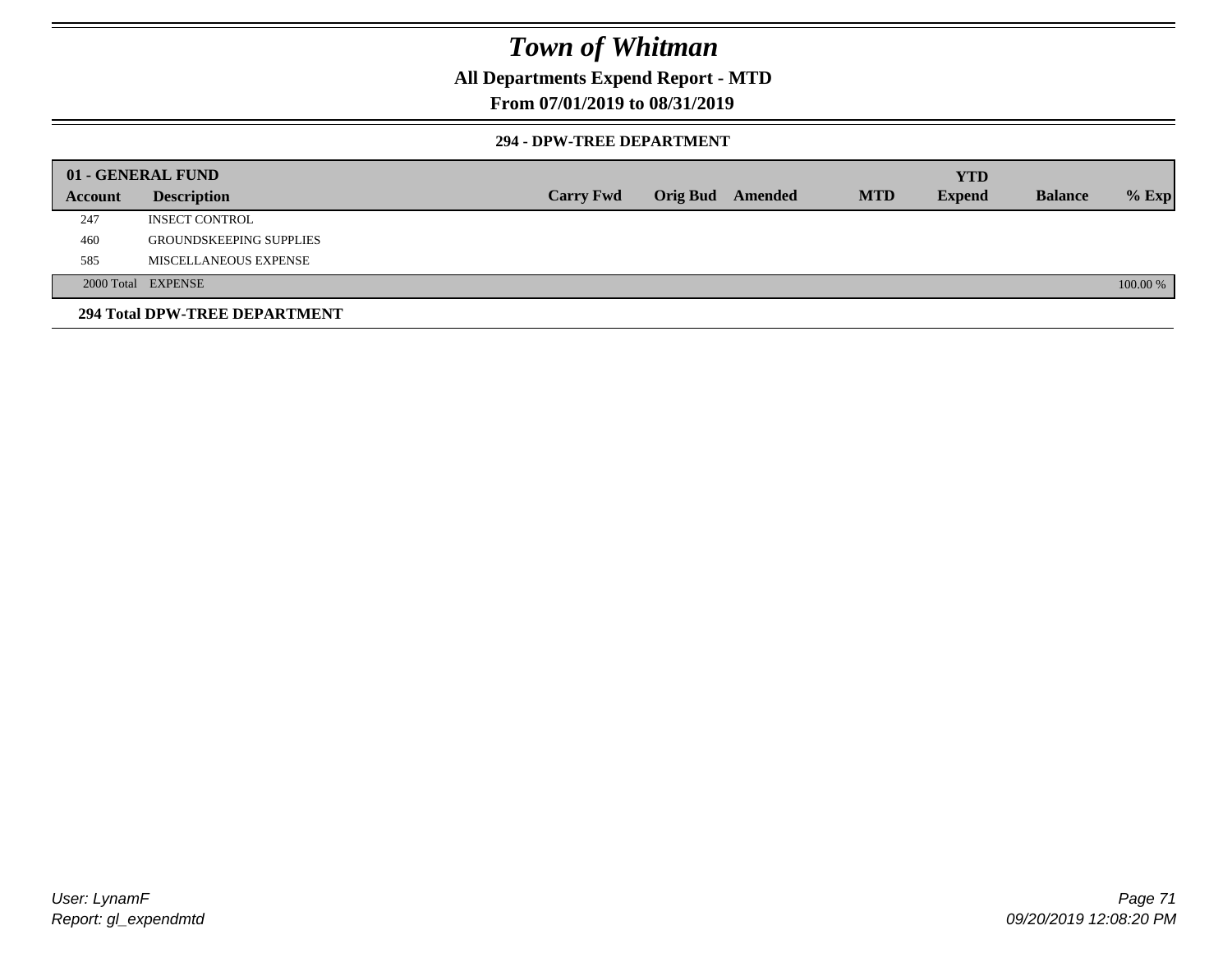## **All Departments Expend Report - MTD**

### **From 07/01/2019 to 08/31/2019**

#### **400 - DPW SALARIES**

|                | 01 - GENERAL FUND                             |                                     |                       | <b>YTD</b>    |                |          |
|----------------|-----------------------------------------------|-------------------------------------|-----------------------|---------------|----------------|----------|
| <b>Account</b> | <b>Description</b>                            | <b>Carry Fwd</b><br><b>Orig Bud</b> | <b>MTD</b><br>Amended | <b>Expend</b> | <b>Balance</b> | $%$ Exp  |
| 113            | DIVISIONAL LABOR-REGULAR                      | 474,011.00                          | 33,478.08             | 66,927.68     | 407,083.32     |          |
| 114            | DIVISIONAL LABOR-O.T.                         |                                     | 1,489.24              | 2,131.44      | $-2,131.44$    |          |
| 116            | <b>CLERICAL</b>                               | 44,772.00                           | 3,444.00              | 6,888.00      | 37,884.00      |          |
| 123            | <b>RECORDING SECRETARY</b>                    | 1,620.00                            | 107.52                | 215.04        | 1,404.96       |          |
| 144            | <b>EDUCATION INCENTIVE</b>                    |                                     |                       |               |                |          |
| 146            | SALARIES-LONGEVITY                            | 1,900.00                            |                       |               | 1,900.00       |          |
| 222            | CDL LIC. / STIPEND                            |                                     |                       |               |                |          |
| 939            | <b>FY2015 ENCUMBRANCES</b>                    |                                     |                       |               |                |          |
| 1000 Total     | <b>SALARIES</b>                               | 522,303.00                          | 38,518.84             | 76,162.16     | 446,140.84     | 14.58 %  |
| 119            | SALARY-ASSIST.SUPERINTENDENT                  | 99,371.00                           | 7,585.12              | 15,170.24     | 84,200.76      |          |
| 222            | CDL LIC. / STIPEND                            | 1,003.00                            |                       | 1,003.00      |                |          |
| 234            | <b>SALARIES - UNUSED SICK &amp; VAC. TIME</b> |                                     |                       |               |                |          |
| 1001 Total     | <b>SALARIES</b>                               | 100,374.00                          | 7,585.12              | 16,173.24     | 84,200.76      | 16.11 %  |
| 138            | <b>SICK LEAVE BUY-BACK</b>                    |                                     |                       |               |                |          |
| 1002 Total     | <b>SALARIES</b>                               |                                     |                       |               |                | 100.00 % |
|                | <b>400 Total DPW SALARIES</b>                 | 622,677.00                          | 46,103.96             | 92,335.40     | 530,341.60     |          |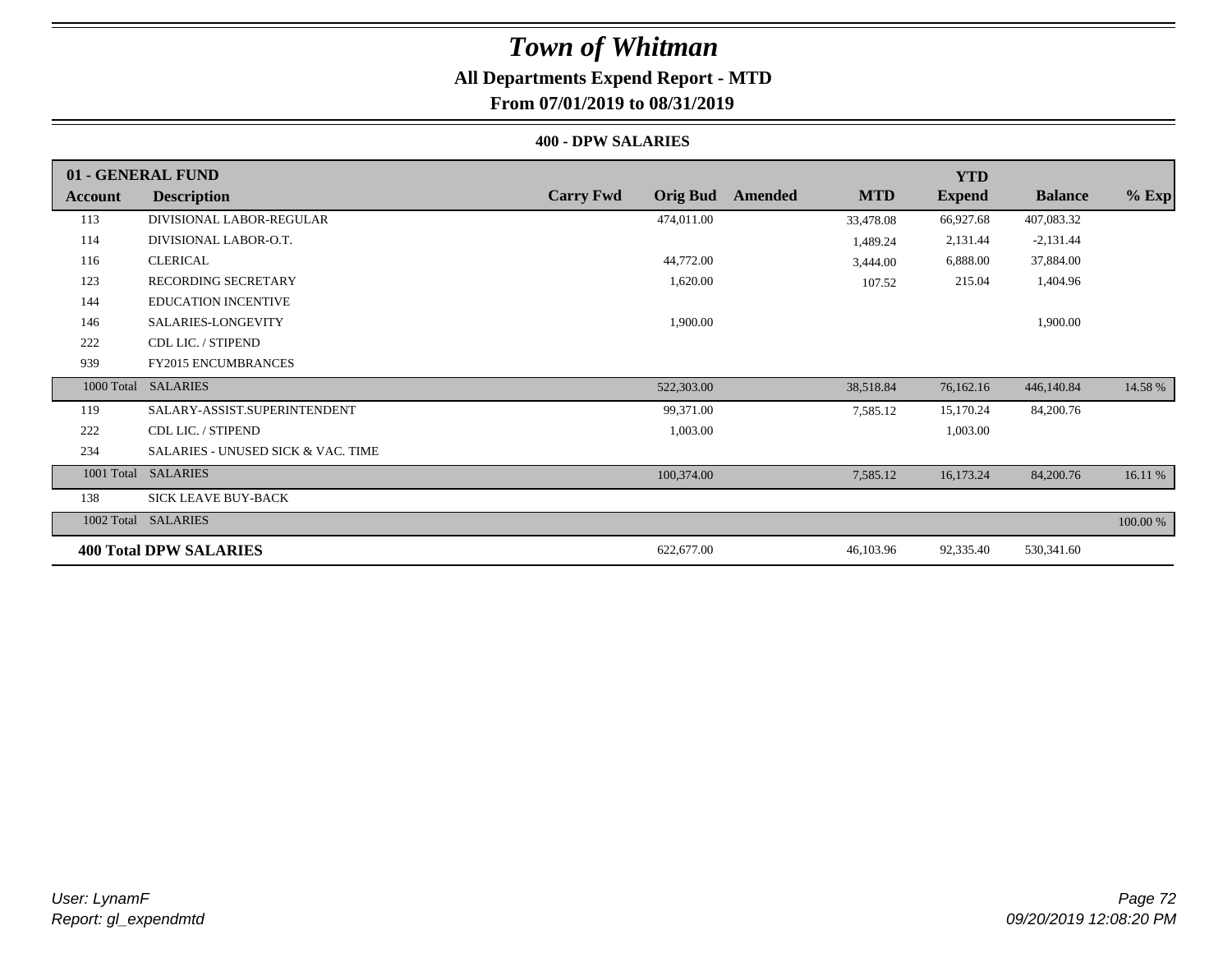**All Departments Expend Report - MTD**

**From 07/01/2019 to 08/31/2019**

#### **402 - DPW-DIVISIONAL EXPENSE**

|                | 01 - GENERAL FUND              |                  |            |                         |            | <b>YTD</b>    |                |             |
|----------------|--------------------------------|------------------|------------|-------------------------|------------|---------------|----------------|-------------|
| <b>Account</b> | <b>Description</b>             | <b>Carry Fwd</b> |            | <b>Orig Bud</b> Amended | <b>MTD</b> | <b>Expend</b> | <b>Balance</b> | $%$ Exp     |
| 247            | <b>INSECT CONTROL</b>          |                  |            |                         |            |               |                |             |
| 460            | GROUNDSKEEPING SUPPLIES        |                  |            |                         | 40.66      | 40.66         | $-40.66$       |             |
| 582            | <b>UNIFORMS</b>                |                  |            |                         |            |               |                |             |
| 585            | MISCELLANEOUS EXPENSE          |                  | 176,100.00 |                         |            |               | 176,100.00     |             |
|                | 2294 Total DPW-TREE DEPARTMENT |                  | 176,100.00 |                         | 40.66      | 40.66         | 176,059.34     | 0.02 %      |
| 144            | <b>EDUCATION INCENTIVE</b>     |                  |            |                         |            |               |                |             |
| 244            | OFFICE EQUIPMENT MAINTENANCE   |                  |            |                         | 198.00     | 198.00        | $-198.00$      |             |
| 340            | <b>TELEPHONE</b>               |                  |            |                         | 38.80      | 38.80         | $-38.80$       |             |
| 343            | <b>CELL PHONES</b>             |                  |            |                         | 747.86     | 747.86        | $-747.86$      |             |
| 948            | FY07 ENCUMBRANCES              |                  |            |                         |            |               |                |             |
| 949            | FY2014 ENCUMBRANCES            |                  |            |                         |            |               |                |             |
| 420            | OFFICE SUPPLIES                |                  |            |                         | 134.45     | 134.45        | $-134.45$      |             |
| 422            | <b>COPY EXPENSE</b>            |                  |            |                         |            |               |                |             |
| 582            | <b>UNIFORMS</b>                |                  |            |                         | 129.30     | 632.26        | $-632.26$      |             |
| 585            | MISCELLANEOUS EXPENSE          |                  |            |                         |            | 154.86        | $-154.86$      |             |
| 939            | <b>FY2015 ENCUMBRANCES</b>     |                  |            |                         |            |               |                |             |
| 730            | <b>ASSOCIATION DUES</b>        |                  |            |                         |            |               |                |             |
| 870            | OFFICE EQUIPMENT               |                  |            |                         |            |               |                |             |
| 2405 Total     | DPW-ADMINISTRATION             |                  |            |                         | 1,248.41   | 1,906.23      | $-1,906.23$    | $100.00~\%$ |
| 530            | <b>CHEMICALS</b>               |                  |            |                         |            |               |                |             |
| 582            | <b>UNIFORMS</b>                |                  |            |                         |            |               |                |             |
| 585            | MISCELLANEOUS EXPENSE          |                  |            |                         |            |               |                |             |
| 730            | <b>ASSOCIATION DUES</b>        |                  |            |                         |            |               |                |             |
| 731            | <b>MEETINGS</b>                |                  |            |                         |            |               |                |             |
| 943            | FY2012 ENCUMBRANCES            |                  |            |                         |            |               |                |             |
| 2411 Total     | DPW-ENGINEERING                |                  |            |                         |            |               |                | 100.00 %    |
| 245            | ROADWAY MAINTENANCE            |                  |            |                         | 2,482.44   | 2,482.44      | $-2,482.44$    |             |
| $248\,$        | STREET SIGNS & MARKINGS        |                  |            |                         |            |               |                |             |
| 250            | <b>DRAINAGE</b>                |                  |            |                         |            |               |                |             |
| 272            | EQUIPMENT RENTAL               |                  |            |                         |            |               |                |             |
| 582            | <b>UNIFORMS</b>                |                  |            |                         | 222.96     | 222.96        | $-222.96$      |             |
| User: LynamF   |                                |                  |            |                         |            |               |                | Page 73     |

*Report: gl\_expendmtd*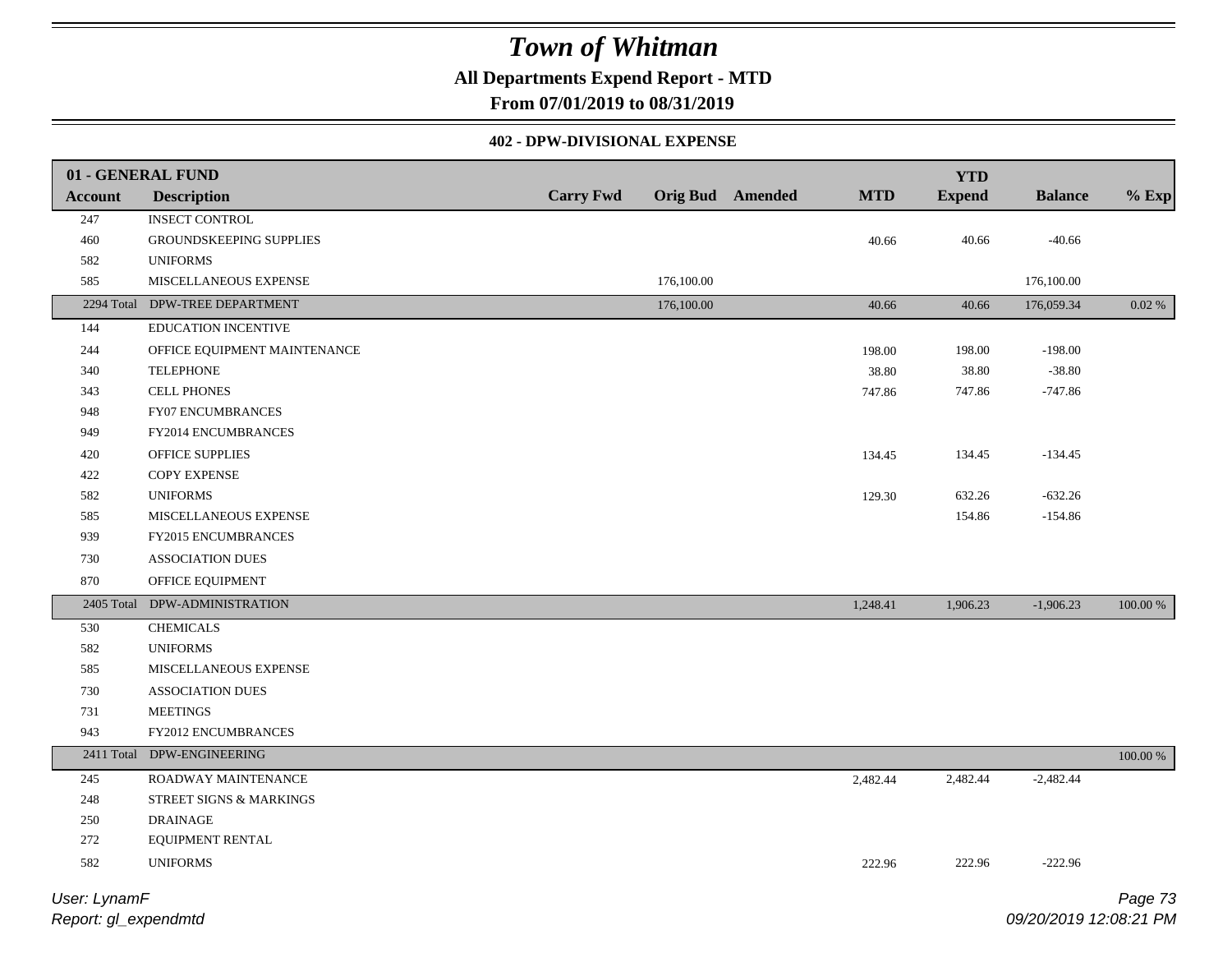**All Departments Expend Report - MTD**

**From 07/01/2019 to 08/31/2019**

#### **402 - DPW-DIVISIONAL EXPENSE**

|                | 01 - GENERAL FUND                         |                  |                         |             | <b>YTD</b>    |                |                                |
|----------------|-------------------------------------------|------------------|-------------------------|-------------|---------------|----------------|--------------------------------|
| <b>Account</b> | <b>Description</b>                        | <b>Carry Fwd</b> | <b>Orig Bud</b> Amended | <b>MTD</b>  | <b>Expend</b> | <b>Balance</b> | $%$ Exp                        |
| 585            | MISCELLANEOUS EXPENSE                     |                  |                         | 477.00      | 1,002.00      | $-1,002.00$    |                                |
| 938            | FY 2018 ENCUMBRANCES                      |                  |                         |             |               |                |                                |
| 959            | FY 2019 ENCUMBRANCES                      | 75.00            |                         |             | 75.00         |                |                                |
|                | 2422 Total DPW-HIGHWAY CONSTRUCT. & MAINT | 75.00            |                         | 3,182.40    | 3,782.40      | $-3,707.40$    | 5,043.20 %                     |
| 582            | <b>UNIFORMS</b>                           |                  |                         |             |               |                |                                |
| 585            | MISCELLANEOUS EXPENSE                     |                  |                         |             |               |                |                                |
| 2427 Total     | FUEL DEPOT MAINTENANCE                    |                  |                         |             |               |                | 100.00 %                       |
| 210            | <b>ELECTRICITY</b>                        |                  |                         | 751.85      | 1,298.12      | $-1,298.12$    |                                |
| 212            | <b>GAS (NATURAL)</b>                      |                  |                         | 83.02       | 150.09        | $-150.09$      |                                |
| 214            | OIL (HEATING)                             |                  |                         |             |               |                |                                |
| 430            | <b>BUILDING MAINTENANCE &amp; REPAIR</b>  |                  |                         | 150.00      | 161.99        | $-161.99$      |                                |
| 530            | <b>CHEMICALS</b>                          |                  |                         |             |               |                |                                |
| 582            | <b>UNIFORMS</b>                           |                  |                         |             |               |                |                                |
| 585            | MISCELLANEOUS EXPENSE                     |                  |                         | 2,156.37    | 2,636.37      | $-2,636.37$    |                                |
| 959            | FY 2019 ENCUMBRANCES                      | 40.72            |                         |             | 40.72         |                |                                |
|                | 2428 Total DPW-BUILDING & YARD MAINT.     | 40.72            |                         | 3,141.24    | 4,287.29      | $-4,246.57$    | $\ast, \ast\ast\ast\ast\ast\%$ |
| 242            | VEHICLE MAINTENANCE                       |                  |                         | 2,656.99    | 3,743.80      | $-3,743.80$    |                                |
| 481            | <b>GASOLINE</b>                           |                  |                         | $-6,663.95$ | 1,924.05      | $-1,924.05$    |                                |
| 582            | <b>UNIFORMS</b>                           |                  |                         | 324.68      | 324.68        | $-324.68$      |                                |
| 585            | MISCELLANEOUS EXPENSE                     |                  |                         | 1,986.69    | 2,012.47      | $-2,012.47$    |                                |
| 945            | FY2013 ENCUMBRANCES                       |                  |                         |             |               |                |                                |
|                | 2429 Total DPW-EQUIPMENT MAINTENANCE      |                  |                         | $-1,695.59$ | 8,005.00      | $-8,005.00$    | 100.00 %                       |
| 272            | EQUIPMENT RENTAL                          |                  |                         |             |               |                |                                |
| 311            | <b>COMPUTER SERVICES</b>                  |                  |                         |             |               |                |                                |
|                | 2450 Total DPW-WATER                      |                  |                         |             |               |                | 100.00 %                       |
| 241            | RECREATIONAL FACILITIES MAINT.            |                  |                         |             |               |                |                                |
| 460            | GROUNDSKEEPING SUPPLIES                   |                  |                         | 297.92      | 1,001.28      | $-1,001.28$    |                                |
| 582            | <b>UNIFORMS</b>                           |                  |                         |             |               |                |                                |
| 585            | MISCELLANEOUS EXPENSE                     |                  |                         |             | 125.43        | $-125.43$      |                                |
|                | 2650 Total DPW-PARK MAINTENANCE           |                  |                         | 297.92      | 1,126.71      | $-1,126.71$    | 100.00 %                       |

*Report: gl\_expendmtd User: LynamF*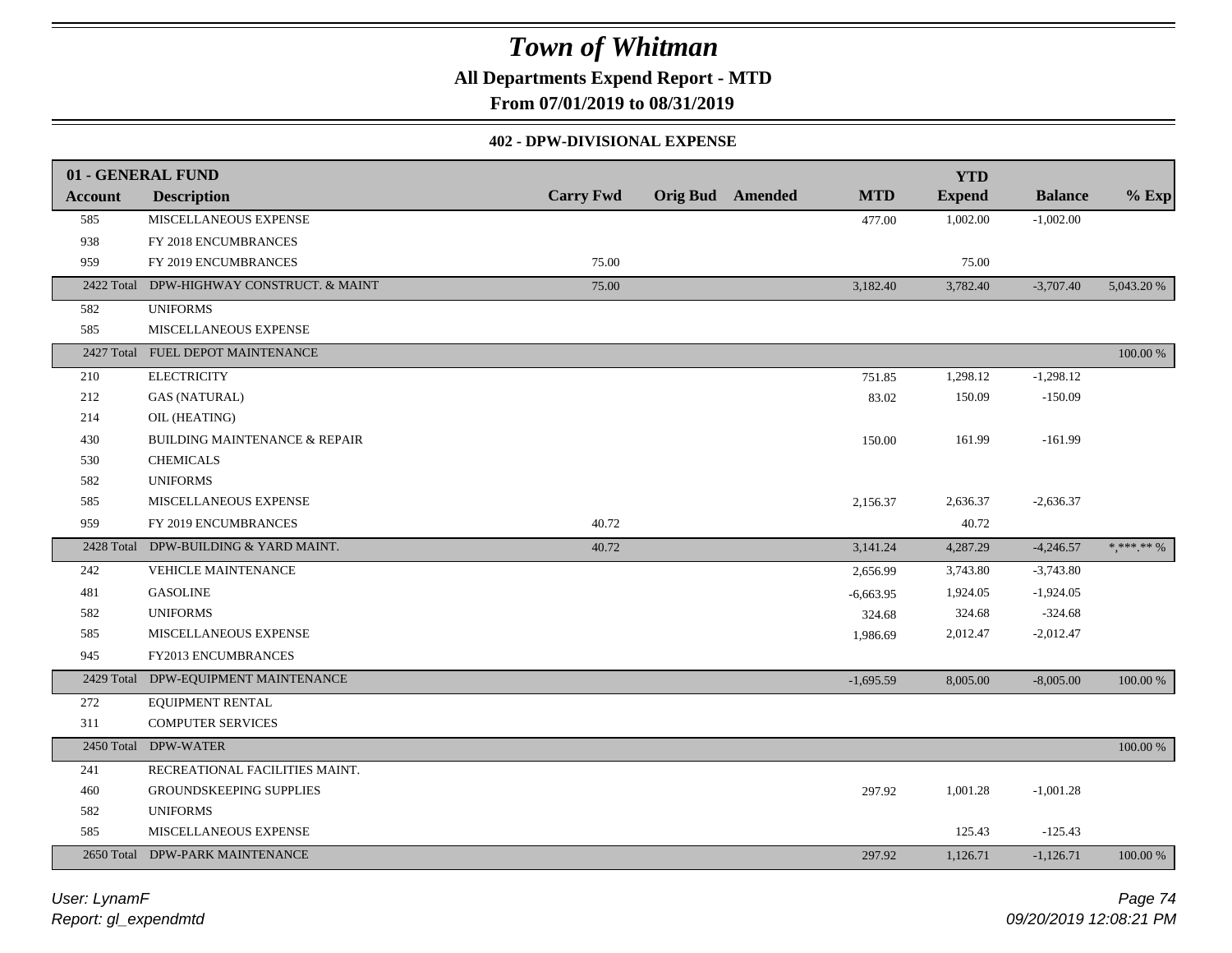**All Departments Expend Report - MTD**

**From 07/01/2019 to 08/31/2019**

#### **402 - DPW-DIVISIONAL EXPENSE**

|         | 01 - GENERAL FUND                |                  |                     |            | <b>YTD</b>    |                |         |
|---------|----------------------------------|------------------|---------------------|------------|---------------|----------------|---------|
| Account | <b>Description</b>               | <b>Carry Fwd</b> | Orig Bud<br>Amended | <b>MTD</b> | <b>Expend</b> | <b>Balance</b> | $%$ Exp |
|         | 402 Total DPW-DIVISIONAL EXPENSE | 115.72           | 176,100.00          | 6.215.04   | 19.148.29     | 157,067.43     |         |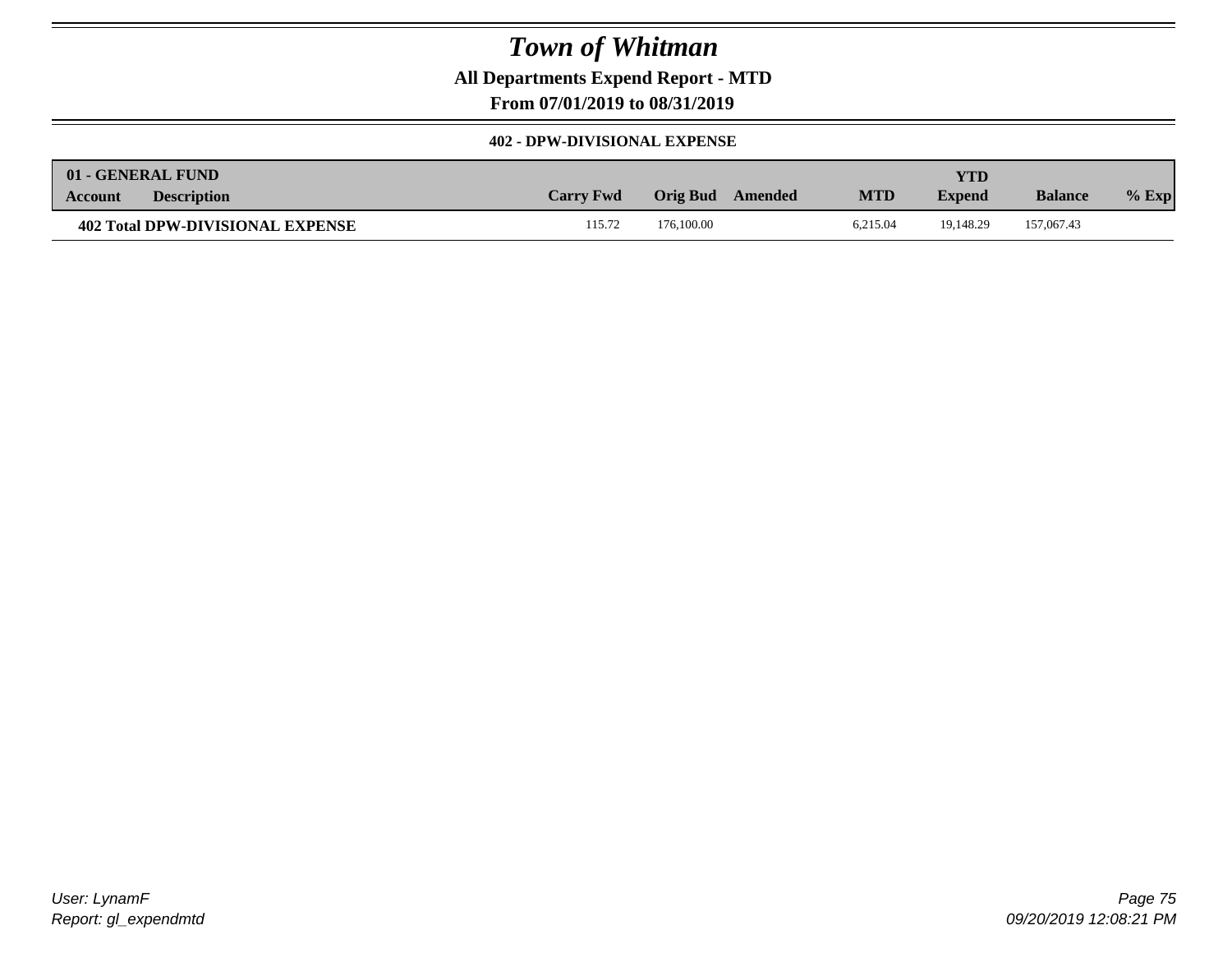**All Departments Expend Report - MTD**

**From 07/01/2019 to 08/31/2019**

#### **403 - DPW - SPECIAL ARTICLES**

|                | 01 - GENERAL FUND                                   |                  |            |                         |            | <b>YTD</b>    |                |             |
|----------------|-----------------------------------------------------|------------------|------------|-------------------------|------------|---------------|----------------|-------------|
| <b>Account</b> | <b>Description</b>                                  | <b>Carry Fwd</b> |            | <b>Orig Bud</b> Amended | <b>MTD</b> | <b>Expend</b> | <b>Balance</b> | $%$ Exp     |
| 999            |                                                     | 52,000.00        |            |                         | 9,940.00   | 9,940.00      | 42,060.00      |             |
|                | 4489 Total A.8 STM 5/19 PHASE II DAM ASSESSMENT     | 52,000.00        |            |                         | 9,940.00   | 9,940.00      | 42,060.00      | 19.11 %     |
| 999            |                                                     |                  |            |                         |            |               |                |             |
|                | 4498 Total A.32ATM5/17LEA/PUR.2017SDWALK PLOW       |                  |            |                         |            |               |                | 100.00 %    |
| 999            |                                                     |                  | 42.110.51  |                         |            | 42.110.51     |                |             |
|                | 4499 Total A.10 ATM 5/19 LEA/PUR SIDEWALK PLOW (3/4 |                  | 42,110.51  |                         |            | 42,110.51     |                | 100.00 %    |
| 999            |                                                     |                  |            |                         |            |               |                |             |
|                | 4503 Total ART9ATM5/18 LEASE PMT #2OF4 SIDEWALK PLO |                  |            |                         |            |               |                | 100.00 %    |
| 999            |                                                     |                  |            |                         |            |               |                |             |
|                | 4504 Total A14ATM 5/15 INSTALL TRAFFIC CNTRL.SIGNAL |                  |            |                         |            |               |                | 100.00 %    |
| 999            |                                                     |                  | 8,300.00   |                         |            |               | 8,300.00       |             |
|                | 4505 Total A11 ATM 5/19 PUR FERRIS LAWN MOWER       |                  | 8,300.00   |                         |            |               | 8,300.00       | $0.00\,\%$  |
| 999            |                                                     |                  | 100,000.00 |                         | 6,073.24   | 13,010.85     | 86,989.15      |             |
|                | 4506 Total A.31 ATM5/19 XTRA STREET REPAIRS         |                  | 100,000.00 |                         | 6,073.24   | 13,010.85     | 86,989.15      | 13.01 %     |
| 999            |                                                     |                  |            |                         |            |               |                |             |
|                | 4507 Total A10ATM5/16Pur&instdump trk.body&lift     |                  |            |                         |            |               |                | $100.00~\%$ |
| 999            |                                                     |                  |            |                         |            |               |                |             |
|                | 4508 Total A.23ATM5/14PUR.3 SOLAR TRAFIC BEACONS    |                  |            |                         |            |               |                | 100.00 %    |
| 999            |                                                     |                  |            |                         |            |               |                |             |
|                | 4509 Total ART22ATM5/18PCHMLTIFUNCPRTFORTWNNTWK     |                  |            |                         |            |               |                | 100.00 %    |
| 999            |                                                     |                  |            |                         |            |               |                |             |
|                | 4525 Total A.12 ATM 5/19 REPAIR STREETS & SIDEWALKS |                  |            |                         |            |               |                | 100.00 %    |
| 999            |                                                     |                  |            |                         |            |               |                |             |
|                | 4529 Total A31ATM 5/17CH90 REPAIR STS.& S/WALKS     |                  |            |                         |            |               |                | 100.00 %    |
| 999            |                                                     |                  |            |                         |            |               |                |             |
|                | 4531 Total A13 ATM 5/15 CH90 REPAIR STS.& S/WALKS   |                  |            |                         |            |               |                | 100.00 %    |
| 999            |                                                     |                  |            |                         |            |               |                |             |
|                | 4535 Total A24ATM5/10CH90PUR.PRE-MIX HEATER TRAILER |                  |            |                         |            |               |                | $100.00~\%$ |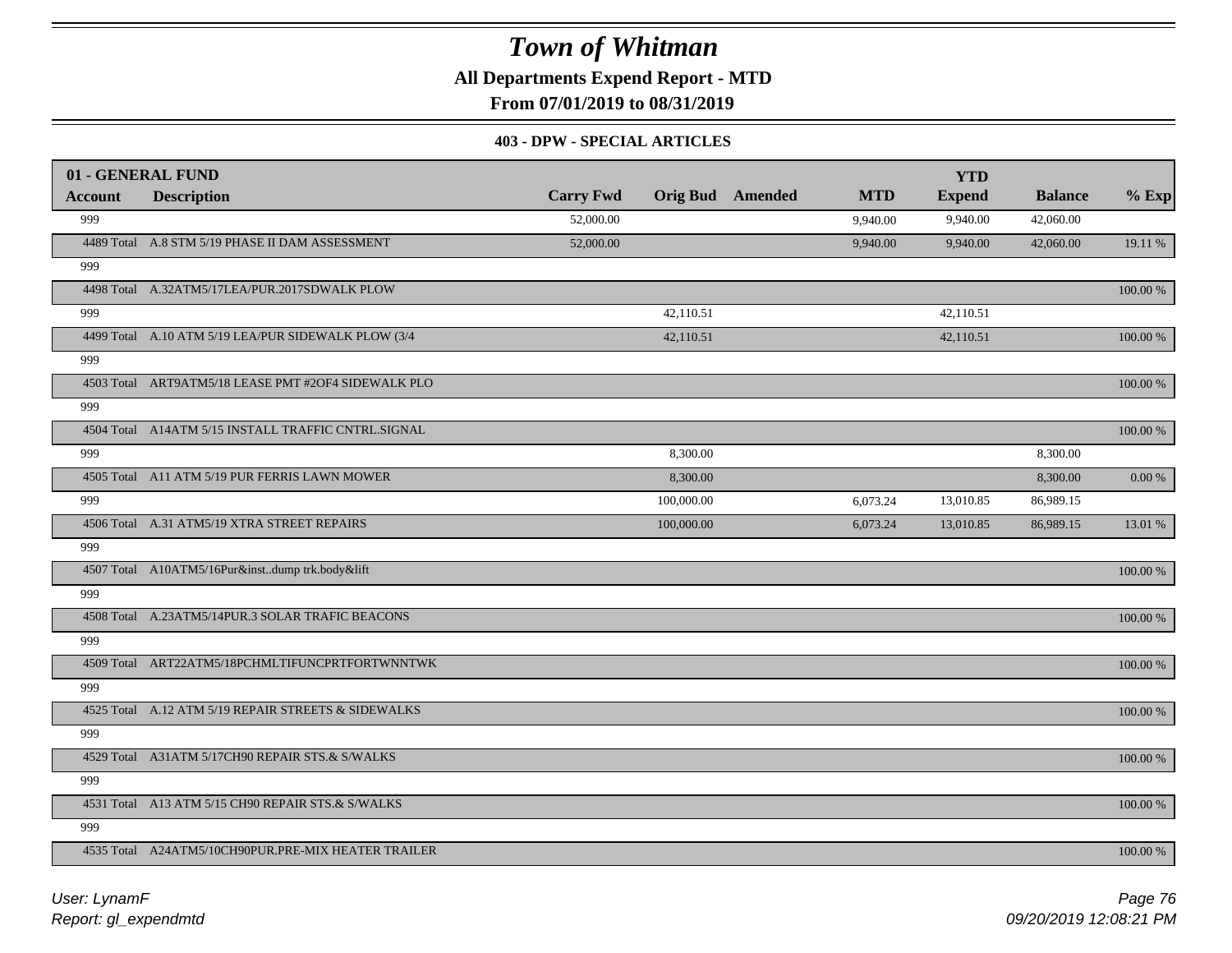**All Departments Expend Report - MTD**

**From 07/01/2019 to 08/31/2019**

#### **403 - DPW - SPECIAL ARTICLES**

|         | 01 - GENERAL FUND                                  |                  |                 |         |            | <b>YTD</b>    |                |          |
|---------|----------------------------------------------------|------------------|-----------------|---------|------------|---------------|----------------|----------|
| Account | <b>Description</b>                                 | <b>Carry Fwd</b> | <b>Orig Bud</b> | Amended | <b>MTD</b> | <b>Expend</b> | <b>Balance</b> | $%$ Exp  |
| 999     |                                                    |                  |                 |         |            |               |                |          |
|         | 4537 Total A15 ATM 5/15 CH 90 REPAIR STS.& S/WALKS |                  |                 |         |            |               |                | 100.00 % |
| 999     |                                                    |                  |                 |         |            |               |                |          |
|         | 4541 Total A.39 ATM 5/04STS -WHIT.WDS              |                  |                 |         |            |               |                | 100.00 % |
| 999     |                                                    |                  |                 |         |            |               |                |          |
|         | 4542 Total A.40ATM5/04 PREP.STS.FOR ACCEP          |                  |                 |         |            |               |                | 100.00 % |
| 999     |                                                    | 46,785.00        |                 |         | 25,240.00  | 25,240.00     | 21,545.00      |          |
|         | 4553 Total A.9 STM 5/19 MS4 PERMIT REQS            | 46,785.00        |                 |         | 25,240.00  | 25,240.00     | 21,545.00      | 53.94 %  |
| 999     |                                                    | 15,690.50        |                 |         |            |               | 15,690.50      |          |
|         | 4561 Total A.27B ATM 5/16 DPW SITE EVAL.           | 15,690.50        |                 |         |            |               | 15,690.50      | 0.00 %   |
| 999     |                                                    |                  |                 |         |            |               |                |          |
|         | 4569 Total A6 STM12/17INSTALL GEN.@ DPW            |                  |                 |         |            |               |                | 100.00 % |
| 999     |                                                    |                  |                 |         |            |               |                |          |
|         | 4576 Total ESTABLISH PETTY CASH-DPW                |                  |                 |         |            |               |                | 100.00 % |
| 999     |                                                    |                  | 39,291.00       |         |            |               | 39,291.00      |          |
|         | 4623 Total A.33 ATM 5/19 DPW PLOW TRUCK            |                  | 39,291.00       |         |            |               | 39,291.00      | 0.00 %   |
| 999     |                                                    |                  | 130,807.00      |         |            |               | 130,807.00     |          |
|         | 4624 Total A.34 ATM 5/19 GVW TRUCK W/ PLOW         |                  | 130,807.00      |         |            |               | 130,807.00     | 0.00 %   |
|         | <b>403 Total DPW - SPECIAL ARTICLES</b>            | 114,475.50       | 320,508.51      |         | 41,253.24  | 90,301.36     | 344,682.65     |          |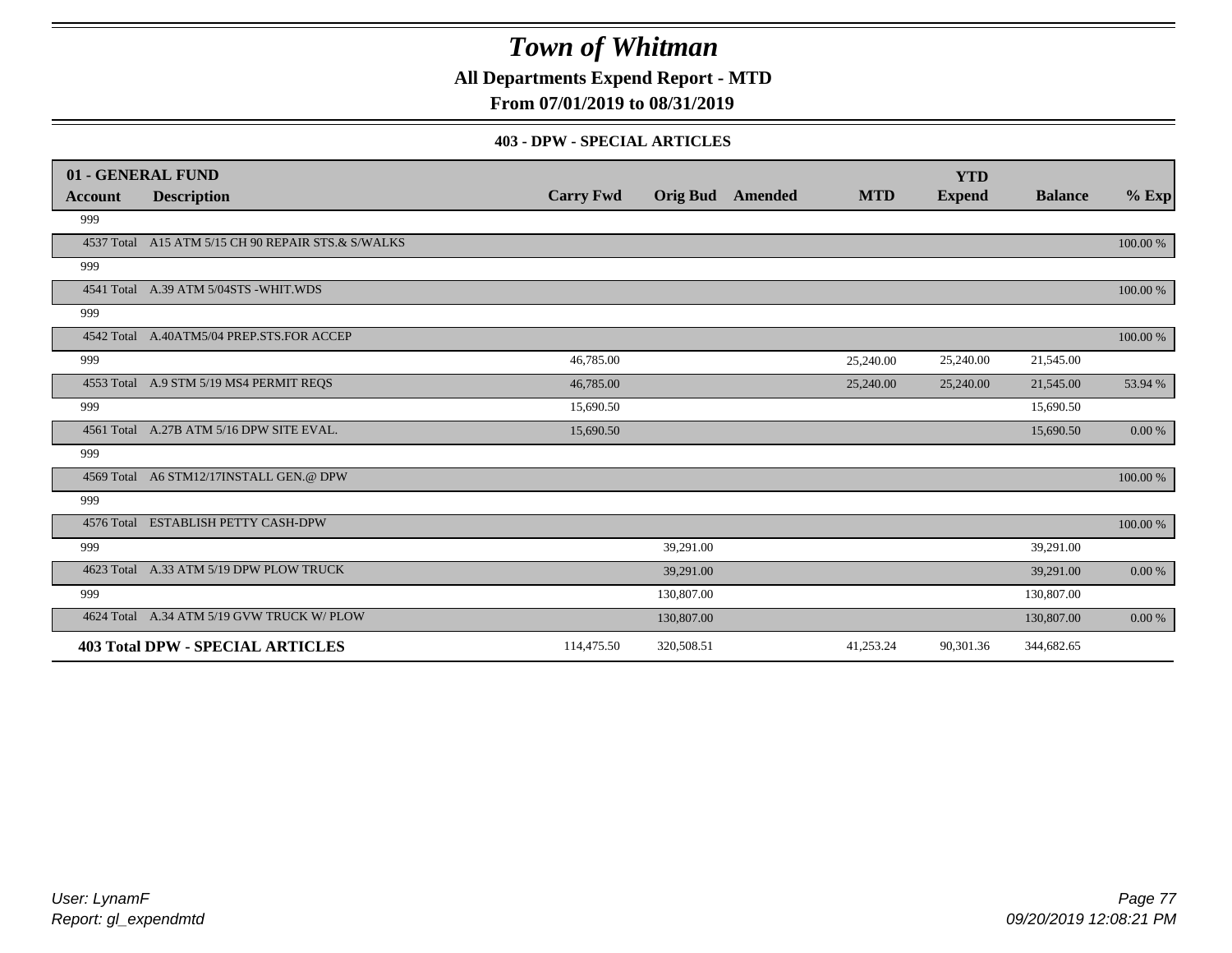**All Departments Expend Report - MTD**

### **From 07/01/2019 to 08/31/2019**

#### **405 - DPW-ADMINSTRATION**

|         | 01 - GENERAL FUND                  |                  |                  |            | <b>YTD</b>    |                |          |
|---------|------------------------------------|------------------|------------------|------------|---------------|----------------|----------|
| Account | <b>Description</b>                 | <b>Carry Fwd</b> | Orig Bud Amended | <b>MTD</b> | <b>Expend</b> | <b>Balance</b> | $%$ Exp  |
| 111     | SALARIES-ADMINSTRATIVE             |                  |                  |            |               |                |          |
|         | 1000 Total SALARIES                |                  |                  |            |               |                | 100.00 % |
| 244     | OFFICE EQUIPMENT MAINTENANCE       |                  |                  |            |               |                |          |
| 340     | <b>TELEPHONE</b>                   |                  |                  |            |               |                |          |
| 871     | OPERATING EQUIPMENT                |                  |                  |            |               |                |          |
| 877     | DEP ADMINISTRATIVE ASSESSMENT      |                  |                  |            |               |                |          |
| 420     | <b>OFFICE SUPPLIES</b>             |                  |                  |            |               |                |          |
| 422     | <b>COPY EXPENSE</b>                |                  |                  |            |               |                |          |
| 585     | MISCELLANEOUS EXPENSE              |                  |                  |            |               |                |          |
| 730     | <b>ASSOCIATION DUES</b>            |                  |                  |            |               |                |          |
| 870     | OFFICE EQUIPMENT                   |                  |                  |            |               |                |          |
|         | 2000 Total EXPENSE                 |                  |                  |            |               |                | 100.00 % |
|         | <b>405 Total DPW-ADMINSTRATION</b> |                  |                  |            |               |                |          |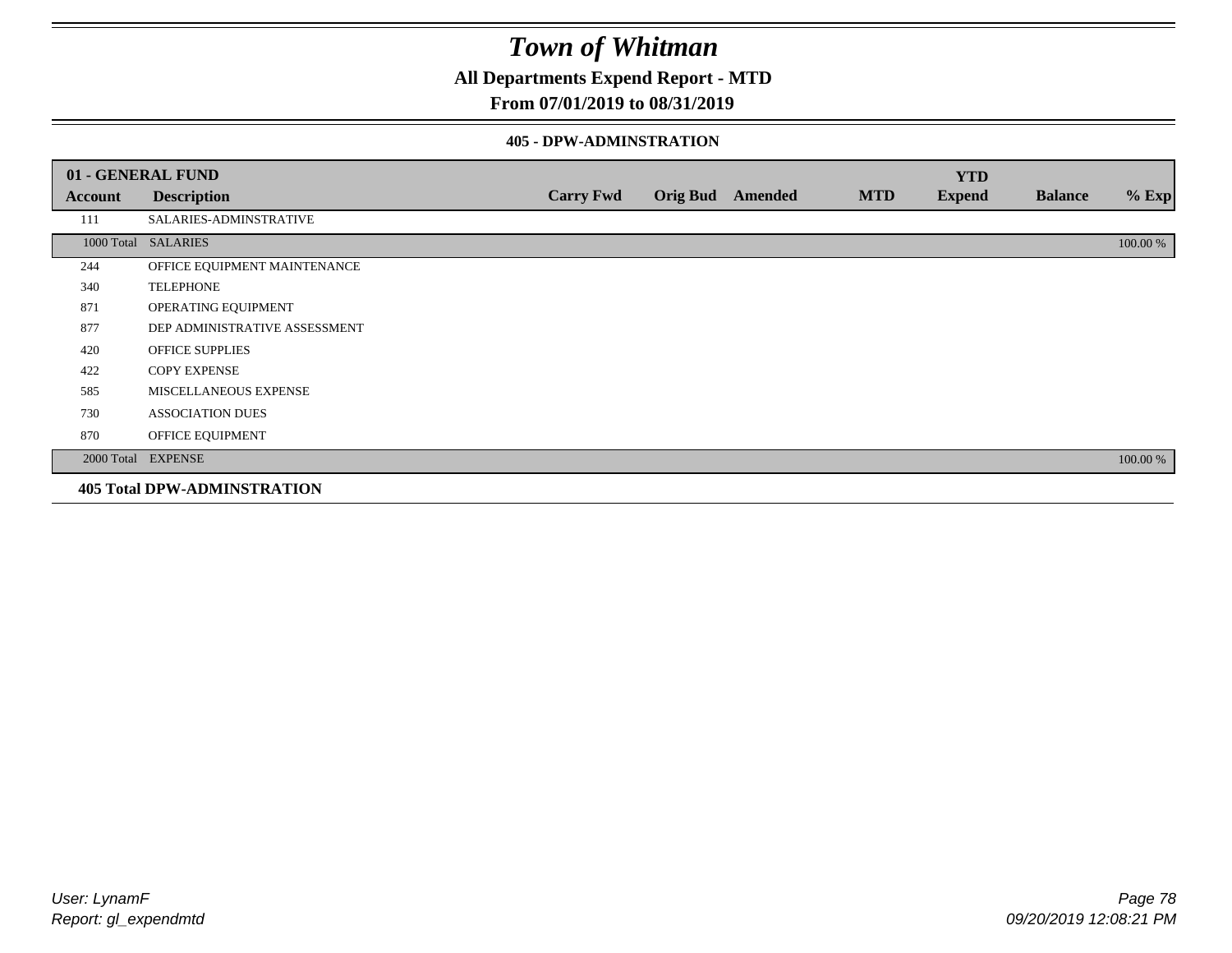**All Departments Expend Report - MTD**

**From 07/01/2019 to 08/31/2019**

#### **414 - DPW-POLICE COVERAGE**

|         | 01 - GENERAL FUND             |                  |                 |         | <b>YTD</b> |               |                |          |
|---------|-------------------------------|------------------|-----------------|---------|------------|---------------|----------------|----------|
| Account | <b>Description</b>            | <b>Carry Fwd</b> | <b>Orig Bud</b> | Amended | <b>MTD</b> | <b>Expend</b> | <b>Balance</b> | $%$ Exp  |
| 134     | <b>SALARIES-DPW COVERAGE</b>  |                  | 16,500.00       |         | 1.599.36   | 1.991.36      | 14,508.64      |          |
|         | 1000 Total SALARIES           |                  | 16,500.00       |         | 1.599.36   | 1.991.36      | 14,508.64      | 12.06 %  |
| 941     | FY 2017 ENCUMBRANCES          |                  |                 |         |            |               |                |          |
|         | 2001 Total EXPENSE            |                  |                 |         |            |               |                | 100.00 % |
|         | 414 Total DPW-POLICE COVERAGE |                  | 16,500.00       |         | 1,599.36   | 1,991.36      | 14,508.64      |          |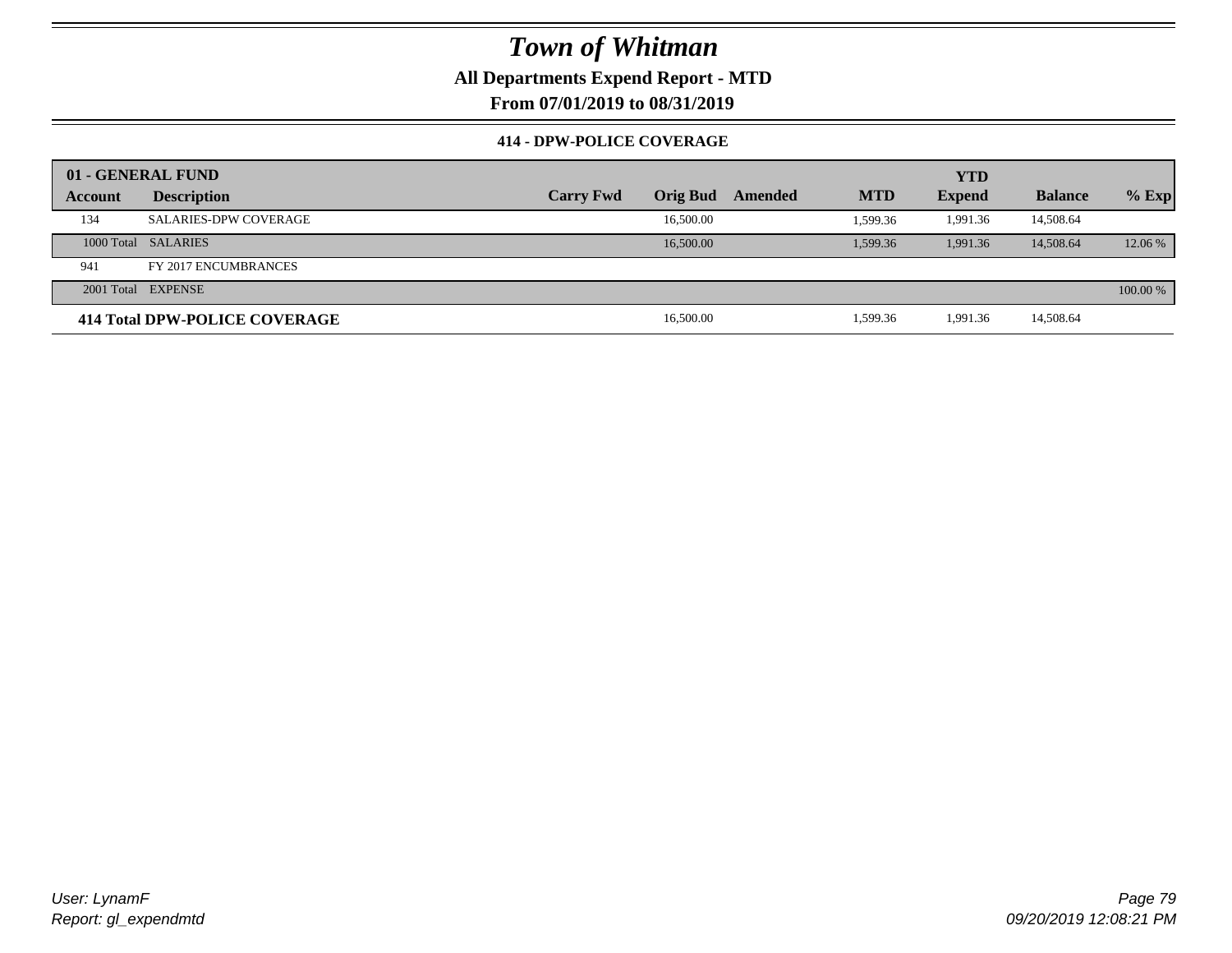**All Departments Expend Report - MTD**

### **From 07/01/2019 to 08/31/2019**

#### **423 - SNOW & ICE CONTROL**

|         | 01 - GENERAL FUND            |                  |            |                         |            | <b>YTD</b>    |                |          |
|---------|------------------------------|------------------|------------|-------------------------|------------|---------------|----------------|----------|
| Account | <b>Description</b>           | <b>Carry Fwd</b> |            | <b>Orig Bud</b> Amended | <b>MTD</b> | <b>Expend</b> | <b>Balance</b> | $%$ Exp  |
| 114     | DIVISIONAL LABOR-O.T.        |                  |            |                         |            |               |                |          |
|         | 1000 Total SALARIES          |                  |            |                         |            |               |                | 100.00 % |
| 272     | <b>EQUIPMENT RENTAL</b>      |                  |            |                         |            |               |                |          |
| 530     | <b>CHEMICALS</b>             |                  |            |                         |            |               |                |          |
| 585     | <b>MISCELLANEOUS EXPENSE</b> |                  | 120,000.00 |                         |            |               | 120,000.00     |          |
|         | 2000 Total EXPENSE           |                  | 120,000.00 |                         |            |               | 120,000.00     | $0.00\%$ |
|         | 423 Total SNOW & ICE CONTROL |                  | 120,000.00 |                         |            |               | 120,000.00     |          |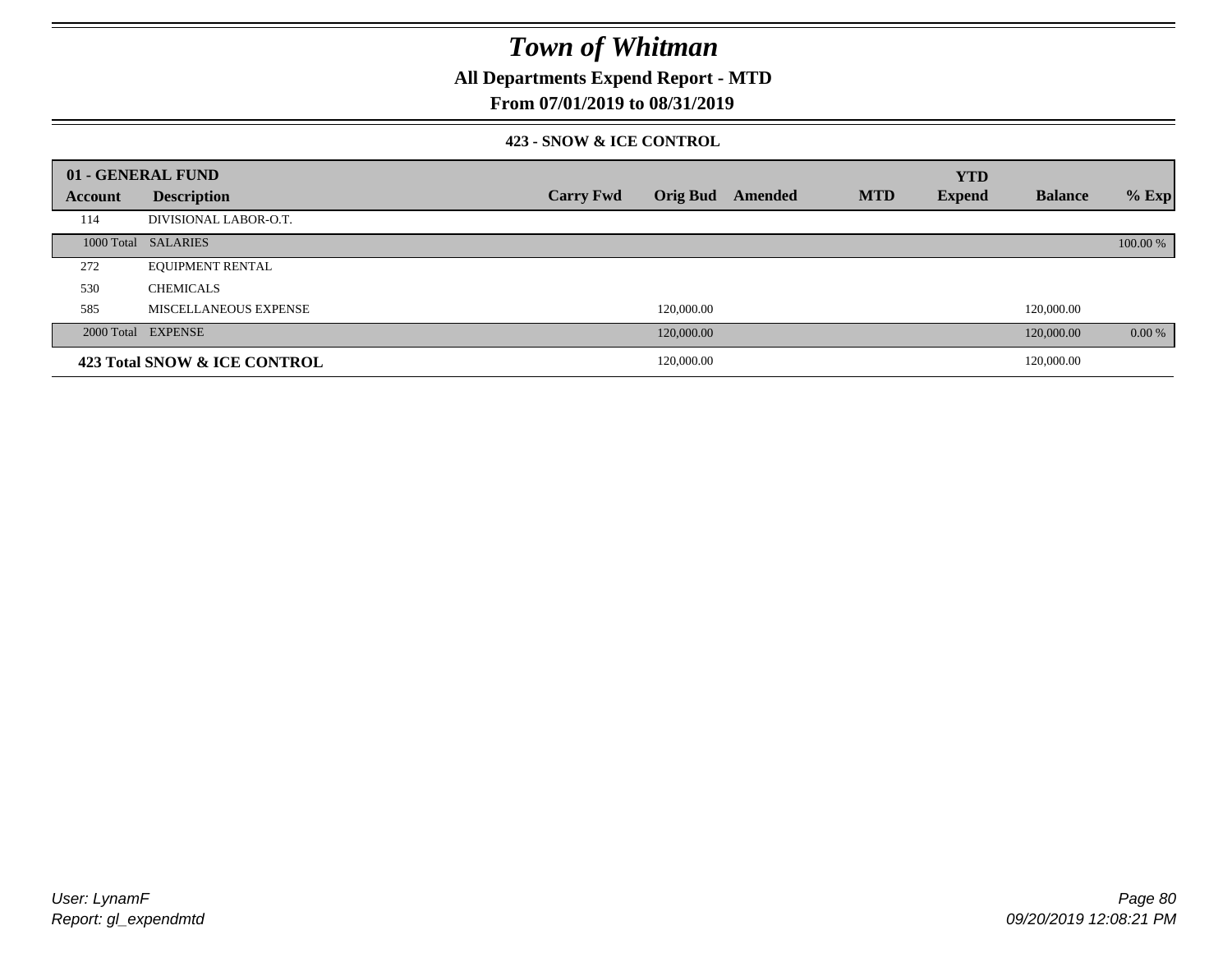### **All Departments Expend Report - MTD**

**From 07/01/2019 to 08/31/2019**

#### **424 - STREET LIGHTS**

|         | 01 - GENERAL FUND          |                  |                 |         |            | <b>YTD</b>    |                |          |
|---------|----------------------------|------------------|-----------------|---------|------------|---------------|----------------|----------|
| Account | <b>Description</b>         | <b>Carry Fwd</b> | <b>Orig Bud</b> | Amended | <b>MTD</b> | <b>Expend</b> | <b>Balance</b> | $%$ Exp  |
| 210     | <b>ELECTRICITY</b>         |                  | 100,000.00      |         | 12.537.17  | 13,157.95     | 86,842.05      |          |
|         | 2000 Total EXPENSE         |                  | 100,000.00      |         | 12,537.17  | 13,157.95     | 86,842.05      | 13.15 %  |
| 940     | <b>FY2016 ENCUMBRANCES</b> |                  |                 |         |            |               |                |          |
| 945     | <b>FY2013 ENCUMBRANCES</b> |                  |                 |         |            |               |                |          |
| 953     | <b>FY2009 ENCUMBRANCES</b> |                  |                 |         |            |               |                |          |
|         | 2001 Total EXPENSE         |                  |                 |         |            |               |                | 100.00 % |
|         | 424 Total STREET LIGHTS    |                  | 100,000.00      |         | 12,537.17  | 13,157.95     | 86,842.05      |          |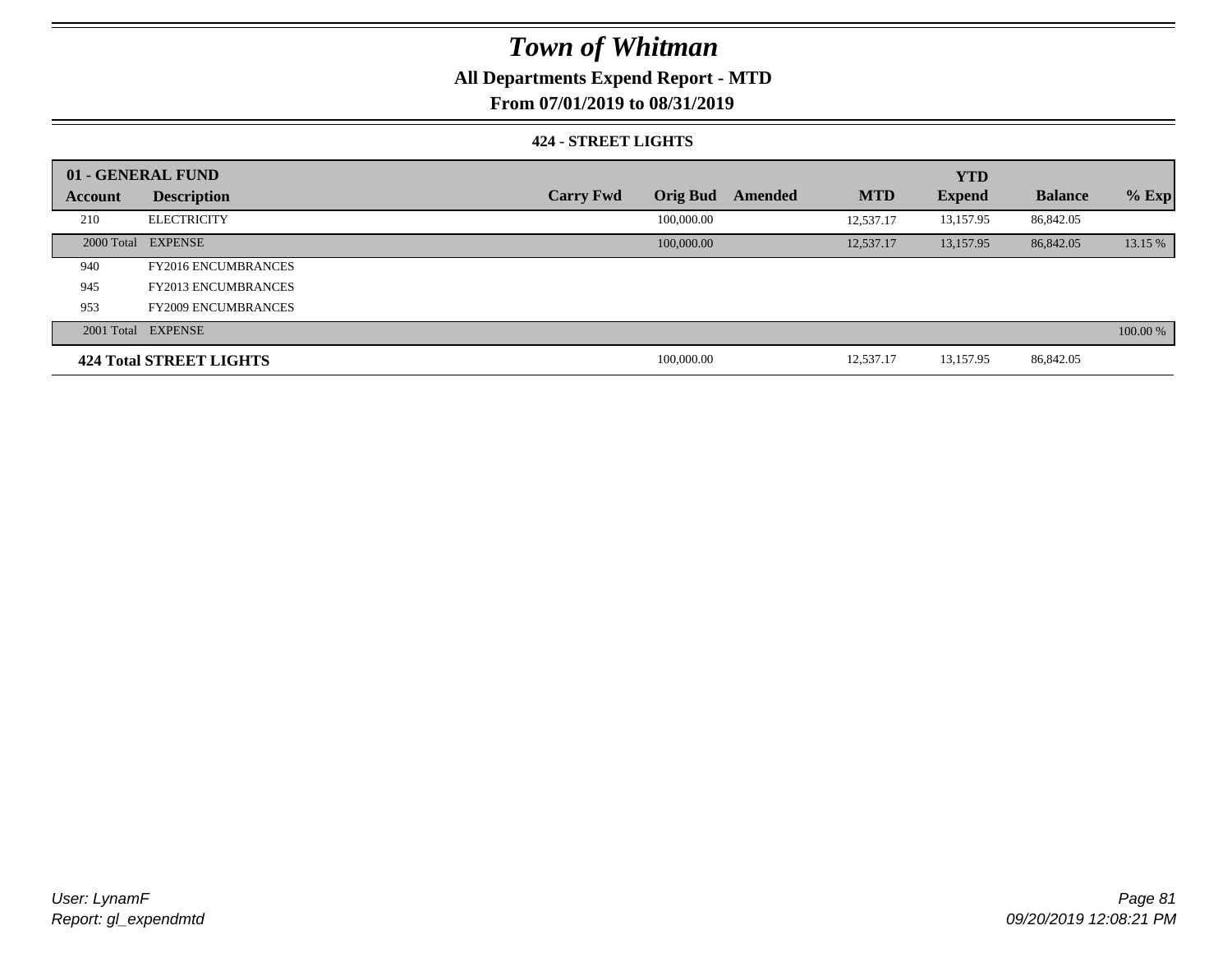**All Departments Expend Report - MTD**

**From 07/01/2019 to 08/31/2019**

#### **433 - DPW-WASTE COLLECTION & DISP.**

|            | 01 - GENERAL FUND                                   |                  |                 |         |            | <b>YTD</b>    |                |          |
|------------|-----------------------------------------------------|------------------|-----------------|---------|------------|---------------|----------------|----------|
| Account    | <b>Description</b>                                  | <b>Carry Fwd</b> | <b>Orig Bud</b> | Amended | <b>MTD</b> | <b>Expend</b> | <b>Balance</b> | $%$ Exp  |
| 112        | <b>SALARIES</b>                                     |                  |                 |         |            |               |                |          |
| 380        | <b>DISPOSAL COSTS</b>                               |                  | 1,279,513.00    |         | 96,706.14  | 113,958.63    | 1,165,554.37   |          |
| 585        | MISCELLANEOUS EXPENSE                               |                  |                 |         |            |               |                |          |
| 2000 Total | <b>EXPENSE</b>                                      |                  | 1,279,513.00    |         | 96,706.14  | 113,958.63    | 1,165,554.37   | 8.90 %   |
| 939        | <b>FY2015 ENCUMBRANCES</b>                          |                  |                 |         |            |               |                |          |
| 943        | <b>FY2012 ENCUMBRANCES</b>                          |                  |                 |         |            |               |                |          |
| 945        | FY2013 ENCUMBRANCES                                 |                  |                 |         |            |               |                |          |
| 938        | FY 2018 ENCUMBRANCES                                |                  |                 |         |            |               |                |          |
| 959        | FY 2019 ENCUMBRANCES                                | 88,087.15        |                 |         |            | 88,087.15     |                |          |
| 2001 Total | <b>EXPENSE</b>                                      | 88,087.15        |                 |         |            | 88,087.15     |                | 100.00 % |
| 999        |                                                     |                  |                 |         |            |               |                |          |
|            | 4496 Total A.19 ATM5/19 REPAIR AUBURN ST PUMP STATI |                  |                 |         |            |               |                | 100.00 % |
|            | 433 Total DPW-WASTE COLLECTION & DISP.              | 88,087.15        | 1,279,513.00    |         | 96,706.14  | 202,045.78    | 1,165,554.37   |          |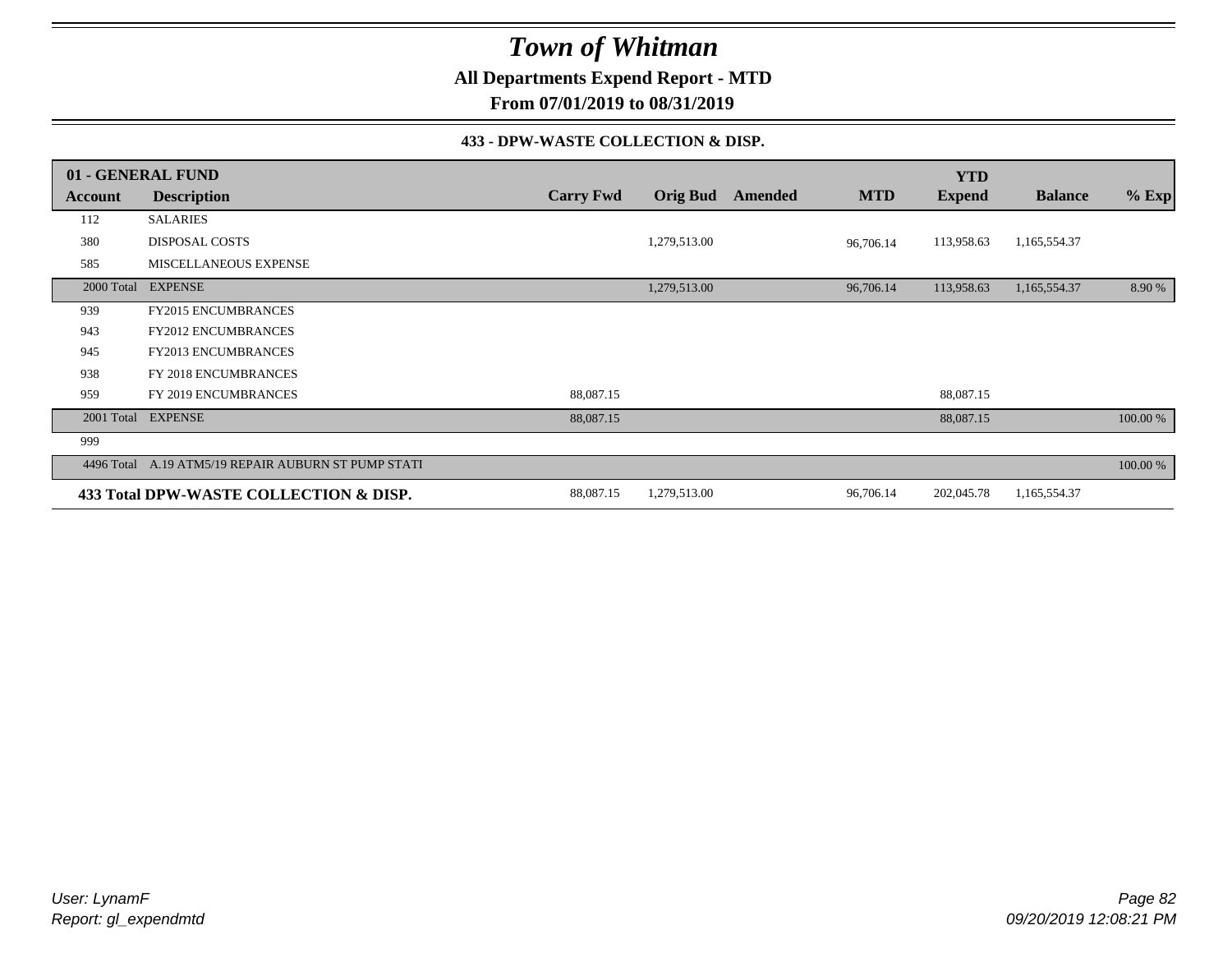**All Departments Expend Report - MTD**

### **From 07/01/2019 to 08/31/2019**

#### **452 - WATER PURCHASE**

|         | 01 - GENERAL FUND               |                  |                 |         |            | <b>YTD</b>    |                |          |
|---------|---------------------------------|------------------|-----------------|---------|------------|---------------|----------------|----------|
| Account | <b>Description</b>              | <b>Carry Fwd</b> | <b>Orig Bud</b> | Amended | <b>MTD</b> | <b>Expend</b> | <b>Balance</b> | $%$ Exp  |
| 230     | <b>WATER PURCHASE</b>           |                  |                 |         |            |               |                |          |
| 585     | MISCELLANEOUS EXPENSE           |                  |                 |         |            |               |                |          |
|         | 2000 Total EXPENSE              |                  |                 |         |            |               |                | 100.00 % |
| 940     | <b>FY2016 ENCUMBRANCES</b>      |                  |                 |         |            |               |                |          |
| 949     | <b>FY2014 ENCUMBRANCES</b>      |                  |                 |         |            |               |                |          |
|         | 2001 Total EXPENSE              |                  |                 |         |            |               |                | 100.00 % |
|         | <b>452 Total WATER PURCHASE</b> |                  |                 |         |            |               |                |          |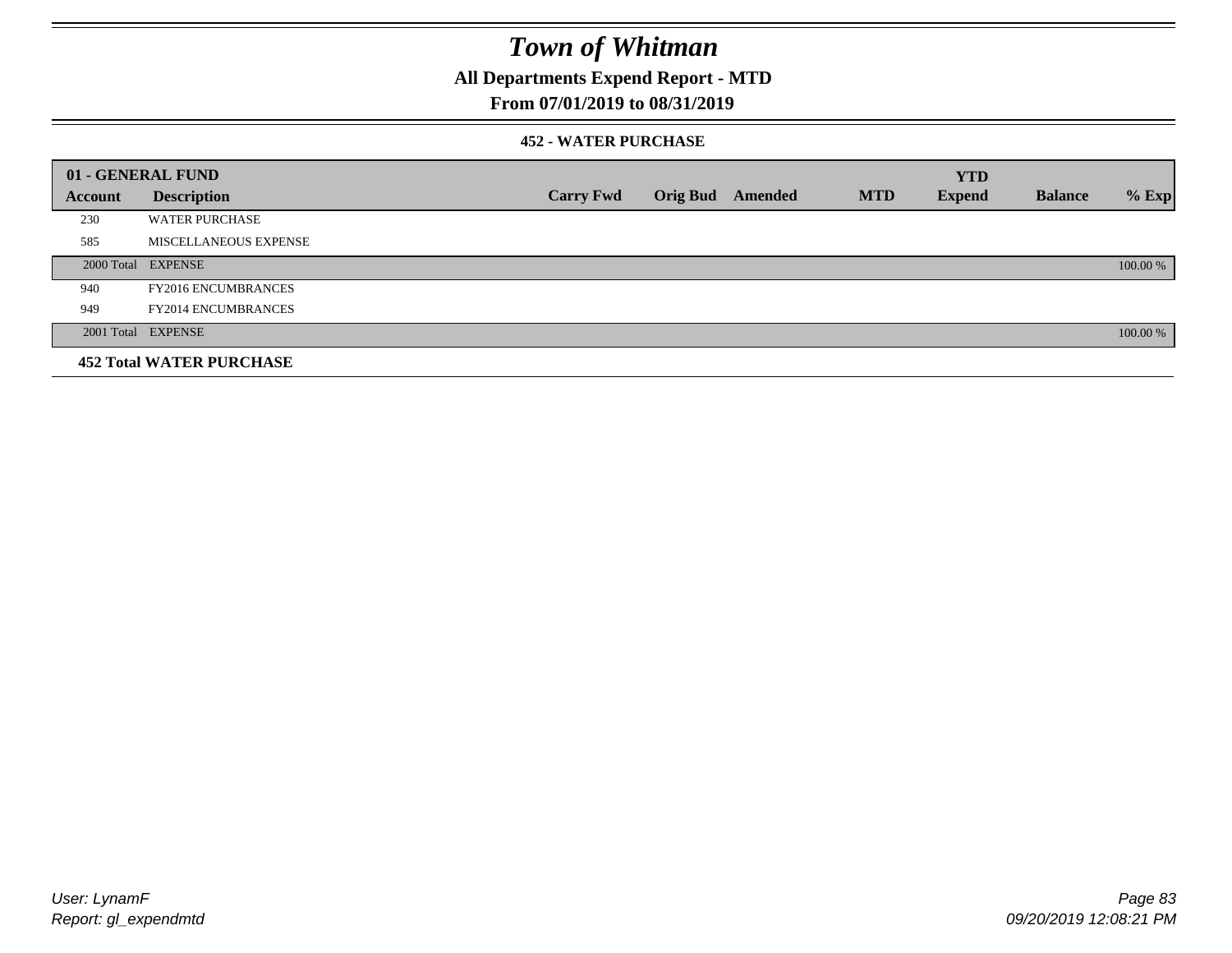**All Departments Expend Report - MTD**

**From 07/01/2019 to 08/31/2019**

#### **492 - CARE OF SOLDIERS GRAVES**

|         | 01 - GENERAL FUND                        |                  |          |         |            | YTD           |                |          |
|---------|------------------------------------------|------------------|----------|---------|------------|---------------|----------------|----------|
| Account | <b>Description</b>                       | <b>Carry Fwd</b> | Orig Bud | Amended | <b>MTD</b> | <b>Expend</b> | <b>Balance</b> | $%$ Exp  |
| 240     | BUILDING & GROUNDS MAINT.                |                  | 1,500.00 |         |            | 1,500.00      |                |          |
|         | 2000 Total EXPENSE                       |                  | 1,500.00 |         |            | 1,500.00      |                | 100.00 % |
|         | <b>492 Total CARE OF SOLDIERS GRAVES</b> |                  | 1,500.00 |         |            | 1,500.00      |                |          |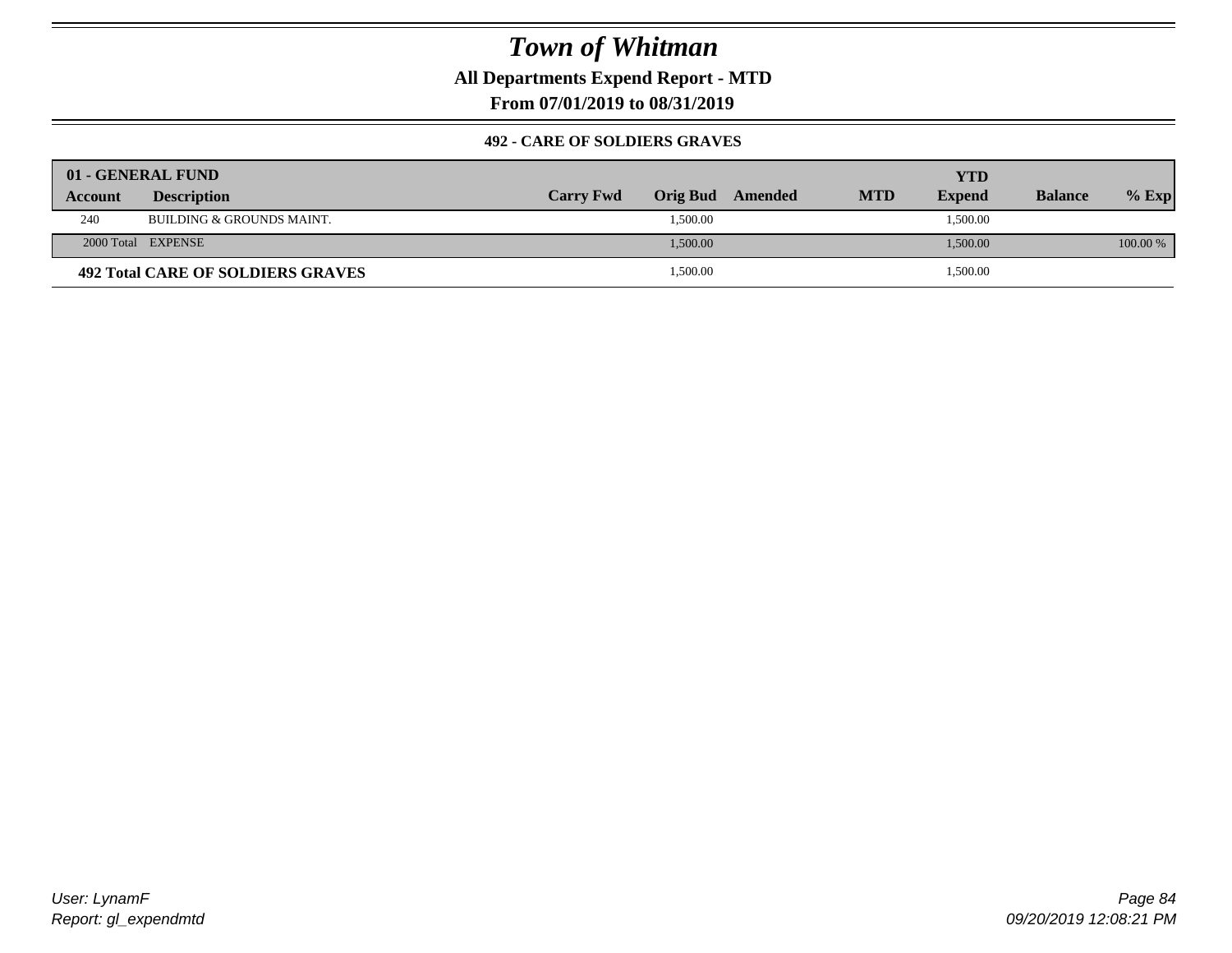### **All Departments Expend Report - MTD**

**From 07/01/2019 to 08/31/2019**

#### **510 - BOARD OF HEALTH**

|         | 01 - GENERAL FUND            |                  |                                       | <b>YTD</b>    |                |          |
|---------|------------------------------|------------------|---------------------------------------|---------------|----------------|----------|
| Account | <b>Description</b>           | <b>Carry Fwd</b> | <b>Orig Bud</b> Amended<br><b>MTD</b> | <b>Expend</b> | <b>Balance</b> | $%$ Exp  |
| 110     | SALARIES-BOARD MEMBERS       |                  |                                       |               |                |          |
|         | 1001 Total SALARIES          |                  |                                       |               |                | 100.00 % |
| 120     | SALARIES-PART TIME           | 66,789.00        | 5,088.20                              | 10,176.40     | 56,612.60      |          |
|         | 1002 Total SALARIES          | 66,789.00        | 5,088.20                              | 10,176.40     | 56,612.60      | 15.23 %  |
| 121     | <b>CLERICAL I</b>            | 26,224.00        | 1,990.40                              | 3,980.80      | 22,243.20      |          |
|         | 1003 Total SALARIES          | 26,224.00        | 1,990.40                              | 3,980.80      | 22,243.20      | 15.17 %  |
| 123     | RECORDING SECRETARY          | 3,571.00         | 253.50                                | 390.00        | 3,181.00       |          |
|         | 1004 Total SALARIES          | 3,571.00         | 253.50                                | 390.00        | 3,181.00       | 10.92 %  |
| 133     | <b>ASSISTANT</b>             | 1,818.00         | 66.30                                 | 66.30         | 1,751.70       |          |
|         | 1005 Total SALARIES          | 1,818.00         | 66.30                                 | 66.30         | 1,751.70       | 3.64%    |
| 126     | <b>CLERICAL II</b>           | 1,400.00         | 149.28                                | 236.36        | 1,163.64       |          |
|         | 1006 Total SALARIES          | 1,400.00         | 149.28                                | 236.36        | 1,163.64       | 16.88%   |
| 482     | RESERVE FUND TRANS.-SALARIES |                  |                                       |               |                |          |
| 483     | RESERVE FUND TRANS.-VACATION |                  |                                       |               |                |          |
|         | 1019 Total SALARIES          |                  |                                       |               |                | 100.00 % |
| 150     | ANIMAL INSPECTOR             | 1,000.00         | 120.00                                | 150.00        | 850.00         |          |
| 151     | <b>BURIAL DEAD ANIMALS</b>   |                  |                                       |               |                |          |
| 315     | <b>BURIAL AGENT</b>          | 275.00           |                                       |               | 275.00         |          |
| 316     | <b>LABORATORY FEES</b>       |                  |                                       |               |                |          |
| 340     | <b>TELEPHONE</b>             |                  |                                       |               |                |          |
| 343     | <b>CELL PHONES</b>           |                  |                                       |               |                |          |
| 420     | <b>OFFICE SUPPLIES</b>       |                  | 74.23                                 | 74.23         | $-74.23$       |          |
| 501     | PREMIUM ON SALE OF BONDS     |                  |                                       |               |                |          |
| 585     | MISCELLANEOUS EXPENSE        | 2,500.00         | 188.73                                | 188.73        | 2,311.27       |          |
| 730     | <b>ASSOCIATION DUES</b>      |                  | 150.00                                | 150.00        | $-150.00$      |          |
| 731     | <b>MEETINGS</b>              |                  |                                       |               |                |          |
| 737     | <b>RABID ANIMAL EXPENSE</b>  | 200.00           |                                       |               | 200.00         |          |
| 738     | HOUSEHOLD HAZARDOUS WASTE    | 3,500.00         |                                       |               | 3,500.00       |          |
|         | 2000 Total EXPENSE           | 7,475.00         | 532.96                                | 562.96        | 6,912.04       | 7.53 %   |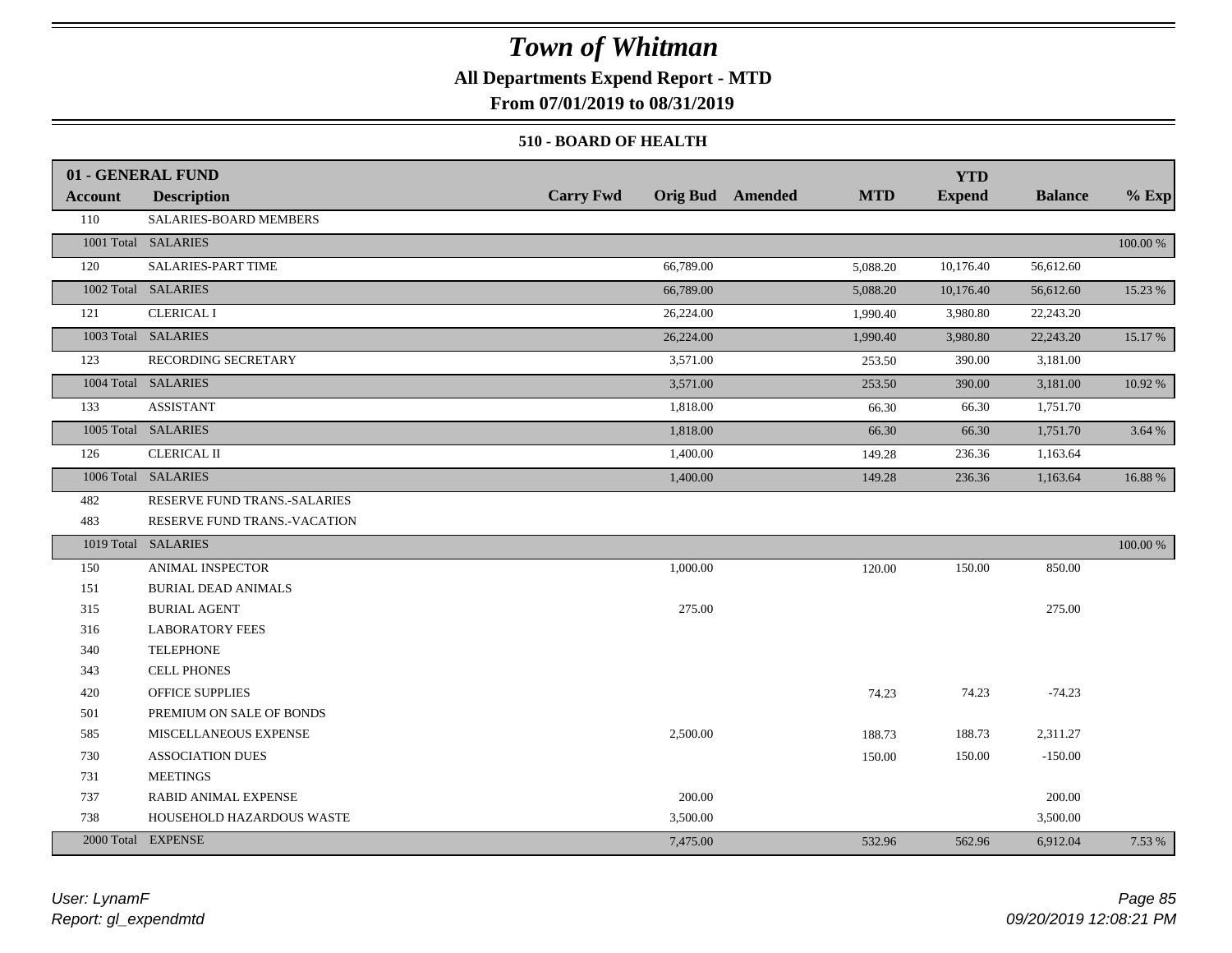### **All Departments Expend Report - MTD**

**From 07/01/2019 to 08/31/2019**

#### **510 - BOARD OF HEALTH**

|                | 01 - GENERAL FUND                           |                  |                 |         |            | <b>YTD</b>    |                |          |
|----------------|---------------------------------------------|------------------|-----------------|---------|------------|---------------|----------------|----------|
| <b>Account</b> | <b>Description</b>                          | <b>Carry Fwd</b> | <b>Orig Bud</b> | Amended | <b>MTD</b> | <b>Expend</b> | <b>Balance</b> | $%$ Exp  |
| 710            | IN STATE TRAVEL                             |                  | 1,443.00        |         |            |               | 1,443.00       |          |
| 938            | FY 2018 ENCUMBRANCES                        |                  |                 |         |            |               |                |          |
| 959            | FY 2019 ENCUMBRANCES                        | 247.41           |                 |         |            | 247.41        |                |          |
| 2001 Total     | <b>EXPENSE</b>                              | 247.41           | 1,443.00        |         |            | 247.41        | 1,443.00       | 14.63 %  |
| 940            | FY2016 ENCUMBRANCES                         |                  |                 |         |            |               |                |          |
|                | 2002 Total EXPENSE                          |                  |                 |         |            |               |                | 100.00 % |
| 999            |                                             |                  |                 |         |            |               |                |          |
| 4448 Total     | ART12 ATM5/18 SHARPS COLLECTION KIOSK       |                  |                 |         |            |               |                | 100.00 % |
| 999            |                                             |                  |                 |         |            |               |                |          |
| 4451 Total     | A.6 ATM 5/16 HAZ.WASTE.DAY                  |                  |                 |         |            |               |                | 100.00 % |
| 999            |                                             |                  |                 |         |            |               |                |          |
| 4456 Total     | S2ATM5/18SECURITYIMPCONLEYSCHOOL            |                  |                 |         |            |               |                | 100.00 % |
| 999            |                                             | 1,500.00         |                 |         |            |               | 1,500.00       |          |
|                | 4543 Total A.14 ATM5/17 B.O.H.SITE TRAINING | 1,500.00         |                 |         |            |               | 1,500.00       | 0.00 %   |
|                | <b>510 Total BOARD OF HEALTH</b>            | 1,747.41         | 108,720.00      |         | 8,080.64   | 15,660.23     | 94,807.18      |          |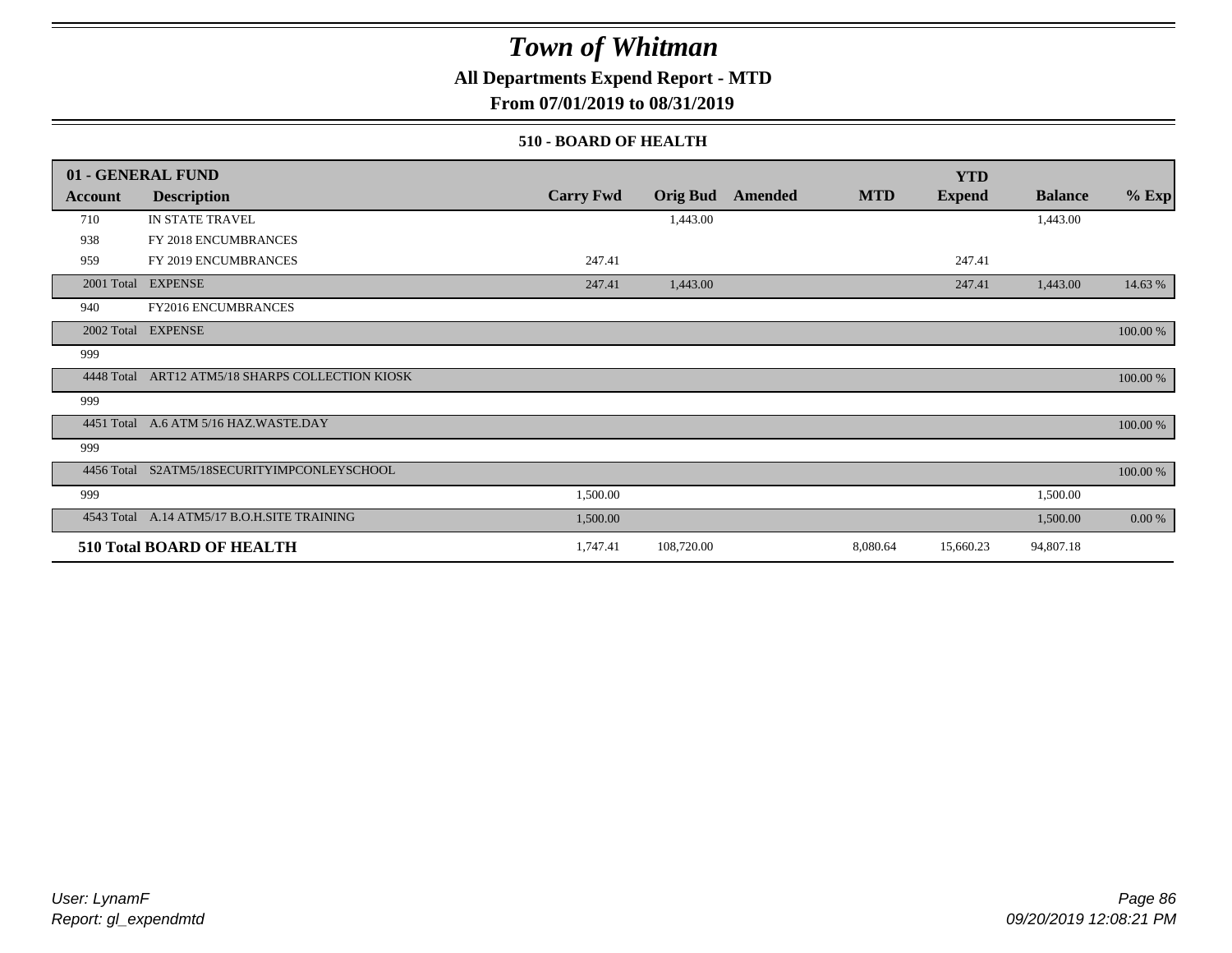**All Departments Expend Report - MTD**

**From 07/01/2019 to 08/31/2019**

#### **519 - BOH-SEWER HOOK-UP INSPECTORS**

|         | 01 - GENERAL FUND                      |                  |                         |            | YTD           |                |          |
|---------|----------------------------------------|------------------|-------------------------|------------|---------------|----------------|----------|
| Account | <b>Description</b>                     | <b>Carry Fwd</b> | <b>Orig Bud</b> Amended | <b>MTD</b> | <b>Expend</b> | <b>Balance</b> | $%$ Exp  |
| 120     | SALARIES-PART TIME                     |                  |                         |            |               |                |          |
|         | 1000 Total SALARIES                    |                  |                         |            |               |                | 100.00 % |
|         | 519 Total BOH-SEWER HOOK-UP INSPECTORS |                  |                         |            |               |                |          |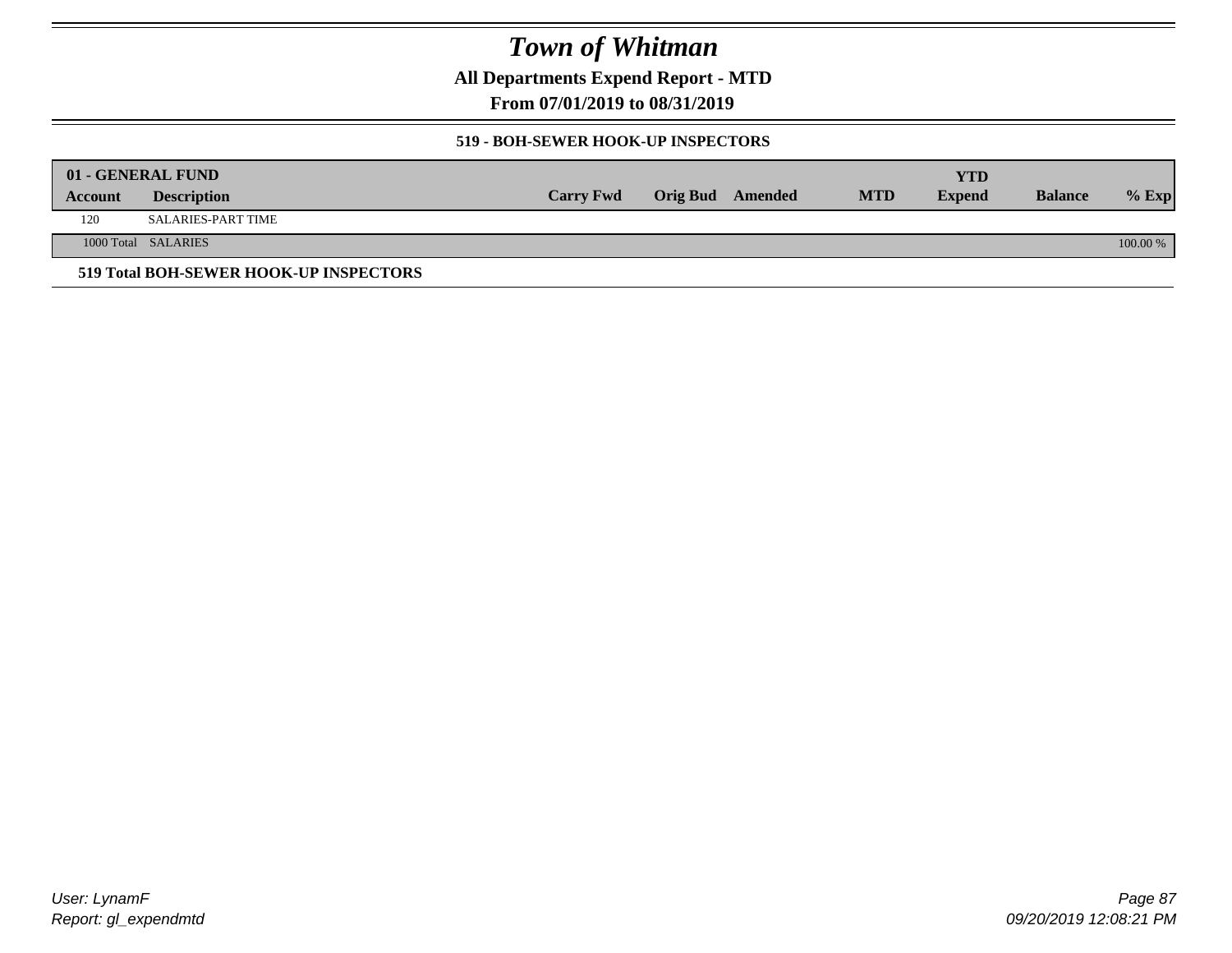### **All Departments Expend Report - MTD**

### **From 07/01/2019 to 08/31/2019**

#### **522 - VISITING NURSE**

| 01 - GENERAL FUND |                            |                  |                 |         |            | <b>YTD</b>    |                |          |
|-------------------|----------------------------|------------------|-----------------|---------|------------|---------------|----------------|----------|
| Account           | <b>Description</b>         | <b>Carry Fwd</b> | <b>Orig Bud</b> | Amended | <b>MTD</b> | <b>Expend</b> | <b>Balance</b> | $%$ Exp  |
| 300               | MEDICAL & DENTAL EXPENSE   |                  | 12,000.00       |         |            |               | 12,000.00      |          |
|                   | 2000 Total EXPENSE         |                  | 12,000.00       |         |            |               | 12,000.00      | $0.00\%$ |
| 946               | <b>FY2010 ENCUMBRANCES</b> |                  |                 |         |            |               |                |          |
|                   | 2001 Total EXPENSE         |                  |                 |         |            |               |                | 100.00 % |
|                   | 522 Total VISITING NURSE   |                  | 12,000.00       |         |            |               | 12,000.00      |          |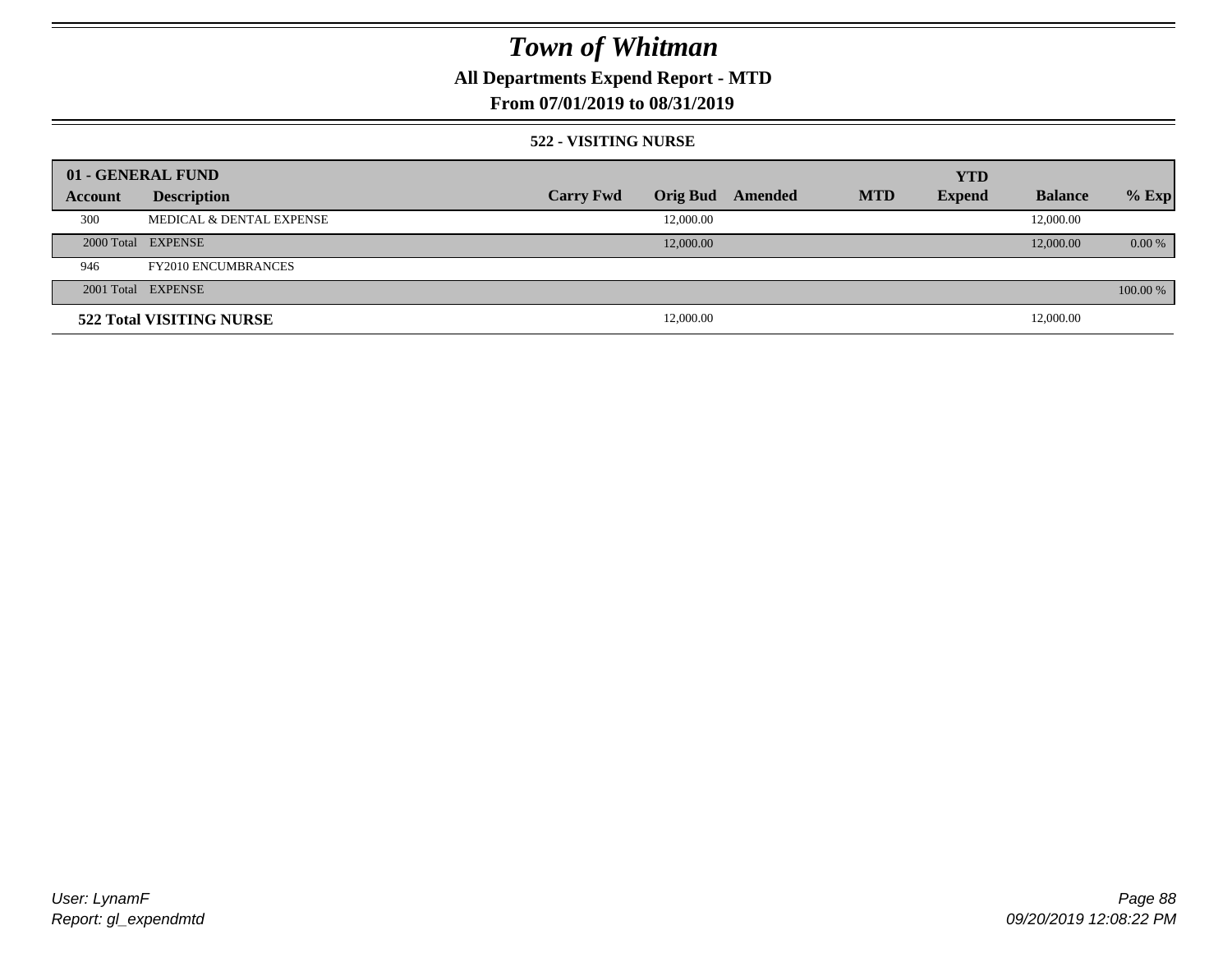### **All Departments Expend Report - MTD**

### **From 07/01/2019 to 08/31/2019**

#### **524 - DENTAL**

|         | 01 - GENERAL FUND       |                  |                  |            | <b>YTD</b>    |                |          |
|---------|-------------------------|------------------|------------------|------------|---------------|----------------|----------|
| Account | <b>Description</b>      | <b>Carry Fwd</b> | Orig Bud Amended | <b>MTD</b> | <b>Expend</b> | <b>Balance</b> | $%$ Exp  |
| 730     | <b>ASSOCIATION DUES</b> |                  |                  |            |               |                |          |
|         | 2000 Total EXPENSE      |                  |                  |            |               |                | 100.00 % |
|         | <b>524 Total DENTAL</b> |                  |                  |            |               |                |          |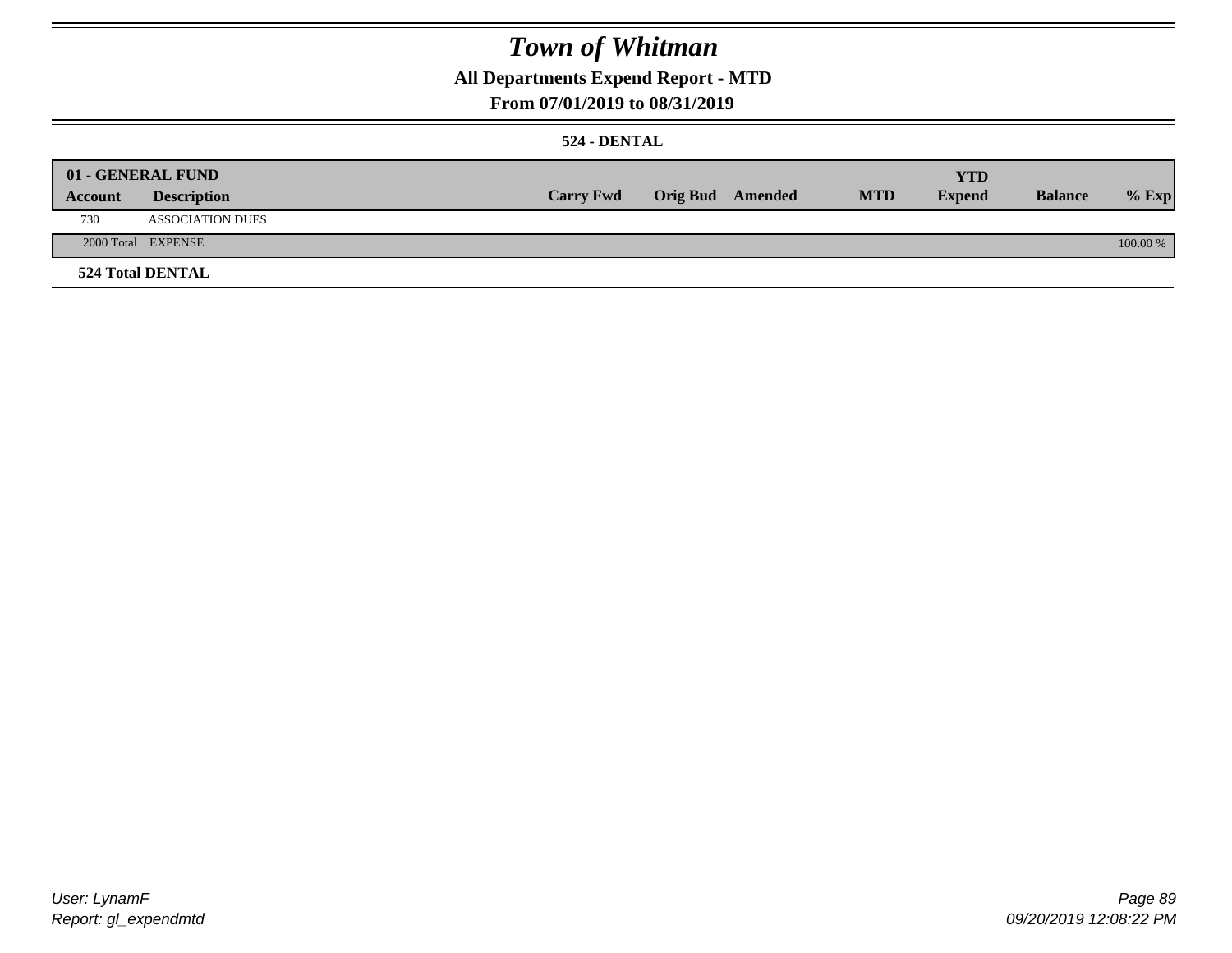### **All Departments Expend Report - MTD**

**From 07/01/2019 to 08/31/2019**

#### **541 - COUNCIL ON AGING**

|                | 01 - GENERAL FUND                        |                                     |                              | <b>YTD</b>    |                |          |
|----------------|------------------------------------------|-------------------------------------|------------------------------|---------------|----------------|----------|
| <b>Account</b> | <b>Description</b>                       | <b>Orig Bud</b><br><b>Carry Fwd</b> | <b>Amended</b><br><b>MTD</b> | <b>Expend</b> | <b>Balance</b> | $%$ Exp  |
| 111            | SALARIES-ADMINSTRATIVE                   | 68,125.00                           | 5,200.08                     | 10,400.16     | 57,724.84      |          |
| 138            | <b>SICK LEAVE BUY-BACK</b>               |                                     |                              |               |                |          |
| 146            | SALARIES-LONGEVITY                       |                                     |                              |               |                |          |
|                | 1000 Total SALARIES                      | 68,125.00                           | 5,200.08                     | 10,400.16     | 57,724.84      | 15.26 %  |
| 121            | <b>CLERICAL I</b>                        | 43,055.00                           | 3,281.20                     | 6,562.40      | 36,492.60      |          |
|                | 1001 Total SALARIES                      | 43,055.00                           | 3,281.20                     | 6,562.40      | 36,492.60      | 15.24 %  |
| 117            | <b>CUSTODIAL</b>                         |                                     |                              |               |                |          |
|                | 1002 Total SALARIES                      |                                     |                              |               |                | 100.00 % |
| 157            | <b>BUS DRIVER</b>                        | 36,988.00                           | 2,113.56                     | 4,106.61      | 32,881.39      |          |
|                | 1003 Total SALARIES                      | 36,988.00                           | 2,113.56                     | 4,106.61      | 32,881.39      | 11.10 %  |
| 129            | ADDITIONAL CLERICAL                      | 34,629.00                           | 2,639.04                     | 5,278.08      | 29,350.92      |          |
|                | 1004 Total SALARIES                      | 34,629.00                           | 2,639.04                     | 5,278.08      | 29,350.92      | 15.24 %  |
| 131            | SOCIAL WORKER                            | 33,983.00                           | 2,597.28                     | 5,194.56      | 28,788.44      |          |
|                | 1005 Total SALARIES                      | 33,983.00                           | 2,597.28                     | 5,194.56      | 28,788.44      | 15.28 %  |
| 210            | <b>ELECTRICITY</b>                       |                                     | 387.11                       | 707.16        | $-707.16$      |          |
| 212            | <b>GAS (NATURAL)</b>                     |                                     | 31.52                        | 66.85         | $-66.85$       |          |
| 242            | <b>VEHICLE MAINTENANCE</b>               |                                     |                              |               |                |          |
| 340            | <b>TELEPHONE</b>                         |                                     |                              |               |                |          |
| 343            | <b>CELL PHONES</b>                       |                                     | 205.96                       | 205.96        | $-205.96$      |          |
| 420            | <b>OFFICE SUPPLIES</b>                   |                                     | 156.37                       | 156.37        | $-156.37$      |          |
| 481            | <b>GASOLINE</b>                          |                                     |                              |               |                |          |
| 585            | MISCELLANEOUS EXPENSE                    | 14,500.00                           | 52.46                        | 60.62         | 14,439.38      |          |
| 430            | <b>BUILDING MAINTENANCE &amp; REPAIR</b> |                                     | 6.63                         | 6.63          | $-6.63$        |          |
| 710            | IN STATE TRAVEL                          |                                     |                              |               |                |          |
| 730            | ASSOCIATION DUES                         |                                     |                              |               |                |          |
| 731            | <b>MEETINGS</b>                          |                                     |                              |               |                |          |
| 870            | OFFICE EQUIPMENT                         |                                     |                              |               |                |          |
|                | 2000 Total EXPENSE                       | 14,500.00                           | 840.05                       | 1,203.59      | 13,296.41      | 8.30 %   |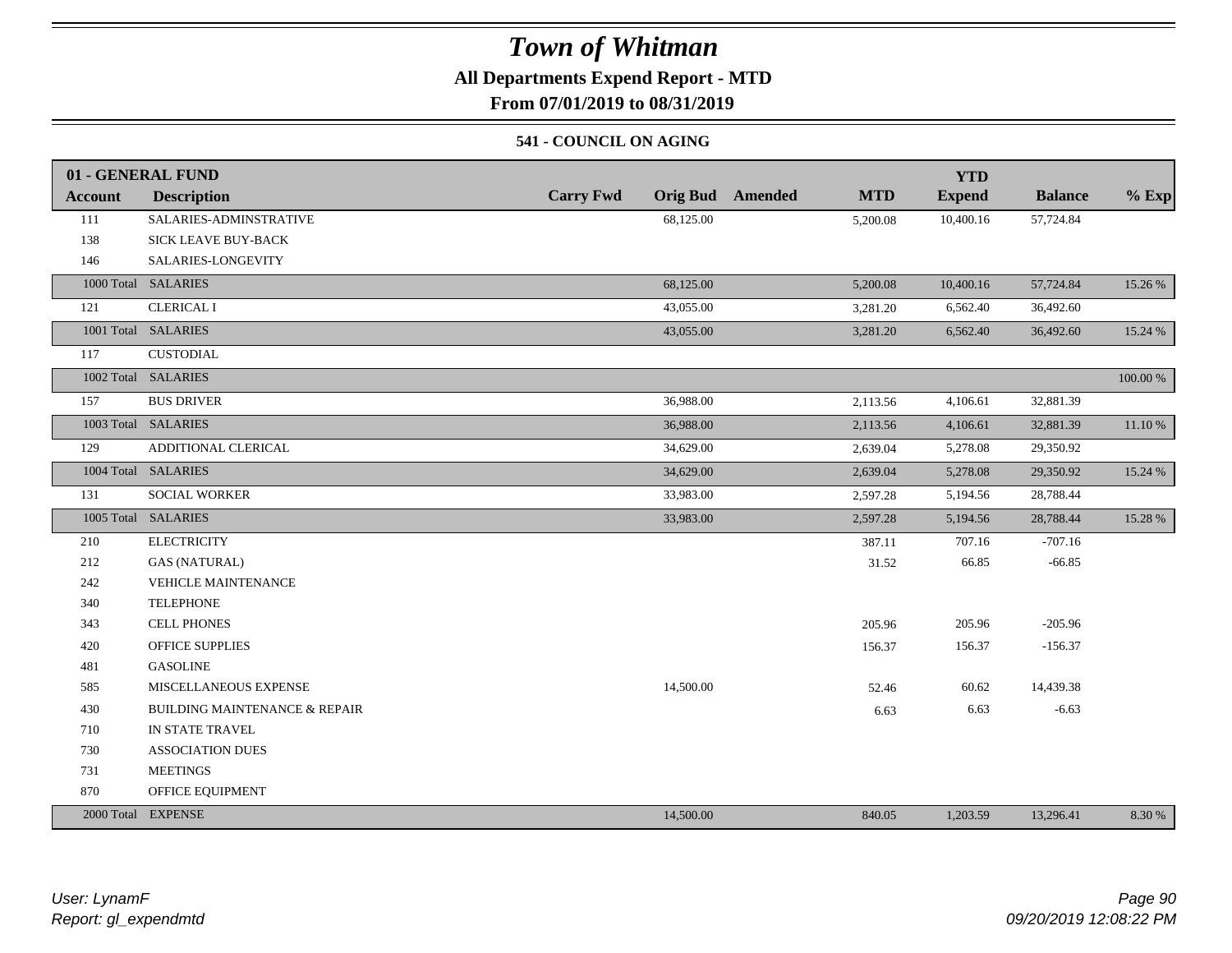### **All Departments Expend Report - MTD**

### **From 07/01/2019 to 08/31/2019**

#### **541 - COUNCIL ON AGING**

|                | 01 - GENERAL FUND                                |                  |                 |         |            | <b>YTD</b>    |                |          |
|----------------|--------------------------------------------------|------------------|-----------------|---------|------------|---------------|----------------|----------|
| <b>Account</b> | <b>Description</b>                               | <b>Carry Fwd</b> | <b>Orig Bud</b> | Amended | <b>MTD</b> | <b>Expend</b> | <b>Balance</b> | $%$ Exp  |
| 940            | FY2016 ENCUMBRANCES                              |                  |                 |         |            |               |                |          |
| 941            | FY 2017 ENCUMBRANCES                             |                  |                 |         |            |               |                |          |
| 943            | <b>FY2012 ENCUMBRANCES</b>                       |                  |                 |         |            |               |                |          |
| 945            | <b>FY2013 ENCUMBRANCES</b>                       |                  |                 |         |            |               |                |          |
|                | 2002 Total EXPENSE                               |                  |                 |         |            |               |                | 100.00 % |
| 999            |                                                  |                  |                 |         |            |               |                |          |
|                | 4492 Total A.6 STM 5/7/12 PUR.CHAIRS-SENIOR CTR. |                  |                 |         |            |               |                | 100.00 % |
| 999            |                                                  |                  |                 |         |            |               |                |          |
|                | 4493 Total A19 ATM 5/12 C.O.A. BUILDING REPAIRS  |                  |                 |         |            |               |                | 100.00 % |
| 999            |                                                  |                  |                 |         |            |               |                |          |
|                | 4494 Total A.5STM5/17TOWN SHR.WHL CHR.EQ.BUS     |                  |                 |         |            |               |                | 100.00 % |
| 999            |                                                  |                  |                 |         |            |               |                |          |
|                | 4557 Total A.17 ATM 5/13 REPAVE COA PARKING LOT  |                  |                 |         |            |               |                | 100.00 % |
| 999            |                                                  |                  |                 |         |            |               |                |          |
|                | 4563 Total A.27A ATM 5/16 AIR COND. SEN.CTR.     |                  |                 |         |            |               |                | 100.00 % |
|                | 541 Total COUNCIL ON AGING                       |                  | 231,280.00      |         | 16,671.21  | 32,745.40     | 198,534.60     |          |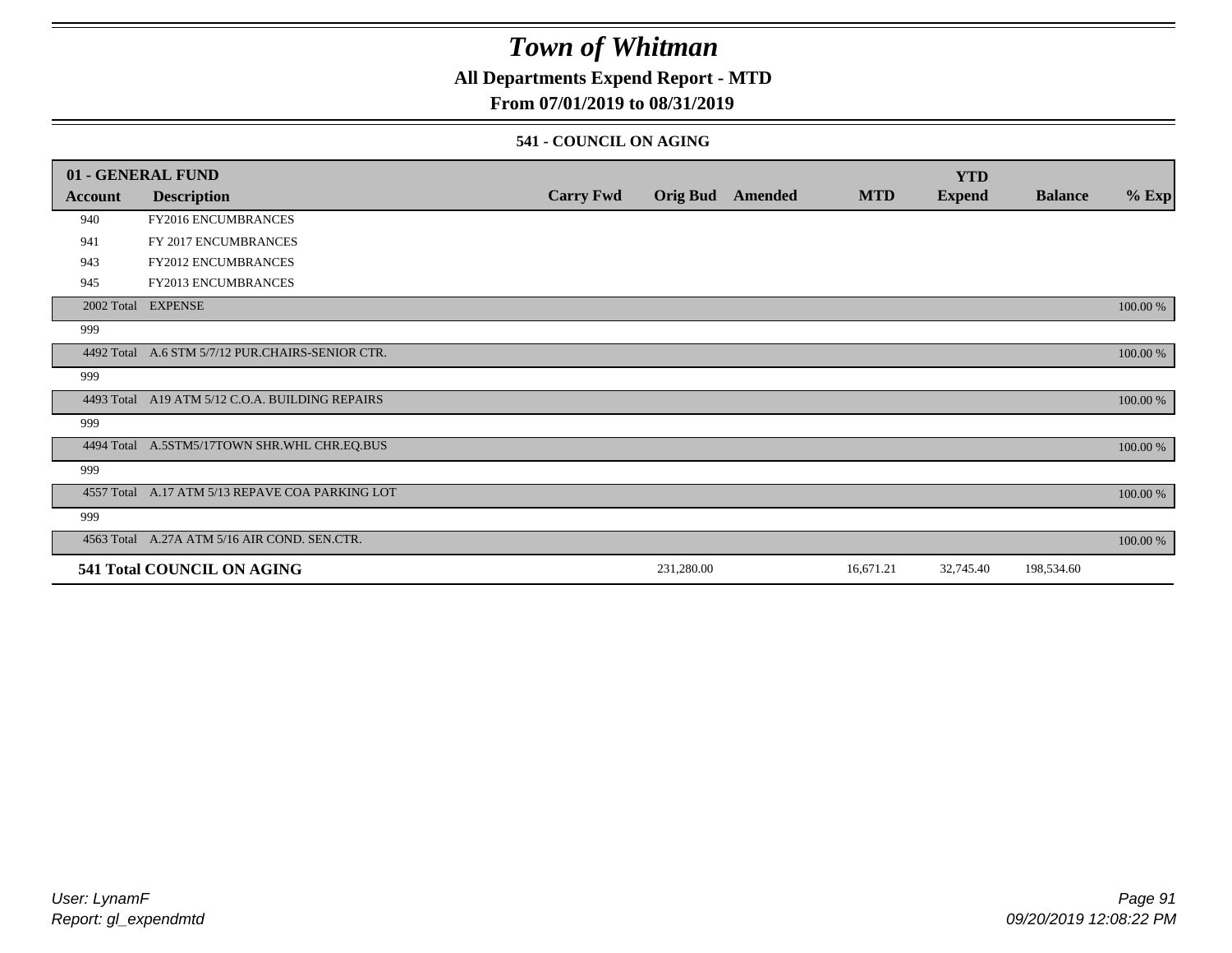**All Departments Expend Report - MTD**

### **From 07/01/2019 to 08/31/2019**

#### **543 - VETERANS SERVICES**

|            | 01 - GENERAL FUND                  |                  |                 |         |            | <b>YTD</b>    |                |             |
|------------|------------------------------------|------------------|-----------------|---------|------------|---------------|----------------|-------------|
| Account    | <b>Description</b>                 | <b>Carry Fwd</b> | <b>Orig Bud</b> | Amended | <b>MTD</b> | <b>Expend</b> | <b>Balance</b> | $%$ Exp     |
| 112        | <b>SALARIES</b>                    |                  |                 |         |            |               |                |             |
|            | 1000 Total SALARIES                |                  |                 |         |            |               |                | $100.00~\%$ |
| 120        | <b>SALARIES-PART TIME</b>          |                  |                 |         |            |               |                |             |
|            | 1001 Total SALARIES                |                  |                 |         |            |               |                | 100.00 %    |
| 330        | <b>DISTRICT SERVICES</b>           |                  | 50,000.00       |         |            |               | 50,000.00      |             |
| 340        | <b>TELEPHONE</b>                   |                  |                 |         |            |               |                |             |
| 343        | <b>CELL PHONES</b>                 |                  |                 |         | 102.98     | 102.98        | $-102.98$      |             |
| 420        | <b>OFFICE SUPPLIES</b>             |                  |                 |         |            |               |                |             |
| 585        | MISCELLANEOUS EXPENSE              |                  | 1,500.00        |         |            |               | 1,500.00       |             |
| 730        | <b>ASSOCIATION DUES</b>            |                  |                 |         |            |               |                |             |
| 731        | <b>MEETINGS</b>                    |                  |                 |         |            |               |                |             |
|            | 2000 Total EXPENSE                 |                  | 51,500.00       |         | 102.98     | 102.98        | 51,397.02      | 0.19 %      |
| 710        | IN STATE TRAVEL                    |                  | 1,000.00        |         |            |               | 1,000.00       |             |
| 959        | FY 2019 ENCUMBRANCES               | 9,117.23         |                 |         | 9,117.23   | 9,117.23      |                |             |
|            | 2001 Total EXPENSE                 | 9,117.23         | 1,000.00        |         | 9,117.23   | 9,117.23      | 1,000.00       | 90.11 %     |
| 999        |                                    |                  | 6,000.00        |         |            |               | 6,000.00       |             |
| 4412 Total | <b>TRI-TOWN PARADE</b>             |                  | 6,000.00        |         |            |               | 6,000.00       | $0.00 \%$   |
|            | <b>543 Total VETERANS SERVICES</b> | 9,117.23         | 58,500.00       |         | 9,220.21   | 9,220.21      | 58,397.02      |             |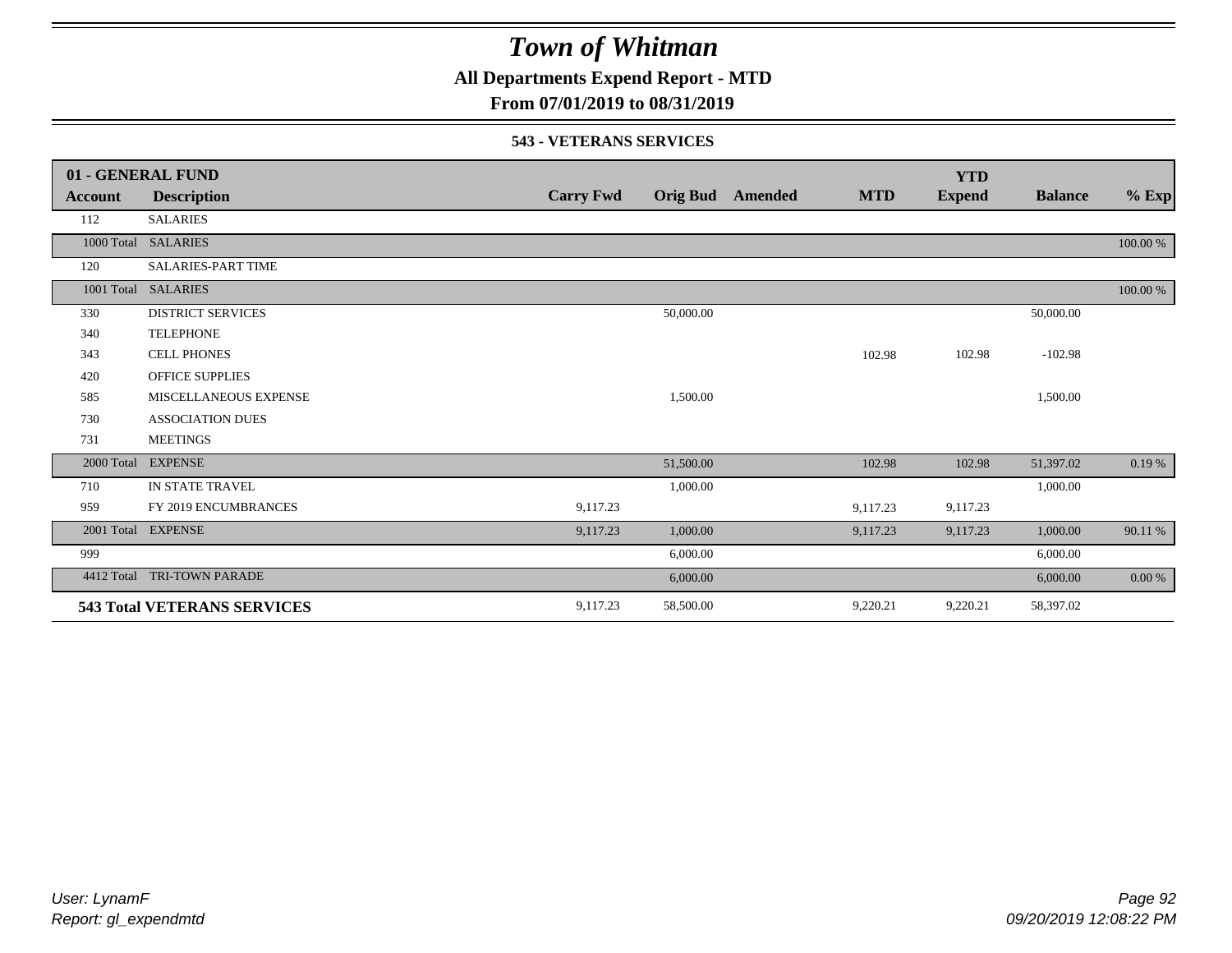### **All Departments Expend Report - MTD**

#### **From 07/01/2019 to 08/31/2019**

#### **544 - VETERANS BENEFITS**

|         | 01 - GENERAL FUND                  |                  |                 |         |            | <b>YTD</b>    |                |         |
|---------|------------------------------------|------------------|-----------------|---------|------------|---------------|----------------|---------|
| Account | <b>Description</b>                 | <b>Carry Fwd</b> | <b>Orig Bud</b> | Amended | <b>MTD</b> | <b>Expend</b> | <b>Balance</b> | $%$ Exp |
| 585     | <b>MISCELLANEOUS EXPENSE</b>       |                  |                 |         |            |               |                |         |
| 770     | <b>SUBSISTENCE</b>                 |                  | 180,000.00      |         | 17,661.38  | 37,133.28     | 142,866.72     |         |
| 771     | <b>FOOD</b>                        |                  |                 |         |            |               |                |         |
| 772     | <b>FUEL</b>                        |                  |                 |         |            |               |                |         |
| 773     | <b>HOSPITAL</b>                    |                  |                 |         |            |               |                |         |
| 774     | <b>MEDICAL CARE</b>                |                  |                 |         |            |               |                |         |
| 775     | <b>MEDICAL SUPPLIES</b>            |                  |                 |         |            |               |                |         |
| 776     | <b>HOUSING</b>                     |                  |                 |         |            |               |                |         |
|         | 2000 Total EXPENSE                 |                  | 180,000.00      |         | 17,661.38  | 37,133.28     | 142,866.72     | 20.62 % |
|         | <b>544 Total VETERANS BENEFITS</b> |                  | 180,000.00      |         | 17,661.38  | 37,133.28     | 142,866.72     |         |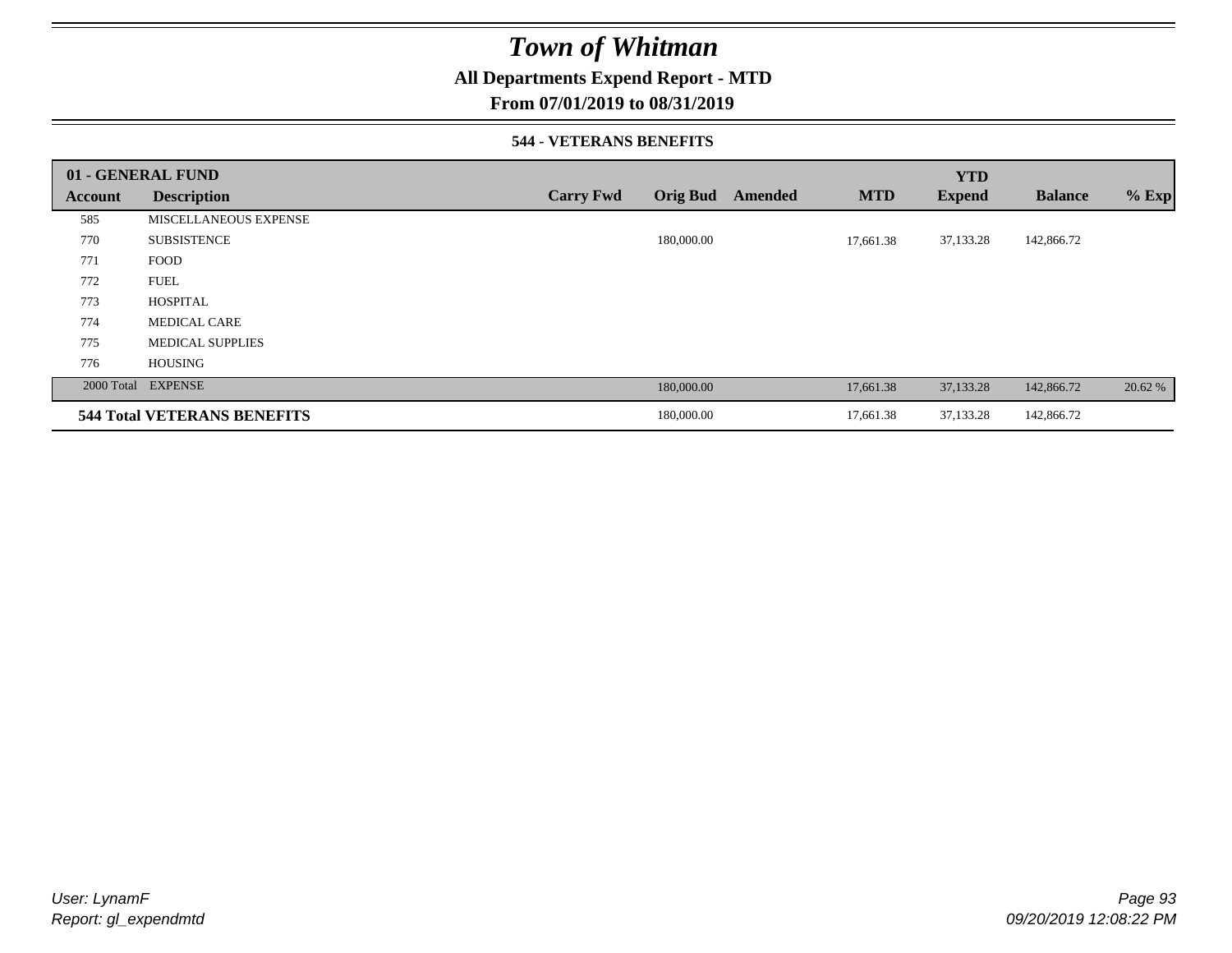**All Departments Expend Report - MTD**

### **From 07/01/2019 to 08/31/2019**

#### **545 - DAV RENTAL**

|         | 01 - GENERAL FUND           |                  |                         |            | <b>YTD</b>    |                |          |
|---------|-----------------------------|------------------|-------------------------|------------|---------------|----------------|----------|
| Account | <b>Description</b>          | <b>Carry Fwd</b> | <b>Orig Bud</b> Amended | <b>MTD</b> | <b>Expend</b> | <b>Balance</b> | $%$ Exp  |
| 270     | <b>BUILDING RENTAL</b>      |                  |                         |            |               |                |          |
|         | 2000 Total EXPENSE          |                  |                         |            |               |                | 100.00 % |
|         | <b>545 Total DAV RENTAL</b> |                  |                         |            |               |                |          |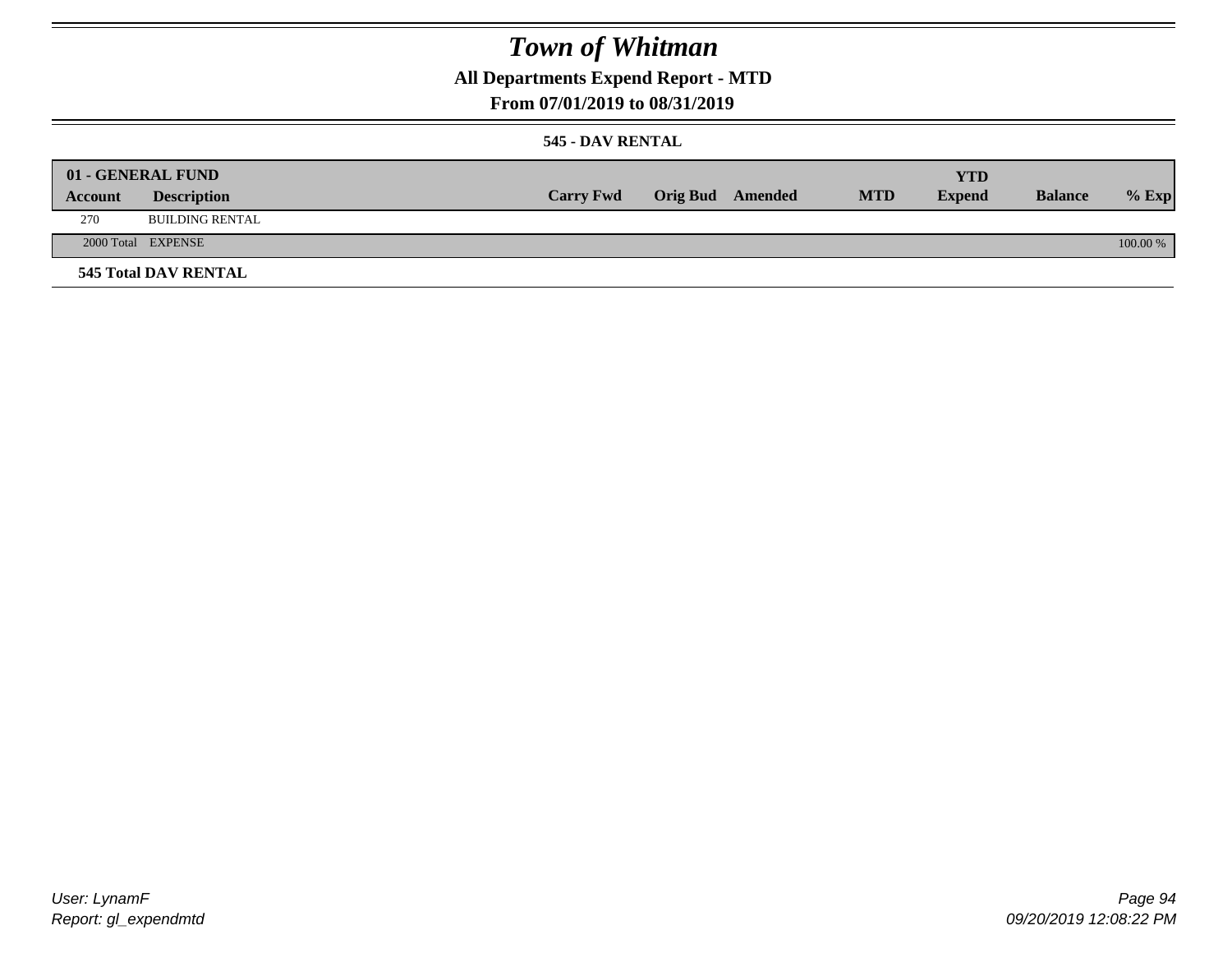**All Departments Expend Report - MTD**

### **From 07/01/2019 to 08/31/2019**

#### **550 - MISC. HUMAN SERVICES**

|                | 01 - GENERAL FUND                         |                  |                 |         |            | <b>YTD</b>    |                |          |
|----------------|-------------------------------------------|------------------|-----------------|---------|------------|---------------|----------------|----------|
| <b>Account</b> | <b>Description</b>                        | <b>Carry Fwd</b> | <b>Orig Bud</b> | Amended | <b>MTD</b> | <b>Expend</b> | <b>Balance</b> | $%$ Exp  |
| 939            | <b>FY2015 ENCUMBRANCES</b>                |                  |                 |         |            |               |                |          |
| 943            | <b>FY2012 ENCUMBRANCES</b>                |                  |                 |         |            |               |                |          |
| 945            | <b>FY2013 ENCUMBRANCES</b>                |                  |                 |         |            |               |                |          |
| 999            |                                           |                  | 3,000.00        |         |            |               | 3,000.00       |          |
| 4414 Total     | A.2 ATM WHITMAN COUNSELING                |                  | 3,000.00        |         |            |               | 3,000.00       | 0.00 %   |
| 999            |                                           |                  | 500.00          |         |            |               | 500.00         |          |
|                | 4416 Total PLYMOUTH COUNTY COOP EXTENSION |                  | 500.00          |         |            |               | 500.00         | 0.00 %   |
| 999            |                                           |                  | 6,000.00        |         |            |               | 6,000.00       |          |
| 4418 Total     | A.2 ATM WHITMAN WILL                      |                  | 6,000.00        |         |            |               | 6,000.00       | 0.00 %   |
| 999            |                                           |                  |                 |         |            |               |                |          |
| 4522 Total     | <b>COMPLETE STREETS GRANT -TIER 2</b>     |                  |                 |         |            |               |                | 100.00 % |
|                | 550 Total MISC. HUMAN SERVICES            |                  | 9,500.00        |         |            |               | 9,500.00       |          |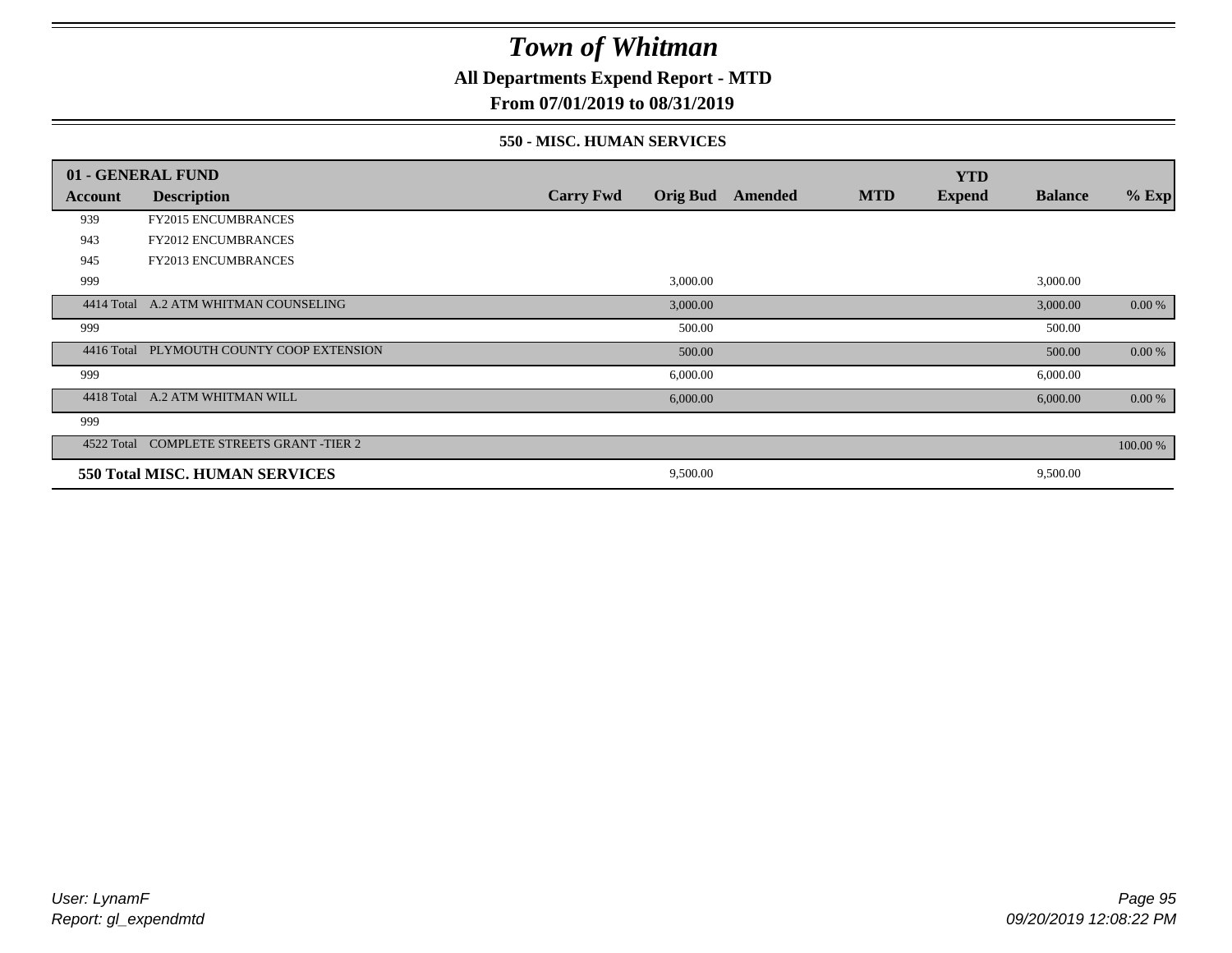### **All Departments Expend Report - MTD**

**From 07/01/2019 to 08/31/2019**

#### **610 - LIBRARY**

|                | 01 - GENERAL FUND                        |                  |           |                         |            | <b>YTD</b>    |                |          |
|----------------|------------------------------------------|------------------|-----------|-------------------------|------------|---------------|----------------|----------|
| <b>Account</b> | <b>Description</b>                       | <b>Carry Fwd</b> |           | <b>Orig Bud</b> Amended | <b>MTD</b> | <b>Expend</b> | <b>Balance</b> | $%$ Exp  |
| 111            | SALARIES-ADMINSTRATIVE                   |                  | 69,121.00 |                         | 5,276.12   | 10,552.24     | 58,568.76      |          |
| 138            | SICK LEAVE BUY-BACK                      |                  |           |                         |            |               |                |          |
| 146            | SALARIES-LONGEVITY                       |                  | 1,375.00  |                         |            | 1,300.00      | 75.00          |          |
|                | 1000 Total SALARIES                      |                  | 70,496.00 |                         | 5,276.12   | 11,852.24     | 58,643.76      | 16.81 %  |
| 153            | SALARY-REF.LIBRARIAN-P.T.                |                  |           |                         |            |               |                |          |
|                | 1001 Total SALARIES                      |                  |           |                         |            |               |                | 100.00 % |
| 154            | SALARY-ASSISTANT DIRECTOR                |                  | 52,253.00 |                         | 3,988.56   | 7,977.12      | 44,275.88      |          |
|                | 1002 Total SALARIES                      |                  | 52,253.00 |                         | 3,988.56   | 7,977.12      | 44,275.88      | 15.26 %  |
| 155            | SALARY-CIRCULATION SUPERVISOR            |                  | 50,912.00 |                         | 3,886.40   | 7,772.80      | 43,139.20      |          |
|                | 1003 Total SALARIES                      |                  | 50,912.00 |                         | 3,886.40   | 7,772.80      | 43,139.20      | 15.26 %  |
| 156            | SALARY-YOUTH SERV. LIBRARIAN             |                  | 49,417.00 |                         | 3,714.20   | 7,428.40      | 41,988.60      |          |
|                | 1004 Total SALARIES                      |                  | 49,417.00 |                         | 3,714.20   | 7,428.40      | 41,988.60      | 15.03 %  |
| 159            | SALARY-LIBRARY TECHNICIANS-P.T.          |                  | 77,826.00 |                         | 5,481.42   | 10,808.66     | 67,017.34      |          |
|                | 1005 Total SALARIES                      |                  | 77,826.00 |                         | 5,481.42   | 10,808.66     | 67,017.34      | 13.88 %  |
| 117            | <b>CUSTODIAL</b>                         |                  |           |                         |            |               |                |          |
|                | 1006 Total SALARIES                      |                  |           |                         |            |               |                | 100.00 % |
| 220            | SENIOR LIBRARY TECHNICIAN                |                  | 43,430.00 |                         | 3,315.20   | 6,630.40      | 36,799.60      |          |
|                | 1007 Total SALARIES                      |                  | 43,430.00 |                         | 3,315.20   | 6,630.40      | 36,799.60      | 15.26 %  |
| 949            | FY2014 ENCUMBRANCES                      |                  |           |                         |            |               |                |          |
|                | 1008 Total SALARIES                      |                  |           |                         |            |               |                | 100.00 % |
| 210            | <b>ELECTRICITY</b>                       |                  |           |                         | 998.94     | 998.94        | -998.94        |          |
| 212            | <b>GAS (NATURAL)</b>                     |                  |           |                         |            |               |                |          |
| 244            | OFFICE EQUIPMENT MAINTENANCE             |                  |           |                         | 6,152.49   | 6,152.49      | $-6,152.49$    |          |
| 311            | <b>COMPUTER SERVICES</b>                 |                  |           |                         |            |               |                |          |
| 340            | <b>TELEPHONE</b>                         |                  |           |                         |            |               |                |          |
| 589            | CATALOGING                               |                  |           |                         |            |               |                |          |
| 420            | <b>OFFICE SUPPLIES</b>                   |                  |           |                         | 455.88     | 455.88        | $-455.88$      |          |
| 430            | <b>BUILDING MAINTENANCE &amp; REPAIR</b> |                  |           |                         |            |               |                |          |
| 585            | MISCELLANEOUS EXPENSE                    |                  | 35,624.00 |                         |            |               | 35,624.00      |          |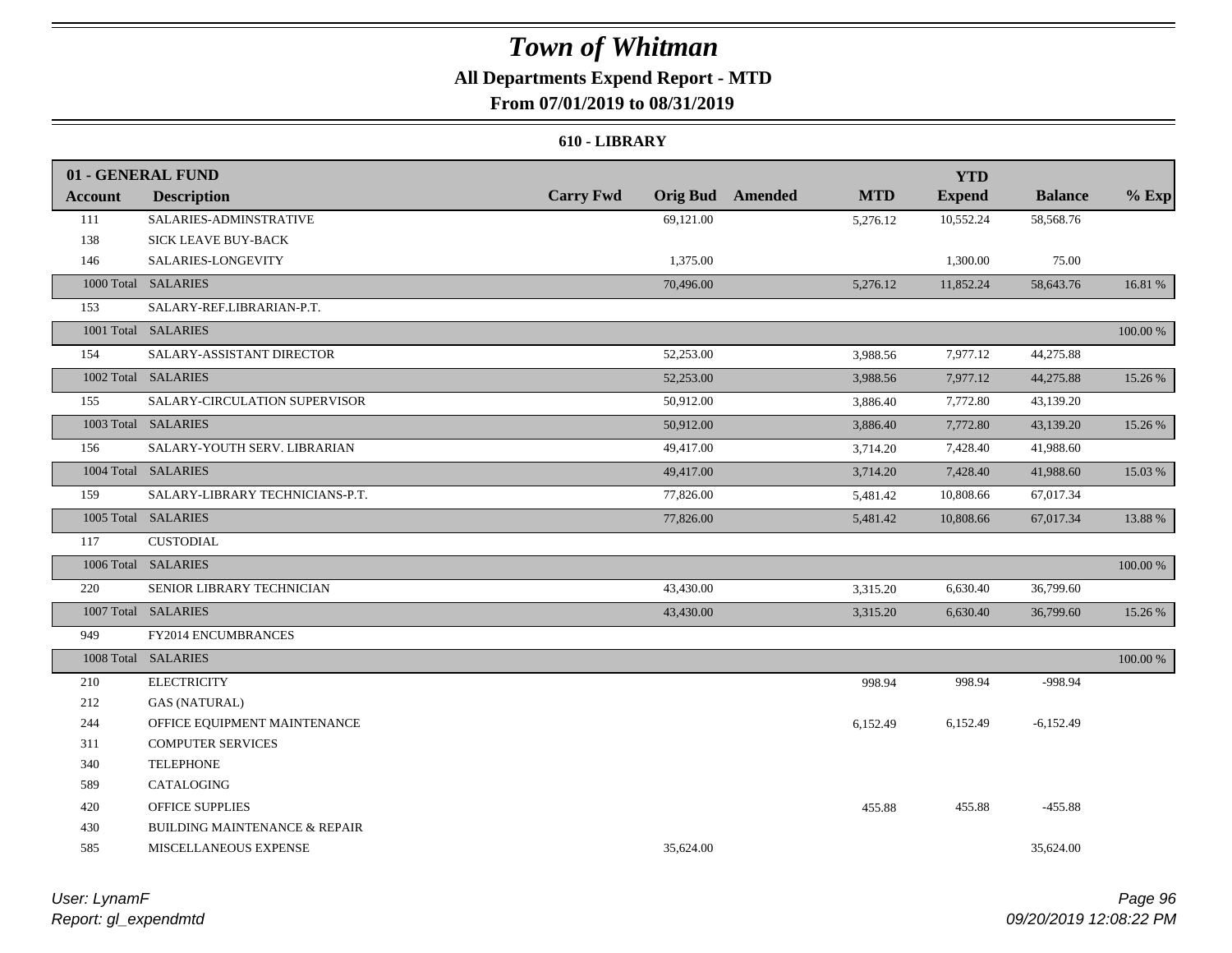### **All Departments Expend Report - MTD**

### **From 07/01/2019 to 08/31/2019**

#### **610 - LIBRARY**

|         | 01 - GENERAL FUND                               |                  |           |                         |            | <b>YTD</b>    |                |             |
|---------|-------------------------------------------------|------------------|-----------|-------------------------|------------|---------------|----------------|-------------|
| Account | <b>Description</b>                              | <b>Carry Fwd</b> |           | <b>Orig Bud</b> Amended | <b>MTD</b> | <b>Expend</b> | <b>Balance</b> | $%$ Exp     |
| 587     | <b>BOOKS</b>                                    |                  |           |                         | 11,556.78  | 11,556.78     | $-11,556.78$   |             |
| 588     | <b>PERIODICALS</b>                              |                  |           |                         | 348.00     | 348.00        | $-348.00$      |             |
| 939     | FY2015 ENCUMBRANCES                             |                  |           |                         |            |               |                |             |
| 710     | IN STATE TRAVEL                                 |                  |           |                         | 19.60      | 19.60         | $-19.60$       |             |
| 730     | <b>ASSOCIATION DUES</b>                         |                  |           |                         |            |               |                |             |
| 731     | <b>MEETINGS</b>                                 |                  |           |                         |            |               |                |             |
|         | 2000 Total EXPENSE                              |                  | 35,624.00 |                         | 19,531.69  | 19,531.69     | 16,092.31      | 54.82 %     |
| 210     | <b>ELECTRICITY</b>                              |                  | 25,069.00 |                         | 1,460.46   | 1,460.46      | 23,608.54      |             |
| 212     | <b>GAS (NATURAL)</b>                            |                  |           |                         | 65.91      | 65.91         | $-65.91$       |             |
| 213     | MAINTENANCE CONTRACTS                           |                  |           |                         |            |               |                |             |
| 240     | BUILDING & GROUNDS MAINT.                       |                  |           |                         | 1,168.87   | 1,168.87      | $-1,168.87$    |             |
|         | 2001 Total EXPENSE                              |                  | 25,069.00 |                         | 2,695.24   | 2,695.24      | 22,373.76      | 10.75 %     |
| 940     | FY2016 ENCUMBRANCES                             |                  |           |                         |            |               |                |             |
| 946     | FY2010 ENCUMBRANCES                             |                  |           |                         |            |               |                |             |
|         | 2002 Total EXPENSE                              |                  |           |                         |            |               |                | 100.00 %    |
| 940     | <b>FY2016 ENCUMBRANCES</b>                      |                  |           |                         |            |               |                |             |
|         | 2003 Total EXPENSE                              |                  |           |                         |            |               |                | 100.00 %    |
| 215     | <b>OCLN MEMBERSHIP</b>                          |                  | 22,361.00 |                         | 22,361.00  | 22,361.00     |                |             |
| 943     | FY2012 ENCUMBRANCES                             |                  |           |                         |            |               |                |             |
|         | 2004 Total EXPENSE                              |                  | 22,361.00 |                         | 22,361.00  | 22,361.00     |                | 100.00 %    |
| 949     | FY2014 ENCUMBRANCES                             |                  |           |                         |            |               |                |             |
| 943     | FY2012 ENCUMBRANCES                             |                  |           |                         |            |               |                |             |
| 945     | FY2013 ENCUMBRANCES                             |                  |           |                         |            |               |                |             |
|         | 2009 Total EXPENSE                              |                  |           |                         |            |               |                | 100.00 %    |
| 999     |                                                 |                  |           |                         |            |               |                |             |
|         | 4490 Total A19 ATM 5/12 REPAIR&PAINT LIBRARY    |                  |           |                         |            |               |                | $100.00~\%$ |
| 999     |                                                 |                  |           |                         |            |               |                |             |
|         | 4501 Total A.17 ATM 5/13 PAINT & REPAIR LIBRARY |                  |           |                         |            |               |                | 100.00 %    |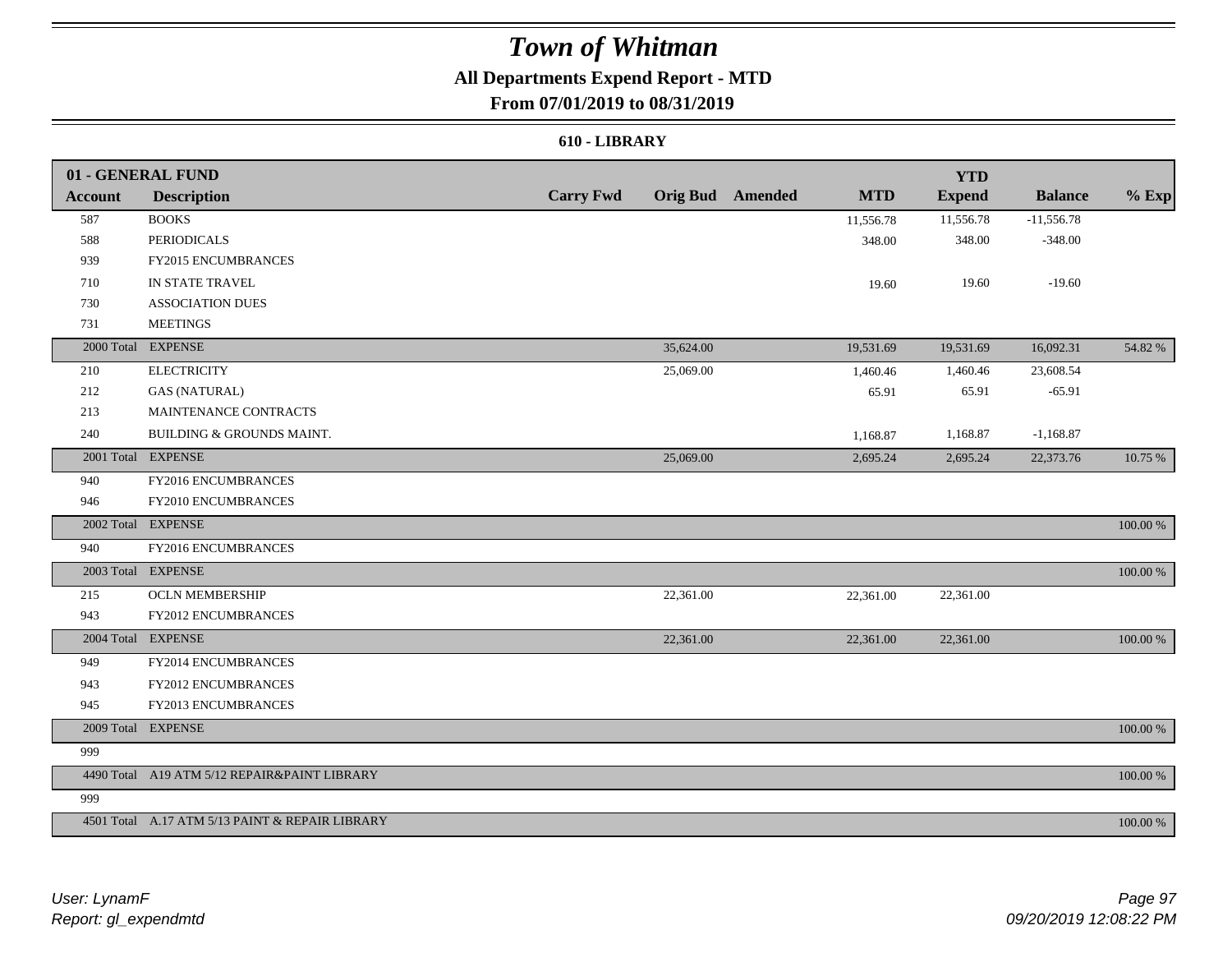### **All Departments Expend Report - MTD**

### **From 07/01/2019 to 08/31/2019**

#### **610 - LIBRARY**

|         | 01 - GENERAL FUND                                   |                  |                 |         |            | <b>YTD</b>    |                |          |
|---------|-----------------------------------------------------|------------------|-----------------|---------|------------|---------------|----------------|----------|
| Account | <b>Description</b>                                  | <b>Carry Fwd</b> | <b>Orig Bud</b> | Amended | <b>MTD</b> | <b>Expend</b> | <b>Balance</b> | $%$ Exp  |
| 999     |                                                     |                  |                 |         |            |               |                |          |
|         | 4523 Total ART25 ATM5/18 PCH & INSTALL 6 SURVEILL C |                  |                 |         |            |               |                | 100.00 % |
| 999     |                                                     |                  |                 |         |            |               |                |          |
|         | 4573 Total A.10ATM5/14 PAVE LIB. PARKING LOT        |                  |                 |         |            |               |                | 100.00 % |
|         | <b>610 Total LIBRARY</b>                            |                  | 427,388.00      |         | 70.249.83  | 97,057.55     | 330,330.45     |          |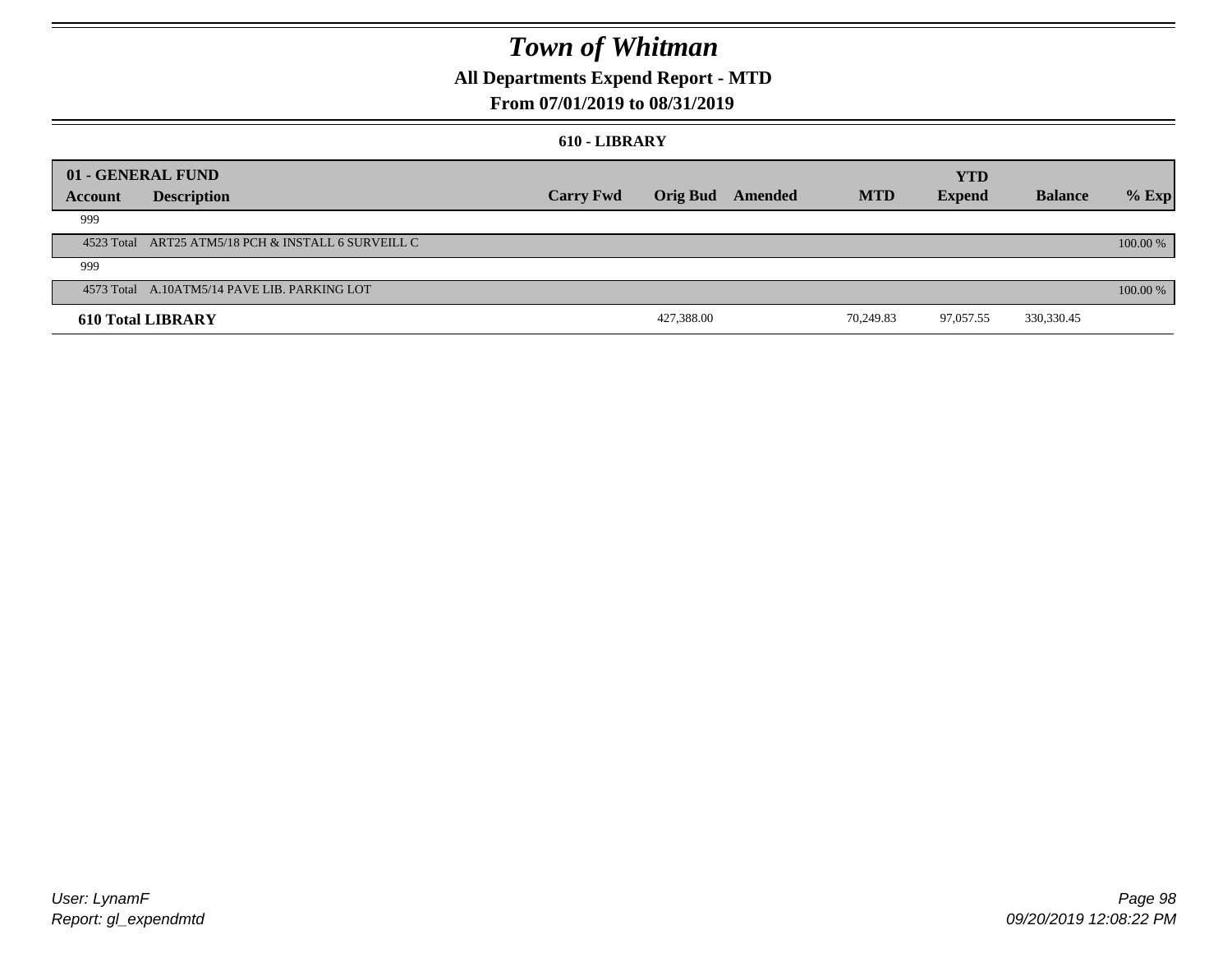### **All Departments Expend Report - MTD**

### **From 07/01/2019 to 08/31/2019**

#### **630 - RECREATION**

|         | 01 - GENERAL FUND                        |                  |           |                         |            | <b>YTD</b>    |                |          |
|---------|------------------------------------------|------------------|-----------|-------------------------|------------|---------------|----------------|----------|
| Account | <b>Description</b>                       | <b>Carry Fwd</b> |           | <b>Orig Bud</b> Amended | <b>MTD</b> | <b>Expend</b> | <b>Balance</b> | $%$ Exp  |
| 111     | SALARIES-ADMINSTRATIVE                   |                  | 21,574.00 |                         | 1,646.76   | 3,293.52      | 18,280.48      |          |
|         | 1000 Total SALARIES                      |                  | 21,574.00 |                         | 1,646.76   | 3,293.52      | 18,280.48      | 15.26 %  |
| 124     | SALARIES-POOL                            |                  | 5,000.00  |                         |            | 4,995.12      | 4.88           |          |
|         | 1001 Total SALARIES                      |                  | 5,000.00  |                         |            | 4,995.12      | 4.88           | 99.90 %  |
| 120     | <b>SALARIES-PART TIME</b>                |                  |           |                         |            |               |                |          |
|         | 1002 Total SALARIES                      |                  |           |                         |            |               |                | 100.00 % |
| 125     | SALARIES-WINTER PROGRAM                  |                  |           |                         |            |               |                |          |
|         | 1003 Total SALARIES                      |                  |           |                         |            |               |                | 100.00 % |
| 127     | PARK PROGRAM                             |                  |           |                         |            |               |                |          |
|         | 1004 Total SALARIES                      |                  |           |                         |            |               |                | 100.00 % |
| 210     | <b>ELECTRICITY</b>                       |                  |           |                         |            |               |                |          |
| 340     | <b>TELEPHONE</b>                         |                  |           |                         | 25.46      | 25.46         | $-25.46$       |          |
| 430     | <b>BUILDING MAINTENANCE &amp; REPAIR</b> |                  |           |                         |            |               |                |          |
| 584     | RECREATIONAL SUPPLIES                    |                  |           |                         |            |               |                |          |
| 585     | MISCELLANEOUS EXPENSE                    |                  | 6,100.00  |                         | 1,951.00   | 3,057.50      | 3,042.50       |          |
| 591     | <b>FOURTH OF JULY</b>                    |                  |           |                         | 550.00     | 1,886.25      | $-1,886.25$    |          |
| 710     | IN STATE TRAVEL                          |                  |           |                         |            |               |                |          |
| 730     | <b>ASSOCIATION DUES</b>                  |                  |           |                         |            |               |                |          |
| 731     | <b>MEETINGS</b>                          |                  |           |                         |            |               |                |          |
| 749     | POOL MAINTENANCE                         |                  |           |                         | 740.00     | 740.00        | $-740.00$      |          |
|         | 2000 Total EXPENSE                       |                  | 6,100.00  |                         | 3,266.46   | 5,709.21      | 390.79         | 93.59 %  |
| 939     | FY2015 ENCUMBRANCES                      |                  |           |                         |            |               |                |          |
| 948     | <b>FY07 ENCUMBRANCES</b>                 |                  |           |                         |            |               |                |          |
| 959     | FY 2019 ENCUMBRANCES                     |                  |           |                         |            |               |                |          |
|         | 2001 Total EXPENSE                       |                  |           |                         |            |               |                | 100.00 % |
| 999     |                                          |                  |           |                         |            |               |                |          |
|         | 4412 Total TRI-TOWN PARADE               |                  |           |                         |            |               |                | 100.00 % |
| 999     |                                          |                  |           |                         |            |               |                |          |
|         | 4413 Total RES.FD.TR.POOL FILTER REPAIRS |                  |           |                         |            |               |                | 100.00 % |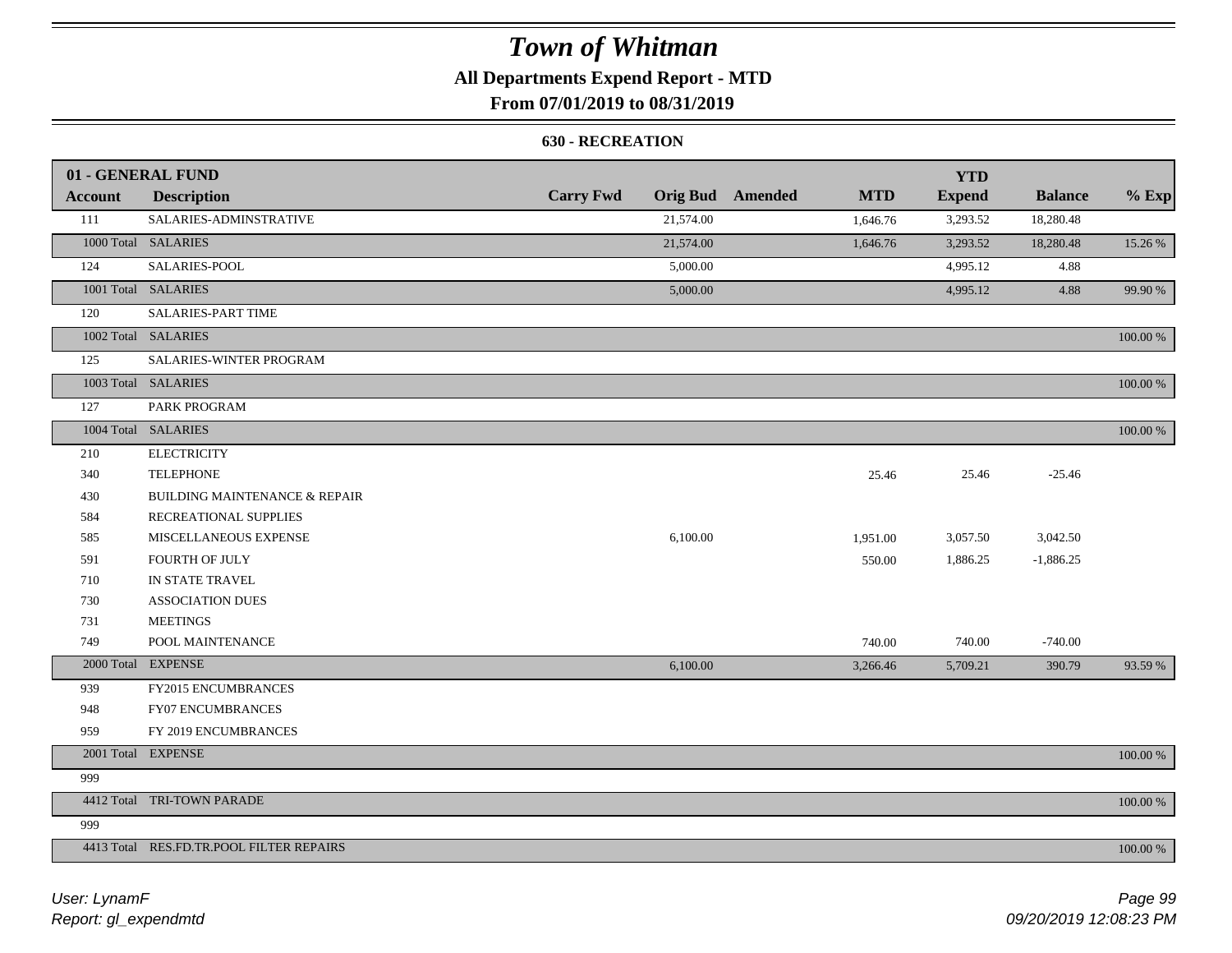### **All Departments Expend Report - MTD**

### **From 07/01/2019 to 08/31/2019**

#### **630 - RECREATION**

| 01 - GENERAL FUND |                                                     |                  |                 |         |            | <b>YTD</b>    |                |          |
|-------------------|-----------------------------------------------------|------------------|-----------------|---------|------------|---------------|----------------|----------|
| Account           | <b>Description</b>                                  | <b>Carry Fwd</b> | <b>Orig Bud</b> | Amended | <b>MTD</b> | <b>Expend</b> | <b>Balance</b> | $%$ Exp  |
| 999               |                                                     |                  |                 |         |            |               |                |          |
|                   | 4489 Total A.8 STM 5/19 PHASE II DAM ASSESSMENT     |                  |                 |         |            |               |                | 100.00 % |
| 999               |                                                     |                  |                 |         |            |               |                |          |
|                   | 4491 Total A14STM5/6/13REP/UPGR.POOL FILTRATION SYS |                  |                 |         |            |               |                | 100.00 % |
| 999               |                                                     |                  |                 |         |            |               |                |          |
|                   | 4555 Total ESTABLISH PETTY CASH-PARK PROGRAM        |                  |                 |         |            |               |                | 100.00 % |
| 999               |                                                     |                  |                 |         |            |               |                |          |
|                   | 4556 Total ESTABLISH PETTY CASH-POOL PROGRAM        |                  |                 |         |            |               |                | 100.00 % |
|                   | <b>630 Total RECREATION</b>                         |                  | 32,674.00       |         | 4,913.22   | 13,997.85     | 18,676.15      |          |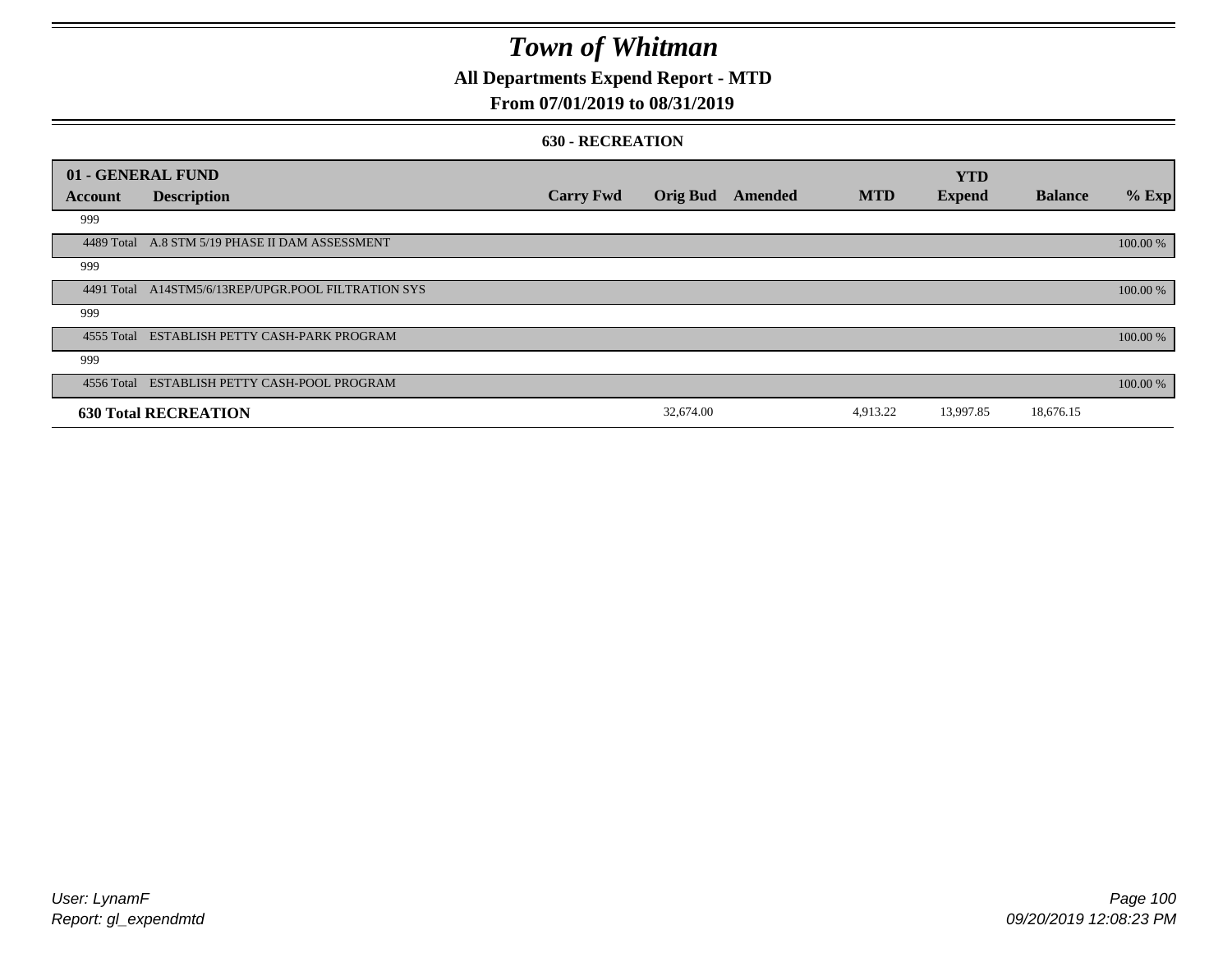**All Departments Expend Report - MTD**

**From 07/01/2019 to 08/31/2019**

### **650 - DPW-BANDSTAND & PARK MAINTENANCE**

|            | 01 - GENERAL FUND                          |                  |                 |         |            | <b>YTD</b>    |                |           |
|------------|--------------------------------------------|------------------|-----------------|---------|------------|---------------|----------------|-----------|
| Account    | <b>Description</b>                         | <b>Carry Fwd</b> | <b>Orig Bud</b> | Amended | <b>MTD</b> | <b>Expend</b> | <b>Balance</b> | $%$ Exp   |
| 241        | RECREATIONAL FACILITIES MAINT.             |                  |                 |         |            |               |                |           |
| 460        | <b>GROUNDSKEEPING SUPPLIES</b>             |                  |                 |         |            |               |                |           |
| 585        | <b>MISCELLANEOUS EXPENSE</b>               |                  | 2,000.00        |         |            | 651.62        | 1,348.38       |           |
|            | 2000 Total EXPENSE                         |                  | 2,000.00        |         |            | 651.62        | 1,348.38       | 32.58 %   |
| 999        |                                            | 20,339.00        |                 |         |            |               | 20,339.00      |           |
| 4485 Total | A.40ATM05/07PARK GRTS-TN.MATCH             | 20,339.00        |                 |         |            |               | 20,339.00      | 0.00 %    |
| 999        |                                            | 33,709.67        |                 |         |            |               | 33,709.67      |           |
| 4486 Total | A6 STM5/17 TOWN PARK UPGRADES              | 33,709.67        |                 |         |            |               | 33,709.67      | $0.00 \%$ |
| 999        |                                            |                  |                 |         |            |               |                |           |
| 4487 Total | A.20 ATM5/19 REPL WATER MAIN RAYNOR        |                  |                 |         |            |               |                | 100.00 %  |
| 999        |                                            |                  |                 |         |            |               |                |           |
| 4488 Total | A10STM5/14TOWN PARK ADA IMPROVE            |                  |                 |         |            |               |                | 100.00 %  |
|            | 650 Total DPW-BANDSTAND & PARK MAINTENANCE | 54,048.67        | 2,000.00        |         |            | 651.62        | 55,397.05      |           |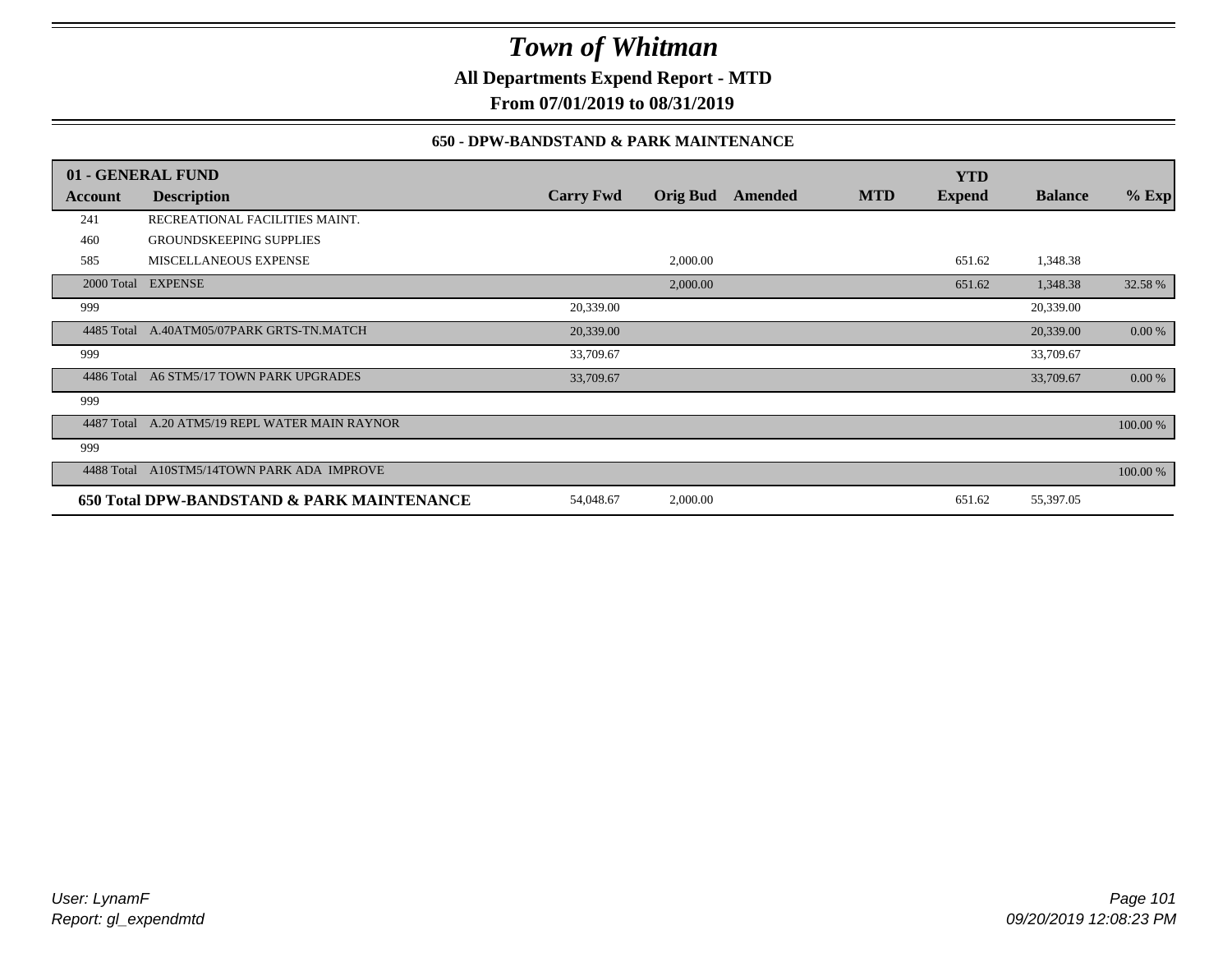**All Departments Expend Report - MTD**

**From 07/01/2019 to 08/31/2019**

#### **651 - BANDSTAND MAINTENANCE**

| 01 - GENERAL FUND |                                            |                  |                         |            | <b>YTD</b>    |                |          |
|-------------------|--------------------------------------------|------------------|-------------------------|------------|---------------|----------------|----------|
| <b>Account</b>    | <b>Description</b>                         | <b>Carry Fwd</b> | <b>Orig Bud</b> Amended | <b>MTD</b> | <b>Expend</b> | <b>Balance</b> | $%$ Exp  |
| 585               | MISCELLANEOUS EXPENSE                      |                  |                         |            |               |                |          |
|                   | 2000 Total EXPENSE                         |                  |                         |            |               |                | 100.00 % |
| 999               |                                            |                  |                         |            |               |                |          |
|                   | 4488 Total A10STM5/14TOWN PARK ADA IMPROVE |                  |                         |            |               |                | 100.00 % |
|                   | <b>651 Total BANDSTAND MAINTENANCE</b>     |                  |                         |            |               |                |          |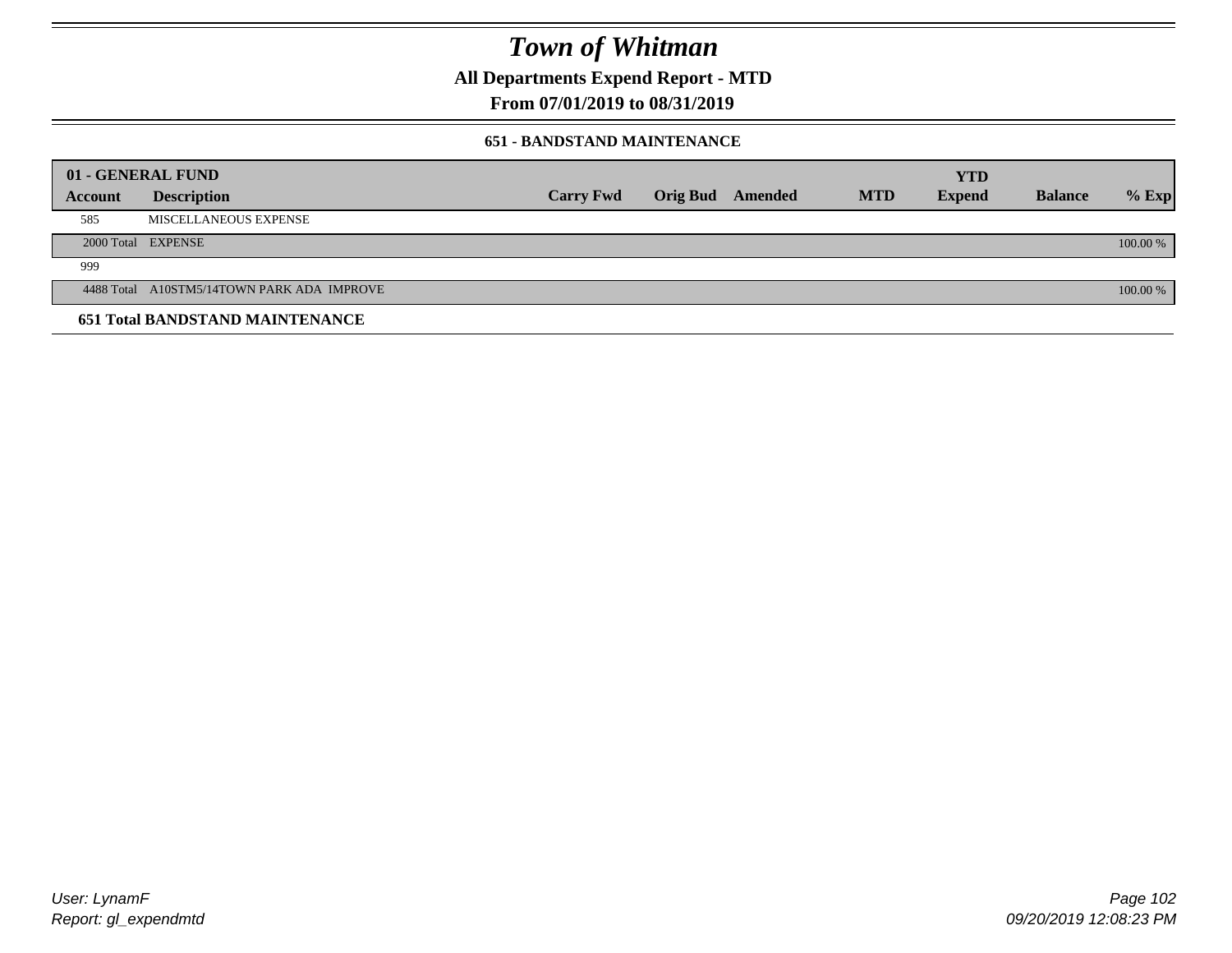**All Departments Expend Report - MTD**

### **From 07/01/2019 to 08/31/2019**

#### **691 - HISTORICAL COMMISSION**

| 01 - GENERAL FUND |                                                 |                  |                 |         |            | <b>YTD</b>    |                |          |
|-------------------|-------------------------------------------------|------------------|-----------------|---------|------------|---------------|----------------|----------|
| Account           | <b>Description</b>                              | <b>Carry Fwd</b> | <b>Orig Bud</b> | Amended | <b>MTD</b> | <b>Expend</b> | <b>Balance</b> | $%$ Exp  |
| 420               | OFFICE SUPPLIES                                 |                  |                 |         |            |               |                |          |
| 585               | MISCELLANEOUS EXPENSE                           |                  | 500.00          |         |            |               | 500.00         |          |
| 730               | <b>ASSOCIATION DUES</b>                         |                  |                 |         |            |               |                |          |
| 731               | <b>MEETINGS</b>                                 |                  |                 |         |            |               |                |          |
| 2000 Total        | <b>EXPENSE</b>                                  |                  | 500.00          |         |            |               | 500.00         | 0.00 %   |
| 945               | <b>FY2013 ENCUMBRANCES</b>                      |                  |                 |         |            |               |                |          |
| 953               | <b>FY2009 ENCUMBRANCES</b>                      |                  |                 |         |            |               |                |          |
|                   | 2001 Total EXPENSE                              |                  |                 |         |            |               |                | 100.00 % |
| 999               |                                                 |                  |                 |         |            |               |                |          |
|                   | 4484 Total A.3STM5/13TN.HALL HIST.REG.MTCH.FNDS |                  |                 |         |            |               |                | 100.00 % |
|                   | 691 Total HISTORICAL COMMISSION                 |                  | 500.00          |         |            |               | 500.00         |          |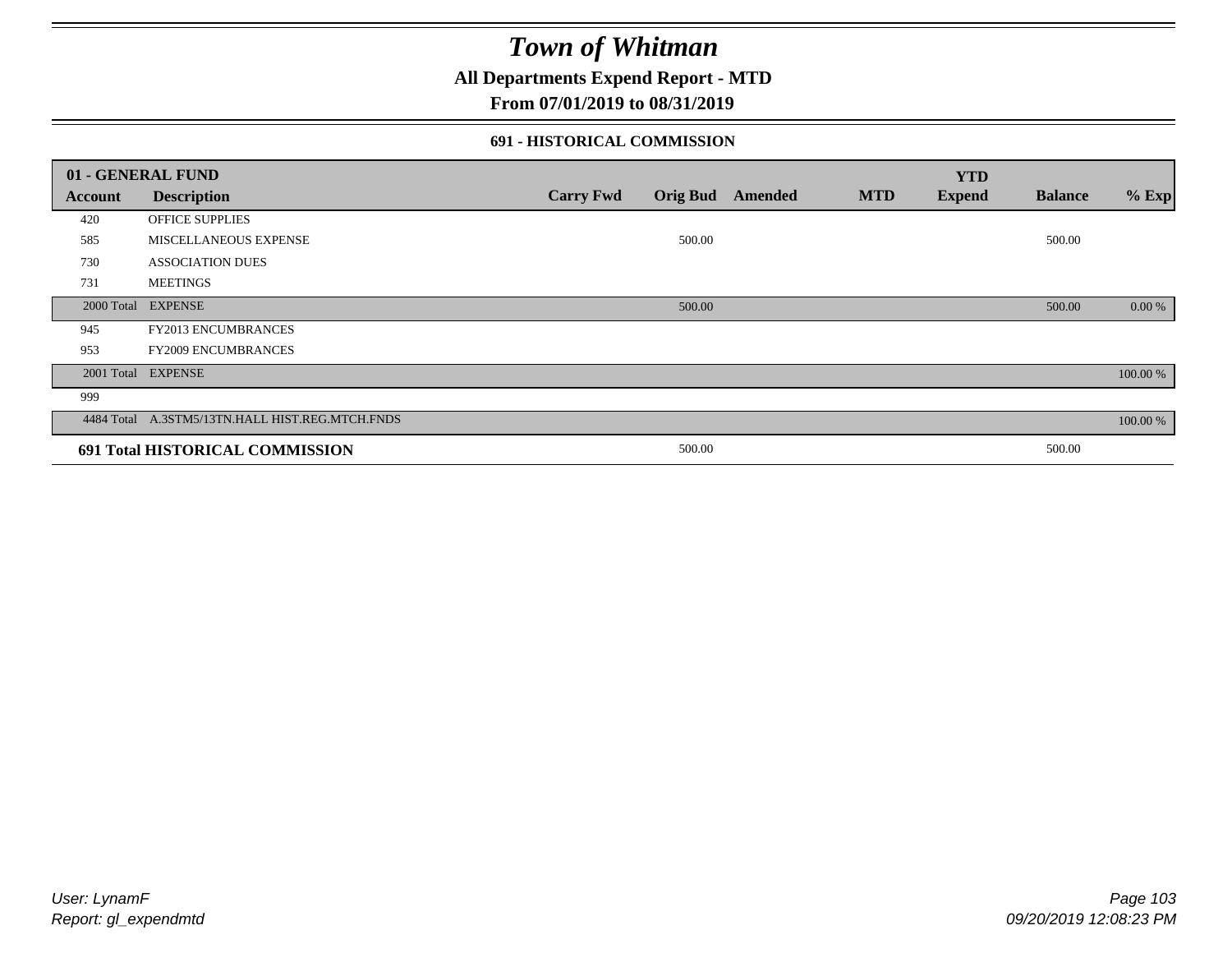### **All Departments Expend Report - MTD**

### **From 07/01/2019 to 08/31/2019**

#### **692 - MEMORIAL DAY**

| 01 - GENERAL FUND |                               |                  |                 |         |            | <b>YTD</b>    |                |          |
|-------------------|-------------------------------|------------------|-----------------|---------|------------|---------------|----------------|----------|
| Account           | <b>Description</b>            | <b>Carry Fwd</b> | <b>Orig Bud</b> | Amended | <b>MTD</b> | <b>Expend</b> | <b>Balance</b> | $%$ Exp  |
| 585               | MISCELLANEOUS EXPENSE         |                  | 2,200.00        |         |            |               | 2,200.00       |          |
|                   | 2000 Total EXPENSE            |                  | 2,200.00        |         |            |               | 2,200.00       | $0.00\%$ |
| 945               | <b>FY2013 ENCUMBRANCES</b>    |                  |                 |         |            |               |                |          |
|                   | 2001 Total EXPENSE            |                  |                 |         |            |               |                | 100.00 % |
|                   | <b>692 Total MEMORIAL DAY</b> |                  | 2,200.00        |         |            |               | 2,200.00       |          |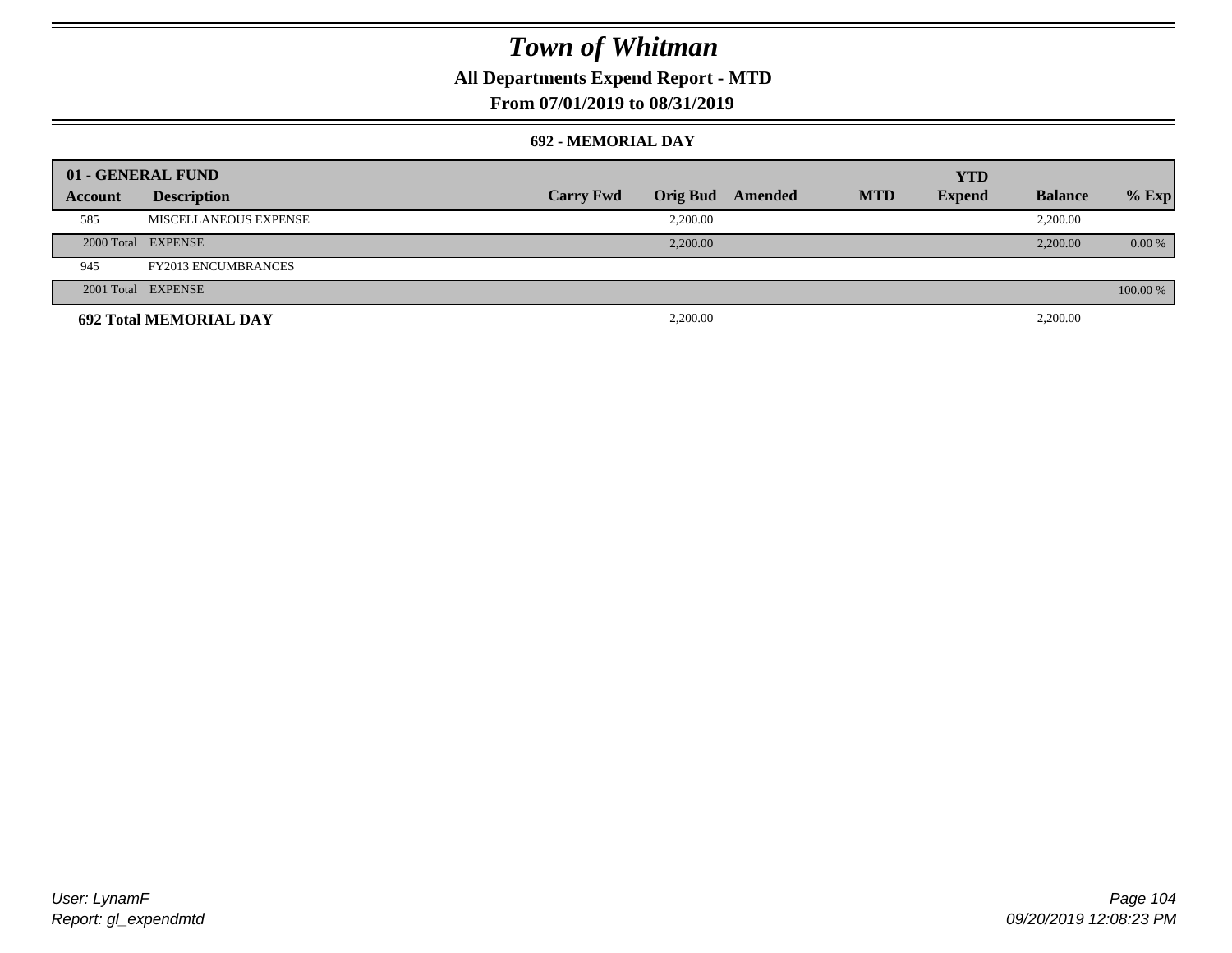**All Departments Expend Report - MTD**

**From 07/01/2019 to 08/31/2019**

#### **693 - 125TH ANNIVERSARY CELEBRATION**

|         | 01 - GENERAL FUND                       |                  |                         |            | YTD           |                |          |
|---------|-----------------------------------------|------------------|-------------------------|------------|---------------|----------------|----------|
| Account | <b>Description</b>                      | <b>Carry Fwd</b> | <b>Orig Bud</b> Amended | <b>MTD</b> | <b>Expend</b> | <b>Balance</b> | $%$ Exp  |
| 585     | MISCELLANEOUS EXPENSE                   |                  |                         |            |               |                |          |
|         | 2000 Total EXPENSE                      |                  |                         |            |               |                | 100.00 % |
|         | 693 Total 125TH ANNIVERSARY CELEBRATION |                  |                         |            |               |                |          |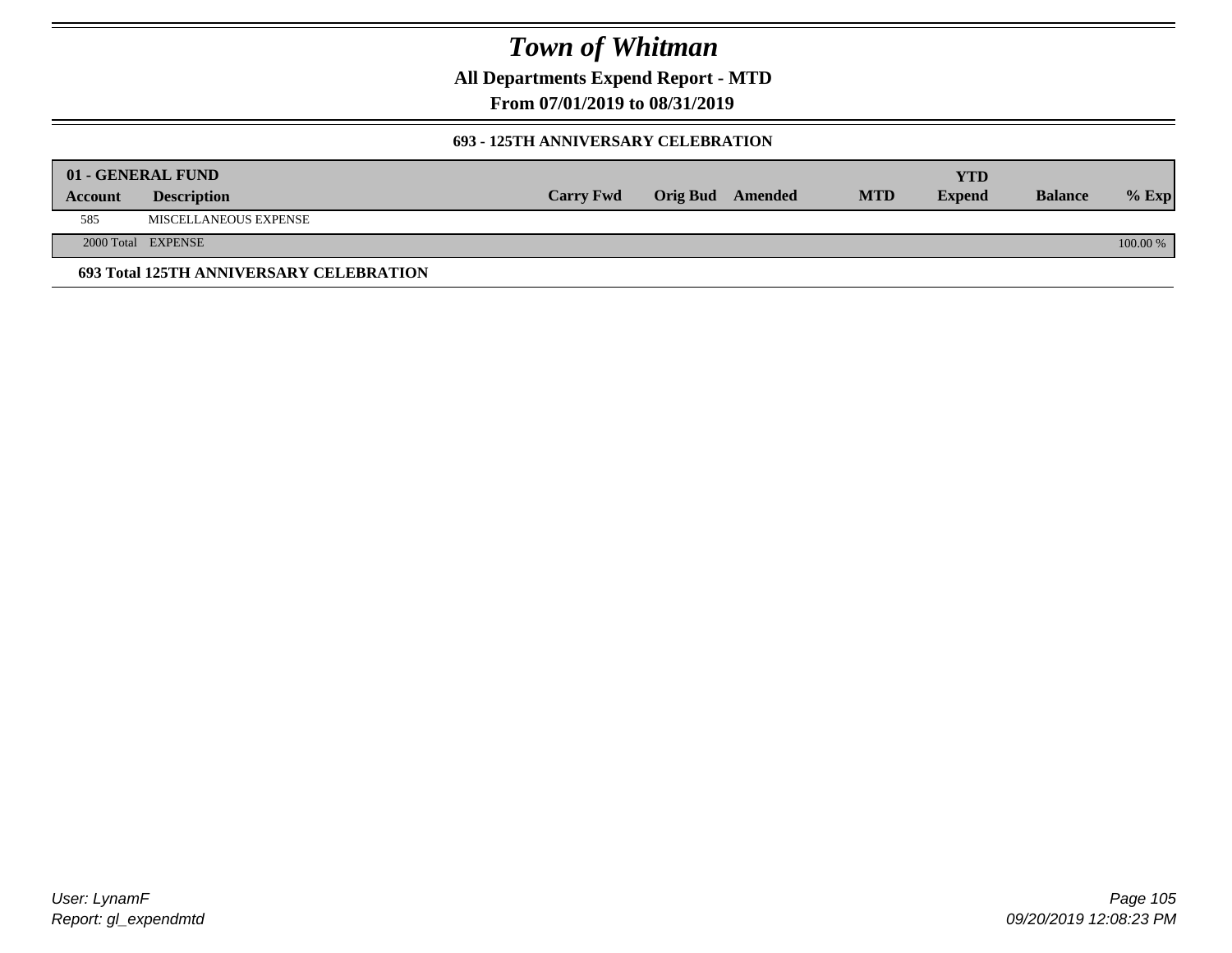### **All Departments Expend Report - MTD**

### **From 07/01/2019 to 08/31/2019**

#### **710 - RETIREMENT OF DEBT**

|                | 01 - GENERAL FUND                                |                  |                         |            | <b>YTD</b>    |                |          |
|----------------|--------------------------------------------------|------------------|-------------------------|------------|---------------|----------------|----------|
| <b>Account</b> | <b>Description</b>                               | <b>Carry Fwd</b> | <b>Orig Bud</b> Amended | <b>MTD</b> | <b>Expend</b> | <b>Balance</b> | $%$ Exp  |
| 910            | MAT.PRIN.L.T.DEBT 6/1/2008                       |                  |                         |            |               |                |          |
| 911            | INT.LONG TERM DEBT WTR/SWR                       |                  |                         |            |               |                |          |
| 912            | MAT.PRIN.-L.TERM DEBT TN.BLDGS                   |                  |                         |            |               |                |          |
| 919            | <b>INT.LONG TERM DEBT - WATER</b>                |                  |                         |            |               |                |          |
| 921            | MAT.PRIN.-REVENUE ANT.NOTES                      |                  |                         |            |               |                |          |
|                | 2000 Total EXPENSE                               |                  |                         |            |               |                | 100.00 % |
| 912            | MAT.PRIN.-L.TERM DEBT TN.BLDGS                   |                  |                         |            |               |                |          |
| 922            | MAT.PRIN.-BANS-TH/POL/FIRE STA                   |                  |                         |            |               |                |          |
| 923            | PRINCIPAL LONG TERM - SEWER                      |                  |                         |            |               |                |          |
| 925            | <b>INTEREST TEMPORARY LOANS</b>                  |                  |                         |            |               |                |          |
|                | 2001 Total EXPENSE                               |                  |                         |            |               |                | 100.00 % |
| 924            | DEBT MISCELLANEOUS - WATER                       |                  |                         |            |               |                |          |
|                | 2002 Total EXPENSE                               |                  |                         |            |               |                | 100.00 % |
| 907            | A.6 ATM 5/19 TITLE V DEBT SERVICE                |                  | 7,352.20                |            | 5,873.20      | 1,479.00       |          |
| 928            | A. 8 ATM 5/14 TITLE V LOAN PMT.                  |                  |                         |            |               |                |          |
| 929            | A.7 ATM 5/16 TITLE V LOAN PMN                    |                  |                         |            |               |                |          |
| 934            | ART.8 ATM 5/18 - TITLE V DEBT SERVICE            |                  |                         |            |               |                |          |
| 936            | A.10 ATM 5/15 TITLE V LOAN PMN                   |                  |                         |            |               |                |          |
|                | 2003 Total EXPENSE                               |                  | 7,352.20                |            | 5,873.20      | 1,479.00       | 79.88 %  |
| 912            | MAT.PRIN.-L.TERM DEBT TN.BLDGS                   |                  |                         |            |               |                |          |
| 916            | <b>INTEREST LONG TERM DEBT</b>                   |                  | 154,683.00              |            |               | 154,683.00     |          |
|                | 4601 Total A.8 ATM 5/19 DEBT TN.BLDGS.POLICE STA |                  | 154,683.00              |            |               | 154,683.00     | 0.00 %   |
| 912            | MAT.PRIN.-L.TERM DEBT TN.BLDGS                   |                  | 140,000.00              |            |               | 140,000.00     |          |
| 916            | <b>INTEREST LONG TERM DEBT</b>                   |                  | 1,050.00                |            |               | 1,050.00       |          |
|                | 4602 Total A.7 ATM 5/19 DEBT SERV. TN.BLDGS.     |                  | 141,050.00              |            |               | 141,050.00     | 0.00 %   |
| 908            | A.7 STM 5/19 PRIN. PAYM. STREETLIGHTS            |                  |                         |            |               |                |          |
| 909            | A.7 STM 5/19 INT. PAYM. STREETLIGHTS             |                  |                         |            |               |                |          |
| 912            | MAT.PRIN.-L.TERM DEBT TN.BLDGS                   |                  |                         |            |               |                |          |
| 916            | <b>INTEREST LONG TERM DEBT</b>                   |                  |                         |            |               |                |          |
|                | 4603 Total A.7 STM5/19 DEBT.SERV. STREETLIGHTS   |                  |                         |            |               |                | 100.00 % |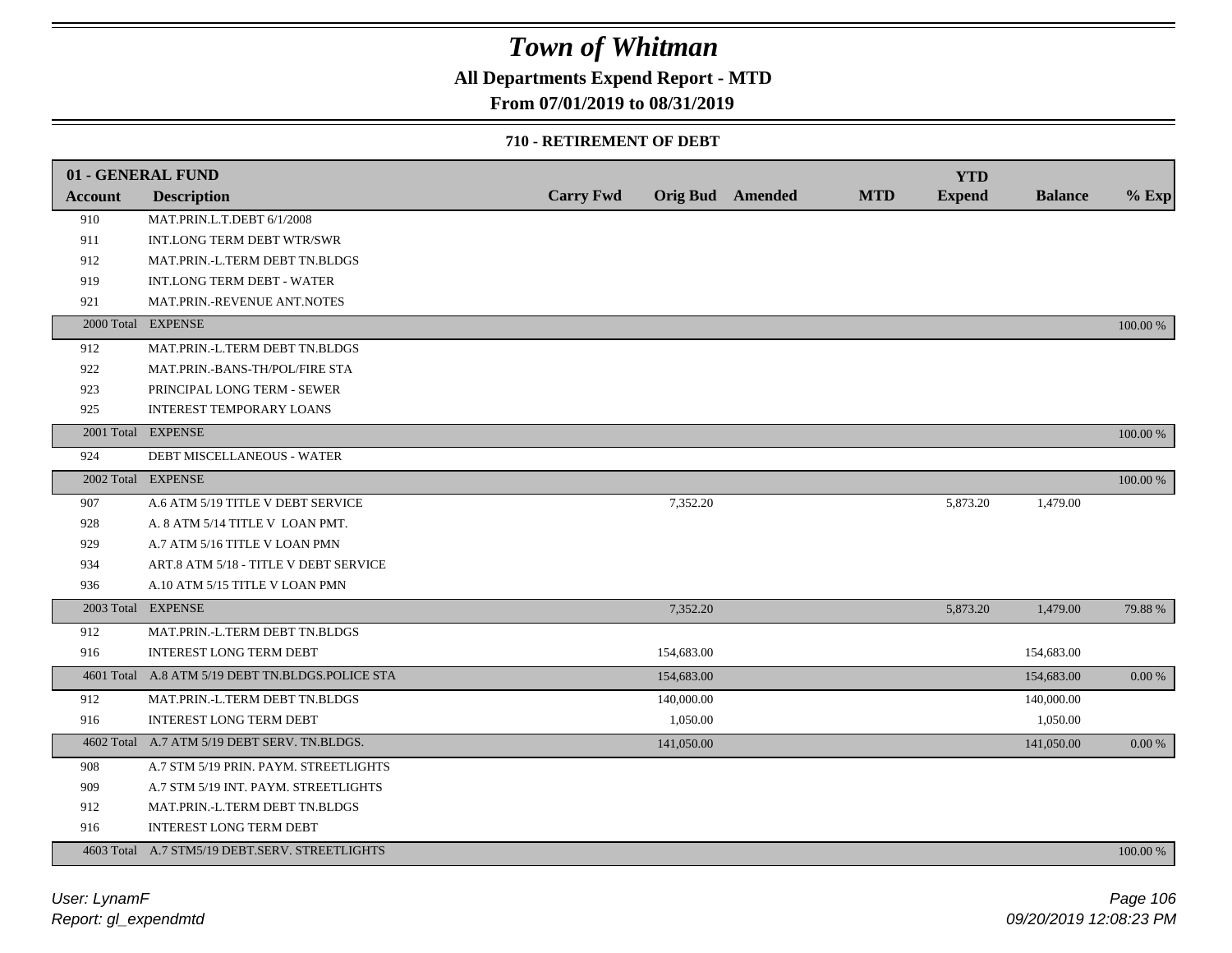**All Departments Expend Report - MTD**

### **From 07/01/2019 to 08/31/2019**

#### **710 - RETIREMENT OF DEBT**

|         | 01 - GENERAL FUND                                |                  |                 |         |            | <b>YTD</b>    |                |          |
|---------|--------------------------------------------------|------------------|-----------------|---------|------------|---------------|----------------|----------|
| Account | <b>Description</b>                               | <b>Carry Fwd</b> | <b>Orig Bud</b> | Amended | <b>MTD</b> | <b>Expend</b> | <b>Balance</b> | $%$ Exp  |
| 912     | MAT.PRIN.-L.TERM DEBT TN.BLDGS                   |                  |                 |         |            |               |                |          |
| 916     | <b>INTEREST LONG TERM DEBT</b>                   |                  |                 |         |            |               |                |          |
|         | 4604 Total A.10 ATM5/17 DEBT TN.BLDGS.           |                  |                 |         |            |               |                | 100.00 % |
| 912     | MAT.PRIN.-L.TERM DEBT TN.BLDGS                   |                  |                 |         |            |               |                |          |
| 916     | <b>INTEREST LONG TERM DEBT</b>                   |                  |                 |         |            |               |                |          |
|         | 4605 Total A.12ATM5/17DEBT SERV.TN.BLDGS-POL.STA |                  |                 |         |            |               |                | 100.00 % |
| 912     | MAT.PRIN.-L.TERM DEBT TN.BLDGS                   |                  |                 |         |            |               |                |          |
|         | 4619 Total A.7 ATM 5/18 REFUNDED BOND PROCEEDS   |                  |                 |         |            |               |                | 100.00 % |
|         | <b>710 Total RETIREMENT OF DEBT</b>              |                  | 303,085.20      |         |            | 5,873.20      | 297,212.00     |          |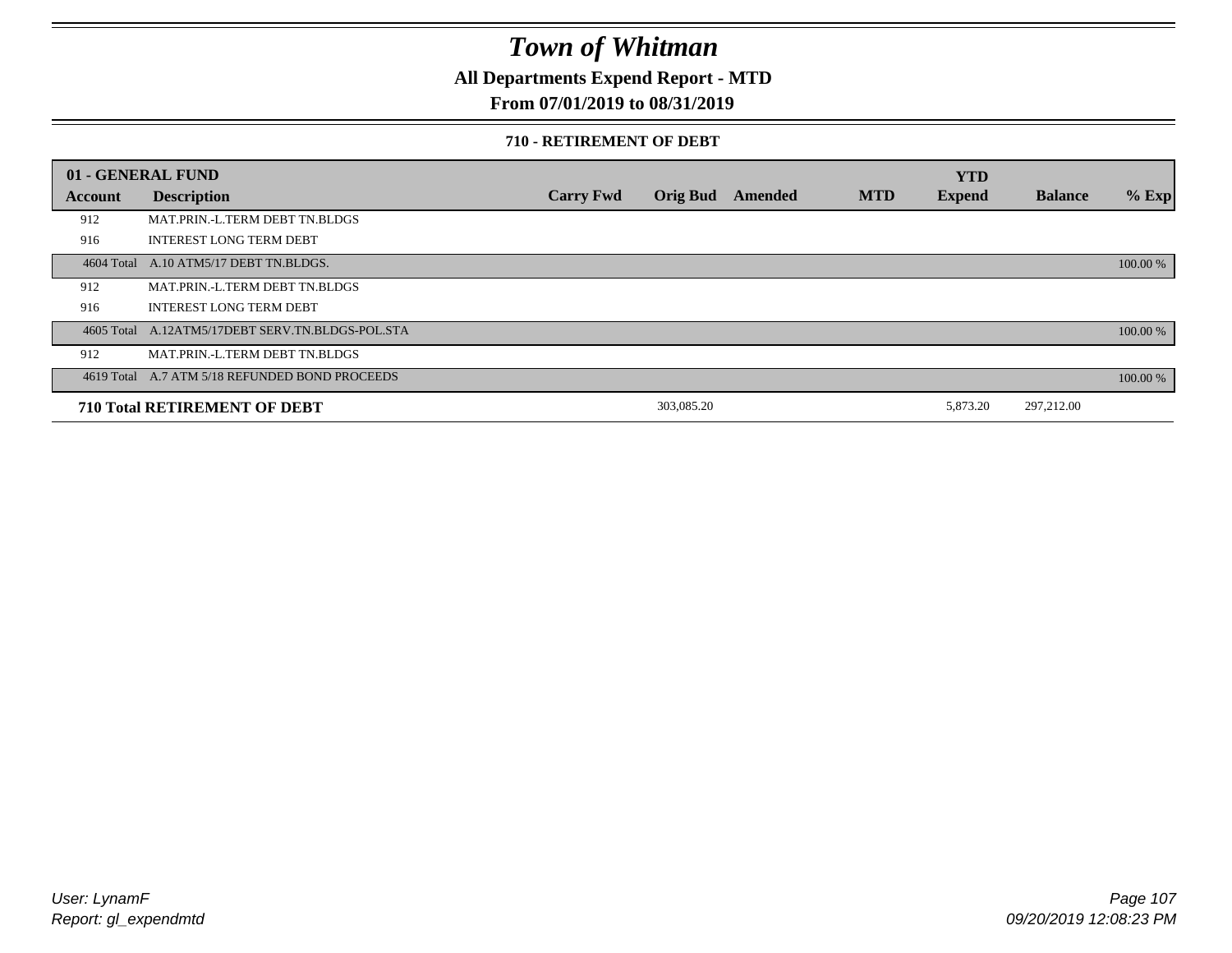### **All Departments Expend Report - MTD**

### **From 07/01/2019 to 08/31/2019**

#### **751 - INTEREST-LONG TERM DEBT**

|         | 01 - GENERAL FUND                 |                  |                  |            | <b>YTD</b>    |                |          |
|---------|-----------------------------------|------------------|------------------|------------|---------------|----------------|----------|
| Account | <b>Description</b>                | <b>Carry Fwd</b> | Orig Bud Amended | <b>MTD</b> | <b>Expend</b> | <b>Balance</b> | $%$ Exp  |
| 916     | <b>INTEREST LONG TERM DEBT</b>    |                  |                  |            |               |                |          |
| 917     | INTEREST LONG TERM DEBT-T.HALL    |                  |                  |            |               |                |          |
| 918     | INT.LONG TERM DEBT-LIBRARY        |                  |                  |            |               |                |          |
|         | 2000 Total EXPENSE                |                  |                  |            |               |                | 100.00 % |
|         | 751 Total INTEREST-LONG TERM DEBT |                  |                  |            |               |                |          |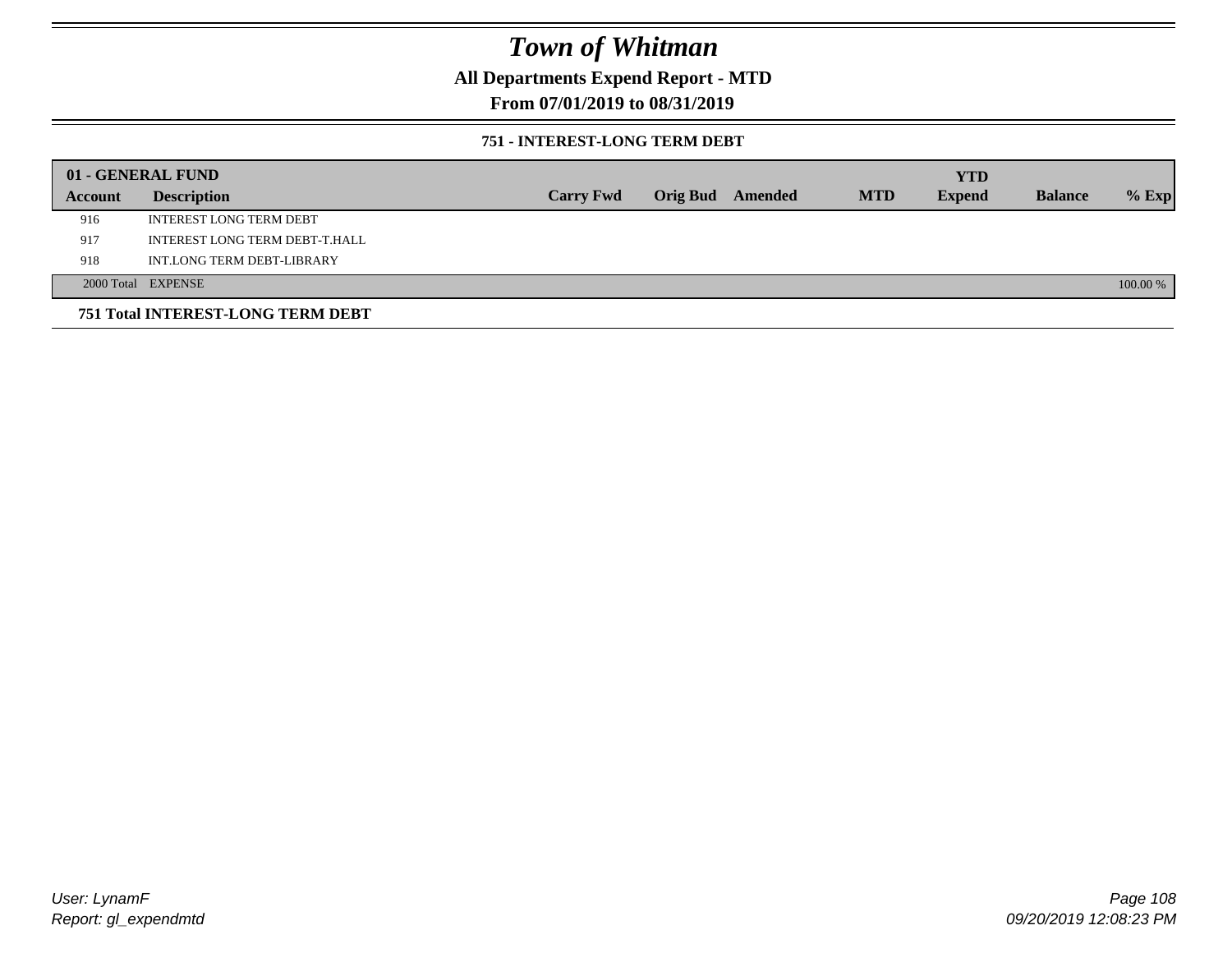**All Departments Expend Report - MTD**

**From 07/01/2019 to 08/31/2019**

### **752 - INTEREST-SHORT TERM DEBT**

|         | 01 - GENERAL FUND                         |                  |                 |         |            | <b>YTD</b>    |                |          |
|---------|-------------------------------------------|------------------|-----------------|---------|------------|---------------|----------------|----------|
| Account | <b>Description</b>                        | <b>Carry Fwd</b> | <b>Orig Bud</b> | Amended | <b>MTD</b> | <b>Expend</b> | <b>Balance</b> | $%$ Exp  |
| 925     | INTEREST TEMPORARY LOANS                  |                  |                 |         |            |               |                |          |
| 927     | INTEREST ON TAX ABATEMENTS                |                  |                 |         |            |               |                |          |
| 951     | <b>DEBT ISSUANCE EXPENSE</b>              |                  |                 |         |            |               |                |          |
|         | 2000 Total EXPENSE                        |                  |                 |         |            |               |                | 100.00 % |
|         | <b>752 Total INTEREST-SHORT TERM DEBT</b> |                  |                 |         |            |               |                |          |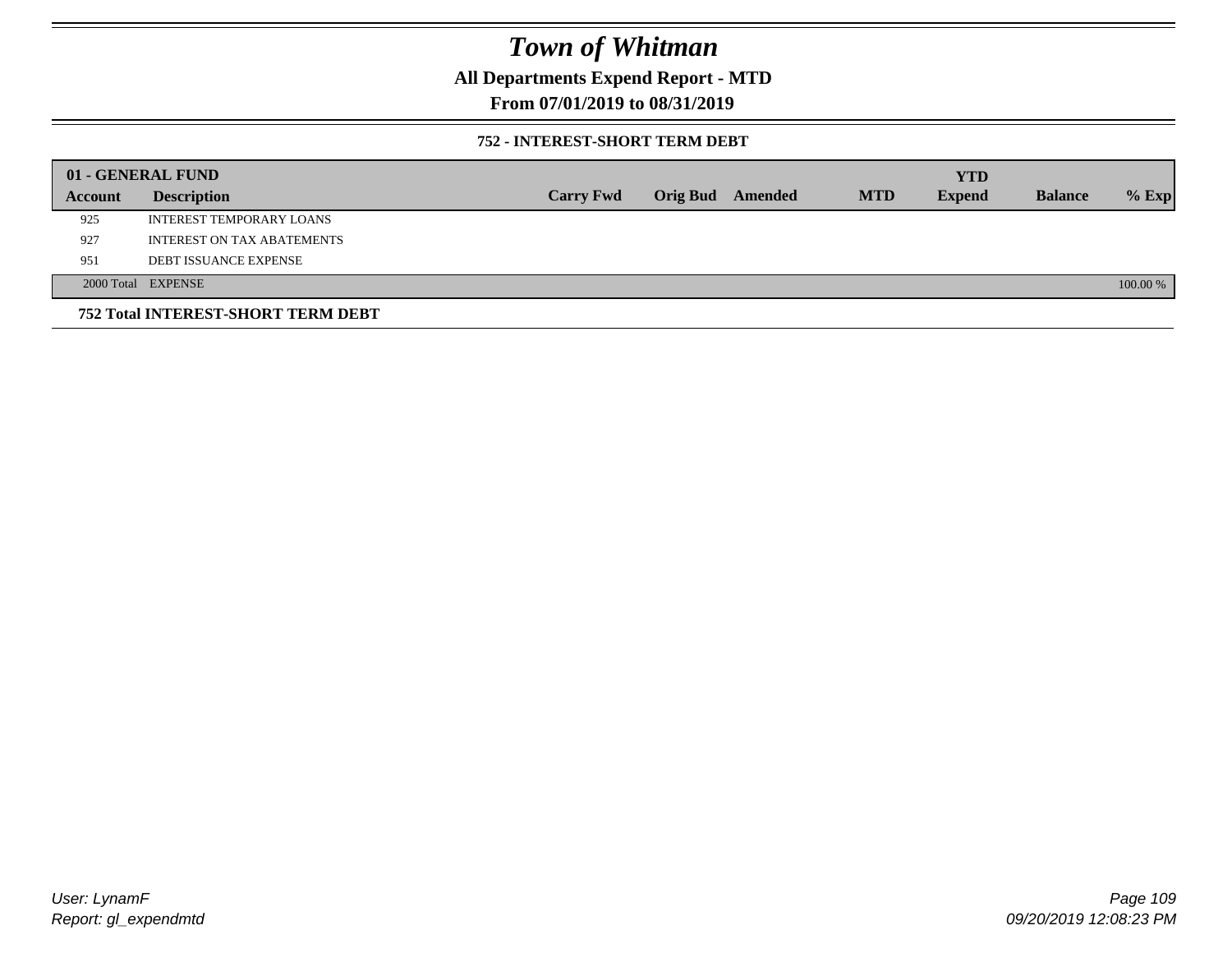**All Departments Expend Report - MTD**

**From 07/01/2019 to 08/31/2019**

### **760 - AGENCY & REGISTRATION FEES**

|         | 01 - GENERAL FUND                    |                  |                  |            | YTD           |                |          |
|---------|--------------------------------------|------------------|------------------|------------|---------------|----------------|----------|
| Account | <b>Description</b>                   | <b>Carry Fwd</b> | Orig Bud Amended | <b>MTD</b> | <b>Expend</b> | <b>Balance</b> | $%$ Exp  |
| 252     | <b>SERVICES</b>                      |                  |                  |            |               |                |          |
|         | 2000 Total EXPENSE                   |                  |                  |            |               |                | 100.00 % |
|         | 760 Total AGENCY & REGISTRATION FEES |                  |                  |            |               |                |          |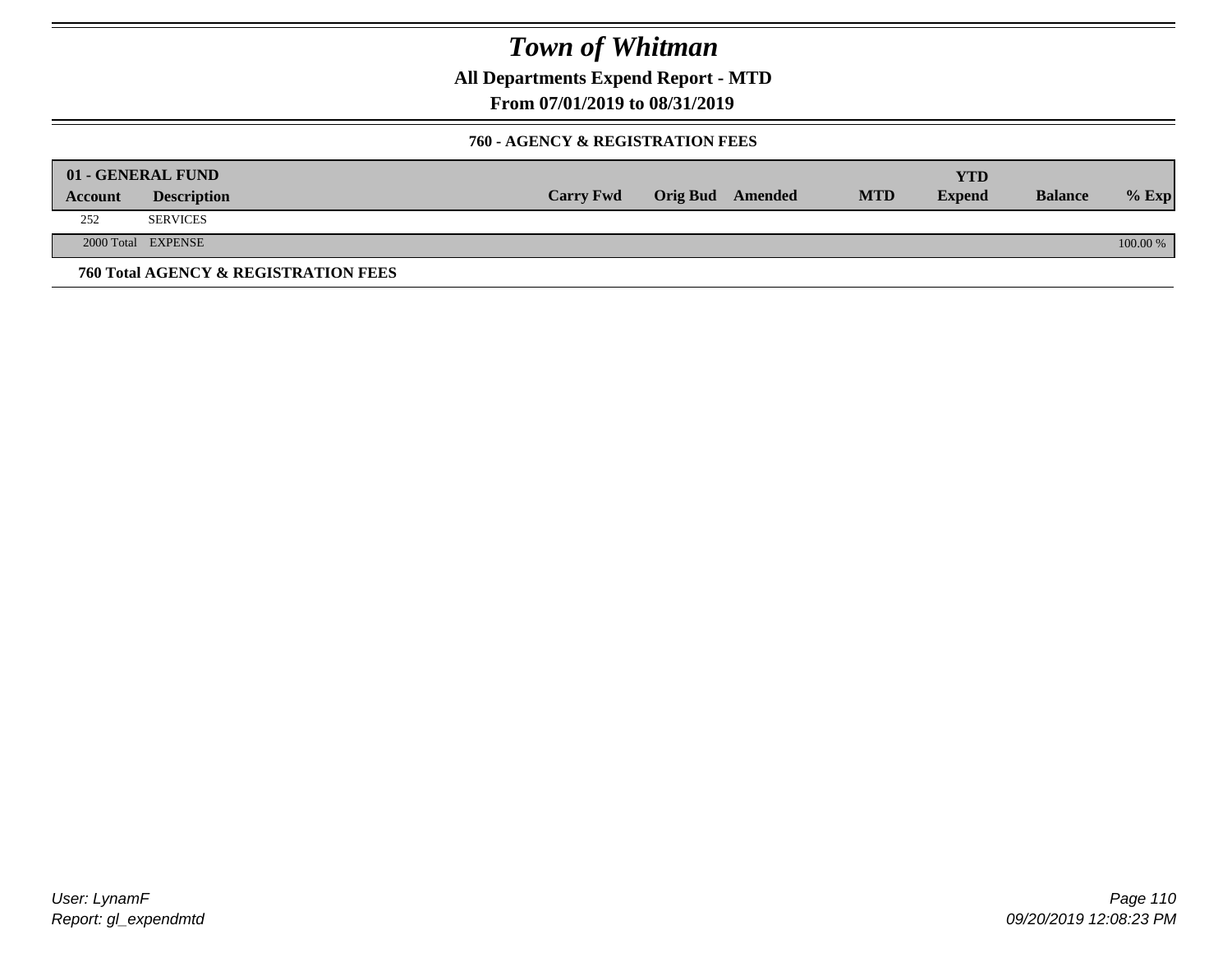### **All Departments Expend Report - MTD**

### **From 07/01/2019 to 08/31/2019**

#### **761 - DEBT ISSUE EXPENSE**

|         | 01 - GENERAL FUND                       |                  |          |                  |            | <b>YTD</b>    |                |          |
|---------|-----------------------------------------|------------------|----------|------------------|------------|---------------|----------------|----------|
| Account | <b>Description</b>                      | <b>Carry Fwd</b> |          | Orig Bud Amended | <b>MTD</b> | <b>Expend</b> | <b>Balance</b> | $%$ Exp  |
| 252     | <b>SERVICES</b>                         |                  | 2,000.00 |                  |            |               | 2,000.00       |          |
| 255     | PRIOR YEAR ADJUSTMENT                   |                  |          |                  |            |               |                |          |
| 298     | RES. FND. TRAN. TITLE V DEBT ISSUE EXP. |                  |          |                  |            |               |                |          |
|         | 2000 Total EXPENSE                      |                  | 2,000.00 |                  |            |               | 2,000.00       | $0.00\%$ |
|         | <b>761 Total DEBT ISSUE EXPENSE</b>     |                  | 2,000.00 |                  |            |               | 2,000.00       |          |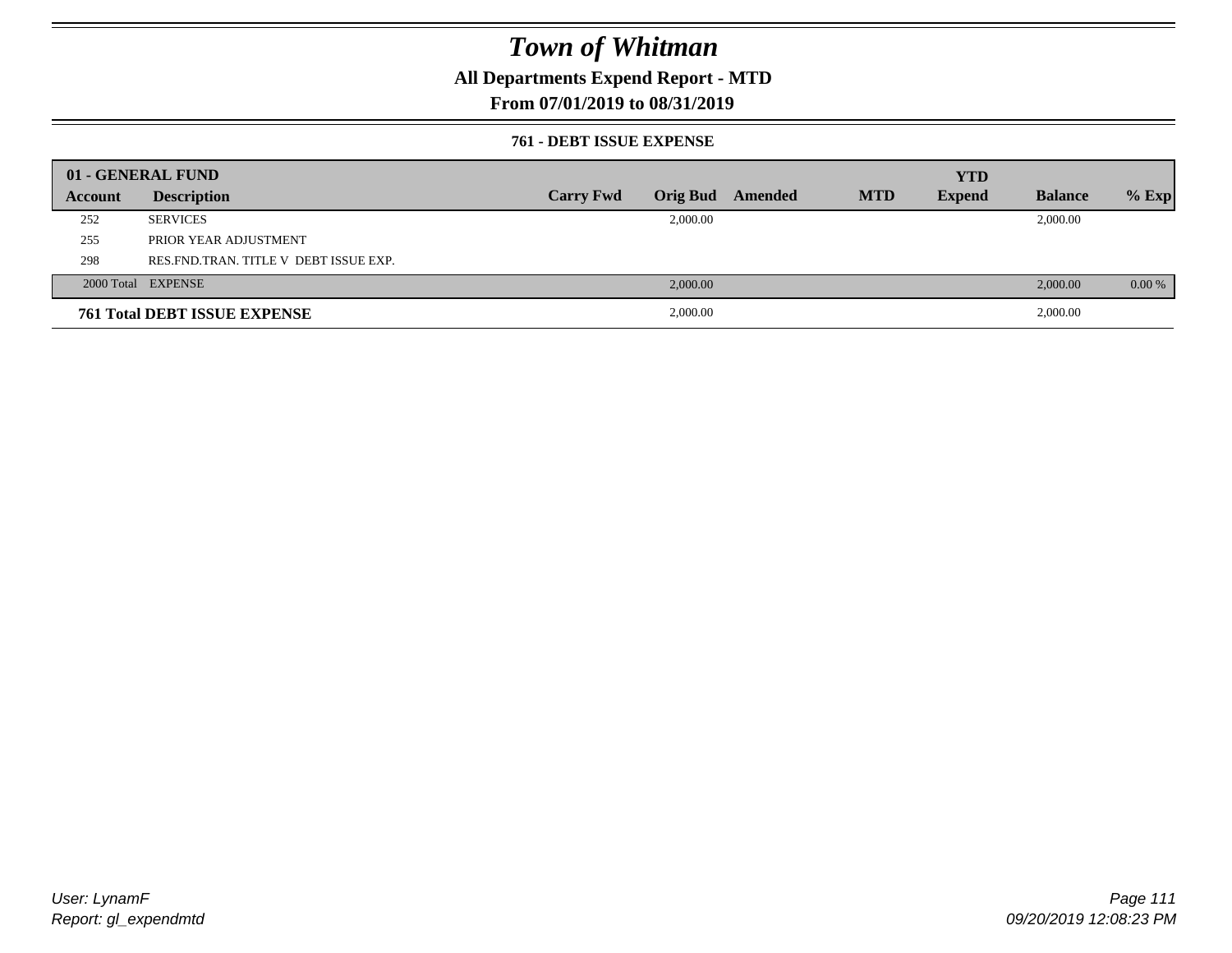### **All Departments Expend Report - MTD**

**From 07/01/2019 to 08/31/2019**

#### **820 - STATE ASSESSMENTS**

|            | 01 - GENERAL FUND                  |                  |                 |         |            | <b>YTD</b>    |                |          |
|------------|------------------------------------|------------------|-----------------|---------|------------|---------------|----------------|----------|
| Account    | <b>Description</b>                 | <b>Carry Fwd</b> | <b>Orig Bud</b> | Amended | <b>MTD</b> | <b>Expend</b> | <b>Balance</b> | $%$ Exp  |
| 640        | AIR POLLUTION CONTROL DISTRICT     |                  |                 |         | 344.00     | 688.00        | $-688.00$      |          |
| 2002 Total | <b>EXPENSE</b>                     |                  |                 |         | 344.00     | 688.00        | $-688.00$      | 100.00 % |
| 642        | OLD COLONY PLANNING COUNCIL        |                  |                 |         | 470.00     | 940.00        | $-940.00$      |          |
| 2003 Total | <b>EXPENSE</b>                     |                  |                 |         | 470.00     | 940.00        | $-940.00$      | 100.00 % |
| 644        | REGIONAL TRANSPORTATION AUTH.      |                  |                 |         | 4,311.00   | 8,622.00      | $-8,622.00$    |          |
| 2005 Total | <b>EXPENSE</b>                     |                  |                 |         | 4,311.00   | 8,622.00      | $-8,622.00$    | 100.00 % |
| 645        | RMV NON-RENEWAL SURCHARGE          |                  |                 |         | 1,819.00   | 3,638.00      | $-3,638.00$    |          |
| 2006 Total | <b>EXPENSE</b>                     |                  |                 |         | 1,819.00   | 3,638.00      | $-3,638.00$    | 100.00 % |
| 646        | MOSOUITO CONTROL                   |                  |                 |         | 2,446.00   | 4,892.00      | $-4,892.00$    |          |
| 2007 Total | <b>EXPENSE</b>                     |                  |                 |         | 2,446.00   | 4,892.00      | $-4,892.00$    | 100.00 % |
| 647        | <b>MBTA</b>                        |                  |                 |         | 4,159.00   | 8,318.00      | $-8,318.00$    |          |
| 2009 Total | <b>EXPENSE</b>                     |                  |                 |         | 4,159.00   | 8,318.00      | $-8,318.00$    | 100.00 % |
|            | <b>820 Total STATE ASSESSMENTS</b> |                  |                 |         | 13,549.00  | 27,098.00     | $-27,098.00$   |          |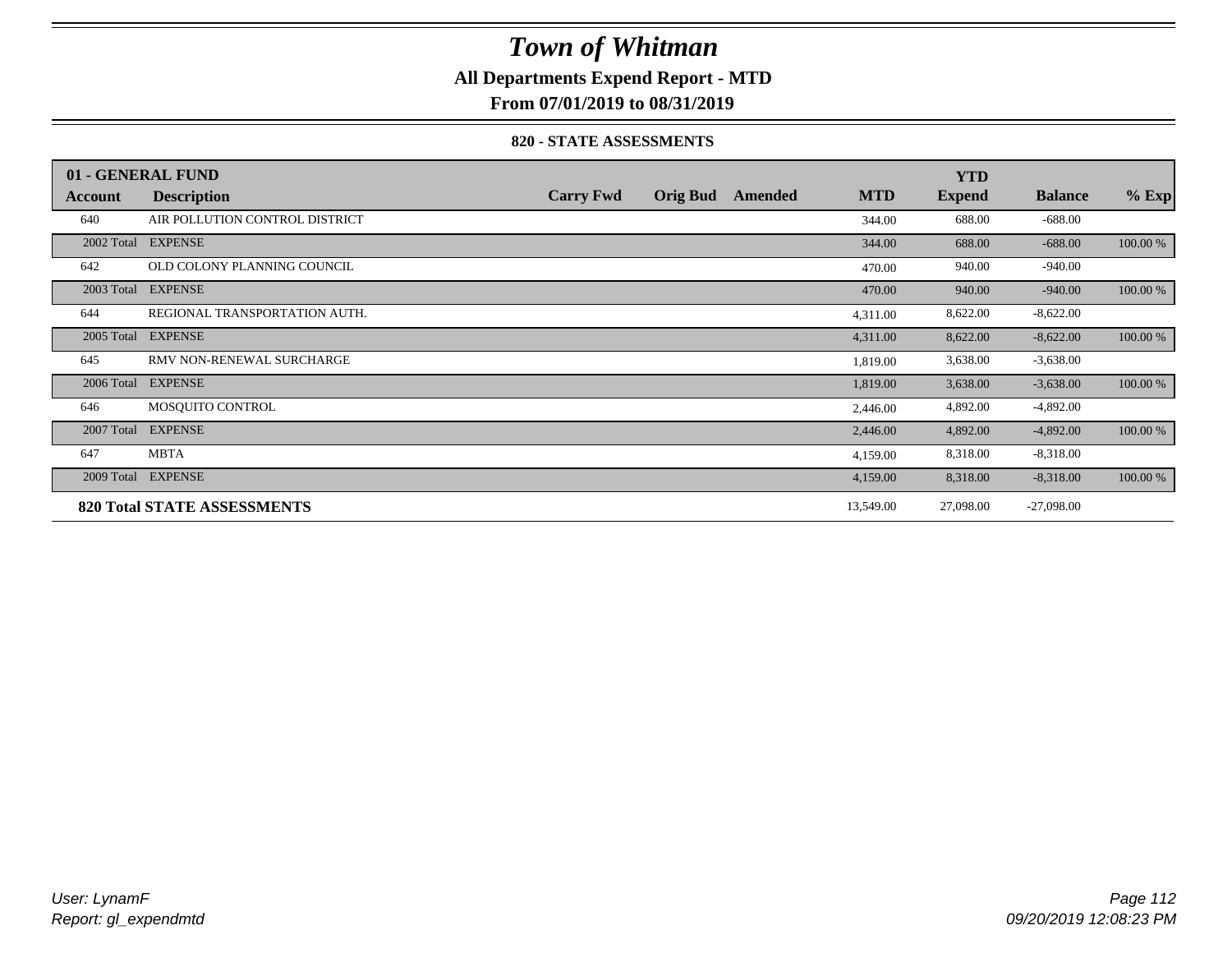**All Departments Expend Report - MTD**

### **From 07/01/2019 to 08/31/2019**

#### **830 - COUNTY ASSESSMENT**

| 01 - GENERAL FUND |                             |                  |                         |            | YTD           |                |          |
|-------------------|-----------------------------|------------------|-------------------------|------------|---------------|----------------|----------|
| Account           | <b>Description</b>          | <b>Carry Fwd</b> | <b>Orig Bud</b> Amended | <b>MTD</b> | <b>Expend</b> | <b>Balance</b> | $%$ Exp  |
| 622               | COUNTY TAX                  |                  |                         |            |               |                |          |
|                   | 2000 Total EXPENSE          |                  |                         |            |               |                | 100.00 % |
|                   | 830 Total COUNTY ASSESSMENT |                  |                         |            |               |                |          |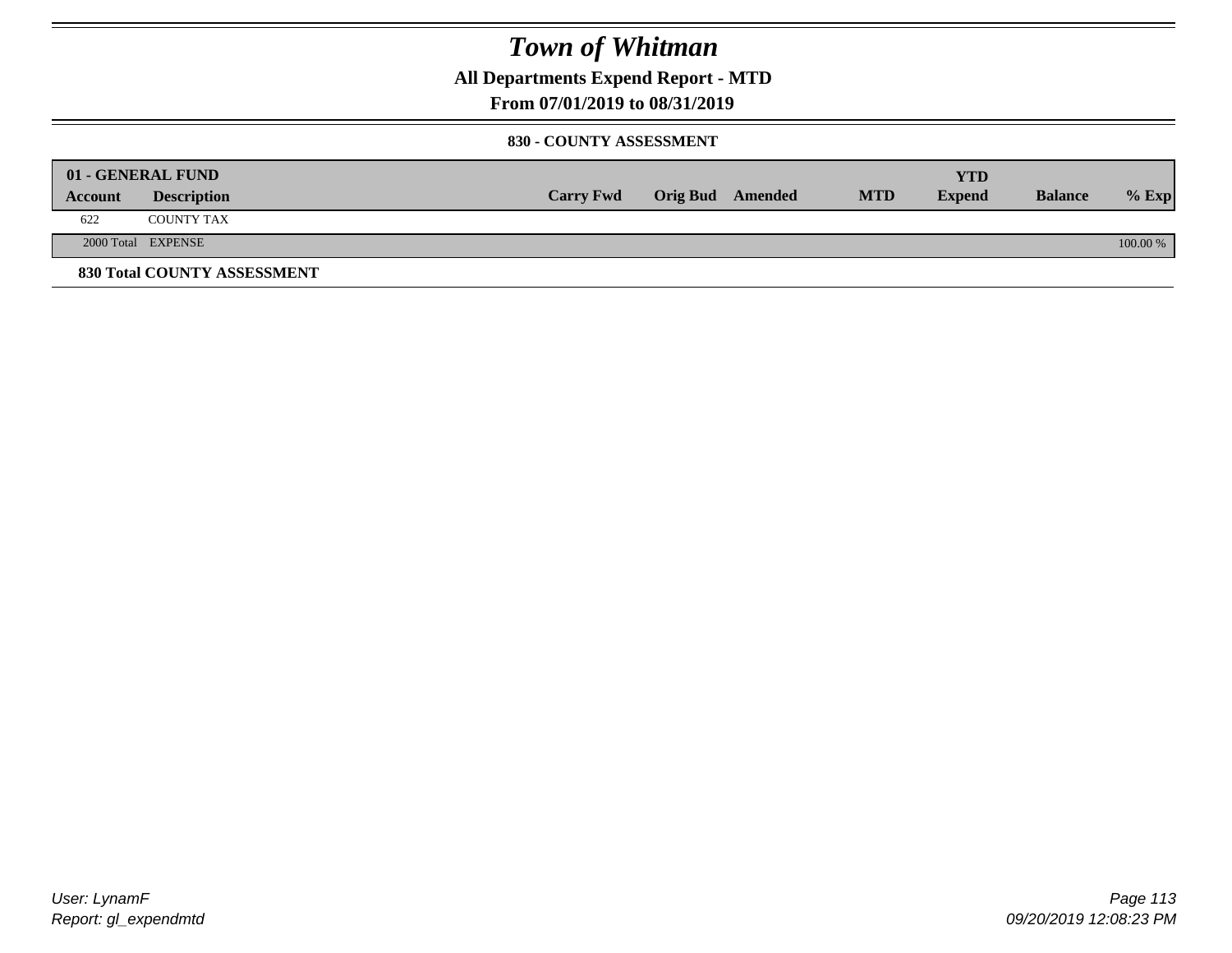### **All Departments Expend Report - MTD**

### **From 07/01/2019 to 08/31/2019**

### **870 - AGENCY**

| Account | 01 - GENERAL FUND<br><b>Description</b> | <b>Carry Fwd</b> | <b>Orig Bud</b> Amended | <b>MTD</b> | <b>YTD</b><br><b>Expend</b> | <b>Balance</b> | $%$ Exp  |
|---------|-----------------------------------------|------------------|-------------------------|------------|-----------------------------|----------------|----------|
| 899     | EXCHANGE ACCOUNT                        |                  |                         |            |                             |                |          |
|         | 2002 Total EXPENSE                      |                  |                         |            |                             |                | 100.00 % |
|         | <b>870 Total AGENCY</b>                 |                  |                         |            |                             |                |          |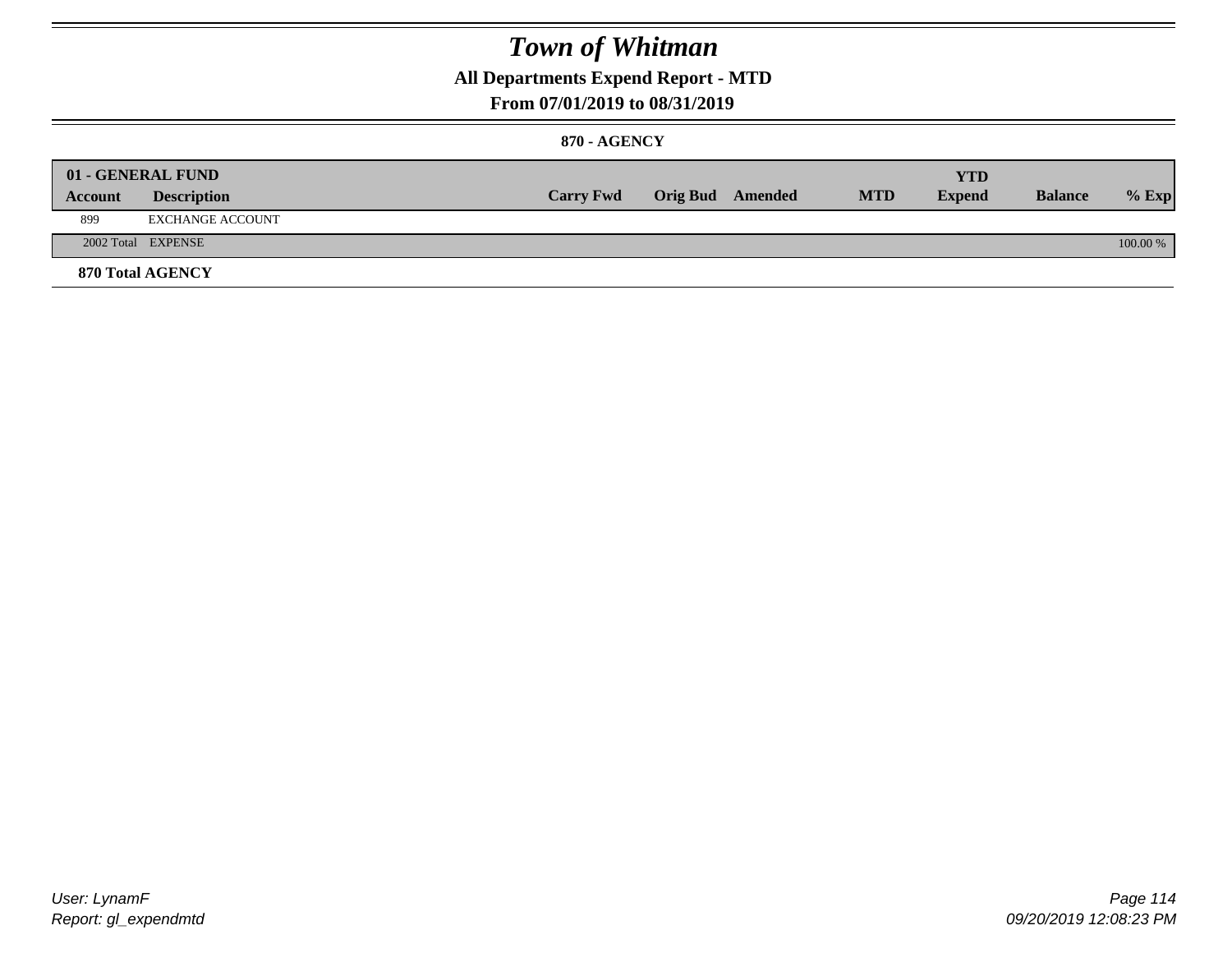**All Departments Expend Report - MTD**

**From 07/01/2019 to 08/31/2019**

### **877 - OFF-SITE STOR.RECORDS RETENT.**

|         | 01 - GENERAL FUND                       |                  |                         |            | YTD           |                |          |
|---------|-----------------------------------------|------------------|-------------------------|------------|---------------|----------------|----------|
| Account | <b>Description</b>                      | <b>Carry Fwd</b> | <b>Orig Bud</b> Amended | <b>MTD</b> | <b>Expend</b> | <b>Balance</b> | $%$ Exp  |
| 585     | MISCELLANEOUS EXPENSE                   |                  |                         |            |               |                |          |
|         | 2000 Total EXPENSE                      |                  |                         |            |               |                | 100.00 % |
|         | 877 Total OFF-SITE STOR.RECORDS RETENT. |                  |                         |            |               |                |          |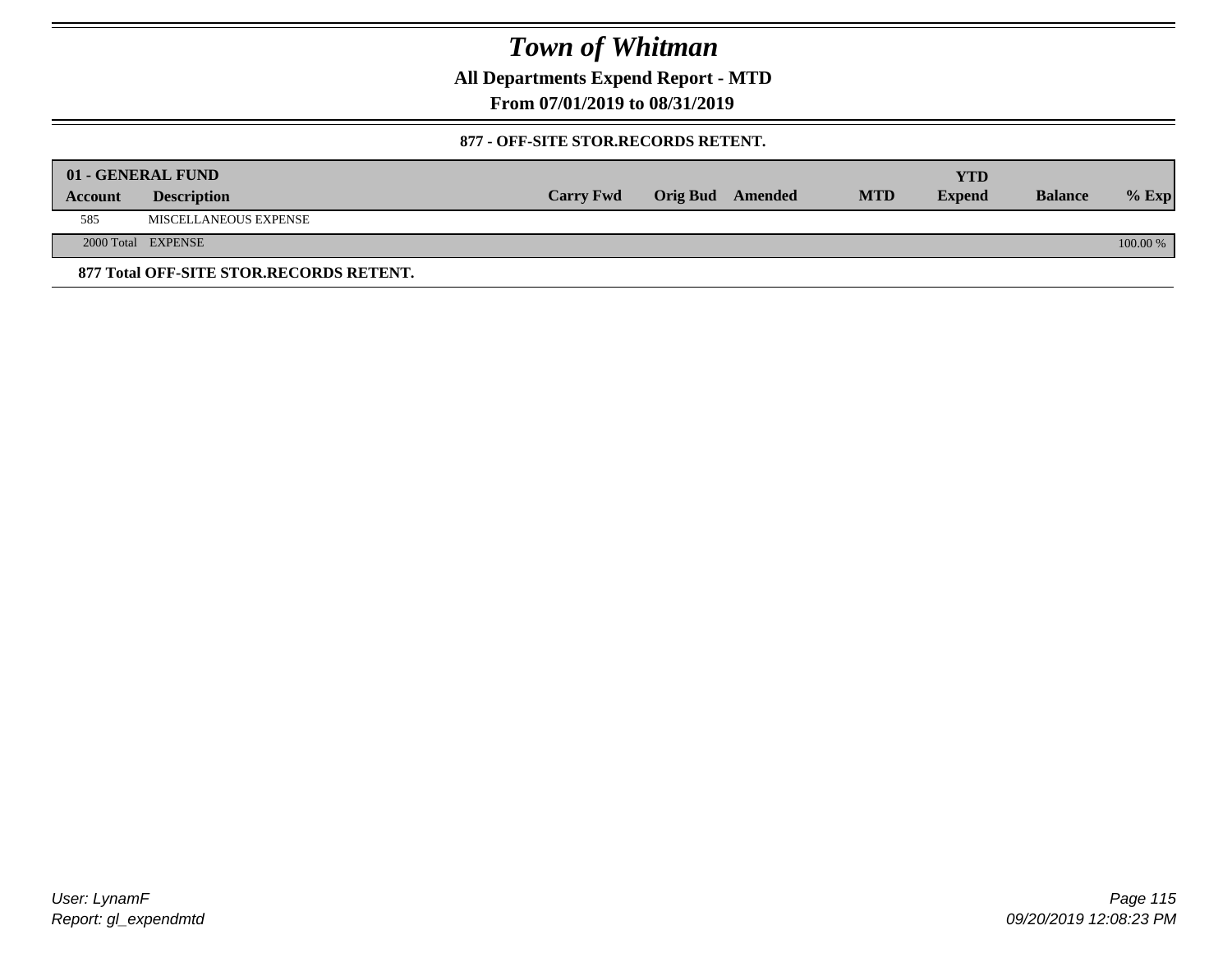### **All Departments Expend Report - MTD**

**From 07/01/2019 to 08/31/2019**

### **878 - OTHER FINANCING USES**

|         | 01 - GENERAL FUND                     |                  |                 |         |            | <b>YTD</b>    |                |         |
|---------|---------------------------------------|------------------|-----------------|---------|------------|---------------|----------------|---------|
| Account | <b>Description</b>                    | <b>Carry Fwd</b> | <b>Orig Bud</b> | Amended | <b>MTD</b> | <b>Expend</b> | <b>Balance</b> | $%$ Exp |
| 401     | WTR/SWR CAPITAL PROJ. FUND            |                  |                 |         |            |               |                |         |
| 403     | <b>CAPITAL PROJECT FUND</b>           |                  |                 |         |            |               |                |         |
| 404     | <b>SPECIAL REVENUE FUND</b>           |                  | 532,432.00      |         |            | 532,432.00    |                |         |
| 405     | WATER/SEWER ENTERPRISE FUND           |                  |                 |         |            |               |                |         |
| 406     | <b>TRUST FUNDS</b>                    |                  | 140,000.00      |         |            |               | 140,000.00     |         |
| 407     | <b>AGENCY FUND</b>                    |                  |                 |         |            |               |                |         |
|         | 2100 Total INTERFUND TRANSFERS        |                  | 672,432.00      |         |            | 532,432.00    | 140,000.00     | 79.18 % |
|         | <b>878 Total OTHER FINANCING USES</b> |                  | 672,432.00      |         |            | 532,432.00    | 140,000.00     |         |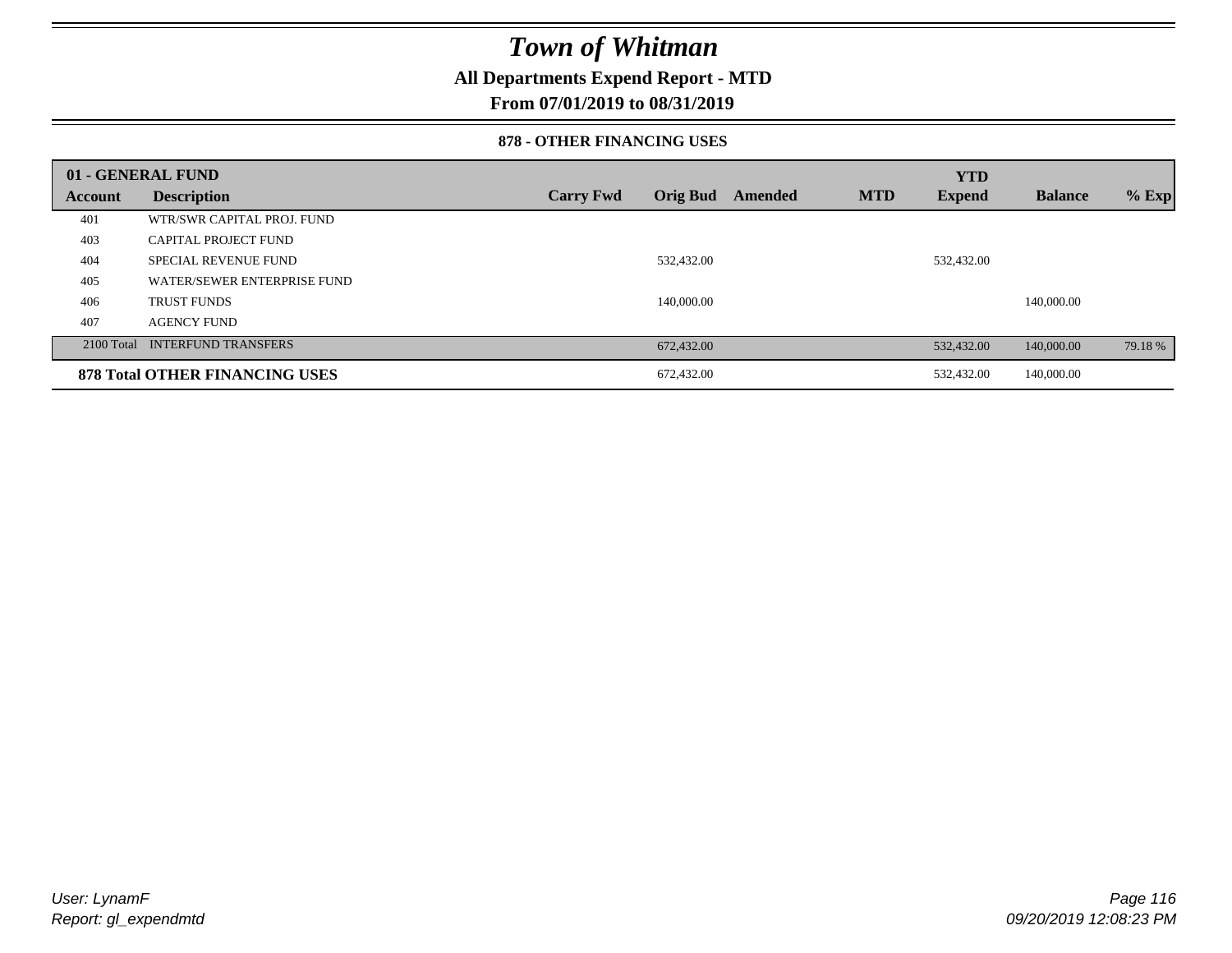### **All Departments Expend Report - MTD**

### **From 07/01/2019 to 08/31/2019**

### **910 - UNPAID BILLS**

|         | 01 - GENERAL FUND            |                  |                  |            | <b>YTD</b>    |                |          |
|---------|------------------------------|------------------|------------------|------------|---------------|----------------|----------|
| Account | <b>Description</b>           | <b>Carry Fwd</b> | Orig Bud Amended | <b>MTD</b> | <b>Expend</b> | <b>Balance</b> | $%$ Exp  |
| 112     | <b>SALARIES</b>              |                  |                  |            |               |                |          |
|         | 1000 Total SALARIES          |                  |                  |            |               |                | 100.00 % |
| 585     | <b>MISCELLANEOUS EXPENSE</b> | 237.71           |                  | 237.71     | 237.71        |                |          |
|         | 2000 Total EXPENSE           | 237.71           |                  | 237.71     | 237.71        |                | 100.00 % |
| 945     | <b>FY2013 ENCUMBRANCES</b>   |                  |                  |            |               |                |          |
|         | 2001 Total EXPENSE           |                  |                  |            |               |                | 100.00 % |
|         | 910 Total UNPAID BILLS       | 237.71           |                  | 237.71     | 237.71        |                |          |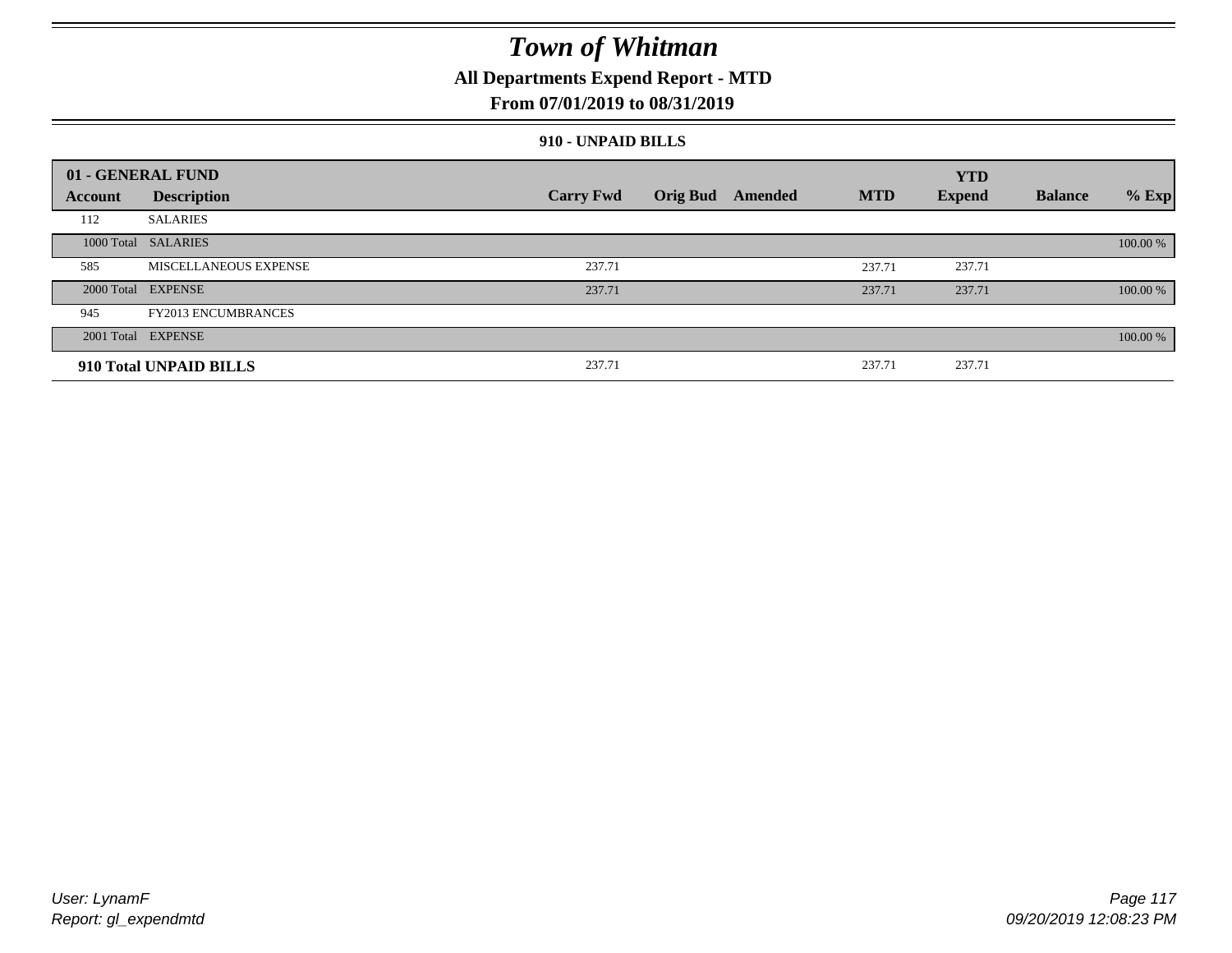## **All Departments Expend Report - MTD**

### **From 07/01/2019 to 08/31/2019**

#### **911 - RETIREMENT**

|         | 01 - GENERAL FUND          |                  |                 |         |            | <b>YTD</b>    |                |          |
|---------|----------------------------|------------------|-----------------|---------|------------|---------------|----------------|----------|
| Account | <b>Description</b>         | <b>Carry Fwd</b> | <b>Orig Bud</b> | Amended | <b>MTD</b> | <b>Expend</b> | <b>Balance</b> | $%$ Exp  |
| 170     | <b>COUNTY RETIREMENT</b>   |                  | 1,995,986.00    |         |            | 1,995,986.00  |                |          |
|         | 2000 Total EXPENSE         |                  | 1,995,986.00    |         |            | 1,995,986.00  |                | 100.00 % |
| 169     | STATE RETIREMENT-SECT.59A  |                  |                 |         |            |               |                |          |
|         | 2001 Total EXPENSE         |                  |                 |         |            |               |                | 100.00 % |
| 943     | <b>FY2012 ENCUMBRANCES</b> |                  |                 |         |            |               |                |          |
|         | 2002 Total EXPENSE         |                  |                 |         |            |               |                | 100.00 % |
|         | 911 Total RETIREMENT       |                  | 1,995,986.00    |         |            | 1,995,986.00  |                |          |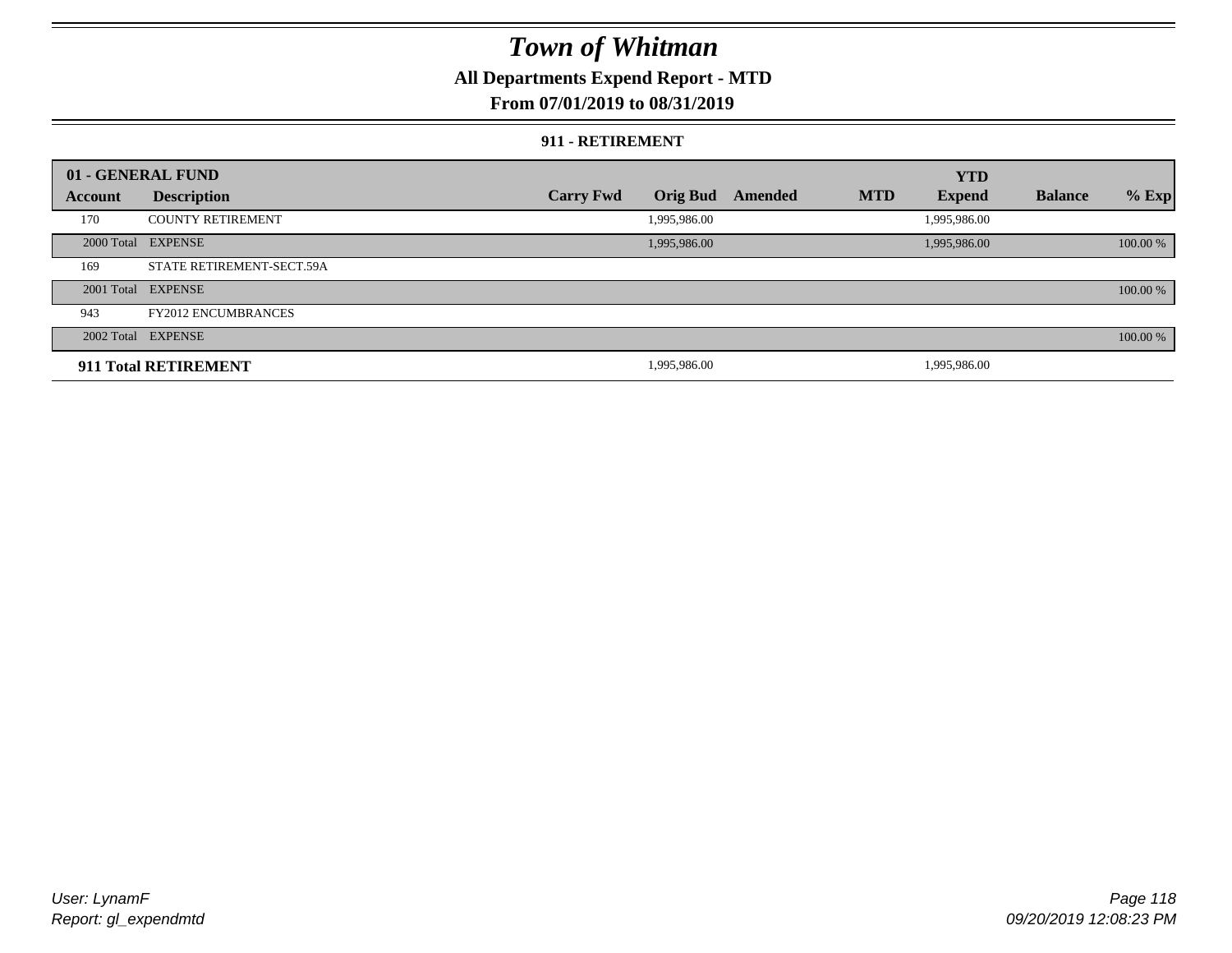**All Departments Expend Report - MTD**

**From 07/01/2019 to 08/31/2019**

### **912 - WORKER'S COMPENSATION**

|         | 01 - GENERAL FUND               |                  |                         |            | <b>YTD</b>    |                |          |
|---------|---------------------------------|------------------|-------------------------|------------|---------------|----------------|----------|
| Account | <b>Description</b>              | <b>Carry Fwd</b> | <b>Orig Bud</b> Amended | <b>MTD</b> | <b>Expend</b> | <b>Balance</b> | $%$ Exp  |
| 171     | <b>WORKER'S COMPENSATION</b>    |                  |                         |            |               |                |          |
|         | 2000 Total EXPENSE              |                  |                         |            |               |                | 100.00 % |
|         | 912 Total WORKER'S COMPENSATION |                  |                         |            |               |                |          |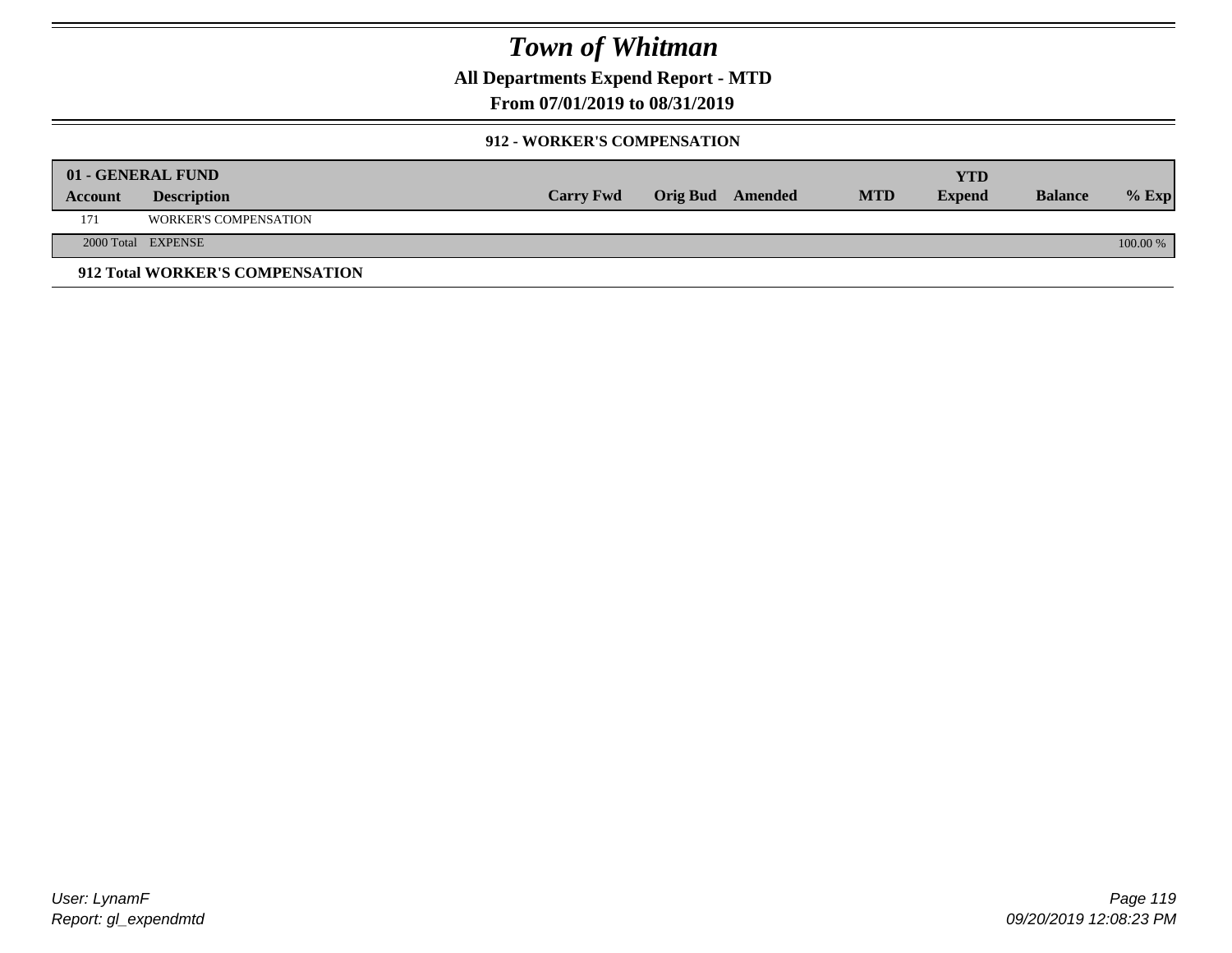**All Departments Expend Report - MTD**

**From 07/01/2019 to 08/31/2019**

### **913 - UNEMPLOYMENT COMPENSATION**

|         | 01 - GENERAL FUND                   |                  |                 |         |            | <b>YTD</b>    |                |          |
|---------|-------------------------------------|------------------|-----------------|---------|------------|---------------|----------------|----------|
| Account | <b>Description</b>                  | <b>Carry Fwd</b> | <b>Orig Bud</b> | Amended | <b>MTD</b> | <b>Expend</b> | <b>Balance</b> | % Exp    |
| 172     | UNEMPLOYMENT INSURANCE              |                  | 8,000.00        |         |            |               | 8,000.00       |          |
|         | 2000 Total EXPENSE                  |                  | 8,000.00        |         |            |               | 8,000.00       | 0.00 %   |
| 939     | <b>FY2015 ENCUMBRANCES</b>          |                  |                 |         |            |               |                |          |
| 940     | <b>FY2016 ENCUMBRANCES</b>          |                  |                 |         |            |               |                |          |
| 948     | <b>FY07 ENCUMBRANCES</b>            |                  |                 |         |            |               |                |          |
| 958     | <b>FY2005 ENCUMBRANCES</b>          |                  |                 |         |            |               |                |          |
| 959     | FY 2019 ENCUMBRANCES                |                  |                 |         |            |               |                |          |
| 943     | <b>FY2012 ENCUMBRANCES</b>          |                  |                 |         |            |               |                |          |
|         | 2001 Total EXPENSE                  |                  |                 |         |            |               |                | 100.00 % |
|         | 913 Total UNEMPLOYMENT COMPENSATION |                  | 8,000.00        |         |            |               | 8,000.00       |          |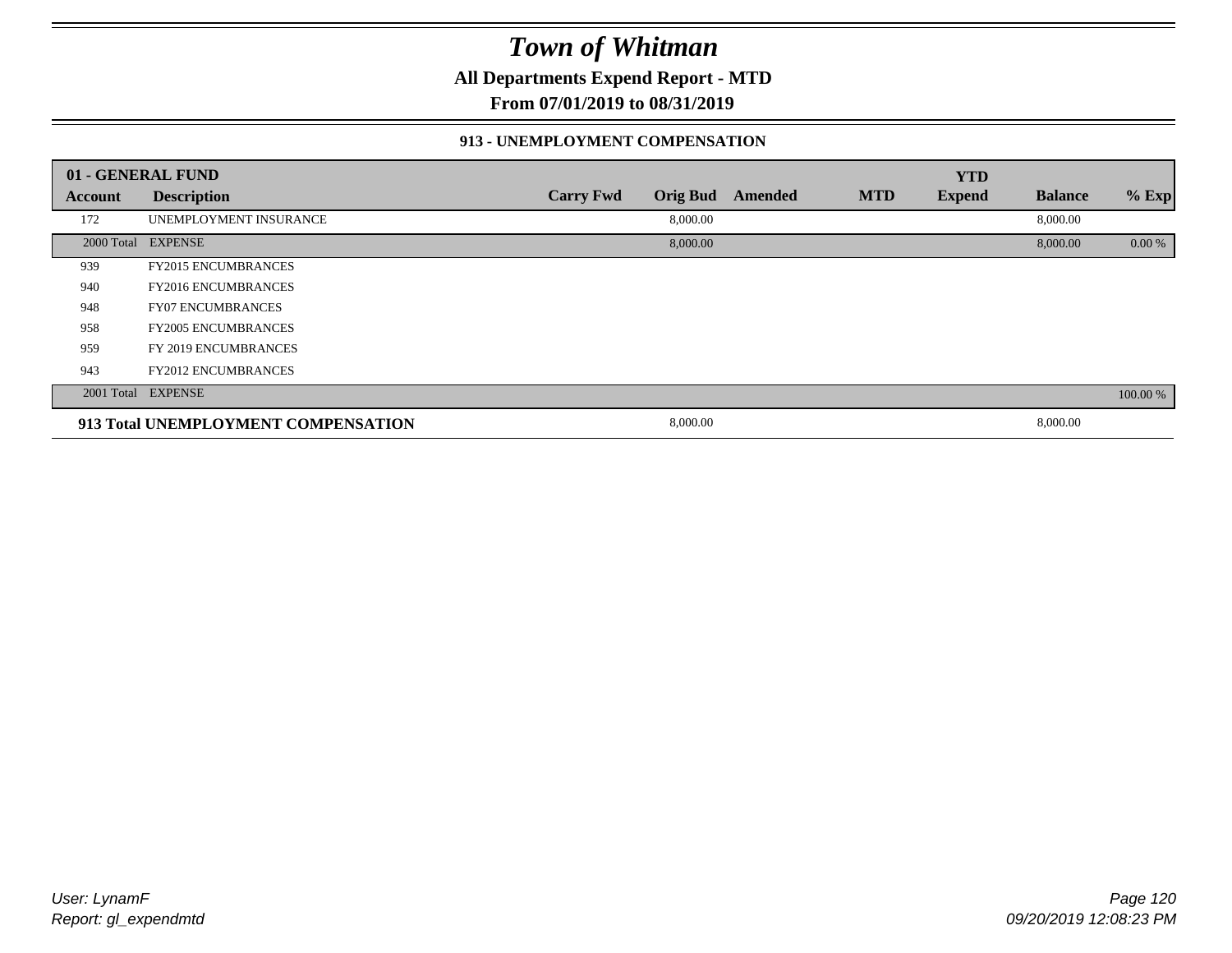**All Departments Expend Report - MTD**

**From 07/01/2019 to 08/31/2019**

### **914 - HEALTH/LIFE INSURANCE-TOWN MATCH**

|            | 01 - GENERAL FUND                          |                  |              |                  |            | <b>YTD</b>    |                |         |
|------------|--------------------------------------------|------------------|--------------|------------------|------------|---------------|----------------|---------|
| Account    | <b>Description</b>                         | <b>Carry Fwd</b> |              | Orig Bud Amended | <b>MTD</b> | <b>Expend</b> | <b>Balance</b> | $%$ Exp |
| 175        | LIFE INSURANCE                             |                  |              |                  |            | 1,461.69      | $-1,461.69$    |         |
| 180        | <b>FLEX BENEFITS FEES</b>                  |                  |              |                  | 140.00     | 140.00        | $-140.00$      |         |
| 181        | MANDATORY DEF.COMP.EXP.                    |                  |              |                  |            |               |                |         |
| 174        | <b>HEALTH INSURANCE</b>                    |                  | 1,536,000.00 |                  |            | 249,603.95    | 1,286,396.05   |         |
| 2000 Total | <b>EXPENSE</b>                             |                  | 1,536,000.00 |                  | 140.00     | 251,205.64    | 1,284,794.36   | 16.35 % |
| 941        | FY 2017 ENCUMBRANCES                       |                  |              |                  |            |               |                |         |
| 945        | FY2013 ENCUMBRANCES                        |                  |              |                  |            |               |                |         |
| 949        | <b>FY2014 ENCUMBRANCES</b>                 |                  |              |                  |            |               |                |         |
| 953        | FY2009 ENCUMBRANCES                        |                  |              |                  |            |               |                |         |
| 958        | <b>FY2005 ENCUMBRANCES</b>                 |                  |              |                  |            |               |                |         |
| 943        | FY2012 ENCUMBRANCES                        |                  |              |                  |            |               |                |         |
| 938        | FY 2018 ENCUMBRANCES                       |                  |              |                  |            |               |                |         |
| 959        | FY 2019 ENCUMBRANCES                       | 350.00           |              |                  |            |               | 350.00         |         |
| 2001 Total | <b>EXPENSE</b>                             | 350.00           |              |                  |            |               | 350.00         | 0.00 %  |
|            | 914 Total HEALTH/LIFE INSURANCE-TOWN MATCH | 350.00           | 1,536,000.00 |                  | 140.00     | 251,205.64    | 1,285,144.36   |         |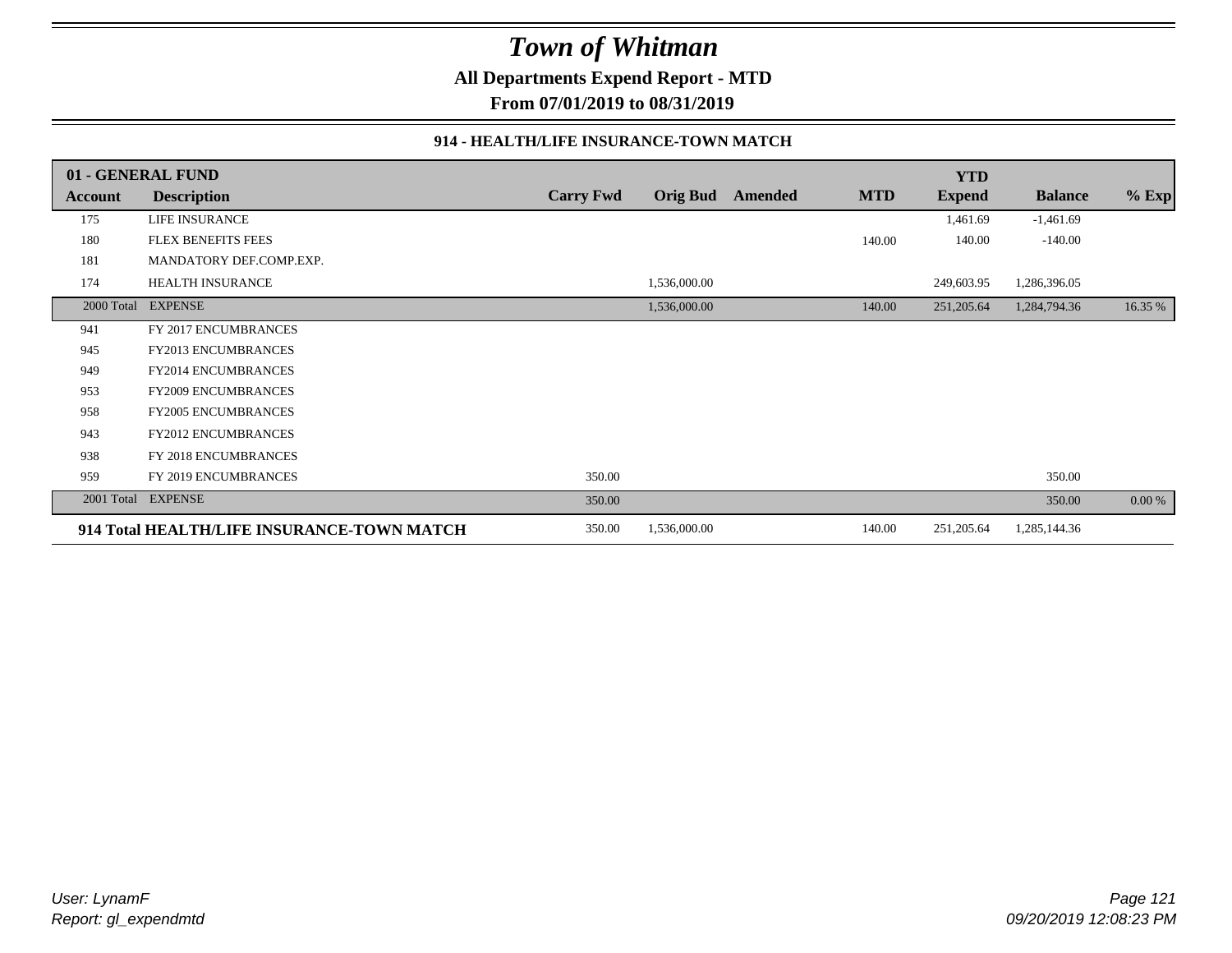**All Departments Expend Report - MTD**

**From 07/01/2019 to 08/31/2019**

### **915 - OPEIU SICK LEAVE BUY-OUT**

|         | 01 - GENERAL FUND                  |                  |                  |            | YTD           |                |          |
|---------|------------------------------------|------------------|------------------|------------|---------------|----------------|----------|
| Account | <b>Description</b>                 | <b>Carry Fwd</b> | Orig Bud Amended | <b>MTD</b> | <b>Expend</b> | <b>Balance</b> | $%$ Exp  |
| 112     | SALARIES                           |                  |                  |            |               |                |          |
|         | 1000 Total SALARIES                |                  |                  |            |               |                | 100.00 % |
|         | 915 Total OPEIU SICK LEAVE BUY-OUT |                  |                  |            |               |                |          |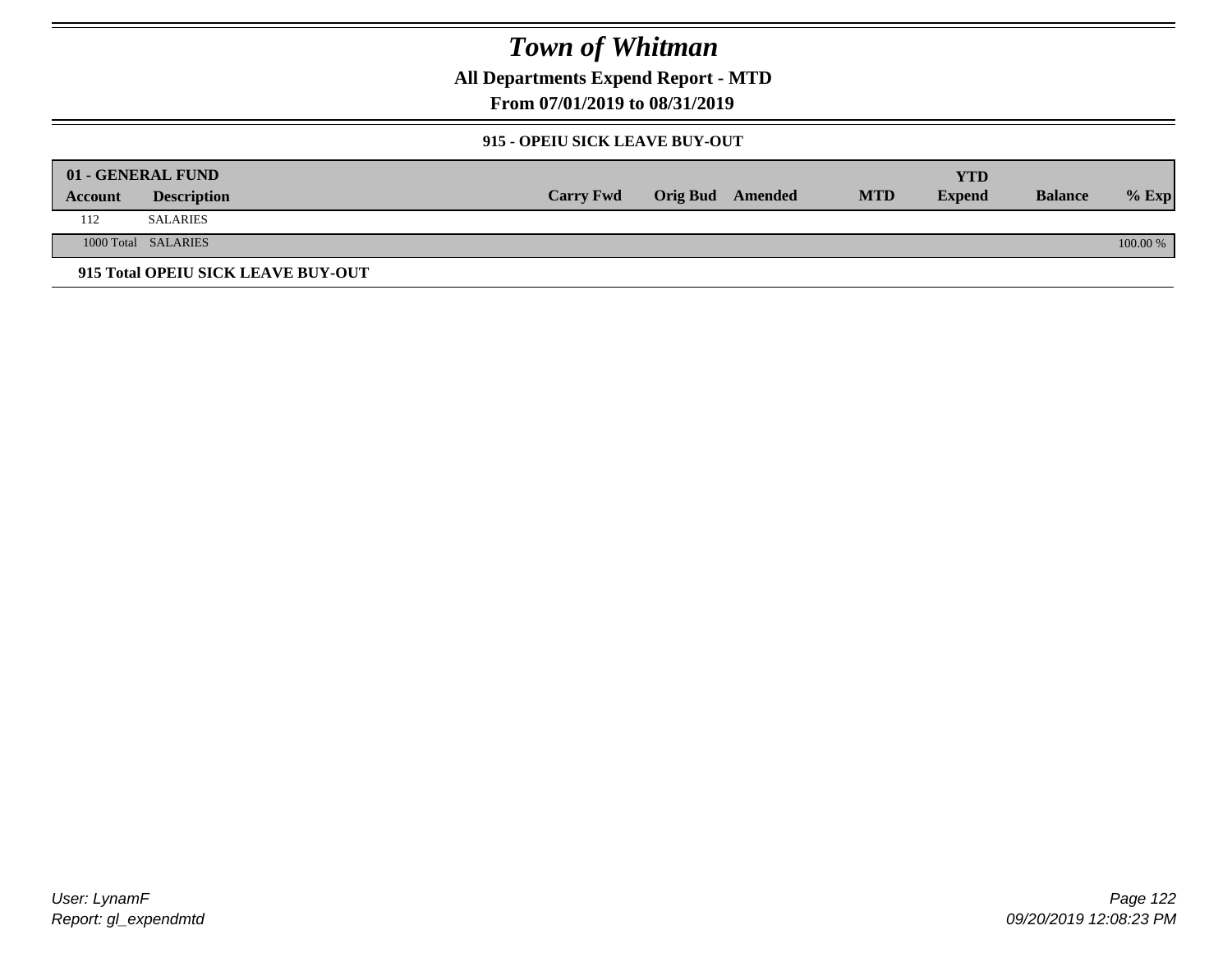**All Departments Expend Report - MTD**

**From 07/01/2019 to 08/31/2019**

### **916 - OPEIU FY01 RETROACTIVE**

|         | 01 - GENERAL FUND                |                  |                  |            | YTD           |                |          |
|---------|----------------------------------|------------------|------------------|------------|---------------|----------------|----------|
| Account | <b>Description</b>               | <b>Carry Fwd</b> | Orig Bud Amended | <b>MTD</b> | <b>Expend</b> | <b>Balance</b> | $%$ Exp  |
| 112     | <b>SALARIES</b>                  |                  |                  |            |               |                |          |
|         | 1000 Total SALARIES              |                  |                  |            |               |                | 100.00 % |
|         | 916 Total OPEIU FY01 RETROACTIVE |                  |                  |            |               |                |          |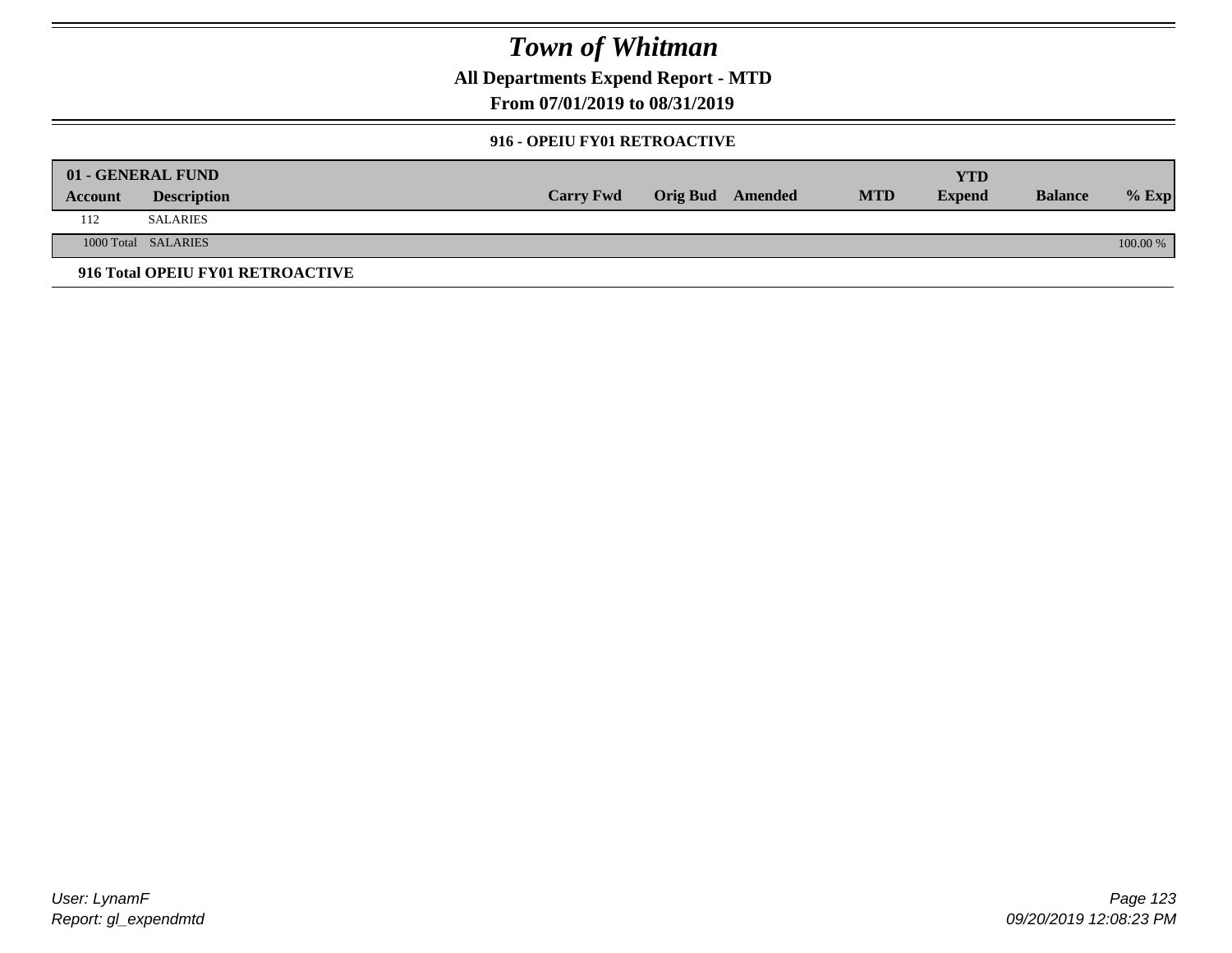**All Departments Expend Report - MTD**

**From 07/01/2019 to 08/31/2019**

### **917 - OPEIU DEPARTMENT HEAD COVERAGE**

|         | 01 - GENERAL FUND                        |                  |                         |            | <b>YTD</b>    |                |          |
|---------|------------------------------------------|------------------|-------------------------|------------|---------------|----------------|----------|
| Account | <b>Description</b>                       | <b>Carry Fwd</b> | <b>Orig Bud</b> Amended | <b>MTD</b> | <b>Expend</b> | <b>Balance</b> | $%$ Exp  |
| 112     | <b>SALARIES</b>                          |                  |                         |            |               |                |          |
|         | 1000 Total SALARIES                      |                  |                         |            |               |                | 100.00 % |
|         | 917 Total OPEIU DEPARTMENT HEAD COVERAGE |                  |                         |            |               |                |          |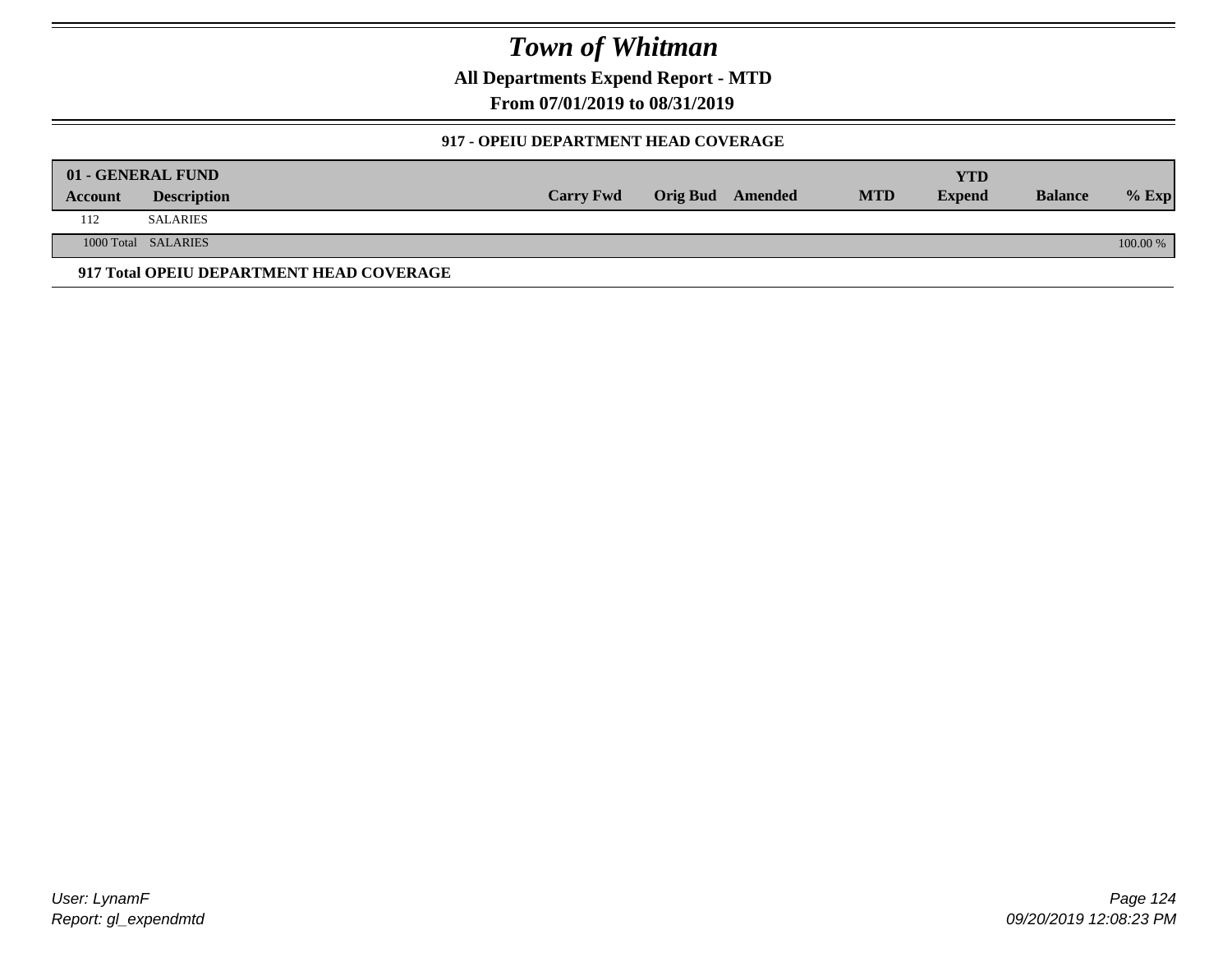**All Departments Expend Report - MTD**

**From 07/01/2019 to 08/31/2019**

### **919 - PAYROLL TAXES - TOWN MATCH**

|         | 01 - GENERAL FUND                    |                  |                 |         |            | <b>YTD</b>    |                |          |
|---------|--------------------------------------|------------------|-----------------|---------|------------|---------------|----------------|----------|
| Account | <b>Description</b>                   | <b>Carry Fwd</b> | <b>Orig Bud</b> | Amended | <b>MTD</b> | <b>Expend</b> | <b>Balance</b> | $%$ Exp  |
| 177     | F.I.C.A.                             |                  |                 |         |            |               |                |          |
| 181     | MANDATORY DEF.COMP.EXP.              |                  |                 |         |            |               |                |          |
| 176     | <b>MEDICARE TAX</b>                  |                  | 140,000.00      |         | 10.917.98  | 21,876.64     | 118,123.36     |          |
|         | 2000 Total EXPENSE                   |                  | 140,000.00      |         | 10.917.98  | 21,876.64     | 118,123.36     | 15.62 %  |
| 941     | FY 2017 ENCUMBRANCES                 |                  |                 |         |            |               |                |          |
|         | 2001 Total EXPENSE                   |                  |                 |         |            |               |                | 100.00 % |
|         | 919 Total PAYROLL TAXES - TOWN MATCH |                  | 140,000.00      |         | 10,917.98  | 21,876.64     | 118,123.36     |          |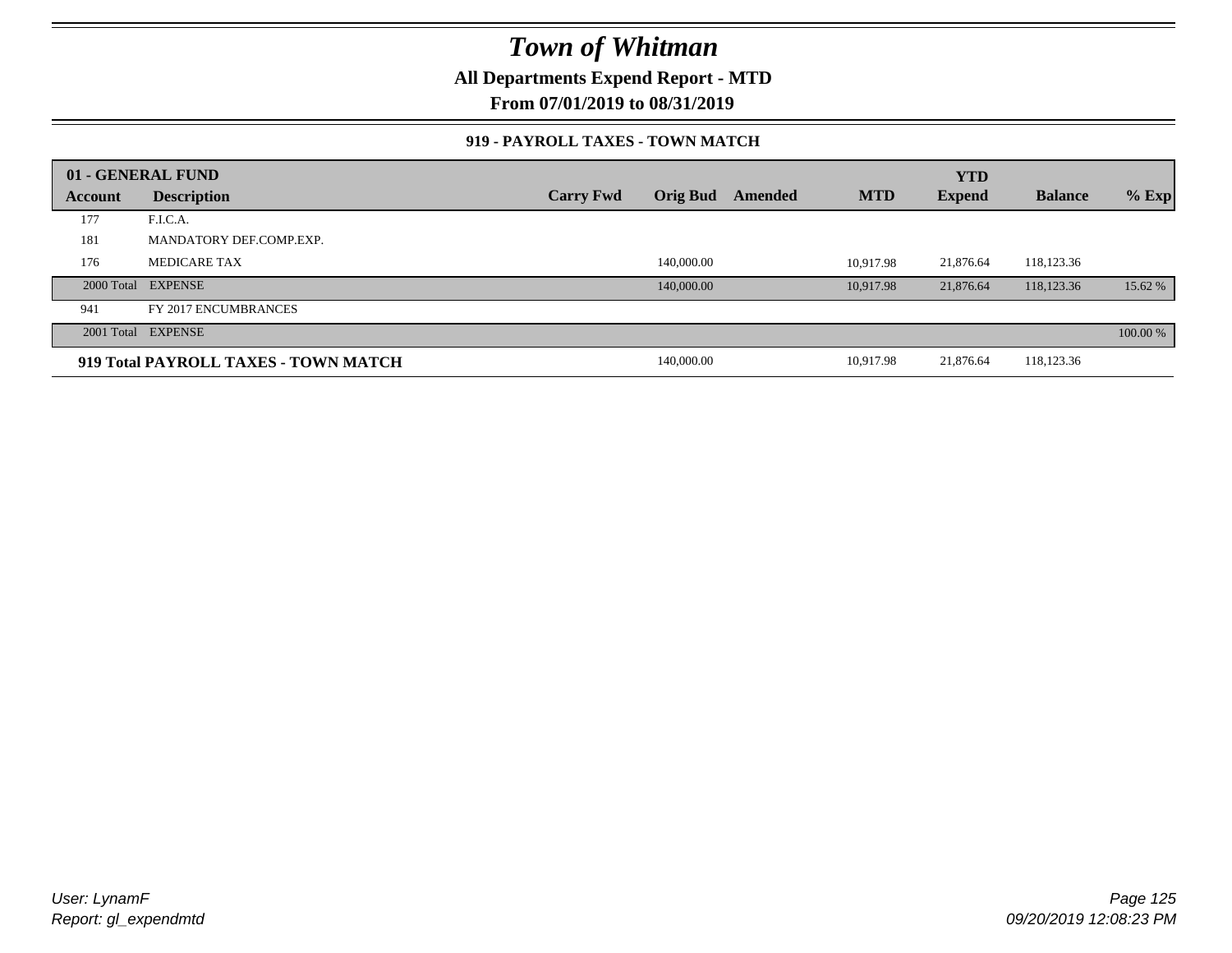### **All Departments Expend Report - MTD**

**From 07/01/2019 to 08/31/2019**

#### **945 - LIABILITY INSURANCE**

|         | 01 - GENERAL FUND                |                  |                 |         |            | <b>YTD</b>    |                |          |
|---------|----------------------------------|------------------|-----------------|---------|------------|---------------|----------------|----------|
| Account | <b>Description</b>               | <b>Carry Fwd</b> | <b>Orig Bud</b> | Amended | <b>MTD</b> | <b>Expend</b> | <b>Balance</b> | $%$ Exp  |
| 740     | <b>INSURANCE PREMIUMS</b>        |                  | 354,900.00      |         | 67,655.77  | 288,339.54    | 66,560.46      |          |
| 742     | <b>INSURANCE SEMINARS</b>        |                  |                 |         |            |               |                |          |
| 743     | <b>INSURANCE-BID ADVERTISING</b> |                  |                 |         |            |               |                |          |
|         | 2000 Total EXPENSE               |                  | 354,900.00      |         | 67,655.77  | 288,339.54    | 66,560.46      | 81.24 %  |
| 939     | <b>FY2015 ENCUMBRANCES</b>       |                  |                 |         |            |               |                |          |
| 943     | <b>FY2012 ENCUMBRANCES</b>       |                  |                 |         |            |               |                |          |
| 945     | <b>FY2013 ENCUMBRANCES</b>       |                  |                 |         |            |               |                |          |
|         | 2001 Total EXPENSE               |                  |                 |         |            |               |                | 100.00 % |
|         | 945 Total LIABILITY INSURANCE    |                  | 354,900.00      |         | 67,655.77  | 288,339.54    | 66,560.46      |          |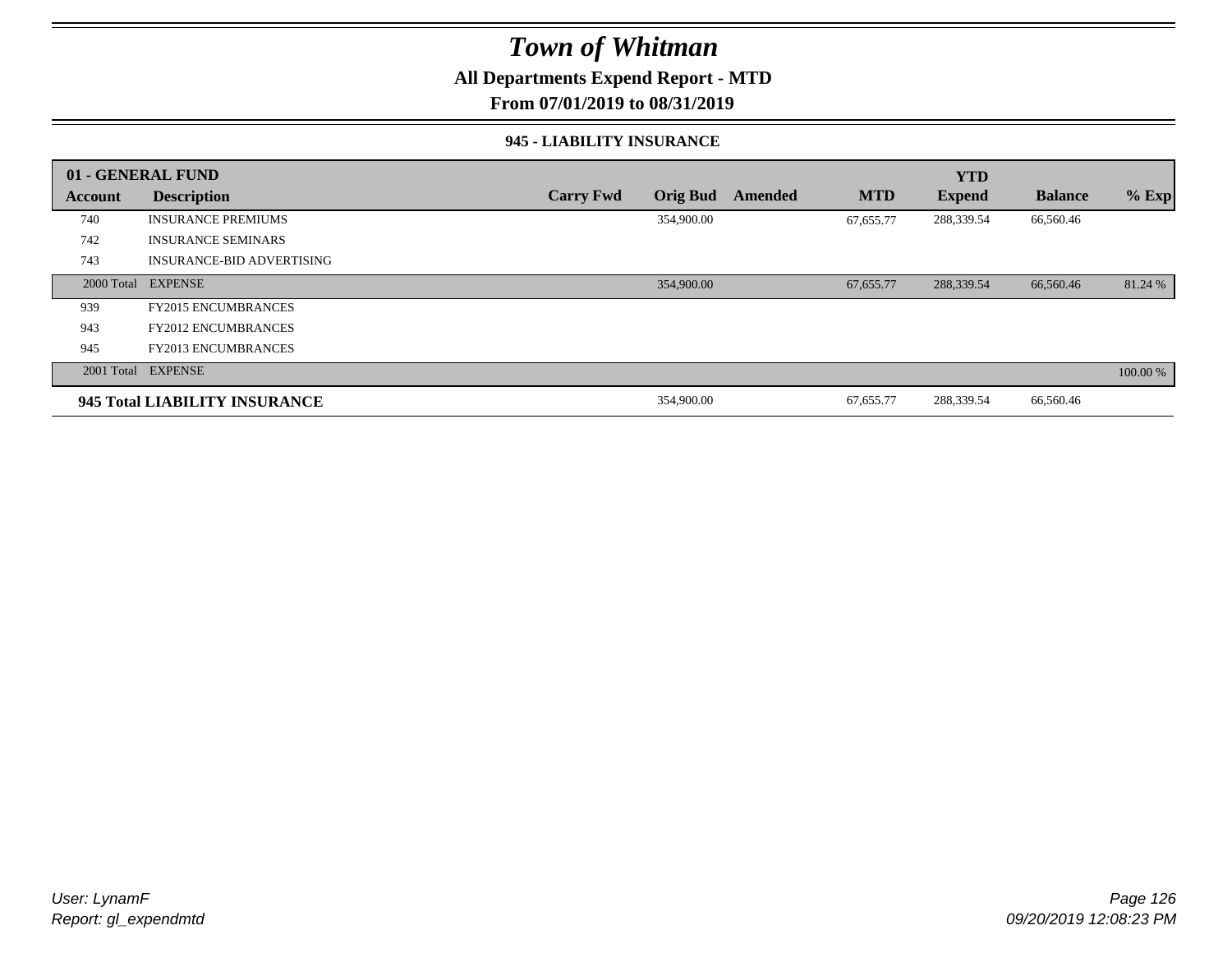**All Departments Expend Report - MTD**

### **From 07/01/2019 to 08/31/2019**

### **996 - TRANSFERS TO TRUST FUNDS**

|         | 01 - GENERAL FUND                         |                  |                         |            | <b>YTD</b>    |                |            |
|---------|-------------------------------------------|------------------|-------------------------|------------|---------------|----------------|------------|
| Account | <b>Description</b>                        | <b>Carry Fwd</b> | <b>Orig Bud</b> Amended | <b>MTD</b> | <b>Expend</b> | <b>Balance</b> | $%$ Exp    |
| 999     |                                           |                  |                         |            |               |                |            |
|         | 4001 Total A8 ATM 5/16 O.P.E.B.TRUST FUND |                  |                         |            |               |                | $100.00\%$ |
| 999     |                                           |                  |                         |            |               |                |            |
|         | 4002 Total ART.1 STM 1/17/95              |                  |                         |            |               |                | 100.00 %   |
|         | 996 Total TRANSFERS TO TRUST FUNDS        |                  |                         |            |               |                |            |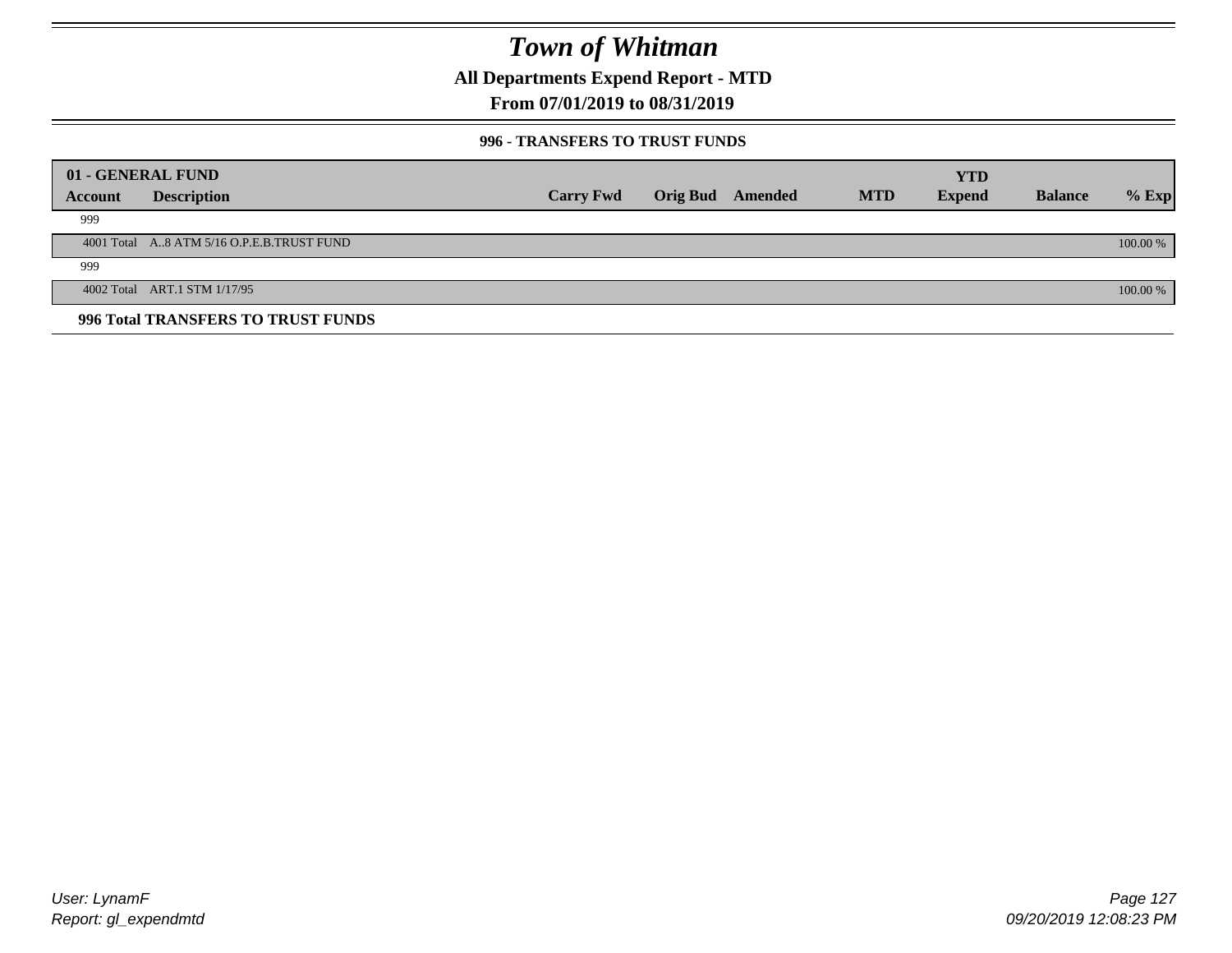**All Departments Expend Report - MTD**

**From 07/01/2019 to 08/31/2019**

### **997 - TRANSFERS TO AGENCY FUND**

|         | 01 - GENERAL FUND                  |                  |                 |         |              | <b>YTD</b>    |                |            |
|---------|------------------------------------|------------------|-----------------|---------|--------------|---------------|----------------|------------|
| Account | <b>Description</b>                 | <b>Carry Fwd</b> | <b>Orig Bud</b> | Amended | <b>MTD</b>   | <b>Expend</b> | <b>Balance</b> | $%$ Exp    |
| 999     |                                    |                  |                 |         |              |               |                |            |
|         | 4003 Total PRIOR YEAR ADJUSTMENT   |                  |                 |         |              |               |                | $100.00\%$ |
|         | 997 Total TRANSFERS TO AGENCY FUND |                  |                 |         |              |               |                |            |
|         | 01 Total GENERAL FUND              | 1,024,167.12     | 35,724,869.22   |         | 1,248,907.23 | 9,910,421.15  | 26,838,615.19  |            |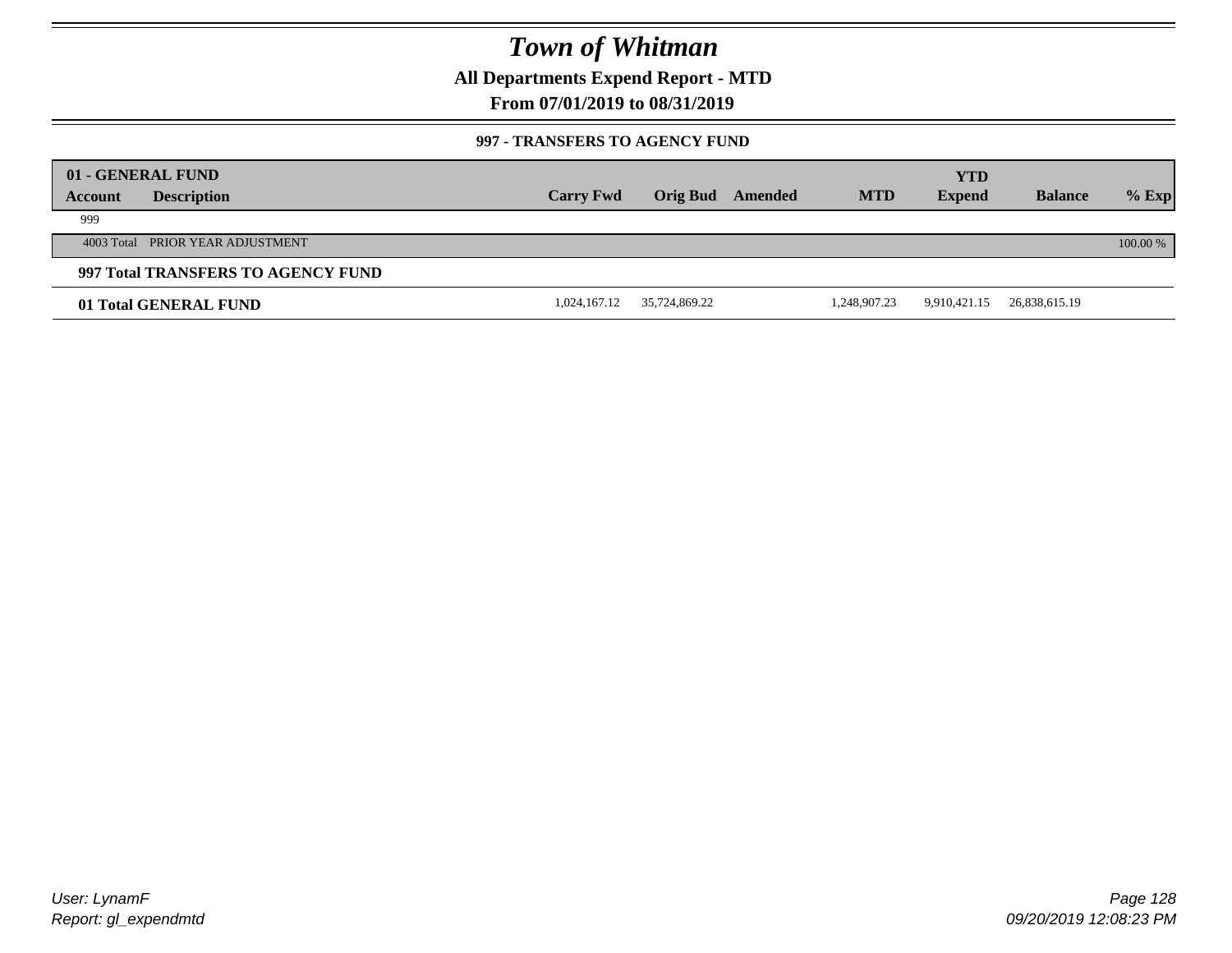**All Departments Expend Report - MTD**

**From 07/01/2019 to 08/31/2019**

### **853 - PLANNING BOARD REVOLVING CH53G**

|                | <b>05 - SPECIAL REVENUE FUND</b>         |                  |                  |            | <b>YTD</b>    |                |             |
|----------------|------------------------------------------|------------------|------------------|------------|---------------|----------------|-------------|
| <b>Account</b> | <b>Description</b>                       | <b>Carry Fwd</b> | Orig Bud Amended | <b>MTD</b> | <b>Expend</b> | <b>Balance</b> | $%$ Exp     |
| 359            | PL.BD.REV.WINDSOR EST.C44S53G            |                  |                  |            |               |                |             |
|                | 2004 Total EXPENSE                       |                  |                  |            |               |                | 100.00 %    |
| 360            | PL.BD.REV. DANECCA EST.C44S53G           |                  |                  |            |               |                |             |
|                | 2005 Total EXPENSE                       |                  |                  |            |               |                | 100.00 %    |
| 361            | PL.BD.REV.BUTTERNUT CH44 S53G            |                  |                  |            |               |                |             |
|                | 2007 Total EXPENSE                       |                  |                  |            |               |                | 100.00 %    |
| 362            | PL.BD.REV.OAKDALE FM.I C44S53G           |                  |                  |            |               |                |             |
|                | 2008 Total EXPENSE                       |                  |                  |            |               |                | 100.00 %    |
| 358            | PLANNG.BD.REV.R.R.AVE.CH44S53G           |                  |                  |            |               |                |             |
|                | 2009 Total EXPENSE                       |                  |                  |            |               |                | $100.00~\%$ |
| 364            | PLANNING BOARD                           |                  |                  |            |               |                |             |
|                | 2010 Total EXPENSE                       |                  |                  |            |               |                | $100.00~\%$ |
| 365            | PL.BD.RV.VICTORIA EST.CH44S53G           |                  |                  |            |               |                |             |
|                | 2011 Total EXPENSE                       |                  |                  |            |               |                | 100.00 %    |
| 369            | PL.BD.REV.MEADOWBROOK CH44S53G           |                  |                  |            |               |                |             |
|                | 2016 Total EXPENSE                       |                  |                  |            |               |                | 100.00 %    |
| 370            | PL.BD.RV.CATHERINE RD.CH44S53G           |                  |                  |            |               |                |             |
|                | 2017 Total EXPENSE                       |                  |                  |            |               |                | 100.00 %    |
| 371            | PL.BD.RV.J.YOUNG EST.CH44S53G            |                  |                  |            |               |                |             |
|                | 2018 Total EXPENSE                       |                  |                  |            |               |                | 100.00 %    |
| 372            | PL.BD.REV.ERIN ST.EXT.C44S53G            |                  |                  |            |               |                |             |
|                | 2019 Total EXPENSE                       |                  |                  |            |               |                | $100.00~\%$ |
| 373            | PL.BD.RV.HIGHLND ST.EX.C44S53G           |                  |                  |            |               |                |             |
|                | 2020 Total EXPENSE                       |                  |                  |            |               |                | 100.00 %    |
| 357            | PLANNG.BD.REV.HARV.LN.CH44S53G           |                  |                  |            |               |                |             |
|                | 2021 Total EXPENSE                       |                  |                  |            |               |                | 100.00 %    |
|                | 853 Total PLANNING BOARD REVOLVING CH53G |                  |                  |            |               |                |             |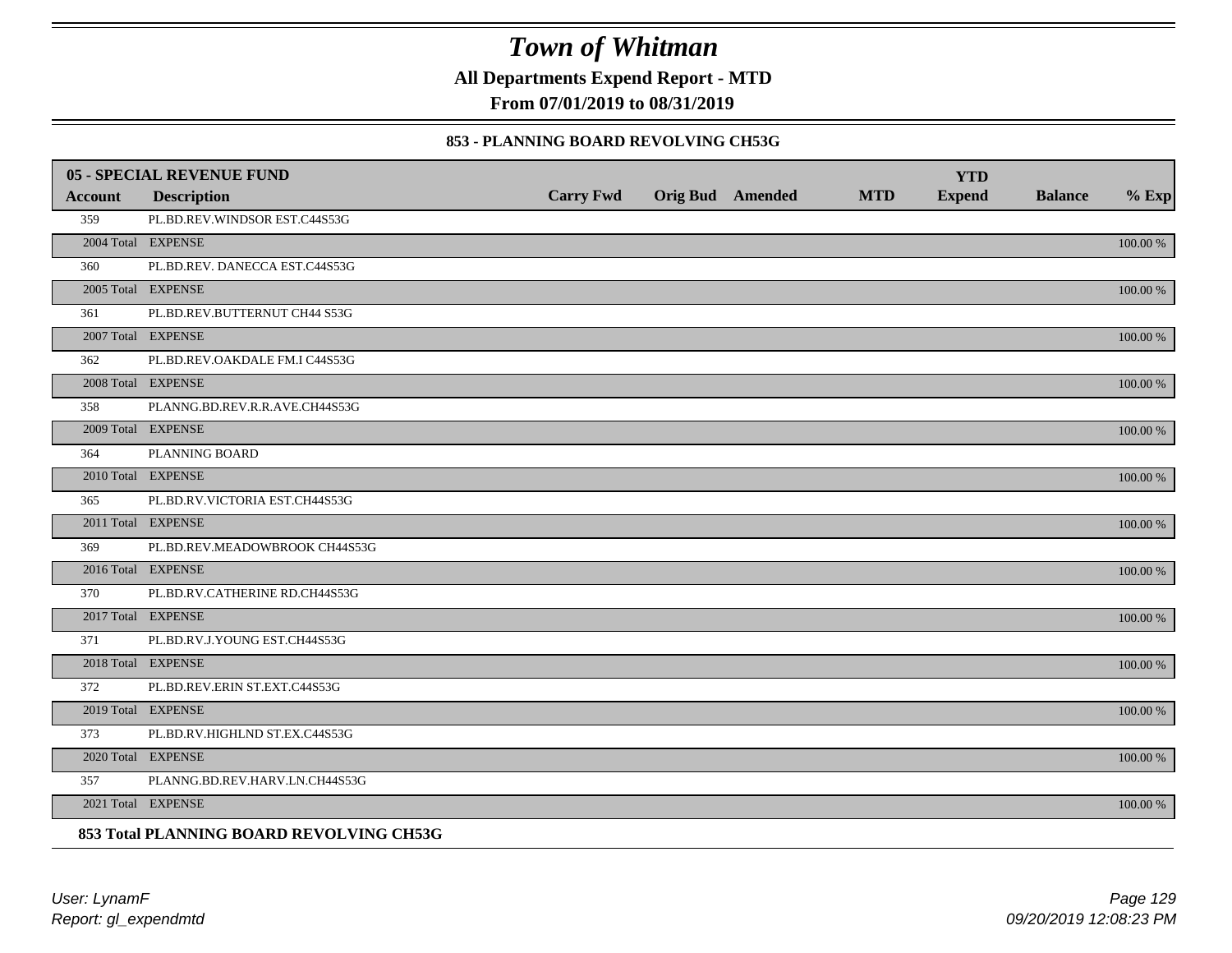**All Departments Expend Report - MTD**

**From 07/01/2019 to 08/31/2019**

### **855 - REVOLVING ACCOUNTS CH53E 1/2**

|            | 05 - SPECIAL REVENUE FUND              |                  |                            |            | <b>YTD</b>    |                |          |
|------------|----------------------------------------|------------------|----------------------------|------------|---------------|----------------|----------|
| Account    | <b>Description</b>                     | <b>Carry Fwd</b> | <b>Orig Bud</b><br>Amended | <b>MTD</b> | <b>Expend</b> | <b>Balance</b> | $%$ Exp  |
| 355        | C.O.A.PROGRAM REV. CH 53E 1/2          | 10,000.00        | 1,254.00                   | 626.19     | 1,028.03      | 10,225.97      |          |
| 2000 Total | <b>EXPENSE</b>                         | 10,000.00        | 1,254.00                   | 626.19     | 1,028.03      | 10,225.97      | 9.13 %   |
| 356        | LIB.FINES & FEES REV.CH53E1/2          | 1,356.92         | 2,103.35                   | 661.45     | 666.89        | 2,793.38       |          |
| 2001 Total | <b>EXPENSE</b>                         | 1,356.92         | 2,103.35                   | 661.45     | 666.89        | 2,793.38       | 19.27 %  |
| 363        | CROSS CONN.TESTING EXPENSE             |                  |                            |            |               |                |          |
| 2002 Total | <b>EXPENSE</b>                         |                  |                            |            |               |                | 100.00 % |
| 350        | SEMLAC REV.CH44S53E1/2 (POLICE)        | 105.81           |                            |            |               | 105.81         |          |
| 351        | ANIMAL CONTROL REV.CH44 S53E1/2        | 283.00           |                            |            |               | 283.00         |          |
| 374        | PLANNING BOARD REV.C44 S53E1/2         | 75,000.00        |                            |            | 6,611.33      | 68,388.67      |          |
| 377        | PASSPORT PHOTO REV.CH44S53E1/2         | 3,000.00         |                            |            |               | 3,000.00       |          |
| 378        | FIRE ALARM REV.CH44S53E1/2             | 150.00           |                            |            |               | 150.00         |          |
| 379        | MARIHUANA FINES CH44S53E1/2            | 100.00           |                            |            |               | 100.00         |          |
| 2003 Total | <b>EXPENSE</b>                         | 78,638.81        |                            |            | 6,611.33      | 72,027.48      | 8.40 %   |
|            | 855 Total REVOLVING ACCOUNTS CH53E 1/2 | 89,995.73        | 3,357.35                   | 1,287.64   | 8,306.25      | 85,046.83      |          |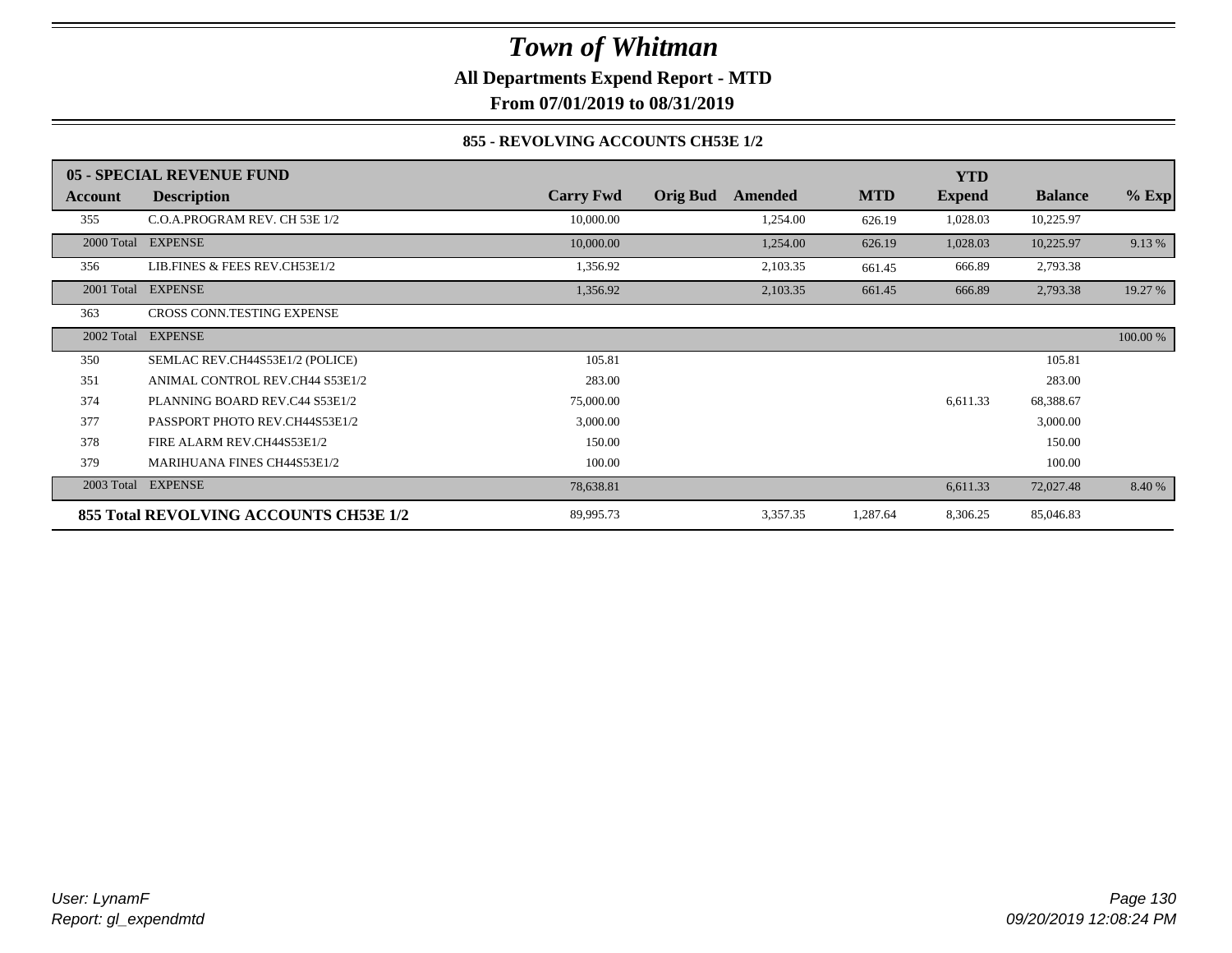**All Departments Expend Report - MTD**

**From 07/01/2019 to 08/31/2019**

### **857 - REVOLVING ACCOUNTS - MISC.**

|         | 05 - SPECIAL REVENUE FUND            |                  |                            |            | YTD           |                |          |
|---------|--------------------------------------|------------------|----------------------------|------------|---------------|----------------|----------|
| Account | <b>Description</b>                   | <b>Carry Fwd</b> | <b>Orig Bud</b><br>Amended | <b>MTD</b> | <b>Expend</b> | <b>Balance</b> | $%$ Exp  |
| 376     | WETLANDS PROT.FND.CH43S218A.97       | 45,699.69        | 512.50                     |            |               | 46.212.19      |          |
|         | 2023 Total EXPENSE                   | 45,699.69        | 512.50                     |            |               | 46.212.19      | $0.00\%$ |
|         | 857 Total REVOLVING ACCOUNTS - MISC. | 45,699.69        | 512.50                     |            |               | 46,212.19      |          |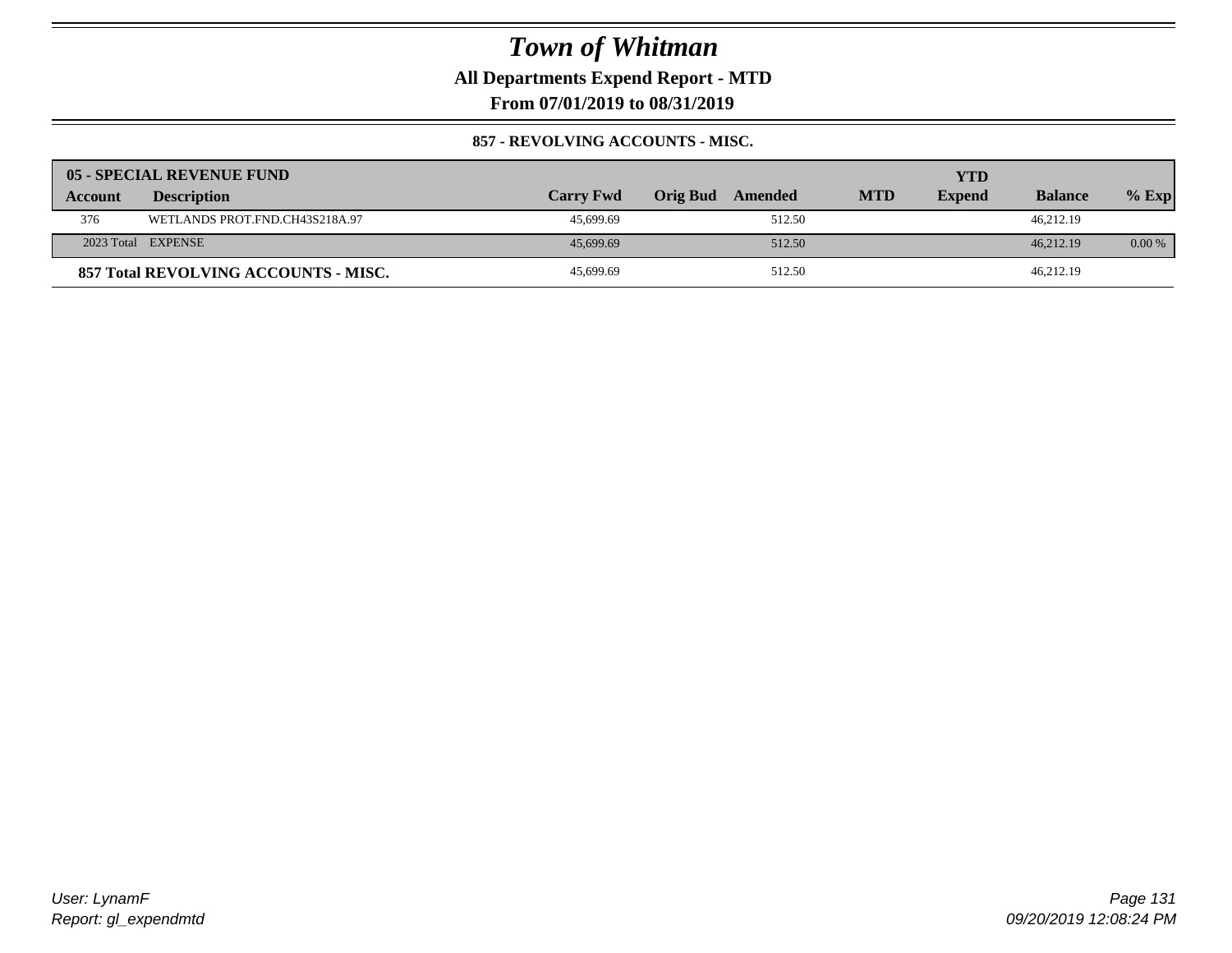**All Departments Expend Report - MTD**

**From 07/01/2019 to 08/31/2019**

#### **858 - APPEALS BD.REVOLVING S53G**

|         | 05 - SPECIAL REVENUE FUND           |                  |                  |            | YTD           |                |            |
|---------|-------------------------------------|------------------|------------------|------------|---------------|----------------|------------|
| Account | <b>Description</b>                  | <b>Carry Fwd</b> | Orig Bud Amended | <b>MTD</b> | <b>Expend</b> | <b>Balance</b> | $\%$ Exp   |
| 367     | APPEALS BD.-TWOCAN PROP. S53G       |                  |                  |            |               |                |            |
|         | 2014 Total EXPENSE                  |                  |                  |            |               |                | $100.00\%$ |
|         | 858 Total APPEALS BD.REVOLVING S53G |                  |                  |            |               |                |            |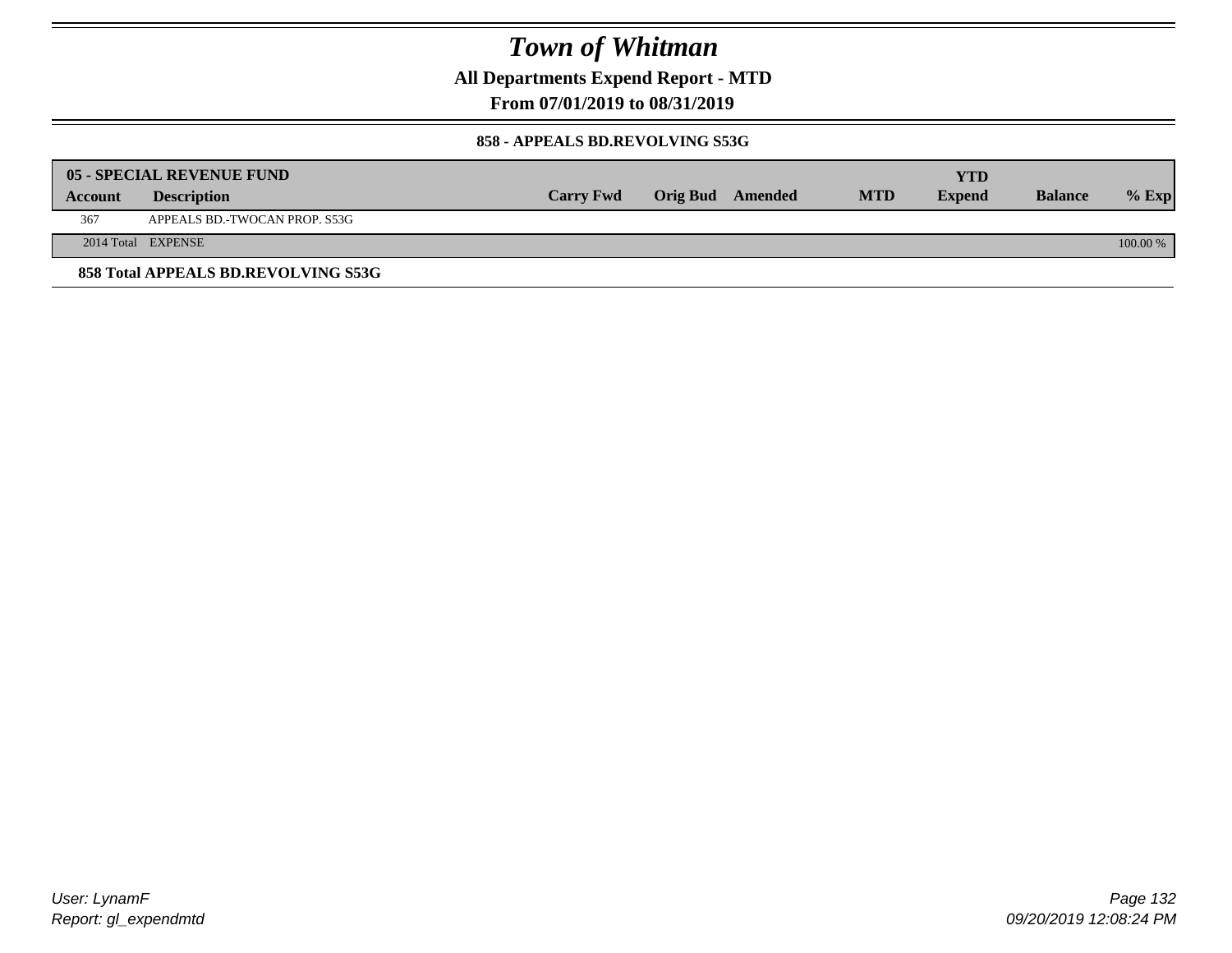**All Departments Expend Report - MTD**

**From 07/01/2019 to 08/31/2019**

### **862 - RECREATION REVOLVING**

|                | <b>05 - SPECIAL REVENUE FUND</b>   |                  |                         |            | <b>YTD</b>    |                |             |
|----------------|------------------------------------|------------------|-------------------------|------------|---------------|----------------|-------------|
| <b>Account</b> | <b>Description</b>                 | <b>Carry Fwd</b> | <b>Orig Bud</b> Amended | <b>MTD</b> | <b>Expend</b> | <b>Balance</b> | $%$ Exp     |
| 010            | <b>BASKETBALL</b>                  |                  |                         |            |               |                |             |
|                | 2000 Total EXPENSE                 |                  |                         |            |               |                | $100.00~\%$ |
| 011            | <b>FIELD TRIP</b>                  |                  |                         |            |               |                |             |
|                | 2001 Total EXPENSE                 |                  |                         |            |               |                | 100.00 %    |
| 012            | GOLF                               |                  |                         |            |               |                |             |
|                | 2002 Total EXPENSE                 |                  |                         |            |               |                | $100.00~\%$ |
| 013            | <b>RECREATION</b>                  | 25,999.30        | 17,742.86               | 14,344.49  | 37,103.95     | 6,638.21       |             |
|                | 2003 Total EXPENSE                 | 25,999.30        | 17,742.86               | 14,344.49  | 37,103.95     | 6,638.21       | 84.82 %     |
| 014            | PRESCHOOL                          |                  |                         |            |               |                |             |
|                | 2004 Total EXPENSE                 |                  |                         |            |               |                | 100.00 %    |
| 015            | <b>TENNIS</b>                      |                  |                         |            |               |                |             |
|                | 2005 Total EXPENSE                 |                  |                         |            |               |                | $100.00~\%$ |
| 016            | TAI CHI                            |                  |                         |            |               |                |             |
|                | 2006 Total EXPENSE                 |                  |                         |            |               |                | 100.00 %    |
| 017            | <b>WOMENS GYM</b>                  |                  |                         |            |               |                |             |
|                | 2007 Total EXPENSE                 |                  |                         |            |               |                | $100.00~\%$ |
| 018            | <b>FIELD MAINT</b>                 | 4,771.86         | 850.00                  | 750.00     | 750.00        | 4,871.86       |             |
|                | 2008 Total EXPENSE                 | 4,771.86         | 850.00                  | 750.00     | 750.00        | 4,871.86       | 13.34 %     |
| 019            | <b>ARTS &amp; CRAFTS REVOLVING</b> |                  |                         |            |               |                |             |
|                | 2009 Total EXPENSE                 |                  |                         |            |               |                | $100.00~\%$ |
| 020            | <b>FIELD LIGHTING</b>              | 1.65             |                         |            |               | 1.65           |             |
|                | 2010 Total EXPENSE                 | 1.65             |                         |            |               | 1.65           | $0.00\ \%$  |
| 009            | PLAYGROUND                         |                  |                         |            |               |                |             |
|                | 2013 Total EXPENSE                 |                  |                         |            |               |                | $100.00~\%$ |
| 033            | DANCE PROGRAMS                     |                  |                         |            |               |                |             |
|                | 2014 Total EXPENSE                 |                  |                         |            |               |                | 100.00 %    |
| 056            | GUARANTEE DEP.REFND.-J. KELLEHER   |                  |                         |            |               |                |             |
|                | 2015 Total EXPENSE                 |                  |                         |            |               |                | 100.00 %    |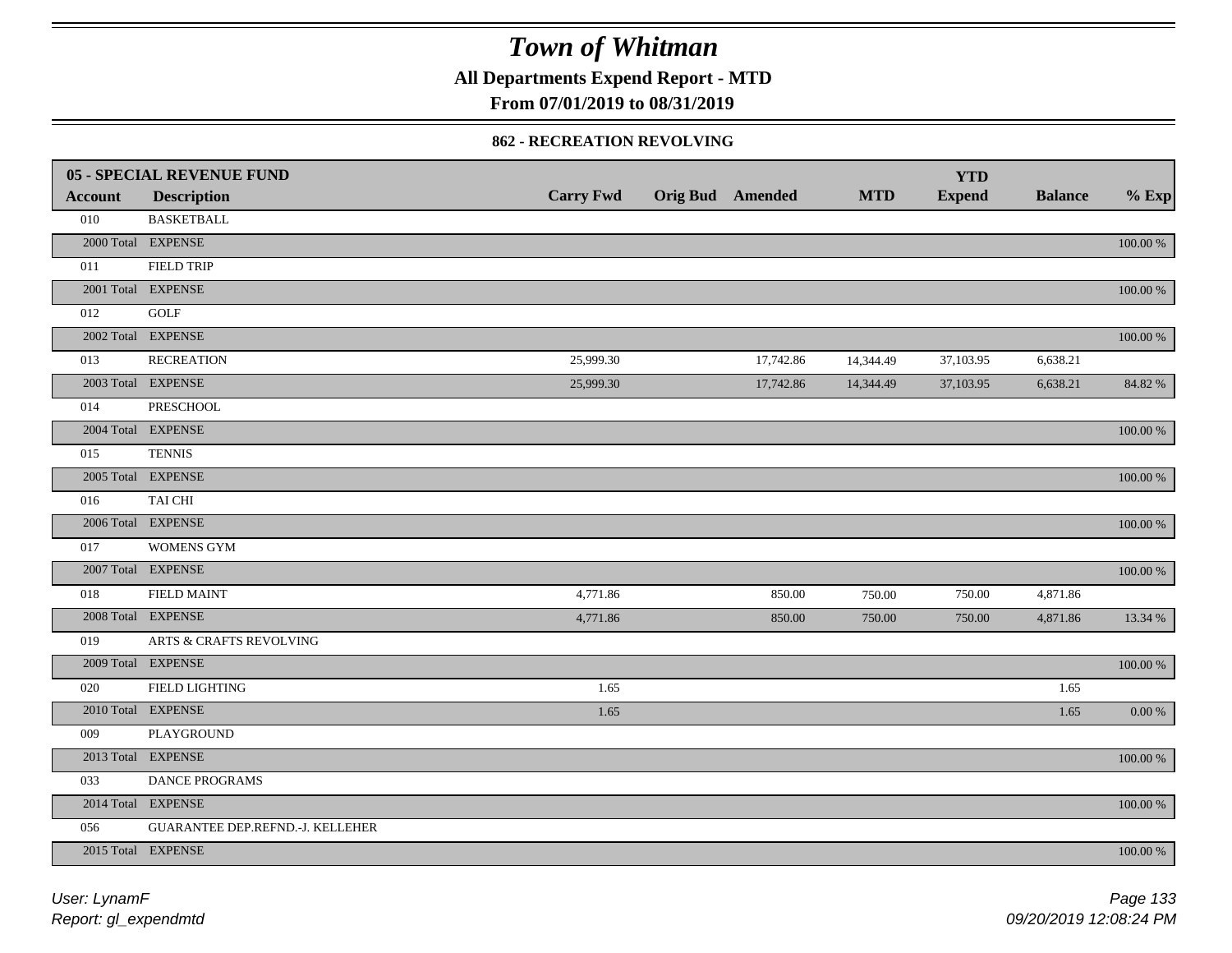**All Departments Expend Report - MTD**

**From 07/01/2019 to 08/31/2019**

### **862 - RECREATION REVOLVING**

|         | 05 - SPECIAL REVENUE FUND             |                  |                         |           |            | <b>YTD</b>    |                |          |
|---------|---------------------------------------|------------------|-------------------------|-----------|------------|---------------|----------------|----------|
| Account | <b>Description</b>                    | <b>Carry Fwd</b> | <b>Orig Bud</b> Amended |           | <b>MTD</b> | <b>Expend</b> | <b>Balance</b> | $%$ Exp  |
| 216     | RECREATION-SUMMER PROGRAMS            |                  |                         |           |            |               |                |          |
|         | 2024 Total EXPENSE                    |                  |                         |           |            |               |                | 100.00 % |
| 217     | <b>RECREATION-WINTER PROGRAMS</b>     |                  |                         |           |            |               |                |          |
|         | 2025 Total EXPENSE                    |                  |                         |           |            |               |                | 100.00 % |
|         | <b>862 Total RECREATION REVOLVING</b> | 30,772.81        |                         | 18.592.86 | 15.094.49  | 37,853.95     | 11,511.72      |          |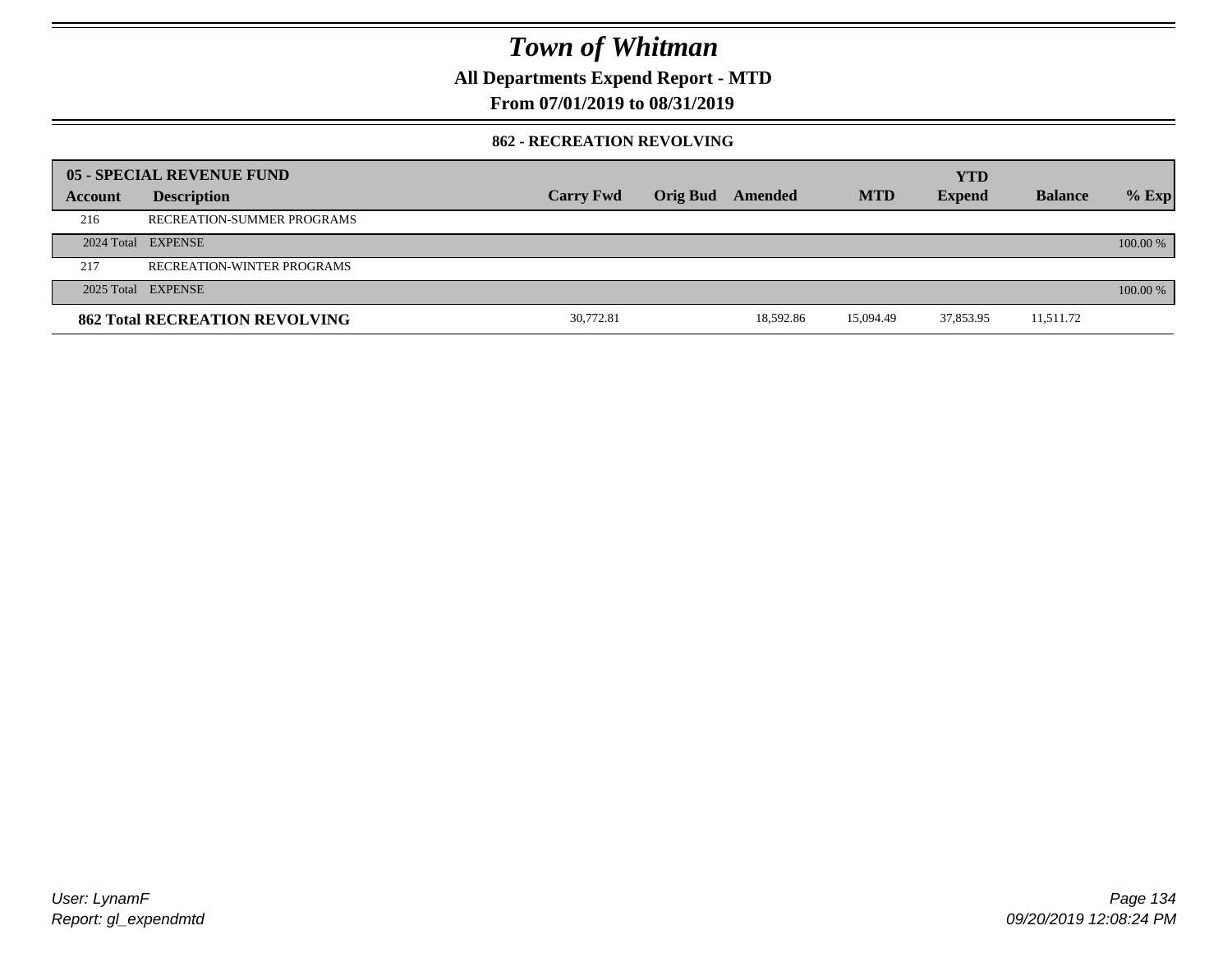### **All Departments Expend Report - MTD**

**From 07/01/2019 to 08/31/2019**

#### **875 - MISCELLANEOUS**

|            | <b>05 - SPECIAL REVENUE FUND</b>         |                  |                         |          |            | <b>YTD</b>    |                |           |
|------------|------------------------------------------|------------------|-------------------------|----------|------------|---------------|----------------|-----------|
| Account    | <b>Description</b>                       | <b>Carry Fwd</b> | <b>Orig Bud</b> Amended |          | <b>MTD</b> | <b>Expend</b> | <b>Balance</b> | $%$ Exp   |
| 022        | POLICE DEPT.RESTITUTION                  |                  |                         | 75.00    |            |               | 75.00          |           |
| 023        | FIRE DEPT. RESTITUTION                   |                  |                         |          |            |               |                |           |
| 025        | <b>DPW - RESTITUTION</b>                 | 29.42            |                         |          |            |               | 29.42          |           |
| 047        | <b>LIBRARY RESTITUTION</b>               | 1,116.93         |                         | 133.95   |            |               | 1,250.88       |           |
|            | 2000 Total EXPENSE                       | 1,146.35         |                         | 208.95   |            |               | 1,355.30       | 0.00 %    |
| 041        | <b>AMBULANCE REFUNDS</b>                 |                  |                         |          | 550.00     | 550.00        | $-550.00$      |           |
|            | 2001 Total EXPENSE                       |                  |                         |          | 550.00     | 550.00        | $-550.00$      | 100.00 %  |
| 045        | PARKING TICKET REFUNDS                   |                  |                         |          |            |               |                |           |
| 2002 Total | <b>EXPENSE</b>                           |                  |                         |          |            |               |                | 100.00 %  |
| 049        | <b>INSURANCE PROCEEDS</b>                |                  |                         |          | 3,389.97   | 8,454.97      | $-8,454.97$    |           |
|            | 2003 Total EXPENSE                       |                  |                         |          | 3,389.97   | 8,454.97      | $-8,454.97$    | 100.00 %  |
| 259        | LIBRARY AWARD-HEALTH ACCESS 2009         | 28.88            |                         |          |            |               | 28.88          |           |
|            | 2004 Total EXPENSE                       | 28.88            |                         |          |            |               | 28.88          | $0.00\%$  |
| 262        | FRIENDS OF WHITMAN PARK GRANT            | 994.99           |                         | 1,500.00 |            | 2,250.00      | 244.99         |           |
| 265        | NESTLE MATCH.GR.-WHITMAN PARK            | 1,420.55         |                         |          |            | 750.00        | 670.55         |           |
|            | 2005 Total EXPENSE                       | 2.415.54         |                         | 1,500.00 |            | 3,000.00      | 915.54         | 76.61 %   |
| 264        | MAYFL.MUN.HLTH.-WELLNESS GRANT           | 55.72            |                         |          |            |               | 55.72          |           |
|            | 2006 Total EXPENSE                       | 55.72            |                         |          |            |               | 55.72          | 0.00 %    |
| 266        | FIRE DEPT-ARSON REWARD PROGRAM           |                  |                         |          |            |               |                |           |
|            | 2007 Total EXPENSE                       |                  |                         |          |            |               |                | 100.00 %  |
| 267        | TOWN ADM - MIIA ACCESS CARD SYSTEM       |                  |                         |          |            |               |                |           |
| 268        | REC RESV FOR APPROP - DPW TRNSPRT INFRAS | 3,455.90         |                         |          |            |               | 3,455.90       |           |
| 331        | MIIA THERMOGRAPHY CAMERA                 | 20.97            |                         |          |            |               | 20.97          |           |
|            | 2008 Total EXPENSE                       | 3,476.87         |                         |          |            |               | 3,476.87       | $0.00 \%$ |
|            | <b>875 Total MISCELLANEOUS</b>           | 7,123.36         |                         | 1,708.95 | 3,939.97   | 12,004.97     | $-3,172.66$    |           |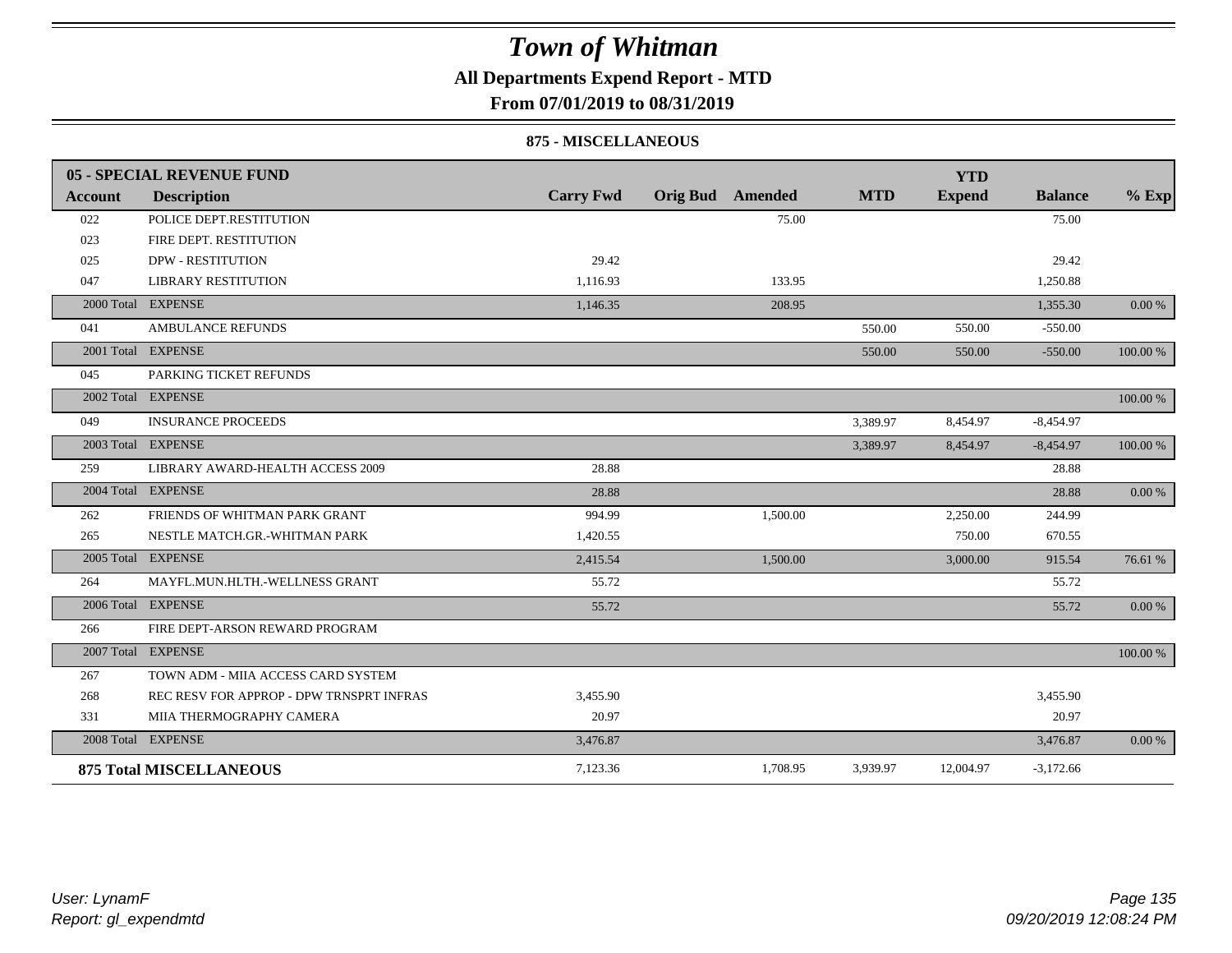**All Departments Expend Report - MTD**

**From 07/01/2019 to 08/31/2019**

### **878 - OTHER FINANCING USES**

|         | 05 - SPECIAL REVENUE FUND             |                  |                  |            | <b>YTD</b>    |                |          |
|---------|---------------------------------------|------------------|------------------|------------|---------------|----------------|----------|
| Account | <b>Description</b>                    | <b>Carry Fwd</b> | Orig Bud Amended | <b>MTD</b> | <b>Expend</b> | <b>Balance</b> | $%$ Exp  |
| 400     | <b>GENERAL FUND</b>                   |                  | 1,321,457.60     |            | 1,321,457.60  |                |          |
|         | 2100 Total INTERFUND TRANSFERS        |                  | 1.321.457.60     |            | 1,321,457.60  |                | 100.00 % |
|         | <b>878 Total OTHER FINANCING USES</b> |                  | 1,321,457.60     |            | 1,321,457.60  |                |          |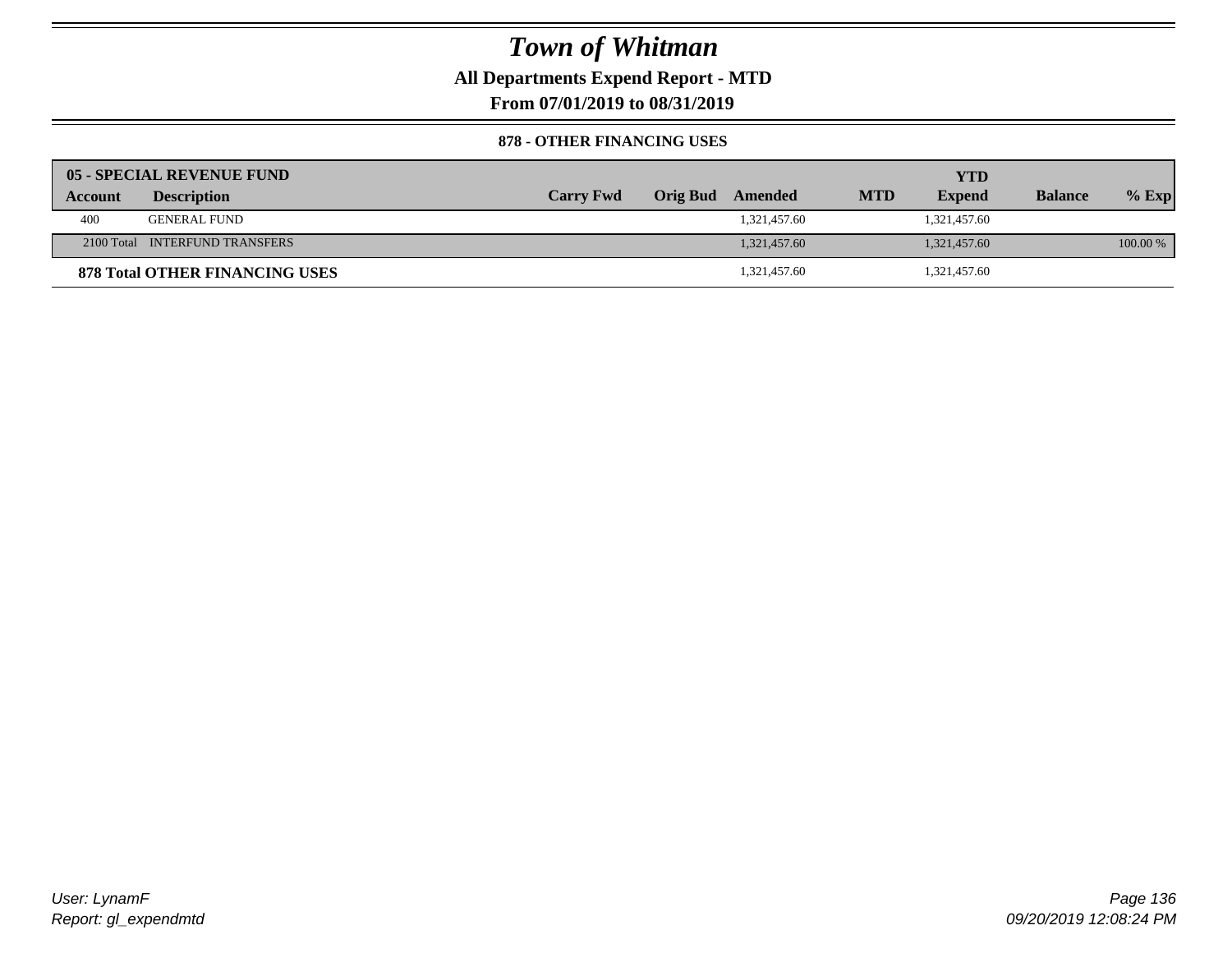**All Departments Expend Report - MTD**

**From 07/01/2019 to 08/31/2019**

### **880 - FEDERAL GRANTS-TOWN**

|         | <b>05 - SPECIAL REVENUE FUND</b>       |                  |                         |            | <b>YTD</b>    |                |             |
|---------|----------------------------------------|------------------|-------------------------|------------|---------------|----------------|-------------|
| Account | <b>Description</b>                     | <b>Carry Fwd</b> | <b>Orig Bud</b> Amended | <b>MTD</b> | <b>Expend</b> | <b>Balance</b> | $%$ Exp     |
| 218     | FED.GRANT-POL. CLICKIT OR TICK         | 12.60            |                         |            |               | 12.60          |             |
| 026     | FED.GRANT-COPS MORE                    |                  |                         |            |               |                |             |
| 057     | FED.GRANT-COPS IN SCHOOL               |                  |                         |            |               |                |             |
| 084     | FED.GRANT-COPS FAST                    |                  |                         |            |               |                |             |
| 086     | FED.EQUIT.SHARING FNDS-DEPT.OF JUSTICE | 0.14             |                         |            |               | 0.14           |             |
|         | 2002 Total EXPENSE                     | 12.74            |                         |            |               | 12.74          | 0.00 %      |
| 075     | LSTA HEALTH INFORMATION GRANT          |                  |                         |            |               |                |             |
| 207     | FED.GRANT THRU ST.- HIGHWAY SAFETY     |                  |                         |            |               |                |             |
|         | 2005 Total EXPENSE                     |                  |                         |            |               |                | 100.00 %    |
| 099     | FED.GRANT TITLE IIIE OCPC              |                  |                         |            |               |                |             |
|         | 2006 Total EXPENSE                     |                  |                         |            |               |                | 100.00 %    |
| 600     | FED.GR.-THRU STATE-CERT FY09           |                  |                         |            |               |                |             |
| 601     | FY05 EMA-CITIZEN CORP/CERT GRA         |                  |                         |            |               |                |             |
| 607     | FED.GR-THRU ST.FFY13EMA-CIT.CORP/CERT  |                  |                         |            |               |                |             |
| 610     | FED.GRNT.-THRU ST.FY14 CIT.CORP.PROG.  |                  |                         |            |               |                |             |
|         | 2007 Total EXPENSE                     |                  |                         |            |               |                | 100.00 %    |
| 602     | LIB.EQUAL ACCESS GRANT                 |                  |                         |            |               |                |             |
| 606     | FY11LIBRARIES FOR JOB SEEKERS GR.      | 27.71            |                         |            |               | 27.71          |             |
| 615     | FAIR GR.-MA HUMANITIES                 | 17.02            |                         |            |               | 17.02          |             |
| 616     | LIBRARY-FULL STEAM AHEAD GRANT         |                  |                         |            |               |                |             |
|         | 2008 Total EXPENSE                     | 44.73            |                         |            |               | 44.73          | $0.00 \%$   |
| 349     | FEMA GRANT - ASST TO FIREFIGHTERS      | 155.28           |                         | 155.28     | 155.28        |                |             |
| 603     | FED.GRANT LOCAL PREP.GR.FY05           |                  |                         |            |               |                |             |
| 609     | FED.GRANT LOCAL PREP.GRNT.FY06         |                  |                         |            |               |                |             |
|         | 2009 Total EXPENSE                     | 155.28           |                         | 155.28     | 155.28        |                | 100.00 %    |
| 604     | FED.GR.-FY04ASST.TO FIREFIGHTE         |                  |                         |            |               |                |             |
|         | 2010 Total EXPENSE                     |                  |                         |            |               |                | $100.00~\%$ |
| 608     | FED.GRANT-(SRAC)HOMELAND SECUR         |                  |                         |            |               |                |             |
| 612     | FED.GRNT-THRU STATE FY11 EMPG          |                  |                         |            |               |                |             |
| 613     | FED.GRNT-THRU STATE FY10 EMPG          |                  |                         |            |               |                |             |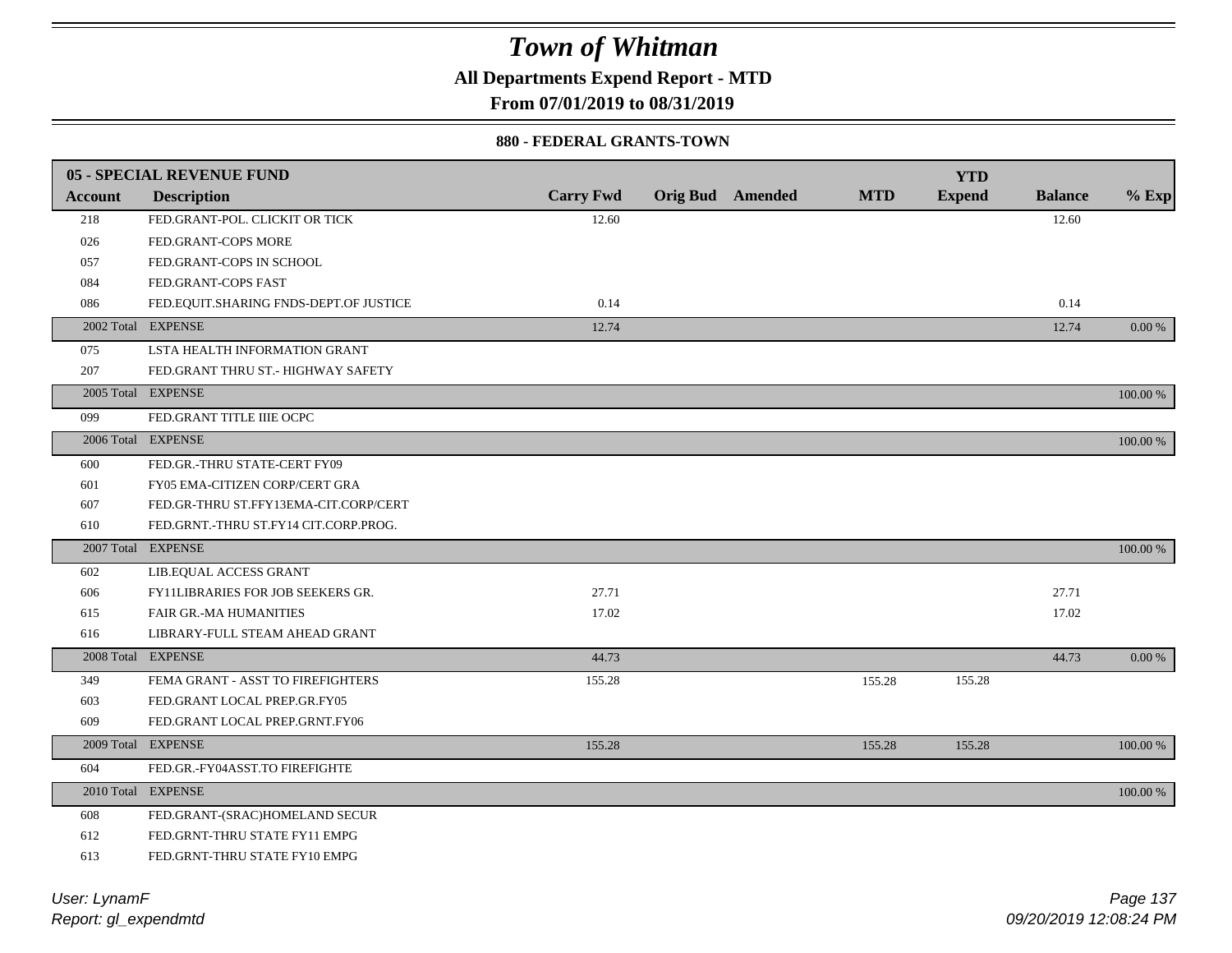**All Departments Expend Report - MTD**

**From 07/01/2019 to 08/31/2019**

### **880 - FEDERAL GRANTS-TOWN**

|                | 05 - SPECIAL REVENUE FUND            |                  |                     |            | YTD           |                |          |
|----------------|--------------------------------------|------------------|---------------------|------------|---------------|----------------|----------|
| <b>Account</b> | <b>Description</b>                   | <b>Carry Fwd</b> | Orig Bud<br>Amended | <b>MTD</b> | <b>Expend</b> | <b>Balance</b> | $%$ Exp  |
| 614            | FED.GRNT-THRU STATE EMPG             | $-3,000.00$      | 3,000.00            |            |               |                |          |
|                | 2011 Total EXPENSE                   | $-3,000.00$      | 3,000.00            |            |               |                | 100.00 % |
|                | <b>880 Total FEDERAL GRANTS-TOWN</b> | $-2,787.25$      | 3,000.00            | 155.28     | 155.28        | 57.47          |          |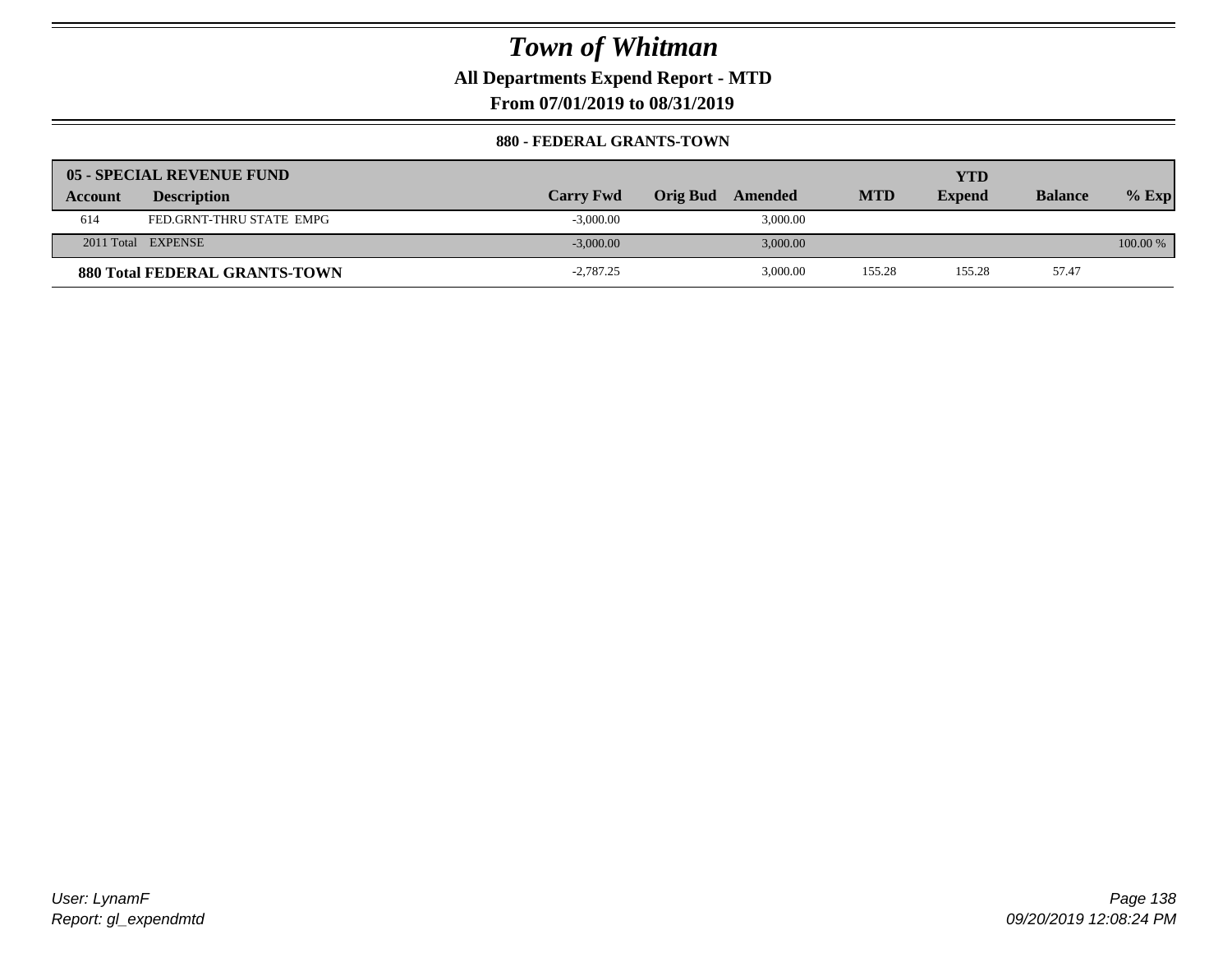**All Departments Expend Report - MTD**

**From 07/01/2019 to 08/31/2019**

### **881 - FEDERAL REVENUE DIRECT**

|         | <b>05 - SPECIAL REVENUE FUND</b>        |                  |                  |            | YTD           |                |          |
|---------|-----------------------------------------|------------------|------------------|------------|---------------|----------------|----------|
| Account | <b>Description</b>                      | <b>Carry Fwd</b> | Orig Bud Amended | <b>MTD</b> | <b>Expend</b> | <b>Balance</b> | $%$ Exp  |
| 086     | FED.EQUIT.SHARING FNDS-DEPT.OF JUSTICE  |                  |                  |            |               |                |          |
|         | 2002 Total EXPENSE                      |                  |                  |            |               |                | 100.00 % |
|         | <b>881 Total FEDERAL REVENUE DIRECT</b> |                  |                  |            |               |                |          |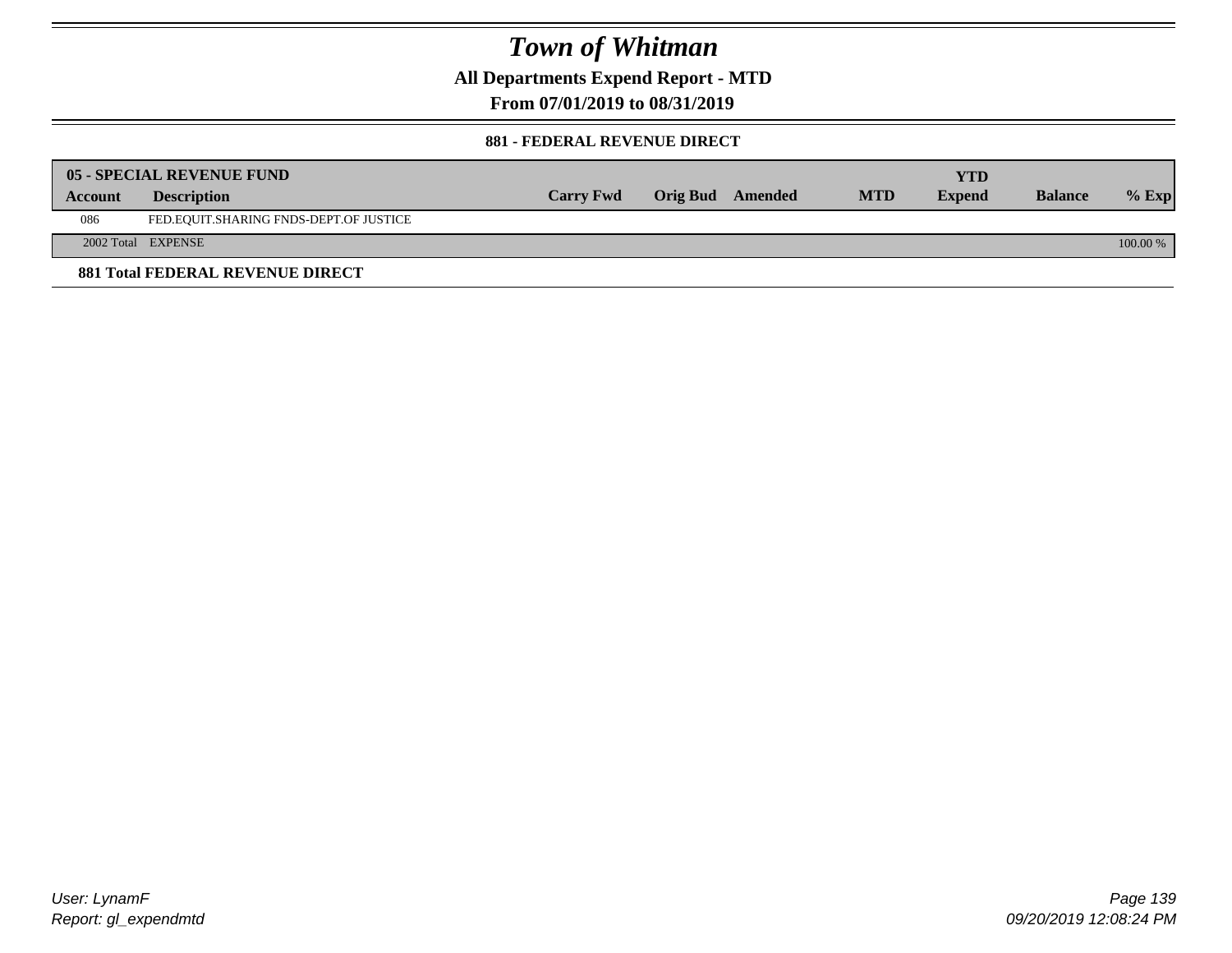**All Departments Expend Report - MTD**

### **From 07/01/2019 to 08/31/2019**

#### **882 - STATE GRANTS-TOWN**

|         | <b>05 - SPECIAL REVENUE FUND</b>  |                  |                         |            | <b>YTD</b>    |                |          |
|---------|-----------------------------------|------------------|-------------------------|------------|---------------|----------------|----------|
| Account | <b>Description</b>                | <b>Carry Fwd</b> | <b>Orig Bud</b> Amended | <b>MTD</b> | <b>Expend</b> | <b>Balance</b> | $%$ Exp  |
| 061     | STATE MANDATE - POLLING HOURS     | 11,291.80        |                         |            |               | 11,291.80      |          |
|         | 2000 Total EXPENSE                | 11,291.80        |                         |            |               | 11,291.80      | 0.00 %   |
| 069     | <b>CHAPTER 90</b>                 |                  |                         |            |               |                |          |
| 070     | CHAPTER 811                       |                  |                         |            |               |                |          |
|         | 2001 Total EXPENSE                |                  |                         |            |               |                | 100.00 % |
| 065     | WHITMAN CULTURAL COUNCIL          | 5,579.74         | 0.54                    | 3,067.00   | 3,067.00      | 2,513.28       |          |
|         | 2002 Total EXPENSE                | 5,579.74         | 0.54                    | 3,067.00   | 3,067.00      | 2,513.28       | 54.96 %  |
| 073     | LIB. INCENTIVE/MUN. EQUAL.        | 707.88           |                         | 159.98     | 159.98        | 547.90         |          |
|         | 2003 Total EXPENSE                | 707.88           |                         | 159.98     | 159.98        | 547.90         | 22.59 %  |
| 074     | C.O.A.SERV.INCENT.GR(ELDER AFF    |                  |                         |            |               |                |          |
| 076     | SENIOR CIT.FORMULA GRANT          | 20,030.05        |                         | 456.48     | 1,728.04      | 18,302.01      |          |
| 197     | OCES NUTRITION GRANT              | 2,330.87         |                         |            |               | 2,330.87       |          |
|         | 2004 Total EXPENSE                | 22,360.92        |                         | 456.48     | 1,728.04      | 20,632.88      | 7.72 %   |
| 077     | D.A.R.E.                          |                  |                         |            |               |                |          |
| 078     | <b>BULLET-PROOF VESTS</b>         |                  |                         |            |               |                |          |
| 079     | CCJ-POLICE PUBLIC SFTY.EQUIP.     |                  |                         |            |               |                |          |
| 082     | <b>COMMUNITY POLICING</b>         |                  |                         |            |               |                |          |
| 083     | GOV.ALLIANCE AGAINST DRUGS        |                  |                         |            |               |                |          |
|         | 2005 Total EXPENSE                |                  |                         |            |               |                | 100.00 % |
| 085     | WPAT TITLE 5 PROGRAM              | 12,304.78        |                         |            |               | 12,304.78      |          |
| 194     | SP.REV.WPAT TITLE 5 PROG.LOAN     | 5.00             |                         |            |               | 5.00           |          |
| 325     | ST.GRANT - B.O.H. PHEP FUNDS      | 3,003.17         |                         | 182.96     | 182.96        | 2,820.21       |          |
| 326     | ST.GRANT - B.O.H. PHER 3          |                  |                         |            |               |                |          |
| 329     | ST.GR.LOCAL PUB.HLTH.MINI GR.2013 |                  |                         |            |               |                |          |
|         | 2006 Total EXPENSE                | 15,312.95        |                         | 182.96     | 182.96        | 15,129.99      | 1.19 %   |
| 087     | MHC-HISTORICAL PROPERTIES         |                  |                         |            |               |                |          |
| 198     | CIVIL WAR MONUMENT                |                  |                         |            |               |                |          |
|         | 2007 Total EXPENSE                |                  |                         |            |               |                | 100.00 % |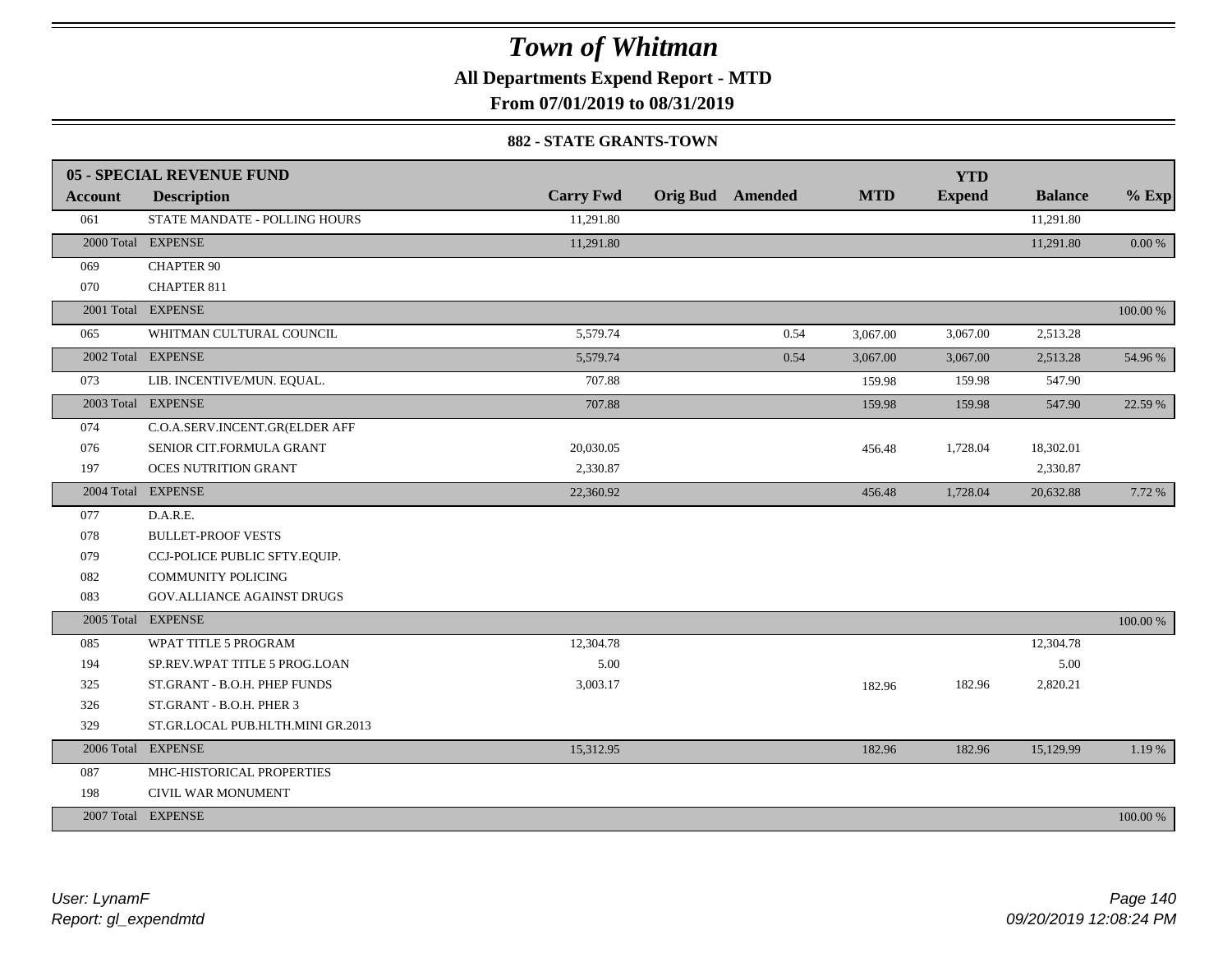**All Departments Expend Report - MTD**

**From 07/01/2019 to 08/31/2019**

### **882 - STATE GRANTS-TOWN**

|         | <b>05 - SPECIAL REVENUE FUND</b>   |                  |                         |            | <b>YTD</b>    |                |          |
|---------|------------------------------------|------------------|-------------------------|------------|---------------|----------------|----------|
| Account | <b>Description</b>                 | <b>Carry Fwd</b> | <b>Orig Bud</b> Amended | <b>MTD</b> | <b>Expend</b> | <b>Balance</b> | $%$ Exp  |
| 089     | FIRE DEPT. S.A.F.E. GRANT          | 3,638.57         |                         |            |               | 3,638.57       |          |
| 189     | ST.GRANT-CCJ-FIRE EQUIPMENT        |                  |                         |            |               |                |          |
|         | 2008 Total EXPENSE                 | 3,638.57         |                         |            |               | 3,638.57       | 0.00 %   |
| 190     | ST.GR-GREEN COMMUNITIES-ENRGY GR.  | 51,792.33        |                         |            |               | 51,792.33      |          |
| 191     | SUST.MAT.RECYC.GR.- CARTS          | 7,889.98         |                         |            |               | 7,889.98       |          |
| 192     | COMM.COMPACT-WAGE &CLASS STUDY     |                  |                         |            |               |                |          |
| 193     | COMM.COMPACT--SOLAR DEVELPMENT     | 8,920.00         |                         |            |               | 8,920.00       |          |
| 199     | COMM.COMPACT-MFG.SITE DEVELOPMENT  | 5,260.00         |                         |            |               | 5,260.00       |          |
| 345     | ST.GR-COMM COMPACT BUDGET DOCUMENT | 10,000.00        |                         |            |               | 10,000.00      |          |
| 346     | ST.GR.-COMM COMPACT CAP IMP PLAN   | 10,000.00        |                         |            |               | 10,000.00      |          |
| 347     | ST.GR.-COMM COMPACT IT GRANT       | 29,385.36        |                         |            |               | 29,385.36      |          |
| 348     | ST.GR.-MASS DOER META GRANT        | $-0.02$          |                         |            |               | $-0.02$        |          |
|         | 2009 Total EXPENSE                 | 123,247.65       |                         |            |               | 123,247.65     | 0.00 %   |
| 195     | PLYM.CNTY.GRNT.OPER.SAFE PROM      |                  |                         |            |               |                |          |
|         | 2010 Total EXPENSE                 |                  |                         |            |               |                | 100.00 % |
| 196     | FIRE-PUBLIC SAFETY EQUIPMENT       |                  |                         |            |               |                |          |
|         | 2011 Total EXPENSE                 |                  |                         |            |               |                | 100.00 % |
| 201     | ST.GRANT - FIREFIGHTING EQUIPM     |                  |                         |            |               |                |          |
|         | 2013 Total EXPENSE                 |                  |                         |            |               |                | 100.00 % |
| 202     | ST.GRANT-HOMELAND SECURITY         |                  |                         |            |               |                |          |
| 203     | MDPH-AMB.TASK FORCE GRANT          |                  |                         |            |               |                |          |
|         | 2014 Total EXPENSE                 |                  |                         |            |               |                | 100.00 % |
| 225     | ST.GR.MA.HIST.PRES.PARK LIGHT.     |                  |                         |            |               |                |          |
|         | 2015 Total EXPENSE                 |                  |                         |            |               |                | 100.00 % |
| 227     | ST.GRANT-MC/VFA EMA GRANT          |                  |                         |            |               |                |          |
|         | 2016 Total EXPENSE                 |                  |                         |            |               |                | 100.00 % |
|         | <b>882 Total STATE GRANTS-TOWN</b> | 182,139.51       | 0.54                    | 3,866.42   | 5,137.98      | 177,002.07     |          |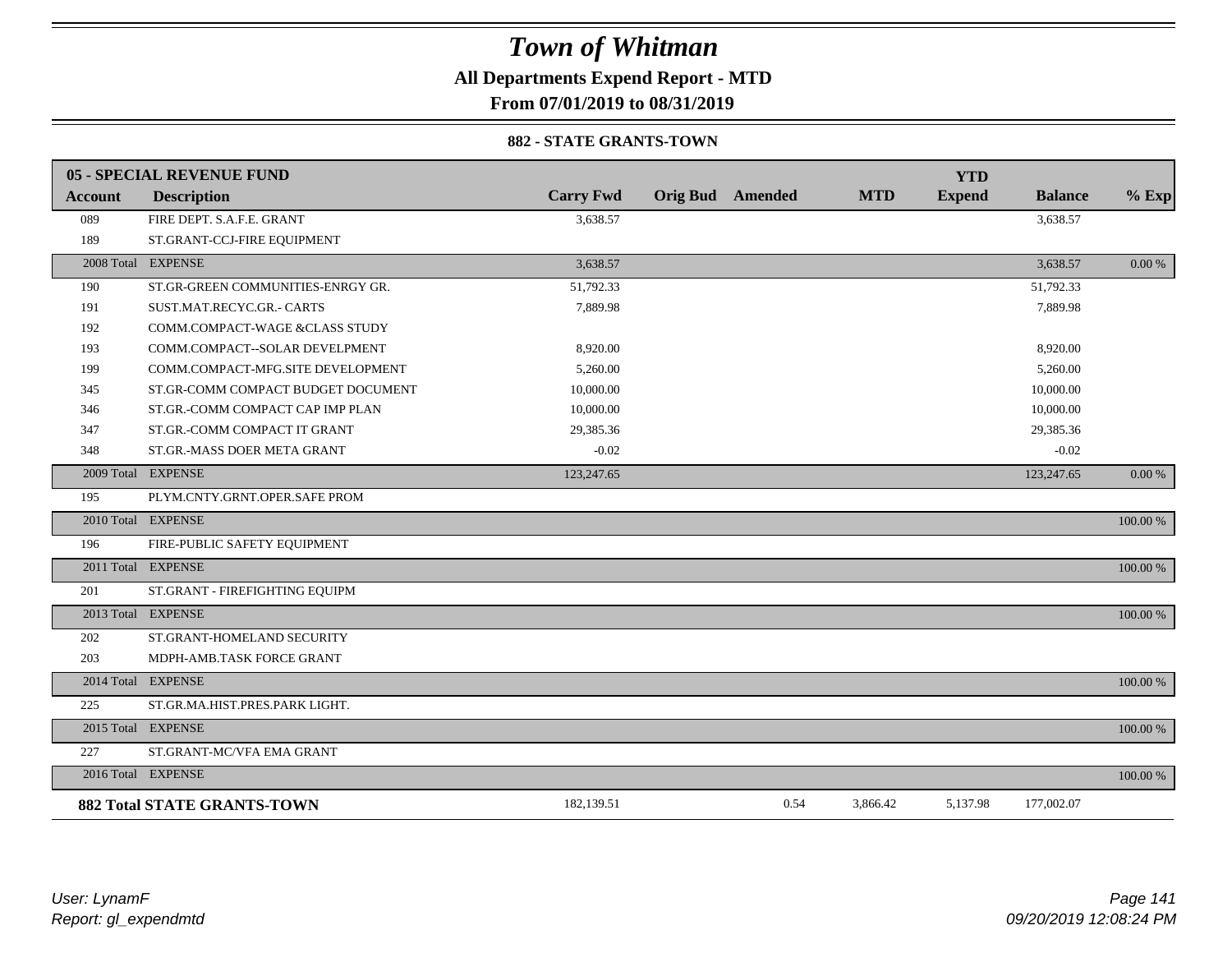## **All Departments Expend Report - MTD**

### **From 07/01/2019 to 08/31/2019**

### **895 - GIFTS**

|                | <b>05 - SPECIAL REVENUE FUND</b> | <b>Carry Fwd</b> | <b>Orig Bud</b> Amended | <b>MTD</b> | <b>YTD</b><br><b>Expend</b> | <b>Balance</b> |            |
|----------------|----------------------------------|------------------|-------------------------|------------|-----------------------------|----------------|------------|
| <b>Account</b> | <b>Description</b>               |                  |                         |            |                             |                | $%$ Exp    |
| 100            | <b>GIFT-COUNCIL ON AGING</b>     | 22,656.43        |                         |            |                             | 22,656.43      |            |
|                | 2000 Total EXPENSE               | 22,656.43        |                         |            |                             | 22,656.43      | $0.00\ \%$ |
| 101            | GIFT-RECREATION-POOL             | 226.28           |                         |            |                             | 226.28         |            |
|                | 2001 Total EXPENSE               | 226.28           |                         |            |                             | 226.28         | $0.00\,\%$ |
| 102            | <b>GIFT-TOWN HALL</b>            | 0.36             |                         |            |                             | 0.36           |            |
|                | 2003 Total EXPENSE               | 0.36             |                         |            |                             | 0.36           | 0.00 %     |
| 103            | <b>GIFTS-DARE PROGRAM</b>        |                  |                         |            |                             |                |            |
|                | 2004 Total EXPENSE               |                  |                         |            |                             |                | 100.00 %   |
| 108            | <b>GIFT-FIRE DEPT</b>            | 659.80           |                         | 207.00     | 207.00                      | 452.80         |            |
| 256            | GIFT-EMERGENCY MANAGEMENT        | 777.33           |                         |            |                             | 777.33         |            |
|                | 2005 Total EXPENSE               | 1,437.13         |                         | 207.00     | 207.00                      | 1,230.13       | 14.40 %    |
| 104            | GIFT-RECREATION COMMISSION       | 20.45            |                         |            |                             | 20.45          |            |
|                | 2006 Total EXPENSE               | 20.45            |                         |            |                             | 20.45          | 0.00 %     |
| 098            | GIFT-GOLD STAR SIGN PROJECT      | 582.77           |                         |            |                             | 582.77         |            |
| 105            | GIFT-HISTORICAL COMMISSION       | 789.52           |                         |            |                             | 789.52         |            |
|                | 2007 Total EXPENSE               | 1,372.29         |                         |            |                             | 1,372.29       | $0.00\,\%$ |
| 107            | <b>GIFT-LEARN NOT TO BURN</b>    |                  |                         |            |                             |                |            |
|                | 2008 Total EXPENSE               |                  |                         |            |                             |                | 100.00 %   |
| 160            | GIFT-DARE, CLASSROOM EDUCATION   | 12,767.71        |                         |            | 1,035.00                    | 11,732.71      |            |
| 208            | POLICE DEPT.LOJACK GIFT ACCT.    | 1,060.00         |                         |            |                             | 1,060.00       |            |
| 238            | GIFT-POLICE DEPT.                | 100.00           |                         |            |                             | 100.00         |            |
|                | 2009 Total EXPENSE               | 13,927.71        |                         |            | 1,035.00                    | 12,892.71      | 7.43 %     |
| 161            | <b>GIFT-YOUTH CENTER</b>         | 39.66            |                         |            |                             | 39.66          |            |
|                | 2010 Total EXPENSE               | 39.66            |                         |            |                             | 39.66          | $0.00\,\%$ |
| 162            | GIFT-SMALL ANIMAL CONTROL        | 20,936.85        | 250.00                  |            |                             | 21,186.85      |            |
| 185            | GIFT-SMALL ANIMAL CONT.-CAT US   |                  |                         |            |                             |                |            |
|                | 2011 Total EXPENSE               | 20,936.85        | 250.00                  |            |                             | 21,186.85      | 0.00 %     |
| 163            | GIFT-PLAYGROUND RESTORATION      |                  |                         |            |                             |                |            |
|                | 2013 Total EXPENSE               |                  |                         |            |                             |                | 100.00 %   |
|                |                                  |                  |                         |            |                             |                |            |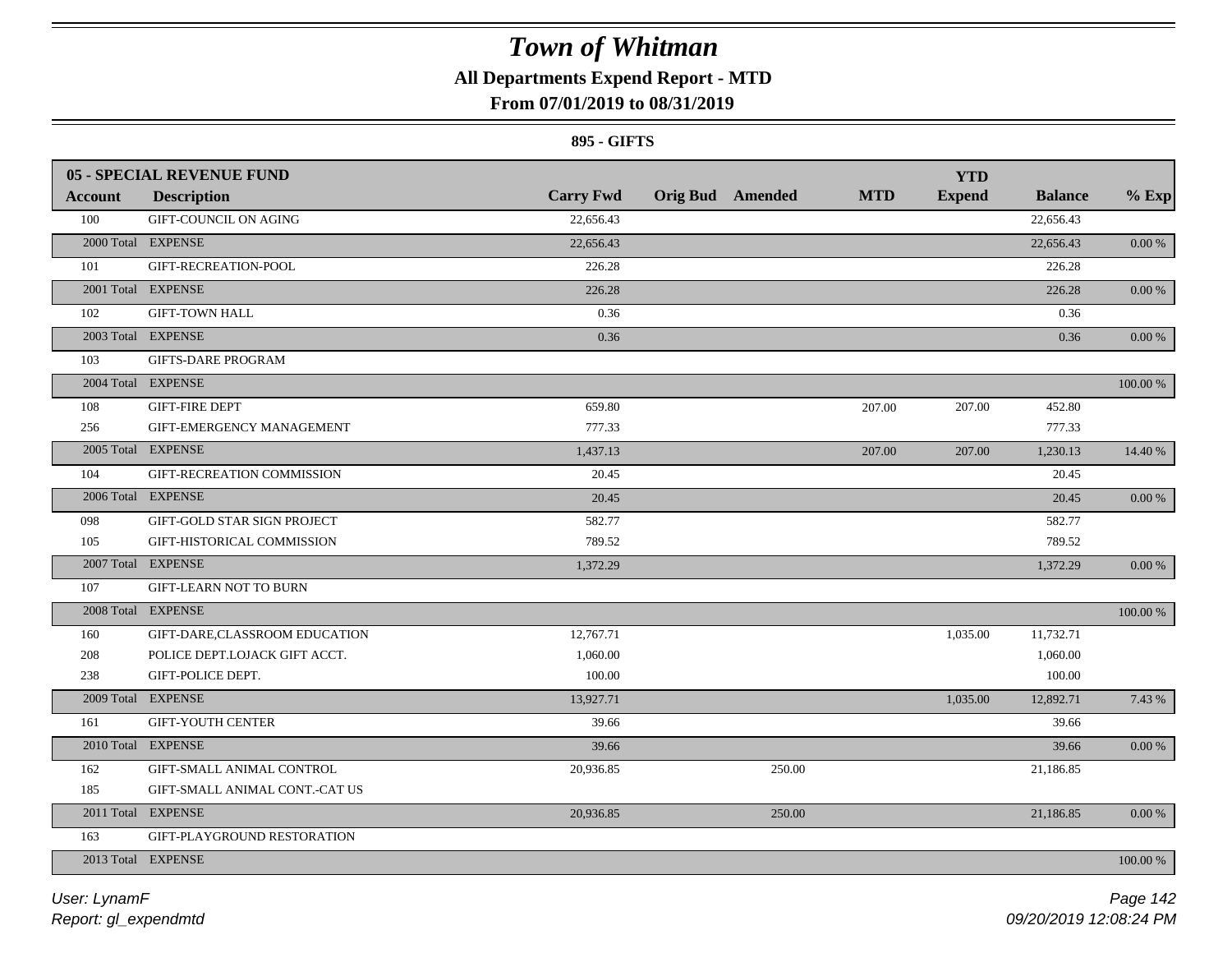### **All Departments Expend Report - MTD**

### **From 07/01/2019 to 08/31/2019**

### **895 - GIFTS**

|                        | 05 - SPECIAL REVENUE FUND             |                  |                 |              |            | <b>YTD</b>    |                |          |
|------------------------|---------------------------------------|------------------|-----------------|--------------|------------|---------------|----------------|----------|
| Account                | <b>Description</b>                    | <b>Carry Fwd</b> | <b>Orig Bud</b> | Amended      | <b>MTD</b> | <b>Expend</b> | <b>Balance</b> | $%$ Exp  |
| 106                    | <b>GIFT-LIBRARY GIFT FUND</b>         | 1,419.03         |                 | 143.28       | 868.89     | 868.89        | 693.42         |          |
| 166                    | <b>GIFT-LIBRARY LARGE PRINT BOOKS</b> |                  |                 |              |            |               |                |          |
|                        | 2014 Total EXPENSE                    | 1,419.03         |                 | 143.28       | 868.89     | 868.89        | 693.42         | 55.61 %  |
| 164                    | GIFT-RECREATION-BASKETBALL            |                  |                 |              |            |               |                |          |
|                        | 2015 Total EXPENSE                    |                  |                 |              |            |               |                | 100.00 % |
| 165                    | GIFT-R.ROSEN-POOL & BASKETBALL        |                  |                 |              |            |               |                |          |
|                        | 2016 Total EXPENSE                    |                  |                 |              |            |               |                | 100.00 % |
| 168                    | GIFT - NESTLE PLAYGROUND ACCT.        |                  |                 |              |            |               |                |          |
| 2017 Total             | <b>EXPENSE</b>                        |                  |                 |              |            |               |                | 100.00 % |
| 109                    | GIFT-CONSERVATION COMMISSION          | 2,388.74         |                 |              |            |               | 2,388.74       |          |
| 205                    | <b>GIFT - PARK RESTORATION</b>        | 25.00            |                 |              |            |               | 25.00          |          |
| 2018 Total             | <b>EXPENSE</b>                        | 2.413.74         |                 |              |            |               | 2,413.74       | 0.00 %   |
| 224                    | <b>GIFT - CULTURAL COUNCIL</b>        | 1,551.71         |                 |              | 250.00     | 250.00        | 1,301.71       |          |
|                        | 2019 Total EXPENSE                    | 1,551.71         |                 |              | 250.00     | 250.00        | 1,301.71       | 16.11 %  |
| 233                    | GIFT - PUB.LIB.MTCHG.INCENT.GR        | 142.41           |                 |              |            |               | 142.41         |          |
|                        | 2020 Total EXPENSE                    | 142.41           |                 |              |            |               | 142.41         | 0.00 %   |
| 235                    | GIFT - FIRE / HARVARD PILG. HEALTH    |                  |                 |              |            |               |                |          |
|                        | 2021 Total EXPENSE                    |                  |                 |              |            |               |                | 100.00 % |
| <b>895 Total GIFTS</b> |                                       | 66,144.05        |                 | 393.28       | 1,325.89   | 2,360.89      | 64,176.44      |          |
|                        | <b>05 Total SPECIAL REVENUE FUND</b>  | 419,087.90       |                 | 1,349,023.08 | 25,669.69  | 1,387,276.92  | 380,834.06     |          |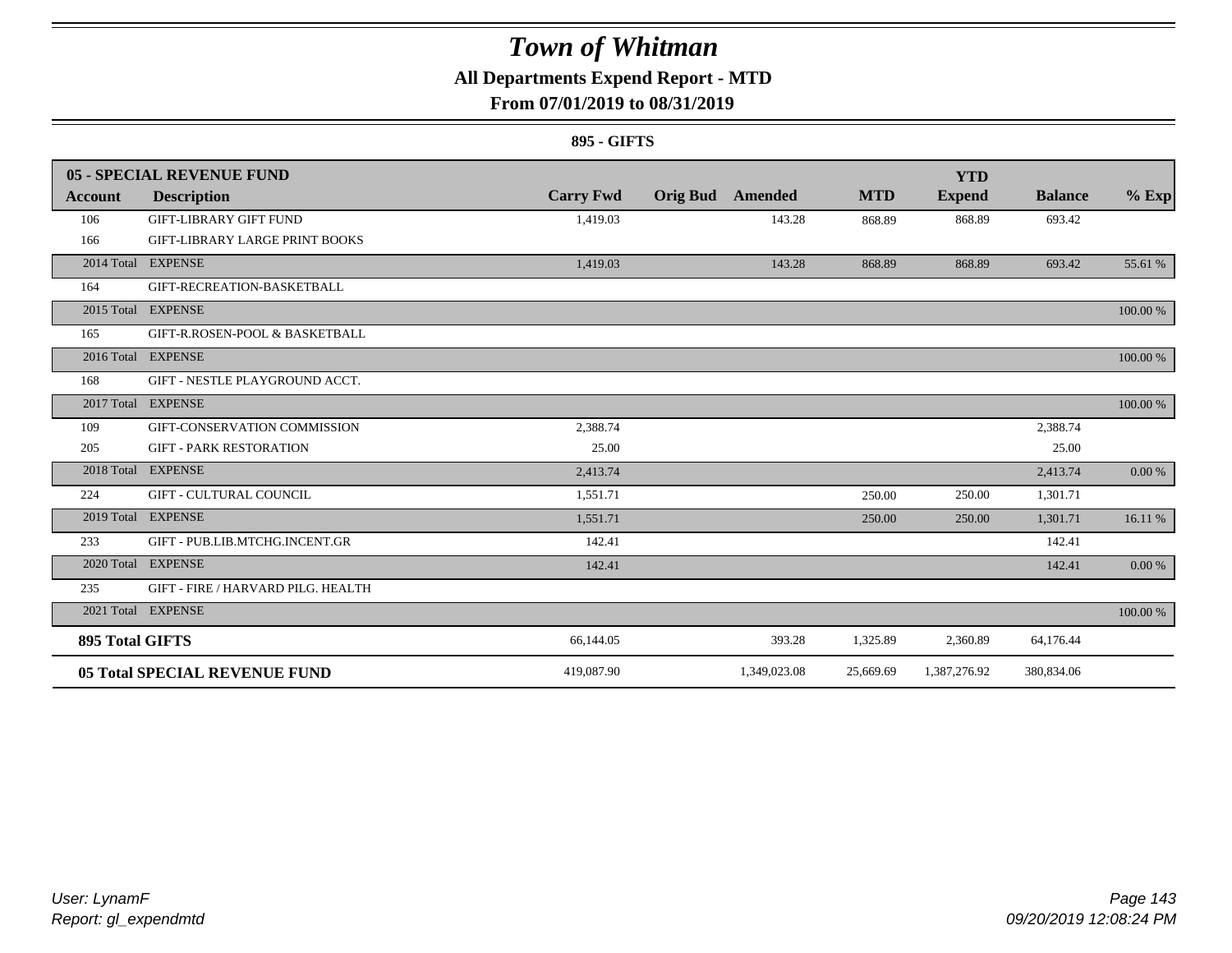**All Departments Expend Report - MTD**

**From 07/01/2019 to 08/31/2019**

#### **710 - RETIREMENT OF DEBT**

|         | <b>06 - CAPITAL PROJECTS FUND</b>     |                  |                  |            | <b>YTD</b>    |                |            |
|---------|---------------------------------------|------------------|------------------|------------|---------------|----------------|------------|
| Account | <b>Description</b>                    | <b>Carry Fwd</b> | Orig Bud Amended | <b>MTD</b> | <b>Expend</b> | <b>Balance</b> | $%$ Exp    |
| 922     | <b>MAT.PRIN.-BANS-TH/POL/FIRE STA</b> |                  |                  |            |               |                |            |
|         | 2001 Total EXPENSE                    |                  |                  |            |               |                | $100.00\%$ |
|         | 710 Total RETIREMENT OF DEBT          |                  |                  |            |               |                |            |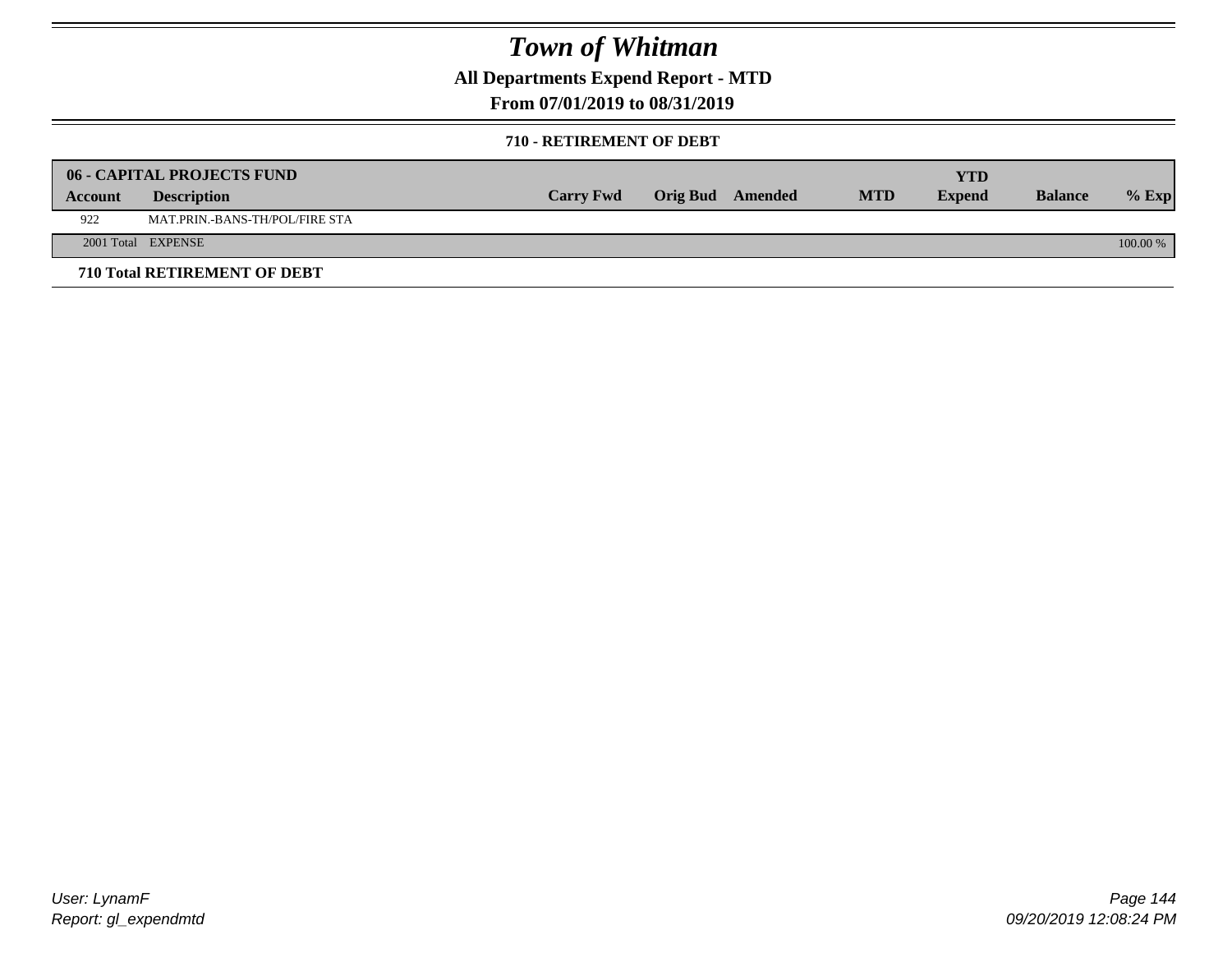### **All Departments Expend Report - MTD**

### **From 07/01/2019 to 08/31/2019**

#### **930 - CAPITAL PROJECTS**

|                | 06 - CAPITAL PROJECTS FUND                   |                  |                 |         |            | <b>YTD</b>    |                |          |
|----------------|----------------------------------------------|------------------|-----------------|---------|------------|---------------|----------------|----------|
| <b>Account</b> | <b>Description</b>                           | <b>Carry Fwd</b> | <b>Orig Bud</b> | Amended | <b>MTD</b> | <b>Expend</b> | <b>Balance</b> | $%$ Exp  |
| 832            | PROJECT MANAGEMENT SERVICES                  |                  |                 |         |            |               |                |          |
| 833            | <b>EQUIPMENT &amp; FURNISHINGS</b>           |                  |                 |         |            |               |                |          |
| 834            | <b>ISSUANCE COSTS</b>                        |                  |                 |         |            |               |                |          |
| 835            | CAP.PROJ.-BUDGET ONLY                        |                  |                 |         |            |               |                |          |
| 836            | <b>FIRE STATION</b>                          |                  |                 |         |            |               |                |          |
| 837            | TOWN HALL - AIR CONDITIONING                 |                  |                 |         |            |               |                |          |
| 839            | POLICE STATION                               |                  |                 |         |            |               |                |          |
| 4510 Total     | A.23 ATM 5/18 DEPT HDR PKGS FOR P&F SITE     |                  |                 |         |            |               |                | 100.00 % |
| 837            | TOWN HALL - AIR CONDITIONING                 |                  |                 |         |            |               |                |          |
|                | 4511 Total A.4 STM11/13 AIR COND. TOWN HALL  |                  |                 |         |            |               |                | 100.00 % |
| 837            | TOWN HALL - AIR CONDITIONING                 | 39,897.53        |                 |         |            |               | 39,897.53      |          |
|                | 4578 Total A.1 STM1/12/15 AIR COND.TOWN HALL | 39,897.53        |                 |         |            |               | 39,897.53      | 0.00 %   |
| 850            | ADDITIONAL EQUIPMENT                         | 113,545.01       |                 |         | 6,630.64   | 11,830.52     | 101,714.49     |          |
| 4617 Total     | ART 2 STM 5_7_18: PURCHASE & UPDATE STRE     | 113,545.01       |                 |         | 6,630.64   | 11,830.52     | 101,714.49     | 10.41 %  |
|                | 930 Total CAPITAL PROJECTS                   | 153,442.54       |                 |         | 6,630.64   | 11,830.52     | 141,612.02     |          |
|                | 06 Total CAPITAL PROJECTS FUND               | 153,442.54       |                 |         | 6,630.64   | 11,830.52     | 141,612.02     |          |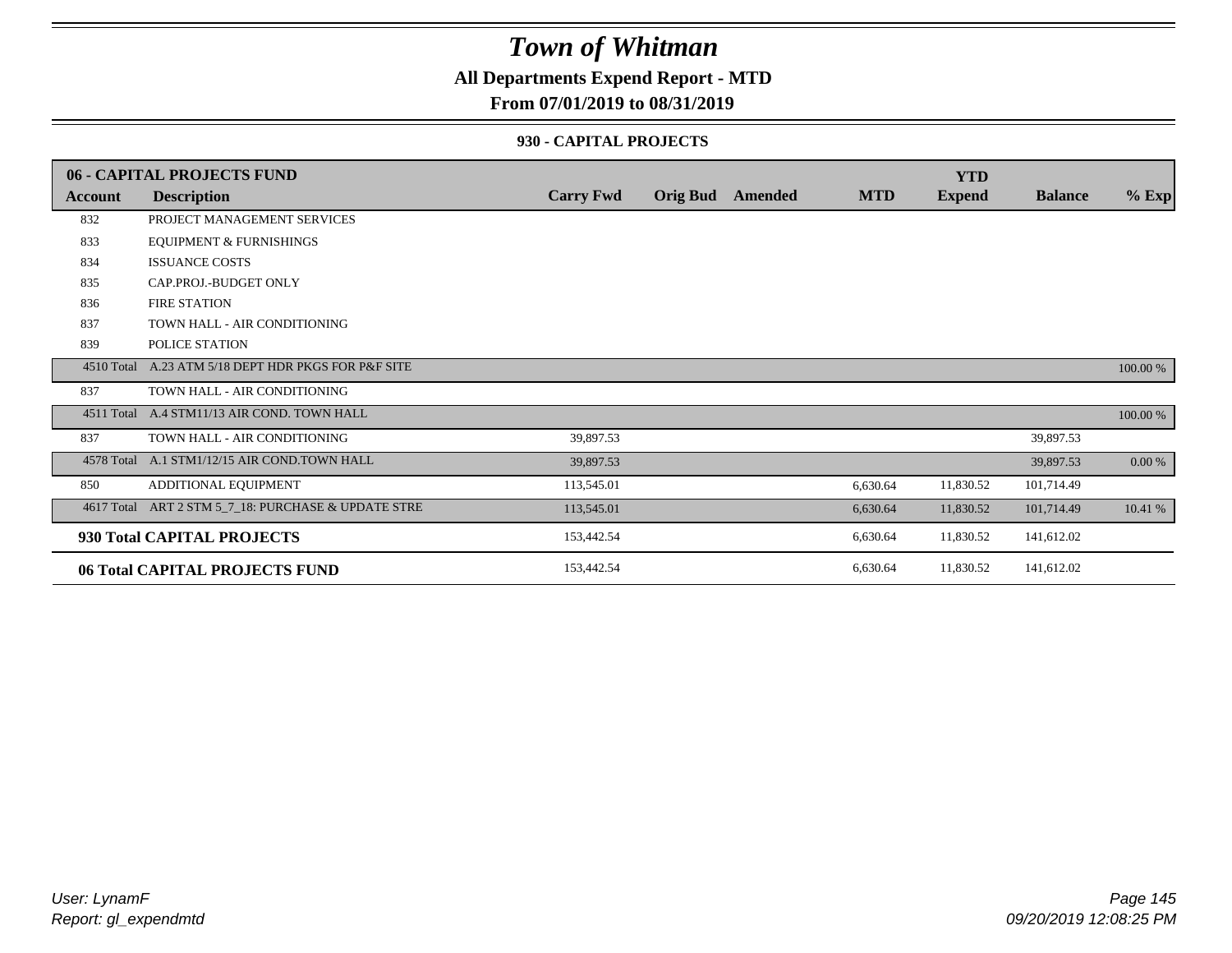**All Departments Expend Report - MTD**

**From 07/01/2019 to 08/31/2019**

#### **403 - DPW - SPECIAL ARTICLES**

|         | 07 - CHAPTER 90 HIGHWAY FUND                        |                  |            |                         |            | <b>YTD</b>    |                |          |
|---------|-----------------------------------------------------|------------------|------------|-------------------------|------------|---------------|----------------|----------|
| Account | <b>Description</b>                                  | <b>Carry Fwd</b> |            | <b>Orig Bud</b> Amended | <b>MTD</b> | <b>Expend</b> | <b>Balance</b> | $%$ Exp  |
| 069     | <b>CHAPTER 90</b>                                   | 643.75           |            | 0.05                    |            |               | 643.80         |          |
| 070     | <b>CHAPTER 811</b>                                  |                  |            |                         |            |               |                |          |
|         | 2001 Total EXPENSE                                  | 643.75           |            | 0.05                    |            |               | 643.80         | 0.00 %   |
| 999     |                                                     |                  |            |                         |            |               |                |          |
|         | 4504 Total A14ATM 5/15 INSTALL TRAFFIC CNTRL.SIGNAL |                  |            |                         |            |               |                | 100.00 % |
| 999     |                                                     |                  |            |                         |            |               |                |          |
|         | 4506 Total A.31 ATM5/19 XTRA STREET REPAIRS         |                  |            |                         |            |               |                | 100.00 % |
| 999     |                                                     |                  |            |                         |            |               |                |          |
|         | 4521 Total WINTER RECOVERY ASSIST.FY15 MDOT         |                  |            |                         |            |               |                | 100.00 % |
| 999     |                                                     |                  |            |                         |            |               |                |          |
|         | 4522 Total COMPLETE STREETS GRANT -TIER 2           |                  |            |                         |            |               |                | 100.00 % |
| 999     |                                                     |                  | 388,036.00 |                         | 106,600.09 | 106,600.09    | 281,435.91     |          |
|         | 4525 Total A.12 ATM 5/19 REPAIR STREETS & SIDEWALKS |                  | 388,036.00 |                         | 106,600.09 | 106,600.09    | 281,435.91     | 27.47 %  |
| 999     |                                                     |                  |            |                         |            |               |                |          |
|         | 4529 Total A31ATM 5/17CH90 REPAIR STS.& S/WALKS     |                  |            |                         |            |               |                | 100.00 % |
| 999     |                                                     |                  |            |                         |            |               |                |          |
|         | 4531 Total A13 ATM 5/15 CH90 REPAIR STS.& S/WALKS   |                  |            |                         |            |               |                | 100.00 % |
| 999     |                                                     | 34,045.61        |            |                         |            |               | 34,045.61      |          |
|         | 4533 Total A.32ATM5/16 CH90 PUR.6 WHEEL DMP.TRK.    | 34,045.61        |            |                         |            |               | 34,045.61      | 0.00%    |
| 999     |                                                     |                  |            |                         |            |               |                |          |
|         | 4534 Total A.3 STM 11/13 CH90 REPAIR STS.& S/WALKS  |                  |            |                         |            |               |                | 100.00 % |
| 999     |                                                     |                  |            |                         |            |               |                |          |
|         | 4535 Total A24ATM5/10CH90PUR.PRE-MIX HEATER TRAILER |                  |            |                         |            |               |                | 100.00 % |
| 999     |                                                     |                  |            |                         |            |               |                |          |
|         | 4537 Total A15 ATM 5/15 CH 90 REPAIR STS.& S/WALKS  |                  |            |                         |            |               |                | 100.00 % |
| 999     |                                                     | 187,192.99       |            |                         | 15,514.90  | 187,192.99    |                |          |
|         | 4618 Total ART. 10 ATM 5/18 CH 90 REPAIR STS & SIDE | 187,192.99       |            |                         | 15,514.90  | 187,192.99    |                | 100.00 % |
|         | <b>403 Total DPW - SPECIAL ARTICLES</b>             | 221,882.35       | 388,036.00 | 0.05                    | 122,114.99 | 293,793.08    | 316,125.32     |          |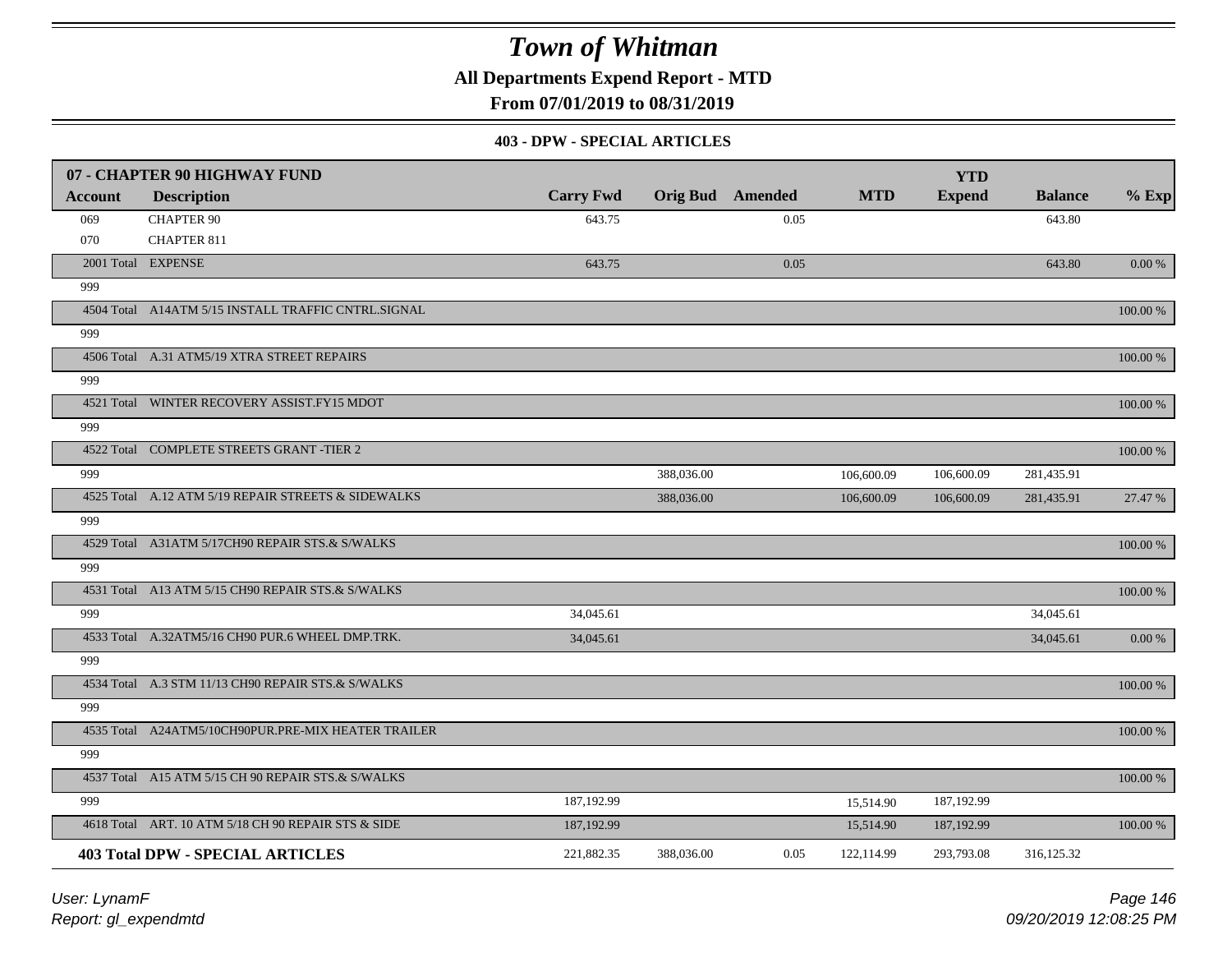**All Departments Expend Report - MTD**

**From 07/01/2019 to 08/31/2019**

#### **403 - DPW - SPECIAL ARTICLES**

| 07 - CHAPTER 90 HIGHWAY FUND     |                  |            |         |            | YTD           |                |         |
|----------------------------------|------------------|------------|---------|------------|---------------|----------------|---------|
| <b>Description</b><br>Account    | <b>Carry Fwd</b> | Orig Bud   | Amended | <b>MTD</b> | <b>Expend</b> | <b>Balance</b> | $%$ Exp |
| 07 Total CHAPTER 90 HIGHWAY FUND | 221.882.35       | 388,036.00 | 0.05    | 122.114.99 | 293,793.08    | 316.125.32     |         |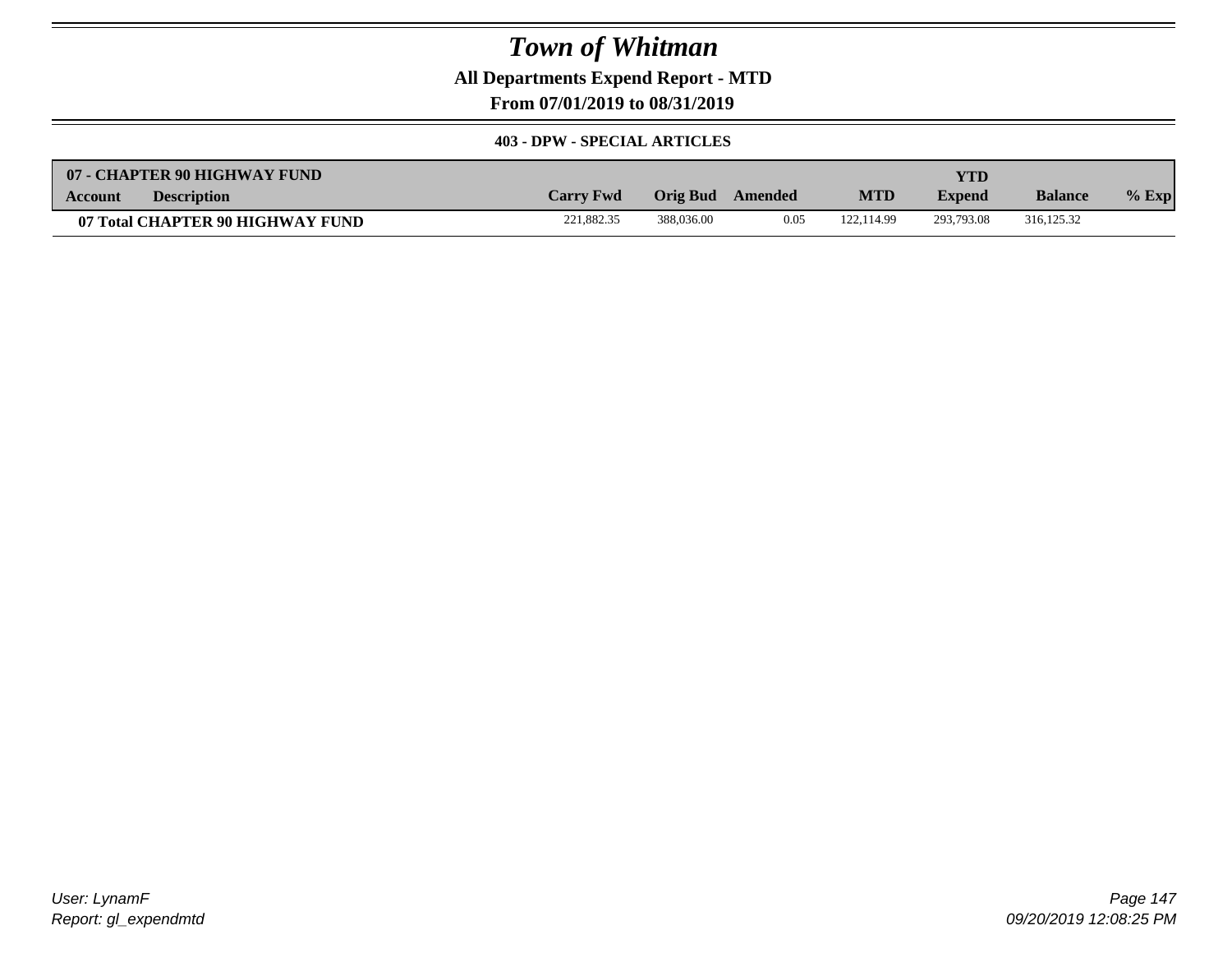### **All Departments Expend Report - MTD**

**From 07/01/2019 to 08/31/2019**

#### **852 - POLICE REVOLVING**

| 09 - AGENCY FUND |                                   |                  |          |         |            | <b>YTD</b>    |                |            |
|------------------|-----------------------------------|------------------|----------|---------|------------|---------------|----------------|------------|
| Account          | <b>Description</b>                | <b>Carry Fwd</b> | Orig Bud | Amended | <b>MTD</b> | <b>Expend</b> | <b>Balance</b> | $%$ Exp    |
| 007              | <b>REGULAR DETAILS</b>            |                  |          |         | 57.214.00  | 102,704.00    | $-102,704.00$  |            |
|                  | 1000 Total SALARIES               |                  |          |         | 57,214.00  | 102,704.00    | $-102,704,00$  | $100.00\%$ |
|                  | <b>852 Total POLICE REVOLVING</b> |                  |          |         | 57,214.00  | 102,704.00    | $-102,704.00$  |            |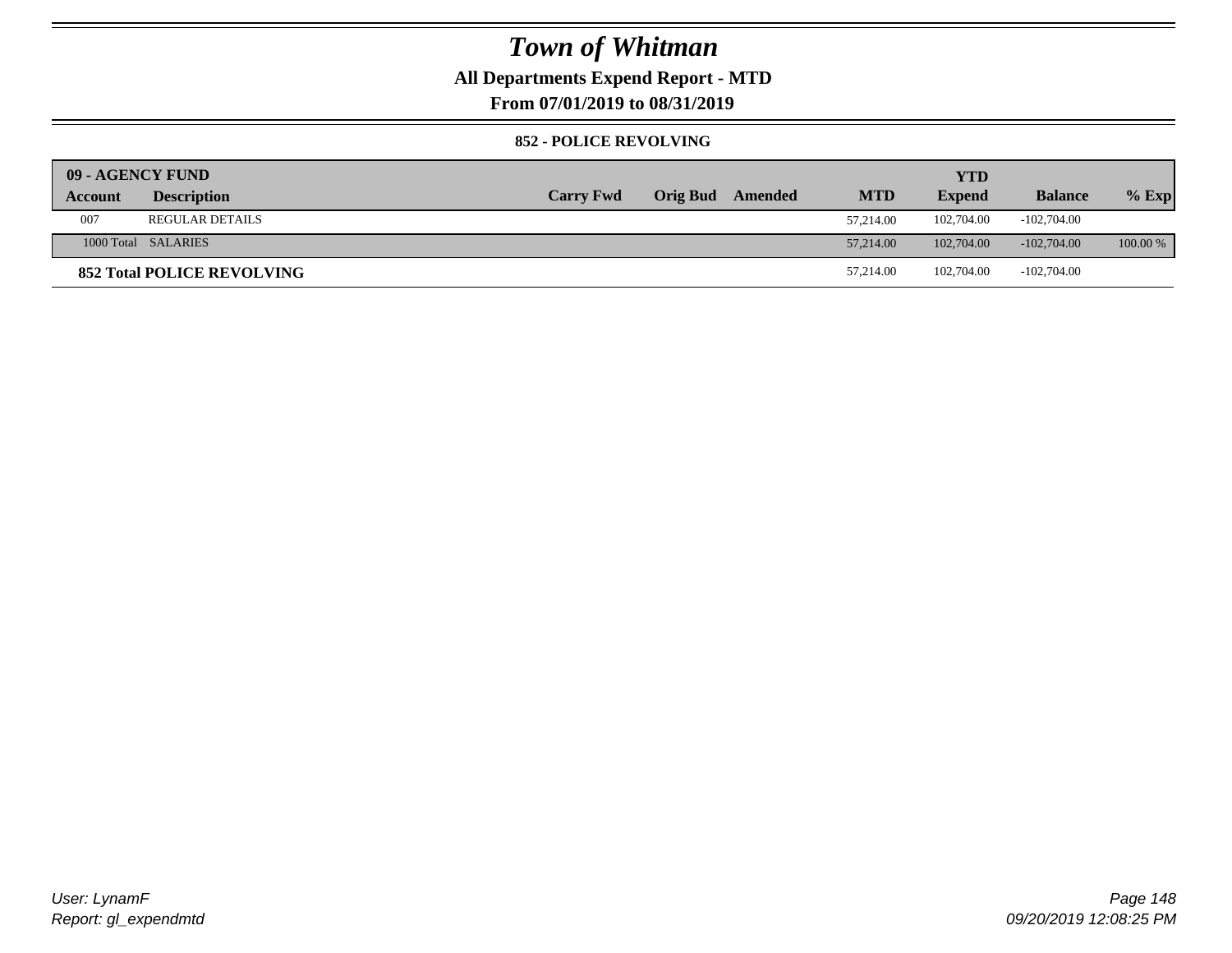**All Departments Expend Report - MTD**

**From 07/01/2019 to 08/31/2019**

### **853 - PLANNING BOARD REVOLVING CH53G**

| 09 - AGENCY FUND |                                          |                  |                         |            | <b>YTD</b>    |                |             |
|------------------|------------------------------------------|------------------|-------------------------|------------|---------------|----------------|-------------|
| <b>Account</b>   | <b>Description</b>                       | <b>Carry Fwd</b> | <b>Orig Bud</b> Amended | <b>MTD</b> | <b>Expend</b> | <b>Balance</b> | $%$ Exp     |
| 359              | PL.BD.REV.WINDSOR EST.C44S53G            |                  |                         |            |               |                |             |
|                  | 2004 Total EXPENSE                       |                  |                         |            |               |                | 100.00 %    |
| 360              | PL.BD.REV. DANECCA EST.C44S53G           |                  |                         |            |               |                |             |
|                  | 2005 Total EXPENSE                       |                  |                         |            |               |                | 100.00 %    |
| 361              | PL.BD.REV.BUTTERNUT CH44 S53G            |                  |                         |            |               |                |             |
|                  | 2007 Total EXPENSE                       |                  |                         |            |               |                | 100.00 %    |
| 362              | PL.BD.REV.OAKDALE FM.I C44S53G           |                  |                         |            |               |                |             |
|                  | 2008 Total EXPENSE                       |                  |                         |            |               |                | 100.00 %    |
| 358              | PLANNG.BD.REV.R.R.AVE.CH44S53G           | 1,326.04         | 0.11                    |            |               | 1,326.15       |             |
|                  | 2009 Total EXPENSE                       | 1,326.04         | 0.11                    |            |               | 1,326.15       | 0.00 %      |
| 365              | PL.BD.RV.VICTORIA EST.CH44S53G           |                  |                         |            |               |                |             |
|                  | 2011 Total EXPENSE                       |                  |                         |            |               |                | 100.00 %    |
| 369              | PL.BD.REV.MEADOWBROOK CH44S53G           |                  |                         |            |               |                |             |
|                  | 2016 Total EXPENSE                       |                  |                         |            |               |                | $100.00~\%$ |
| 370              | PL.BD.RV.CATHERINE RD.CH44S53G           |                  |                         |            |               |                |             |
|                  | 2017 Total EXPENSE                       |                  |                         |            |               |                | 100.00 %    |
| 371              | PL.BD.RV.J.YOUNG EST.CH44S53G            |                  |                         |            |               |                |             |
|                  | 2018 Total EXPENSE                       |                  |                         |            |               |                | 100.00 %    |
| 372              | PL.BD.REV.ERIN ST.EXT.C44S53G            |                  |                         |            |               |                |             |
|                  | 2019 Total EXPENSE                       |                  |                         |            |               |                | 100.00 %    |
| 373              | PL.BD.RV.HIGHLND ST.EX.C44S53G           |                  |                         |            |               |                |             |
|                  | 2020 Total EXPENSE                       |                  |                         |            |               |                | 100.00 %    |
| 357              | PLANNG.BD.REV.HARV.LN.CH44S53G           |                  |                         |            |               |                |             |
|                  | 2021 Total EXPENSE                       |                  |                         |            |               |                | 100.00 %    |
|                  | 853 Total PLANNING BOARD REVOLVING CH53G | 1,326.04         | 0.11                    |            |               | 1,326.15       |             |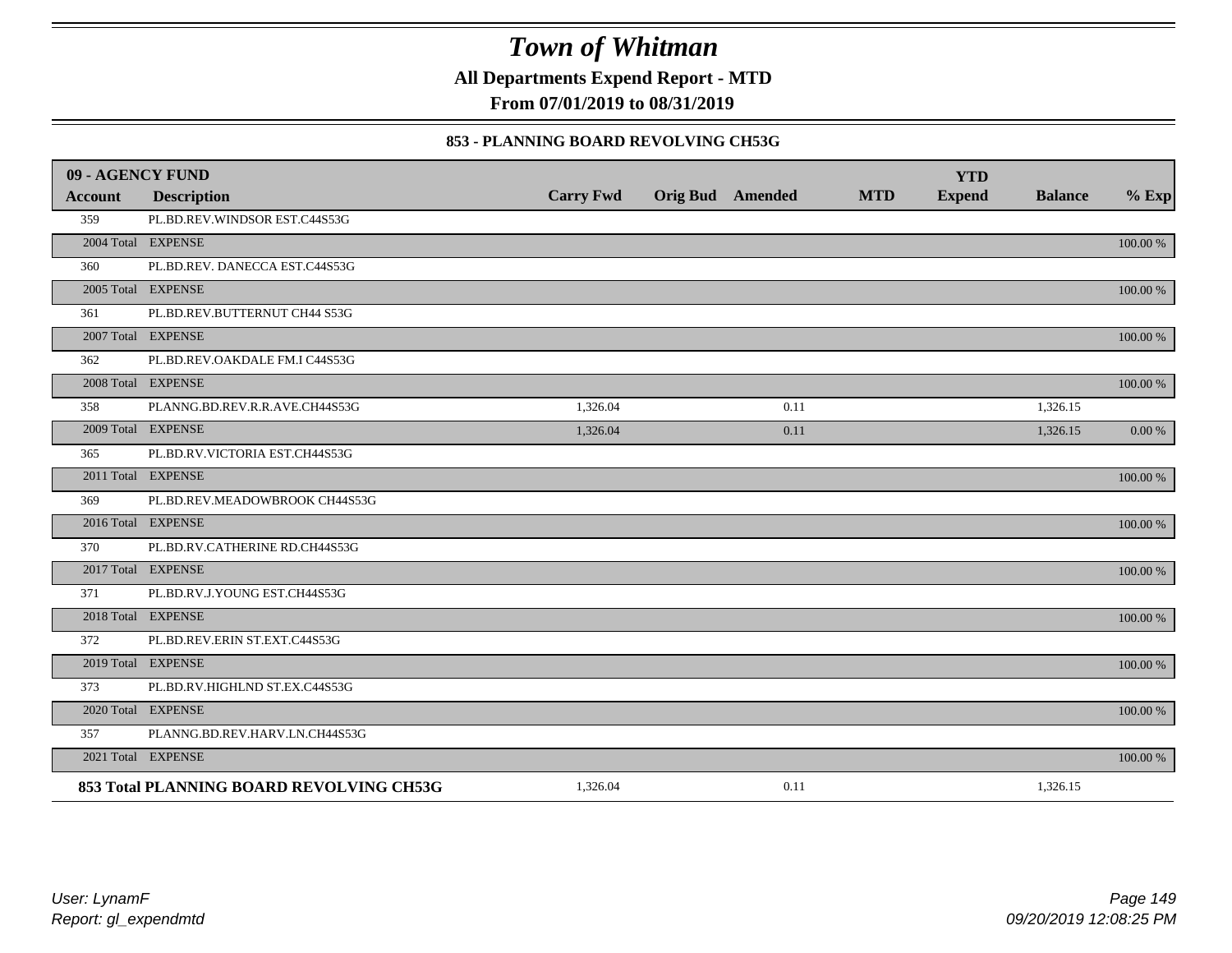**All Departments Expend Report - MTD**

### **From 07/01/2019 to 08/31/2019**

#### **854 - DPW DETAILS**

|         | <b>09 - AGENCY FUND</b> |                  |                         |            | <b>YTD</b> |                |            |
|---------|-------------------------|------------------|-------------------------|------------|------------|----------------|------------|
| Account | <b>Description</b>      | <b>Carry Fwd</b> | <b>Orig Bud</b> Amended | <b>MTD</b> | Expend     | <b>Balance</b> | $%$ Exp    |
| 007     | <b>REGULAR DETAILS</b>  |                  |                         |            |            |                |            |
|         | 1000 Total SALARIES     |                  |                         |            |            |                | $100.00\%$ |
|         | 854 Total DPW DETAILS   |                  |                         |            |            |                |            |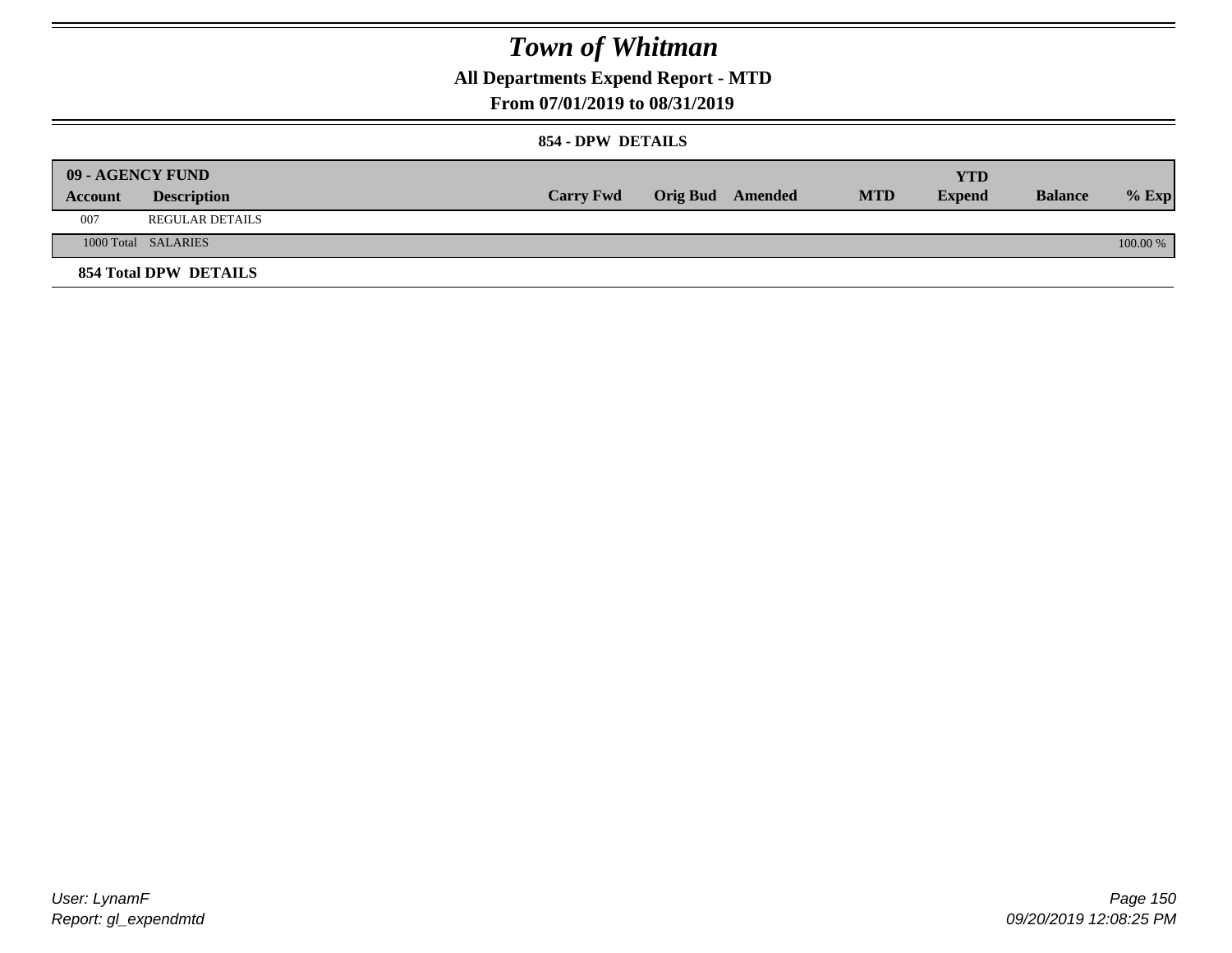## **All Departments Expend Report - MTD**

**From 07/01/2019 to 08/31/2019**

### **856 - FIRE DETAILS**

| 09 - AGENCY FUND |                        |                  |                 |         |            | <b>YTD</b>    |                |            |
|------------------|------------------------|------------------|-----------------|---------|------------|---------------|----------------|------------|
| Account          | <b>Description</b>     | <b>Carry Fwd</b> | <b>Orig Bud</b> | Amended | <b>MTD</b> | <b>Expend</b> | <b>Balance</b> | $%$ Exp    |
| 007              | <b>REGULAR DETAILS</b> |                  |                 |         | 2.304.00   | 4,896.00      | $-4,896.00$    |            |
|                  | 1000 Total SALARIES    |                  |                 |         | 2.304.00   | 4,896.00      | $-4,896.00$    | $100.00\%$ |
|                  | 856 Total FIRE DETAILS |                  |                 |         | 2,304.00   | 4,896.00      | $-4,896.00$    |            |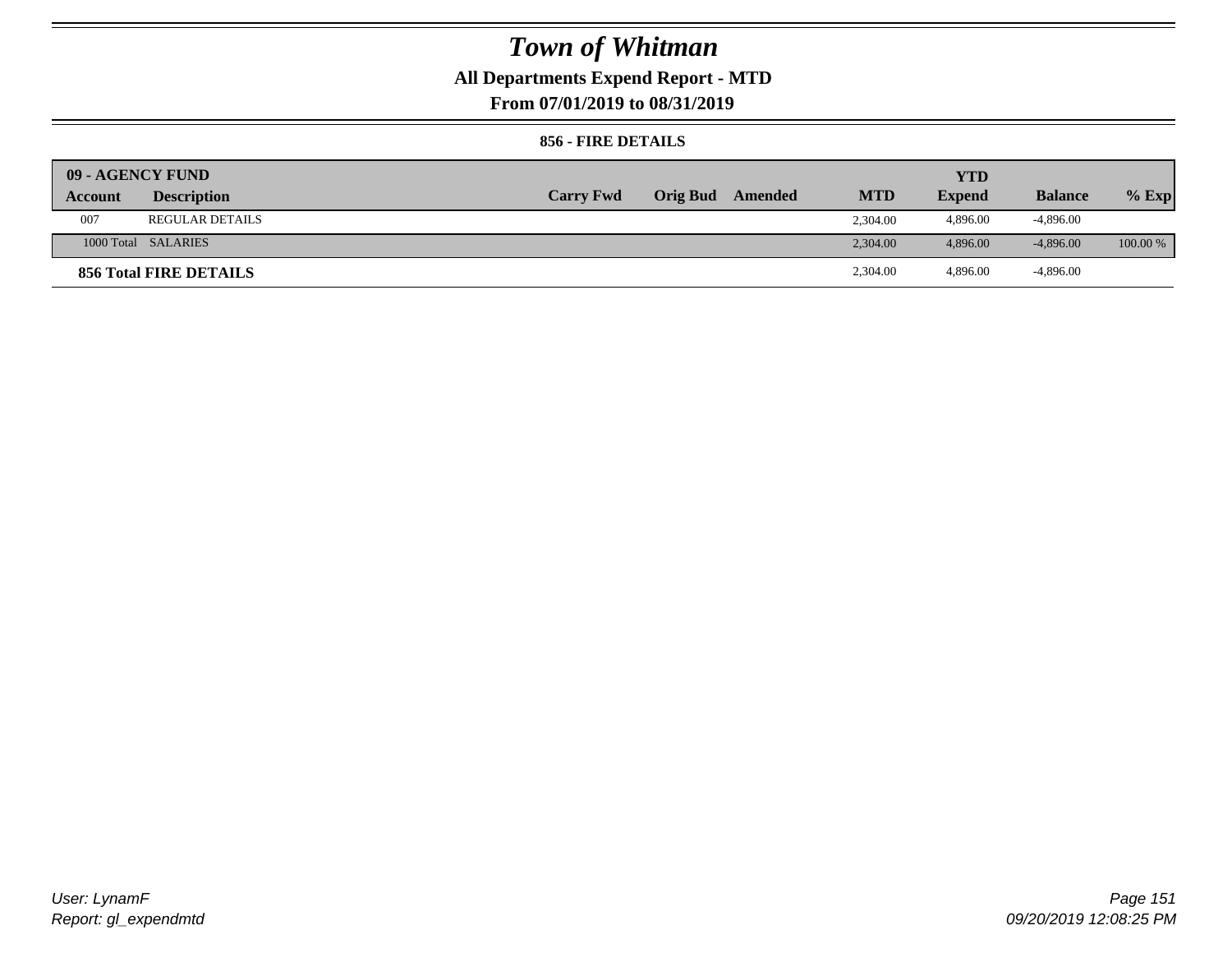**All Departments Expend Report - MTD**

**From 07/01/2019 to 08/31/2019**

#### **858 - APPEALS BD.REVOLVING S53G**

|         | 09 - AGENCY FUND                    |                  |                         |            | YTD           |                |            |
|---------|-------------------------------------|------------------|-------------------------|------------|---------------|----------------|------------|
| Account | <b>Description</b>                  | <b>Carry Fwd</b> | <b>Orig Bud</b> Amended | <b>MTD</b> | <b>Expend</b> | <b>Balance</b> | $%$ Exp    |
| 367     | APPEALS BD.-TWOCAN PROP. S53G       |                  |                         |            |               |                |            |
|         | 2014 Total EXPENSE                  |                  |                         |            |               |                | $100.00\%$ |
|         | 858 Total APPEALS BD.REVOLVING S53G |                  |                         |            |               |                |            |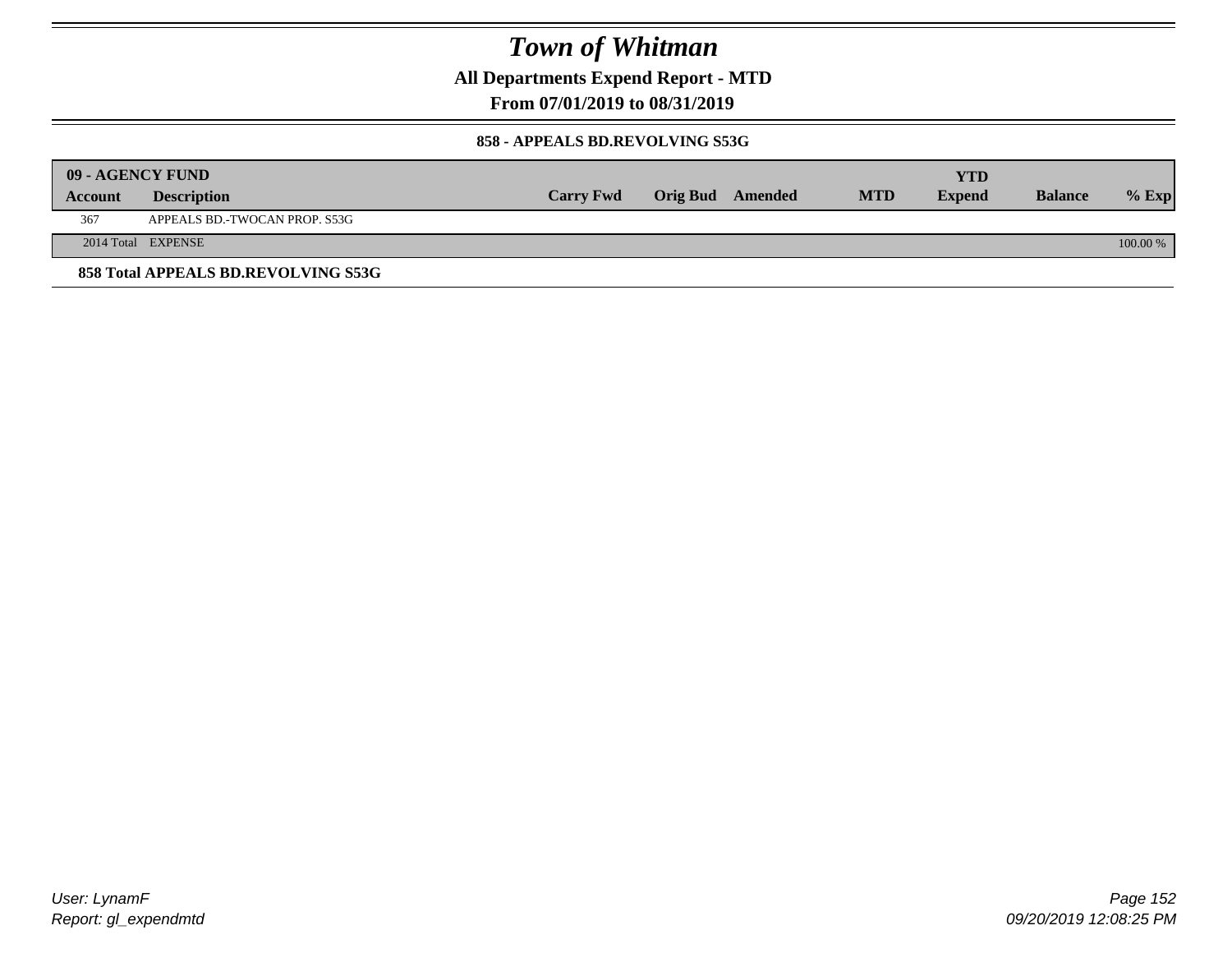### **All Departments Expend Report - MTD**

**From 07/01/2019 to 08/31/2019**

#### **870 - AGENCY**

| 09 - AGENCY FUND |                                 |                  |                         |            | <b>YTD</b>    |                |          |
|------------------|---------------------------------|------------------|-------------------------|------------|---------------|----------------|----------|
| Account          | <b>Description</b>              | <b>Carry Fwd</b> | <b>Orig Bud</b> Amended | <b>MTD</b> | <b>Expend</b> | <b>Balance</b> | $%$ Exp  |
| 030              | DEPUTY COLLECTOR'S FEES         |                  |                         | 3,127.00   | 5,966.00      | $-5,966.00$    |          |
|                  | 2000 Total EXPENSE              |                  |                         | 3,127.00   | 5,966.00      | $-5,966.00$    | 100.00 % |
| 031              | SPORTING LICENSES STATE         |                  |                         |            |               |                |          |
| 032              | DUE TO STATE-GUN PERMITS        |                  |                         |            | 2,687.50      | $-2,687.50$    |          |
|                  | 2001 Total EXPENSE              |                  |                         |            | 2,687.50      | $-2,687.50$    | 100.00 % |
| 780              | F.I.C.A. WITHHOLDING            |                  |                         |            |               |                |          |
| 781              | FEDERAL WITHHOLDING             |                  |                         | 88,293.61  | 171,223.57    | $-171,223.57$  |          |
| 782              | STATE WITHHOLDING               |                  |                         | 35,588.03  | 71,281.60     | $-71,281.60$   |          |
| 783              | <b>COUNTY RETIREMENT</b>        |                  |                         | 58,050.99  | 58,050.99     | -58,050.99     |          |
| 785              | MEDICARE TAX WITHHOLDING        |                  |                         | 10,917.98  | 21,876.64     | $-21,876.64$   |          |
| 786              | <b>CREDIT UNION-TOWN</b>        |                  |                         | 49,655.00  | 98,969.68     | -98,969.68     |          |
| 788              | DEFERRED COMPENSATION-TOWN      |                  |                         | 22,110.00  | 44,038.00     | $-44,038.00$   |          |
| 790              | <b>COURT ORDERED DEDUCTIONS</b> |                  |                         | 440.00     | 880.00        | $-880.00$      |          |
| 791              | <b>DUES-POLICE</b>              |                  |                         | 1,470.00   | 1,470.00      | $-1,470.00$    |          |
| 792              | <b>DUES-FIRE</b>                |                  |                         | 2,375.00   | 2,375.00      | $-2,375.00$    |          |
| 793              | <b>DUES-DPW</b>                 |                  |                         | 714.60     | 714.60        | $-714.60$      |          |
| 794              | DUES-T.H.EMPLOYEES UNION        |                  |                         | 397.00     | 397.00        | $-397.00$      |          |
| 795              | DUES-T.H. EMPLOYEES-VOLUNTARY   |                  |                         |            |               |                |          |
| 796              | <b>INSURANCE 1</b>              |                  |                         |            | 1,132.46      | $-1,132.46$    |          |
| 797              | <b>INSURANCE 2</b>              |                  |                         |            | 3,180.84      | $-3,180.84$    |          |
| 799              | WAGE GARNISHMENTS               |                  |                         |            |               |                |          |
| $800\,$          | BLUE CARE-PREF.PROVIDER OPTION  |                  |                         |            | 8,740.55      | $-8,740.55$    |          |
| 801              | MASTER HEALTH PLUS-TOWN         |                  |                         |            |               |                |          |
| 802              | MASTER HEALTH PLUS-PENSION      |                  |                         |            |               |                |          |
| 803              | <b>MEDEX</b>                    |                  |                         |            | 26,298.78     | $-26,298.78$   |          |
| 804              | PILGRIM-TOWN                    |                  |                         |            | 24,062.50     | $-24,062.50$   |          |
| 805              | <b>TEFRA-TOWM</b>               |                  |                         |            |               |                |          |
| 806              | CARVE OUT GROUPS-MEDICARE       |                  |                         |            |               |                |          |
| 811              | BLUE 20/20 VISION               |                  |                         |            | 784.66        | $-784.66$      |          |
| 812              | MANDATORY DEFFR'D COMPENSATION  |                  |                         | 4,813.75   | 4,813.75      | $-4,813.75$    |          |
| 813              | DELTA DENTAL PLAN               |                  |                         |            | 12,693.66     | $-12,693.66$   |          |
| 816              | CAFETERIA PLAN-FSA CARD FEE     |                  |                         | 32.20      | 32.20         | $-32.20$       |          |
|                  |                                 |                  |                         |            |               |                |          |

*Report: gl\_expendmtd User: LynamF*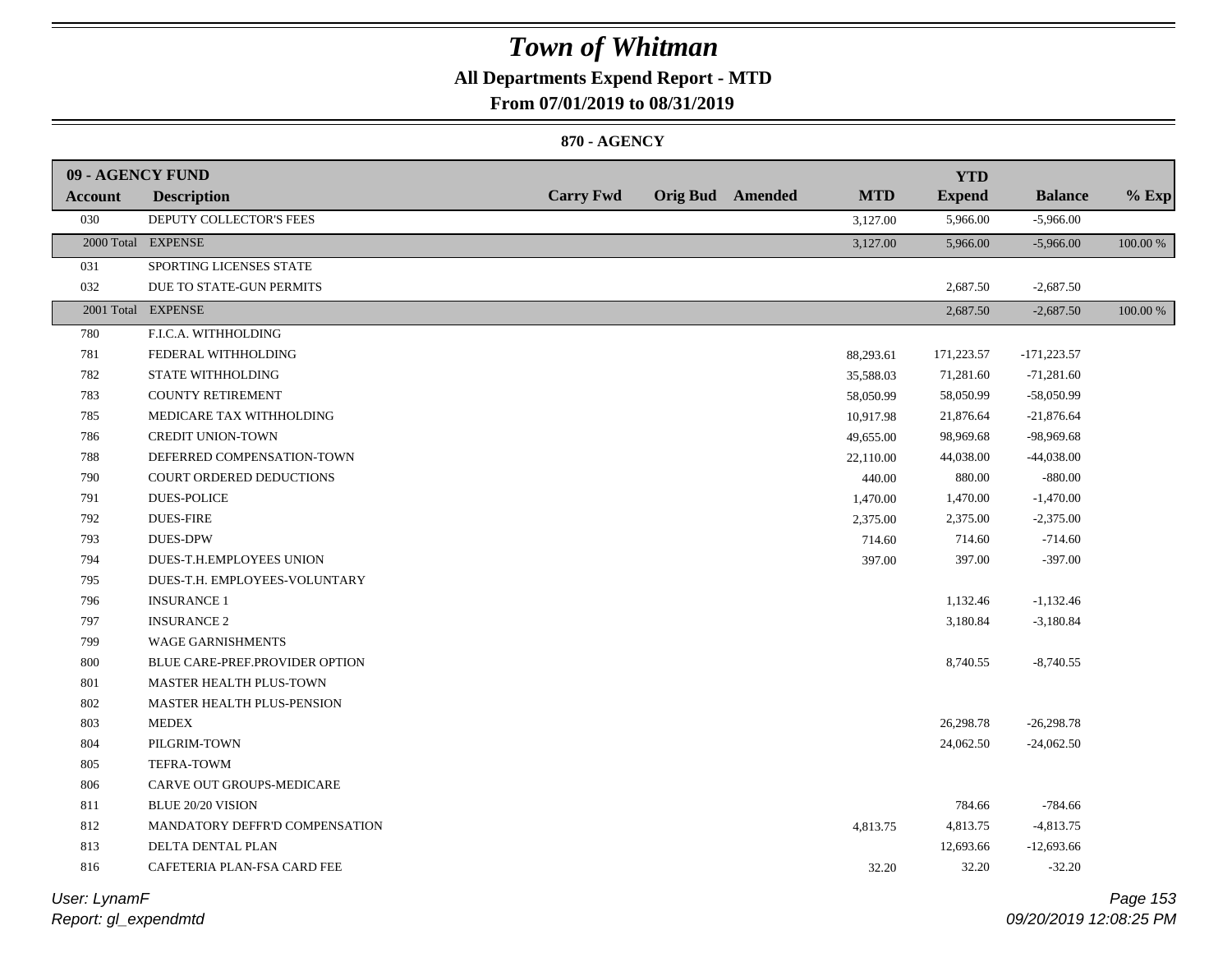## **All Departments Expend Report - MTD**

### **From 07/01/2019 to 08/31/2019**

#### **870 - AGENCY**

| 09 - AGENCY FUND |                                   |                  |                 |         |            | <b>YTD</b>    |                |          |
|------------------|-----------------------------------|------------------|-----------------|---------|------------|---------------|----------------|----------|
| Account          | <b>Description</b>                | <b>Carry Fwd</b> | <b>Orig Bud</b> | Amended | <b>MTD</b> | <b>Expend</b> | <b>Balance</b> | $%$ Exp  |
| 818              | <b>CAFETERIA BENEFITS-TOWN</b>    |                  |                 |         | 4,107.64   | 8,215.28      | $-8,215.28$    |          |
| 819              | <b>TAXABLE FRINGE BENEFITS</b>    |                  |                 |         | 129.30     | 675.60        | $-675.60$      |          |
| 821              | NETWORK BLUE                      |                  |                 |         |            | 53,195.10     | $-53,195.10$   |          |
| 823              | <b>HPHC MEDICARE ENHANCE</b>      |                  |                 |         |            |               |                |          |
| 824              | MPA - LEGAL DEFENSE FUND          |                  |                 |         |            |               |                |          |
| 827              | <b>DUES - LIBRARY</b>             |                  |                 |         | 324.84     | 324.84        | $-324.84$      |          |
| 828              | NETWORK BLUE-RATE SAVER           |                  |                 |         |            | 18,072.60     | $-18,072.60$   |          |
| 829              | <b>HARVARD PILGRIM-RATE SAVER</b> |                  |                 |         |            | 1,700.30      | $-1,700.30$    |          |
| 831              | <b>BLUE CARE PPO RATE SAVER</b>   |                  |                 |         |            | 2,033.50      | $-2,033.50$    |          |
| 881              | DIRECT DEPOSIT-PAYROLL            |                  |                 |         |            |               |                |          |
| 899              | <b>EXCHANGE ACCOUNT</b>           |                  |                 |         |            |               |                |          |
|                  | 2002 Total EXPENSE                |                  |                 |         | 279,419.94 | 637,233.70    | $-637,233.70$  | 100.00 % |
|                  | <b>870 Total AGENCY</b>           |                  |                 |         | 282,546.94 | 645,887.20    | $-645,887.20$  |          |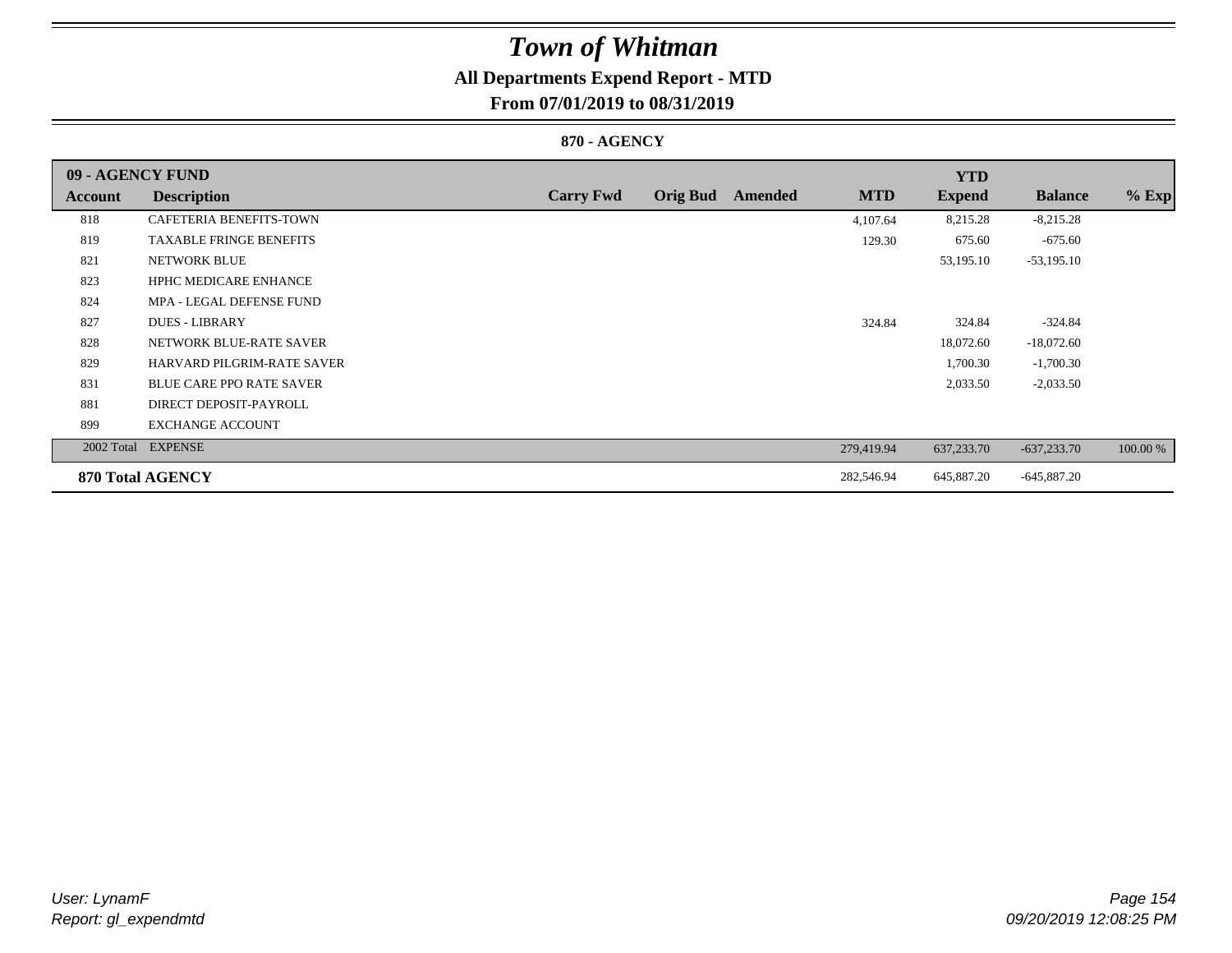**All Departments Expend Report - MTD**

### **From 07/01/2019 to 08/31/2019**

#### **980 - PERFORMANCE BONDS**

|         | 09 - AGENCY FUND            |                  |                 |         |            | <b>YTD</b>    |                |          |
|---------|-----------------------------|------------------|-----------------|---------|------------|---------------|----------------|----------|
| Account | <b>Description</b>          | <b>Carry Fwd</b> | <b>Orig Bud</b> | Amended | <b>MTD</b> | <b>Expend</b> | <b>Balance</b> | $%$ Exp  |
| 364     | PLANNING BOARD              |                  |                 |         |            |               |                |          |
|         | 2004 Total EXPENSE          |                  |                 |         |            |               |                | 100.00 % |
|         | 980 Total PERFORMANCE BONDS |                  |                 |         |            |               |                |          |
|         | 09 Total AGENCY FUND        | 1,326.04         |                 | 0.11    | 342,064.94 | 753.487.20    | -752,161.05    |          |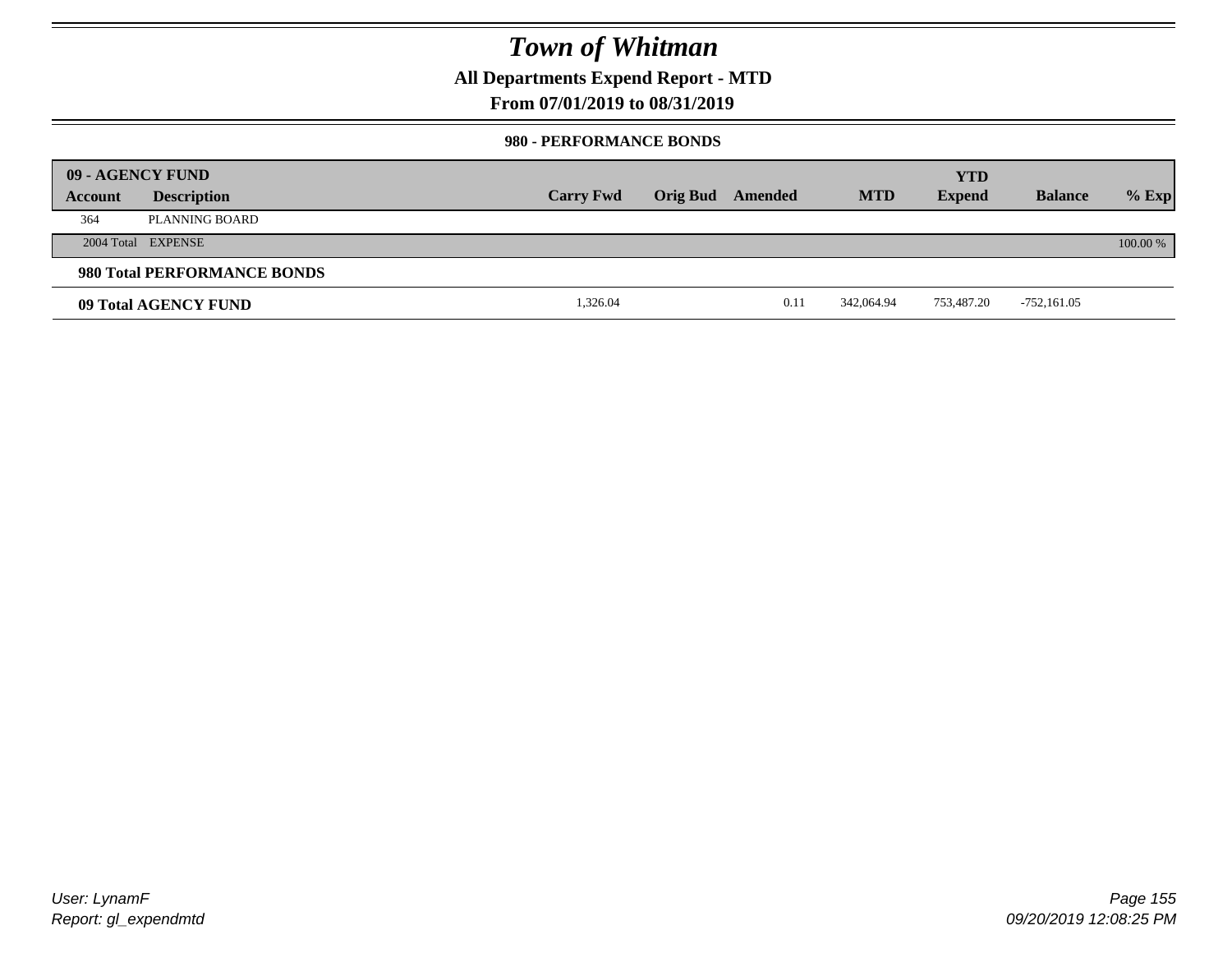**All Departments Expend Report - MTD**

**From 07/01/2019 to 08/31/2019**

|                | 60 - WATER/SEWER ENTERPRISE FUND                    |                  |                  |            | YTD           |                |            |
|----------------|-----------------------------------------------------|------------------|------------------|------------|---------------|----------------|------------|
| <b>Account</b> | <b>Description</b>                                  | <b>Carry Fwd</b> | Orig Bud Amended | <b>MTD</b> | <b>Expend</b> | <b>Balance</b> | $%$ Exp    |
| 999            |                                                     |                  |                  |            |               |                |            |
|                | 4615 Total ART. 3 STM MAY 7, 2018: FY 19 WATER DEBT |                  |                  |            |               |                | $100.00\%$ |
|                | <b>440 Total WATER/SEWER</b>                        |                  |                  |            |               |                |            |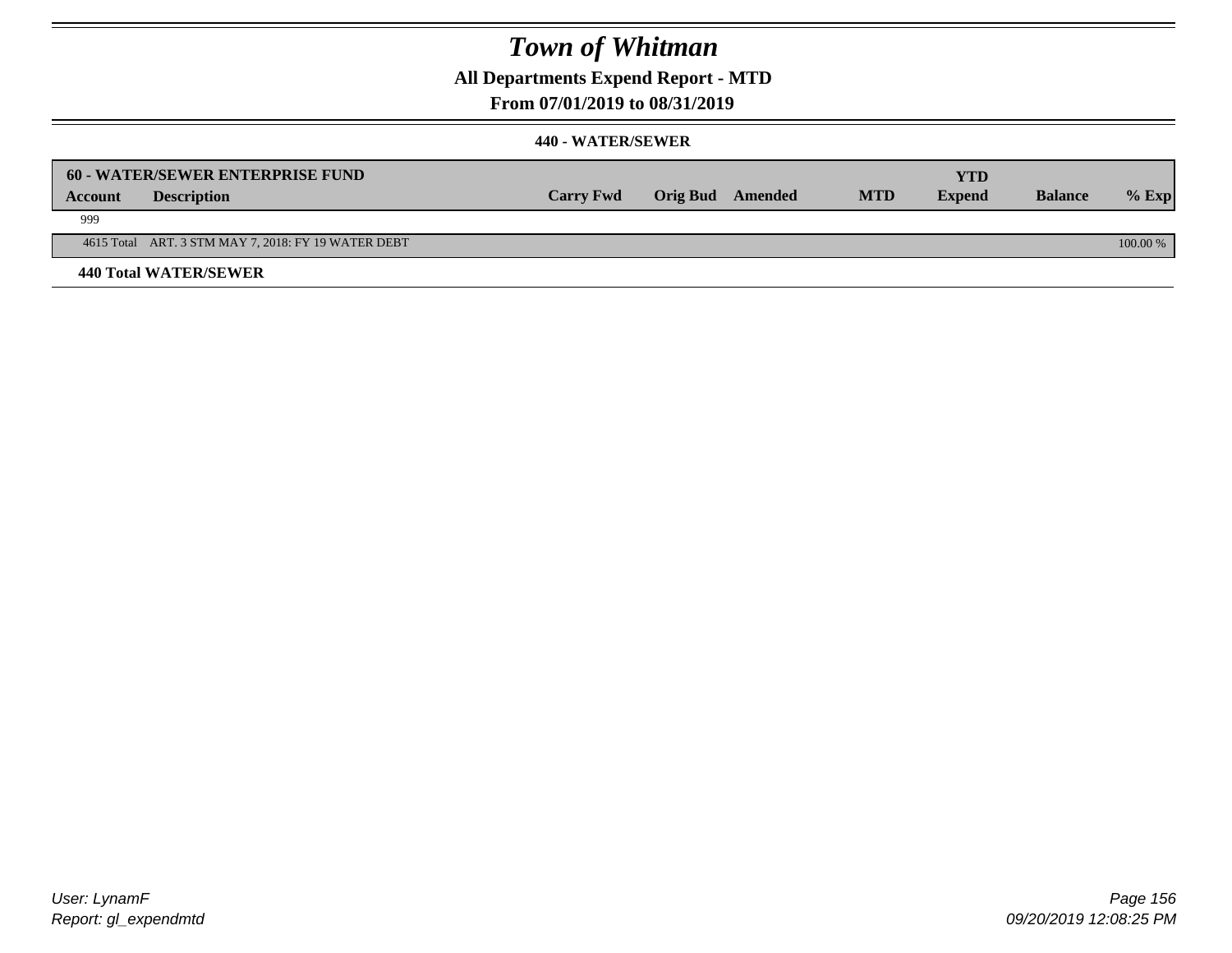### **All Departments Expend Report - MTD**

**From 07/01/2019 to 08/31/2019**

|                | 60 - WATER/SEWER ENTERPRISE FUND         |                  |                                       | <b>YTD</b>    |                |          |
|----------------|------------------------------------------|------------------|---------------------------------------|---------------|----------------|----------|
| <b>Account</b> | <b>Description</b>                       | <b>Carry Fwd</b> | <b>Orig Bud</b> Amended<br><b>MTD</b> | <b>Expend</b> | <b>Balance</b> | $%$ Exp  |
| 111            | SALARIES-ADMINSTRATIVE                   | 99,371.00        | 7,585.12                              | 15,170.24     | 84,200.76      |          |
| 112            | <b>SALARIES</b>                          |                  |                                       |               |                |          |
| 113            | DIVISIONAL LABOR-REGULAR                 | 477,476.00       | 29,353.20                             | 58,670.00     | 418,806.00     |          |
| 114            | DIVISIONAL LABOR-O.T.                    |                  | 3,258.82                              | 8,670.36      | $-8,670.36$    |          |
| 116            | <b>CLERICAL</b>                          | 43,780.00        | 3,344.60                              | 6,654.34      | 37,125.66      |          |
| 119            | SALARY-ASSIST.SUPERINTENDENT             |                  |                                       |               |                |          |
| 136            | POLICE DETAILS                           | 16,000.00        | 1,493.27                              | 4,411.91      | 11,588.09      |          |
| 144            | <b>EDUCATION INCENTIVE</b>               |                  |                                       |               |                |          |
| 146            | SALARIES-LONGEVITY                       | 2,925.00         | 425.00                                | 425.00        | 2,500.00       |          |
| 222            | CDL LIC. / STIPEND                       | 2,160.00         |                                       | 2,160.00      |                |          |
| 228            | <b>CDL STIPEND - UNION</b>               |                  |                                       |               |                |          |
| 234            | SALARIES - UNUSED SICK & VAC. TIME       |                  |                                       |               |                |          |
|                | 1000 Total SALARIES                      | 641,712.00       | 45,460.01                             | 96,161.85     | 545,550.15     | 14.98 %  |
| 949            | FY2014 ENCUMBRANCES                      |                  |                                       |               |                |          |
|                | 1003 Total SALARIES                      |                  |                                       |               |                | 100.00 % |
| 210            | <b>ELECTRICITY</b>                       | 70,000.00        | 2,432.49                              | 6,527.48      | 63,472.52      |          |
| 212            | <b>GAS (NATURAL)</b>                     | 15,000.00        | 74.00                                 | 180.66        | 14,819.34      |          |
| 230            | <b>WATER PURCHASE</b>                    | 1,500,000.00     | 184.17                                | 184.17        | 1,499,815.83   |          |
| 243            | EQUIPMENT MAINTENANCE                    |                  |                                       |               |                |          |
| 309            | <b>TECHNICAL SERVICES</b>                |                  |                                       |               |                |          |
| 340            | <b>TELEPHONE</b>                         | 8,000.00         | 99.03                                 | 122.64        | 7,877.36       |          |
| 380            | DISPOSAL COSTS                           | 900,000.00       |                                       |               | 900,000.00     |          |
| 381            | PRIOR YEAR USER FEE                      |                  |                                       |               |                |          |
| 420            | <b>OFFICE SUPPLIES</b>                   |                  |                                       |               |                |          |
| 430            | <b>BUILDING MAINTENANCE &amp; REPAIR</b> | 50,000.00        | 1,668.91                              | 1,830.79      | 48,169.21      |          |
| 481            | <b>GASOLINE</b>                          | 1,500.00         |                                       |               | 1,500.00       |          |
| 530            | <b>CHEMICALS</b>                         | 80,000.00        | 9,520.84                              | 10,030.84     | 69,969.16      |          |
| 582            | <b>UNIFORMS</b>                          |                  |                                       |               |                |          |
| 585            | MISCELLANEOUS EXPENSE                    | 15,000.00        | 1,406.17                              | 1,406.17      | 13,593.83      |          |
| 363            | CROSS CONN.TESTING EXPENSE               | 8,500.00         |                                       |               | 8,500.00       |          |
| 710            | IN STATE TRAVEL                          |                  |                                       |               |                |          |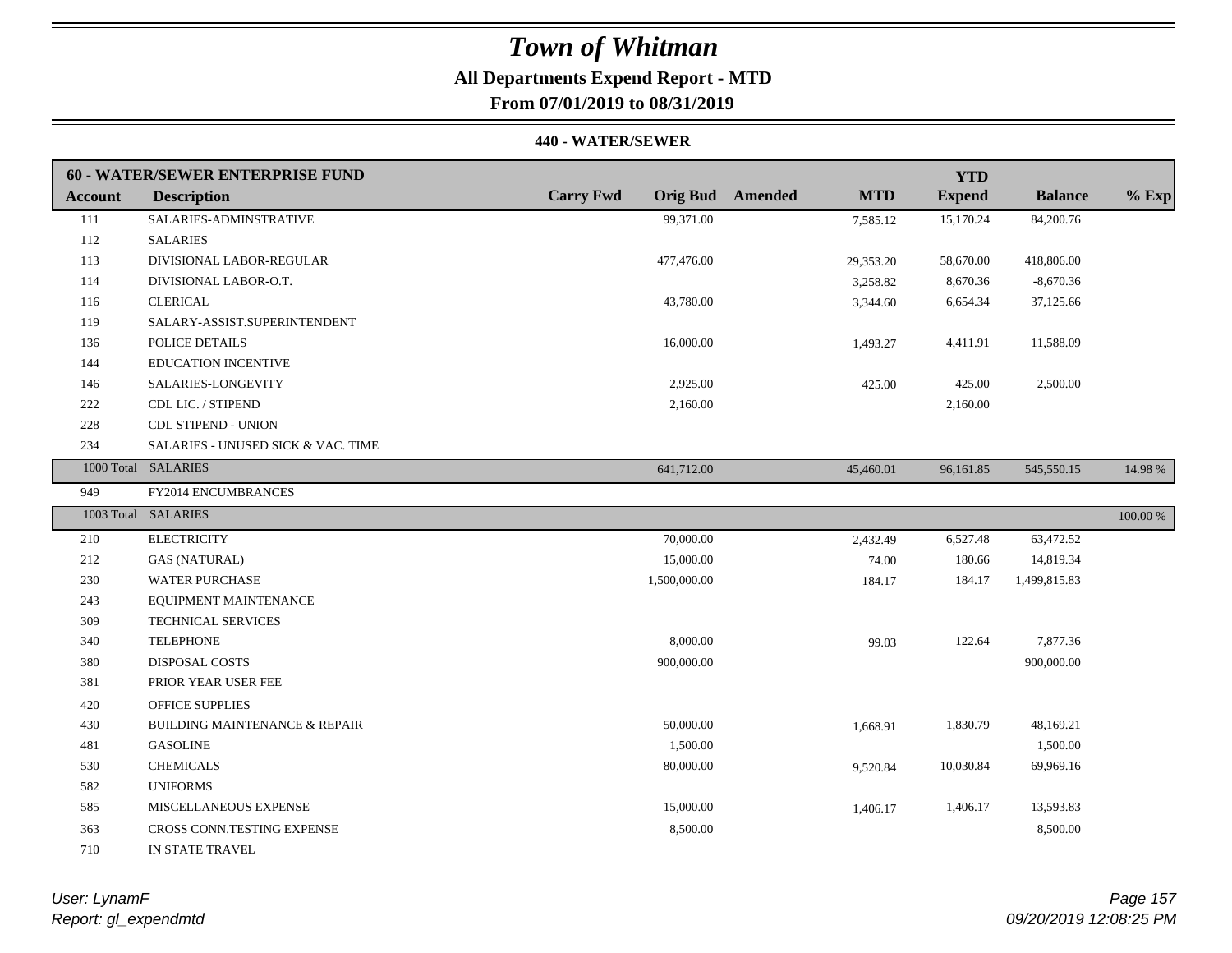### **All Departments Expend Report - MTD**

### **From 07/01/2019 to 08/31/2019**

|                | <b>60 - WATER/SEWER ENTERPRISE FUND</b> |                  |              |                         |            | <b>YTD</b>    |                |         |
|----------------|-----------------------------------------|------------------|--------------|-------------------------|------------|---------------|----------------|---------|
| <b>Account</b> | <b>Description</b>                      | <b>Carry Fwd</b> |              | <b>Orig Bud</b> Amended | <b>MTD</b> | <b>Expend</b> | <b>Balance</b> | $%$ Exp |
| 720            | OUT OF STATE TRAVEL                     |                  |              |                         |            |               |                |         |
| 730            | <b>ASSOCIATION DUES</b>                 |                  |              |                         |            |               |                |         |
| 734            | AGENCY AND REGISTRATION FEES            |                  |              |                         |            |               |                |         |
| 735            | <b>BANK CHARGES</b>                     |                  | 3,800.00     |                         |            |               | 3,800.00       |         |
| 924            | DEBT MISCELLANEOUS - WATER              |                  | 5,000.00     |                         |            | 1,476.54      | 3,523.46       |         |
| 926            | DEBT MISCELLANEOUS-SEWER                |                  |              |                         |            |               |                |         |
| 777            | <b>BUDGET RESERVE</b>                   |                  | 43,497.00    |                         |            |               | 43,497.00      |         |
| 825            | <b>LAND</b>                             |                  |              |                         |            |               |                |         |
| 826            | <b>BUILDINGS</b>                        |                  |              |                         |            |               |                |         |
| 830            | <b>PLANT</b>                            |                  |              |                         |            |               |                |         |
| 840            | SITE IMPROVEMENT                        |                  |              |                         |            |               |                |         |
| 850            | ADDITIONAL EQUIPMENT                    |                  |              |                         |            |               |                |         |
| 875            | REPLACE EQUIPMENT                       |                  |              |                         |            |               |                |         |
| 890            | <b>CAPITAL PROJECT</b>                  |                  |              |                         |            |               |                |         |
| 910            | MAT.PRIN.L.T.DEBT 6/1/2008              |                  |              |                         |            |               |                |         |
| 911            | INT.LONG TERM DEBT WTR/SWR              |                  |              |                         |            |               |                |         |
| 913            | PRIN.-L.T. DEBT WTR.RE-FUNDED 3/8/12    |                  |              |                         |            |               |                |         |
| 914            | PRINCIPAL LONG TERM-WATER               |                  |              |                         |            |               |                |         |
| 915            | INT.LONG TERM DEBT-SEWER                |                  | 215,000.00   |                         | 56,337.50  | 59,789.31     | 155,210.69     |         |
| 916            | <b>INTEREST LONG TERM DEBT</b>          |                  |              |                         |            |               |                |         |
| 919            | INT.LONG TERM DEBT - WATER              |                  |              |                         |            |               |                |         |
| 925            | <b>INTEREST TEMPORARY LOANS</b>         |                  |              |                         |            |               |                |         |
| 942            | SEWER PRIN.-L.T.DEBT 2030               |                  | 740,000.00   |                         |            | 341,974.45    | 398,025.55     |         |
| 944            | PRIN.LONG TERM-WTR/SWR                  |                  |              |                         |            |               |                |         |
| 950            | <b>REPAYMENT OF BANS</b>                |                  |              |                         |            |               |                |         |
| 951            | DEBT ISSUANCE EXPENSE                   |                  |              |                         |            |               |                |         |
| 955            | REPAYMENT OF GANS-PRINCIPAL             |                  |              |                         |            |               |                |         |
| 957            | MAT.PRIN.-L.T.DEBT 1/15/2013            |                  |              |                         |            |               |                |         |
| 960            | INDIRECT COSTS-TO GENERAL FUND          |                  | 512,300.00   |                         |            |               | 512,300.00     |         |
| 961            | INDIRECT COSTS-TO WATER ENT.FD          |                  |              |                         |            |               |                |         |
|                | 2000 Total EXPENSE                      |                  | 4,167,597.00 |                         | 71,723.11  | 423,523.05    | 3,744,073.95   | 10.16 % |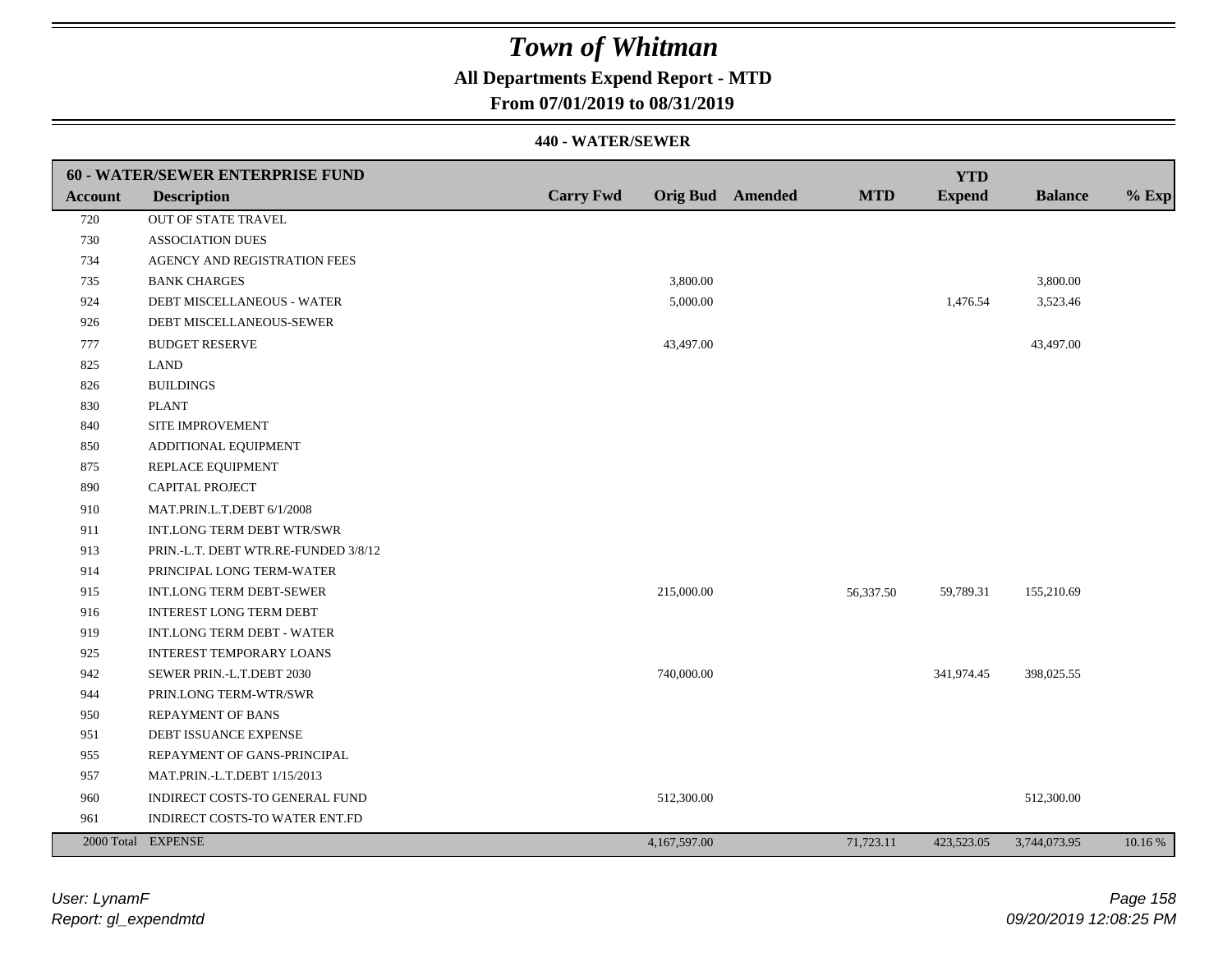**All Departments Expend Report - MTD**

### **From 07/01/2019 to 08/31/2019**

|                | 60 - WATER/SEWER ENTERPRISE FUND                    |                  |           |                         |            | <b>YTD</b>    |                |          |
|----------------|-----------------------------------------------------|------------------|-----------|-------------------------|------------|---------------|----------------|----------|
| <b>Account</b> | <b>Description</b>                                  | <b>Carry Fwd</b> |           | <b>Orig Bud</b> Amended | <b>MTD</b> | <b>Expend</b> | <b>Balance</b> | $%$ Exp  |
| 956            | REPAYMENT OF BANS-PRINCIPAL                         |                  |           |                         |            |               |                |          |
|                | 2004 Total EXPENSE                                  |                  |           |                         |            |               |                | 100.00 % |
| 962            | SEWER BOND REFUNDING EXPENSE                        |                  |           |                         |            |               |                |          |
|                | 2005 Total EXPENSE                                  |                  |           |                         |            |               |                | 100.00 % |
| 311            | <b>COMPUTER SERVICES</b>                            |                  | 12,000.00 |                         |            | 2,600.00      | 9,400.00       |          |
| 344            | <b>POSTAGE</b>                                      |                  |           |                         |            |               |                |          |
|                | 2050 Total DATA PROCESSING AND MAILING              |                  | 12,000.00 |                         |            | 2,600.00      | 9,400.00       | 21.66 %  |
| 272            | <b>EQUIPMENT RENTAL</b>                             |                  |           |                         |            |               |                |          |
| 317            | <b>WATER TESTING</b>                                |                  |           |                         | 185.00     | 285.00        | $-285.00$      |          |
| 251            | <b>WATER MAINS</b>                                  |                  |           |                         | 3,666.34   | 4,559.67      | $-4,559.67$    |          |
| 253            | <b>HYDRANTS</b>                                     |                  |           |                         | 1,048.95   | 1,048.95      | $-1,048.95$    |          |
| 254            | <b>METERS</b>                                       |                  |           |                         |            |               |                |          |
| 582            | <b>UNIFORMS</b>                                     |                  |           |                         | 537.60     | 757.55        | $-757.55$      |          |
| 585            | MISCELLANEOUS EXPENSE                               |                  | 65,300.00 |                         | 1,025.58   | 1,752.50      | 63,547.50      |          |
|                | 2200 Total DIVISIONAL EXPENSE                       |                  | 65,300.00 |                         | 6,463.47   | 8,403.67      | 56,896.33      | 12.86 %  |
| 286            | WATER LEAK DETECTION                                |                  | 8,000.00  |                         |            |               | 8,000.00       |          |
|                | 2201 Total EXPENSE                                  |                  | 8,000.00  |                         |            |               | 8,000.00       | 0.00 %   |
| 999            |                                                     |                  |           |                         |            |               |                |          |
|                | 4469 Total S4 ATM5/18 INSTALL 2 ROOF-TOP UNITS - WM |                  |           |                         |            |               |                | 100.00 % |
| 911            | INT.LONG TERM DEBT WTR/SWR                          |                  |           |                         |            |               |                |          |
| 944            | PRIN.LONG TERM-WTR/SWR                              |                  |           |                         |            |               |                |          |
| 999            |                                                     |                  |           |                         |            |               |                |          |
|                | 4472 Total A.6STM5/15DEBT SER.FY16 1ST PMT.BNDS.R.E |                  |           |                         |            |               |                | 100.00 % |
| 999            |                                                     | 25,000.00        |           |                         |            |               | 25,000.00      |          |
|                | 4473 Total A10STM5/15ENG.SERV.UNIDIR.FLSH.PR.R.E.   | 25,000.00        |           |                         |            |               | 25,000.00      | 0.00 %   |
| 999            |                                                     |                  |           |                         |            |               |                |          |
|                | 4480 Total A31ATM5/16PUR2016CHEV.4W/D PICKUP W/PLOW |                  |           |                         |            |               |                | 100.00 % |
| 999            |                                                     |                  |           |                         |            |               |                |          |
|                | 4482 Total A5STM5/15 DEBT SER.-TEMP.BORROWING-R.E.  |                  |           |                         |            |               |                | 100.00 % |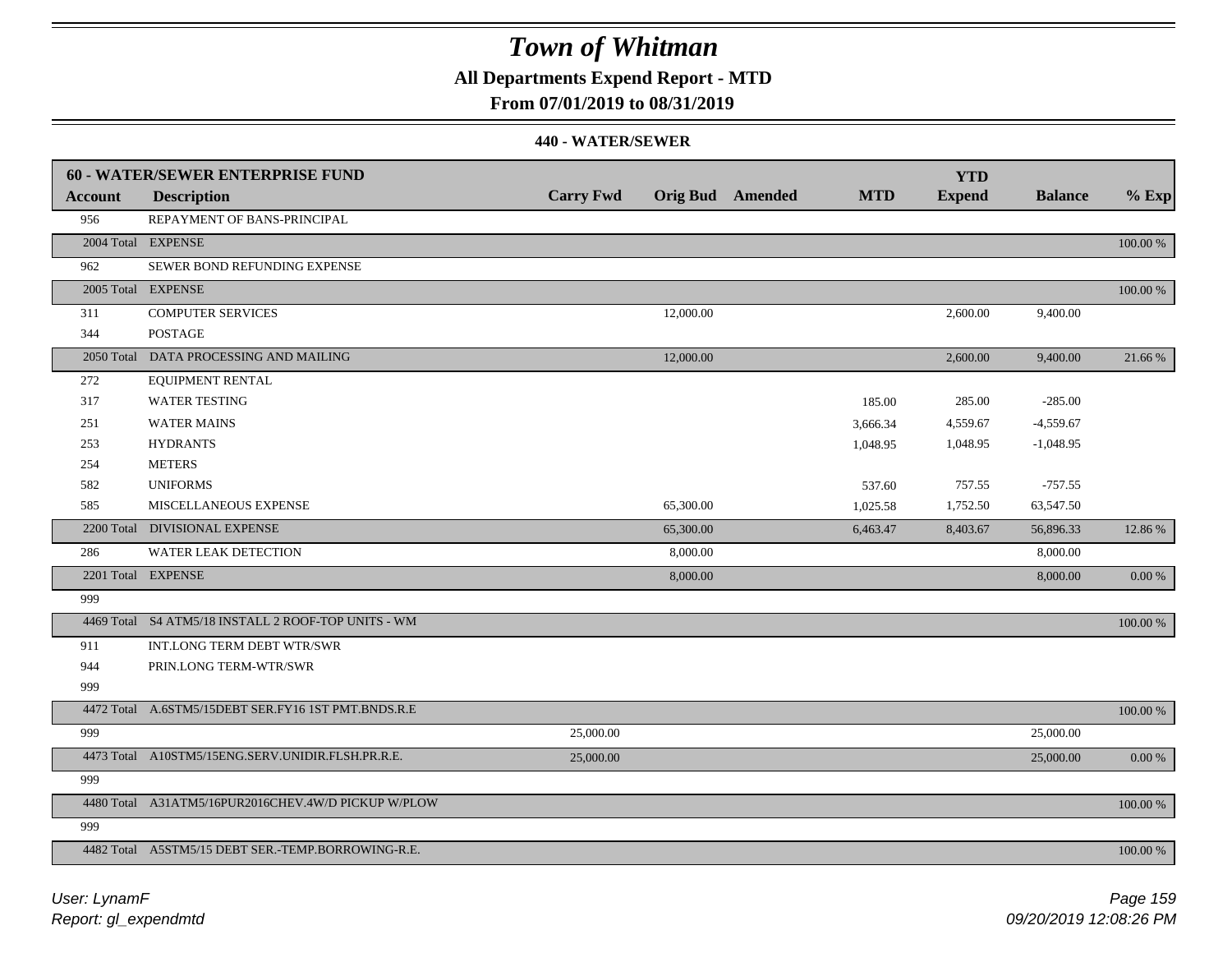### **All Departments Expend Report - MTD**

### **From 07/01/2019 to 08/31/2019**

|         | <b>60 - WATER/SEWER ENTERPRISE FUND</b>              |                  |            |                         |            | <b>YTD</b>    |                |             |
|---------|------------------------------------------------------|------------------|------------|-------------------------|------------|---------------|----------------|-------------|
| Account | <b>Description</b>                                   | <b>Carry Fwd</b> |            | <b>Orig Bud</b> Amended | <b>MTD</b> | <b>Expend</b> | <b>Balance</b> | $%$ Exp     |
| 999     |                                                      |                  |            |                         |            |               |                |             |
|         | 4483 Total A.11 ATM 5/18 PURCH FLAIL BRUSH MOWER     |                  |            |                         |            |               |                | 100.00 %    |
| 999     |                                                      |                  | 315,000.00 |                         | 4,000.00   | 4,000.00      | 311,000.00     |             |
|         | 4487 Total A.20 ATM5/19 REPL WATER MAIN RAYNOR       |                  | 315,000.00 |                         | 4,000.00   | 4,000.00      | 311,000.00     | 1.26 %      |
| 999     |                                                      |                  | 200,000.00 |                         |            |               | 200,000.00     |             |
|         | 4495 Total A.18 ATM 5/19 REPAIR SOUTH AVE PUMP STA   |                  | 200,000.00 |                         |            |               | 200,000.00     | 0.00 %      |
| 999     |                                                      |                  | 200,000.00 |                         |            |               | 200,000.00     |             |
|         | 4496 Total A.19 ATM5/19 REPAIR AUBURN ST PUMP STATI  |                  | 200,000.00 |                         |            |               | 200,000.00     | 0.00 %      |
| 999     |                                                      | 59,587.24        |            |                         |            |               | 59,587.24      |             |
|         | 4532 Total A.20ATM5/12FR.R.EARN.TO REP.SEW.SYS       | 59,587.24        |            |                         |            |               | 59,587.24      | 0.00 %      |
| 999     |                                                      |                  |            |                         |            |               |                |             |
|         | 4538 Total A.31 ATM 5/10 50% PUR.E350 FORD CARGO VAN |                  |            |                         |            |               |                | 100.00 %    |
| 999     |                                                      |                  |            |                         |            |               |                |             |
|         | 4539 Total A13STM5/15FR.R.E.SEW.SERV.BROCK-PR.YRS    |                  |            |                         |            |               |                | 100.00 %    |
| 999     |                                                      |                  |            |                         |            |               |                |             |
|         | 4548 Total A.25ATM5/11FR.R.E. TO REP. WSTEWTR PUMPS  |                  |            |                         |            |               |                | 100.00 %    |
| 999     |                                                      |                  |            |                         |            |               |                |             |
|         | 4560 Total A.13 ATM 5/19 PUR MINI EXCAVATOR          |                  |            |                         |            |               |                | 100.00 %    |
| 999     |                                                      |                  |            |                         |            |               |                |             |
|         | 4562 Total A.30ATM5/16 REPLACE TRUCK BODY            |                  |            |                         |            |               |                | $100.00~\%$ |
| 999     |                                                      |                  | 120,000.00 |                         |            |               | 120,000.00     |             |
|         | 4565 Total A.13 ATM 5/19 PUR MINI EXCAVATOR          |                  | 120,000.00 |                         |            |               | 120,000.00     | 0.00 %      |
| 999     |                                                      |                  |            |                         |            |               |                |             |
|         | 4577 Total DPW-SITE WORK & PERMIT/FACILITY IMPROV.   |                  |            |                         |            |               |                | 100.00 %    |
| 999     |                                                      | 18,301.96        |            |                         |            |               | 18,301.96      |             |
|         | 4579 Total A.5STM12/17 SWR.F.MAIN REP.& BY-PASS      | 18,301.96        |            |                         |            |               | 18,301.96      | 0.00%       |
| 999     |                                                      |                  | 10,500.00  |                         |            |               | 10,500.00      |             |
|         | 4596 Total A.14 ATM 5/19 GENERATOR REPAIR OLD COACH  |                  | 10,500.00  |                         |            |               | 10,500.00      | 0.00 %      |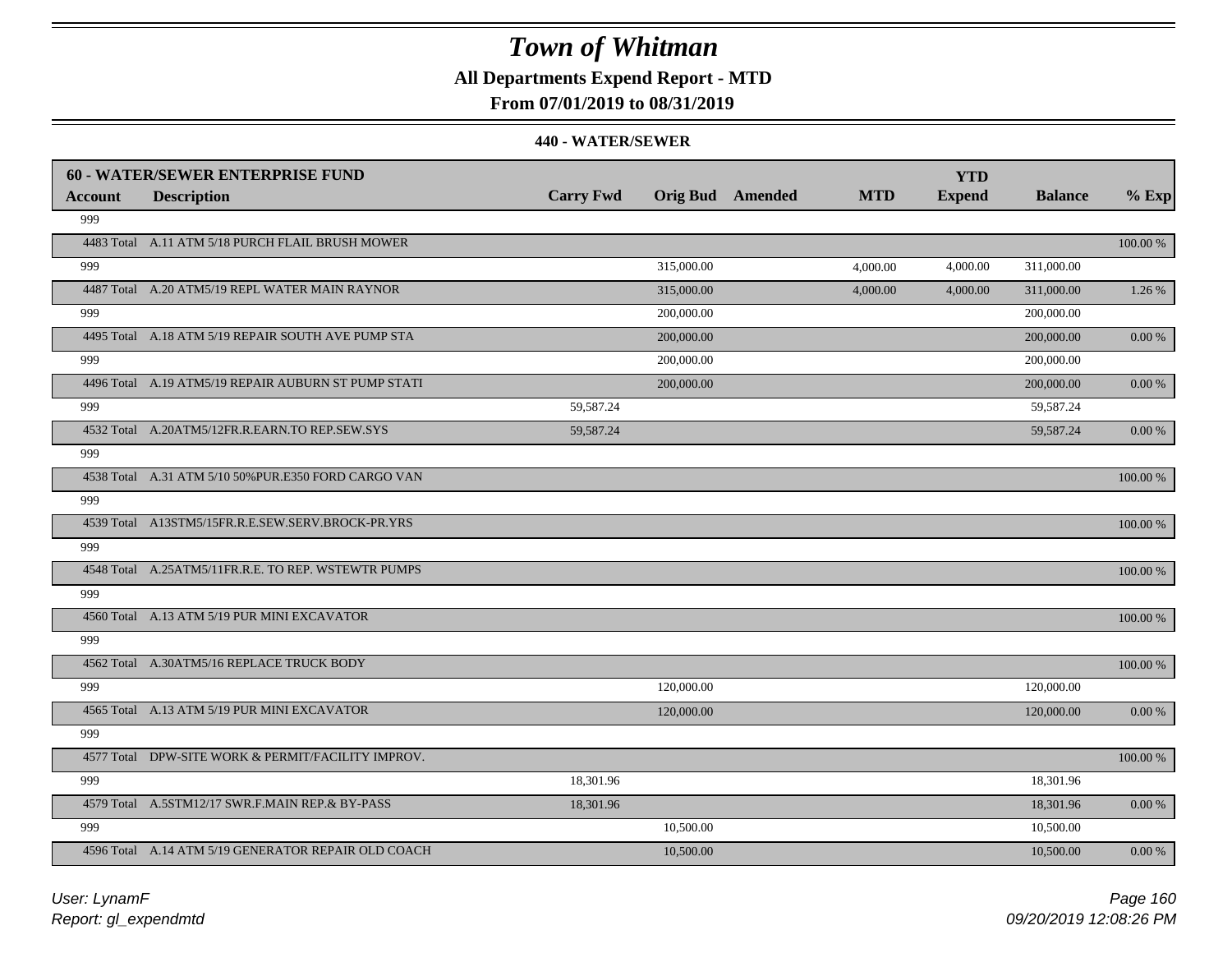### **All Departments Expend Report - MTD**

**From 07/01/2019 to 08/31/2019**

|                | <b>60 - WATER/SEWER ENTERPRISE FUND</b>               |                  |                 |         |            | <b>YTD</b>    |                |            |
|----------------|-------------------------------------------------------|------------------|-----------------|---------|------------|---------------|----------------|------------|
| <b>Account</b> | <b>Description</b>                                    | <b>Carry Fwd</b> | <b>Orig Bud</b> | Amended | <b>MTD</b> | <b>Expend</b> | <b>Balance</b> | $%$ Exp    |
| 999            |                                                       |                  | 36,000.00       |         |            |               | 36,000.00      |            |
|                | 4597 Total A.15 ATM 5/19 NEW GENERATOR BELCHER DR     |                  | 36,000.00       |         |            |               | 36,000.00      | $0.00\,\%$ |
| 999            |                                                       |                  | 36,600.00       |         |            |               | 36,600.00      |            |
|                | 4598 Total A.16 ATM 5/19 UPDATE SCADA SYST            |                  | 36,600.00       |         |            |               | 36,600.00      | $0.00~\%$  |
| 999            |                                                       |                  | 34,220.00       |         |            |               | 34,220.00      |            |
|                | 4599 Total A.17 ATM 5/19 MANHOLE REPAIRS              |                  | 34,220.00       |         |            |               | 34,220.00      | $0.00\ \%$ |
| 999            |                                                       | 2,000.00         |                 |         |            |               | 2,000.00       |            |
|                | 4606 Total Res. Fnd. Trans.-Engin. Costs Rte. 18 & 27 | 2,000.00         |                 |         |            |               | 2,000.00       | $0.00\ \%$ |
| 999            |                                                       |                  |                 |         |            |               |                |            |
|                | 4608 Total A.21ATM5/12 FR.R.EARN.TO LEAK DETECT.      |                  |                 |         |            |               |                | 100.00 %   |
| 999            |                                                       |                  |                 |         |            |               |                |            |
|                | 4609 Total A.21 ATM5/14 FR.R.E.PUR&INST.BACK-UP GEN   |                  |                 |         |            |               |                | 100.00 %   |
| 999            |                                                       |                  |                 |         |            |               |                |            |
|                | 4610 Total A.22ATM5/14FR.R.E.REP.&REPL.EQ@PUMP STA.   |                  |                 |         |            |               |                | 100.00 %   |
| 999            |                                                       |                  |                 |         |            |               |                |            |
|                | 4611 Total A2 STM 5/17 PRIOR YEAR BILL                |                  |                 |         |            |               |                | 100.00 %   |
| 999            |                                                       |                  |                 |         |            |               |                |            |
|                | 4612 Total A.3STM 12/17 PUR.WATER METERS              |                  |                 |         |            |               |                | 100.00 %   |
| 999            |                                                       | 116,135.54       |                 |         | 47,280.44  | 47,280.44     | 68,855.10      |            |
|                | 4613 Total A.4STM12/17 SWR.EASEMNT SURVEYG ETC        | 116,135.54       |                 |         | 47,280.44  | 47,280.44     | 68,855.10      | 40.71 %    |
| 999            |                                                       |                  |                 |         |            |               |                |            |
|                | 4614 Total A.30ATM 5/10 WASTEWTR.UPGRADES FY06        |                  |                 |         |            |               |                | 100.00 %   |
|                | <b>440 Total WATER/SEWER</b>                          | 221,024.74       | 5,846,929.00    |         | 174,927.03 | 581,969.01    | 5,485,984.73   |            |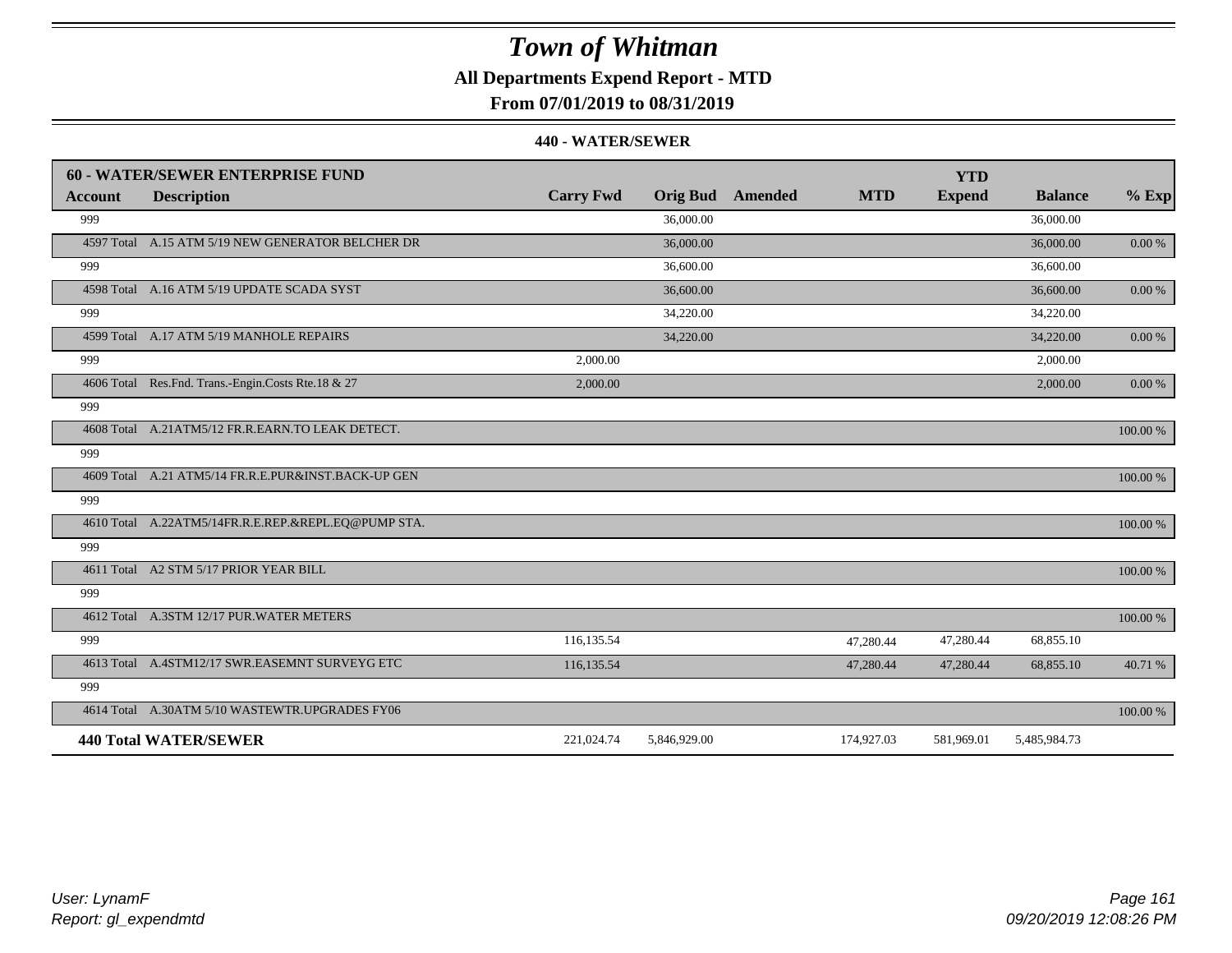**All Departments Expend Report - MTD**

### **From 07/01/2019 to 08/31/2019**

#### **441 - SEWER ENCUMBRANCE**

|                | <b>60 - WATER/SEWER ENTERPRISE FUND</b> |                  |                         |            | <b>YTD</b>    |                |          |
|----------------|-----------------------------------------|------------------|-------------------------|------------|---------------|----------------|----------|
| <b>Account</b> | <b>Description</b>                      | <b>Carry Fwd</b> | <b>Orig Bud</b> Amended | <b>MTD</b> | <b>Expend</b> | <b>Balance</b> | $%$ Exp  |
| 380            | <b>DISPOSAL COSTS</b>                   |                  |                         |            |               |                |          |
|                | 2000 Total EXPENSE                      |                  |                         |            |               |                | 100.00 % |
| 938            | FY 2018 ENCUMBRANCES                    | 850,000.00       |                         |            |               | 850,000.00     |          |
| 939            | FY2015 ENCUMBRANCES                     |                  |                         |            |               |                |          |
| 940            | FY2016 ENCUMBRANCES                     |                  |                         |            |               |                |          |
| 943            | <b>FY2012 ENCUMBRANCES</b>              |                  |                         |            |               |                |          |
| 945            | FY2013 ENCUMBRANCES                     |                  |                         |            |               |                |          |
| 946            | FY2010 ENCUMBRANCES                     |                  |                         |            |               |                |          |
| 948            | <b>FY07 ENCUMBRANCES</b>                |                  |                         |            |               |                |          |
| 949            | FY2014 ENCUMBRANCES                     |                  |                         |            |               |                |          |
| 953            | FY2009 ENCUMBRANCES                     |                  |                         |            |               |                |          |
| 958            | <b>FY2005 ENCUMBRANCES</b>              |                  |                         |            |               |                |          |
| 959            | FY 2019 ENCUMBRANCES                    | 900,000.00       |                         |            |               | 900,000.00     |          |
| 965            | SEWER FY13 DISPOSAL COSTS ENCUMBERED    |                  |                         |            |               |                |          |
| 966            | SEWER FY14 DISPOSAL COSTS ENCUMBERED    |                  |                         |            |               |                |          |
| 967            | SEWER FY15 DISPOSAL COSTS ENCUMBERED    |                  |                         |            |               |                |          |
| 941            | FY 2017 ENCUMBRANCES                    |                  |                         |            |               |                |          |
|                | 2001 Total EXPENSE                      | 1,750,000.00     |                         |            |               | 1,750,000.00   | 0.00 %   |
| 765            | INDIR.COSTS DUE TO GEN.FD.FY95          |                  |                         |            |               |                |          |
| 766            | INDIR.COSTS DUE TO GEN.FD.FY96          |                  |                         |            |               |                |          |
| 767            | INDIR.COSTS DUE TO GEN.FD FY97          |                  |                         |            |               |                |          |
| 768            | INDIR.COSTS DUE TO GEN.FD.FY98          |                  |                         |            |               |                |          |
| 769            | INDIR.COSTS DUE TO GEN.FD.FY99          |                  |                         |            |               |                |          |
| 2002 Total     | <b>EXPENSE</b>                          |                  |                         |            |               |                | 100.00 % |
| 863            | IND.COSTS FY00 DUE TO GF-PR.YR          |                  |                         |            |               |                |          |
| 869            | INDIR.COSTS DUE TO G.FND-PR.YR          |                  |                         |            |               |                |          |
|                | 2003 Total EXPENSE                      |                  |                         |            |               |                | 100.00 % |
|                | <b>441 Total SEWER ENCUMBRANCE</b>      | 1,750,000.00     |                         |            |               | 1,750,000.00   |          |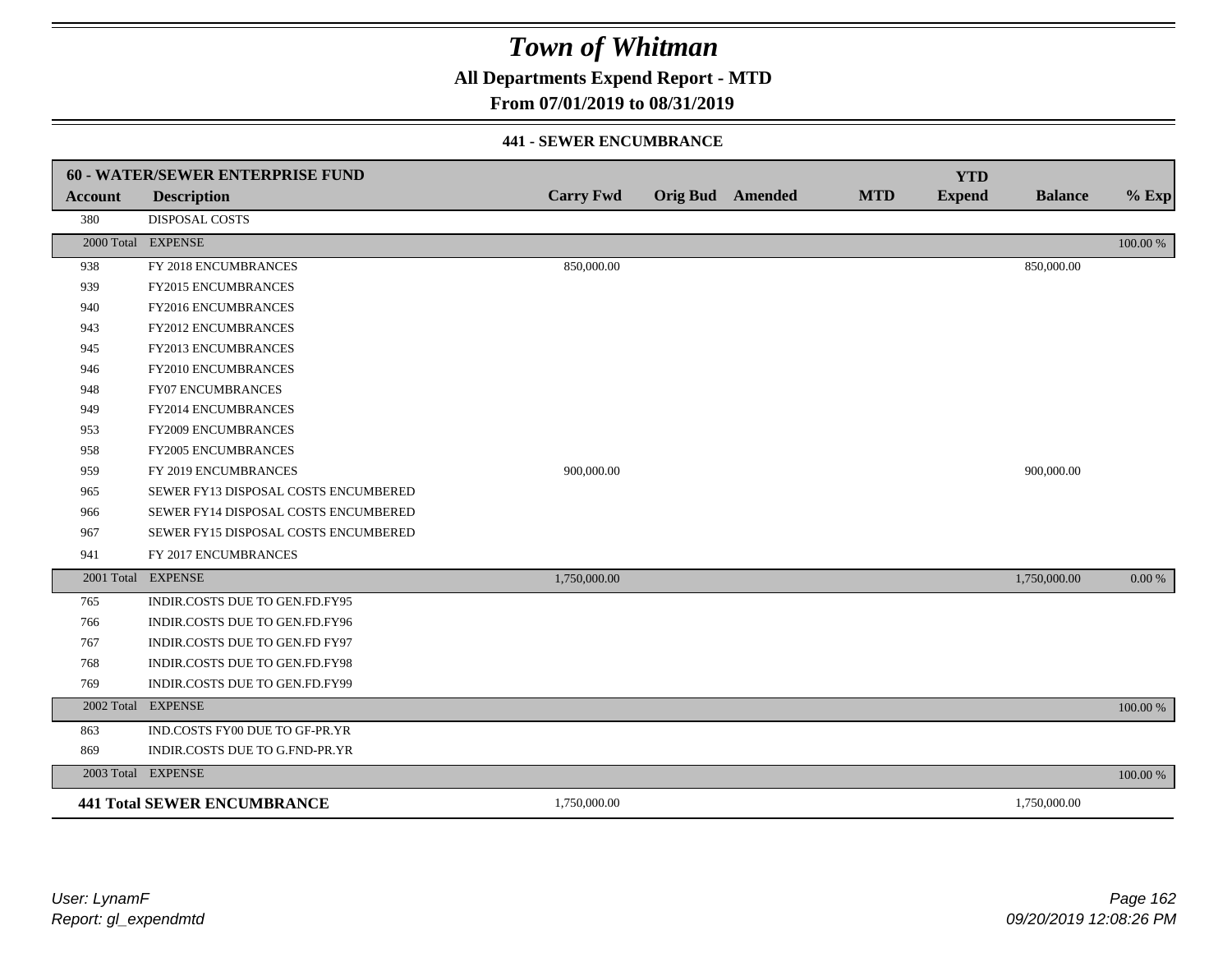**All Departments Expend Report - MTD**

### **From 07/01/2019 to 08/31/2019**

#### **451 - WATER ENCUMBRANCE**

|         | 60 - WATER/SEWER ENTERPRISE FUND   |                  |                 |         |            | <b>YTD</b>    |                |          |
|---------|------------------------------------|------------------|-----------------|---------|------------|---------------|----------------|----------|
| Account | <b>Description</b>                 | <b>Carry Fwd</b> | <b>Orig Bud</b> | Amended | <b>MTD</b> | <b>Expend</b> | <b>Balance</b> | $%$ Exp  |
| 941     | FY 2017 ENCUMBRANCES               |                  |                 |         |            |               |                |          |
|         | 2000 Total EXPENSE                 |                  |                 |         |            |               |                | 100.00 % |
| 938     | FY 2018 ENCUMBRANCES               |                  |                 |         |            |               |                |          |
| 939     | <b>FY2015 ENCUMBRANCES</b>         |                  |                 |         |            |               |                |          |
| 940     | <b>FY2016 ENCUMBRANCES</b>         |                  |                 |         |            |               |                |          |
| 949     | <b>FY2014 ENCUMBRANCES</b>         |                  |                 |         |            |               |                |          |
| 959     | FY 2019 ENCUMBRANCES               | 76,409.23        |                 |         | 530.12     | 575.12        | 75,834.11      |          |
|         | 2001 Total EXPENSE                 | 76,409.23        |                 |         | 530.12     | 575.12        | 75,834.11      | 0.75%    |
|         | <b>451 Total WATER ENCUMBRANCE</b> | 76,409.23        |                 |         | 530.12     | 575.12        | 75,834.11      |          |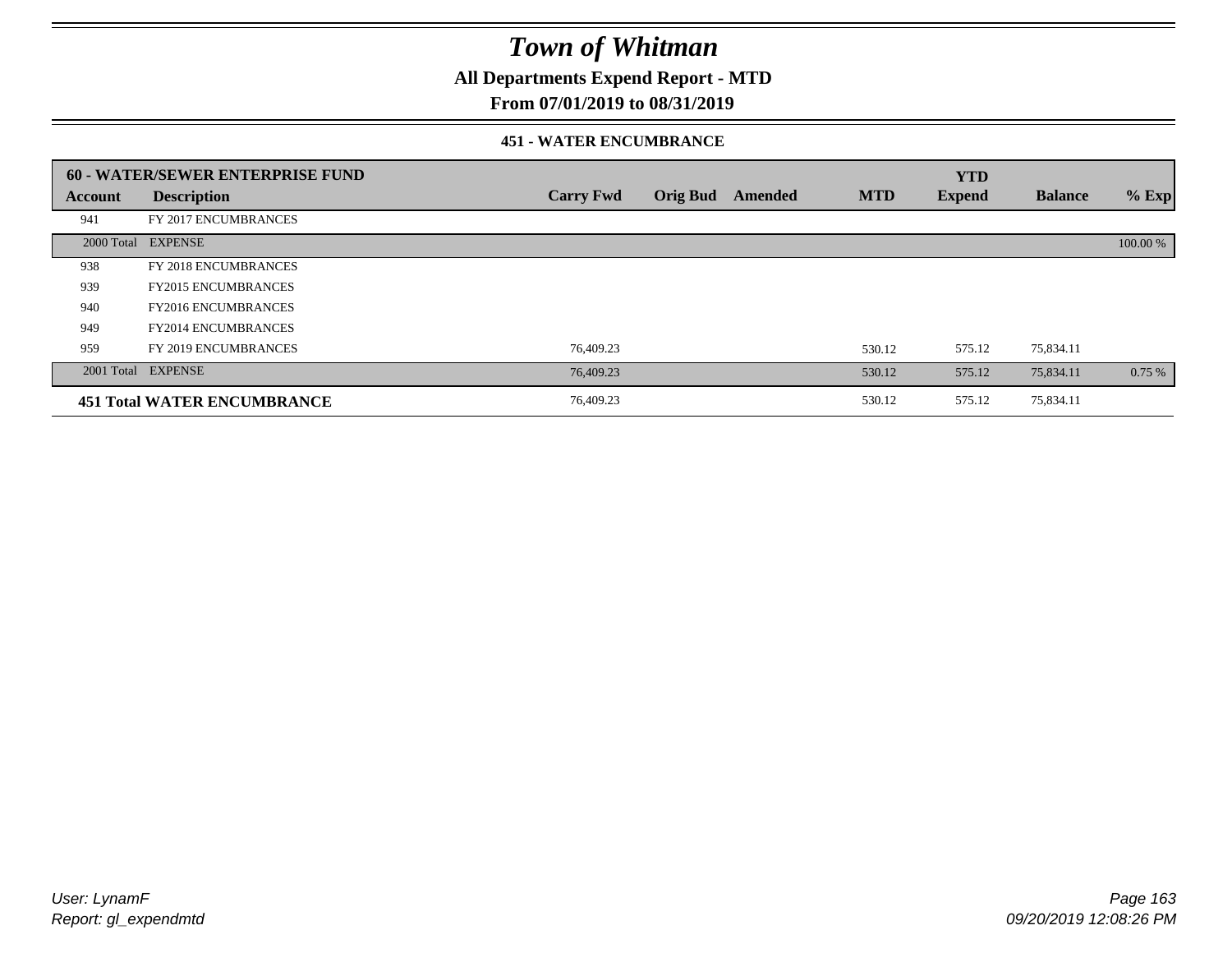**All Departments Expend Report - MTD**

### **From 07/01/2019 to 08/31/2019**

#### **850 - TAX REFUNDS**

|                 | <b>60 - WATER/SEWER ENTERPRISE FUND</b> |                  |                         |            | YTD           |                |            |
|-----------------|-----------------------------------------|------------------|-------------------------|------------|---------------|----------------|------------|
| Account         | <b>Description</b>                      | <b>Carry Fwd</b> | <b>Orig Bud</b> Amended | <b>MTD</b> | <b>Expend</b> | <b>Balance</b> | $%$ Exp    |
| 005             | <b>TRASH FEE REFUNDS</b>                |                  |                         |            |               |                |            |
| 1997 Total 1997 |                                         |                  |                         |            |               |                | $100.00\%$ |
|                 | <b>850 Total TAX REFUNDS</b>            |                  |                         |            |               |                |            |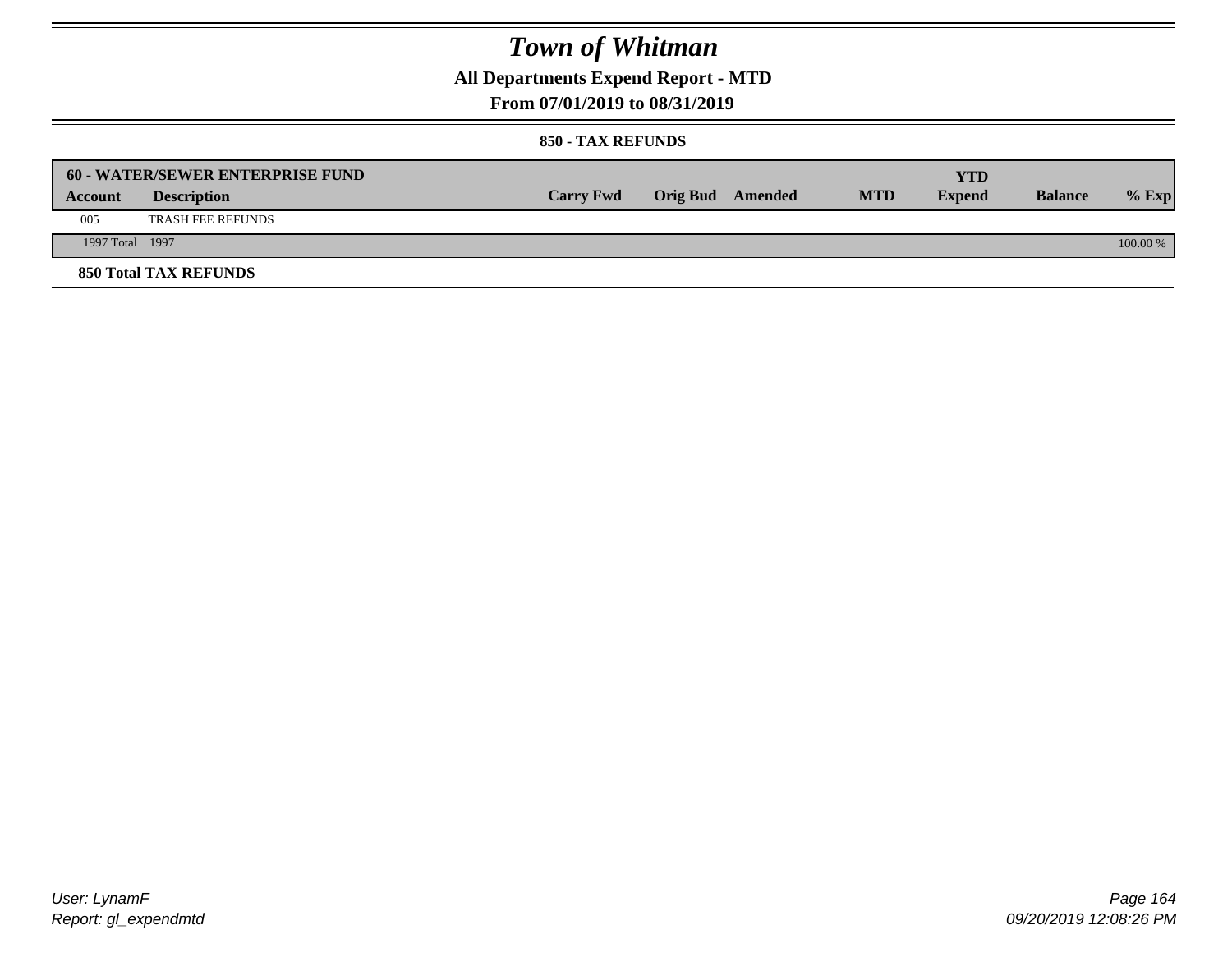**All Departments Expend Report - MTD**

**From 07/01/2019 to 08/31/2019**

#### **851 - FIRE REVOLVING**

|         | 60 - WATER/SEWER ENTERPRISE FUND |                  |                  |            | YTD           |                |          |
|---------|----------------------------------|------------------|------------------|------------|---------------|----------------|----------|
| Account | <b>Description</b>               | <b>Carry Fwd</b> | Orig Bud Amended | <b>MTD</b> | <b>Expend</b> | <b>Balance</b> | $%$ Exp  |
| 008     | <b>SEWER DETAILS</b>             |                  |                  |            |               |                |          |
|         | 1000 Total SALARIES              |                  |                  |            |               |                | 100.00 % |
|         | <b>851 Total FIRE REVOLVING</b>  |                  |                  |            |               |                |          |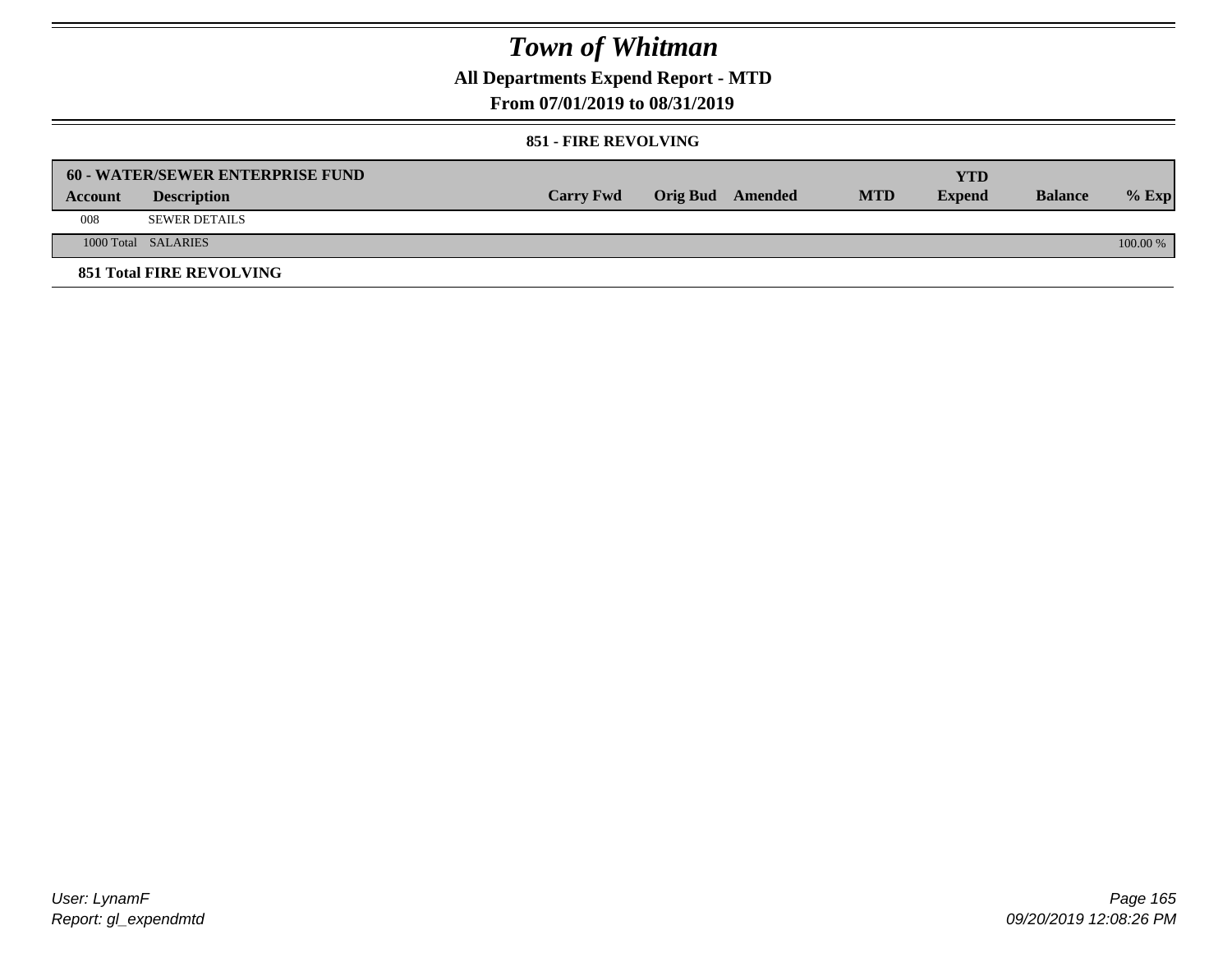**All Departments Expend Report - MTD**

### **From 07/01/2019 to 08/31/2019**

#### **852 - POLICE REVOLVING**

|         | 60 - WATER/SEWER ENTERPRISE FUND  |                  |                  |            | <b>YTD</b>    |                |            |
|---------|-----------------------------------|------------------|------------------|------------|---------------|----------------|------------|
| Account | <b>Description</b>                | <b>Carry Fwd</b> | Orig Bud Amended | <b>MTD</b> | <b>Expend</b> | <b>Balance</b> | $%$ Exp    |
| 008     | <b>SEWER DETAILS</b>              |                  |                  |            |               |                |            |
|         | 1000 Total SALARIES               |                  |                  |            |               |                | $100.00\%$ |
|         | <b>852 Total POLICE REVOLVING</b> |                  |                  |            |               |                |            |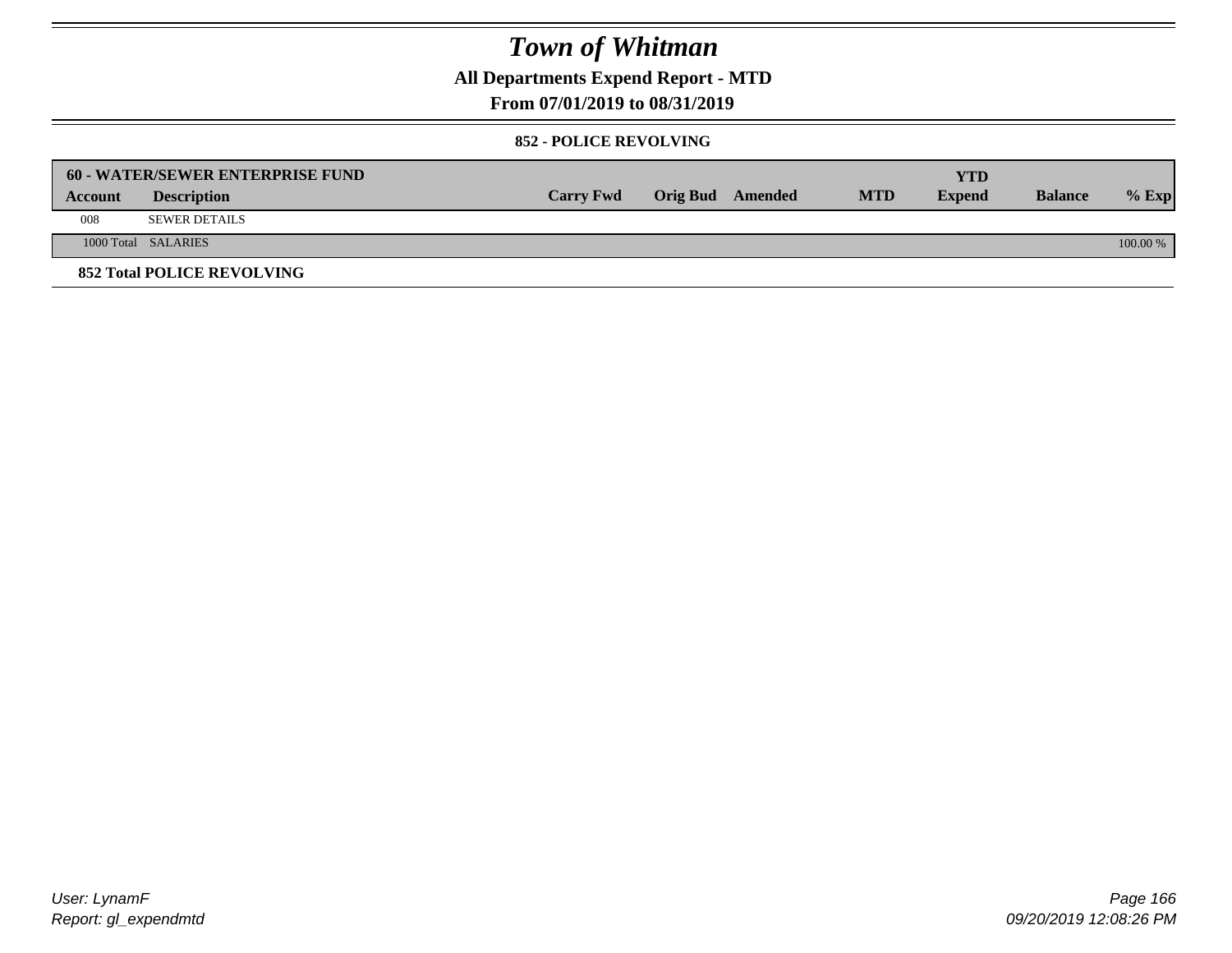## **All Departments Expend Report - MTD**

### **From 07/01/2019 to 08/31/2019**

#### **870 - AGENCY**

|         | <b>60 - WATER/SEWER ENTERPRISE FUND</b> |                  |                 |                |            | <b>YTD</b>    |                |          |
|---------|-----------------------------------------|------------------|-----------------|----------------|------------|---------------|----------------|----------|
| Account | <b>Description</b>                      | <b>Carry Fwd</b> | <b>Orig Bud</b> | <b>Amended</b> | <b>MTD</b> | <b>Expend</b> | <b>Balance</b> | $%$ Exp  |
| 027     | <b>GUAR.DEPOSIT INTEREST-REFUND</b>     |                  |                 |                |            |               |                |          |
| 029     | <b>GUARANTEED DEPOSITS REFUNDED</b>     |                  |                 |                |            |               |                |          |
| 055     | <b>GUARANTEED DEP.J.TASSINARI</b>       |                  |                 |                |            |               |                |          |
| 056     | <b>GUARANTEE DEP.REFND.-J. KELLEHER</b> |                  |                 |                |            |               |                |          |
| 059     | <b>GUARANTEE DEPOSITS FORFIETED</b>     |                  |                 |                |            |               |                |          |
| 236     | GUAR.DEPOSITS REFUNDED-CONSTR.TECH.     |                  |                 |                |            |               |                |          |
| 237     | <b>GUARENTEE DEPOSITS REFUNDED</b>      |                  |                 |                |            |               |                |          |
| 410     | GUAR.DEP.REFNDED-R. Robertson           |                  |                 |                |            |               |                |          |
|         | 2000 Total EXPENSE                      |                  |                 |                |            |               |                | 100.00 % |
| 899     | <b>EXCHANGE ACCOUNT</b>                 |                  |                 |                |            |               |                |          |
|         | 2002 Total EXPENSE                      |                  |                 |                |            |               |                | 100.00 % |
|         | <b>870 Total AGENCY</b>                 |                  |                 |                |            |               |                |          |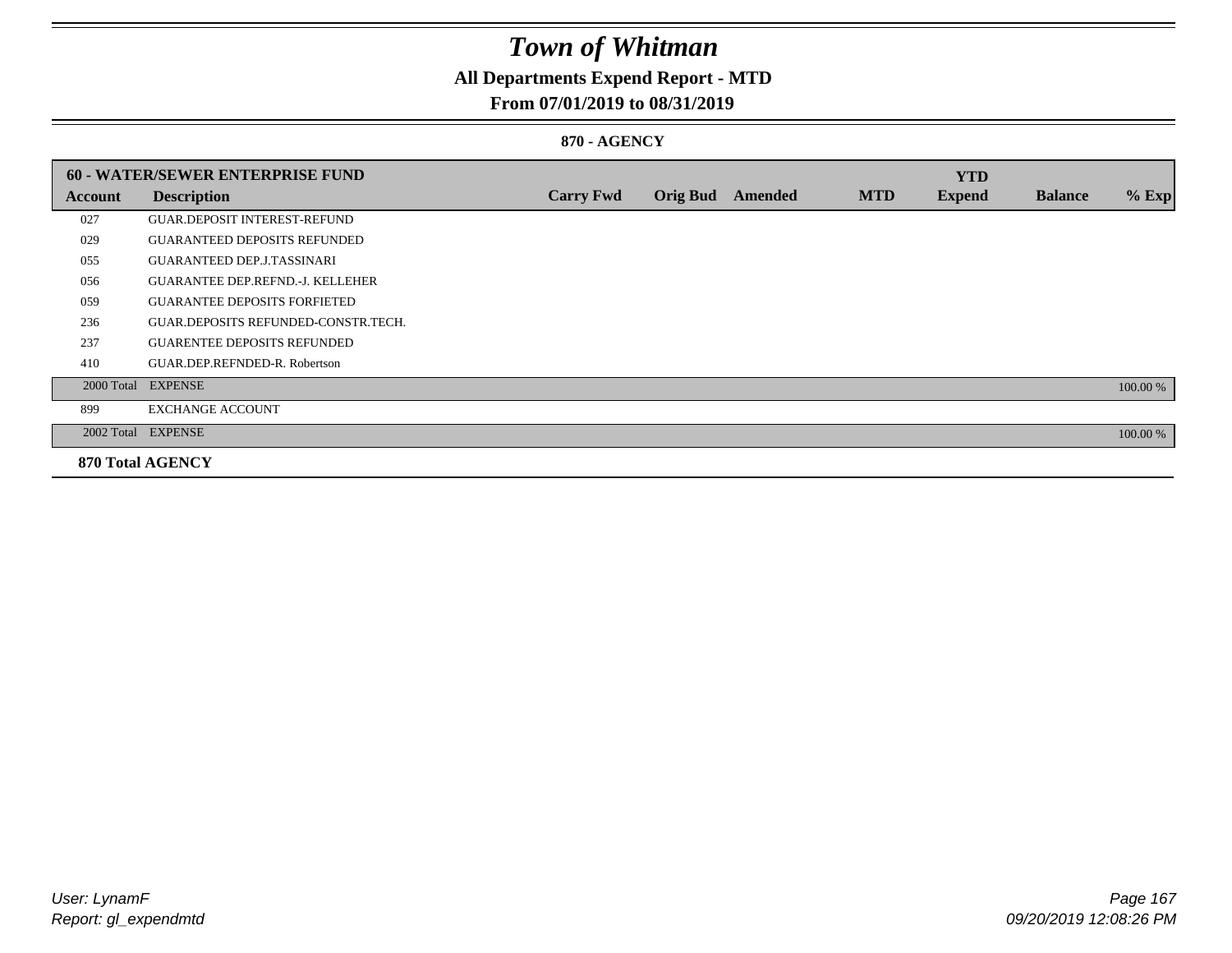**All Departments Expend Report - MTD**

### **From 07/01/2019 to 08/31/2019**

#### **873 - USER CHARGES REFUNDS**

|                 | 60 - WATER/SEWER ENTERPRISE FUND |                  |                  |            | <b>YTD</b>    |                |             |
|-----------------|----------------------------------|------------------|------------------|------------|---------------|----------------|-------------|
| <b>Account</b>  | <b>Description</b>               | <b>Carry Fwd</b> | Orig Bud Amended | <b>MTD</b> | <b>Expend</b> | <b>Balance</b> | $%$ Exp     |
| 053             | SEWER RATES REFUNDS              |                  |                  |            |               |                |             |
| 1999 Total 1999 |                                  |                  |                  |            |               |                | $100.00~\%$ |
| 053             | SEWER RATES REFUNDS              |                  |                  |            |               |                |             |
|                 | 2001 Total EXPENSE               |                  |                  |            |               |                | $100.00~\%$ |
| 053             | SEWER RATES REFUNDS              |                  |                  |            |               |                |             |
|                 | 2002 Total EXPENSE               |                  |                  |            |               |                | 100.00 %    |
| 053             | <b>SEWER RATES REFUNDS</b>       |                  |                  |            |               |                |             |
|                 | 2003 Total EXPENSE               |                  |                  |            |               |                | 100.00 %    |
| 053             | SEWER RATES REFUNDS              |                  |                  |            |               |                |             |
| 178             | SEWER LIEN REFUNDS               |                  |                  |            |               |                |             |
|                 | 2004 Total EXPENSE               |                  |                  |            |               |                | $100.00~\%$ |
| 053             | SEWER RATES REFUNDS              |                  |                  |            |               |                |             |
| 178             | SEWER LIEN REFUNDS               |                  |                  |            |               |                |             |
|                 | 2005 Total EXPENSE               |                  |                  |            |               |                | 100.00 %    |
| 053             | <b>SEWER RATES REFUNDS</b>       |                  |                  |            |               |                |             |
|                 | 2006 Total EXPENSE               |                  |                  |            |               |                | 100.00 %    |
| 053             | SEWER RATES REFUNDS              |                  |                  |            |               |                |             |
| 178             | <b>SEWER LIEN REFUNDS</b>        |                  |                  |            |               |                |             |
|                 | 2007 Total EXPENSE               |                  |                  |            |               |                | 100.00 %    |
| 053             | SEWER RATES REFUNDS              |                  |                  |            |               |                |             |
| 178             | SEWER LIEN REFUNDS               |                  |                  |            |               |                |             |
|                 | 2008 Total EXPENSE               |                  |                  |            |               |                | 100.00 %    |
| 053             | SEWER RATES REFUNDS              |                  |                  |            |               |                |             |
| 178             | <b>SEWER LIEN REFUNDS</b>        |                  |                  |            |               |                |             |
|                 | 2009 Total EXPENSE               |                  |                  |            |               |                | 100.00 %    |
| 053             | SEWER RATES REFUNDS              |                  |                  |            |               |                |             |
| 178             | SEWER LIEN REFUNDS               |                  |                  |            |               |                |             |
|                 | 2010 Total EXPENSE               |                  |                  |            |               |                | 100.00 %    |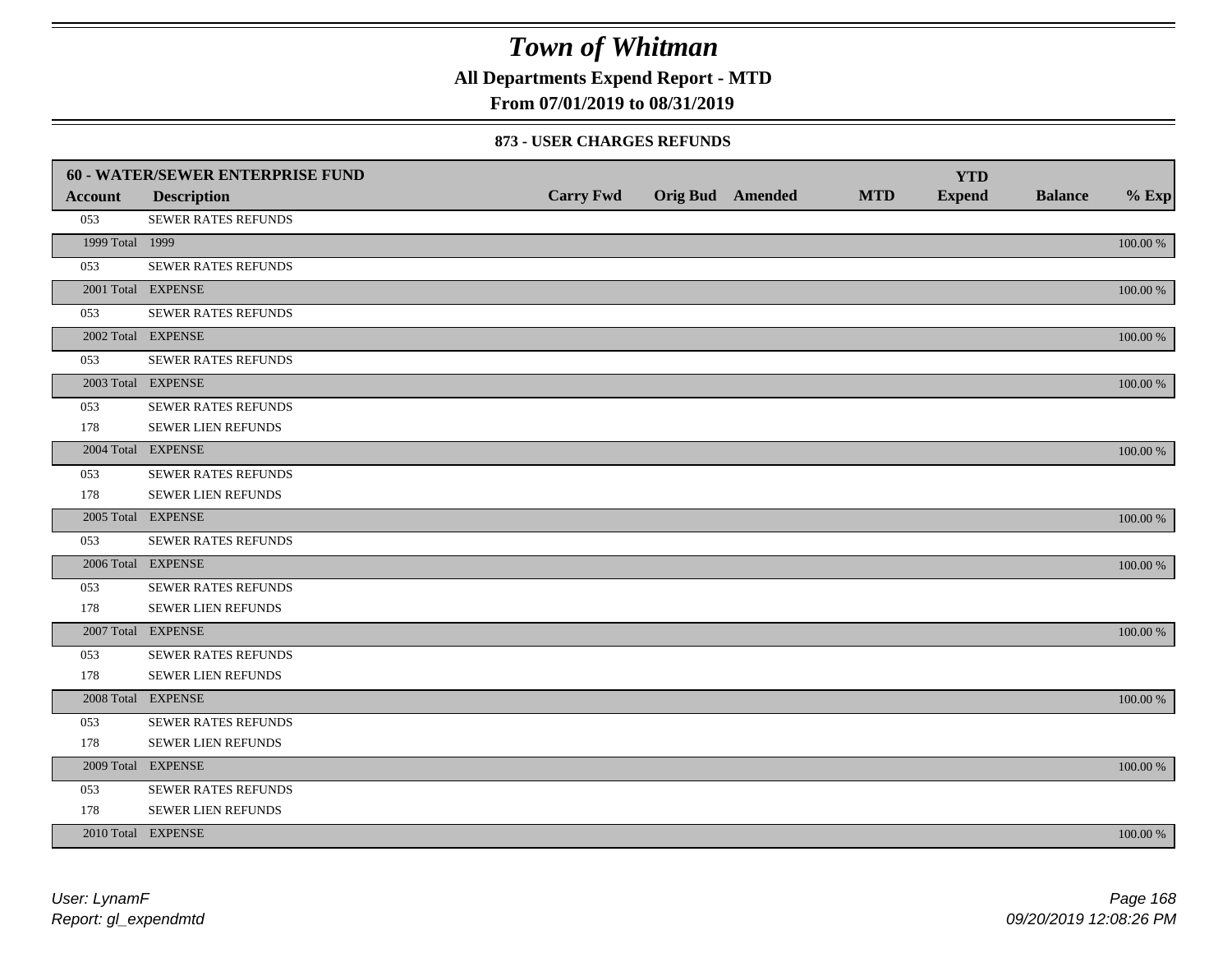**All Departments Expend Report - MTD**

### **From 07/01/2019 to 08/31/2019**

#### **873 - USER CHARGES REFUNDS**

|                | <b>60 - WATER/SEWER ENTERPRISE FUND</b> |                  |                         |            | <b>YTD</b>    |                |          |
|----------------|-----------------------------------------|------------------|-------------------------|------------|---------------|----------------|----------|
| <b>Account</b> | <b>Description</b>                      | <b>Carry Fwd</b> | <b>Orig Bud</b> Amended | <b>MTD</b> | <b>Expend</b> | <b>Balance</b> | $%$ Exp  |
| 053            | SEWER RATES REFUNDS                     |                  |                         |            |               |                |          |
|                | 2011 Total EXPENSE                      |                  |                         |            |               |                | 100.00 % |
| 053            | SEWER RATES REFUNDS                     |                  |                         |            |               |                |          |
| 178            | SEWER LIEN REFUNDS                      |                  |                         |            |               |                |          |
|                | 2012 Total EXPENSE                      |                  |                         |            |               |                | 100.00 % |
| 053            | SEWER RATES REFUNDS                     |                  |                         |            |               |                |          |
| 173            | <b>WATER LIEN REFUNDS</b>               |                  |                         |            |               |                |          |
| 178            | SEWER LIEN REFUNDS                      |                  |                         |            |               |                |          |
|                | 2013 Total EXPENSE                      |                  |                         |            |               |                | 100.00 % |
| 046            | WATER RATES REFUNDS                     |                  |                         |            |               |                |          |
| 053            | <b>SEWER RATES REFUNDS</b>              |                  |                         |            |               |                |          |
| 173            | WATER LIEN REFUNDS                      |                  |                         |            |               |                |          |
| 178            | SEWER LIEN REFUNDS                      |                  |                         |            |               |                |          |
|                | 2014 Total EXPENSE                      |                  |                         |            |               |                | 100.00 % |
| 046            | WATER RATES REFUNDS                     |                  |                         |            |               |                |          |
| 053            | SEWER RATES REFUNDS                     |                  |                         |            |               |                |          |
| 173            | WATER LIEN REFUNDS                      |                  |                         |            |               |                |          |
| 178            | SEWER LIEN REFUNDS                      |                  |                         |            |               |                |          |
|                | 2015 Total EXPENSE                      |                  |                         |            |               |                | 100.00 % |
| 046            | WATER RATES REFUNDS                     |                  |                         |            |               |                |          |
| 053            | SEWER RATES REFUNDS                     |                  |                         |            |               |                |          |
| 173            | <b>WATER LIEN REFUNDS</b>               |                  |                         |            |               |                |          |
| 178            | SEWER LIEN REFUNDS                      |                  |                         |            |               |                |          |
|                | 2016 Total EXPENSE                      |                  |                         |            |               |                | 100.00 % |
| 046            | WATER RATES REFUNDS                     |                  |                         |            |               |                |          |
| 053            | <b>SEWER RATES REFUNDS</b>              |                  |                         |            |               |                |          |
| 173            | WATER LIEN REFUNDS                      |                  |                         |            |               |                |          |
| 178            | SEWER LIEN REFUNDS                      |                  |                         |            |               |                |          |
|                | 2017 Total EXPENSE                      |                  |                         |            |               |                | 100.00 % |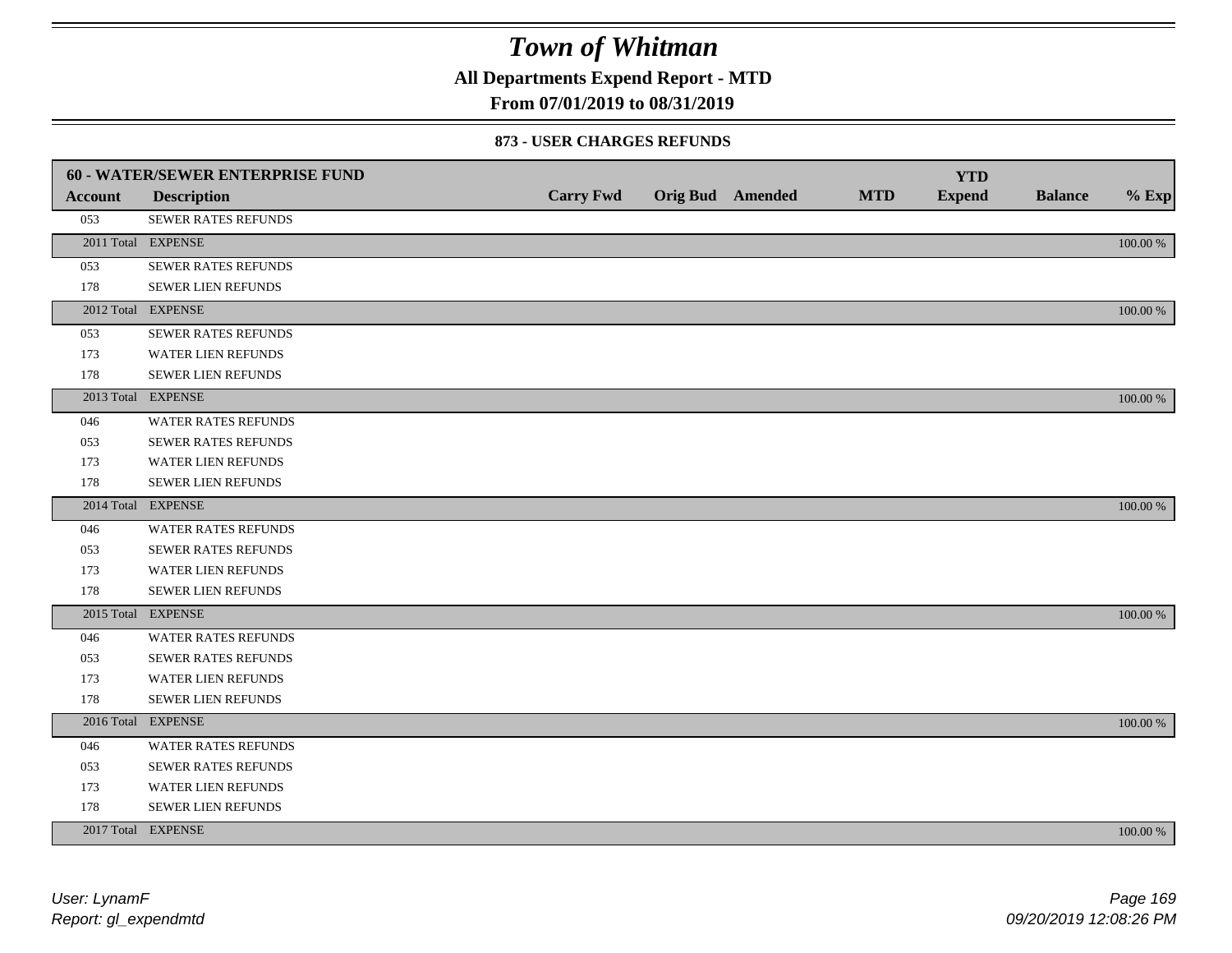### **All Departments Expend Report - MTD**

**From 07/01/2019 to 08/31/2019**

#### **873 - USER CHARGES REFUNDS**

|            | <b>60 - WATER/SEWER ENTERPRISE FUND</b> |                  |                  |            | <b>YTD</b>    |                |          |
|------------|-----------------------------------------|------------------|------------------|------------|---------------|----------------|----------|
| Account    | <b>Description</b>                      | <b>Carry Fwd</b> | Orig Bud Amended | <b>MTD</b> | <b>Expend</b> | <b>Balance</b> | $%$ Exp  |
| 046        | <b>WATER RATES REFUNDS</b>              |                  |                  |            |               |                |          |
| 053        | <b>SEWER RATES REFUNDS</b>              |                  |                  | 38.94      | 38.94         | $-38.94$       |          |
| 173        | <b>WATER LIEN REFUNDS</b>               |                  |                  |            |               |                |          |
| 178        | <b>SEWER LIEN REFUNDS</b>               |                  |                  |            |               |                |          |
|            | 2018 Total EXPENSE                      |                  |                  | 38.94      | 38.94         | $-38.94$       | 100.00 % |
| 046        | <b>WATER RATES REFUNDS</b>              |                  |                  | 2,264.29   | 2,264.29      | $-2,264.29$    |          |
| 053        | <b>SEWER RATES REFUNDS</b>              |                  |                  | 911.07     | 911.07        | $-911.07$      |          |
| 173        | <b>WATER LIEN REFUNDS</b>               |                  |                  |            |               |                |          |
| 178        | <b>SEWER LIEN REFUNDS</b>               |                  |                  |            |               |                |          |
| 2019 Total | <b>EXPENSE</b>                          |                  |                  | 3,175.36   | 3,175.36      | $-3,175.36$    | 100.00 % |
| 046        | <b>WATER RATES REFUNDS</b>              |                  |                  |            |               |                |          |
| 053        | <b>SEWER RATES REFUNDS</b>              |                  |                  |            |               |                |          |
| 173        | <b>WATER LIEN REFUNDS</b>               |                  |                  |            |               |                |          |
| 178        | <b>SEWER LIEN REFUNDS</b>               |                  |                  |            |               |                |          |
|            | 2020 Total EXPENSE                      |                  |                  |            |               |                | 100.00 % |
|            | 873 Total USER CHARGES REFUNDS          |                  |                  | 3,214.30   | 3,214.30      | $-3,214.30$    |          |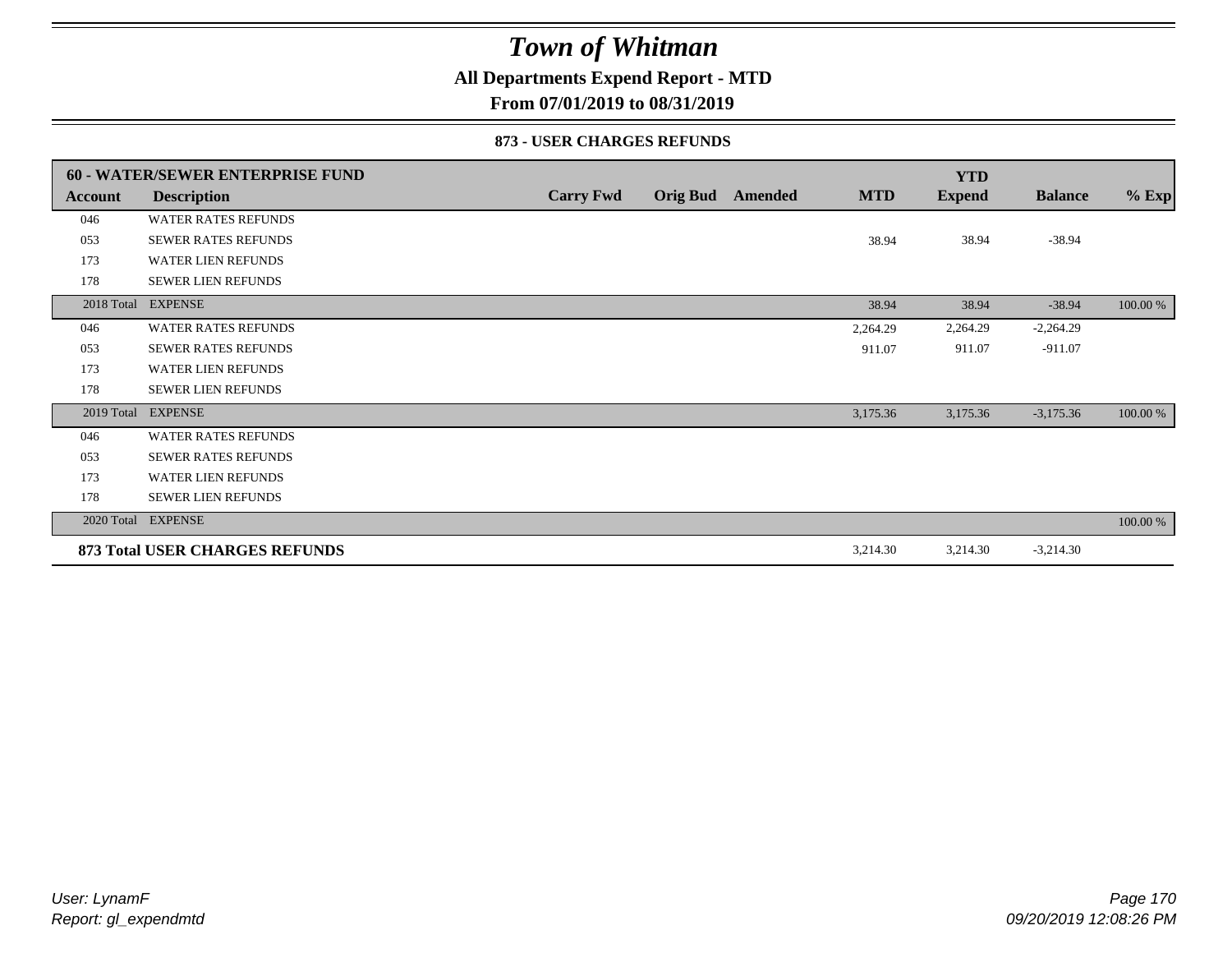**All Departments Expend Report - MTD**

### **From 07/01/2019 to 08/31/2019**

#### **875 - MISCELLANEOUS**

|         | <b>60 - WATER/SEWER ENTERPRISE FUND</b> |                  |  |                  |            | <b>YTD</b>    |                |            |
|---------|-----------------------------------------|------------------|--|------------------|------------|---------------|----------------|------------|
| Account | <b>Description</b>                      | <b>Carry Fwd</b> |  | Orig Bud Amended | <b>MTD</b> | <b>Expend</b> | <b>Balance</b> | $%$ Exp    |
| 044     | REFUNDS-PRIOR YEARS                     |                  |  |                  |            |               |                |            |
| 080     | WTR/SWR REFUNDS-PEN.&INT.               |                  |  |                  |            |               |                |            |
|         | 2000 Total EXPENSE                      |                  |  |                  |            |               |                | $100.00\%$ |
|         | <b>875 Total MISCELLANEOUS</b>          |                  |  |                  |            |               |                |            |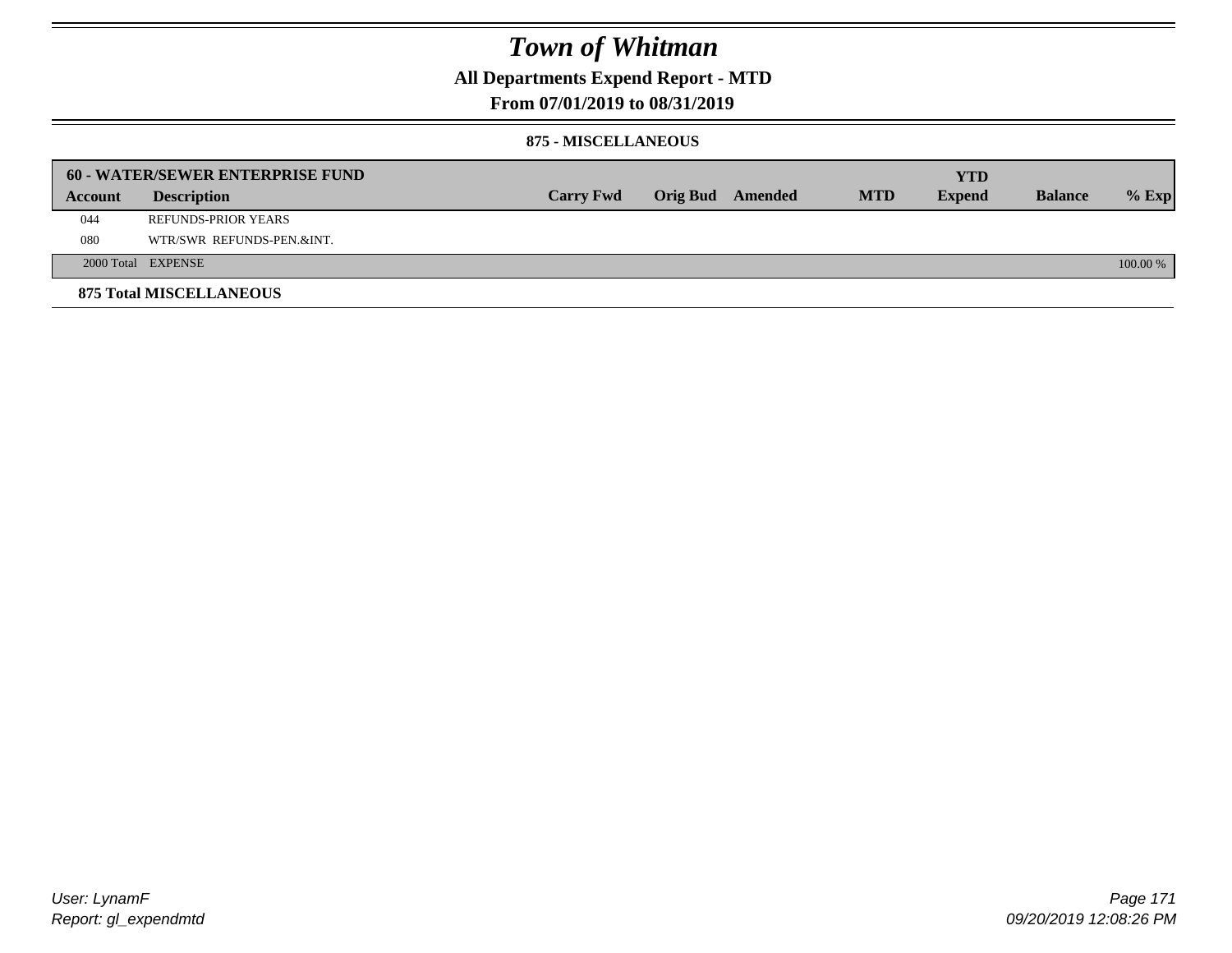**All Departments Expend Report - MTD**

### **From 07/01/2019 to 08/31/2019**

#### **878 - OTHER FINANCING USES**

|         | 60 - WATER/SEWER ENTERPRISE FUND            |                  |                 |                |            | <b>YTD</b>    |                |          |
|---------|---------------------------------------------|------------------|-----------------|----------------|------------|---------------|----------------|----------|
| Account | <b>Description</b>                          | <b>Carry Fwd</b> | <b>Orig Bud</b> | <b>Amended</b> | <b>MTD</b> | <b>Expend</b> | <b>Balance</b> | $%$ Exp  |
| 400     | <b>GENERAL FUND</b>                         |                  |                 |                |            |               |                |          |
| 401     | WTR/SWR CAPITAL PROJ. FUND                  |                  |                 |                |            |               |                |          |
|         | 2100 Total INTERFUND TRANSFERS              |                  |                 |                |            |               |                | 100.00 % |
| 501     | PREMIUM ON SALE OF BONDS                    |                  |                 |                |            |               |                |          |
|         | 2101 Total INTERFUND TRANSFERS              |                  |                 |                |            |               |                | 100.00 % |
|         | <b>878 Total OTHER FINANCING USES</b>       |                  |                 |                |            |               |                |          |
|         | <b>60 Total WATER/SEWER ENTERPRISE FUND</b> | 2,047,433.97     | 5,846,929.00    |                | 178,671.45 | 585,758.43    | 7,308,604.54   |          |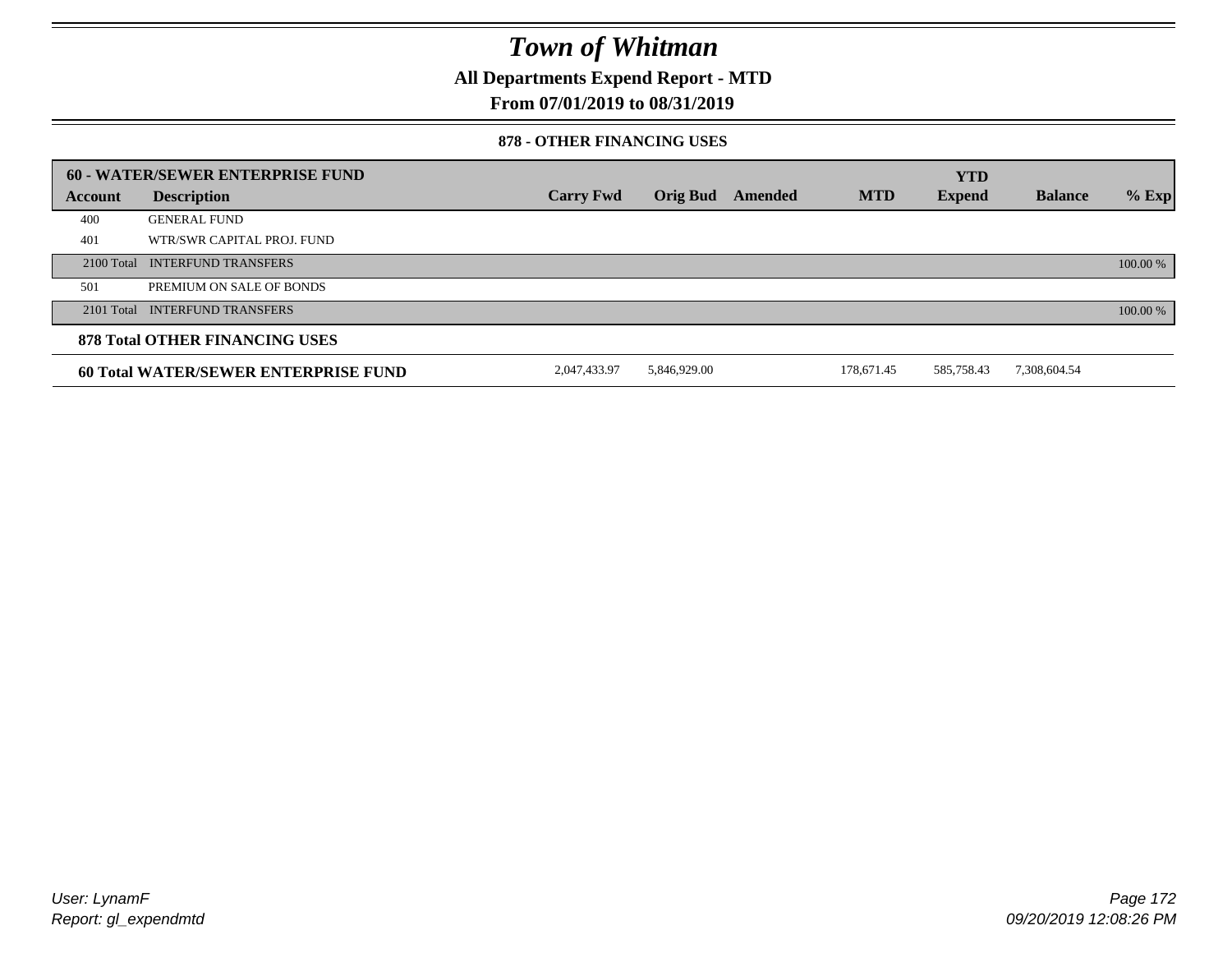**All Departments Expend Report - MTD**

**From 07/01/2019 to 08/31/2019**

#### **878 - OTHER FINANCING USES**

|         | 62 - WATER/SEWER ENT.CAP.PROJ.FUND    |                  |                  |            | <b>YTD</b>    |                |            |
|---------|---------------------------------------|------------------|------------------|------------|---------------|----------------|------------|
| Account | <b>Description</b>                    | <b>Carry Fwd</b> | Orig Bud Amended | <b>MTD</b> | <b>Expend</b> | <b>Balance</b> | $%$ Exp    |
| 950     | <b>REPAYMENT OF BANS</b>              |                  |                  |            |               |                |            |
|         | 2000 Total EXPENSE                    |                  |                  |            |               |                | $100.00\%$ |
|         | <b>878 Total OTHER FINANCING USES</b> |                  |                  |            |               |                |            |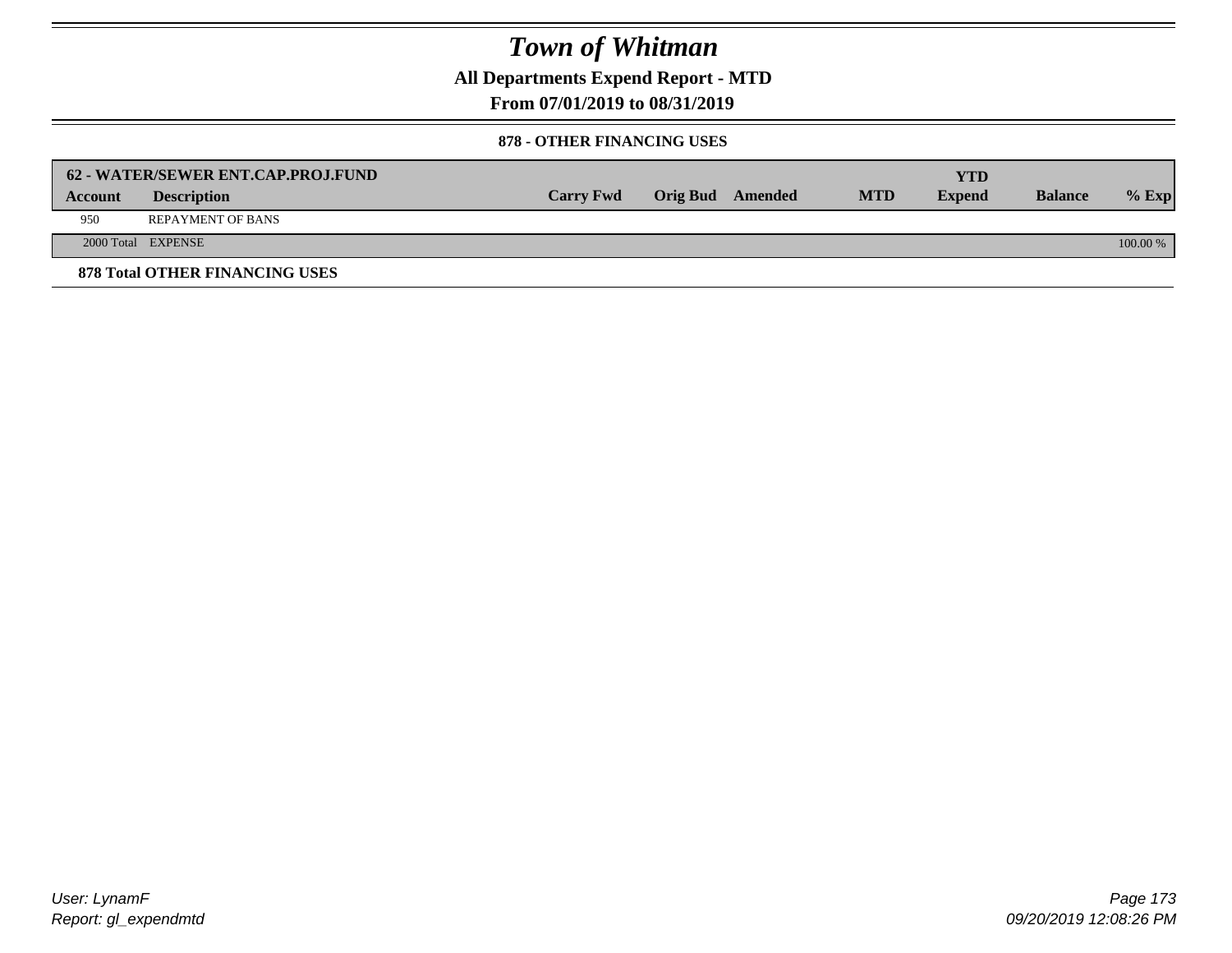**All Departments Expend Report - MTD**

### **From 07/01/2019 to 08/31/2019**

#### **930 - CAPITAL PROJECTS**

|            | 62 - WATER/SEWER ENT.CAP.PROJ.FUND     |                  |                 |         |            | <b>YTD</b>    |                |          |
|------------|----------------------------------------|------------------|-----------------|---------|------------|---------------|----------------|----------|
| Account    | <b>Description</b>                     | <b>Carry Fwd</b> | <b>Orig Bud</b> | Amended | <b>MTD</b> | <b>Expend</b> | <b>Balance</b> | $%$ Exp  |
| 925        | <b>INTEREST TEMPORARY LOANS</b>        |                  |                 |         |            |               |                |          |
| 2000 Total | <b>EXPENSE</b>                         |                  |                 |         |            |               |                | 100.00 % |
| 999        |                                        | 68,899.51        |                 |         |            |               | 68,899.51      |          |
| 4515 Total | A.30 ATM5/13 WATER MAIN PROJECT        | 68,899.51        |                 |         |            |               | 68,899.51      | 0.00 %   |
| 999        |                                        | 1,500,000.00     |                 |         |            |               | 1,500,000.00   |          |
| 4588 Total | A2STM12/17DPW2018WTR.MAIN PROJ.        | 1,500,000.00     |                 |         |            |               | 1,500,000.00   | $0.00\%$ |
| 999        |                                        | 1,436,936.21     |                 |         | 79.220.25  | 80,229.15     | 1,356,707.06   |          |
| 4589 Total | A2STM12/17DPW2018WTR.METERS PROJ       | 1,436,936.21     |                 |         | 79,220.25  | 80,229.15     | 1,356,707.06   | 5.58 %   |
|            | 930 Total CAPITAL PROJECTS             | 3,005,835.72     |                 |         | 79,220.25  | 80,229.15     | 2,925,606.57   |          |
|            | 62 Total WATER/SEWER ENT.CAP.PROJ.FUND | 3,005,835.72     |                 |         | 79,220.25  | 80,229.15     | 2,925,606.57   |          |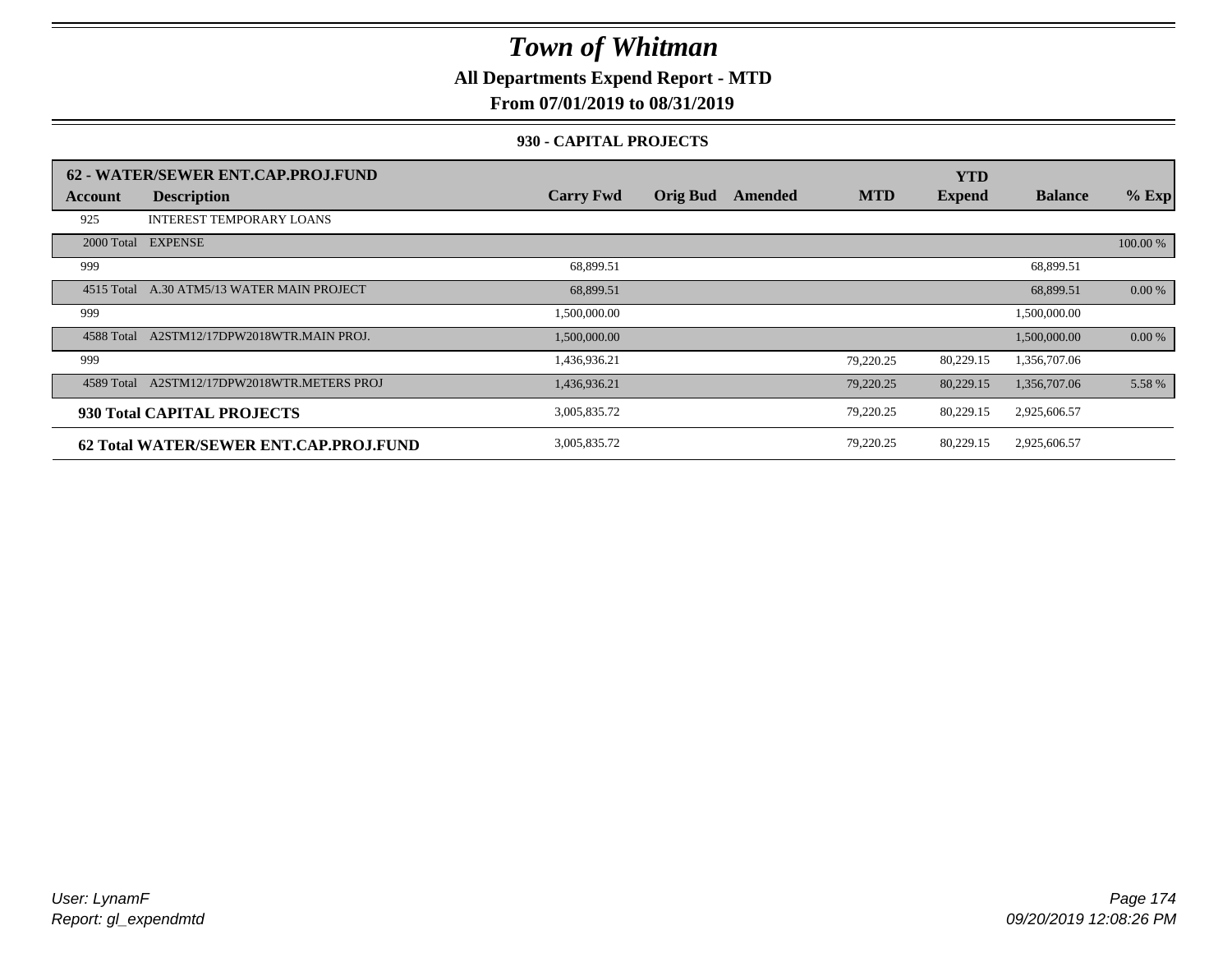**All Departments Expend Report - MTD**

**From 07/01/2019 to 08/31/2019**

#### **878 - OTHER FINANCING USES**

|         | 70 - SEWER ENTERPRISE-REFUNDED                 |                  |                 |         |            | <b>YTD</b>    |                |          |
|---------|------------------------------------------------|------------------|-----------------|---------|------------|---------------|----------------|----------|
| Account | <b>Description</b>                             | <b>Carry Fwd</b> | <b>Orig Bud</b> | Amended | <b>MTD</b> | <b>Expend</b> | <b>Balance</b> | $%$ Exp  |
| 999     |                                                |                  |                 |         |            |               |                |          |
|         | 2000 Total EXPENSE                             |                  |                 |         |            |               |                | 100.00 % |
|         | <b>878 Total OTHER FINANCING USES</b>          |                  |                 |         |            |               |                |          |
|         | <b>70 Total SEWER ENTERPRISE-REFUNDED DEBT</b> |                  |                 |         |            |               |                |          |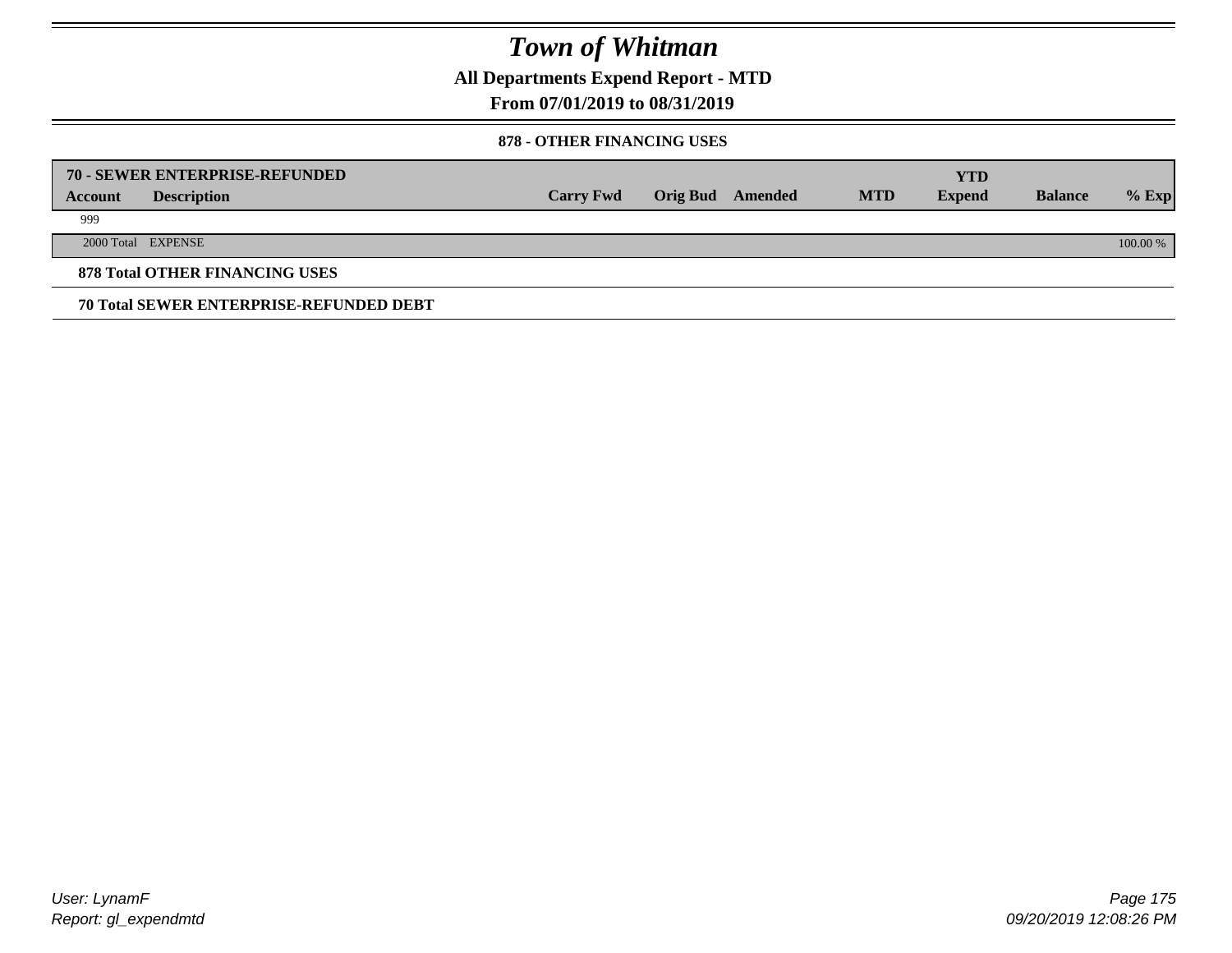### **All Departments Expend Report - MTD**

### **From 07/01/2019 to 08/31/2019**

#### **998 - TRUST FUNDS**

| <b>Account</b> | 83 - TRUST FUNDS - EXPENDABLE             | <b>Carry Fwd</b> | <b>Orig Bud Amended</b> | <b>MTD</b> | <b>YTD</b><br><b>Expend</b> | <b>Balance</b> | $%$ Exp     |
|----------------|-------------------------------------------|------------------|-------------------------|------------|-----------------------------|----------------|-------------|
| 999            | <b>Description</b>                        |                  |                         |            |                             |                |             |
|                | 8301 Total WILMOT V. EVERSON RECREATION   |                  |                         |            |                             |                | $100.00~\%$ |
| 999            |                                           |                  |                         |            |                             |                |             |
|                | 8302 Total ELLEN CONWAY SPELLMAN FUND     |                  |                         |            |                             |                | 100.00 %    |
| 999            |                                           |                  |                         |            |                             |                |             |
|                | 8303 Total PRESTON GURNEY JEWELL FUND     |                  |                         |            |                             |                | 100.00 %    |
| 999            |                                           |                  |                         |            |                             |                |             |
|                | 8304 Total HELEN L. POOLE SCHOOL FUND     |                  |                         |            |                             |                | 100.00 %    |
| 999            |                                           |                  |                         |            |                             |                |             |
|                | 8305 Total CHARLES POOLE HIGH SCH.FUND    |                  |                         |            |                             |                | 100.00 %    |
| 999            |                                           |                  |                         |            |                             |                |             |
|                | 8306 Total CARRIE POOLE HIGH SCH.FUND     |                  |                         |            |                             |                | 100.00 %    |
| 999            |                                           |                  |                         |            |                             |                |             |
|                | 8307 Total GEOGAN NEEDY FUND              |                  |                         |            |                             |                | 100.00 %    |
| 999            |                                           |                  |                         |            |                             |                |             |
|                | 8308 Total BENJAMIN & LUCY CHURCHILL FUND |                  |                         |            |                             |                | 100.00 %    |
| 999            |                                           |                  |                         |            |                             |                |             |
|                | 8309 Total ANNA CLIFFORD HOWARD FUND      |                  |                         |            |                             |                | $100.00~\%$ |
| 999            |                                           |                  |                         |            |                             |                |             |
|                | 8310 Total J.C. GILBERT FOUNTAIN FUND     |                  |                         |            |                             |                | 100.00 %    |
| 999            |                                           |                  |                         |            |                             |                |             |
|                | 8311 Total HIGH STREET CEMETERY FUND      |                  |                         |            |                             |                | 100.00 %    |
| 999            |                                           |                  |                         |            |                             |                |             |
|                | 8312 Total MOUNT ZION CEMETERY FUND       |                  |                         |            |                             |                | 100.00 %    |
| 999            | 8313 Total WORLD WAR II MEMORIAL FUND     |                  |                         |            |                             |                |             |
| 999            |                                           |                  |                         |            |                             |                | $100.00~\%$ |
|                | 8314 Total GAR ARTIFACTS FUND             |                  |                         |            |                             |                | 100.00 %    |
|                |                                           |                  |                         |            |                             |                |             |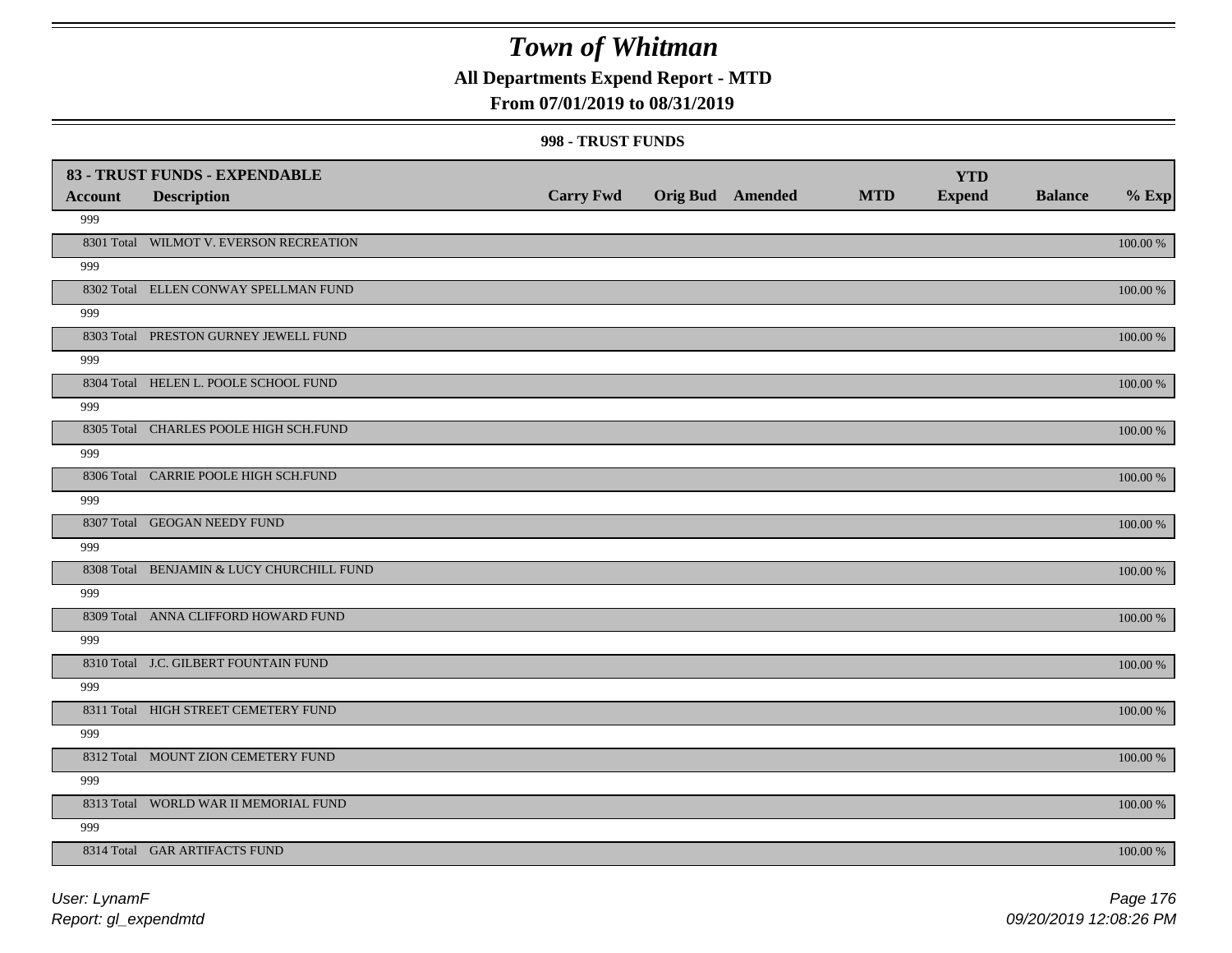### **All Departments Expend Report - MTD**

### **From 07/01/2019 to 08/31/2019**

#### **998 - TRUST FUNDS**

|                | 83 - TRUST FUNDS - EXPENDABLE             |                  |                         |            | <b>YTD</b>    |                |             |
|----------------|-------------------------------------------|------------------|-------------------------|------------|---------------|----------------|-------------|
| <b>Account</b> | <b>Description</b>                        | <b>Carry Fwd</b> | <b>Orig Bud Amended</b> | <b>MTD</b> | <b>Expend</b> | <b>Balance</b> | $%$ Exp     |
| 999            |                                           |                  |                         |            |               |                |             |
|                | 8315 Total BATH HOUSE PROJECT FUND        |                  |                         |            |               |                | $100.00~\%$ |
| 999            |                                           |                  |                         |            |               |                |             |
|                | 8316 Total STABILIZATION FUND             |                  |                         |            |               |                | $100.00~\%$ |
| 999            |                                           |                  |                         |            |               |                |             |
|                | 8317 Total TOWN HALL RESTORATION FUND     |                  |                         |            |               |                | $100.00~\%$ |
| 999            |                                           |                  |                         |            |               |                |             |
|                | 8318 Total BICENTENNIAL VITALIZATION FUND |                  |                         |            |               |                | $100.00~\%$ |
| 999            |                                           |                  |                         |            |               |                |             |
|                | 8319 Total CONSERVATION FUND              |                  |                         |            |               |                | 100.00 %    |
| 999            |                                           |                  |                         |            |               |                |             |
|                | 8320 Total M.ANNIS PEARSON LIBRARY FUND   |                  |                         |            |               |                | 100.00 %    |
| 999            |                                           |                  |                         |            |               |                |             |
|                | 8321 Total ABBEY CHAMPNEY LIBRARY FUND    |                  |                         |            |               |                | 100.00 %    |
| 999            |                                           |                  |                         |            |               |                |             |
|                | 8322 Total BURRILL LIB.FND-(EXP.INC.ONLY) |                  |                         |            |               |                | 100.00 %    |
| 999            |                                           |                  |                         |            |               |                |             |
|                | 8323 Total BURRILL LIB.FND-CAP.PROJECTS   |                  |                         |            |               |                | 100.00 %    |
| 999            |                                           |                  |                         |            |               |                |             |
|                | 8324 Total ANNA CLIFFORD LIBRARY FUND     |                  |                         |            |               |                | 100.00 %    |
| 999            |                                           |                  |                         |            |               |                |             |
|                | 8325 Total CARRIE E. POOLE LIBRARY FUND   |                  |                         |            |               |                | 100.00 %    |
| 999            |                                           |                  |                         |            |               |                |             |
|                | 8326 Total WILLIAM POOLE LIBRARY FUND     |                  |                         |            |               |                | $100.00~\%$ |
| 999            |                                           |                  |                         |            |               |                |             |
|                | 8327 Total CHARLES H. POOLE LIBRARY FUND  |                  |                         |            |               |                | $100.00~\%$ |
| 999            |                                           |                  |                         |            |               |                |             |
|                | 8328 Total HIRAM POOLE LIBRARY FUND       |                  |                         |            |               |                | 100.00 %    |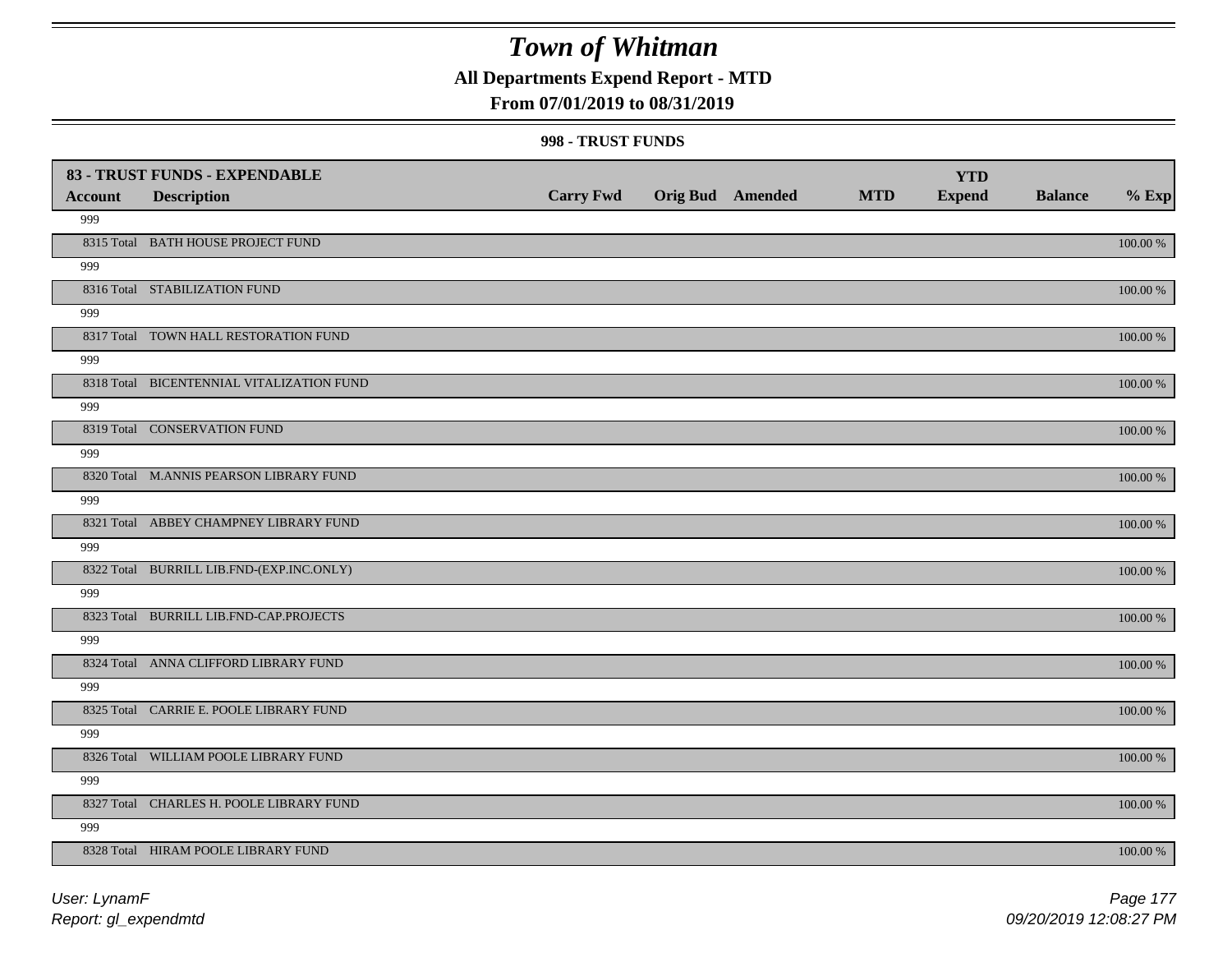### **All Departments Expend Report - MTD**

### **From 07/01/2019 to 08/31/2019**

#### **998 - TRUST FUNDS**

| <b>Account</b> | 83 - TRUST FUNDS - EXPENDABLE<br><b>Description</b> | <b>Carry Fwd</b> | Orig Bud Amended | <b>MTD</b> | <b>YTD</b><br><b>Expend</b> | <b>Balance</b> | $%$ Exp      |
|----------------|-----------------------------------------------------|------------------|------------------|------------|-----------------------------|----------------|--------------|
| 999            |                                                     |                  |                  |            |                             |                |              |
|                | 8329 Total MABEL RAND LIBRARY FUND                  |                  |                  |            |                             |                | $100.00~\%$  |
| 999            |                                                     |                  |                  |            |                             |                |              |
|                | 8330 Total LEO F.RYAN LIBRARY TRUST FUND            |                  |                  |            |                             |                | $100.00\%$   |
| 999            |                                                     |                  |                  |            |                             |                |              |
|                | 8331 Total ANNA CLIFFORD HOWARD RELIEF              |                  |                  |            |                             |                | 100.00 %     |
| 999            |                                                     |                  |                  |            |                             |                |              |
|                | 8332 Total SARAH POOLE LIBRARY FUND                 |                  |                  |            |                             |                | $100.00\%$   |
| 999            |                                                     |                  |                  |            |                             |                |              |
|                | 8333 Total LYDIA POOLE LIBRARY FUND                 |                  |                  |            |                             |                | $100.00\ \%$ |
| 999            |                                                     |                  |                  |            |                             |                |              |
|                | 8334 Total LOUIS SHARP LIBRARY FUND                 |                  |                  |            |                             |                | 100.00 %     |
| 999            |                                                     |                  |                  |            |                             |                |              |
|                | 8335 Total DANIEL REED LIBRARY FUND                 |                  |                  |            |                             |                | 100.00 %     |
| 999            |                                                     |                  |                  |            |                             |                |              |
|                | 8336 Total C & L BURRILL SCHOLARSHIP FUND           |                  |                  |            |                             |                | $100.00\%$   |
| 999            |                                                     |                  |                  |            |                             |                |              |
|                | 8337 Total W.J. & A.C. HOWARD SCHOLARSHIP           |                  |                  |            |                             |                | $100.00~\%$  |
| 999            |                                                     |                  |                  |            |                             |                |              |
|                | 8338 Total CHARLES POOLE ORGAN FUND                 |                  |                  |            |                             |                | $100.00\ \%$ |
| 999            |                                                     |                  |                  |            |                             |                |              |
|                | 8339 Total HELENE POOLE LIBRARY FUND                |                  |                  |            |                             |                | $100.00\ \%$ |
| 999            |                                                     |                  |                  |            |                             |                |              |
|                | 8340 Total E.P.FITZGIBBONS PERPETUAL CARE           |                  |                  |            |                             |                | $100.00\%$   |
| 999            |                                                     |                  |                  |            |                             |                |              |
|                | 8341 Total M.M.FITZGIBBONS, PERPETUAL CARE          |                  |                  |            |                             |                | $100.00\%$   |
| 999            |                                                     |                  |                  |            |                             |                |              |
|                | 8342 Total SAMUEL HUTCHINSON PERPETUAL C.           |                  |                  |            |                             |                | 100.00 %     |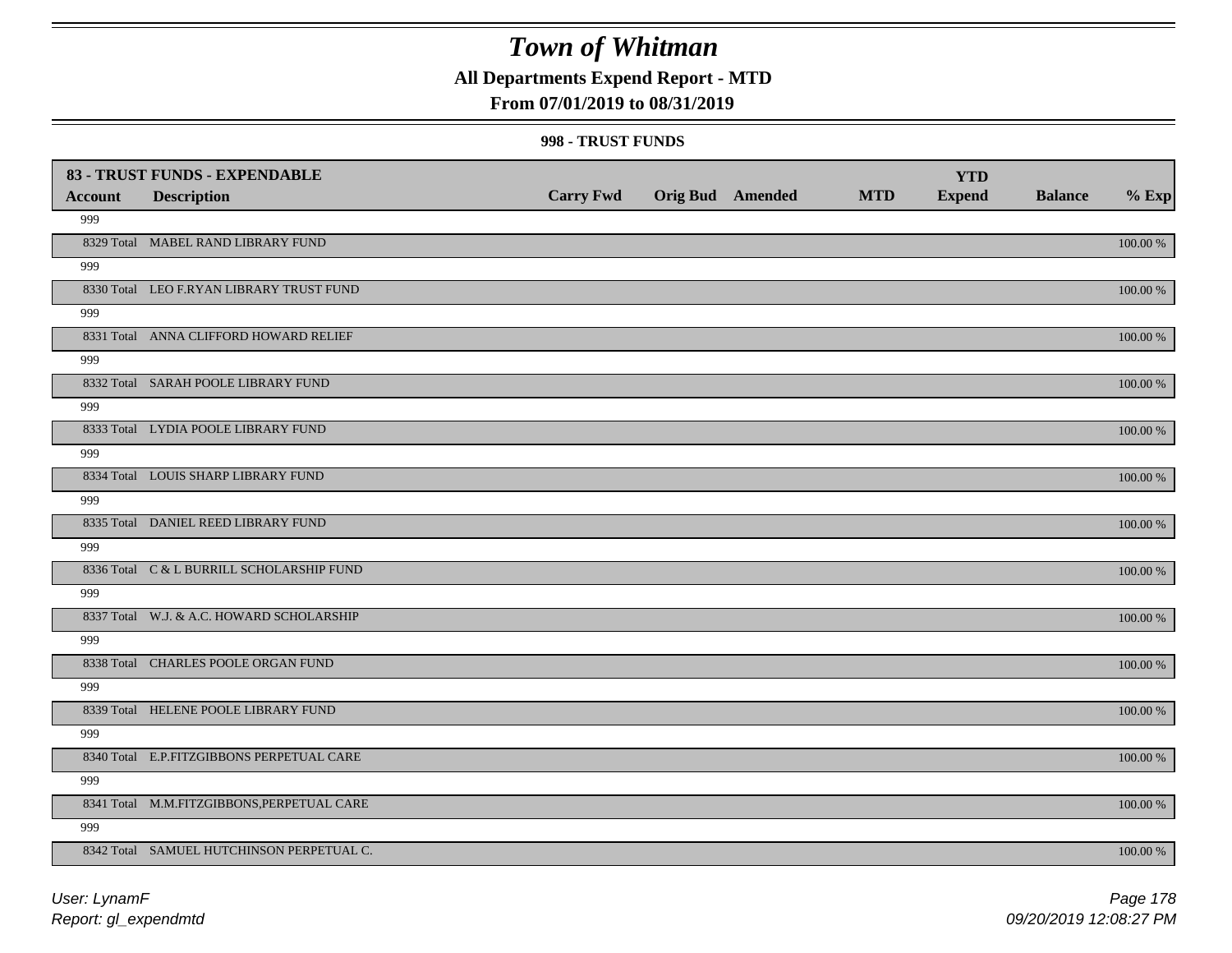### **All Departments Expend Report - MTD**

#### **From 07/01/2019 to 08/31/2019**

#### **998 - TRUST FUNDS**

| <b>Account</b> | 83 - TRUST FUNDS - EXPENDABLE<br><b>Description</b> | <b>Carry Fwd</b> | <b>Orig Bud</b> Amended | <b>MTD</b> | <b>YTD</b><br><b>Expend</b> | <b>Balance</b> | $%$ Exp  |
|----------------|-----------------------------------------------------|------------------|-------------------------|------------|-----------------------------|----------------|----------|
| 999            |                                                     |                  |                         |            |                             |                |          |
|                | 8343 Total J.A.&W.A.MURPHY PERPETUAL CARE           |                  |                         |            |                             |                | 100.00 % |
| 999            |                                                     |                  |                         |            |                             |                |          |
|                | 8344 Total LUCIA RYAN, PERPETUAL CARE               |                  |                         |            |                             |                | 100.00 % |
| 999            |                                                     |                  |                         |            |                             |                |          |
|                | 8345 Total JOHN F. GURNEY, PERPETUAL CARE           |                  |                         |            |                             |                | 100.00 % |
| 999            |                                                     |                  |                         |            |                             |                |          |
|                | 8346 Total WILLIAM H. FOGARTY, PERPETUAL C          |                  |                         |            |                             |                | 100.00 % |
| 999            |                                                     |                  |                         |            |                             |                |          |
|                | 8348 Total BANDSTAND RESTORATION FUND               |                  |                         |            |                             |                | 100.00 % |
| 999            |                                                     |                  |                         |            |                             |                |          |
|                | 8350 Total MARY E. PIERCE CONSTRUCTION FD           |                  |                         |            |                             |                | 100.00 % |
| 999            |                                                     |                  |                         |            |                             |                |          |
|                | 8351 Total MARY E. PIERCE LIBRARY FUND              |                  |                         |            |                             |                | 100.00 % |
| 999            |                                                     |                  |                         |            |                             |                |          |
|                | 8352 Total CLAIMS TRUST FUND                        |                  |                         |            |                             |                | 100.00 % |
| 999            |                                                     |                  |                         |            |                             |                |          |
|                | 8353 Total LAW ENFORCEMENT TRUST FUND               |                  |                         |            |                             |                | 100.00 % |
| 999            |                                                     |                  |                         |            |                             |                |          |
|                | 8354 Total HENNING W. HANSON BEQUEST-COA            |                  |                         |            |                             |                | 100.00 % |
| 999            |                                                     |                  |                         |            |                             |                |          |
|                | 8355 Total HENNING W.HANSON BEQUEST-LIBR.           |                  |                         |            |                             |                | 100.00 % |
| 999            |                                                     |                  |                         |            |                             |                |          |
|                | 8357 Total B.G.GUERRA LIBRARY TRUST FUND            |                  |                         |            |                             |                | 100.00 % |
|                | <b>998 Total TRUST FUNDS</b>                        |                  |                         |            |                             |                |          |
|                | 83 Total TRUST FUNDS - EXPENDABLE                   |                  |                         |            |                             |                |          |

*Report: gl\_expendmtd User: LynamF*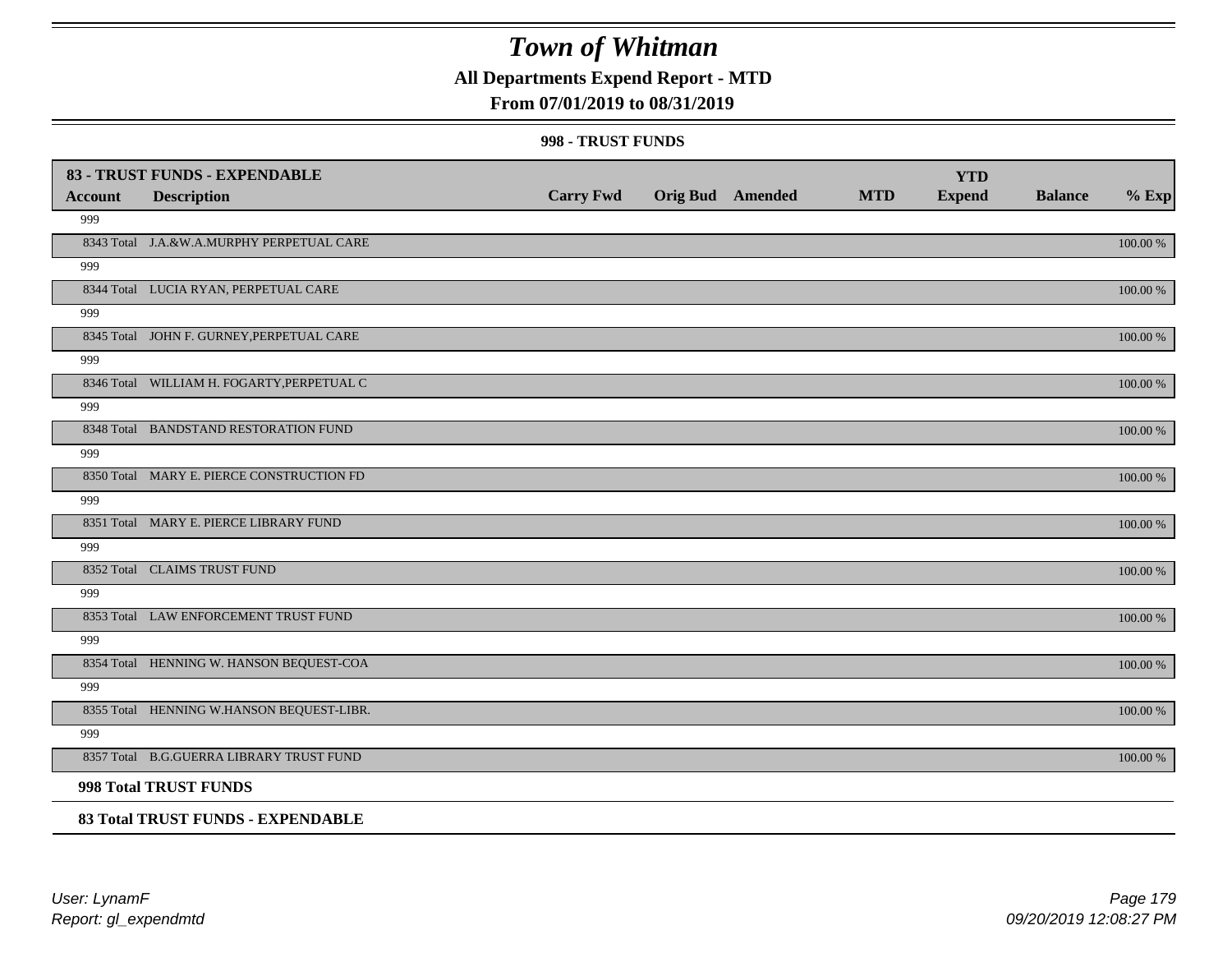**All Departments Expend Report - MTD**

### **From 07/01/2019 to 08/31/2019**

#### **820 - STATE ASSESSMENTS**

|                | 91 - GENERAL LEDGER EXPENSE ACCTS  |                  |                         |            | <b>YTD</b>    |                |          |
|----------------|------------------------------------|------------------|-------------------------|------------|---------------|----------------|----------|
| <b>Account</b> | <b>Description</b>                 | <b>Carry Fwd</b> | <b>Orig Bud Amended</b> | <b>MTD</b> | <b>Expend</b> | <b>Balance</b> | $%$ Exp  |
| 631            | <b>SPECIAL EDUCATION</b>           |                  |                         |            |               |                |          |
|                | 2000 Total EXPENSE                 |                  |                         |            |               |                | 100.00 % |
| 634            | MOTOR VEHICLE EXCISE BILLS         |                  |                         |            |               |                |          |
|                | 2001 Total EXPENSE                 |                  |                         |            |               |                | 100.00 % |
| 640            | AIR POLLUTION CONTROL DISTRICT     |                  |                         |            |               |                |          |
|                | 2002 Total EXPENSE                 |                  |                         |            |               |                | 100.00 % |
| 642            | OLD COLONY PLANNING COUNCIL        |                  |                         |            |               |                |          |
|                | 2003 Total EXPENSE                 |                  |                         |            |               |                | 100.00 % |
| 643            | PARKING SURCHARGE                  |                  |                         |            |               |                |          |
|                | 2004 Total EXPENSE                 |                  |                         |            |               |                | 100.00 % |
| 644            | REGIONAL TRANSPORTATION AUTH.      |                  |                         |            |               |                |          |
|                | 2005 Total EXPENSE                 |                  |                         |            |               |                | 100.00 % |
| 645            | RMV NON-RENEWAL SURCHARGE          |                  |                         |            |               |                |          |
|                | 2006 Total EXPENSE                 |                  |                         |            |               |                | 100.00 % |
| 646            | MOSQUITO CONTROL                   |                  |                         |            |               |                |          |
|                | 2007 Total EXPENSE                 |                  |                         |            |               |                | 100.00 % |
| 648            | CRIMINAL JUSTICE TRAINING          |                  |                         |            |               |                |          |
|                | 2008 Total EXPENSE                 |                  |                         |            |               |                | 100.00 % |
| 647            | <b>MBTA</b>                        |                  |                         |            |               |                |          |
|                | 2009 Total EXPENSE                 |                  |                         |            |               |                | 100.00 % |
|                | <b>820 Total STATE ASSESSMENTS</b> |                  |                         |            |               |                |          |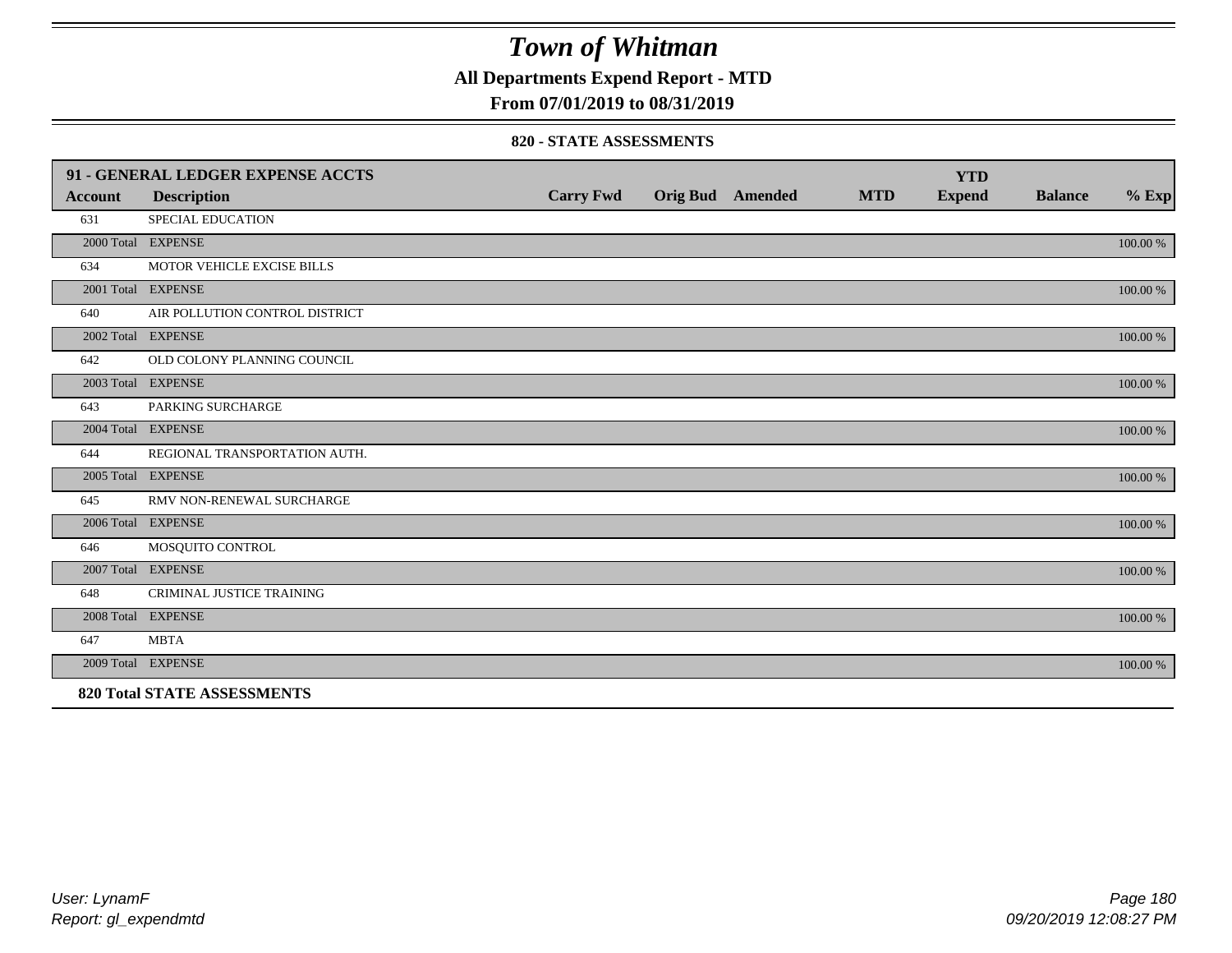**All Departments Expend Report - MTD**

**From 07/01/2019 to 08/31/2019**

#### **830 - COUNTY ASSESSMENT**

|         | 91 - GENERAL LEDGER EXPENSE ACCTS |                  |                  |            | <b>YTD</b>    |                |            |
|---------|-----------------------------------|------------------|------------------|------------|---------------|----------------|------------|
| Account | <b>Description</b>                | <b>Carry Fwd</b> | Orig Bud Amended | <b>MTD</b> | <b>Expend</b> | <b>Balance</b> | $%$ Exp    |
| 622     | <b>COUNTY TAX</b>                 |                  |                  |            |               |                |            |
|         | 2000 Total EXPENSE                |                  |                  |            |               |                | $100.00\%$ |
|         | 830 Total COUNTY ASSESSMENT       |                  |                  |            |               |                |            |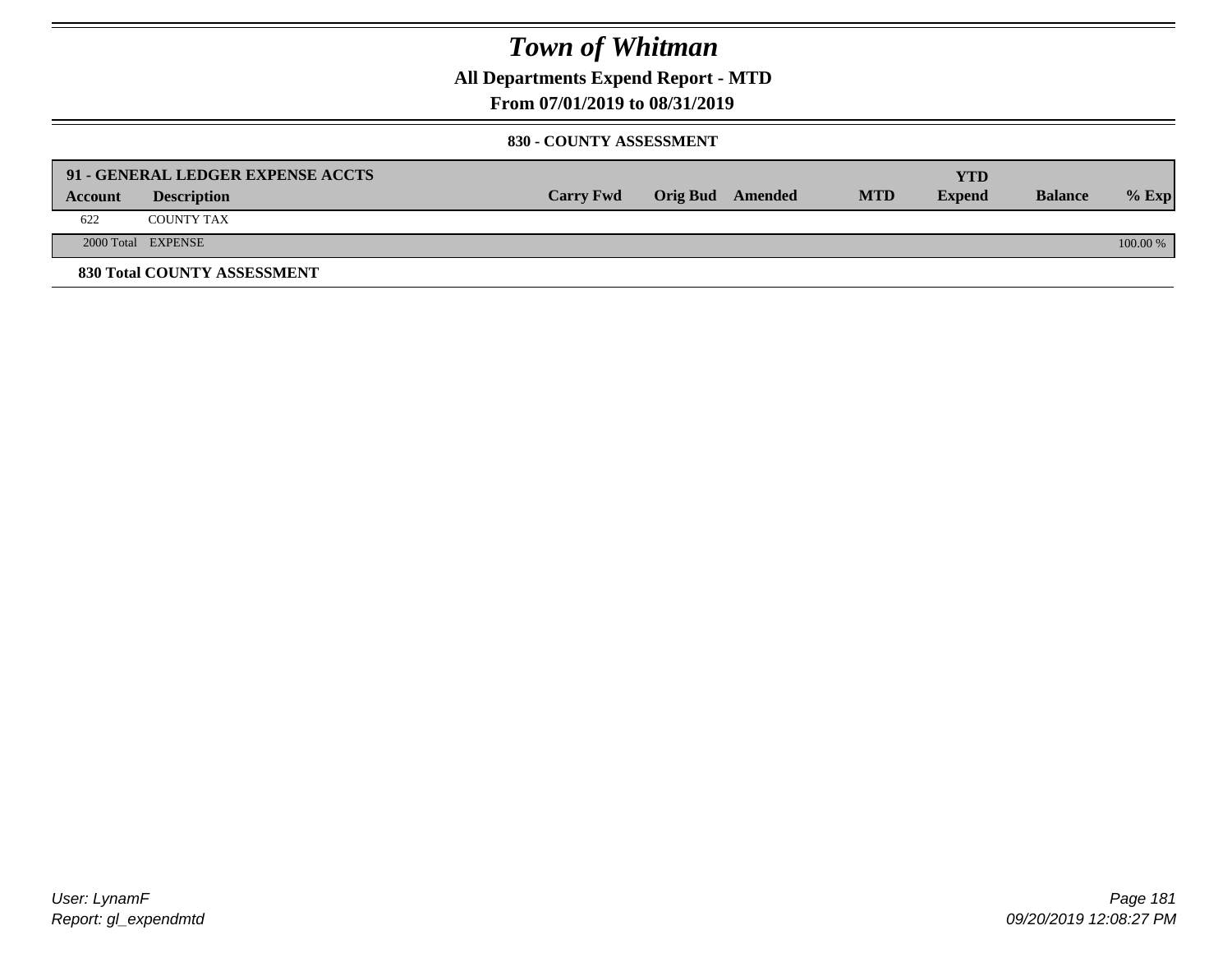**All Departments Expend Report - MTD**

### **From 07/01/2019 to 08/31/2019**

#### **850 - TAX REFUNDS**

|                 | 91 - GENERAL LEDGER EXPENSE ACCTS |                  |                  |            | <b>YTD</b>    |                |             |
|-----------------|-----------------------------------|------------------|------------------|------------|---------------|----------------|-------------|
| <b>Account</b>  | <b>Description</b>                | <b>Carry Fwd</b> | Orig Bud Amended | <b>MTD</b> | <b>Expend</b> | <b>Balance</b> | $%$ Exp     |
| 003             | MOTOR VEHICLE EXCISE              |                  |                  |            |               |                |             |
| 1984 Total 1984 |                                   |                  |                  |            |               |                | $100.00~\%$ |
| 003             | MOTOR VEHICLE EXCISE              |                  |                  |            |               |                |             |
| 1985 Total 1985 |                                   |                  |                  |            |               |                | 100.00 %    |
| 003             | MOTOR VEHICLE EXCISE              |                  |                  |            |               |                |             |
| 1986 Total 1986 |                                   |                  |                  |            |               |                | 100.00 %    |
| 001             | PERSONAL PROPERTY TAX             |                  |                  |            |               |                |             |
| 003             | MOTOR VEHICLE EXCISE              |                  |                  |            |               |                |             |
| 1987 Total 1987 |                                   |                  |                  |            |               |                | $100.00~\%$ |
| 001             | PERSONAL PROPERTY TAX             |                  |                  |            |               |                |             |
| 003             | MOTOR VEHICLE EXCISE              |                  |                  |            |               |                |             |
| 1988 Total 1988 |                                   |                  |                  |            |               |                | 100.00 %    |
| 002             | <b>REAL ESTATE TAX</b>            |                  |                  |            |               |                |             |
| 003             | MOTOR VEHICLE EXCISE              |                  |                  |            |               |                |             |
| 1989 Total 1989 |                                   |                  |                  |            |               |                | 100.00 %    |
| 001             | PERSONAL PROPERTY TAX             |                  |                  |            |               |                |             |
| 002             | REAL ESTATE TAX                   |                  |                  |            |               |                |             |
| 003             | MOTOR VEHICLE EXCISE              |                  |                  |            |               |                |             |
| 1990 Total 1990 |                                   |                  |                  |            |               |                | 100.00 %    |
| 001             | PERSONAL PROPERTY TAX             |                  |                  |            |               |                |             |
| 002             | REAL ESTATE TAX                   |                  |                  |            |               |                |             |
| 003             | MOTOR VEHICLE EXCISE              |                  |                  |            |               |                |             |
| 1991 Total 1991 |                                   |                  |                  |            |               |                | 100.00 %    |
| 001             | PERSONAL PROPERTY TAX             |                  |                  |            |               |                |             |
| 003             | MOTOR VEHICLE EXCISE              |                  |                  |            |               |                |             |
| 1992 Total 1992 |                                   |                  |                  |            |               |                | 100.00 %    |
| 001             | PERSONAL PROPERTY TAX             |                  |                  |            |               |                |             |
| 002             | REAL ESTATE TAX                   |                  |                  |            |               |                |             |
| 003             | MOTOR VEHICLE EXCISE              |                  |                  |            |               |                |             |
| 005             | TRASH FEE REFUNDS                 |                  |                  |            |               |                |             |
| User: LynamF    |                                   |                  |                  |            |               |                | Page 182    |

*Report: gl\_expendmtd*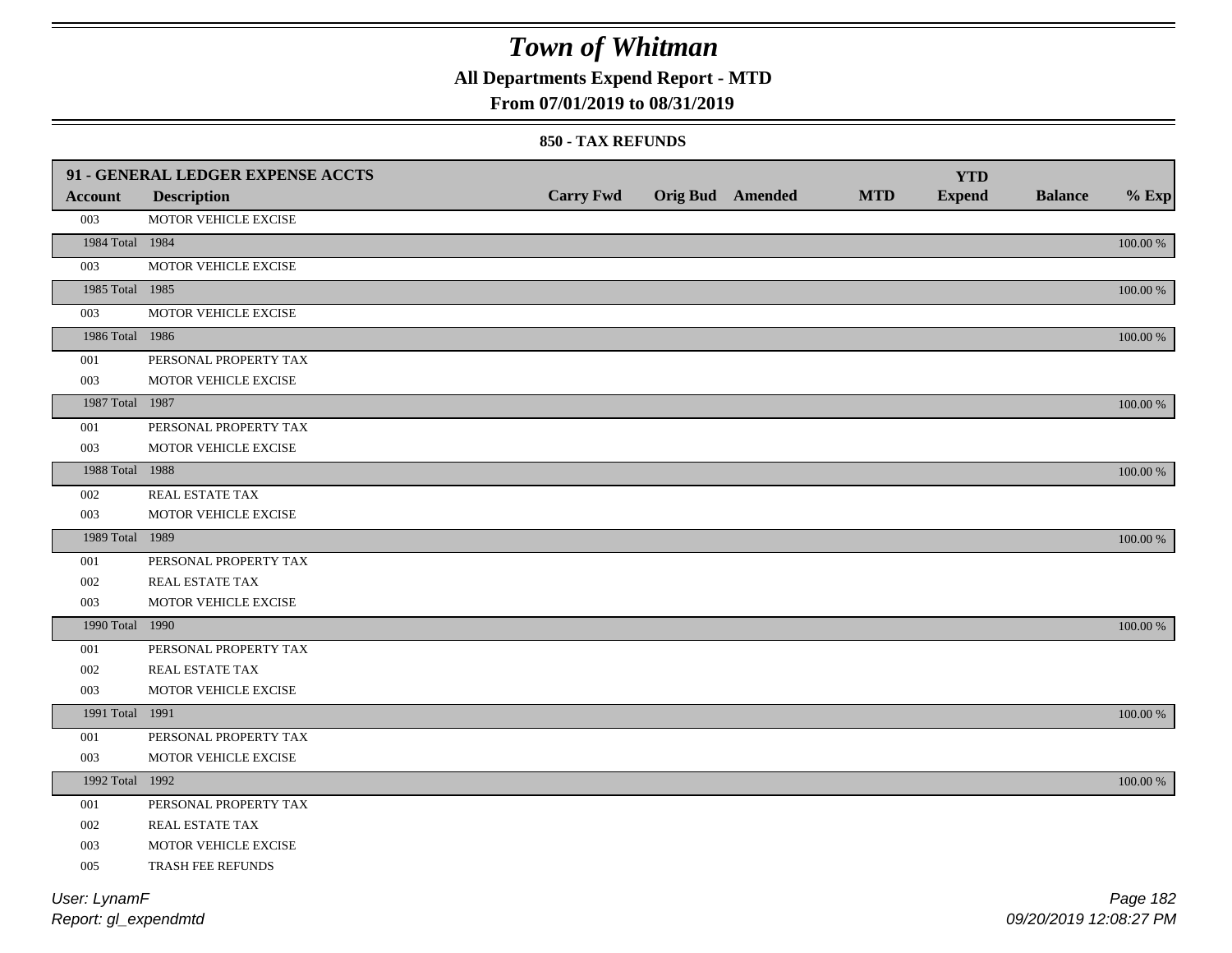## **All Departments Expend Report - MTD**

### **From 07/01/2019 to 08/31/2019**

|                 | 91 - GENERAL LEDGER EXPENSE ACCTS |                  |                  |            | <b>YTD</b>    |                |             |
|-----------------|-----------------------------------|------------------|------------------|------------|---------------|----------------|-------------|
| <b>Account</b>  | <b>Description</b>                | <b>Carry Fwd</b> | Orig Bud Amended | <b>MTD</b> | <b>Expend</b> | <b>Balance</b> | $%$ Exp     |
| 006             | TRASH LIEN REFUNDS                |                  |                  |            |               |                |             |
| 1993 Total 1993 |                                   |                  |                  |            |               |                | $100.00~\%$ |
| 001             | PERSONAL PROPERTY TAX             |                  |                  |            |               |                |             |
| 002             | REAL ESTATE TAX                   |                  |                  |            |               |                |             |
| 003             | MOTOR VEHICLE EXCISE              |                  |                  |            |               |                |             |
| 005             | TRASH FEE REFUNDS                 |                  |                  |            |               |                |             |
| 006             | TRASH LIEN REFUNDS                |                  |                  |            |               |                |             |
| 1994 Total 1994 |                                   |                  |                  |            |               |                | 100.00 %    |
| 001             | PERSONAL PROPERTY TAX             |                  |                  |            |               |                |             |
| 002             | REAL ESTATE TAX                   |                  |                  |            |               |                |             |
| 003             | MOTOR VEHICLE EXCISE              |                  |                  |            |               |                |             |
| 1995 Total 1995 |                                   |                  |                  |            |               |                | 100.00 %    |
| 001             | PERSONAL PROPERTY TAX             |                  |                  |            |               |                |             |
| 002             | REAL ESTATE TAX                   |                  |                  |            |               |                |             |
| 003             | MOTOR VEHICLE EXCISE              |                  |                  |            |               |                |             |
| 1996 Total 1996 |                                   |                  |                  |            |               |                | 100.00 %    |
| 001             | PERSONAL PROPERTY TAX             |                  |                  |            |               |                |             |
| 002             | REAL ESTATE TAX                   |                  |                  |            |               |                |             |
| 003             | MOTOR VEHICLE EXCISE              |                  |                  |            |               |                |             |
| 005             | TRASH FEE REFUNDS                 |                  |                  |            |               |                |             |
| 1997 Total 1997 |                                   |                  |                  |            |               |                | 100.00 %    |
| 001             | PERSONAL PROPERTY TAX             |                  |                  |            |               |                |             |
| 002             | REAL ESTATE TAX                   |                  |                  |            |               |                |             |
| 003             | MOTOR VEHICLE EXCISE              |                  |                  |            |               |                |             |
| 1998 Total 1998 |                                   |                  |                  |            |               |                | 100.00 %    |
| 001             | PERSONAL PROPERTY TAX             |                  |                  |            |               |                |             |
| 002             | REAL ESTATE TAX                   |                  |                  |            |               |                |             |
| 003             | MOTOR VEHICLE EXCISE              |                  |                  |            |               |                |             |
| 1999 Total 1999 |                                   |                  |                  |            |               |                | 100.00 %    |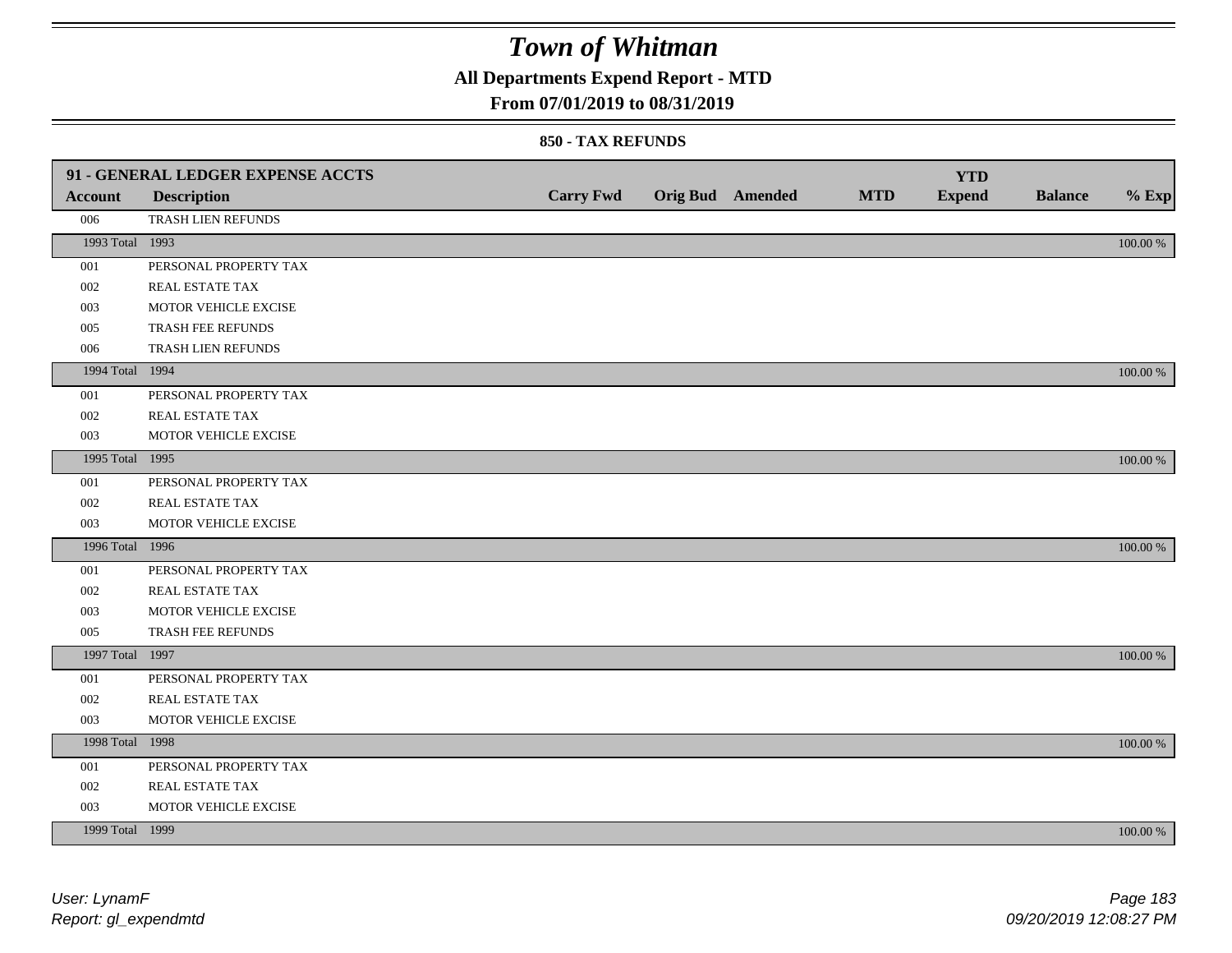## **All Departments Expend Report - MTD**

### **From 07/01/2019 to 08/31/2019**

|                | 91 - GENERAL LEDGER EXPENSE ACCTS |                  |                         |            | <b>YTD</b>    |                |             |
|----------------|-----------------------------------|------------------|-------------------------|------------|---------------|----------------|-------------|
| <b>Account</b> | <b>Description</b>                | <b>Carry Fwd</b> | <b>Orig Bud</b> Amended | <b>MTD</b> | <b>Expend</b> | <b>Balance</b> | $%$ Exp     |
| 001            | PERSONAL PROPERTY TAX             |                  |                         |            |               |                |             |
| 002            | <b>REAL ESTATE TAX</b>            |                  |                         |            |               |                |             |
| 003            | MOTOR VEHICLE EXCISE              |                  |                         |            |               |                |             |
|                | 2000 Total EXPENSE                |                  |                         |            |               |                | 100.00 %    |
| 001            | PERSONAL PROPERTY TAX             |                  |                         |            |               |                |             |
| 002            | REAL ESTATE TAX                   |                  |                         |            |               |                |             |
| 003            | MOTOR VEHICLE EXCISE              |                  |                         |            |               |                |             |
|                | 2001 Total EXPENSE                |                  |                         |            |               |                | 100.00 %    |
| 001            | PERSONAL PROPERTY TAX             |                  |                         |            |               |                |             |
| 002            | REAL ESTATE TAX                   |                  |                         |            |               |                |             |
| 003            | MOTOR VEHICLE EXCISE              |                  |                         |            |               |                |             |
| 004            | <b>BOAT EXCISE</b>                |                  |                         |            |               |                |             |
|                | 2002 Total EXPENSE                |                  |                         |            |               |                | 100.00 %    |
| 001            | PERSONAL PROPERTY TAX             |                  |                         |            |               |                |             |
| 002            | REAL ESTATE TAX                   |                  |                         |            |               |                |             |
| 003            | MOTOR VEHICLE EXCISE              |                  |                         |            |               |                |             |
| 004            | <b>BOAT EXCISE</b>                |                  |                         |            |               |                |             |
| 006            | TRASH LIEN REFUNDS                |                  |                         |            |               |                |             |
|                | 2003 Total EXPENSE                |                  |                         |            |               |                | 100.00 %    |
| 001            | PERSONAL PROPERTY TAX             |                  |                         |            |               |                |             |
| 002            | REAL ESTATE TAX                   |                  |                         |            |               |                |             |
| 003            | MOTOR VEHICLE EXCISE              |                  |                         |            |               |                |             |
| 004            | <b>BOAT EXCISE</b>                |                  |                         |            |               |                |             |
|                | 2004 Total EXPENSE                |                  |                         |            |               |                | 100.00 %    |
| 001            | PERSONAL PROPERTY TAX             |                  |                         |            |               |                |             |
| 002            | REAL ESTATE TAX                   |                  |                         |            |               |                |             |
| 003            | MOTOR VEHICLE EXCISE              |                  |                         |            |               |                |             |
| 004            | <b>BOAT EXCISE</b>                |                  |                         |            |               |                |             |
|                | 2005 Total EXPENSE                |                  |                         |            |               |                | $100.00~\%$ |
|                |                                   |                  |                         |            |               |                |             |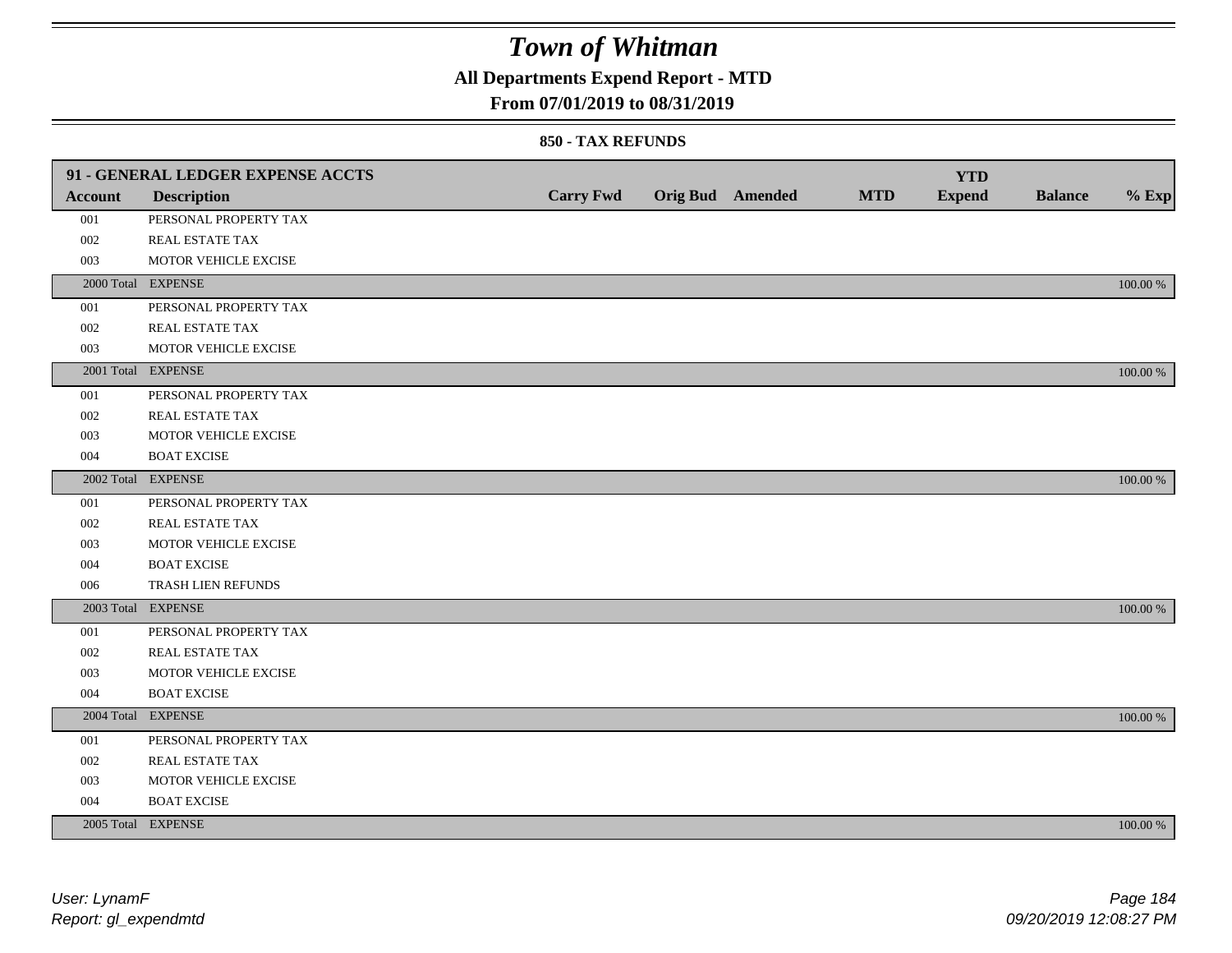## **All Departments Expend Report - MTD**

### **From 07/01/2019 to 08/31/2019**

|         | 91 - GENERAL LEDGER EXPENSE ACCTS |                  |                         |            | <b>YTD</b>    |                |             |
|---------|-----------------------------------|------------------|-------------------------|------------|---------------|----------------|-------------|
| Account | <b>Description</b>                | <b>Carry Fwd</b> | <b>Orig Bud</b> Amended | <b>MTD</b> | <b>Expend</b> | <b>Balance</b> | $%$ Exp     |
| 001     | PERSONAL PROPERTY TAX             |                  |                         |            |               |                |             |
| 002     | REAL ESTATE TAX                   |                  |                         |            |               |                |             |
| 003     | MOTOR VEHICLE EXCISE              |                  |                         |            |               |                |             |
| 004     | <b>BOAT EXCISE</b>                |                  |                         |            |               |                |             |
|         | 2006 Total EXPENSE                |                  |                         |            |               |                | 100.00 %    |
| 001     | PERSONAL PROPERTY TAX             |                  |                         |            |               |                |             |
| 002     | REAL ESTATE TAX                   |                  |                         |            |               |                |             |
| 003     | MOTOR VEHICLE EXCISE              |                  |                         |            |               |                |             |
| 004     | <b>BOAT EXCISE</b>                |                  |                         |            |               |                |             |
|         | 2007 Total EXPENSE                |                  |                         |            |               |                | 100.00 %    |
| 001     | PERSONAL PROPERTY TAX             |                  |                         |            |               |                |             |
| 002     | REAL ESTATE TAX                   |                  |                         |            |               |                |             |
| 003     | MOTOR VEHICLE EXCISE              |                  |                         |            |               |                |             |
| 004     | <b>BOAT EXCISE</b>                |                  |                         |            |               |                |             |
|         | 2008 Total EXPENSE                |                  |                         |            |               |                | 100.00 %    |
| 001     | PERSONAL PROPERTY TAX             |                  |                         |            |               |                |             |
| 002     | <b>REAL ESTATE TAX</b>            |                  |                         |            |               |                |             |
| 003     | MOTOR VEHICLE EXCISE              |                  |                         |            |               |                |             |
| 004     | <b>BOAT EXCISE</b>                |                  |                         |            |               |                |             |
|         | 2009 Total EXPENSE                |                  |                         |            |               |                | 100.00 %    |
| 001     | PERSONAL PROPERTY TAX             |                  |                         |            |               |                |             |
| 002     | REAL ESTATE TAX                   |                  |                         |            |               |                |             |
| 003     | MOTOR VEHICLE EXCISE              |                  |                         |            |               |                |             |
|         | 2010 Total EXPENSE                |                  |                         |            |               |                | 100.00 %    |
| 001     | PERSONAL PROPERTY TAX             |                  |                         |            |               |                |             |
| 002     | REAL ESTATE TAX                   |                  |                         |            |               |                |             |
| 003     | MOTOR VEHICLE EXCISE              |                  |                         |            |               |                |             |
|         | 2011 Total EXPENSE                |                  |                         |            |               |                | $100.00~\%$ |
| 001     | PERSONAL PROPERTY TAX             |                  |                         |            |               |                |             |
| 002     | REAL ESTATE TAX                   |                  |                         |            |               |                |             |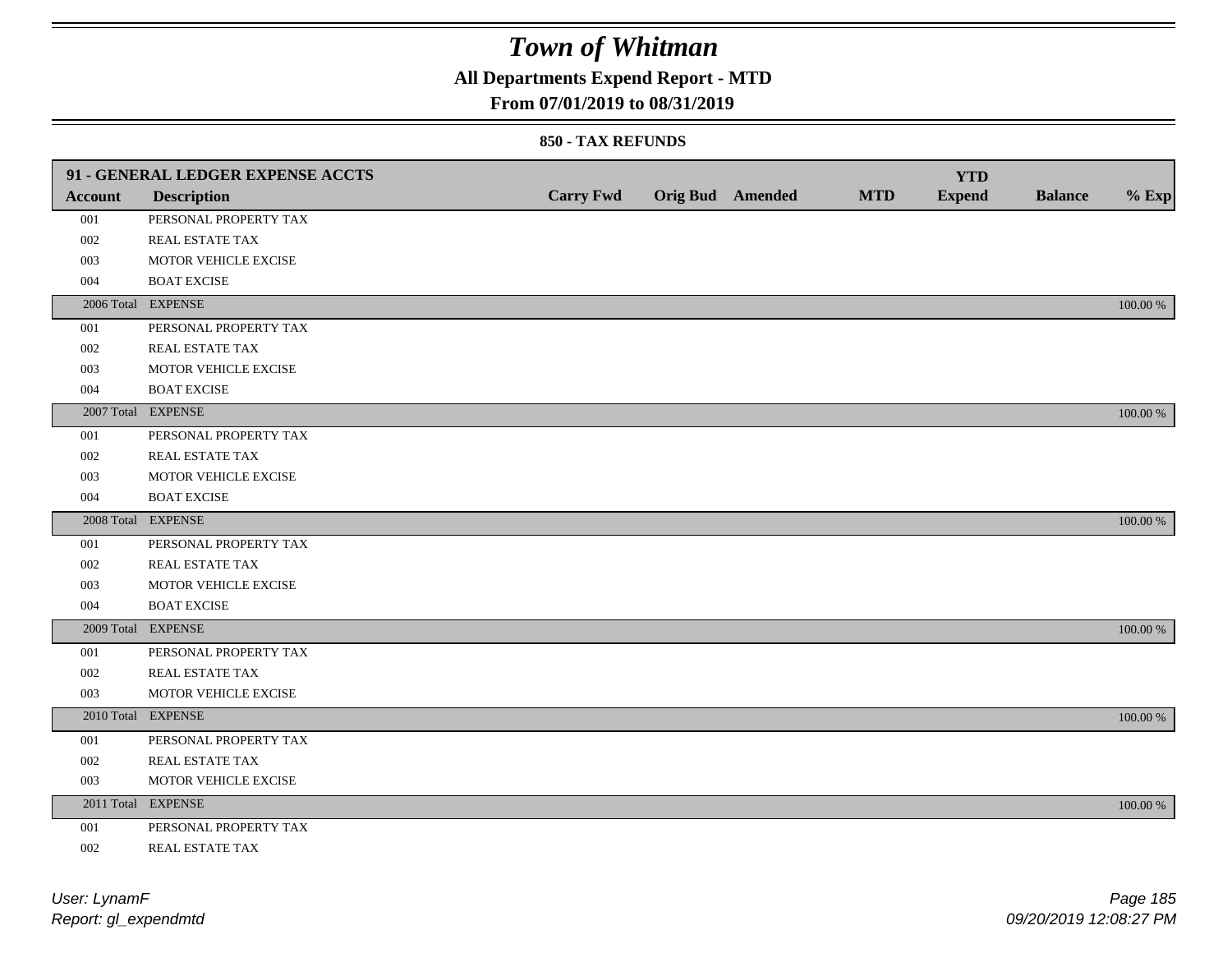## **All Departments Expend Report - MTD**

### **From 07/01/2019 to 08/31/2019**

|                | 91 - GENERAL LEDGER EXPENSE ACCTS |                  |                         |            | <b>YTD</b>    |                |             |
|----------------|-----------------------------------|------------------|-------------------------|------------|---------------|----------------|-------------|
| <b>Account</b> | <b>Description</b>                | <b>Carry Fwd</b> | <b>Orig Bud</b> Amended | <b>MTD</b> | <b>Expend</b> | <b>Balance</b> | $%$ Exp     |
| 003            | MOTOR VEHICLE EXCISE              |                  |                         |            |               |                |             |
|                | 2012 Total EXPENSE                |                  |                         |            |               |                | 100.00 %    |
| 001            | PERSONAL PROPERTY TAX             |                  |                         |            |               |                |             |
| $002\,$        | REAL ESTATE TAX                   |                  |                         |            |               |                |             |
| 003            | MOTOR VEHICLE EXCISE              |                  |                         |            |               |                |             |
| 004            | <b>BOAT EXCISE</b>                |                  |                         |            |               |                |             |
|                | 2013 Total EXPENSE                |                  |                         |            |               |                | 100.00 %    |
| 001            | PERSONAL PROPERTY TAX             |                  |                         |            |               |                |             |
| 002            | REAL ESTATE TAX                   |                  |                         |            |               |                |             |
| 003            | MOTOR VEHICLE EXCISE              |                  |                         |            |               |                |             |
| 004            | <b>BOAT EXCISE</b>                |                  |                         |            |               |                |             |
|                | 2014 Total EXPENSE                |                  |                         |            |               |                | 100.00 %    |
| 001            | PERSONAL PROPERTY TAX             |                  |                         |            |               |                |             |
| 002            | REAL ESTATE TAX                   |                  |                         |            |               |                |             |
| 003            | MOTOR VEHICLE EXCISE              |                  |                         |            |               |                |             |
| 004            | <b>BOAT EXCISE</b>                |                  |                         |            |               |                |             |
|                | 2015 Total EXPENSE                |                  |                         |            |               |                | 100.00 %    |
| 001            | PERSONAL PROPERTY TAX             |                  |                         |            |               |                |             |
| 002            | REAL ESTATE TAX                   |                  |                         |            |               |                |             |
| 003            | MOTOR VEHICLE EXCISE              |                  |                         |            |               |                |             |
| 004            | <b>BOAT EXCISE</b>                |                  |                         |            |               |                |             |
|                | 2016 Total EXPENSE                |                  |                         |            |               |                | 100.00 %    |
| 001            | PERSONAL PROPERTY TAX             |                  |                         |            |               |                |             |
| 002            | REAL ESTATE TAX                   |                  |                         |            |               |                |             |
| 003            | MOTOR VEHICLE EXCISE              |                  |                         |            | 498.14        | $-498.14$      |             |
| 004            | <b>BOAT EXCISE</b>                |                  |                         |            |               |                |             |
|                | 2017 Total EXPENSE                |                  |                         |            | 498.14        | $-498.14$      | $100.00~\%$ |
| 001            | PERSONAL PROPERTY TAX             |                  |                         |            |               |                |             |
| 002            | REAL ESTATE TAX                   |                  |                         |            |               |                |             |
| 003            | MOTOR VEHICLE EXCISE              |                  |                         | 309.18     | 366.68        | $-366.68$      |             |
|                |                                   |                  |                         |            |               |                |             |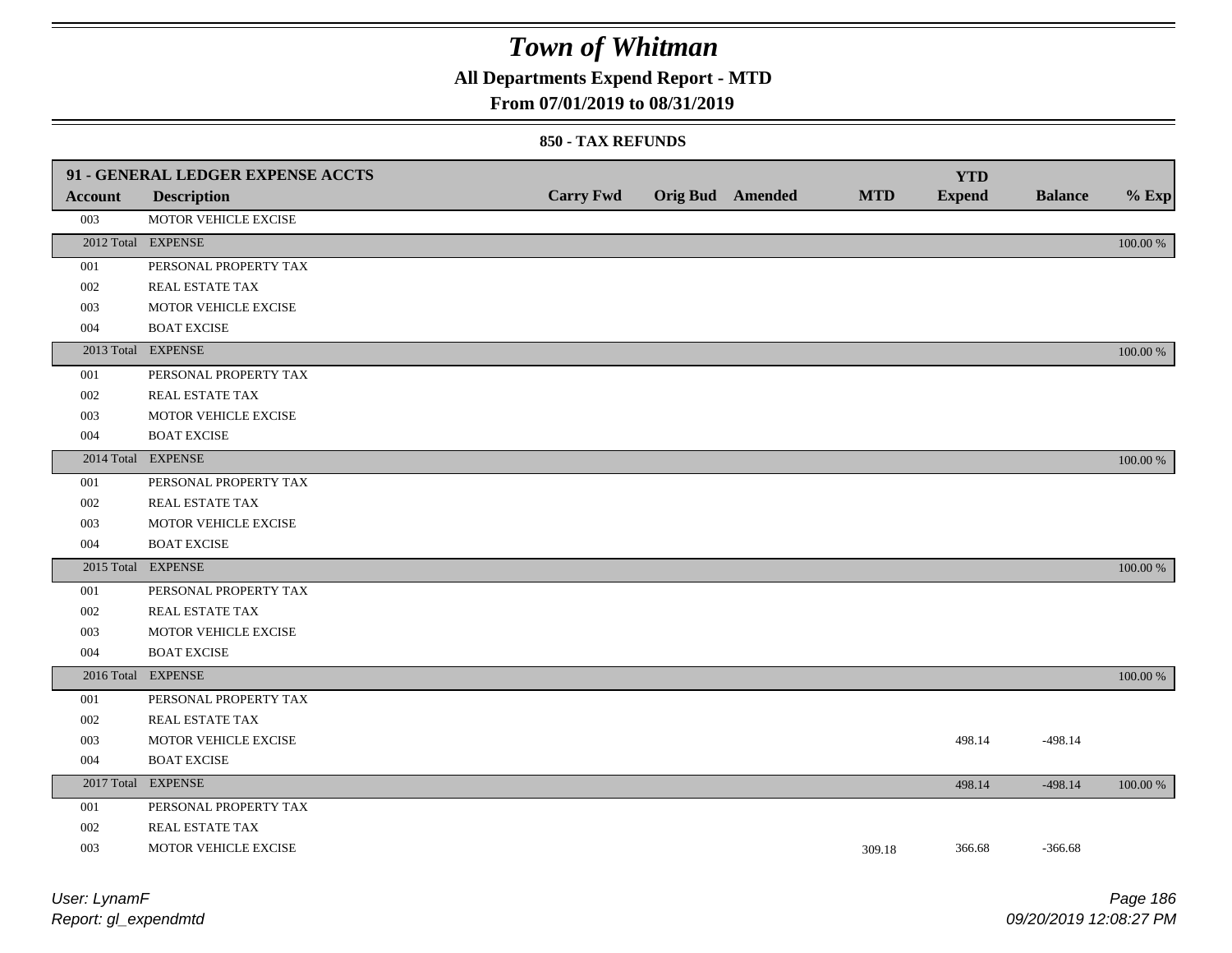### **All Departments Expend Report - MTD**

**From 07/01/2019 to 08/31/2019**

|            | 91 - GENERAL LEDGER EXPENSE ACCTS |                  |                 |                |            | <b>YTD</b>    |                |          |
|------------|-----------------------------------|------------------|-----------------|----------------|------------|---------------|----------------|----------|
| Account    | <b>Description</b>                | <b>Carry Fwd</b> | <b>Orig Bud</b> | <b>Amended</b> | <b>MTD</b> | <b>Expend</b> | <b>Balance</b> | $%$ Exp  |
| 004        | <b>BOAT EXCISE</b>                |                  |                 |                |            |               |                |          |
|            | 2018 Total EXPENSE                |                  |                 |                | 309.18     | 366.68        | $-366.68$      | 100.00 % |
| 001        | PERSONAL PROPERTY TAX             |                  |                 |                |            | 2,164.39      | $-2,164.39$    |          |
| 002        | <b>REAL ESTATE TAX</b>            |                  |                 |                | 16.83      | 35,287.57     | $-35,287.57$   |          |
| 003        | <b>MOTOR VEHICLE EXCISE</b>       |                  |                 |                | 4,879.93   | 9,300.97      | $-9,300.97$    |          |
| 004        | <b>BOAT EXCISE</b>                |                  |                 |                |            |               |                |          |
| 2019 Total | <b>EXPENSE</b>                    |                  |                 |                | 4,896.76   | 46,752.93     | $-46,752.93$   | 100.00 % |
| 001        | PERSONAL PROPERTY TAX             |                  |                 |                |            |               |                |          |
| 002        | REAL ESTATE TAX                   |                  |                 |                |            | 10,000.00     | $-10,000.00$   |          |
| 003        | <b>MOTOR VEHICLE EXCISE</b>       |                  |                 |                |            |               |                |          |
| 004        | <b>BOAT EXCISE</b>                |                  |                 |                |            |               |                |          |
|            | 2020 Total EXPENSE                |                  |                 |                |            | 10,000.00     | $-10,000.00$   | 100.00 % |
|            | <b>850 Total TAX REFUNDS</b>      |                  |                 |                | 5,205.94   | 57,617.75     | $-57,617.75$   |          |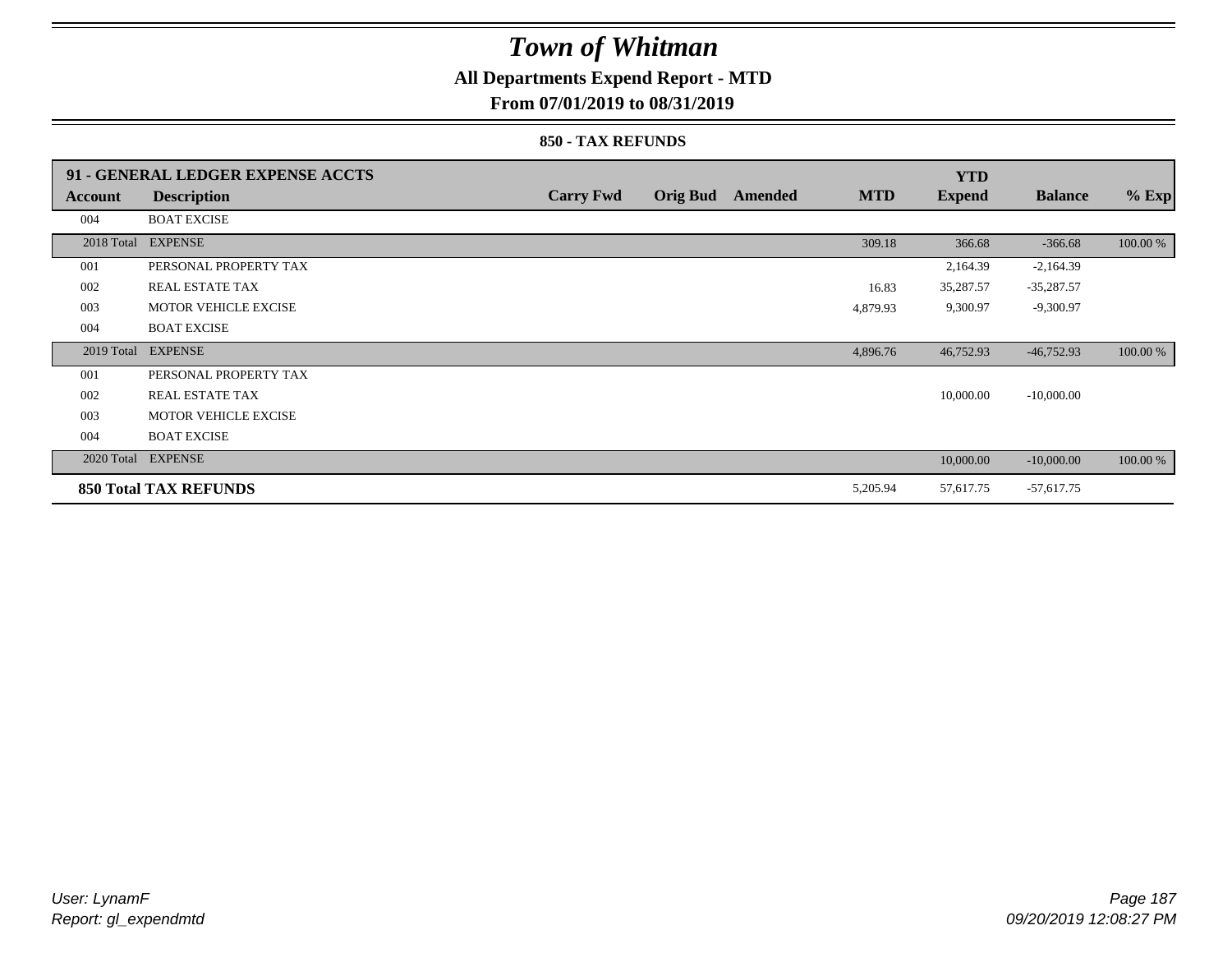## **All Departments Expend Report - MTD**

### **From 07/01/2019 to 08/31/2019**

#### **870 - AGENCY**

|         | 91 - GENERAL LEDGER EXPENSE ACCTS |                  |                         |            | <b>YTD</b>    |                |          |
|---------|-----------------------------------|------------------|-------------------------|------------|---------------|----------------|----------|
| Account | <b>Description</b>                | <b>Carry Fwd</b> | <b>Orig Bud</b> Amended | <b>MTD</b> | <b>Expend</b> | <b>Balance</b> | $%$ Exp  |
| 899     | <b>EXCHANGE ACCOUNT</b>           |                  |                         |            |               |                |          |
|         | 2001 Total EXPENSE                |                  |                         |            |               |                | 100.00 % |
| 028     | MASS.CRUSHING & RECYCLING         |                  |                         |            |               |                |          |
| 033     | <b>DANCE PROGRAMS</b>             |                  |                         |            |               |                |          |
|         | 2012 Total EXPENSE                |                  |                         |            |               |                | 100.00 % |
|         | 870 Total AGENCY                  |                  |                         |            |               |                |          |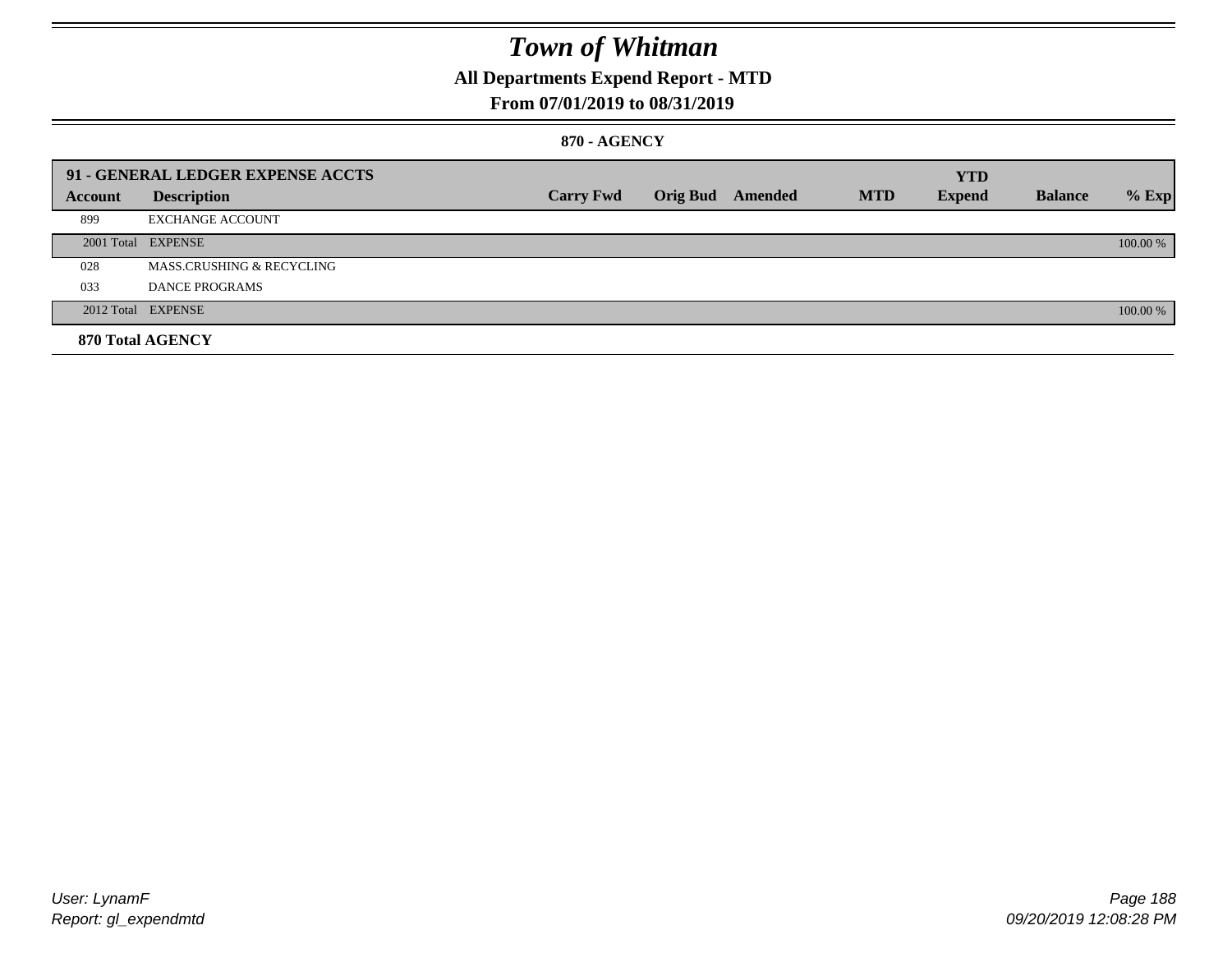**All Departments Expend Report - MTD**

### **From 07/01/2019 to 08/31/2019**

#### **873 - USER CHARGES REFUNDS**

|                | 91 - GENERAL LEDGER EXPENSE ACCTS     |                  |                  |            | <b>YTD</b>    |                |          |
|----------------|---------------------------------------|------------------|------------------|------------|---------------|----------------|----------|
| <b>Account</b> | <b>Description</b>                    | <b>Carry Fwd</b> | Orig Bud Amended | <b>MTD</b> | <b>Expend</b> | <b>Balance</b> | $%$ Exp  |
| 006            | TRASH LIEN REFUNDS                    |                  |                  |            |               |                |          |
| 021            | 2014 TRASH FEE REFUNDS                |                  |                  |            |               |                |          |
|                | 2000 Total EXPENSE                    |                  |                  |            |               |                | 100.00 % |
| 006            | TRASH LIEN REFUNDS                    |                  |                  |            |               |                |          |
|                | 2012 Total EXPENSE                    |                  |                  |            |               |                | 100.00 % |
| 005            | TRASH FEE REFUNDS                     |                  |                  |            |               |                |          |
| 006            | TRASH LIEN REFUNDS                    |                  |                  |            |               |                |          |
|                | 2015 Total EXPENSE                    |                  |                  |            |               |                | 100.00 % |
| 005            | TRASH FEE REFUNDS                     |                  |                  |            |               |                |          |
| 006            | TRASH LIEN REFUNDS                    |                  |                  |            |               |                |          |
|                | 2016 Total EXPENSE                    |                  |                  |            |               |                | 100.00 % |
| 005            | TRASH FEE REFUNDS                     |                  |                  |            |               |                |          |
| 006            | TRASH LIEN REFUNDS                    |                  |                  |            |               |                |          |
|                | 2017 Total EXPENSE                    |                  |                  |            |               |                | 100.00 % |
| 005            | TRASH FEE REFUNDS                     |                  |                  |            |               |                |          |
| 006            | TRASH LIEN REFUNDS                    |                  |                  |            |               |                |          |
|                | 2018 Total EXPENSE                    |                  |                  |            |               |                | 100.00 % |
| 005            | TRASH FEE REFUNDS                     |                  |                  |            | 865.00        | $-865.00$      |          |
| 006            | TRASH LIEN REFUNDS                    |                  |                  |            |               |                |          |
|                | 2019 Total EXPENSE                    |                  |                  |            | 865.00        | $-865.00$      | 100.00 % |
| 005            | TRASH FEE REFUNDS                     |                  |                  |            |               |                |          |
| 006            | TRASH LIEN REFUNDS                    |                  |                  |            |               |                |          |
|                | 2020 Total EXPENSE                    |                  |                  |            |               |                | 100.00 % |
|                | <b>873 Total USER CHARGES REFUNDS</b> |                  |                  |            | 865.00        | $-865.00$      |          |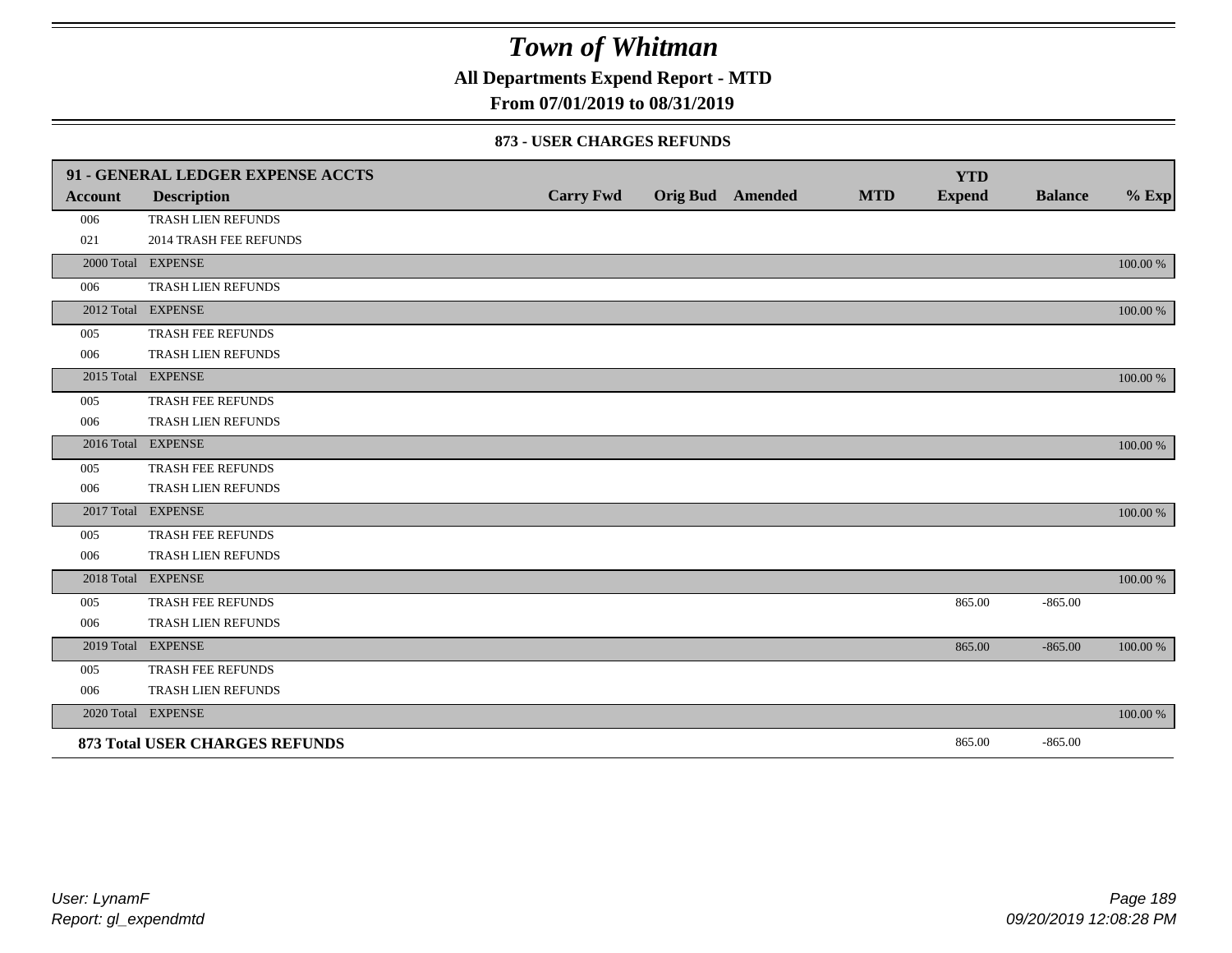**All Departments Expend Report - MTD**

#### **From 07/01/2019 to 08/31/2019**

#### **875 - MISCELLANEOUS**

|                 | 91 - GENERAL LEDGER EXPENSE ACCTS |                  |                         |            | <b>YTD</b>    |                |             |
|-----------------|-----------------------------------|------------------|-------------------------|------------|---------------|----------------|-------------|
| <b>Account</b>  | <b>Description</b>                | <b>Carry Fwd</b> | <b>Orig Bud</b> Amended | <b>MTD</b> | <b>Expend</b> | <b>Balance</b> | $%$ Exp     |
| 046             | WATER RATES REFUNDS               |                  |                         |            |               |                |             |
| 1997 Total 1997 |                                   |                  |                         |            |               |                | 100.00 %    |
| 046             | <b>WATER RATES REFUNDS</b>        |                  |                         |            |               |                |             |
| 1998 Total 1998 |                                   |                  |                         |            |               |                | 100.00 %    |
| 046             | <b>WATER RATES REFUNDS</b>        |                  |                         |            |               |                |             |
| 1999 Total 1999 |                                   |                  |                         |            |               |                | $100.00~\%$ |
| 034             | PREMIUM SALE OF BONDS             |                  |                         |            |               |                |             |
| 035             | <b>INTEREST ON SALE OF BONDS</b>  |                  |                         |            |               |                |             |
| 036             | <b>GRANT ANTICIPATION NOTES</b>   |                  |                         |            |               |                |             |
| 038             | REVENUE ANTICIPATION NOTES        |                  |                         |            |               |                |             |
| 039             | <b>BOND ANTICIPATION NOTES</b>    |                  |                         |            |               |                |             |
| 042             | <b>BOARD OF APPEALS REFUNDS</b>   |                  |                         |            |               |                |             |
| 043             | BUILDING INSPECTOR REFUNDS        |                  |                         |            |               |                |             |
| 044             | REFUNDS-PRIOR YEARS               |                  |                         |            |               |                |             |
| 045             | PARKING TICKET REFUNDS            |                  |                         |            |               |                |             |
| 046             | WATER RATES REFUNDS               |                  |                         |            |               |                |             |
| 052             | <b>TAILINGS</b>                   |                  |                         |            |               |                |             |
| 071             | <b>COLLECTORS OVER/SHORT</b>      |                  |                         |            |               |                |             |
| 080             | WTR/SWR REFUNDS-PEN.&INT.         |                  |                         |            |               |                |             |
| 081             | WATER RATES REFUNDS FY95          |                  |                         |            |               |                |             |
| 090             | MUNICIPAL LIEN REFUNDS            |                  |                         |            |               |                |             |
| 093             | WATER RATES REFUNDS FY96          |                  |                         |            |               |                |             |
| 635             | COLLECTORS FEES-REFUNDS           |                  |                         |            |               |                |             |
| 636             | <b>EXCISE INTEREST-REFUNDS</b>    |                  |                         |            |               |                |             |
|                 | 2000 Total EXPENSE                |                  |                         |            |               |                | 100.00 %    |
| 021             | 2014 TRASH FEE REFUNDS            |                  |                         |            |               |                |             |
| 025             | <b>DPW - RESTITUTION</b>          |                  |                         |            |               |                |             |
| 058             | TRASH FEE REFUNDS FY2000          |                  |                         |            |               |                |             |
| 063             | TRASH FEE REFUNDS FY02            |                  |                         |            |               |                |             |
| 064             | TRASH FEE REFUNDS FY2001          |                  |                         |            |               |                |             |
| 091             | <b>TRASH FEE REFUNDS FY03</b>     |                  |                         |            |               |                |             |

*Report: gl\_expendmtd User: LynamF*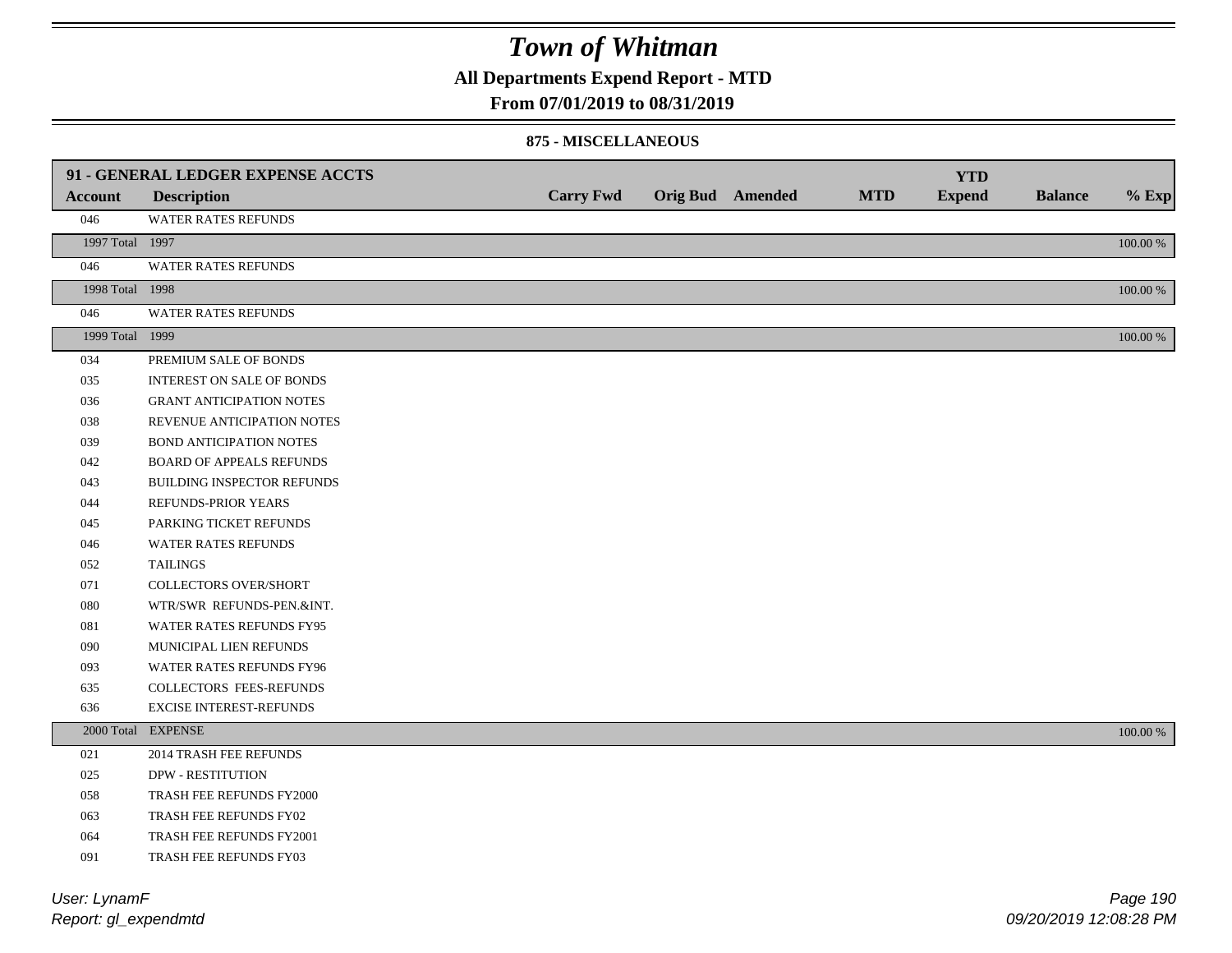### **All Departments Expend Report - MTD**

#### **From 07/01/2019 to 08/31/2019**

#### **875 - MISCELLANEOUS**

|                | 91 - GENERAL LEDGER EXPENSE ACCTS |                  |                  |            | <b>YTD</b>    |                |          |
|----------------|-----------------------------------|------------------|------------------|------------|---------------|----------------|----------|
| <b>Account</b> | <b>Description</b>                | <b>Carry Fwd</b> | Orig Bud Amended | <b>MTD</b> | <b>Expend</b> | <b>Balance</b> | $%$ Exp  |
| 092            | TRASH FEE REFUNDS FY2004          |                  |                  |            |               |                |          |
| 094            | TRASH LIEN REFUNDS FY2004         |                  |                  |            |               |                |          |
| 095            | TRASH LIEN REFUNDS FY95           |                  |                  |            |               |                |          |
| 096            | TRASH LIEN REFUNDS FY96           |                  |                  |            |               |                |          |
| 187            | TRASH LIEN REFUNDS 2005           |                  |                  |            |               |                |          |
| 206            | TRASH FEE REFUNDS 2005            |                  |                  |            |               |                |          |
| 209            | <b>TRASH FEE REFUNDS 2006</b>     |                  |                  |            |               |                |          |
| 223            | <b>TRASH LIEN REFUNDS 2006</b>    |                  |                  |            |               |                |          |
| 226            | TRASH FEE REFUNDS 2007            |                  |                  |            |               |                |          |
| 229            | TRASH LIEN REFUNDS 2007           |                  |                  |            |               |                |          |
| 231            | <b>2008 TRASH FEE REFUNDS</b>     |                  |                  |            |               |                |          |
| 232            | <b>2008 TRASH LIEN REFUNDS</b>    |                  |                  |            |               |                |          |
| 257            | <b>2009 TRASH FEE REFUNDS</b>     |                  |                  |            |               |                |          |
| 258            | 2009 TRASH LIEN REFUNDS           |                  |                  |            |               |                |          |
| 260            | 2010 TRASH FEE REFUNDS            |                  |                  |            |               |                |          |
| 261            | 2011 TRASH FEE REFUNDS            |                  |                  |            |               |                |          |
| 263            | <b>2012 TRASH FEE REFUNDS</b>     |                  |                  |            |               |                |          |
| 327            | <b>2013 TRASH FEE REFUNDS</b>     |                  |                  |            |               |                |          |
| 328            | 2013 TRASH LIEN REFUNDS           |                  |                  |            |               |                |          |
|                | 2001 Total EXPENSE                |                  |                  |            |               |                | 100.00 % |
|                | <b>875 Total MISCELLANEOUS</b>    |                  |                  |            |               |                |          |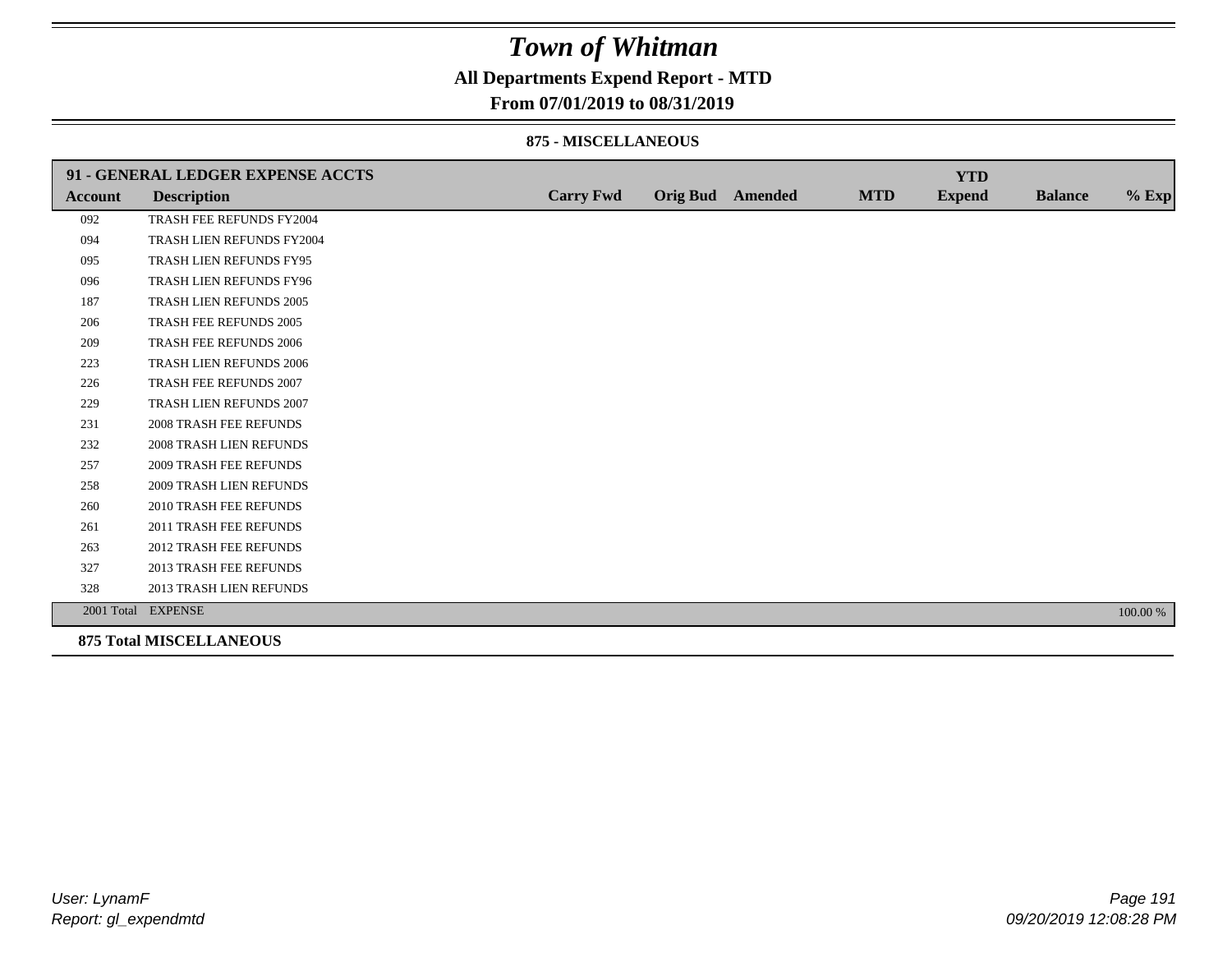### **All Departments Expend Report - MTD**

### **From 07/01/2019 to 08/31/2019**

#### **876 - INVESTMENTS**

|         | 91 - GENERAL LEDGER EXPENSE ACCTS       |                  |                 |                |            | <b>YTD</b>    |                |          |
|---------|-----------------------------------------|------------------|-----------------|----------------|------------|---------------|----------------|----------|
| Account | <b>Description</b>                      | <b>Carry Fwd</b> | <b>Orig Bud</b> | <b>Amended</b> | <b>MTD</b> | <b>Expend</b> | <b>Balance</b> | $%$ Exp  |
| 287     | <b>AUXILIARY POLICE EXPENSE</b>         |                  |                 |                |            |               |                |          |
| 288     | REPURCHASE AGREE.NOTES-GENERAL          |                  |                 |                |            |               |                |          |
| 289     | REPUR.AGREE.NOTES-DPW CHAP811           |                  |                 |                |            |               |                |          |
| 290     | <b>INVESTMENT CD'S-GENERAL</b>          |                  |                 |                |            |               |                |          |
| 293     | PROGRAMMING SERV.& SUPPLIES             |                  |                 |                |            |               |                |          |
| 294     | <b>INVEST. CD'S-CHAPTER 811</b>         |                  |                 |                |            |               |                |          |
| 295     | INVEST. CD'S-SCHOOL LUNCH               |                  |                 |                |            |               |                |          |
| 298     | RES. FND. TRAN. TITLE V DEBT ISSUE EXP. |                  |                 |                |            |               |                |          |
| 299     | REPUR.AGREE.NOTES-DPW CHAP.90           |                  |                 |                |            |               |                |          |
|         | 2000 Total EXPENSE                      |                  |                 |                |            |               |                | 100.00 % |
|         | <b>876 Total INVESTMENTS</b>            |                  |                 |                |            |               |                |          |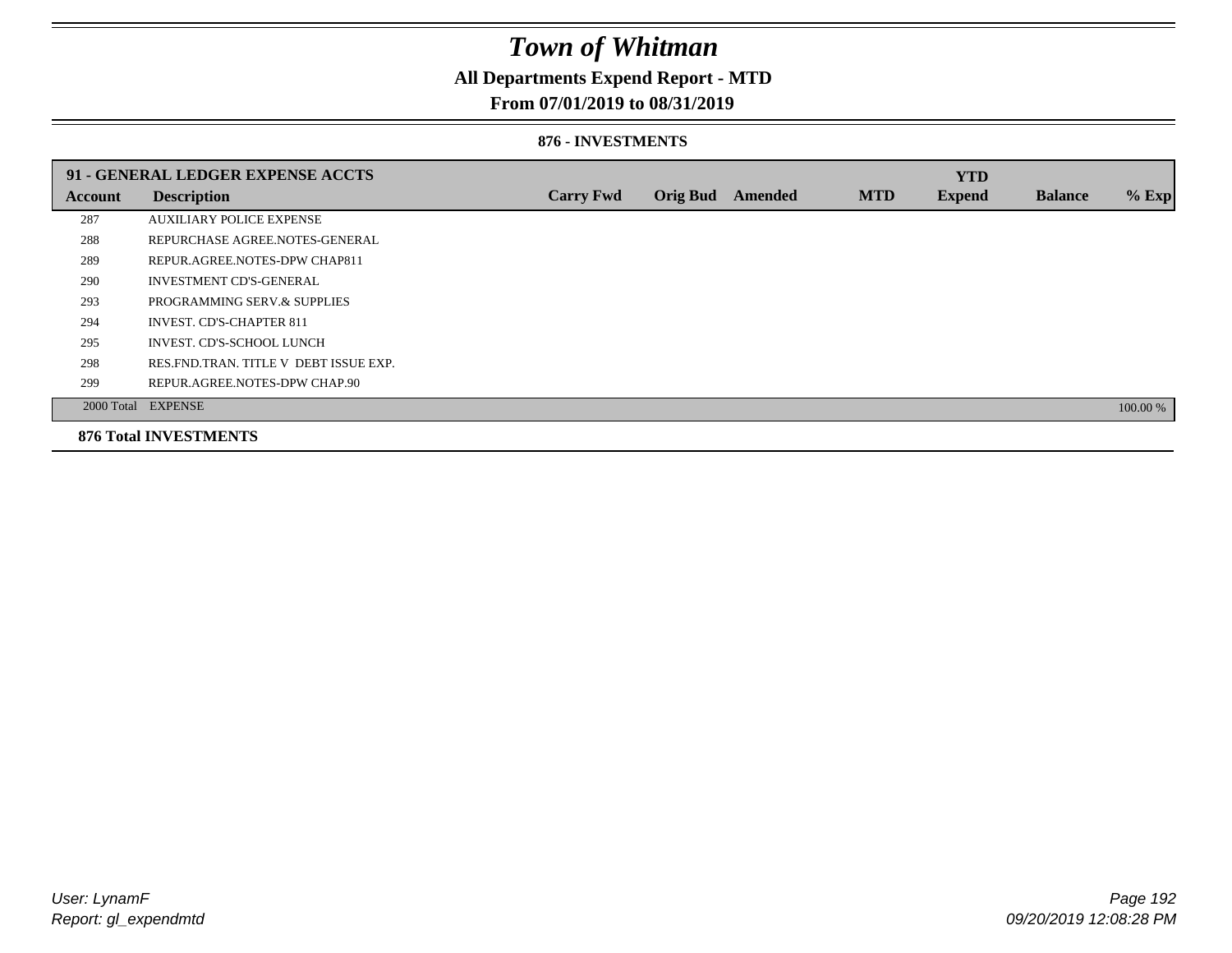**All Departments Expend Report - MTD**

### **From 07/01/2019 to 08/31/2019**

#### **878 - OTHER FINANCING USES**

|            | 91 - GENERAL LEDGER EXPENSE ACCTS     |                  |                 |         |            | <b>YTD</b>    |                |          |
|------------|---------------------------------------|------------------|-----------------|---------|------------|---------------|----------------|----------|
| Account    | <b>Description</b>                    | <b>Carry Fwd</b> | <b>Orig Bud</b> | Amended | <b>MTD</b> | <b>Expend</b> | <b>Balance</b> | $%$ Exp  |
| 409        | <b>REFUNDED BONDS</b>                 |                  |                 |         |            |               |                |          |
| 2000 Total | <b>EXPENSE</b>                        |                  |                 |         |            |               |                | 100.00 % |
| 401        | WTR/SWR CAPITAL PROJ. FUND            |                  |                 |         |            |               |                |          |
| 404        | <b>SPECIAL REVENUE FUND</b>           |                  |                 |         |            |               |                |          |
| 2100 Total | <b>INTERFUND TRANSFERS</b>            |                  |                 |         |            |               |                | 100.00 % |
| 402        | STABILIZATION FUND                    |                  |                 |         |            |               |                |          |
| 2101 Total | <b>INTERFUND TRANSFERS</b>            |                  |                 |         |            |               |                | 100.00 % |
| 403        | CAPITAL PROJECT FUND                  |                  |                 |         |            |               |                |          |
| 2102 Total | <b>INTERFUND TRANSFERS</b>            |                  |                 |         |            |               |                | 100.00 % |
|            | <b>878 Total OTHER FINANCING USES</b> |                  |                 |         |            |               |                |          |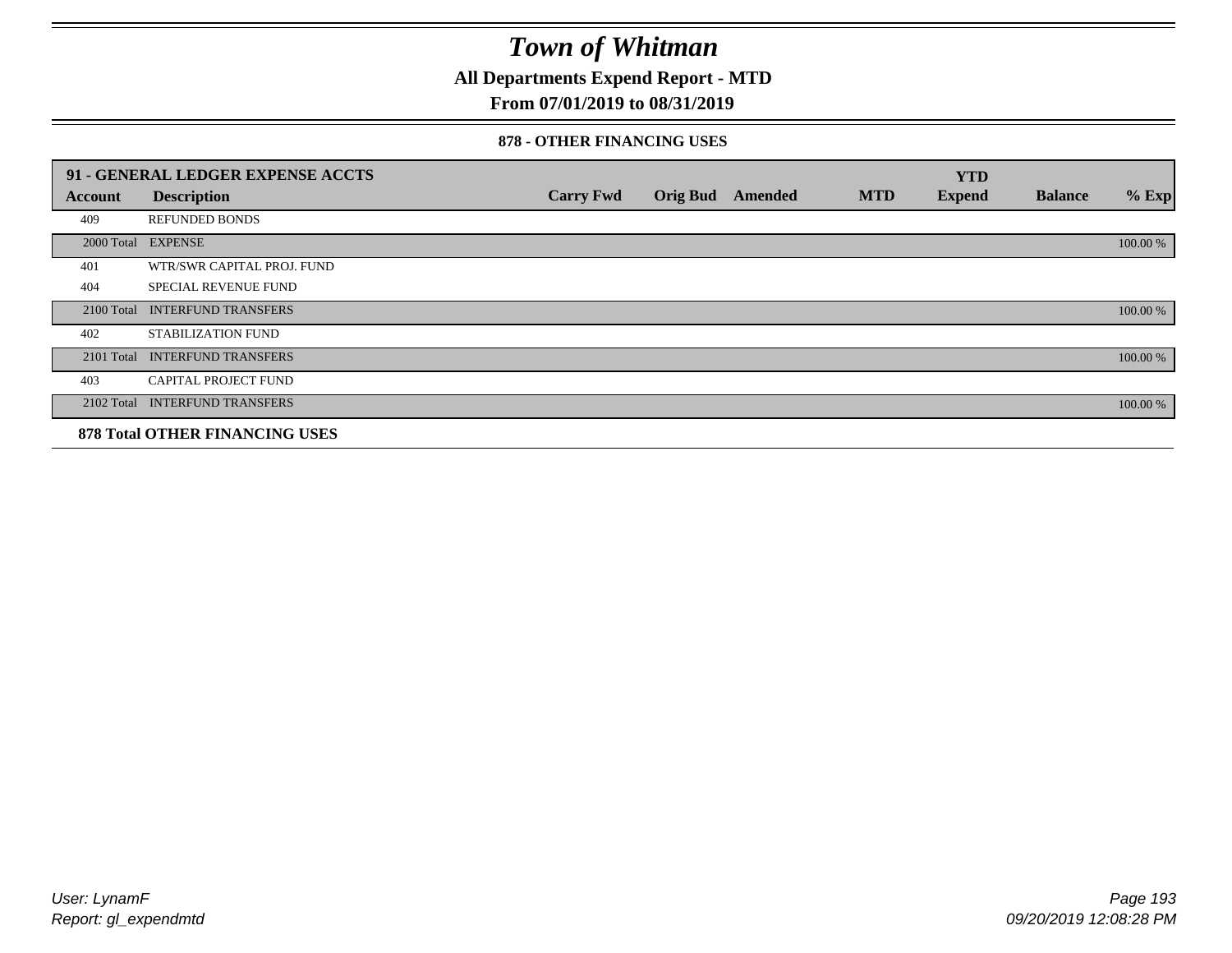**All Departments Expend Report - MTD**

**From 07/01/2019 to 08/31/2019**

### **883 - DARE GRANT DIST.W-H REG.SCHOOL**

| 91 - GENERAL LEDGER EXPENSE ACCTS<br><b>YTD</b> |                       |                  |  |                         |            |               |                |          |
|-------------------------------------------------|-----------------------|------------------|--|-------------------------|------------|---------------|----------------|----------|
| Account                                         | <b>Description</b>    | <b>Carry Fwd</b> |  | <b>Orig Bud</b> Amended | <b>MTD</b> | <b>Expend</b> | <b>Balance</b> | $%$ Exp  |
| 112                                             | <b>SALARIES</b>       |                  |  |                         |            |               |                |          |
| 585                                             | MISCELLANEOUS EXPENSE |                  |  |                         |            |               |                |          |
|                                                 | 2000 Total EXPENSE    |                  |  |                         |            |               |                | 100.00 % |
| 883 Total DARE GRANT DIST.W-H REG.SCHOOL        |                       |                  |  |                         |            |               |                |          |
| 91 Total GENERAL LEDGER EXPENSE ACCTS           |                       |                  |  |                         | 5.205.94   | 58,482.75     | -58,482.75     |          |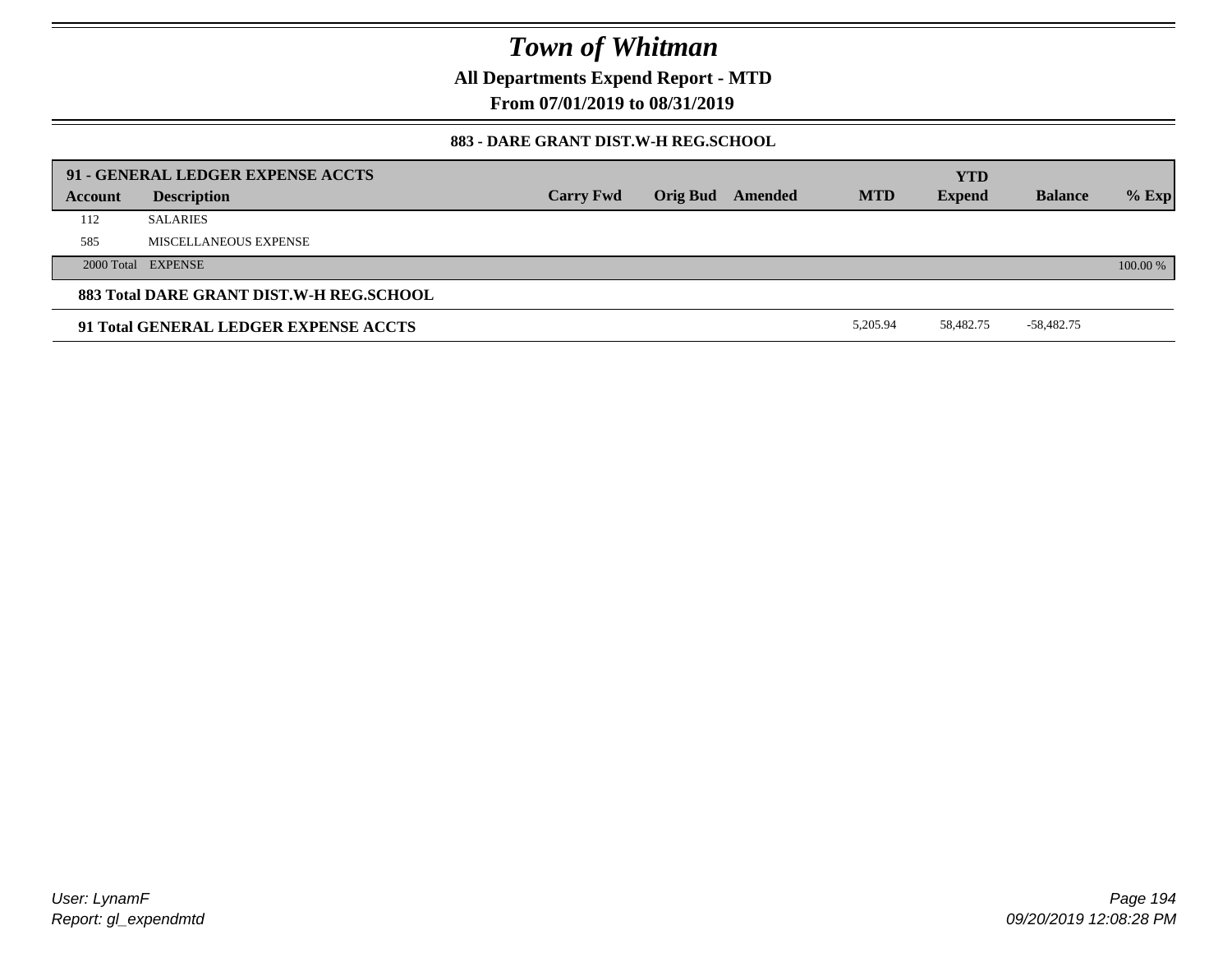**All Departments Expend Report - MTD**

**From 07/01/2019 to 08/31/2019**

#### **878 - OTHER FINANCING USES**

|         | 98 - CABLE ACCESS CORPORATION             |                  |                  |            | YTD           |                |          |
|---------|-------------------------------------------|------------------|------------------|------------|---------------|----------------|----------|
| Account | <b>Description</b>                        | <b>Carry Fwd</b> | Orig Bud Amended | <b>MTD</b> | <b>Expend</b> | <b>Balance</b> | $%$ Exp  |
| 405     | WATER/SEWER ENTERPRISE FUND               |                  |                  |            |               |                |          |
|         | 2104 Total DISTRIBUTION TO CABLE ACCESS C |                  |                  |            |               |                | 100.00 % |
|         | <b>878 Total OTHER FINANCING USES</b>     |                  |                  |            |               |                |          |